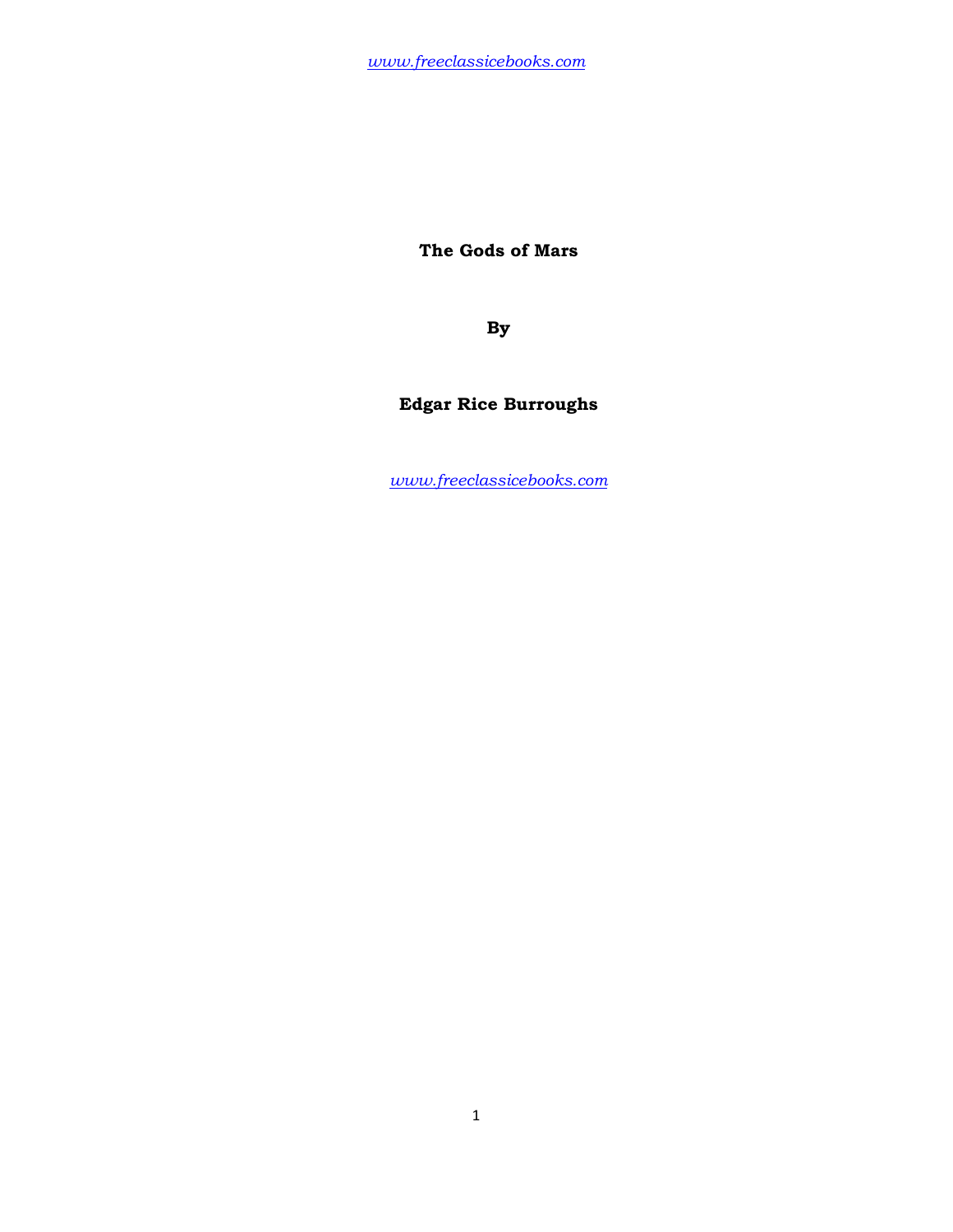#### **Contents**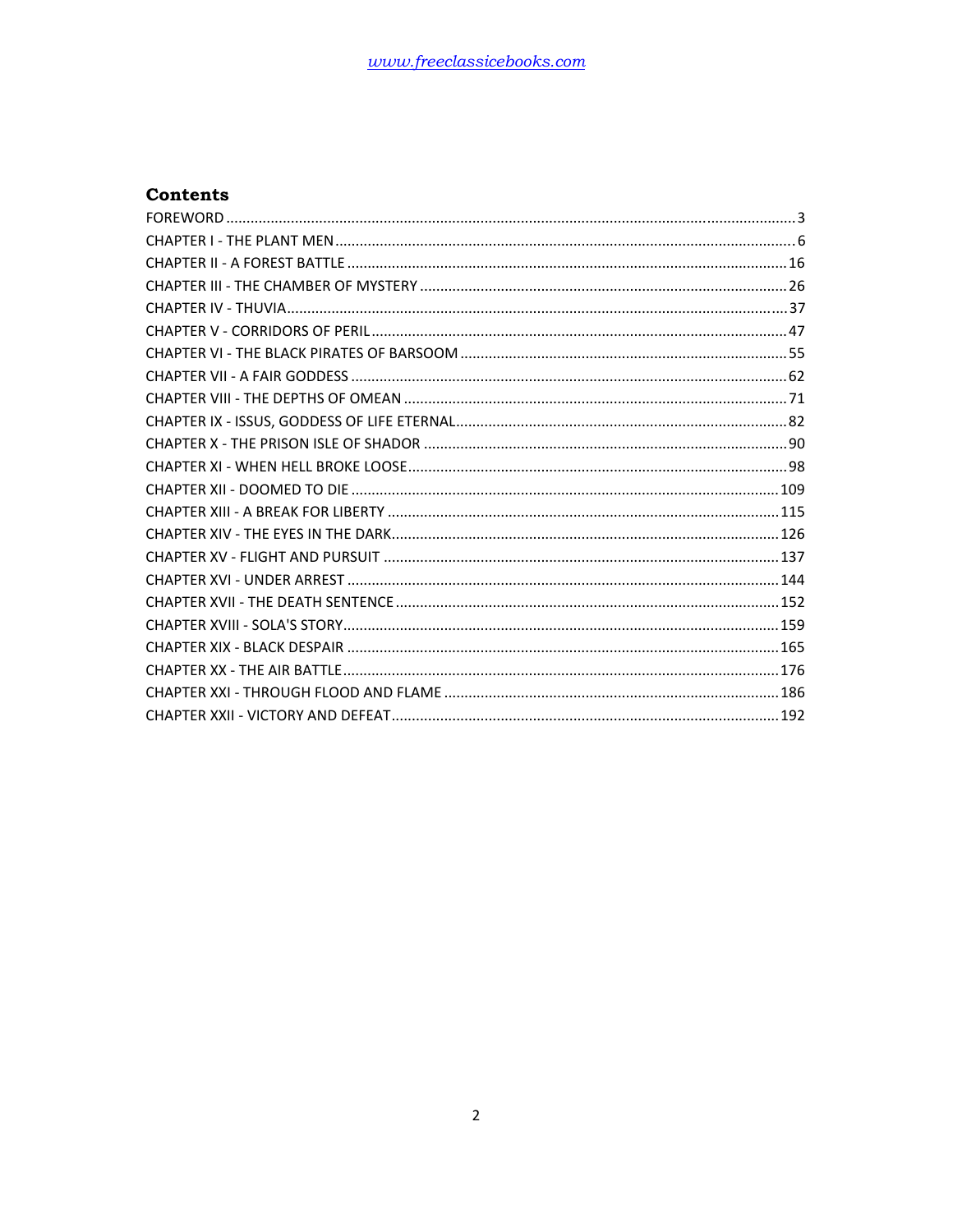### **FOREWORD**

Twelve years had passed since I had laid the body of my great-uncle, Captain John Carter, of Virginia, away from the sight of men in that strange mausoleum in the old cemetery at Richmond.

Often had I pondered on the odd instructions he had left me governing the construction of his mighty tomb, and especially those parts which directed that he be laid in an OPEN casket and that the ponderous mechanism which controlled the bolts of the vault's huge door be accessible ONLY FROM THE INSIDE.

Twelve years had passed since I had read the remarkable manuscript of this remarkable man; this man who remembered no childhood and who could not even offer a vague guess as to his age; who was always young and yet who had dandled my grandfather's great-grandfather upon his knee; this man who had spent ten years upon the planet Mars; who had fought for the green men of Barsoom and fought against them; who had fought for and against the red men and who had won the ever beautiful Dejah Thoris, Princess of Helium, for his wife, and for nearly ten years had been a prince of the house of Tardos Mors, Jeddak of Helium.

Twelve years had passed since his body had been found upon the bluff before his cottage overlooking the Hudson, and oft-times during these long years I had wondered if John Carter were really dead, or if he again roamed the dead sea bottoms of that dying planet; if he had returned to Barsoom to find that he had opened the frowning portals of the mighty atmosphere plant in time to save the countless millions who were dying of asphyxiation on that far-gone day that had seen him hurtled ruthlessly through forty-eight million miles of space back to Earth once more. I had wondered if he had found his black-haired Princess and the slender son he had dreamed was with her in the royal gardens of Tardos Mors, awaiting his return.

Or, had he found that he had been too late, and thus gone back to a living death upon a dead world? Or was he really dead after all, never to return either to his mother Earth or his beloved Mars?

Thus was I lost in useless speculation one sultry August evening when old Ben, my body servant, handed me a telegram. Tearing it open I read:

'Meet me to-morrow hotel Raleigh Richmond.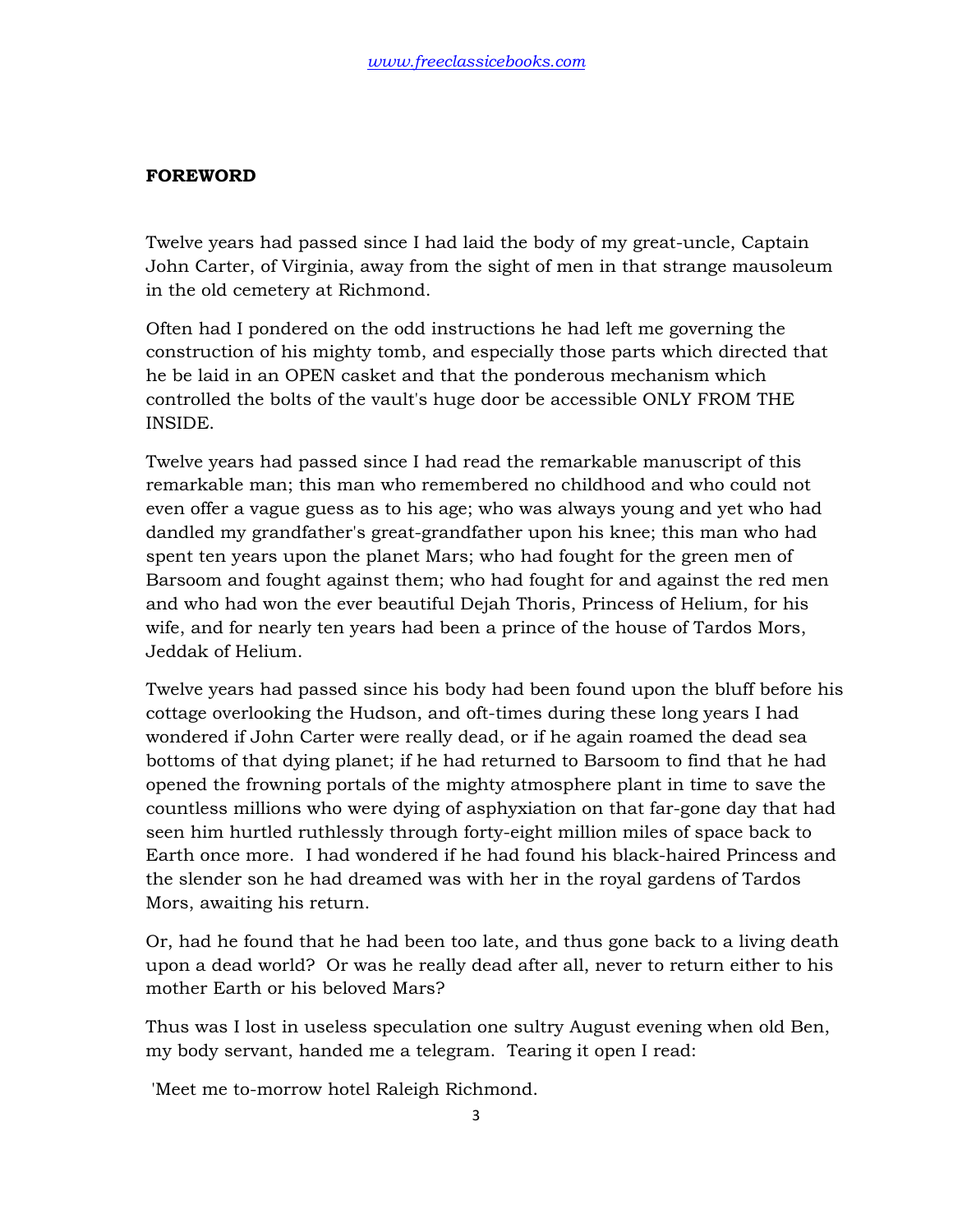### 'JOHN CARTER'

 Early the next morning I took the first train for Richmond and within two hours was being ushered into the room occupied by John Carter.

As I entered he rose to greet me, his old-time cordial smile of welcome lighting his handsome face. Apparently he had not aged a minute, but was still the straight, clean-limbed fighting-man of thirty. His keen grey eyes were undimmed, and the only lines upon his face were the lines of iron character and determination that always had been there since first I remembered him, nearly thirty-five years before.

'Well, nephew,' he greeted me, 'do you feel as though you were seeing a ghost, or suffering from the effects of too many of Uncle Ben's juleps?'

'Juleps, I reckon,' I replied, 'for I certainly feel mighty good; but maybe it's just the sight of you again that affects me. You have been back to Mars? Tell me. And Dejah Thoris? You found her well and awaiting you?'

'Yes, I have been to Barsoom again, and--but it's a long story, too long to tell in the limited time I have before I must return. I have learned the secret, nephew, and I may traverse the trackless void at my will, coming and going between the countless planets as I list; but my heart is always in Barsoom, and while it is there in the keeping of my Martian Princess, I doubt that I shall ever again leave the dying world that is my life.

'I have come now because my affection for you prompted me to see you once more before you pass over for ever into that other life that I shall never know, and which though I have died thrice and shall die again to-night, as you know death, I am as unable to fathom as are you.

'Even the wise and mysterious therns of Barsoom, that ancient cult which for countless ages has been credited with holding the secret of life and death in their impregnable fastnesses upon the hither slopes of the Mountains of Otz, are as ignorant as we. I have proved it, though I near lost my life in the doing of it; but you shall read it all in the notes I have been making during the last three months that I have been back upon Earth.'

He patted a swelling portfolio that lay on the table at his elbow.

'I know that you are interested and that you believe, and I know that the world, too, is interested, though they will not believe for many years; yes, for many ages, since they cannot understand. Earth men have not yet progressed to a point where they can comprehend the things that I have written in those notes.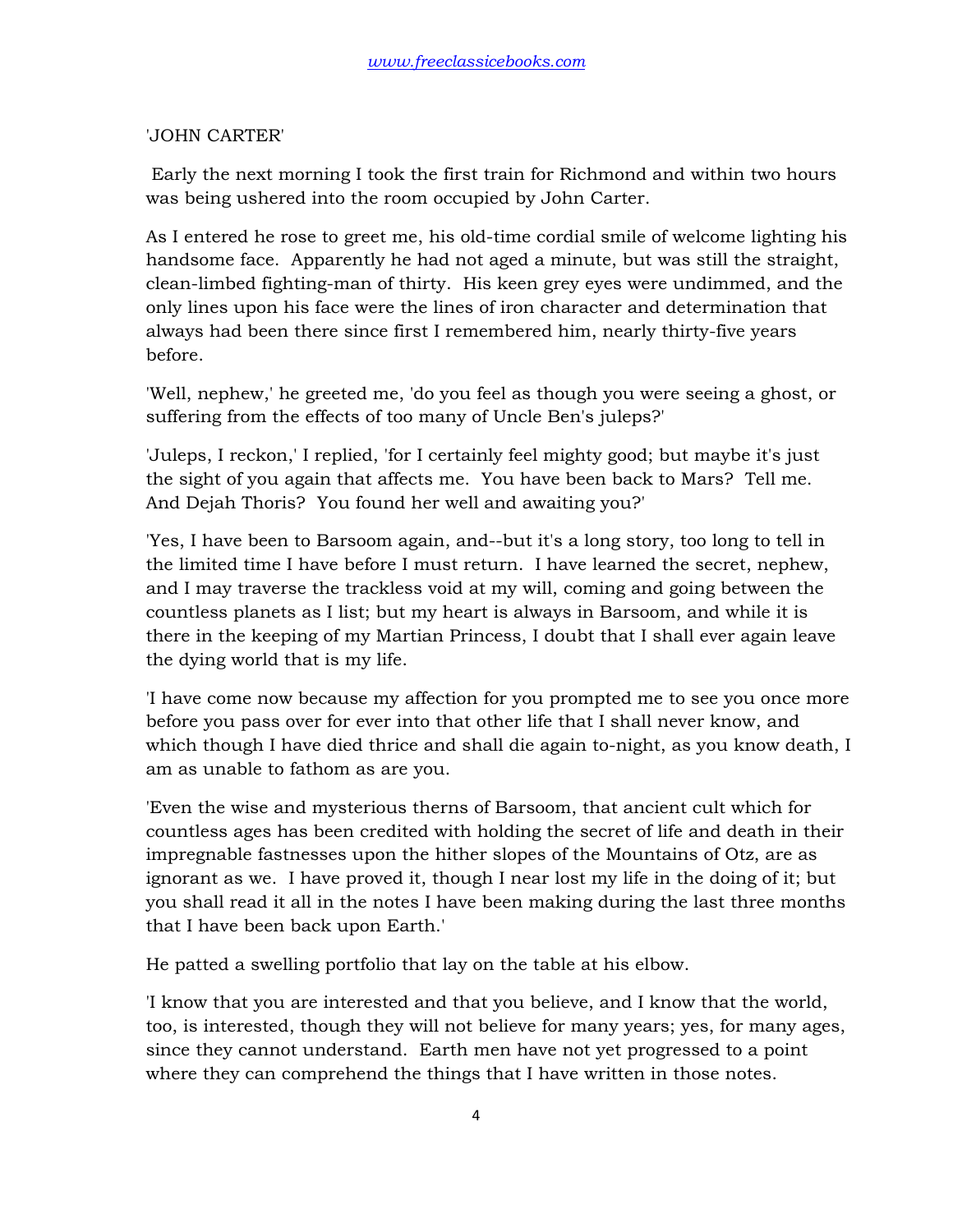'Give them what you wish of it, what you think will not harm them, but do not feel aggrieved if they laugh at you.'

That night I walked down to the cemetery with him. At the door of his vault he turned and pressed my hand.

'Good-bye, nephew,' he said. 'I may never see you again, for I doubt that I can ever bring myself to leave my wife and boy while they live, and the span of life upon Barsoom is often more than a thousand years.'

He entered the vault. The great door swung slowly to. The ponderous bolts grated into place. The lock clicked. I have never seen Captain John Carter, of Virginia, since.

But here is the story of his return to Mars on that other occasion, as I have gleaned it from the great mass of notes which he left for me upon the table of his room in the hotel at Richmond.

There is much which I have left out; much which I have not dared to tell; but you will find the story of his second search for Dejah Thoris, Princess of Helium, even more remarkable than was his first manuscript which I gave to an unbelieving world a short time since and through which we followed the fighting Virginian across dead sea bottoms under the moons of Mars.

E. R. B.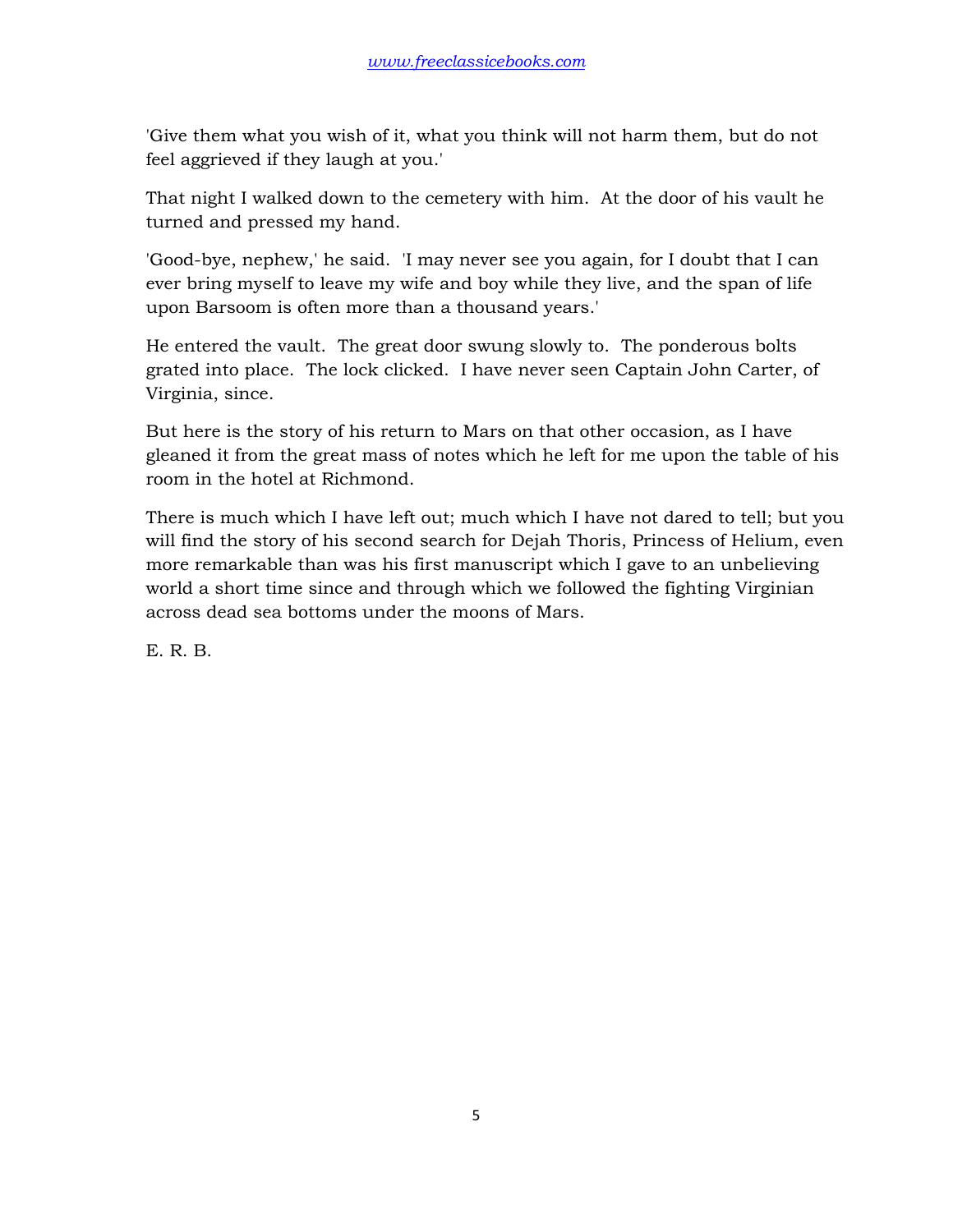#### **CHAPTER I - THE PLANT MEN**

As I stood upon the bluff before my cottage on that clear cold night in the early part of March, 1886, the noble Hudson flowing like the grey and silent spectre of a dead river below me, I felt again the strange, compelling influence of the mighty god of war, my beloved Mars, which for ten long and lonesome years I had implored with outstretched arms to carry me back to my lost love.

Not since that other March night in 1866, when I had stood without that Arizona cave in which my still and lifeless body lay wrapped in the similitude of earthly death had I felt the irresistible attraction of the god of my profession.

With arms outstretched toward the red eye of the great star I stood praying for a return of that strange power which twice had drawn me through the immensity of space, praying as I had prayed on a thousand nights before during the long ten years that I had waited and hoped.

Suddenly a qualm of nausea swept over me, my senses swam, my knees gave beneath me and I pitched headlong to the ground upon the very verge of the dizzy bluff.

Instantly my brain cleared and there swept back across the threshold of my memory the vivid picture of the horrors of that ghostly Arizona cave; again, as on that far-gone night, my muscles refused to respond to my will and again, as though even here upon the banks of the placid Hudson, I could hear the awful moans and rustling of the fearsome thing which had lurked and threatened me from the dark recesses of the cave, I made the same mighty and superhuman effort to break the bonds of the strange anaesthesia which held me, and again came the sharp click as of the sudden parting of a taut wire, and I stood naked and free beside the staring, lifeless thing that had so recently pulsed with the warm, red life-blood of John Carter.

With scarcely a parting glance I turned my eyes again toward Mars, lifted my hands toward his lurid rays, and waited.

Nor did I have long to wait; for scarce had I turned ere I shot with the rapidity of thought into the awful void before me. There was the same instant of unthinkable cold and utter darkness that I had experienced twenty years before, and then I opened my eyes in another world, beneath the burning rays of a hot sun, which beat through a tiny opening in the dome of the mighty forest in which I lay.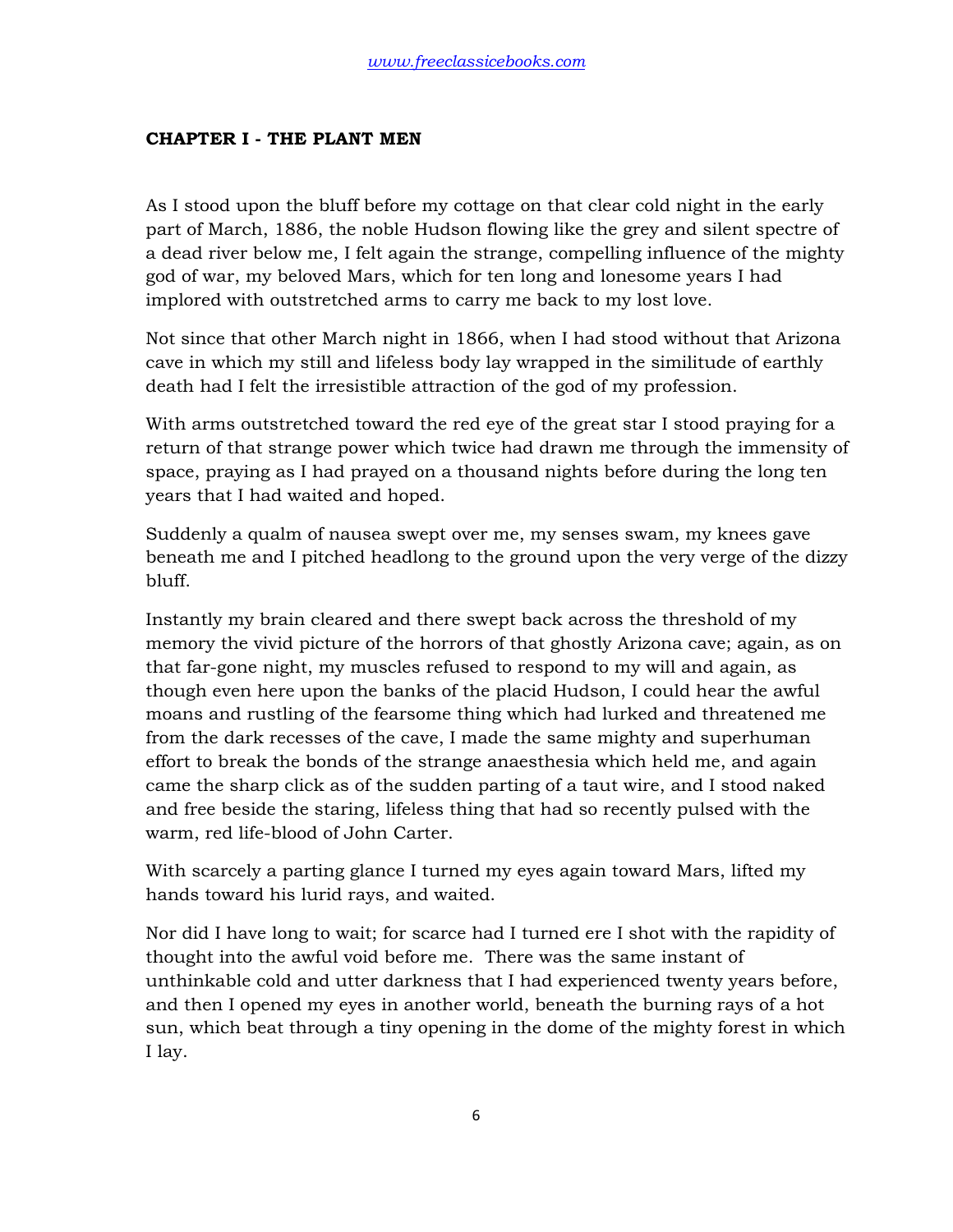The scene that met my eyes was so un-Martian that my heart sprang to my throat as the sudden fear swept through me that I had been aimlessly tossed upon some strange planet by a cruel fate.

Why not? What guide had I through the trackless waste of interplanetary space? What assurance that I might not as well be hurtled to some far-distant star of another solar system, as to Mars?

I lay upon a close-cropped sward of red grasslike vegetation, and about me stretched a grove of strange and beautiful trees, covered with huge and gorgeous blossoms and filled with brilliant, voiceless birds. I call them birds since they were winged, but mortal eye ne'er rested on such odd, unearthly shapes.

The vegetation was similar to that which covers the lawns of the red Martians of the great waterways, but the trees and birds were unlike anything that I had ever seen upon Mars, and then through the further trees I could see that most un-Martian of all sights--an open sea, its blue waters shimmering beneath the brazen sun.

As I rose to investigate further I experienced the same ridiculous catastrophe that had met my first attempt to walk under Martian conditions. The lesser attraction of this smaller planet and the reduced air pressure of its greatly rarefied atmosphere, afforded so little resistance to my earthly muscles that the ordinary exertion of the mere act of rising sent me several feet into the air and precipitated me upon my face in the soft and brilliant grass of this strange world.

This experience, however, gave me some slightly increased assurance that, after all, I might indeed be in some, to me, unknown corner of Mars, and this was very possible since during my ten years' residence upon the planet I had explored but a comparatively tiny area of its vast expanse.

I arose again, laughing at my forgetfulness, and soon had mastered once more the art of attuning my earthly sinews to these changed conditions.

As I walked slowly down the imperceptible slope toward the sea I could not help but note the park-like appearance of the sward and trees. The grass was as close-cropped and carpet-like as some old English lawn and the trees themselves showed evidence of careful pruning to a uniform height of about fifteen feet from the ground, so that as one turned his glance in any direction the forest had the appearance at a little distance of a vast, high-ceiled chamber.

All these evidences of careful and systematic cultivation convinced me that I had been fortunate enough to make my entry into Mars on this second occasion through the domain of a civilized people and that when I should find them I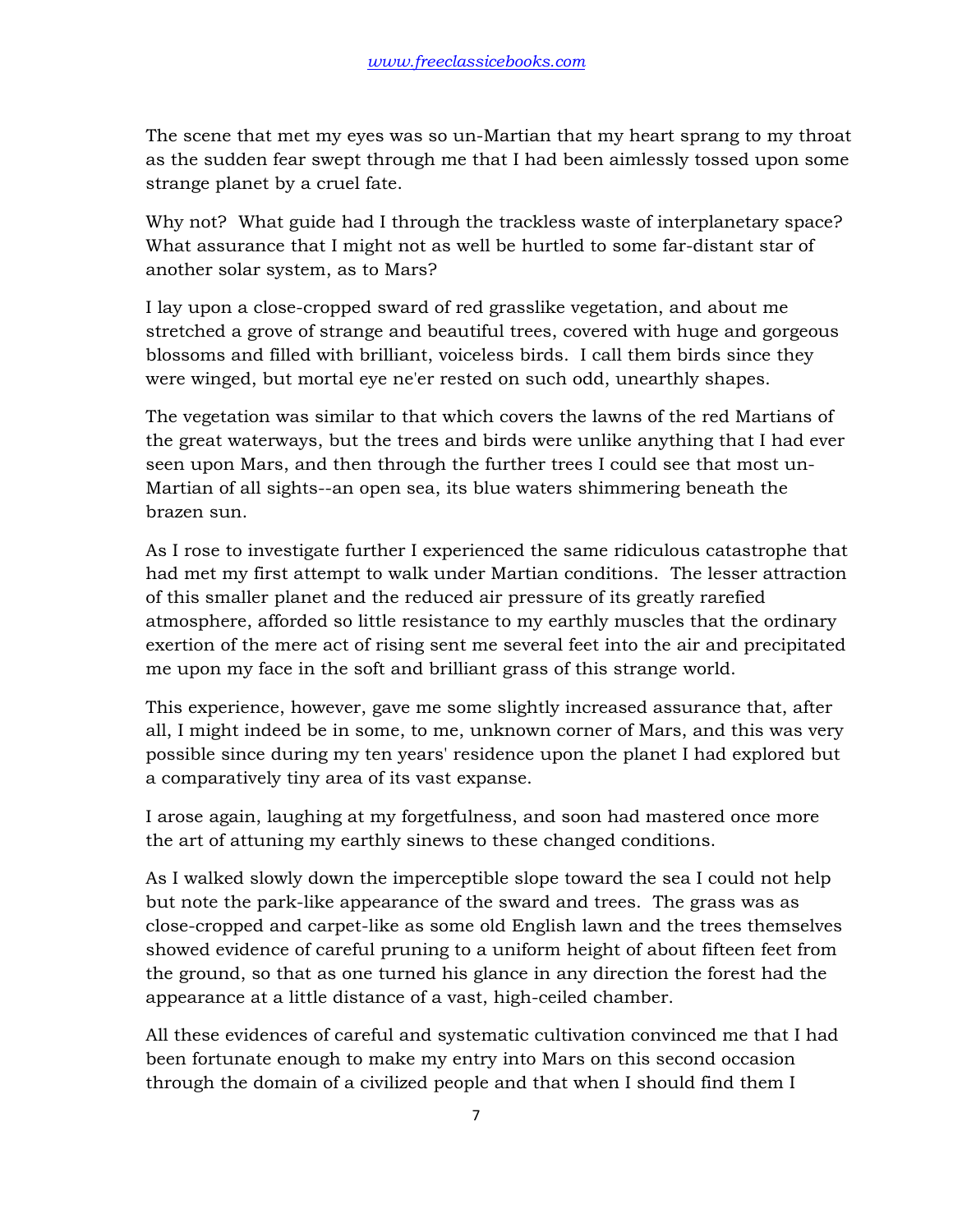would be accorded the courtesy and protection that my rank as a Prince of the house of Tardos Mors entitled me to.

The trees of the forest attracted my deep admiration as I proceeded toward the sea. Their great stems, some of them fully a hundred feet in diameter, attested their prodigious height, which I could only guess at, since at no point could I penetrate their dense foliage above me to more than sixty or eighty feet.

As far aloft as I could see the stems and branches and twigs were as smooth and as highly polished as the newest of American-made pianos. The wood of some of the trees was as black as ebony, while their nearest neighbours might perhaps gleam in the subdued light of the forest as clear and white as the finest china, or, again, they were azure, scarlet, yellow, or deepest purple.

And in the same way was the foliage as gay and variegated as the stems, while the blooms that clustered thick upon them may not be described in any earthly tongue, and indeed might challenge the language of the gods.

As I neared the confines of the forest I beheld before me and between the grove and the open sea, a broad expanse of meadow land, and as I was about to emerge from the shadows of the trees a sight met my eyes that banished all romantic and poetic reflection upon the beauties of the strange landscape.

To my left the sea extended as far as the eye could reach, before me only a vague, dim line indicated its further shore, while at my right a mighty river, broad, placid, and majestic, flowed between scarlet banks to empty into the quiet sea before me.

At a little distance up the river rose mighty perpendicular bluffs, from the very base of which the great river seemed to rise.

But it was not these inspiring and magnificent evidences of Nature's grandeur that took my immediate attention from the beauties of the forest. It was the sight of a score of figures moving slowly about the meadow near the bank of the mighty river.

Odd, grotesque shapes they were; unlike anything that I had ever seen upon Mars, and yet, at a distance, most manlike in appearance. The larger specimens appeared to be about ten or twelve feet in height when they stood erect, and to be proportioned as to torso and lower extremities precisely as is earthly man.

Their arms, however, were very short, and from where I stood seemed as though fashioned much after the manner of an elephant's trunk, in that they moved in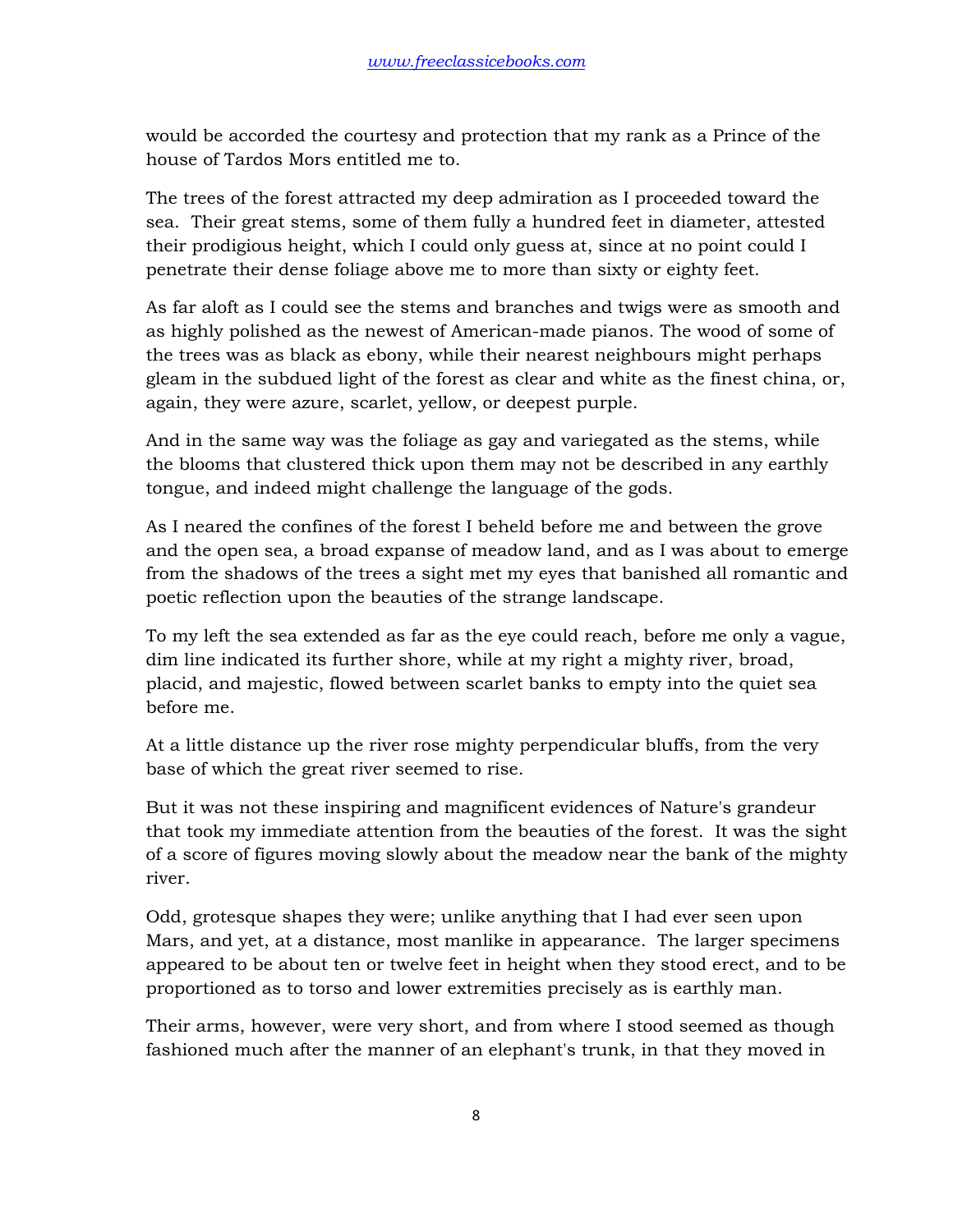sinuous and snakelike undulations, as though entirely without bony structure, or if there were bones it seemed that they must be vertebral in nature.

As I watched them from behind the stem of a huge tree, one of the creatures moved slowly in my direction, engaged in the occupation that seemed to be the principal business of each of them, and which consisted in running their oddly shaped hands over the surface of the sward, for what purpose I could not determine.

As he approached quite close to me I obtained an excellent view of him, and though I was later to become better acquainted with his kind, I may say that that single cursory examination of this awful travesty on Nature would have proved quite sufficient to my desires had I been a free agent. The fastest flier of the Heliumetic Navy could not quickly enough have carried me far from this hideous creature.

Its hairless body was a strange and ghoulish blue, except for a broad band of white which encircled its protruding, single eye: an eye that was all dead white- pupil, iris, and ball.

Its nose was a ragged, inflamed, circular hole in the centre of its blank face; a hole that resembled more closely nothing that I could think of other than a fresh bullet wound which has not yet commenced to bleed.

Below this repulsive orifice the face was quite blank to the chin, for the thing had no mouth that I could discover.

The head, with the exception of the face, was covered by a tangled mass of jetblack hair some eight or ten inches in length. Each hair was about the bigness of a large angleworm, and as the thing moved the muscles of its scalp this awful head-covering seemed to writhe and wriggle and crawl about the fearsome face as though indeed each separate hair was endowed with independent life.

The body and the legs were as symmetrically human as Nature could have fashioned them, and the feet, too, were human in shape, but of monstrous proportions. From heel to toe they were fully three feet long, and very flat and very broad.

As it came quite close to me I discovered that its strange movements, running its odd hands over the surface of the turf, were the result of its peculiar method of feeding, which consists in cropping off the tender vegetation with its razorlike talons and sucking it up from its two mouths, which lie one in the palm of each hand, through its arm-like throats.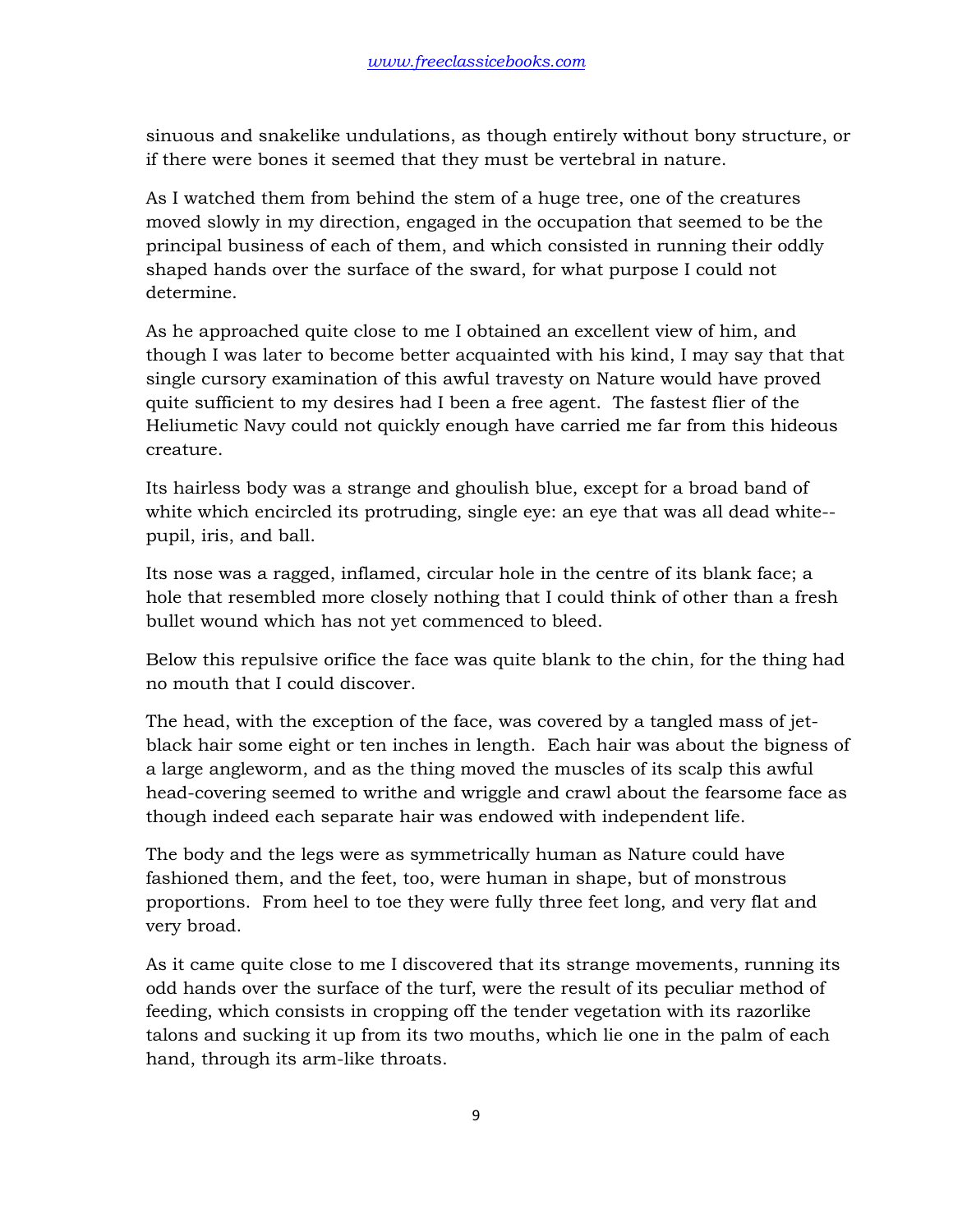In addition to the features which I have already described, the beast was equipped with a massive tail about six feet in length, quite round where it joined the body, but tapering to a flat, thin blade toward the end, which trailed at right angles to the ground.

By far the most remarkable feature of this most remarkable creature, however, were the two tiny replicas of it, each about six inches in length, which dangled, one on either side, from its armpits. They were suspended by a small stem which seemed to grow from the exact tops of their heads to where it connected them with the body of the adult.

Whether they were the young, or merely portions of a composite creature, I did not know.

As I had been scrutinizing this weird monstrosity the balance of the herd had fed quite close to me and I now saw that while many had the smaller specimens dangling from them, not all were thus equipped, and I further noted that the little ones varied in size from what appeared to be but tiny unopened buds an inch in diameter through various stages of development to the full-fledged and perfectly formed creature of ten to twelve inches in length.

Feeding with the herd were many of the little fellows not much larger than those which remained attached to their parents, and from the young of that size the herd graded up to the immense adults.

Fearsome-looking as they were, I did not know whether to fear them or not, for they did not seem to be particularly well equipped for fighting, and I was on the point of stepping from my hiding-place and revealing myself to them to note the effect upon them of the sight of a man when my rash resolve was, fortunately for me, nipped in the bud by a strange shrieking wail, which seemed to come from the direction of the bluffs at my right.

Naked and unarmed, as I was, my end would have been both speedy and horrible at the hands of these cruel creatures had I had time to put my resolve into execution, but at the moment of the shriek each member of the herd turned in the direction from which the sound seemed to come, and at the same instant every particular snake-like hair upon their heads rose stiffly perpendicular as if each had been a sentient organism looking or listening for the source or meaning of the wail. And indeed the latter proved to be the truth, for this strange growth upon the craniums of the plant men of Barsoom represents the thousand ears of these hideous creatures, the last remnant of the strange race which sprang from the original Tree of Life.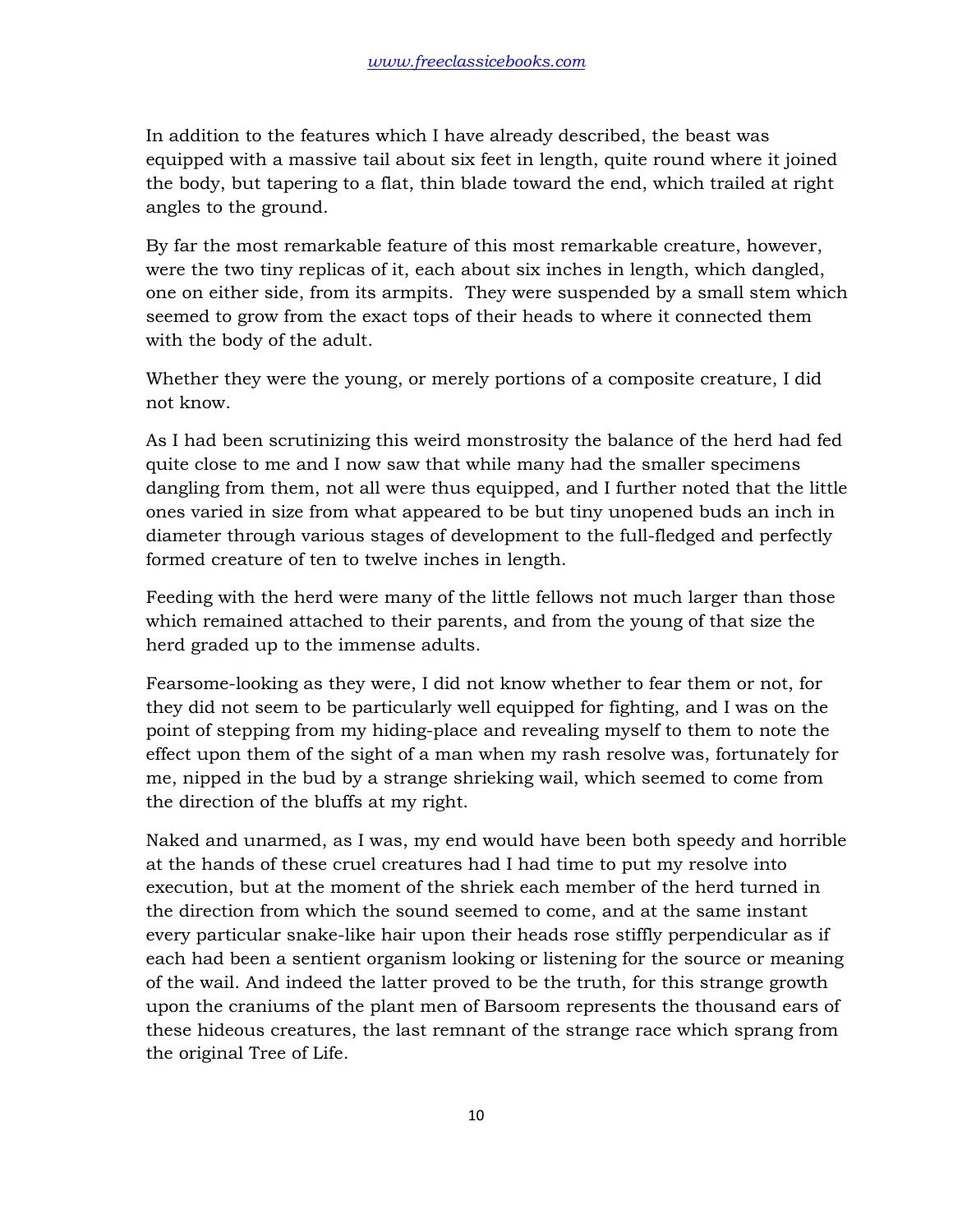Instantly every eye turned toward one member of the herd, a large fellow who evidently was the leader. A strange purring sound issued from the mouth in the palm of one of his hands, and at the same time he started rapidly toward the bluff, followed by the entire herd.

Their speed and method of locomotion were both remarkable, springing as they did in great leaps of twenty or thirty feet, much after the manner of a kangaroo.

They were rapidly disappearing when it occurred to me to follow them, and so, hurling caution to the winds, I sprang across the meadow in their wake with leaps and bounds even more prodigious than their own, for the muscles of an athletic Earth man produce remarkable results when pitted against the lesser gravity and air pressure of Mars.

Their way led directly towards the apparent source of the river at the base of the cliffs, and as I neared this point I found the meadow dotted with huge boulders that the ravages of time had evidently dislodged from the towering crags above.

For this reason I came quite close to the cause of the disturbance before the scene broke upon my horrified gaze. As I topped a great boulder I saw the herd of plant men surrounding a little group of perhaps five or six green men and women of Barsoom.

That I was indeed upon Mars I now had no doubt, for here were members of the wild hordes that people the dead sea bottoms and deserted cities of that dying planet.

Here were the great males towering in all the majesty of their imposing height; here were the gleaming white tusks protruding from their massive lower jaws to a point near the centre of their foreheads, the laterally placed, protruding eyes with which they could look forward or backward, or to either side without turning their heads, here the strange antennae-like ears rising from the tops of their foreheads; and the additional pair of arms extending from midway between the shoulders and the hips.

Even without the glossy green hide and the metal ornaments which denoted the tribes to which they belonged, I would have known them on the instant for what they were, for where else in all the universe is their like duplicated?

There were two men and four females in the party and their ornaments denoted them as members of different hordes, a fact which tended to puzzle me infinitely, since the various hordes of green men of Barsoom are eternally at deadly war with one another, and never, except on that single historic instance when the great Tars Tarkas of Thark gathered a hundred and fifty thousand green warriors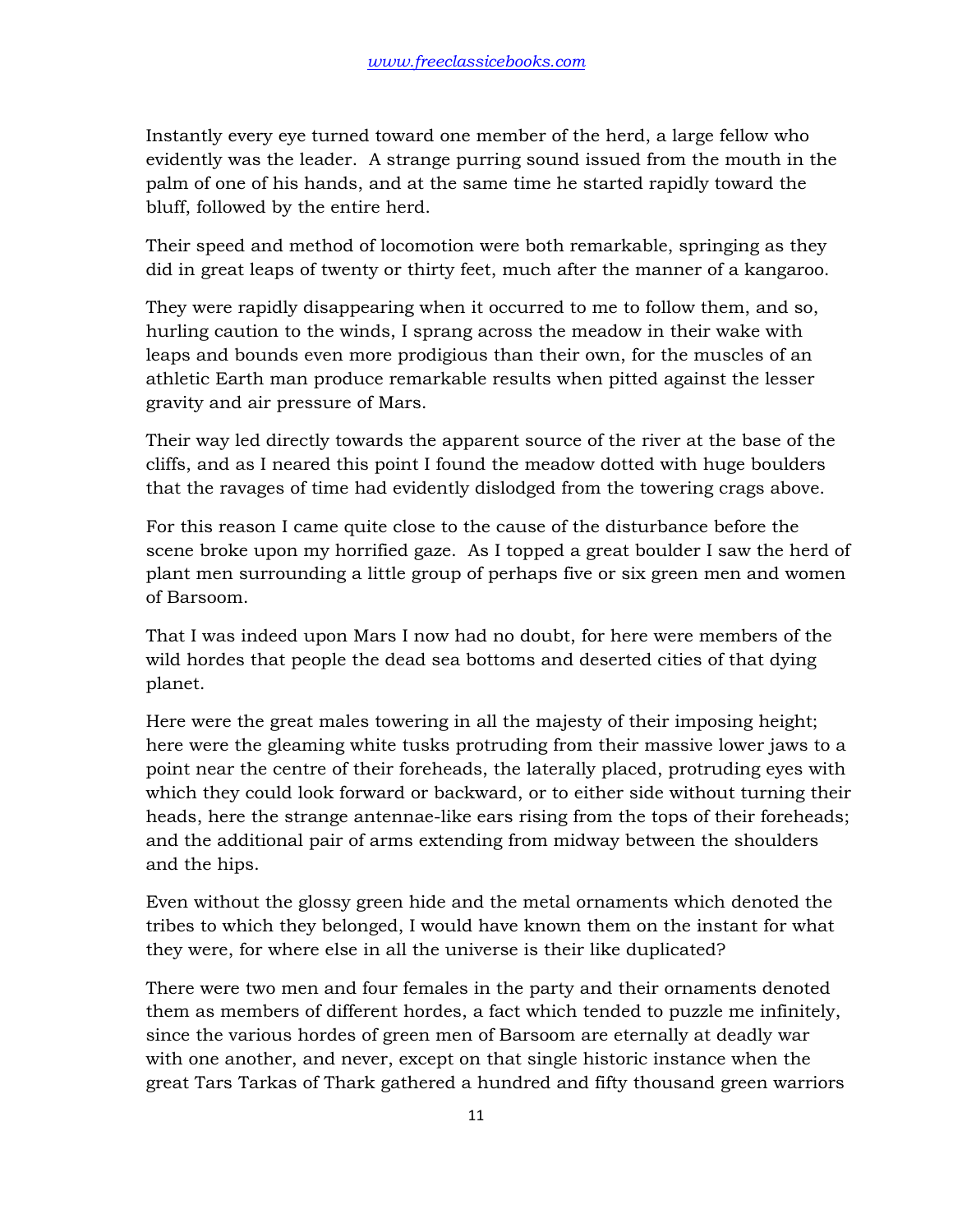from several hordes to march upon the doomed city of Zodanga to rescue Dejah Thoris, Princess of Helium, from the clutches of Than Kosis, had I seen green Martians of different hordes associated in other than mortal combat.

But now they stood back to back, facing, in wide-eyed amazement, the very evidently hostile demonstrations of a common enemy.

Both men and women were armed with long-swords and daggers, but no firearms were in evidence, else it had been short shrift for the gruesome plant men of Barsoom.

Presently the leader of the plant men charged the little party, and his method of attack was as remarkable as it was effective, and by its very strangeness was the more potent, since in the science of the green warriors there was no defence for this singular manner of attack, the like of which it soon was evident to me they were as unfamiliar with as they were with the monstrosities which confronted them.

The plant man charged to within a dozen feet of the party and then, with a bound, rose as though to pass directly above their heads. His powerful tail was raised high to one side, and as he passed close above them he brought it down in one terrific sweep that crushed a green warrior's skull as though it had been an eggshell.

The balance of the frightful herd was now circling rapidly and with bewildering speed about the little knot of victims. Their prodigious bounds and the shrill, screeching purr of their uncanny mouths were well calculated to confuse and terrorize their prey, so that as two of them leaped simultaneously from either side, the mighty sweep of those awful tails met with no resistance and two more green Martians went down to an ignoble death.

There were now but one warrior and two females left, and it seemed that it could be but a matter of seconds ere these, also, lay dead upon the scarlet sward.

But as two more of the plant men charged, the warrior, who was now prepared by the experiences of the past few minutes, swung his mighty long-sword aloft and met the hurtling bulk with a clean cut that clove one of the plant men from chin to groin.

The other, however, dealt a single blow with his cruel tail that laid both of the females crushed corpses upon the ground.

As the green warrior saw the last of his companions go down and at the same time perceived that the entire herd was charging him in a body, he rushed boldly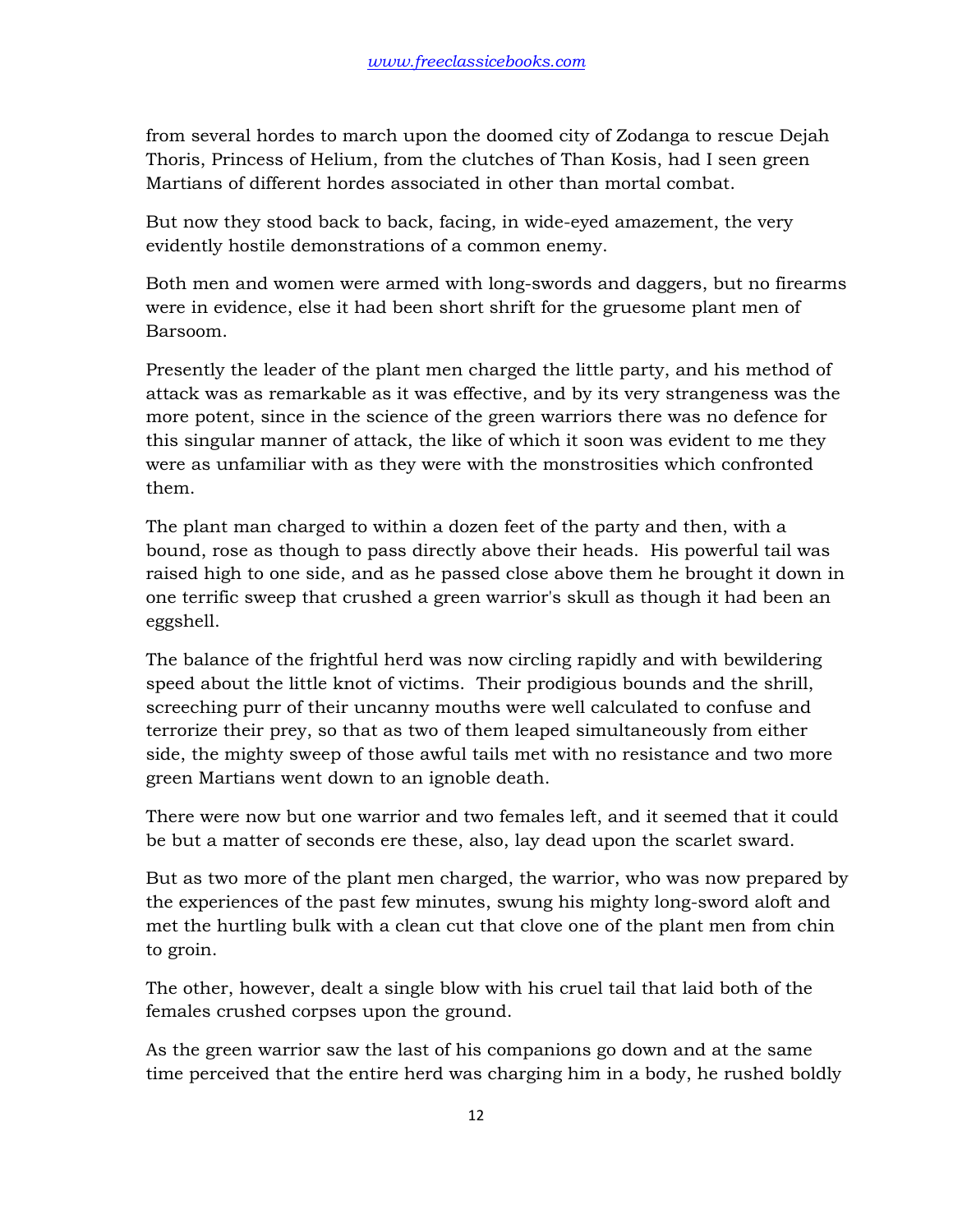to meet them, swinging his long-sword in the terrific manner that I had so often seen the men of his kind wield it in their ferocious and almost continual warfare among their own race.

Cutting and hewing to right and left, he laid an open path straight through the advancing plant men, and then commenced a mad race for the forest, in the shelter of which he evidently hoped that he might find a haven of refuge.

He had turned for that portion of the forest which abutted on the cliffs, and thus the mad race was taking the entire party farther and farther from the boulder where I lay concealed.

As I had watched the noble fight which the great warrior had put up against such enormous odds my heart had swelled in admiration for him, and acting as I am wont to do, more upon impulse than after mature deliberation, I instantly sprang from my sheltering rock and bounded quickly toward the bodies of the dead green Martians, a well-defined plan of action already formed.

Half a dozen great leaps brought me to the spot, and another instant saw me again in my stride in quick pursuit of the hideous monsters that were rapidly gaining on the fleeing warrior, but this time I grasped a mighty long-sword in my hand and in my heart was the old blood lust of the fighting man, and a red mist swam before my eyes and I felt my lips respond to my heart in the old smile that has ever marked me in the midst of the joy of battle.

Swift as I was I was none too soon, for the green warrior had been overtaken ere he had made half the distance to the forest, and now he stood with his back to a boulder, while the herd, temporarily balked, hissed and screeched about him.

With their single eyes in the centre of their heads and every eye turned upon their prey, they did not note my soundless approach, so that I was upon them with my great long-sword and four of them lay dead ere they knew that I was among them.

For an instant they recoiled before my terrific onslaught, and in that instant the green warrior rose to the occasion and, springing to my side, laid to the right and left of him as I had never seen but one other warrior do, with great circling strokes that formed a figure eight about him and that never stopped until none stood living to oppose him, his keen blade passing through flesh and bone and metal as though each had been alike thin air.

As we bent to the slaughter, far above us rose that shrill, weird cry which I had heard once before, and which had called the herd to the attack upon their victims. Again and again it rose, but we were too much engaged with the fierce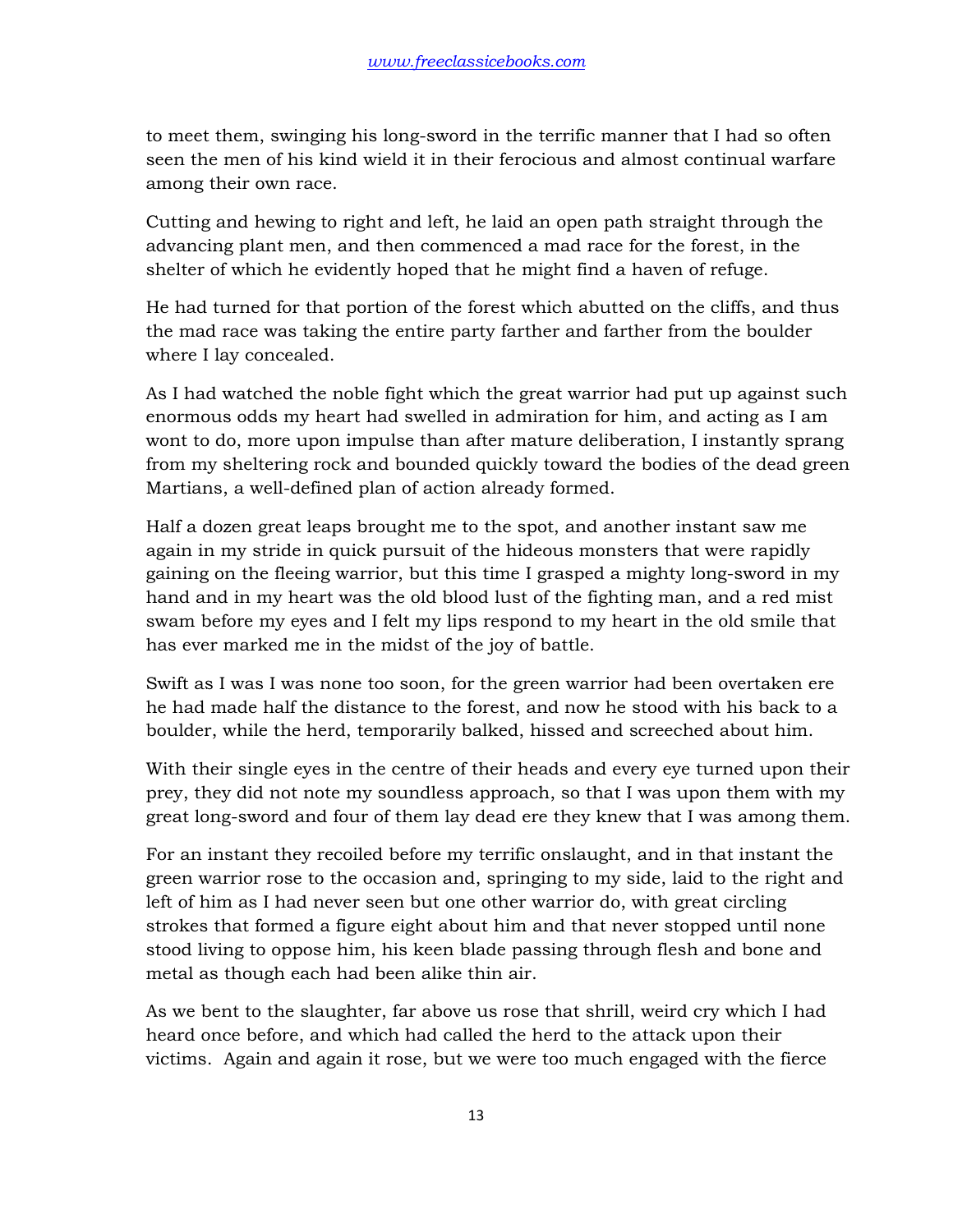and powerful creatures about us to attempt to search out even with our eyes the author of the horrid notes.

Great tails lashed in frenzied anger about us, razor-like talons cut our limbs and bodies, and a green and sticky syrup, such as oozes from a crushed caterpillar, smeared us from head to foot, for every cut and thrust of our longswords brought spurts of this stuff upon us from the severed arteries of the plant men, through which it courses in its sluggish viscidity in lieu of blood.

Once I felt the great weight of one of the monsters upon my back and as keen talons sank into my flesh I experienced the frightful sensation of moist lips sucking the lifeblood from the wounds to which the claws still clung.

I was very much engaged with a ferocious fellow who was endeavouring to reach my throat from in front, while two more, one on either side, were lashing viciously at me with their tails.

The green warrior was much put to it to hold his own, and I felt that the unequal struggle could last but a moment longer when the huge fellow discovered my plight, and tearing himself from those that surrounded him, he raked the assailant from my back with a single sweep of his blade, and thus relieved I had little difficulty with the others.

Once together, we stood almost back to back against the great boulder, and thus the creatures were prevented from soaring above us to deliver their deadly blows, and as we were easily their match while they remained upon the ground, we were making great headway in dispatching what remained of them when our attention was again attracted by the shrill wail of the caller above our heads.

This time I glanced up, and far above us upon a little natural balcony on the face of the cliff stood a strange figure of a man shrieking out his shrill signal, the while he waved one hand in the direction of the river's mouth as though beckoning to some one there, and with the other pointed and gesticulated toward us.

A glance in the direction toward which he was looking was sufficient to apprise me of his aims and at the same time to fill me with the dread of dire apprehension, for, streaming in from all directions across the meadow, from out of the forest, and from the far distance of the flat land across the river, I could see converging upon us a hundred different lines of wildly leaping creatures such as we were now engaged with, and with them some strange new monsters which ran with great swiftness, now erect and now upon all fours.

"It will be a great death," I said to my companion. "Look!"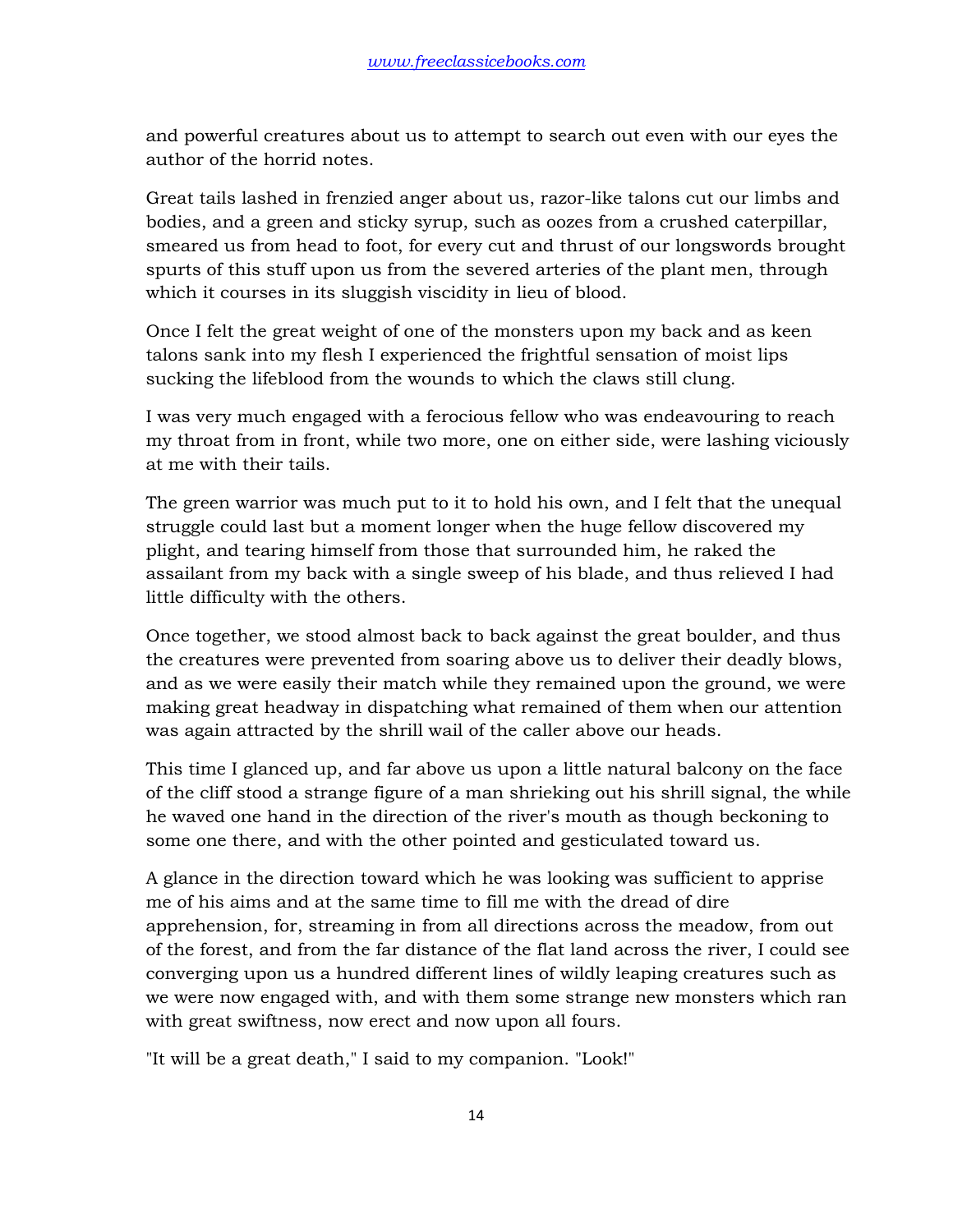As he shot a quick glance in the direction I indicated he smiled.

"We may at least die fighting and as great warriors should, John Carter," he replied.

We had just finished the last of our immediate antagonists as he spoke, and I turned in surprised wonderment at the sound of my name.

And there before my astonished eyes I beheld the greatest of the green men of Barsoom; their shrewdest statesman, their mightiest general, my great and good friend, Tars Tarkas, Jeddak of Thark.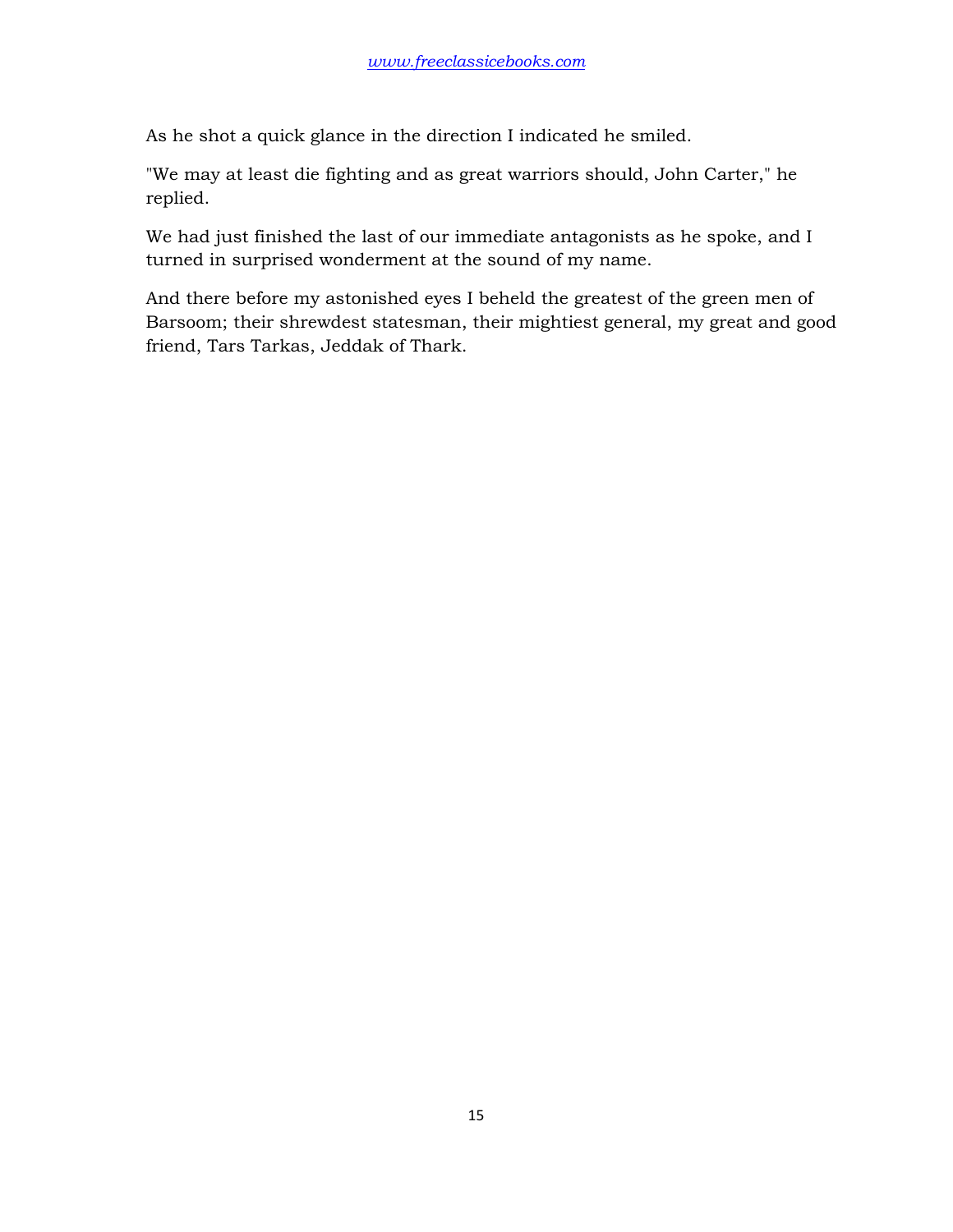## **CHAPTER II - A FOREST BATTLE**

Tars Tarkas and I found no time for an exchange of experiences as we stood there before the great boulder surrounded by the corpses of our grotesque assailants, for from all directions down the broad valley was streaming a perfect torrent of terrifying creatures in response to the weird call of the strange figure far above us.

"Come," cried Tars Tarkas, "we must make for the cliffs. There lies our only hope of even temporary escape; there we may find a cave or a narrow ledge which two may defend for ever against this motley, unarmed horde."

Together we raced across the scarlet sward, I timing my speed that I might not outdistance my slower companion. We had, perhaps, three hundred yards to cover between our boulder and the cliffs, and then to search out a suitable shelter for our stand against the terrifying things that were pursuing us.

They were rapidly overhauling us when Tars Tarkas cried to me to hasten ahead and discover, if possible, the sanctuary we sought. The suggestion was a good one, for thus many valuable minutes might be saved to us, and, throwing every ounce of my earthly muscles into the effort, I cleared the remaining distance between myself and the cliffs in great leaps and bounds that put me at their base in a moment.

The cliffs rose perpendicular directly from the almost level sward of the valley. There was no accumulation of fallen debris, forming a more or less rough ascent to them, as is the case with nearly all other cliffs I have ever seen. The scattered boulders that had fallen from above and lay upon or partly buried in the turf, were the only indication that any disintegration of the massive, towering pile of rocks ever had taken place.

My first cursory inspection of the face of the cliffs filled my heart with forebodings, since nowhere could I discern, except where the weird herald stood still shrieking his shrill summons, the faintest indication of even a bare foothold upon the lofty escarpment.

To my right the bottom of the cliff was lost in the dense foliage of the forest, which terminated at its very foot, rearing its gorgeous foliage fully a thousand feet against its stern and forbidding neighbour.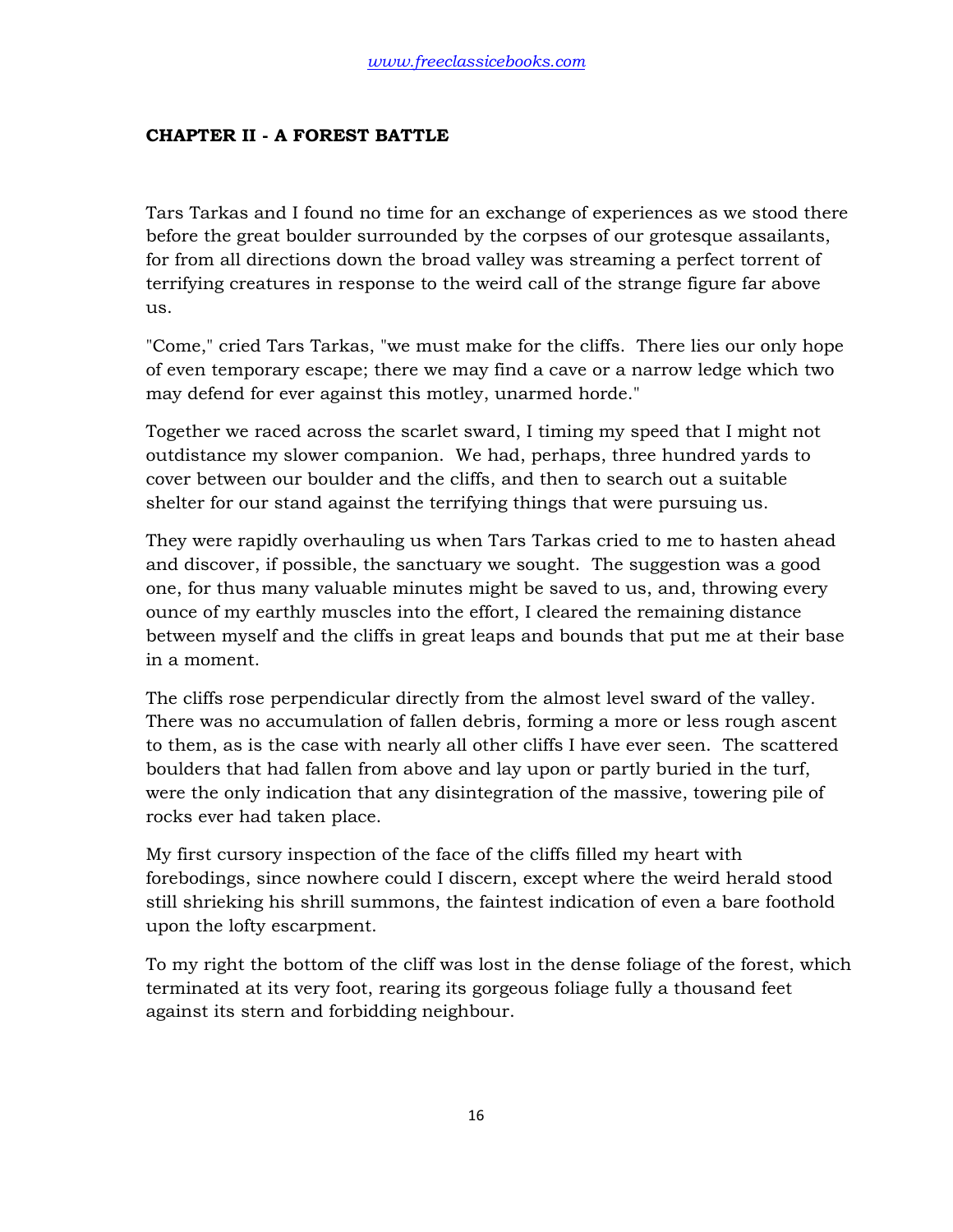To the left the cliff ran, apparently unbroken, across the head of the broad valley, to be lost in the outlines of what appeared to be a range of mighty mountains that skirted and confined the valley in every direction.

Perhaps a thousand feet from me the river broke, as it seemed, directly from the base of the cliffs, and as there seemed not the remotest chance for escape in that direction I turned my attention again toward the forest.

The cliffs towered above me a good five thousand feet. The sun was not quite upon them and they loomed a dull yellow in their own shade. Here and there they were broken with streaks and patches of dusky red, green, and occasional areas of white quartz.

Altogether they were very beautiful, but I fear that I did not regard them with a particularly appreciative eye on this, my first inspection of them.

Just then I was absorbed in them only as a medium of escape, and so, as my gaze ran quickly, time and again, over their vast expanse in search of some cranny or crevice, I came suddenly to loathe them as the prisoner must loathe the cruel and impregnable walls of his dungeon.

Tars Tarkas was approaching me rapidly, and still more rapidly came the awful horde at his heels.

It seemed the forest now or nothing, and I was just on the point of motioning Tars Tarkas to follow me in that direction when the sun passed the cliff's zenith, and as the bright rays touched the dull surface it burst out into a million scintillant lights of burnished gold, of flaming red, of soft greens, and gleaming whites--a more gorgeous and inspiring spectacle human eye has never rested upon.

The face of the entire cliff was, as later inspection conclusively proved, so shot with veins and patches of solid gold as to quite present the appearance of a solid wall of that precious metal except where it was broken by outcroppings of ruby, emerald, and diamond boulders--a faint and alluring indication of the vast and unguessable riches which lay deeply buried behind the magnificent surface.

But what caught my most interested attention at the moment that the sun's rays set the cliff's face a-shimmer, was the several black spots which now appeared quite plainly in evidence high across the gorgeous wall close to the forest's top, and extending apparently below and behind the branches.

Almost immediately I recognised them for what they were, the dark openings of caves entering the solid walls--possible avenues of escape or temporary shelter, could we but reach them.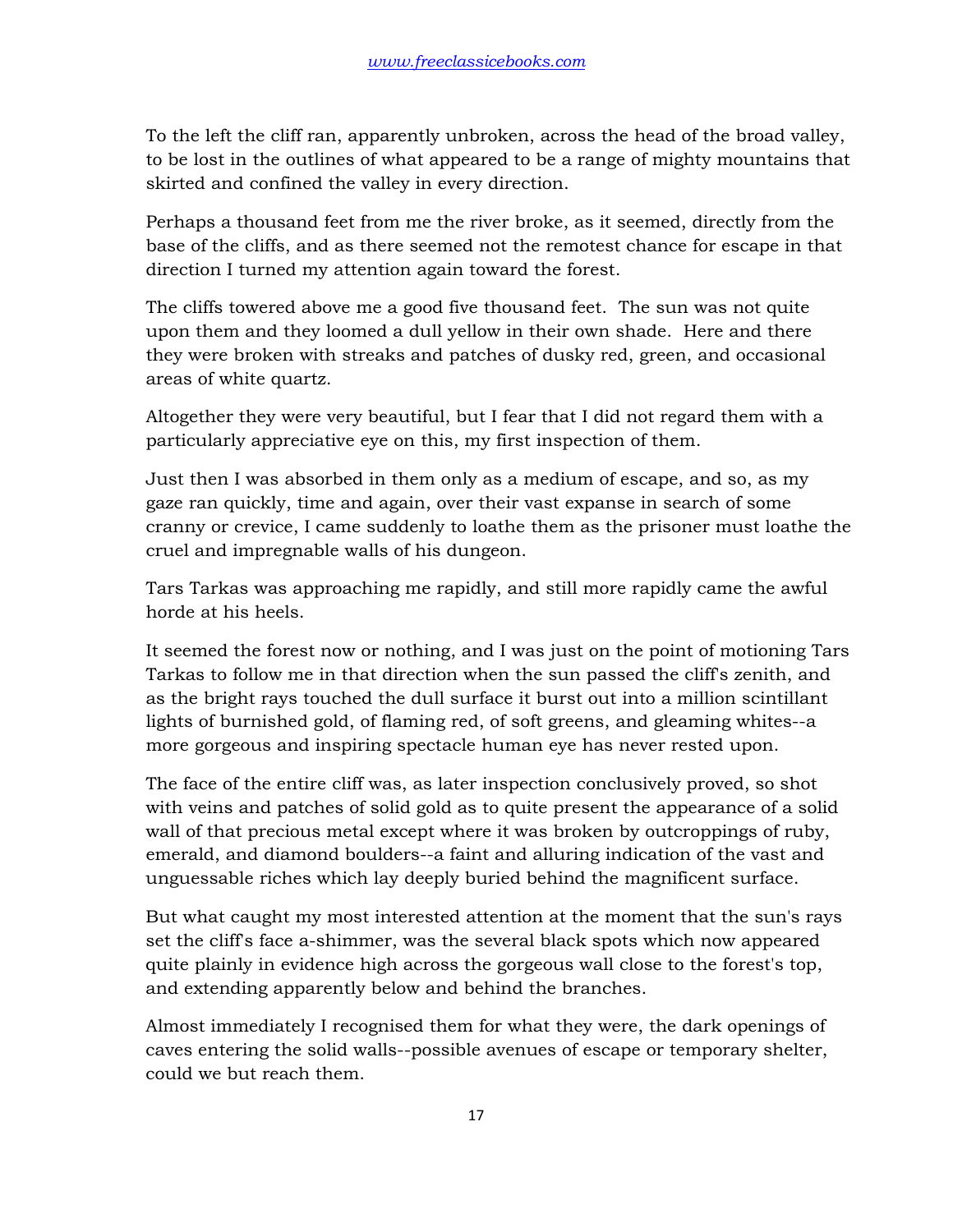There was but a single way, and that led through the mighty, towering trees upon our right. That I could scale them I knew full well, but Tars Tarkas, with his mighty bulk and enormous weight, would find it a task possibly quite beyond his prowess or his skill, for Martians are at best but poor climbers. Upon the entire surface of that ancient planet I never before had seen a hill or mountain that exceeded four thousand feet in height above the dead sea bottoms, and as the ascent was usually gradual, nearly to their summits they presented but few opportunities for the practice of climbing. Nor would the Martians have embraced even such opportunities as might present themselves, for they could always find a circuitous route about the base of any eminence, and these roads they preferred and followed in preference to the shorter but more arduous ways.

However, there was nothing else to consider than an attempt to scale the trees contiguous to the cliff in an effort to reach the caves above.

The Thark grasped the possibilities and the difficulties of the plan at once, but there was no alternative, and so we set out rapidly for the trees nearest the cliff.

Our relentless pursuers were now close to us, so close that it seemed that it would be an utter impossibility for the Jeddak of Thark to reach the forest in advance of them, nor was there any considerable will in the efforts that Tars Tarkas made, for the green men of Barsoom do not relish flight, nor ever before had I seen one fleeing from death in whatsoever form it might have confronted him. But that Tars Tarkas was the bravest of the brave he had proven thousands of times; yes, tens of thousands in countless mortal combats with men and beasts. And so I knew that there was another reason than fear of death behind his flight, as he knew that a greater power than pride or honour spurred me to escape these fierce destroyers. In my case it was love--love of the divine Dejah Thoris; and the cause of the Thark's great and sudden love of life I could not fathom, for it is oftener that they seek death than life--these strange, cruel, loveless, unhappy people.

At length, however, we reached the shadows of the forest, while right behind us sprang the swiftest of our pursuers--a giant plant man with claws outreaching to fasten his bloodsucking mouths upon us.

He was, I should say, a hundred yards in advance of his closest companion, and so I called to Tars Tarkas to ascend a great tree that brushed the cliff's face while I dispatched the fellow, thus giving the less agile Thark an opportunity to reach the higher branches before the entire horde should be upon us and every vestige of escape cut off.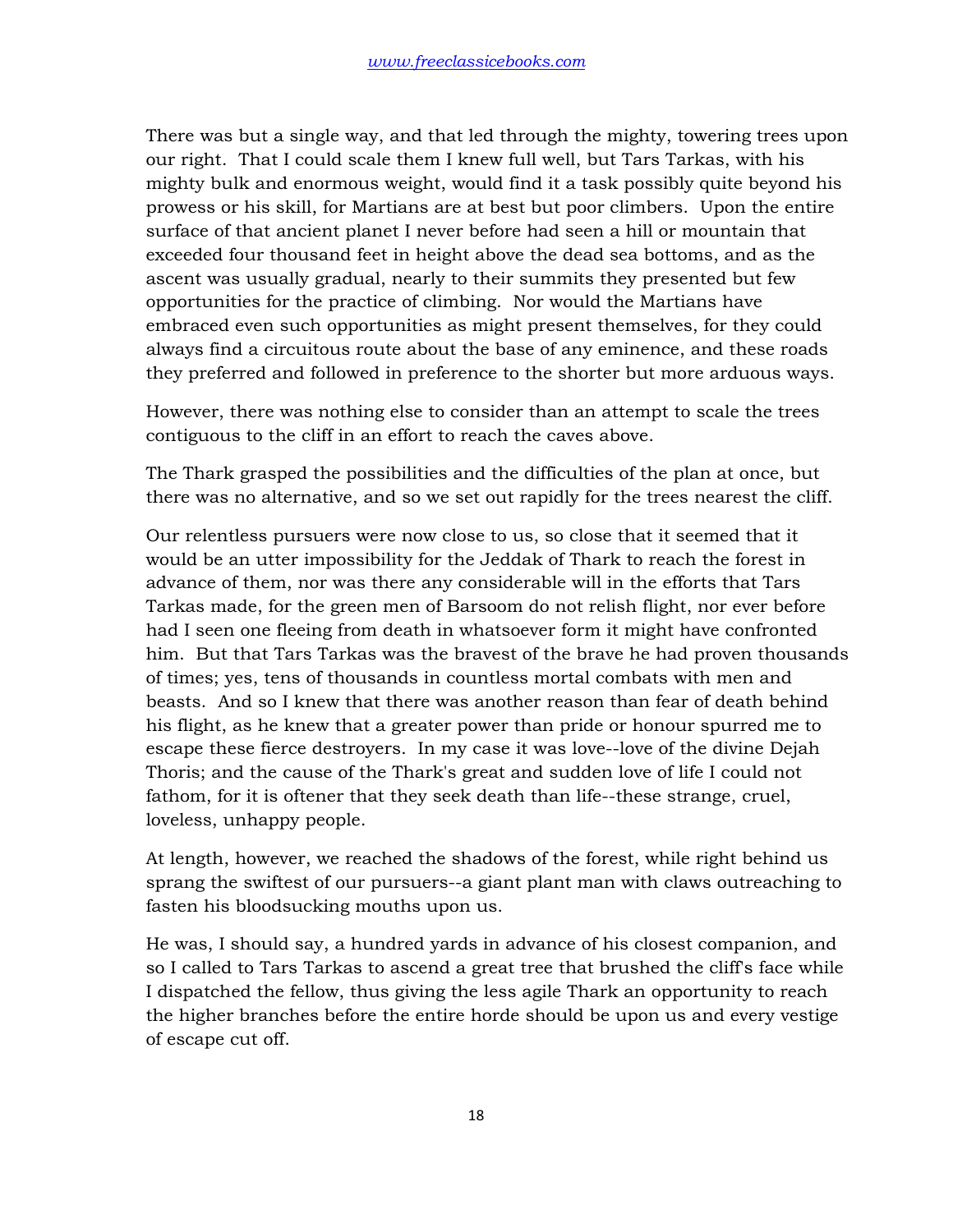But I had reckoned without a just appreciation either of the cunning of my immediate antagonist or the swiftness with which his fellows were covering the distance which had separated them from me.

As I raised my long-sword to deal the creature its death thrust it halted in its charge and, as my sword cut harmlessly through the empty air, the great tail of the thing swept with the power of a grizzly's arm across the sward and carried me bodily from my feet to the ground. In an instant the brute was upon me, but ere it could fasten its hideous mouths into my breast and throat I grasped a writhing tentacle in either hand.

The plant man was well muscled, heavy, and powerful but my earthly sinews and greater agility, in conjunction with the deathly strangle hold I had upon him, would have given me, I think, an eventual victory had we had time to discuss the merits of our relative prowess uninterrupted. But as we strained and struggled about the tree into which Tars Tarkas was clambering with infinite difficulty, I suddenly caught a glimpse over the shoulder of my antagonist of the great swarm of pursuers that now were fairly upon me.

Now, at last, I saw the nature of the other monsters who had come with the plant men in response to the weird calling of the man upon the cliff's face. They were that most dreaded of Martian creatures--great white apes of Barsoom.

My former experiences upon Mars had familiarized me thoroughly with them and their methods, and I may say that of all the fearsome and terrible, weird and grotesque inhabitants of that strange world, it is the white apes that come nearest to familiarizing me with the sensation of fear.

I think that the cause of this feeling which these apes engender within me is due to their remarkable resemblance in form to our Earth men, which gives them a human appearance that is most uncanny when coupled with their enormous size.

They stand fifteen feet in height and walk erect upon their hind feet. Like the green Martians, they have an intermediary set of arms midway between their upper and lower limbs. Their eyes are very close set, but do not protrude as do those of the green men of Mars; their ears are high set, but more laterally located than are the green men's, while their snouts and teeth are much like those of our African gorilla. Upon their heads grows an enormous shock of bristly hair.

It was into the eyes of such as these and the terrible plant men that I gazed above the shoulder of my foe, and then, in a mighty wave of snarling, snapping, screaming, purring rage, they swept over me--and of all the sounds that assailed my ears as I went down beneath them, to me the most hideous was the horrid purring of the plant men.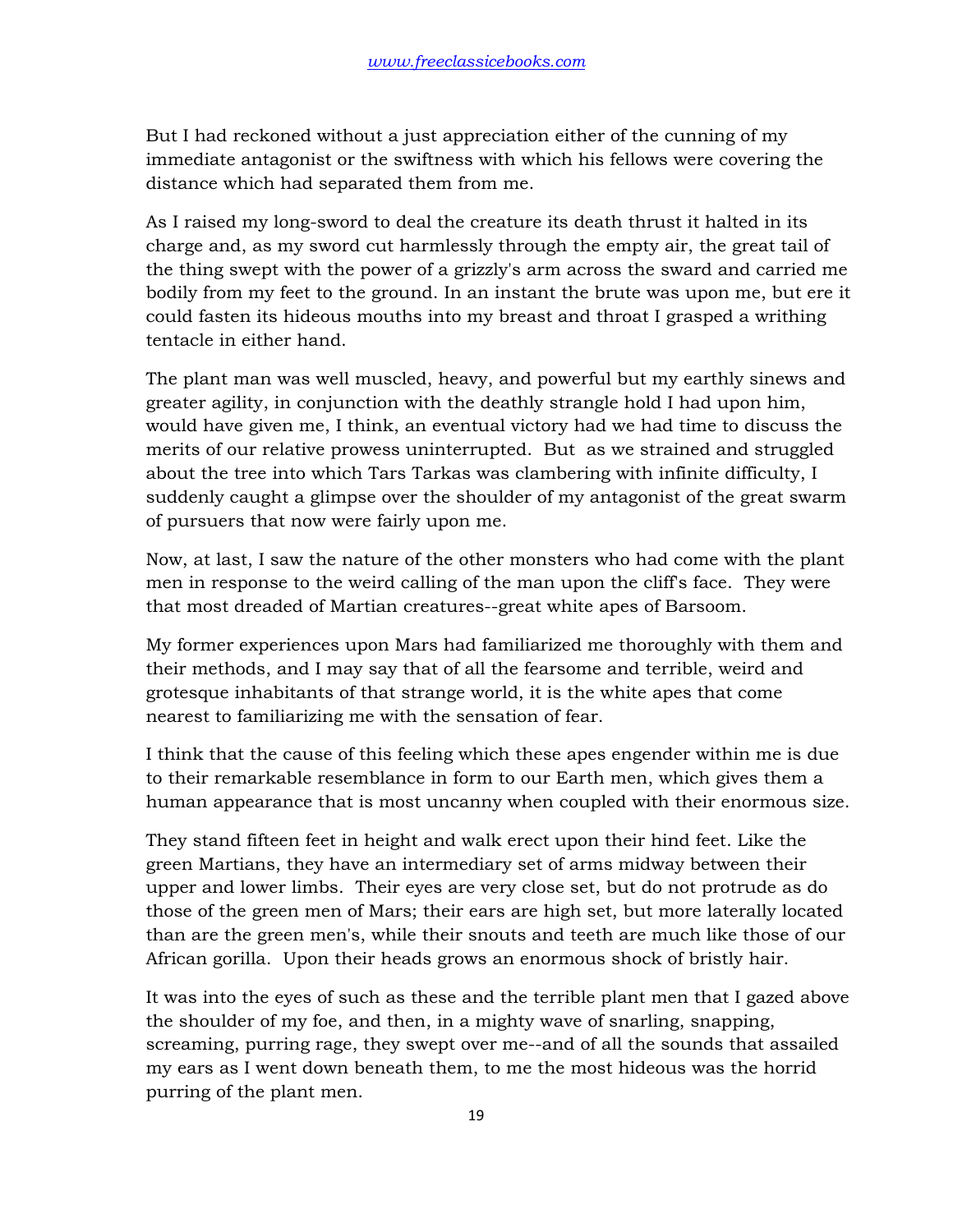Instantly a score of cruel fangs and keen talons were sunk into my flesh; cold, sucking lips fastened themselves upon my arteries. I struggled to free myself, and even though weighed down by these immense bodies, I succeeded in struggling to my feet, where, still grasping my long-sword, and shortening my grip upon it until I could use it as a dagger, I wrought such havoc among them that at one time I stood for an instant free.

What it has taken minutes to write occurred in but a few seconds, but during that time Tars Tarkas had seen my plight and had dropped from the lower branches, which he had reached with such infinite labour, and as I flung the last of my immediate antagonists from me the great Thark leaped to my side, and again we fought, back to back, as we had done a hundred times before.

Time and again the ferocious apes sprang in to close with us, and time and again we beat them back with our swords. The great tails of the plant men lashed with tremendous power about us as they charged from various directions or sprang with the agility of greyhounds above our heads; but every attack met a gleaming blade in sword hands that had been reputed for twenty years the best that Mars ever had known; for Tars Tarkas and John Carter were names that the fighting men of the world of warriors loved best to speak.

But even the two best swords in a world of fighters can avail not for ever against overwhelming numbers of fierce and savage brutes that know not what defeat means until cold steel teaches their hearts no longer to beat, and so, step by step, we were forced back. At length we stood against the giant tree that we had chosen for our ascent, and then, as charge after charge hurled its weight upon us, we gave back again and again, until we had been forced half-way around the huge base of the colossal trunk.

Tars Tarkas was in the lead, and suddenly I heard a little cry of exultation from him.

"Here is shelter for one at least, John Carter," he said, and, glancing down, I saw an opening in the base of the tree about three feet in diameter.

"In with you, Tars Tarkas," I cried, but he would not go; saying that his bulk was too great for the little aperture, while I might slip in easily.

"We shall both die if we remain without, John Carter; here is a slight chance for one of us. Take it and you may live to avenge me, it is useless for me to attempt to worm my way into so small an opening with this horde of demons besetting us on all sides."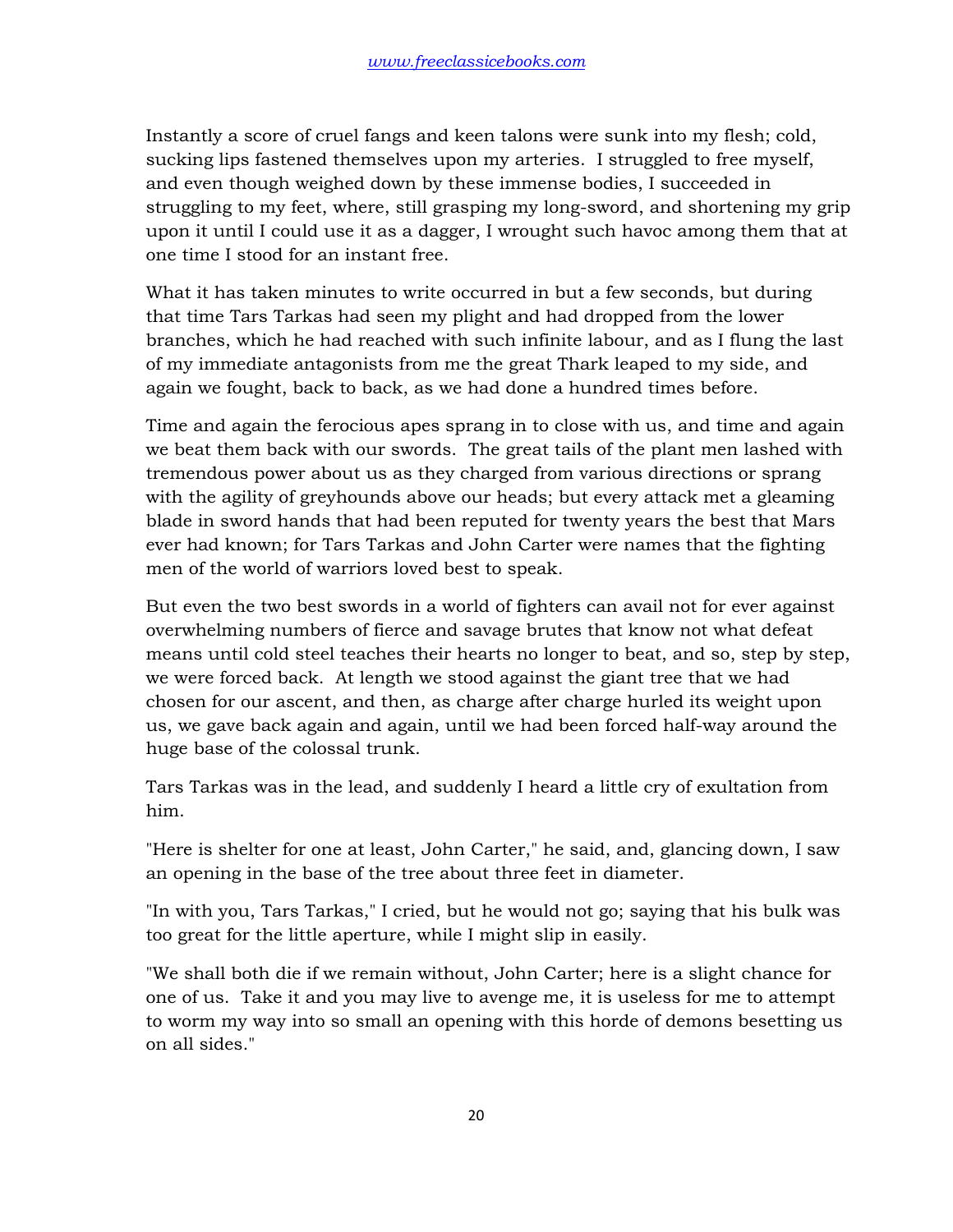"Then we shall die together, Tars Tarkas," I replied, "for I shall not go first. Let me defend the opening while you get in, then my smaller stature will permit me to slip in with you before they can prevent."

We still were fighting furiously as we talked in broken sentences, punctured with vicious cuts and thrusts at our swarming enemy.

At length he yielded, for it seemed the only way in which either of us might be saved from the ever-increasing numbers of our assailants, who were still swarming upon us from all directions across the broad valley.

"It was ever your way, John Carter, to think last of your own life," he said; "but still more your way to command the lives and actions of others, even to the greatest of Jeddaks who rule upon Barsoom."

There was a grim smile upon his cruel, hard face, as he, the greatest Jeddak of them all, turned to obey the dictates of a creature of another world--of a man whose stature was less than half his own.

"If you fail, John Carter," he said, "know that the cruel and heartless Thark, to whom you taught the meaning of friendship, will come out to die beside you."

"As you will, my friend," I replied; "but quickly now, head first, while I cover your retreat."

He hesitated a little at that word, for never before in his whole life of continual strife had he turned his back upon aught than a dead or defeated enemy.

"Haste, Tars Tarkas," I urged, "or we shall both go down to profitless defeat; I cannot hold them for ever alone."

As he dropped to the ground to force his way into the tree, the whole howling pack of hideous devils hurled themselves upon me. To right and left flew my shimmering blade, now green with the sticky juice of a plant man, now red with the crimson blood of a great white ape; but always flying from one opponent to another, hesitating but the barest fraction of a second to drink the lifeblood in the centre of some savage heart.

And thus I fought as I never had fought before, against such frightful odds that I cannot realize even now that human muscles could have withstood that awful onslaught, that terrific weight of hurtling tons of ferocious, battling flesh.

With the fear that we would escape them, the creatures redoubled their efforts to pull me down, and though the ground about me was piled high with their dead and dying comrades, they succeeded at last in overwhelming me, and I went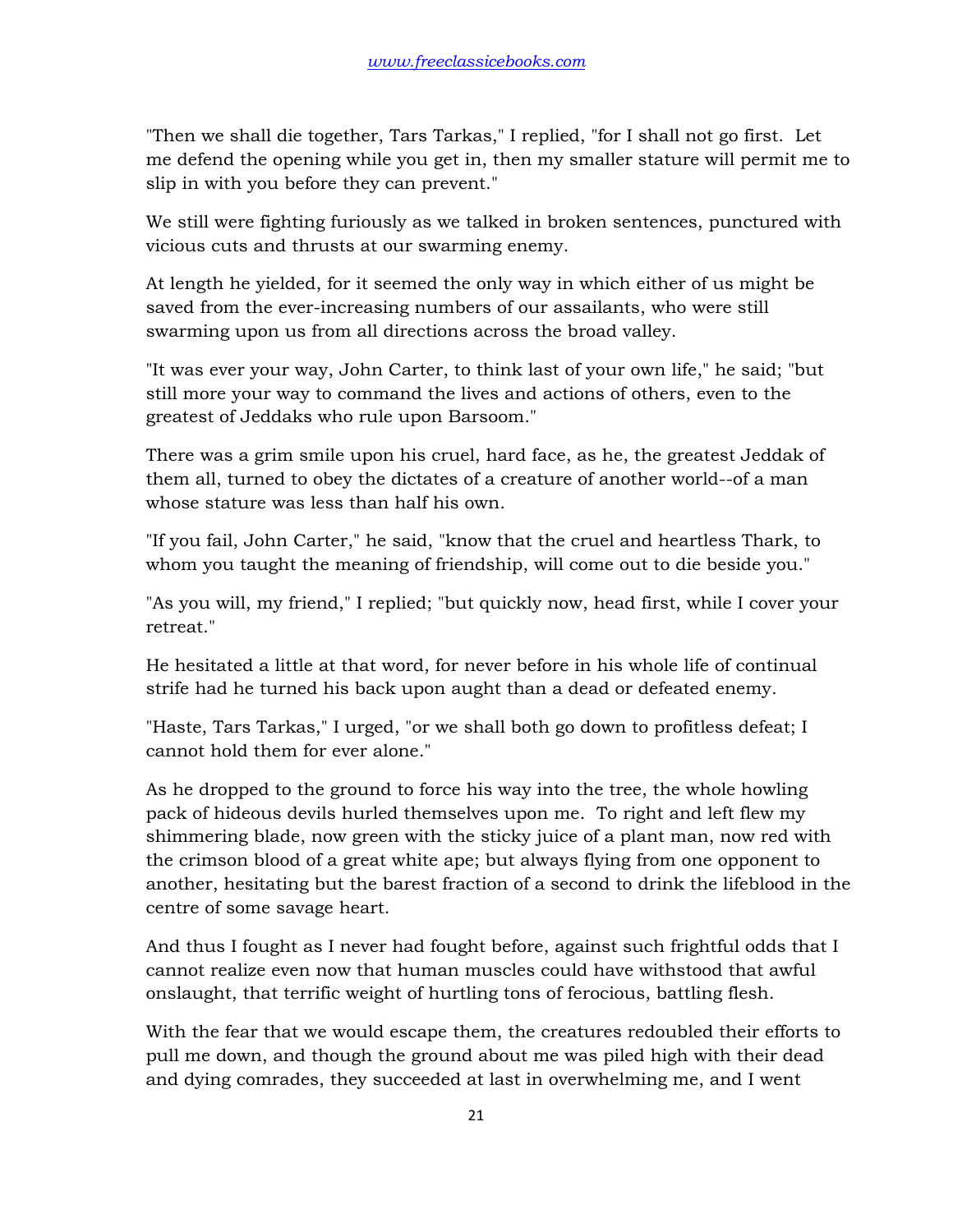down beneath them for the second time that day, and once again felt those awful sucking lips against my flesh.

But scarce had I fallen ere I felt powerful hands grip my ankles, and in another second I was being drawn within the shelter of the tree's interior. For a moment it was a tug of war between Tars Tarkas and a great plant man, who clung tenaciously to my breast, but presently I got the point of my long-sword beneath him and with a mighty thrust pierced his vitals.

Torn and bleeding from many cruel wounds, I lay panting upon the ground within the hollow of the tree, while Tars Tarkas defended the opening from the furious mob without.

For an hour they howled about the tree, but after a few attempts to reach us they confined their efforts to terrorizing shrieks and screams, to horrid growling on the part of the great white apes, and the fearsome and indescribable purring by the plant men.

At length, all but a score, who had apparently been left to prevent our escape, had left us, and our adventure seemed destined to result in a siege, the only outcome of which could be our death by starvation; for even should we be able to slip out after dark, whither in this unknown and hostile valley could we hope to turn our steps toward possible escape?

As the attacks of our enemies ceased and our eyes became accustomed to the semi-darkness of the interior of our strange retreat, I took the opportunity to explore our shelter.

The tree was hollow to an extent of about fifty feet in diameter, and from its flat, hard floor I judged that it had often been used to domicile others before our occupancy. As I raised my eyes toward its roof to note the height I saw far above me a faint glow of light.

There was an opening above. If we could but reach it we might still hope to make the shelter of the cliff caves. My eyes had now become quite used to the subdued light of the interior, and as I pursued my investigation I presently came upon a rough ladder at the far side of the cave.

Quickly I mounted it, only to find that it connected at the top with the lower of a series of horizontal wooden bars that spanned the now narrow and shaft-like interior of the tree's stem. These bars were set one above another about three feet apart, and formed a perfect ladder as far above me as I could see.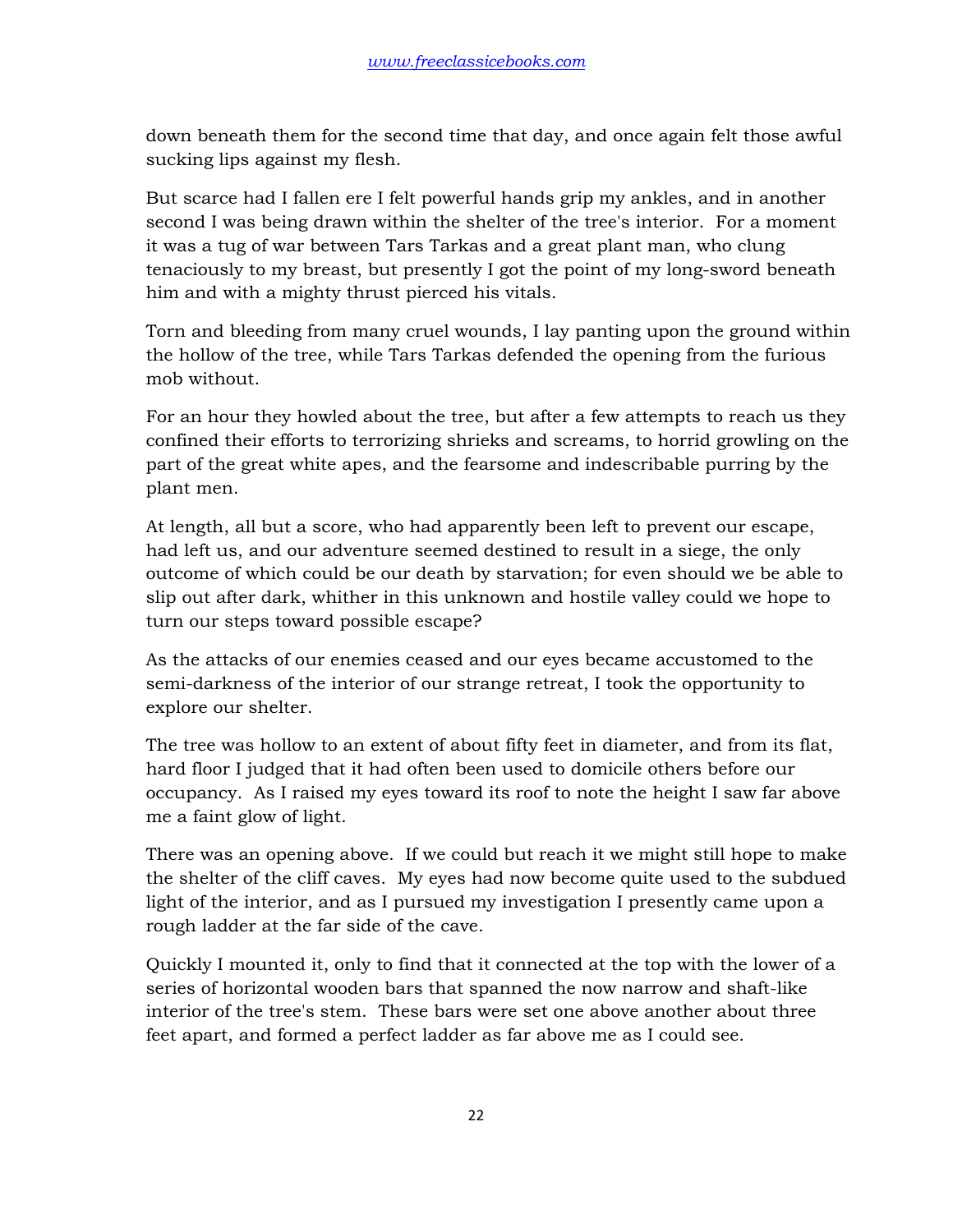Dropping to the floor once more, I detailed my discovery to Tars Tarkas, who suggested that I explore aloft as far as I could go in safety while he guarded the entrance against a possible attack.

As I hastened above to explore the strange shaft I found that the ladder of horizontal bars mounted always as far above me as my eyes could reach, and as I ascended, the light from above grew brighter and brighter.

For fully five hundred feet I continued to climb, until at length I reached the opening in the stem which admitted the light. It was of about the same diameter as the entrance at the foot of the tree, and opened directly upon a large flat limb, the well worn surface of which testified to its long continued use as an avenue for some creature to and from this remarkable shaft.

I did not venture out upon the limb for fear that I might be discovered and our retreat in this direction cut off; but instead hurried to retrace my steps to Tars Tarkas.

I soon reached him and presently we were both ascending the long ladder toward the opening above.

Tars Tarkas went in advance and as I reached the first of the horizontal bars I drew the ladder up after me and, handing it to him, he carried it a hundred feet further aloft, where he wedged it safely between one of the bars and the side of the shaft. In like manner I dislodged the lower bars as I passed them, so that we soon had the interior of the tree denuded of all possible means of ascent for a distance of a hundred feet from the base; thus precluding possible pursuit and attack from the rear.

As we were to learn later, this precaution saved us from dire predicament, and was eventually the means of our salvation.

When we reached the opening at the top Tars Tarkas drew to one side that I might pass out and investigate, as, owing to my lesser weight and greater agility, I was better fitted for the perilous threading of this dizzy, hanging pathway.

The limb upon which I found myself ascended at a slight angle toward the cliff, and as I followed it I found that it terminated a few feet above a narrow ledge which protruded from the cliff's face at the entrance to a narrow cave.

As I approached the slightly more slender extremity of the branch it bent beneath my weight until, as I balanced perilously upon its outer tip, it swayed gently on a level with the ledge at a distance of a couple of feet.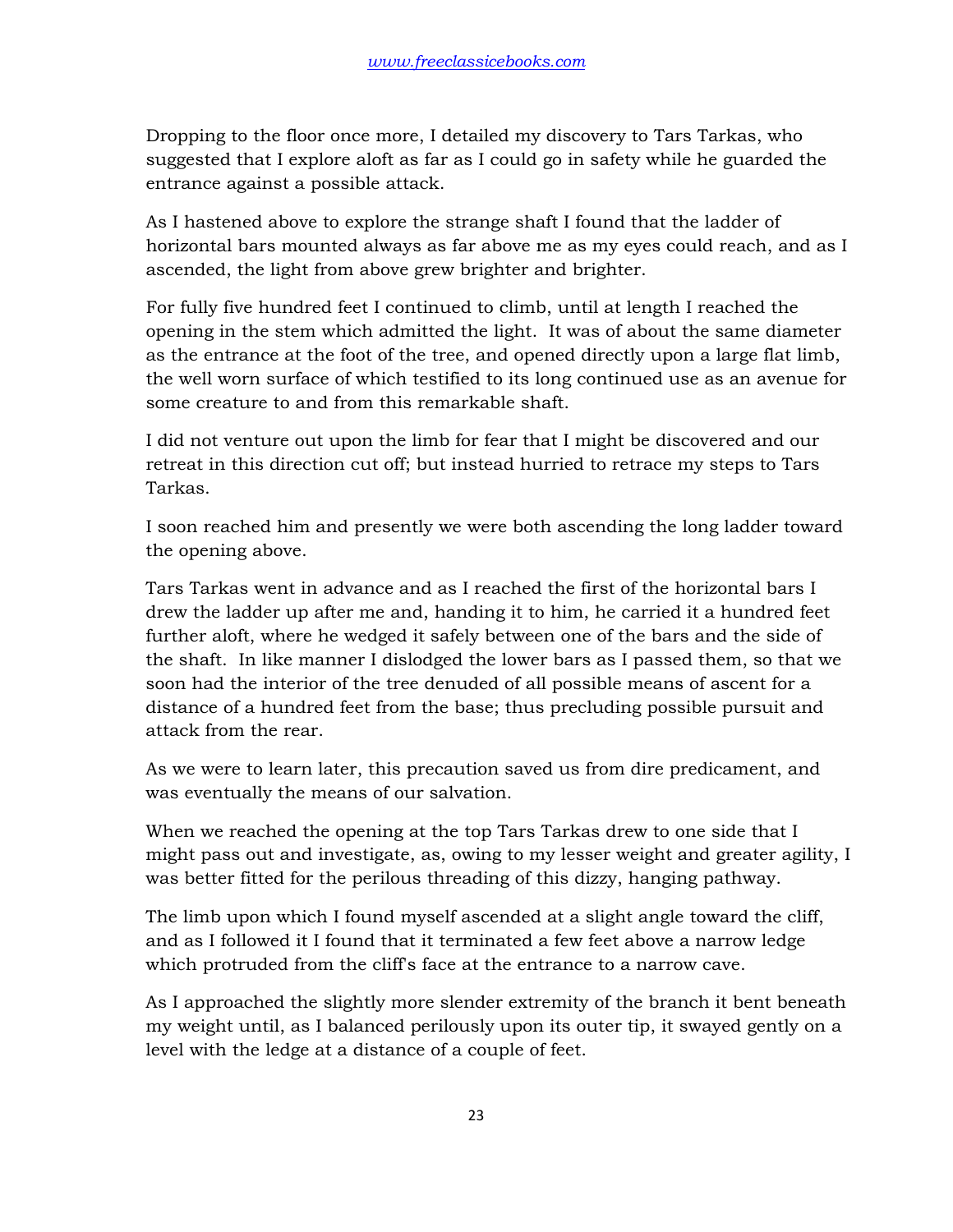Five hundred feet below me lay the vivid scarlet carpet of the valley; nearly five thousand feet above towered the mighty, gleaming face of the gorgeous cliffs.

The cave that I faced was not one of those that I had seen from the ground, and which lay much higher, possibly a thousand feet. But so far as I might know it was as good for our purpose as another, and so I returned to the tree for Tars Tarkas.

Together we wormed our way along the waving pathway, but when we reached the end of the branch we found that our combined weight so depressed the limb that the cave's mouth was now too far above us to be reached.

We finally agreed that Tars Tarkas should return along the branch, leaving his longest leather harness strap with me, and that when the limb had risen to a height that would permit me to enter the cave I was to do so, and on Tars Tarkas' return I could then lower the strap and haul him up to the safety of the ledge.

This we did without mishap and soon found ourselves together upon the verge of a dizzy little balcony, with a magnificent view of the valley spreading out below us.

As far as the eye could reach gorgeous forest and crimson sward skirted a silent sea, and about all towered the brilliant monster guardian cliffs. Once we thought we discerned a gilded minaret gleaming in the sun amidst the waving tops of fardistant trees, but we soon abandoned the idea in the belief that it was but an hallucination born of our great desire to discover the haunts of civilized men in this beautiful, yet forbidding, spot.

Below us upon the river's bank the great white apes were devouring the last remnants of Tars Tarkas' former companions, while great herds of plant men grazed in ever-widening circles about the sward which they kept as close clipped as the smoothest of lawns.

Knowing that attack from the tree was now improbable, we determined to explore the cave, which we had every reason to believe was but a continuation of the path we had already traversed, leading the gods alone knew where, but quite evidently away from this valley of grim ferocity.

As we advanced we found a well-proportioned tunnel cut from the solid cliff. Its walls rose some twenty feet above the floor, which was about five feet in width. The roof was arched. We had no means of making a light, and so groped our way slowly into the ever-increasing darkness, Tars Tarkas keeping in touch with one wall while I felt along the other, while, to prevent our wandering into diverging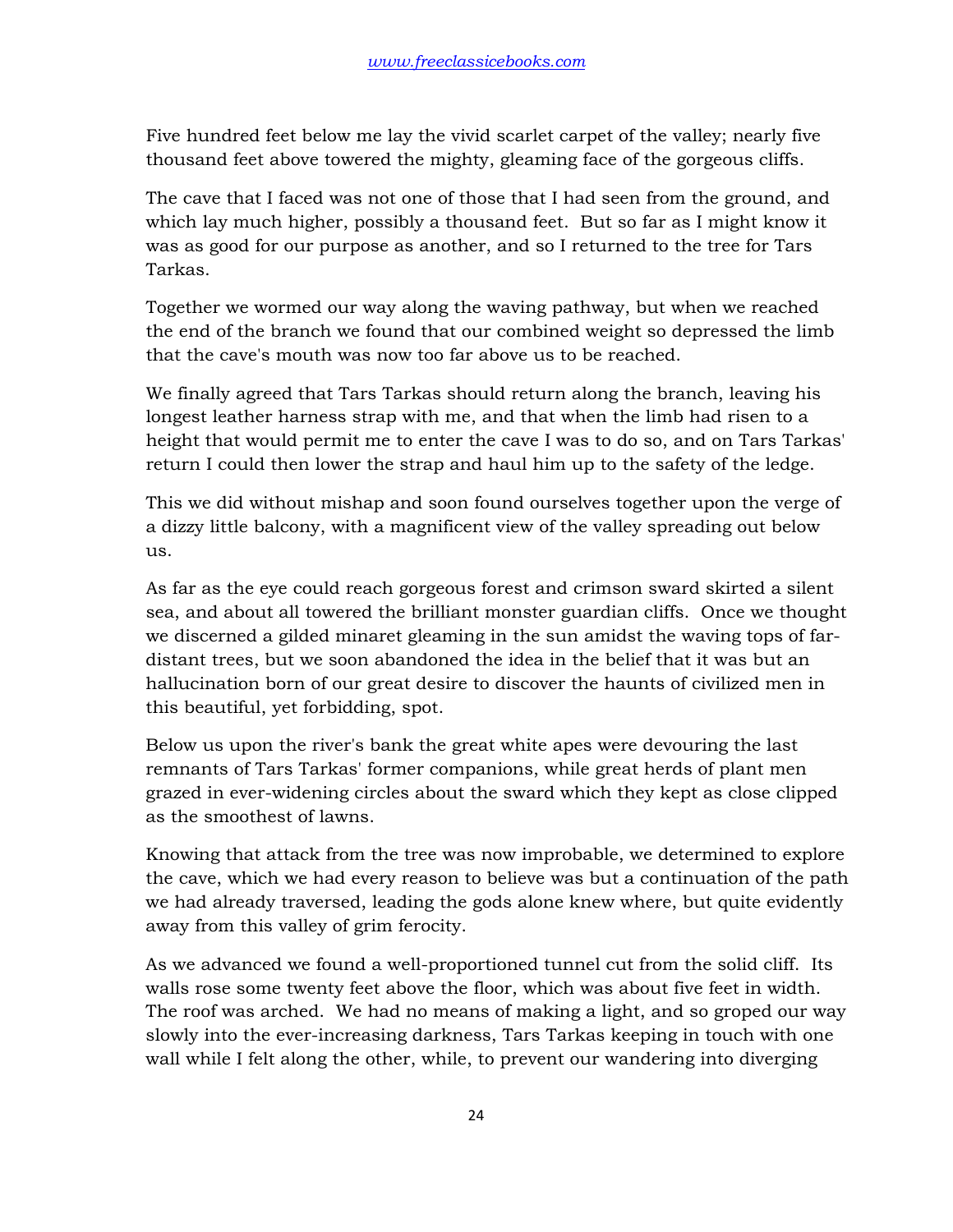branches and becoming separated or lost in some intricate and labyrinthine maze, we clasped hands.

How far we traversed the tunnel in this manner I do not know, but presently we came to an obstruction which blocked our further progress. It seemed more like a partition than a sudden ending of the cave, for it was constructed not of the material of the cliff, but of something which felt like very hard wood.

Silently I groped over its surface with my hands, and presently was rewarded by the feel of the button which as commonly denotes a door on Mars as does a door knob on Earth.

Gently pressing it, I had the satisfaction of feeling the door slowly give before me, and in another instant we were looking into a dimly lighted apartment, which, so far as we could see, was unoccupied.

Without more ado I swung the door wide open and, followed by the huge Thark, stepped into the chamber. As we stood for a moment in silence gazing about the room a slight noise behind caused me to turn quickly, when, to my astonishment, I saw the door close with a sharp click as though by an unseen hand.

Instantly I sprang toward it to wrench it open again, for something in the uncanny movement of the thing and the tense and almost palpable silence of the chamber seemed to portend a lurking evil lying hidden in this rock-bound chamber within the bowels of the Golden Cliffs.

My fingers clawed futilely at the unyielding portal, while my eyes sought in vain for a duplicate of the button which had given us ingress.

And then, from unseen lips, a cruel and mocking peal of laughter rang through the desolate place.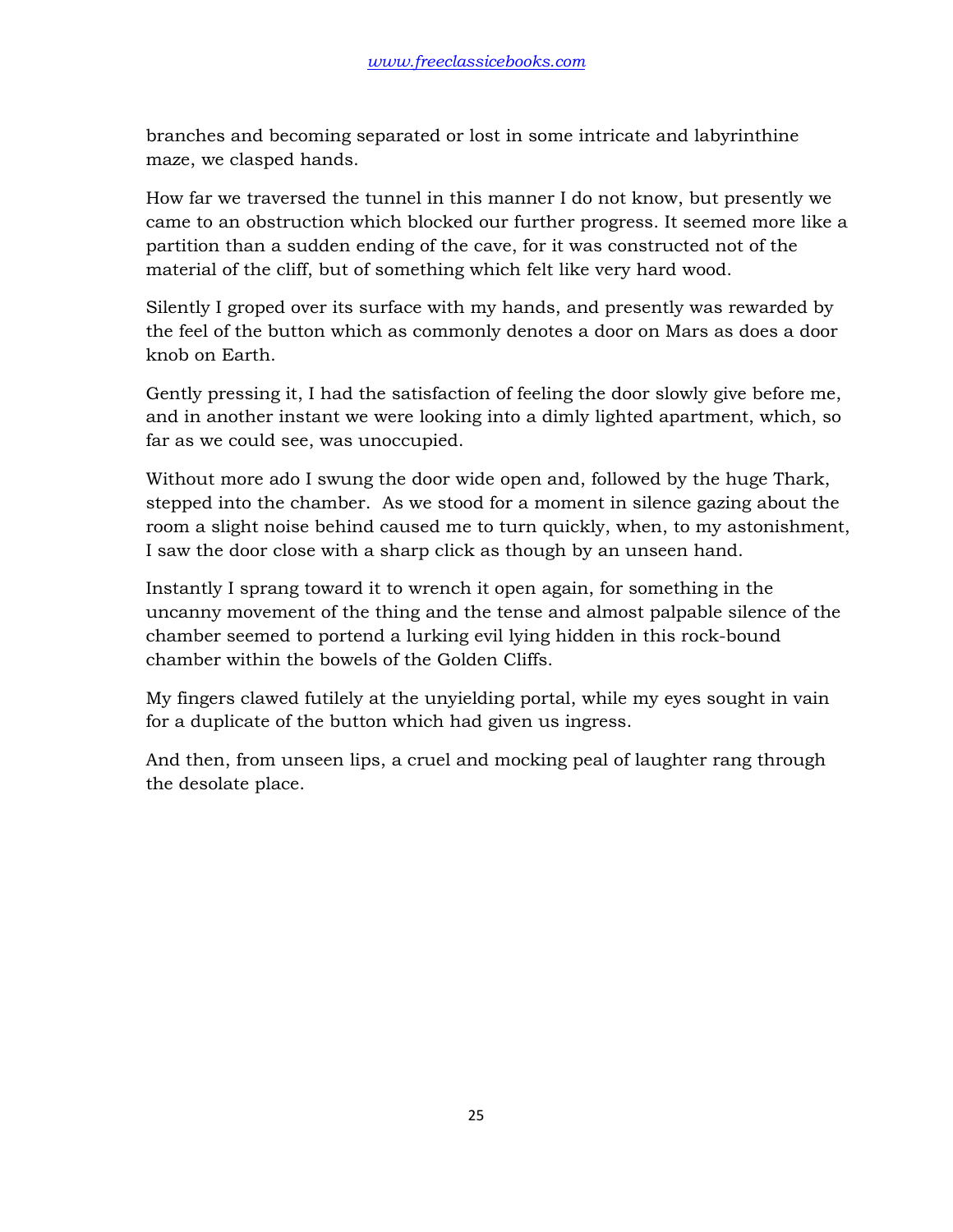#### **CHAPTER III - THE CHAMBER OF MYSTERY**

For moments after that awful laugh had ceased reverberating through the rocky room, Tars Tarkas and I stood in tense and expectant silence. But no further sound broke the stillness, nor within the range of our vision did aught move.

At length Tars Tarkas laughed softly, after the manner of his strange kind when in the presence of the horrible or terrifying. It is not an hysterical laugh, but rather the genuine expression of the pleasure they derive from the things that move Earth men to loathing or to tears.

Often and again have I seen them roll upon the ground in mad fits of uncontrollable mirth when witnessing the death agonies of women and little children beneath the torture of that hellish green Martian fete--the Great Games.

I looked up at the Thark, a smile upon my own lips, for here in truth was greater need for a smiling face than a trembling chin.

"What do you make of it all?" I asked. "Where in the deuce are we?"

He looked at me in surprise.

"Where are we?" he repeated. "Do you tell me, John Carter, that you know not where you be?"

"That I am upon Barsoom is all that I can guess, and but for you and the great white apes I should not even guess that, for the sights I have seen this day are as unlike the things of my beloved Barsoom as I knew it ten long years ago as they are unlike the world of my birth.

"No, Tars Tarkas, I know not where we be."

"Where have you been since you opened the mighty portals of the atmosphere plant years ago, after the keeper had died and the engines stopped and all Barsoom was dying, that had not already died, of asphyxiation? Your body even was never found, though the men of a whole world sought after it for years, though the Jeddak of Helium and his granddaughter, your princess, offered such fabulous rewards that even princes of royal blood joined in the search.

"There was but one conclusion to reach when all efforts to locate you had failed, and that, that you had taken the long, last pilgrimage down the mysterious River Iss, to await in the Valley Dor upon the shores of the Lost Sea of Korus the beautiful Dejah Thoris, your princess.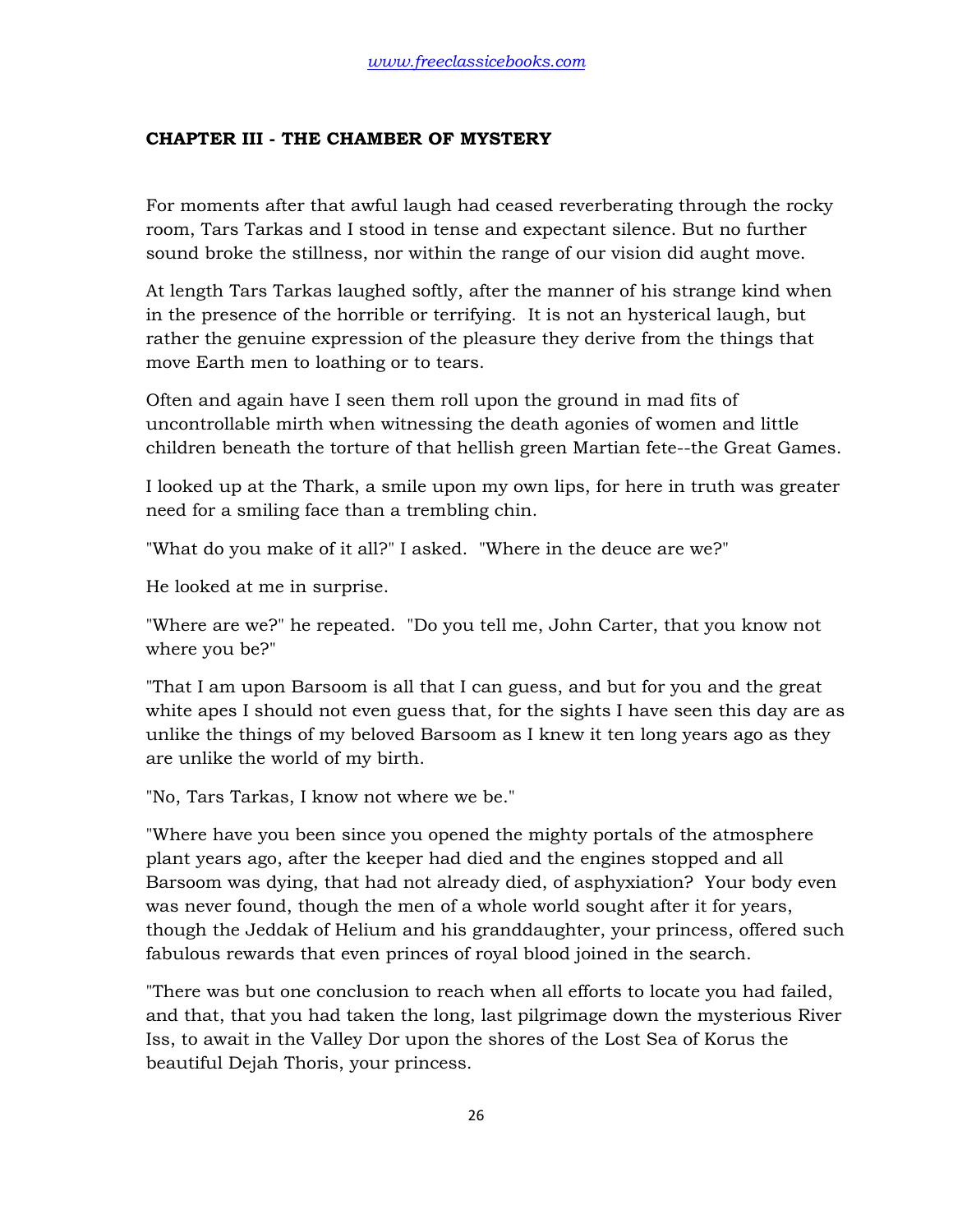"Why you had gone none could guess, for your princess still lived--"

"Thank God," I interrupted him. "I did not dare to ask you, for I feared I might have been too late to save her--she was very low when I left her in the royal gardens of Tardos Mors that long-gone night; so very low that I scarcely hoped even then to reach the atmosphere plant ere her dear spirit had fled from me for ever. And she lives yet?"

"She lives, John Carter."

"You have not told me where we are," I reminded him.

"We are where I expected to find you, John Carter--and another. Many years ago you heard the story of the woman who taught me the thing that green Martians are reared to hate, the woman who taught me to love. You know the cruel tortures and the awful death her love won for her at the hands of the beast, Tal Hajus.

"She, I thought, awaited me by the Lost Sea of Korus.

"You know that it was left for a man from another world, for yourself, John Carter, to teach this cruel Thark what friendship is; and you, I thought, also roamed the care-free Valley Dor.

"Thus were the two I most longed for at the end of the long pilgrimage I must take some day, and so as the time had elapsed which Dejah Thoris had hoped might bring you once more to her side, for she has always tried to believe that you had but temporarily returned to your own planet, I at last gave way to my great yearning and a month since I started upon the journey, the end of which you have this day witnessed. Do you understand now where you be, John Carter?"

"And that was the River Iss, emptying into the Lost Sea of Korus in the Valley Dor?" I asked.

"This is the valley of love and peace and rest to which every Barsoomian since time immemorial has longed to pilgrimage at the end of a life of hate and strife and bloodshed," he replied. "This, John Carter, is Heaven."

His tone was cold and ironical; its bitterness but reflecting the terrible disappointment he had suffered. Such a fearful disillusionment, such a blasting of life-long hopes and aspirations, such an uprooting of age-old tradition might have excused a vastly greater demonstration on the part of the Thark.

I laid my hand upon his shoulder.

"I am sorry," I said, nor did there seem aught else to say.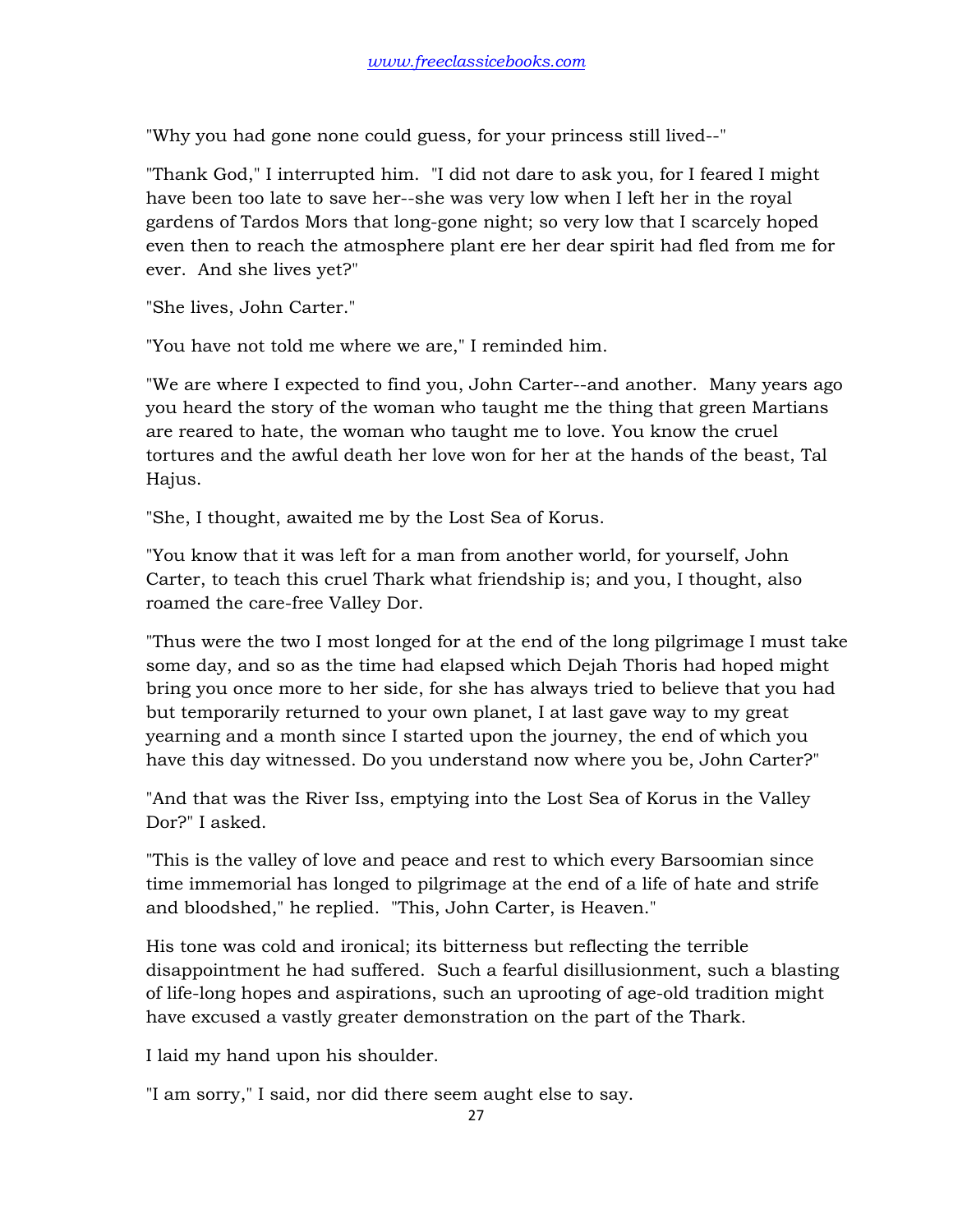"Think, John Carter, of the countless billions of Barsoomians who have taken the voluntary pilgrimage down this cruel river since the beginning of time, only to fall into the ferocious clutches of the terrible creatures that to-day assailed us.

"There is an ancient legend that once a red man returned from the banks of the Lost Sea of Korus, returned from the Valley Dor, back through the mysterious River Iss, and the legend has it that he narrated a fearful blasphemy of horrid brutes that inhabited a valley of wondrous loveliness, brutes that pounced upon each Barsoomian as he terminated his pilgrimage and devoured him upon the banks of the Lost Sea where he had looked to find love and peace and happiness; but the ancients killed the blasphemer, as tradition has ordained that any shall be killed who return from the bosom of the River of Mystery.

"But now we know that it was no blasphemy, that the legend is a true one, and that the man told only of what he saw; but what does it profit us, John Carter, since even should we escape, we also would be treated as blasphemers? We are between the wild thoat of certainty and the mad zitidar of fact--we can escape neither."

"As Earth men say, we are between the devil and the deep sea, Tars Tarkas," I replied, nor could I help but smile at our dilemma.

"There is naught that we can do but take things as they come, and at least have the satisfaction of knowing that whoever slays us eventually will have far greater numbers of their own dead to count than they will get in return. White ape or plant man, green Barsoomian or red man, whosoever it shall be that takes the last toll from us will know that it is costly in lives to wipe out John Carter, Prince of the House of Tardos Mors, and Tars Tarkas, Jeddak of Thark, at the same time."

I could not help but laugh at his grim humour, and he joined in with me in one of those rare laughs of real enjoyment which was one of the attributes of this fierce Tharkian chief which marked him from the others of his kind.

"But about yourself, John Carter," he cried at last. "If you have not been here all these years where indeed have you been, and how is it that I find you here today?"

"I have been back to Earth," I replied. "For ten long Earth years I have been praying and hoping for the day that would carry me once more to this grim old planet of yours, for which, with all its cruel and terrible customs, I feel a bond of sympathy and love even greater than for the world that gave me birth.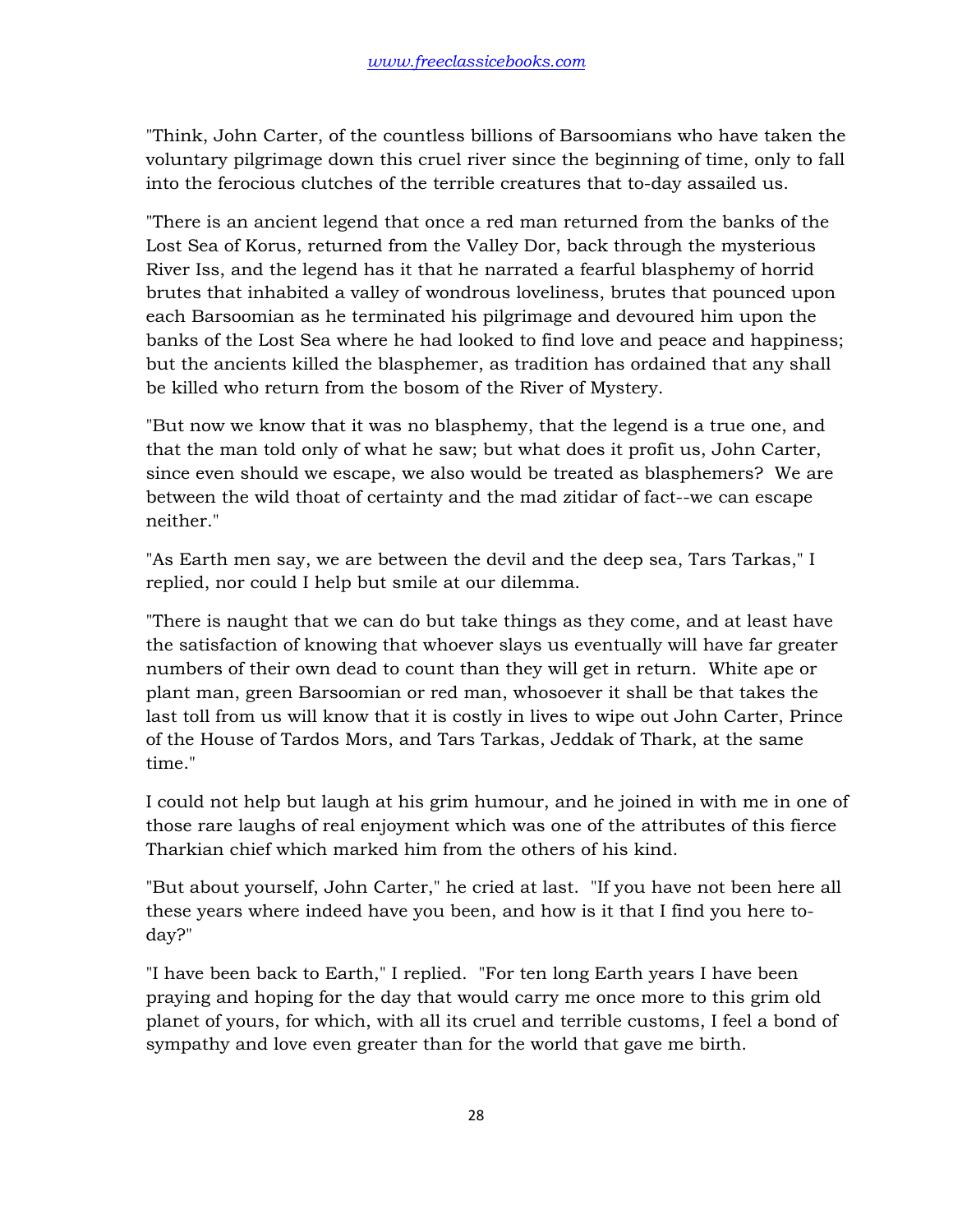"For ten years have I been enduring a living death of uncertainty and doubt as to whether Dejah Thoris lived, and now that for the first time in all these years my prayers have been answered and my doubt relieved I find myself, through a cruel whim of fate, hurled into the one tiny spot of all Barsoom from which there is apparently no escape, and if there were, at a price which would put out for ever the last flickering hope which I may cling to of seeing my princess again in this life--and you have seen to-day with what pitiful futility man yearns toward a material hereafter.

"Only a bare half-hour before I saw you battling with the plant men I was standing in the moonlight upon the banks of a broad river that taps the eastern shore of Earth's most blessed land. I have answered you, my friend. Do you believe?"

"I believe," replied Tars Tarkas, "though I cannot understand."

As we talked I had been searching the interior of the chamber with my eyes. It was, perhaps, two hundred feet in length and half as broad, with what appeared to be a doorway in the centre of the wall directly opposite that through which we had entered.

The apartment was hewn from the material of the cliff, showing mostly dull gold in the dim light which a single minute radium illuminator in the centre of the roof diffused throughout its great dimensions. Here and there polished surfaces of ruby, emerald, and diamond patched the golden walls and ceiling. The floor was of another material, very hard, and worn by much use to the smoothness of glass. Aside from the two doors I could discern no sign of other aperture, and as one we knew to be locked against us I approached the other.

As I extended my hand to search for the controlling button, that cruel and mocking laugh rang out once more, so close to me this time that I involuntarily shrank back, tightening my grip upon the hilt of my great sword.

And then from the far corner of the great chamber a hollow voice chanted: "There is no hope, there is no hope; the dead return not, the dead return not; nor is there any resurrection. Hope not, for there is no hope."

Though our eyes instantly turned toward the spot from which the voice seemed to emanate, there was no one in sight, and I must admit that cold shivers played along my spine and the short hairs at the base of my head stiffened and rose up, as do those upon a hound's neck when in the night his eyes see those uncanny things which are hidden from the sight of man.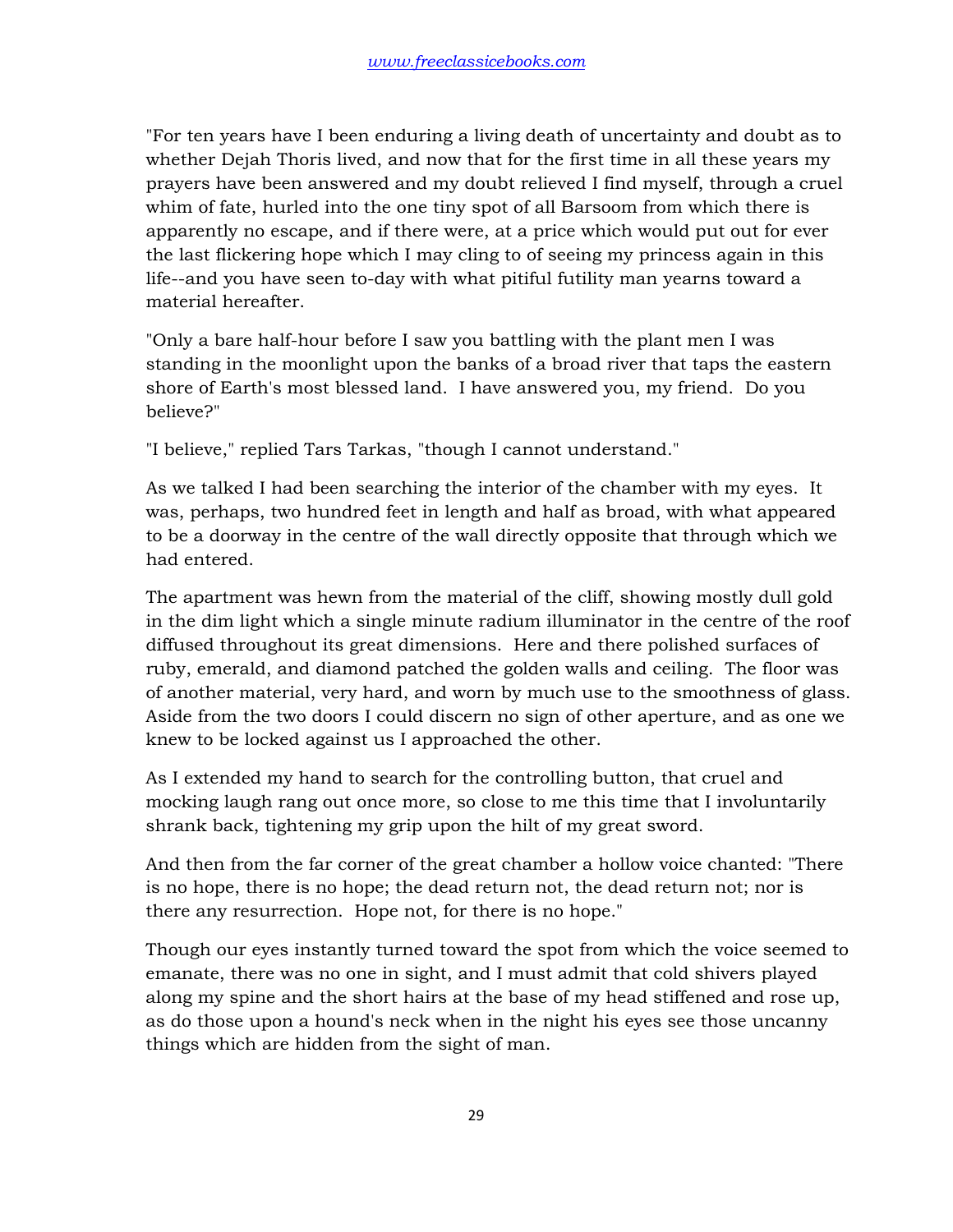Quickly I walked toward the mournful voice, but it had ceased ere I reached the further wall, and then from the other end of the chamber came another voice, shrill and piercing:

"Fools! Fools!" it shrieked. "Thinkest thou to defeat the eternal laws of life and death? Wouldst cheat the mysterious Issus, Goddess of Death, of her just dues? Did not her mighty messenger, the ancient Iss, bear you upon her leaden bosom at your own behest to the Valley Dor?

"Thinkest thou, O fools, that Issus wilt give up her own? Thinkest thou to escape from whence in all the countless ages but a single soul has fled?

"Go back the way thou camest, to the merciful maws of the children of the Tree of Life or the gleaming fangs of the great white apes, for there lies speedy surcease from suffering; but insist in your rash purpose to thread the mazes of the Golden Cliffs of the Mountains of Otz, past the ramparts of the impregnable fortresses of the Holy Therns, and upon your way Death in its most frightful form will overtake you--a death so horrible that even the Holy Therns themselves, who conceived both Life and Death, avert their eyes from its fiendishness and close their ears against the hideous shrieks of its victims.

"Go back, O fools, the way thou camest."

And then the awful laugh broke out from another part of the chamber.

"Most uncanny," I remarked, turning to Tars Tarkas.

"What shall we do?" he asked. "We cannot fight empty air; I would almost sooner return and face foes into whose flesh I may feel my blade bite and know that I am selling my carcass dearly before I go down to that eternal oblivion which is evidently the fairest and most desirable eternity that mortal man has the right to hope for."

"If, as you say, we cannot fight empty air, Tars Tarkas," I replied, "neither, on the other hand, can empty air fight us. I, who have faced and conquered in my time thousands of sinewy warriors and tempered blades, shall not be turned back by wind; nor no more shall you, Thark."

"But unseen voices may emanate from unseen and unseeable creatures who wield invisible blades," answered the green warrior.

"Rot, Tars Tarkas," I cried, "those voices come from beings as real as you or as I. In their veins flows lifeblood that may be let as easily as ours, and the fact that they remain invisible to us is the best proof to my mind that they are mortal; nor overly courageous mortals at that. Think you, Tars Tarkas, that John Carter will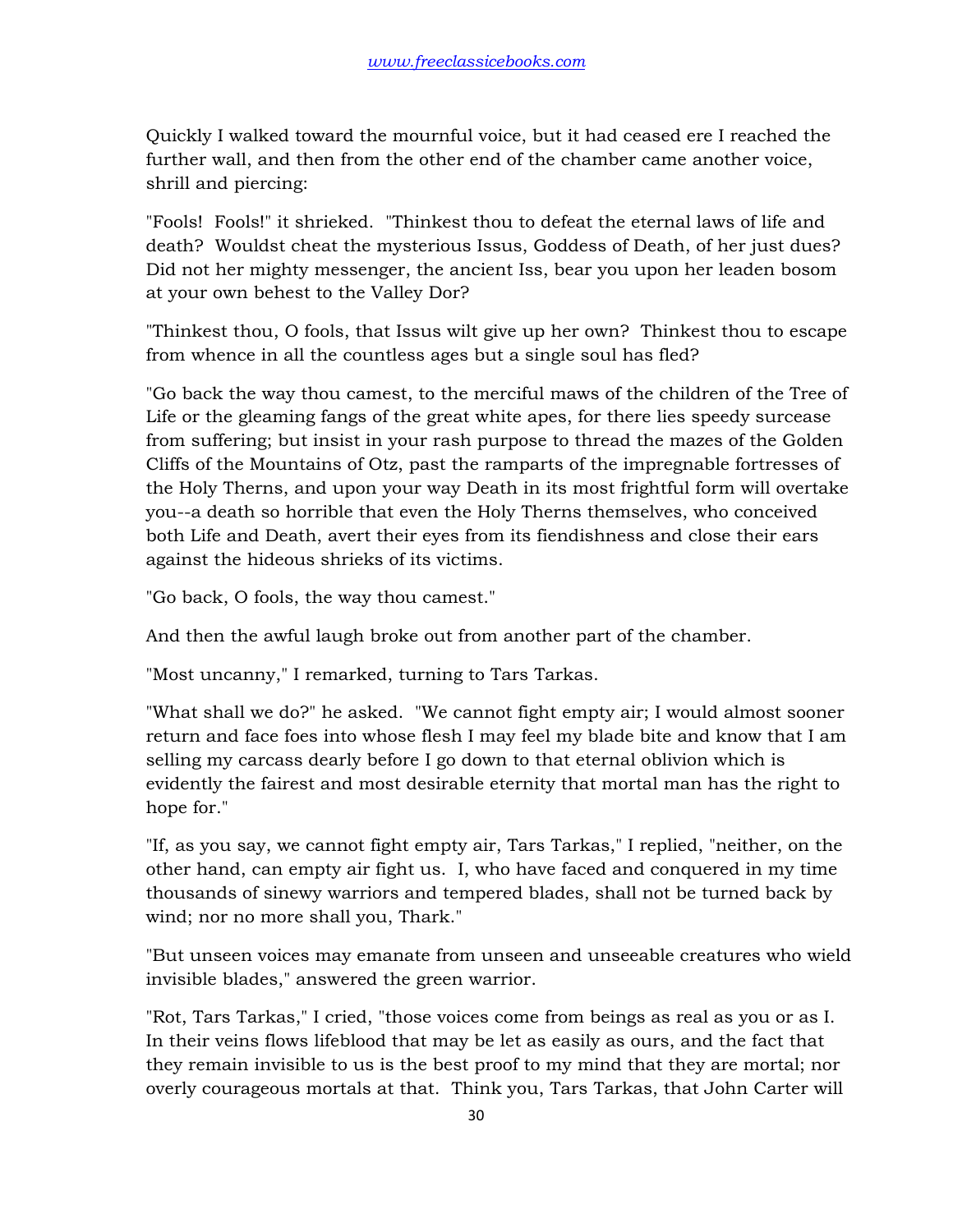fly at the first shriek of a cowardly foe who dare not come out into the open and face a good blade?"

I had spoken in a loud voice that there might be no question that our would-be terrorizers should hear me, for I was tiring of this nerve-racking fiasco. It had occurred to me, too, that the whole business was but a plan to frighten us back into the valley of death from which we had escaped, that we might be quickly disposed of by the savage creatures there.

For a long period there was silence, then of a sudden a soft, stealthy sound behind me caused me to turn suddenly to behold a great many-legged banth creeping sinuously upon me.

The banth is a fierce beast of prey that roams the low hills surrounding the dead seas of ancient Mars. Like nearly all Martian animals it is almost hairless, having only a great bristly mane about its thick neck.

Its long, lithe body is supported by ten powerful legs, its enormous jaws are equipped, like those of the calot, or Martian hound, with several rows of long needle-like fangs; its mouth reaches to a point far back of its tiny ears, while its enormous, protruding eyes of green add the last touch of terror to its awful aspect.

As it crept toward me it lashed its powerful tail against its yellow sides, and when it saw that it was discovered it emitted the terrifying roar which often freezes its prey into momentary paralysis in the instant that it makes its spring.

And so it launched its great bulk toward me, but its mighty voice had held no paralysing terrors for me, and it met cold steel instead of the tender flesh its cruel jaws gaped so widely to engulf.

An instant later I drew my blade from the still heart of this great Barsoomian lion, and turning toward Tars Tarkas was surprised to see him facing a similar monster.

No sooner had he dispatched his than I, turning, as though drawn by the instinct of my guardian subconscious mind, beheld another of the savage denizens of the Martian wilds leaping across the chamber toward me.

From then on for the better part of an hour one hideous creature after another was launched upon us, springing apparently from the empty air about us.

Tars Tarkas was satisfied; here was something tangible that he could cut and slash with his great blade, while I, for my part, may say that the diversion was a marked improvement over the uncanny voices from unseen lips.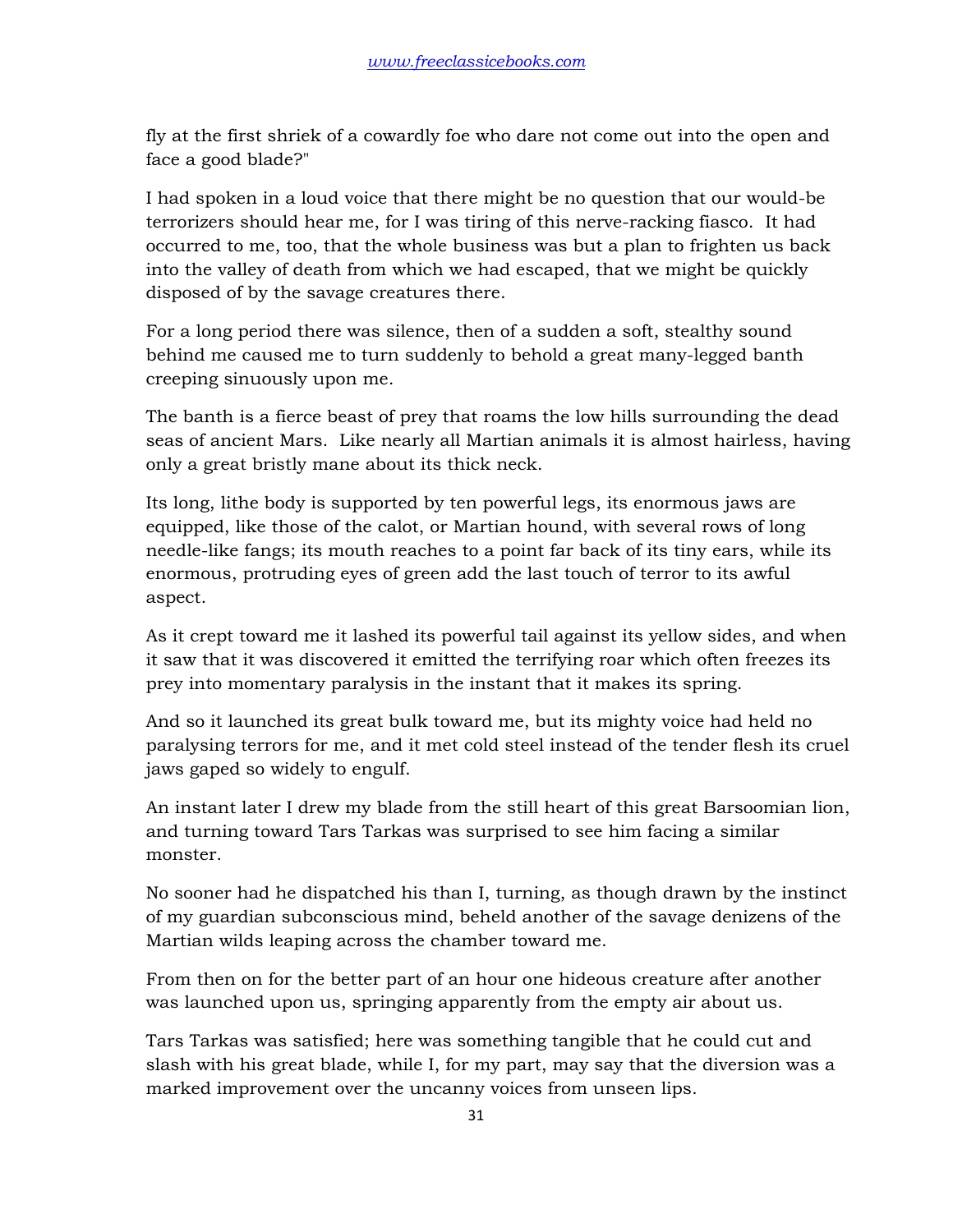That there was nothing supernatural about our new foes was well evidenced by their howls of rage and pain as they felt the sharp steel at their vitals, and the very real blood which flowed from their severed arteries as they died the real death.

I noticed during the period of this new persecution that the beasts appeared only when our backs were turned; we never saw one really materialize from thin air, nor did I for an instant sufficiently lose my excellent reasoning faculties to be once deluded into the belief that the beasts came into the room other than through some concealed and well-contrived doorway.

Among the ornaments of Tars Tarkas' leather harness, which is the only manner of clothing worn by Martians other than silk capes and robes of silk and fur for protection from the cold after dark, was a small mirror, about the bigness of a lady's hand glass, which hung midway between his shoulders and his waist against his broad back.

Once as he stood looking down at a newly fallen antagonist my eyes happened to fall upon this mirror and in its shiny surface I saw pictured a sight that caused me to whisper:

"Move not, Tars Tarkas! Move not a muscle!"

He did not ask why, but stood like a graven image while my eyes watched the strange thing that meant so much to us.

What I saw was the quick movement of a section of the wall behind me. It was turning upon pivots, and with it a section of the floor directly in front of it was turning. It was as though you placed a visiting-card upon end on a silver dollar that you had laid flat upon a table, so that the edge of the card perfectly bisected the surface of the coin.

The card might represent the section of the wall that turned and the silver dollar the section of the floor. Both were so nicely fitted into the adjacent portions of the floor and wall that no crack had been noticeable in the dim light of the chamber.

As the turn was half completed a great beast was revealed sitting upon its haunches upon that part of the revolving floor that had been on the opposite side before the wall commenced to move; when the section stopped, the beast was facing toward me on our side of the partition--it was very simple.

But what had interested me most was the sight that the half-turned section had presented through the opening that it had made. A great chamber, well lighted,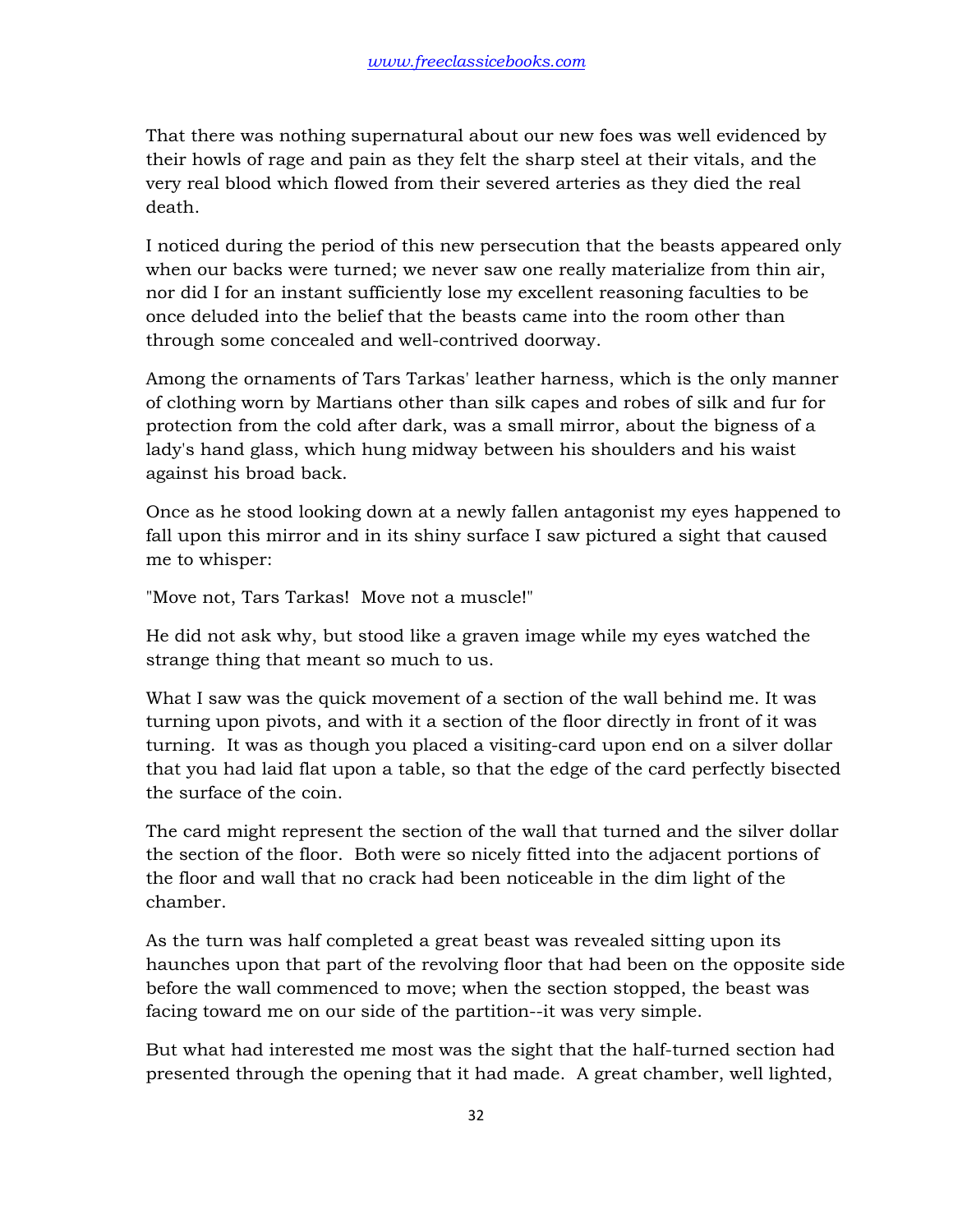in which were several men and women chained to the wall, and in front of them, evidently directing and operating the movement of the secret doorway, a wickedfaced man, neither red as are the red men of Mars, nor green as are the green men, but white, like myself, with a great mass of flowing yellow hair.

The prisoners behind him were red Martians. Chained with them were a number of fierce beasts, such as had been turned upon us, and others equally as ferocious.

As I turned to meet my new foe it was with a heart considerably lightened.

"Watch the wall at your end of the chamber, Tars Tarkas," I cautioned, "it is through secret doorways in the wall that the brutes are loosed upon us." I was very close to him and spoke in a low whisper that my knowledge of their secret might not be disclosed to our tormentors.

As long as we remained each facing an opposite end of the apartment no further attacks were made upon us, so it was quite clear to me that the partitions were in some way pierced that our actions might be observed from without.

At length a plan of action occurred to me, and backing quite close to Tars Tarkas I unfolded my scheme in a low whisper, keeping my eyes still glued upon my end of the room.

The great Thark grunted his assent to my proposition when I had done, and in accordance with my plan commenced backing toward the wall which I faced while I advanced slowly ahead of him.

When we had reached a point some ten feet from the secret doorway I halted my companion, and cautioning him to remain absolutely motionless until I gave the prearranged signal I quickly turned my back to the door through which I could almost feel the burning and baleful eyes of our would be executioner.

Instantly my own eyes sought the mirror upon Tars Tarkas' back and in another second I was closely watching the section of the wall which had been disgorging its savage terrors upon us.

I had not long to wait, for presently the golden surface commenced to move rapidly. Scarcely had it started than I gave the signal to Tars Tarkas, simultaneously springing for the receding half of the pivoting door. In like manner the Thark wheeled and leaped for the opening being made by the inswinging section.

A single bound carried me completely through into the adjoining room and brought me face to face with the fellow whose cruel face I had seen before. He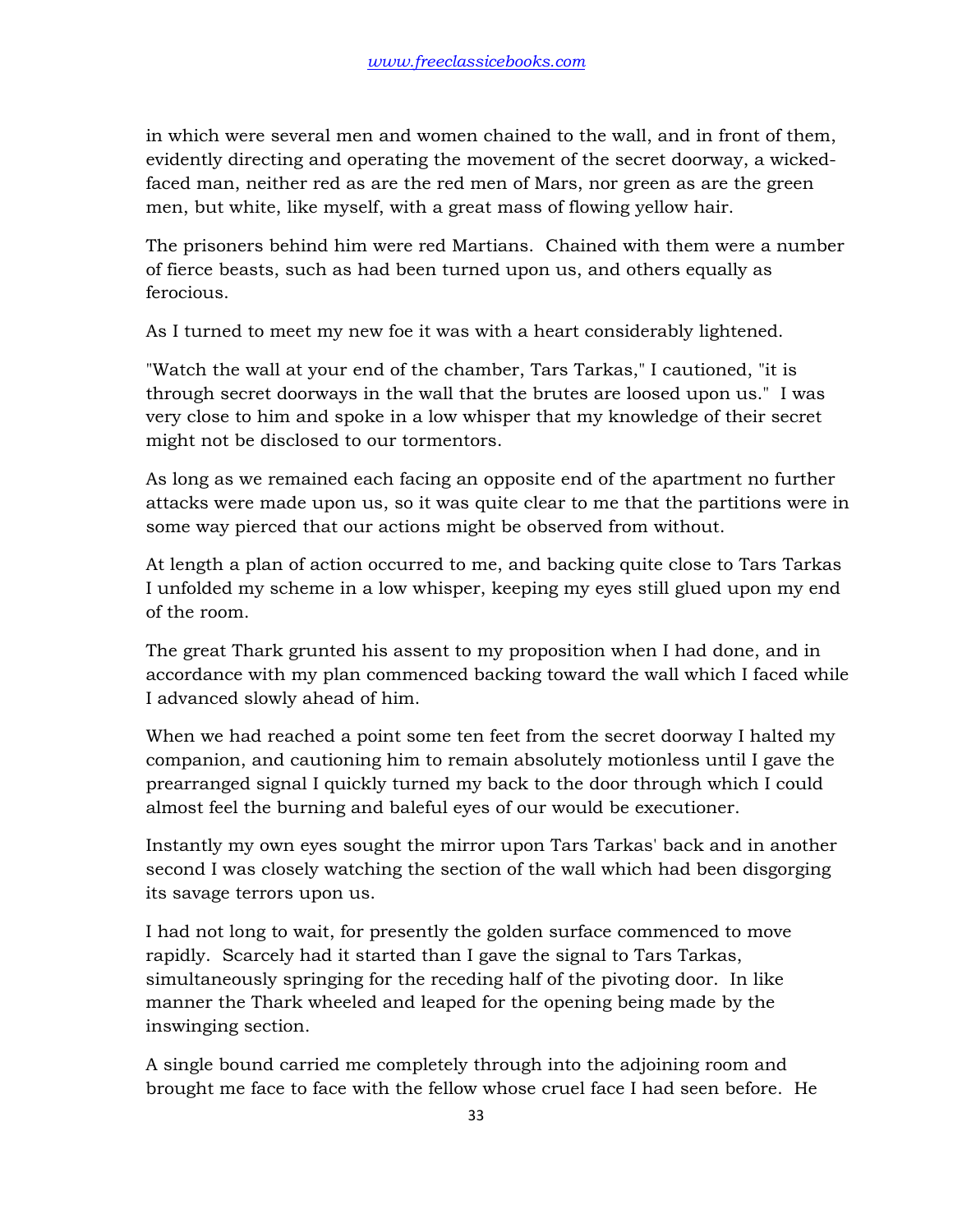was about my own height and well muscled and in every outward detail moulded precisely as are Earth men.

At his side hung a long-sword, a short-sword, a dagger, and one of the destructive radium revolvers that are common upon Mars.

The fact that I was armed only with a long-sword, and so according to the laws and ethics of battle everywhere upon Barsoom should only have been met with a similar or lesser weapon, seemed to have no effect upon the moral sense of my enemy, for he whipped out his revolver ere I scarce had touched the floor by his side, but an uppercut from my long-sword sent it flying from his grasp before he could discharge it.

Instantly he drew his long-sword, and thus evenly armed we set to in earnest for one of the closest battles I ever have fought.

The fellow was a marvellous swordsman and evidently in practice, while I had not gripped the hilt of a sword for ten long years before that morning.

But it did not take me long to fall easily into my fighting stride, so that in a few minutes the man began to realize that he had at last met his match.

His face became livid with rage as he found my guard impregnable, while blood flowed from a dozen minor wounds upon his face and body.

"Who are you, white man?" he hissed. "That you are no Barsoomian from the outer world is evident from your colour. And you are not of us."

His last statement was almost a question.

"What if I were from the Temple of Issus?" I hazarded on a wild guess.

"Fate forfend!" he exclaimed, his face going white under the blood that now nearly covered it.

I did not know how to follow up my lead, but I carefully laid the idea away for future use should circumstances require it. His answer indicated that for all he KNEW I might be from the Temple of Issus and in it were men like unto myself, and either this man feared the inmates of the temple or else he held their persons or their power in such reverence that he trembled to think of the harm and indignities he had heaped upon one of them.

But my present business with him was of a different nature than that which requires any considerable abstract reasoning; it was to get my sword between his ribs, and this I succeeded in doing within the next few seconds, nor was I an instant too soon.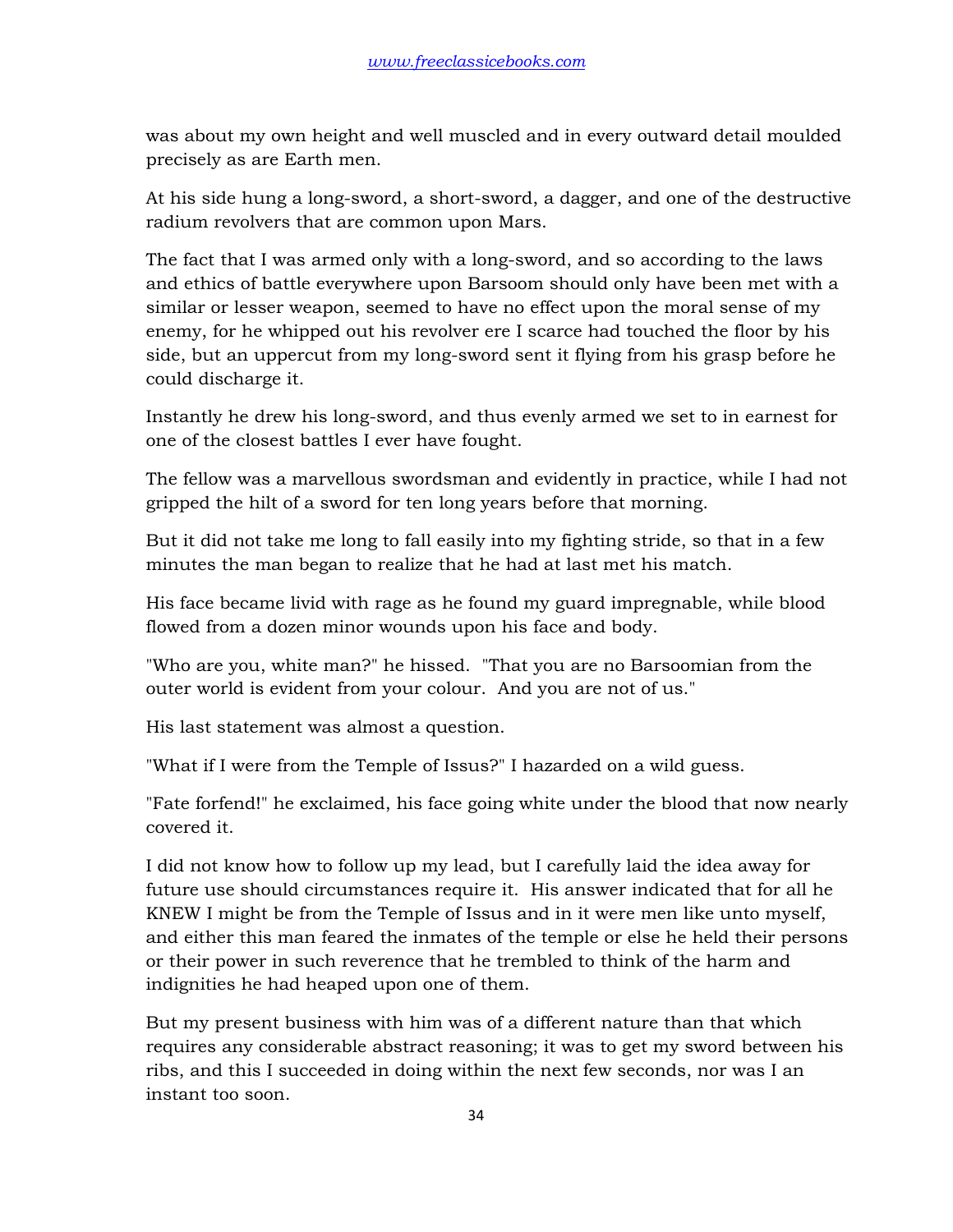The chained prisoners had been watching the combat in tense silence; not a sound had fallen in the room other than the clashing of our contending blades, the soft shuffling of our naked feet and the few whispered words we had hissed at each other through clenched teeth the while we continued our mortal duel.

But as the body of my antagonist sank an inert mass to the floor a cry of warning broke from one of the female prisoners.

"Turn! Turn! Behind you!" she shrieked, and as I wheeled at the first note of her shrill cry I found myself facing a second man of the same race as he who lay at my feet.

The fellow had crept stealthily from a dark corridor and was almost upon me with raised sword ere I saw him. Tars Tarkas was nowhere in sight and the secret panel in the wall, through which I had come, was closed.

How I wished that he were by my side now! I had fought almost continuously for many hours; I had passed through such experiences and adventures as must sap the vitality of man, and with all this I had not eaten for nearly twenty-four hours, nor slept.

I was fagged out, and for the first time in years felt a question as to my ability to cope with an antagonist; but there was naught else for it than to engage my man, and that as quickly and ferociously as lay in me, for my only salvation was to rush him off his feet by the impetuosity of my attack--I could not hope to win a long-drawn-out battle.

But the fellow was evidently of another mind, for he backed and parried and parried and sidestepped until I was almost completely fagged from the exertion of attempting to finish him.

He was a more adroit swordsman, if possible, than my previous foe, and I must admit that he led me a pretty chase and in the end came near to making a sorry fool of me--and a dead one into the bargain.

I could feel myself growing weaker and weaker, until at length objects commenced to blur before my eyes and I staggered and blundered about more asleep than awake, and then it was that he worked his pretty little coup that came near to losing me my life.

He had backed me around so that I stood in front of the corpse of his fellow, and then he rushed me suddenly so that I was forced back upon it, and as my heel struck it the impetus of my body flung me backward across the dead man.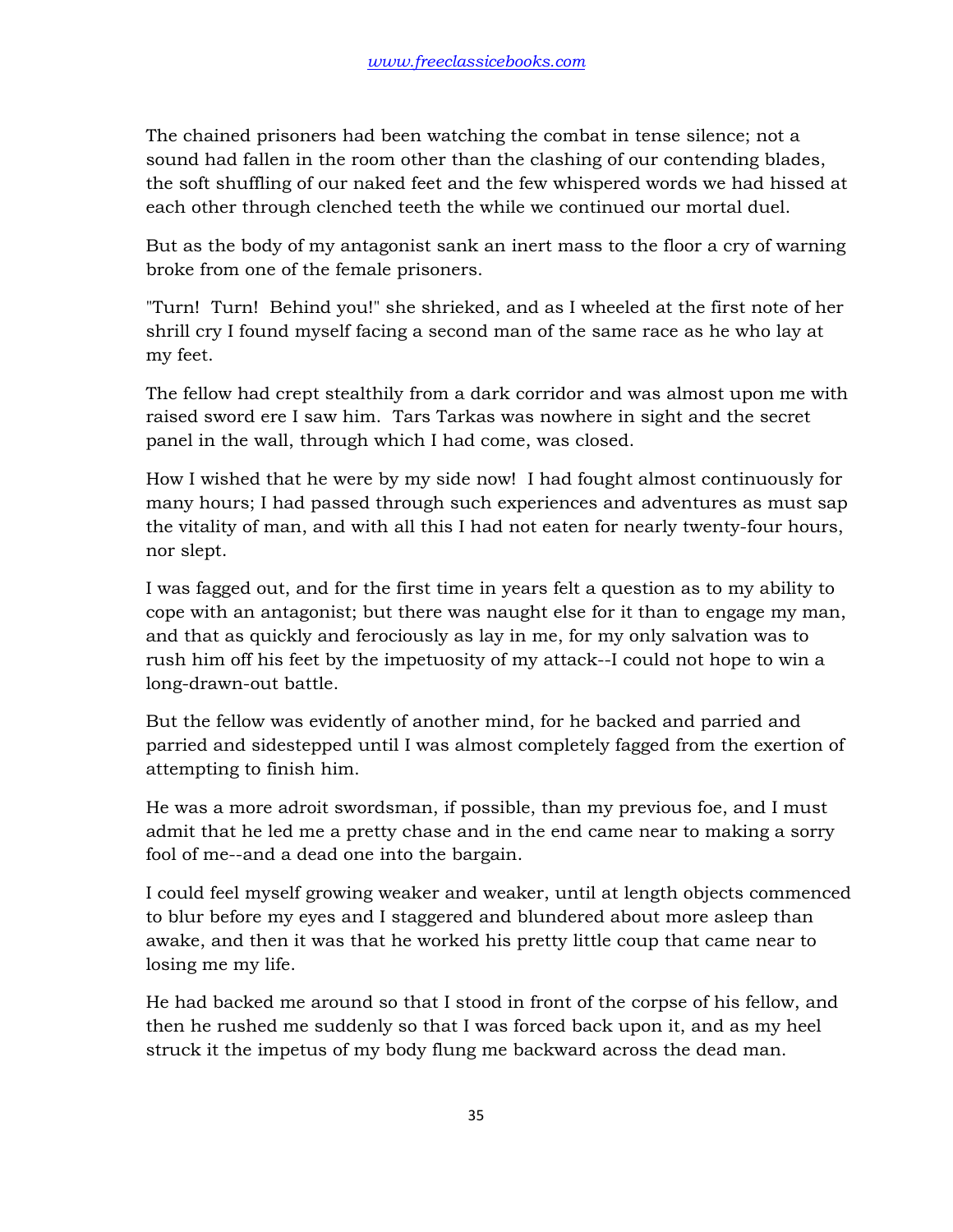My head struck the hard pavement with a resounding whack, and to that alone I owe my life, for it cleared my brain and the pain roused my temper, so that I was equal for the moment to tearing my enemy to pieces with my bare hands, and I verily believe that I should have attempted it had not my right hand, in the act of raising my body from the ground, come in contact with a bit of cold metal.

As the eyes of the layman so is the hand of the fighting man when it comes in contact with an implement of his vocation, and thus I did not need to look or reason to know that the dead man's revolver, lying where it had fallen when I struck it from his grasp, was at my disposal.

The fellow whose ruse had put me down was springing toward me, the point of his gleaming blade directed straight at my heart, and as he came there rang from his lips the cruel and mocking peal of laughter that I had heard within the Chamber of Mystery.

And so he died, his thin lips curled in the snarl of his hateful laugh, and a bullet from the revolver of his dead companion bursting in his heart.

His body, borne by the impetus of his headlong rush, plunged upon me. The hilt of his sword must have struck my head, for with the impact of the corpse I lost consciousness.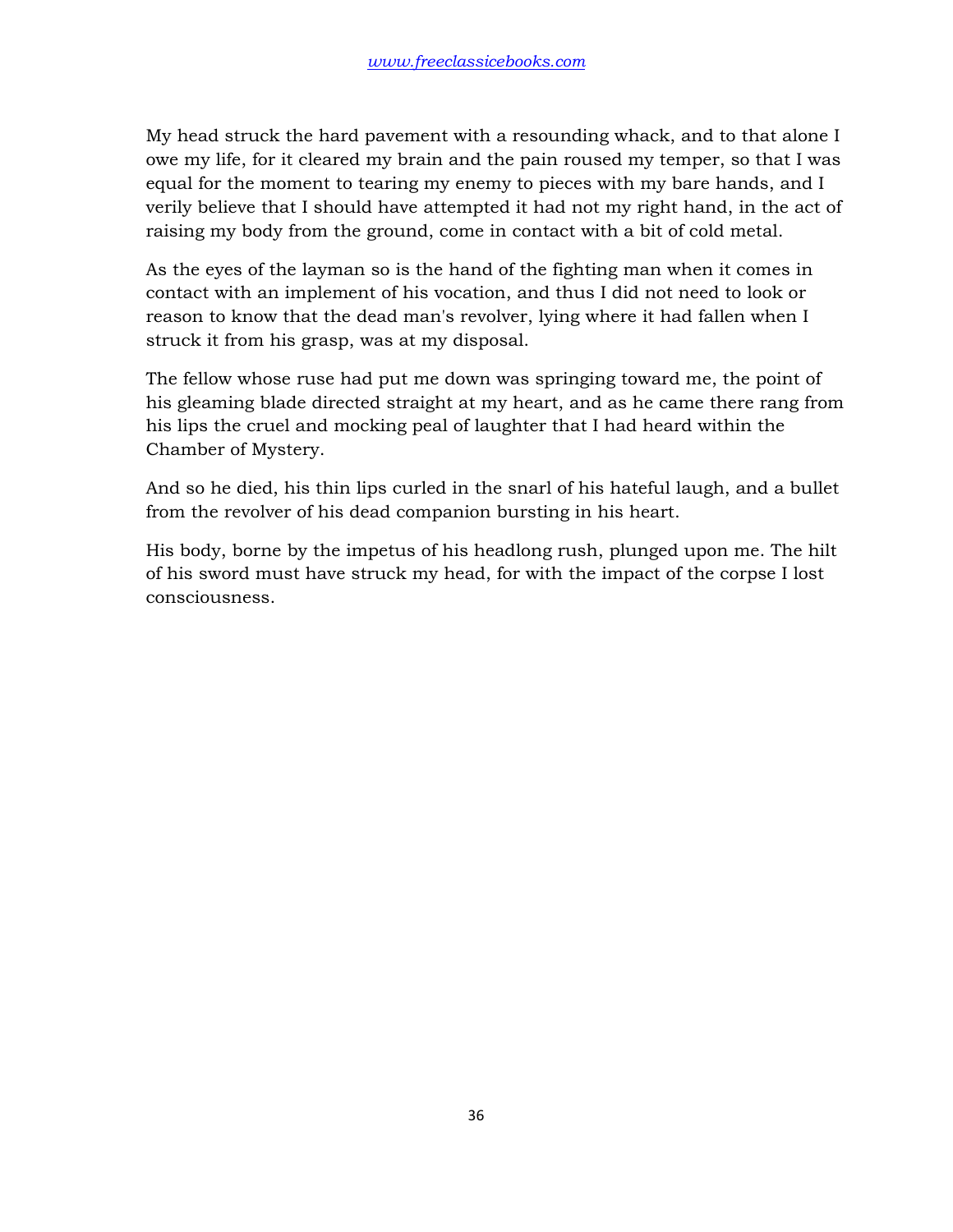## **CHAPTER IV - THUVIA**

It was the sound of conflict that aroused me once more to the realities of life. For a moment I could neither place my surroundings nor locate the sounds which had aroused me. And then from beyond the blank wall beside which I lay I heard the shuffling of feet, the snarling of grim beasts, the clank of metal accoutrements, and the heavy breathing of a man.

As I rose to my feet I glanced hurriedly about the chamber in which I had just encountered such a warm reception. The prisoners and the savage brutes rested in their chains by the opposite wall eyeing me with varying expressions of curiosity, sullen rage, surprise, and hope.

The latter emotion seemed plainly evident upon the handsome and intelligent face of the young red Martian woman whose cry of warning had been instrumental in saving my life.

She was the perfect type of that remarkably beautiful race whose outward appearance is identical with the more god-like races of Earth men, except that this higher race of Martians is of a light reddish copper colour. As she was entirely unadorned I could not even guess her station in life, though it was evident that she was either a prisoner or slave in her present environment.

It was several seconds before the sounds upon the opposite side of the partition jolted my slowly returning faculties into a realization of their probable import, and then of a sudden I grasped the fact that they were caused by Tars Tarkas in what was evidently a desperate struggle with wild beasts or savage men.

With a cry of encouragement I threw my weight against the secret door, but as well have assayed the down-hurling of the cliffs themselves. Then I sought feverishly for the secret of the revolving panel, but my search was fruitless, and I was about to raise my longsword against the sullen gold when the young woman prisoner called out to me.

"Save thy sword, O Mighty Warrior, for thou shalt need it more where it will avail to some purpose--shatter it not against senseless metal which yields better to the lightest finger touch of one who knows its secret."

"Know you the secret of it then?" I asked.

"Yes; release me and I will give you entrance to the other horror chamber, if you wish. The keys to my fetters are upon the first dead of thy foemen. But why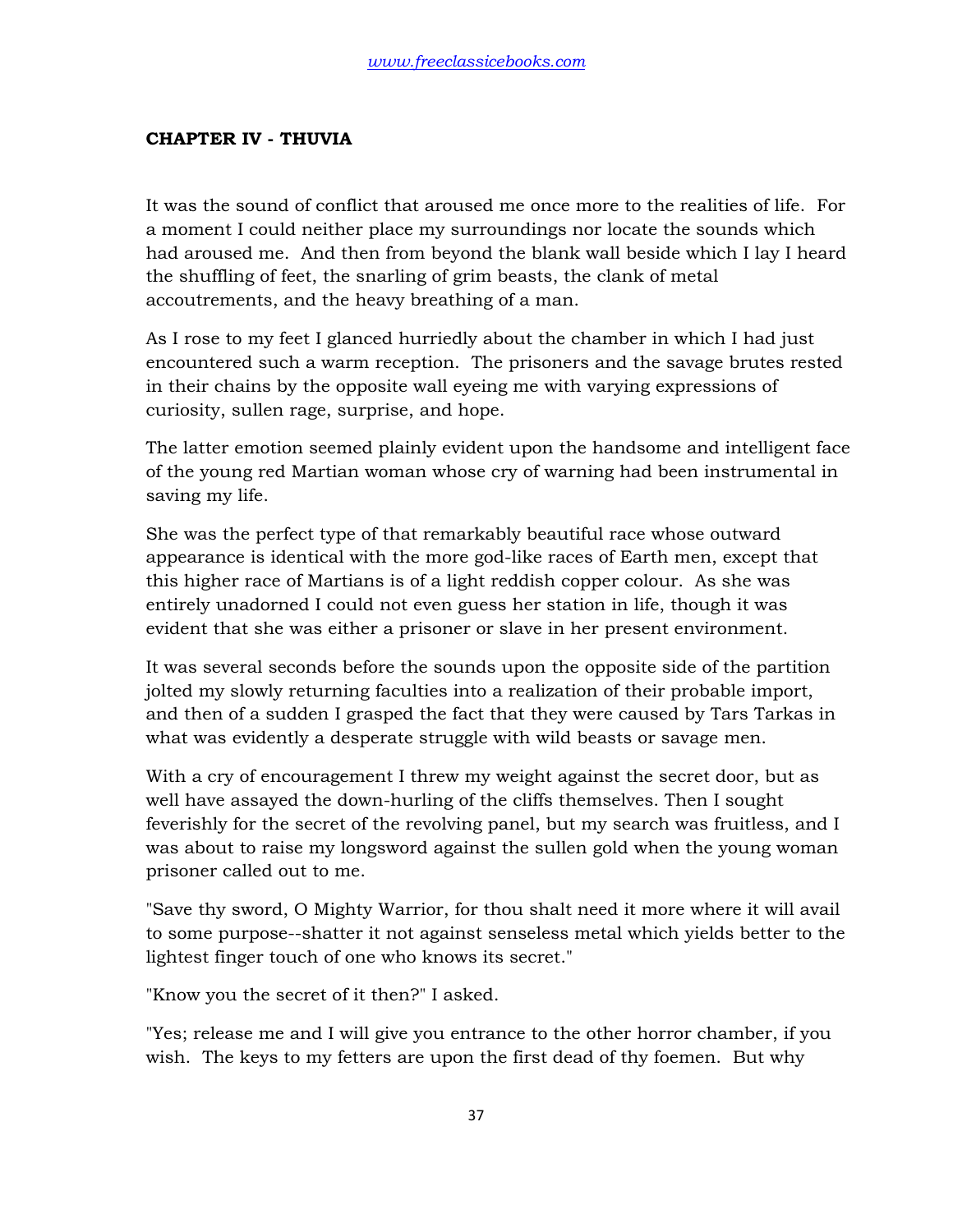would you return to face again the fierce banth, or whatever other form of destruction they have loosed within that awful trap?"

"Because my friend fights there alone," I answered, as I hastily sought and found the keys upon the carcass of the dead custodian of this grim chamber of horrors.

There were many keys upon the oval ring, but the fair Martian maid quickly selected that which sprung the great lock at her waist, and freed she hurried toward the secret panel.

Again she sought out a key upon the ring. This time a slender, needle-like affair which she inserted in an almost invisible hole in the wall. Instantly the door swung upon its pivot, and the contiguous section of the floor upon which I was standing carried me with it into the chamber where Tars Tarkas fought.

The great Thark stood with his back against an angle of the walls, while facing him in a semi-circle a half-dozen huge monsters crouched waiting for an opening. Their blood-streaked heads and shoulders testified to the cause of their wariness as well as to the swordsmanship of the green warrior whose glossy hide bore the same mute but eloquent witness to the ferocity of the attacks that he had so far withstood.

Sharp talons and cruel fangs had torn leg, arm, and breast literally to ribbons. So weak was he from continued exertion and loss of blood that but for the supporting wall I doubt that he even could have stood erect. But with the tenacity and indomitable courage of his kind he still faced his cruel and relentless foes--the personification of that ancient proverb of his tribe: "Leave to a Thark his head and one hand and he may yet conquer."

As he saw me enter, a grim smile touched those grim lips of his, but whether the smile signified relief or merely amusement at the sight of my own bloody and dishevelled condition I do not know.

As I was about to spring into the conflict with my sharp long-sword I felt a gentle hand upon my shoulder and turning found, to my surprise, that the young woman had followed me into the chamber.

"Wait," she whispered, "leave them to me," and pushing me advanced, all defenceless and unarmed, upon the snarling banths.

When quite close to them she spoke a single Martian word in low but peremptory tones. Like lightning the great beasts wheeled upon her, and I looked to see her torn to pieces before I could reach her side, but instead the creatures slunk to her feet like puppies that expect a merited whipping.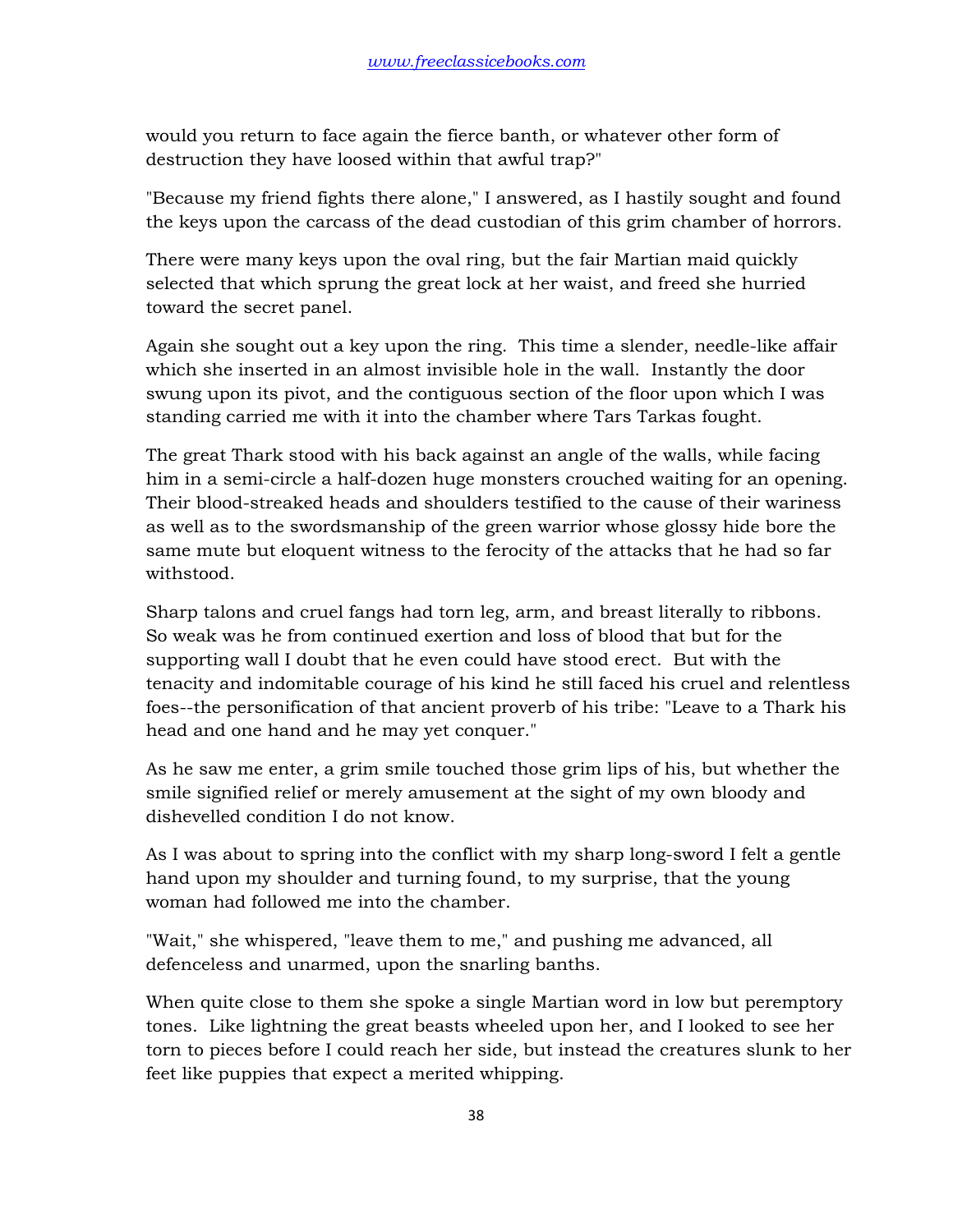Again she spoke to them, but in tones so low I could not catch the words, and then she started toward the opposite side of the chamber with the six mighty monsters trailing at heel. One by one she sent them through the secret panel into the room beyond, and when the last had passed from the chamber where we stood in wide-eyed amazement she turned and smiled at us and then herself passed through, leaving us alone.

For a moment neither of us spoke. Then Tars Tarkas said:

"I heard the fighting beyond the partition through which you passed, but I did not fear for you, John Carter, until I heard the report of a revolver shot. I knew that there lived no man upon all Barsoom who could face you with naked steel and live, but the shot stripped the last vestige of hope from me, since you I knew to be without firearms. Tell me of it."

I did as he bade, and then together we sought the secret panel through which I had just entered the apartment--the one at the opposite end of the room from that through which the girl had led her savage companions.

To our disappointment the panel eluded our every effort to negotiate its secret lock. We felt that once beyond it we might look with some little hope of success for a passage to the outside world.

The fact that the prisoners within were securely chained led us to believe that surely there must be an avenue of escape from the terrible creatures which inhabited this unspeakable place.

Again and again we turned from one door to another, from the baffling golden panel at one end of the chamber to its mate at the other--equally baffling.

When we had about given up all hope one of the panels turned silently toward us, and the young woman who had led away the banths stood once more beside us.

"Who are you?" she asked, "and what your mission, that you have the temerity to attempt to escape from the Valley Dor and the death you have chosen?"

"I have chosen no death, maiden," I replied. "I am not of Barsoom, nor have I taken yet the voluntary pilgrimage upon the River Iss. My friend here is Jeddak of all the Tharks, and though he has not yet expressed a desire to return to the living world, I am taking him with me from the living lie that hath lured him to this frightful place.

"I am of another world. I am John Carter, Prince of the House of Tardos Mors, Jeddak of Helium. Perchance some faint rumour of me may have leaked within the confines of your hellish abode."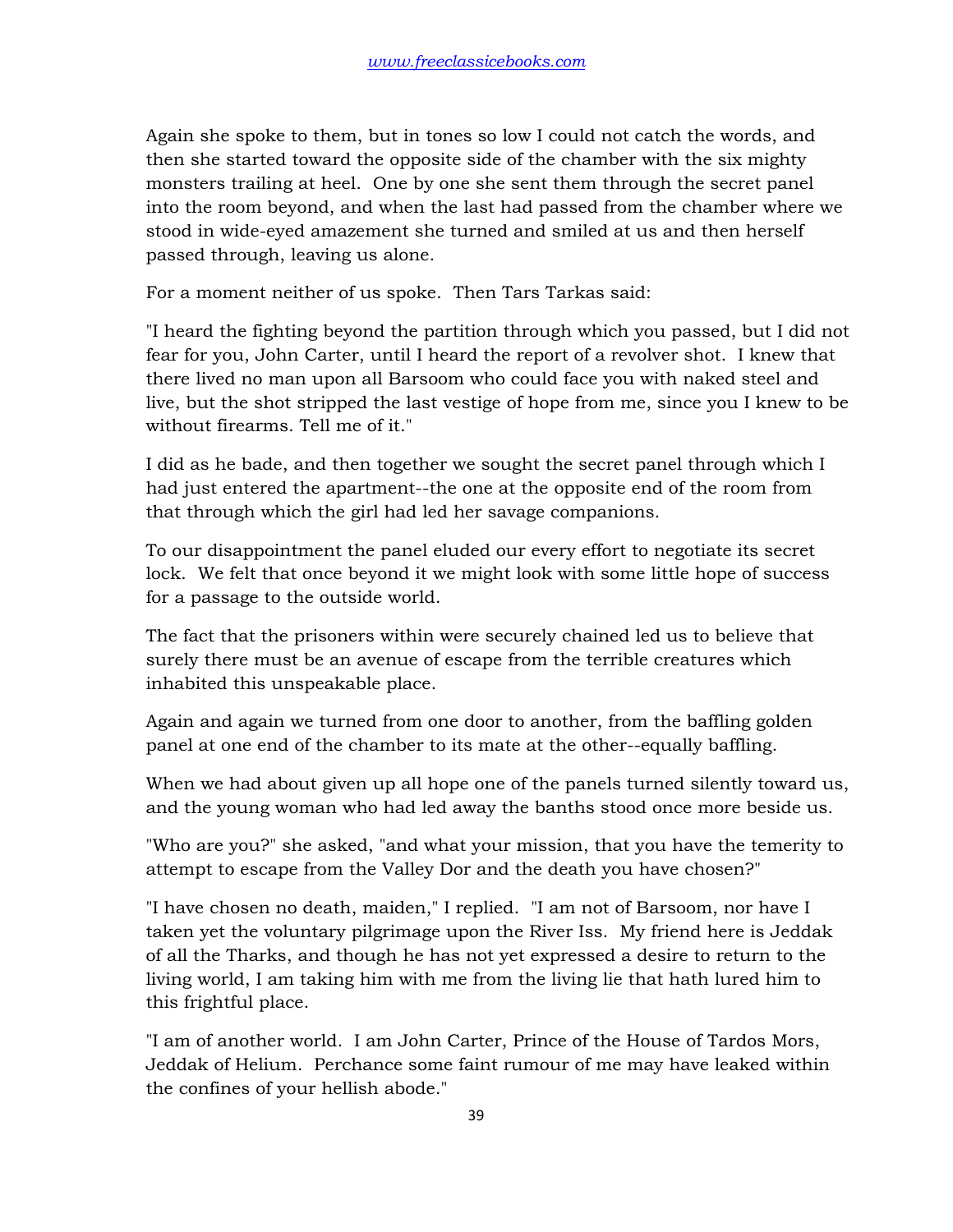She smiled.

"Yes," she replied, "naught that passes in the world we have left is unknown here. I have heard of you, many years ago. The therns have ofttimes wondered whither you had flown, since you had neither taken the pilgrimage, nor could be found upon the face of Barsoom."

"Tell me," I said, "and who be you, and why a prisoner, yet with power over the ferocious beasts of the place that denotes familiarity and authority far beyond that which might be expected of a prisoner or a slave?"

"Slave I am," she answered. "For fifteen years a slave in this terrible place, and now that they have tired of me and become fearful of the power which my knowledge of their ways has given me I am but recently condemned to die the death."

She shuddered.

"What death?" I asked.

"The Holy Therns eat human flesh," she answered me; "but only that which has died beneath the sucking lips of a plant man--flesh from which the defiling blood of life has been drawn. And to this cruel end I have been condemned. It was to be within a few hours, had your advent not caused an interruption of their plans."

"Was it then Holy Therns who felt the weight of John Carter's hand?" I asked.

"Oh, no; those whom you laid low are lesser therns; but of the same cruel and hateful race. The Holy Therns abide upon the outer slopes of these grim hills, facing the broad world from which they harvest their victims and their spoils.

"Labyrinthine passages connect these caves with the luxurious palaces of the Holy Therns, and through them pass upon their many duties the lesser therns, and hordes of slaves, and prisoners, and fierce beasts; the grim inhabitants of this sunless world.

"There be within this vast network of winding passages and countless chambers men, women, and beasts who, born within its dim and gruesome underworld, have never seen the light of day--nor ever shall.

"They are kept to do the bidding of the race of therns; to furnish at once their sport and their sustenance.

"Now and again some hapless pilgrim, drifting out upon the silent sea from the cold Iss, escapes the plant men and the great white apes that guard the Temple of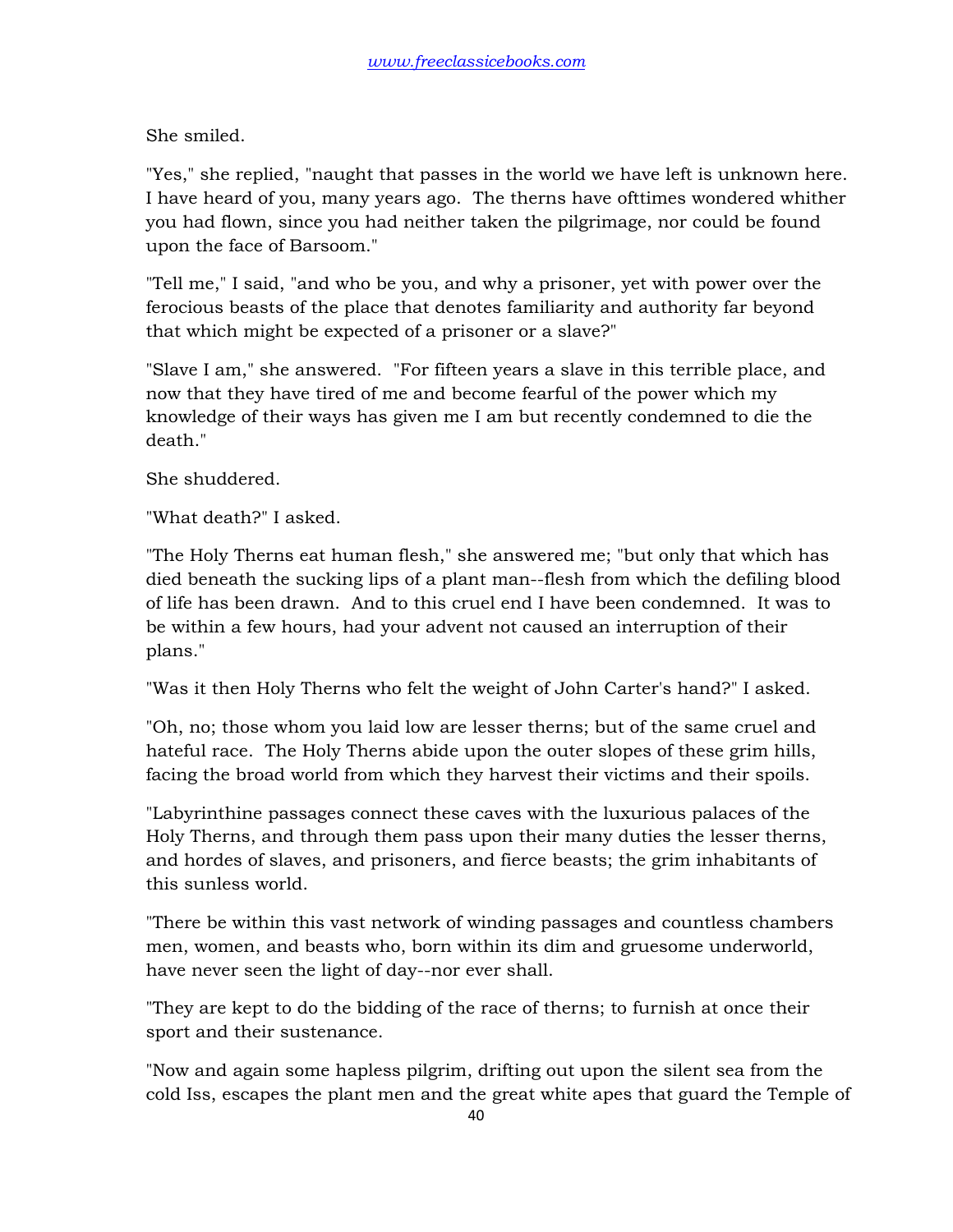Issus and falls into the remorseless clutches of the therns; or, as was my misfortune, is coveted by the Holy Thern who chances to be upon watch in the balcony above the river where it issues from the bowels of the mountains through the cliffs of gold to empty into the Lost Sea of Korus.

"All who reach the Valley Dor are, by custom, the rightful prey of the plant men and the apes, while their arms and ornaments become the portion of the therns; but if one escapes the terrible denizens of the valley for even a few hours the therns may claim such a one as their own. And again the Holy Thern on watch, should he see a victim he covets, often tramples upon the rights of the unreasoning brutes of the valley and takes his prize by foul means if he cannot gain it by fair.

"It is said that occasionally some deluded victim of Barsoomian superstition will so far escape the clutches of the countless enemies that beset his path from the moment that he emerges from the subterranean passage through which the Iss flows for a thousand miles before it enters the Valley Dor as to reach the very walls of the Temple of Issus; but what fate awaits one there not even the Holy Therns may guess, for who has passed within those gilded walls never has returned to unfold the mysteries they have held since the beginning of time.

"The Temple of Issus is to the therns what the Valley Dor is imagined by the peoples of the outer world to be to them; it is the ultimate haven of peace, refuge, and happiness to which they pass after this life and wherein an eternity of eternities is spent amidst the delights of the flesh which appeal most strongly to this race of mental giants and moral pygmies."

"The Temple of Issus is, I take it, a heaven within a heaven," I said. "Let us hope that there it will be meted to the therns as they have meted it here unto others."

"Who knows?" the girl murmured.

"The therns, I judge from what you have said, are no less mortal than we; and yet have I always heard them spoken of with the utmost awe and reverence by the people of Barsoom, as one might speak of the gods themselves."

"The therns are mortal," she replied. "They die from the same causes as you or I might: those who do not live their allotted span of life, one thousand years, when by the authority of custom they may take their way in happiness through the long tunnel that leads to Issus.

"Those who die before are supposed to spend the balance of their allotted time in the image of a plant man, and it is for this reason that the plant men are held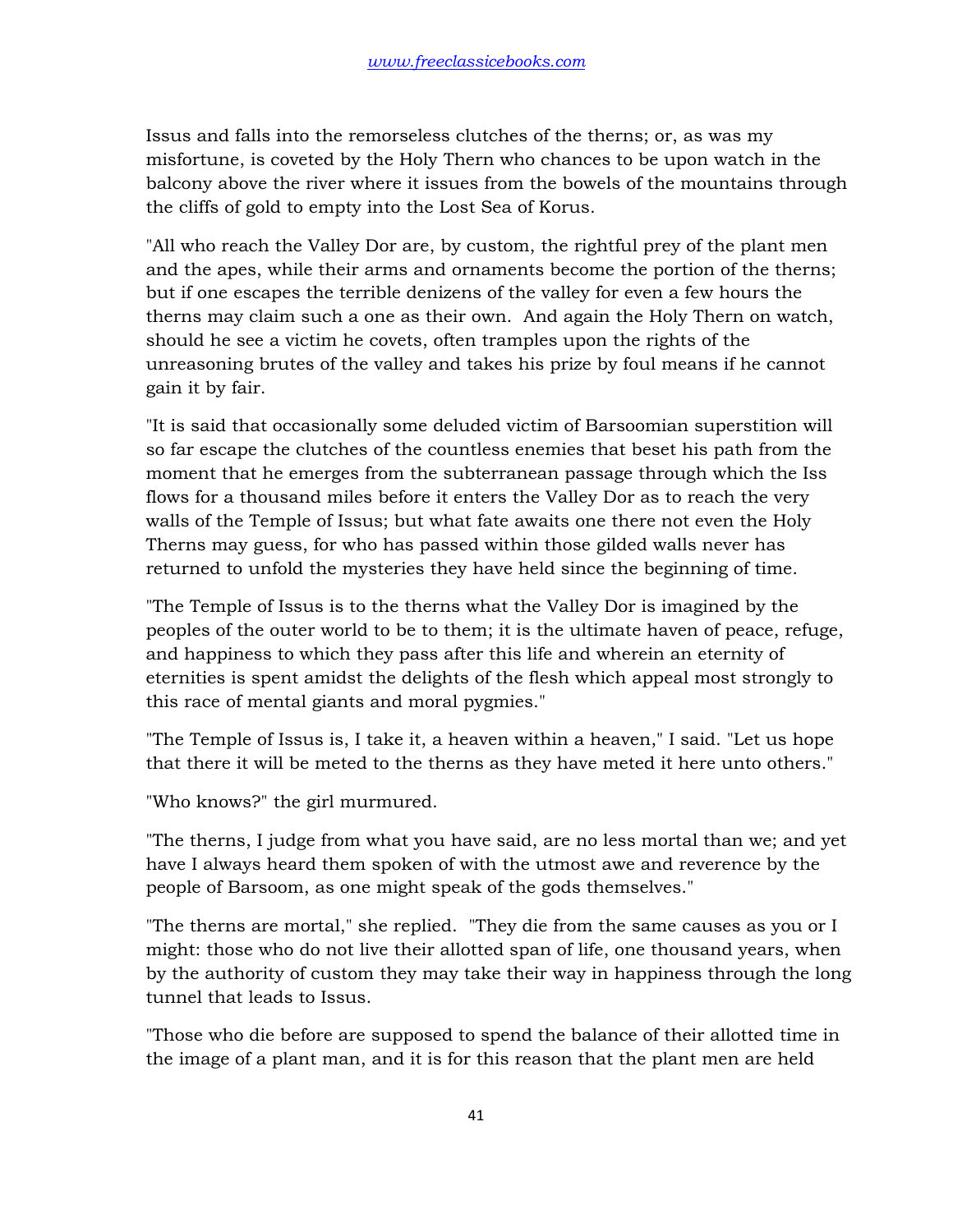sacred by the therns, since they believe that each of these hideous creatures was formerly a thern."

"And should a plant man die?" I asked.

"Should he die before the expiration of the thousand years from the birth of the thern whose immortality abides within him then the soul passes into a great white ape, but should the ape die short of the exact hour that terminates the thousand years the soul is for ever lost and passes for all eternity into the carcass of the slimy and fearsome silians whose wriggling thousands seethe the silent sea beneath the hurtling moons when the sun has gone and strange shapes walk through the Valley Dor."

"We sent several Holy Therns to the silians to-day, then," said Tars Tarkas, laughing.

"And so will your death be the more terrible when it comes," said the maiden. "And come it will--you cannot escape."

"One has escaped, centuries ago," I reminded her, "and what has been done may be done again."

"It is useless even to try," she answered hopelessly.

"But try we shall," I cried, "and you shall go with us, if you wish."

"To be put to death by mine own people, and render my memory a disgrace to my family and my nation? A Prince of the House of Tardos Mors should know better than to suggest such a thing."

Tars Tarkas listened in silence, but I could feel his eyes riveted upon me and I knew that he awaited my answer as one might listen to the reading of his sentence by the foreman of a jury.

What I advised the girl to do would seal our fate as well, since if I bowed to the inevitable decree of age-old superstition we must all remain and meet our fate in some horrible form within this awful abode of horror and cruelty.

"We have the right to escape if we can," I answered. "Our own moral senses will not be offended if we succeed, for we know that the fabled life of love and peace in the blessed Valley of Dor is a rank and wicked deception. We know that the valley is not sacred; we know that the Holy Therns are not holy; that they are a race of cruel and heartless mortals, knowing no more of the real life to come than we do.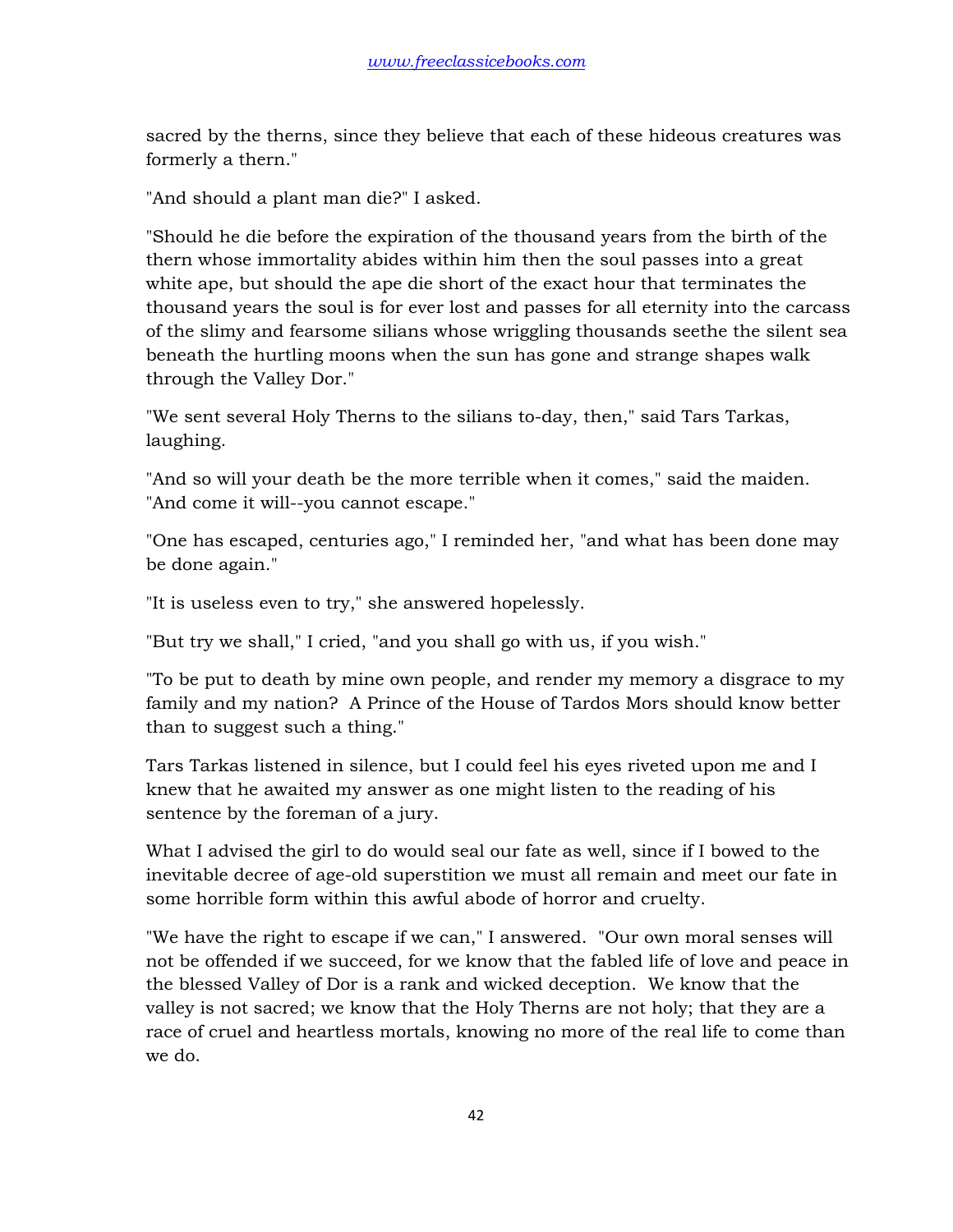"Not only is it our right to bend every effort to escape--it is a solemn duty from which we should not shrink even though we know that we should be reviled and tortured by our own peoples when we returned to them.

"Only thus may we carry the truth to those without, and though the likelihood of our narrative being given credence is, I grant you, remote, so wedded are mortals to their stupid infatuation for impossible superstitions, we should be craven cowards indeed were we to shirk the plain duty which confronts us.

"Again there is a chance that with the weight of the testimony of several of us the truth of our statements may be accepted, and at least a compromise effected which will result in the dispatching of an expedition of investigation to this hideous mockery of heaven."

Both the girl and the green warrior stood silent in thought for some moments. The former it was who eventually broke the silence.

"Never had I considered the matter in that light before," she said. "Indeed would I give my life a thousand times if I could but save a single soul from the awful life that I have led in this cruel place. Yes, you are right, and I will go with you as far as we can go; but I doubt that we ever shall escape."

I turned an inquiring glance toward the Thark.

"To the gates of Issus, or to the bottom of Korus," spoke the green warrior; "to the snows to the north or to the snows to the south, Tars Tarkas follows where John Carter leads. I have spoken."

"Come, then," I cried, "we must make the start, for we could not be further from escape than we now are in the heart of this mountain and within the four walls of this chamber of death."

"Come, then," said the girl, "but do not flatter yourself that you can find no worse place than this within the territory of the therns."

So saying she swung the secret panel that separated us from the apartment in which I had found her, and we stepped through once more into the presence of the other prisoners.

There were in all ten red Martians, men and women, and when we had briefly explained our plan they decided to join forces with us, though it was evident that it was with some considerable misgivings that they thus tempted fate by opposing an ancient superstition, even though each knew through cruel experience the fallacy of its entire fabric.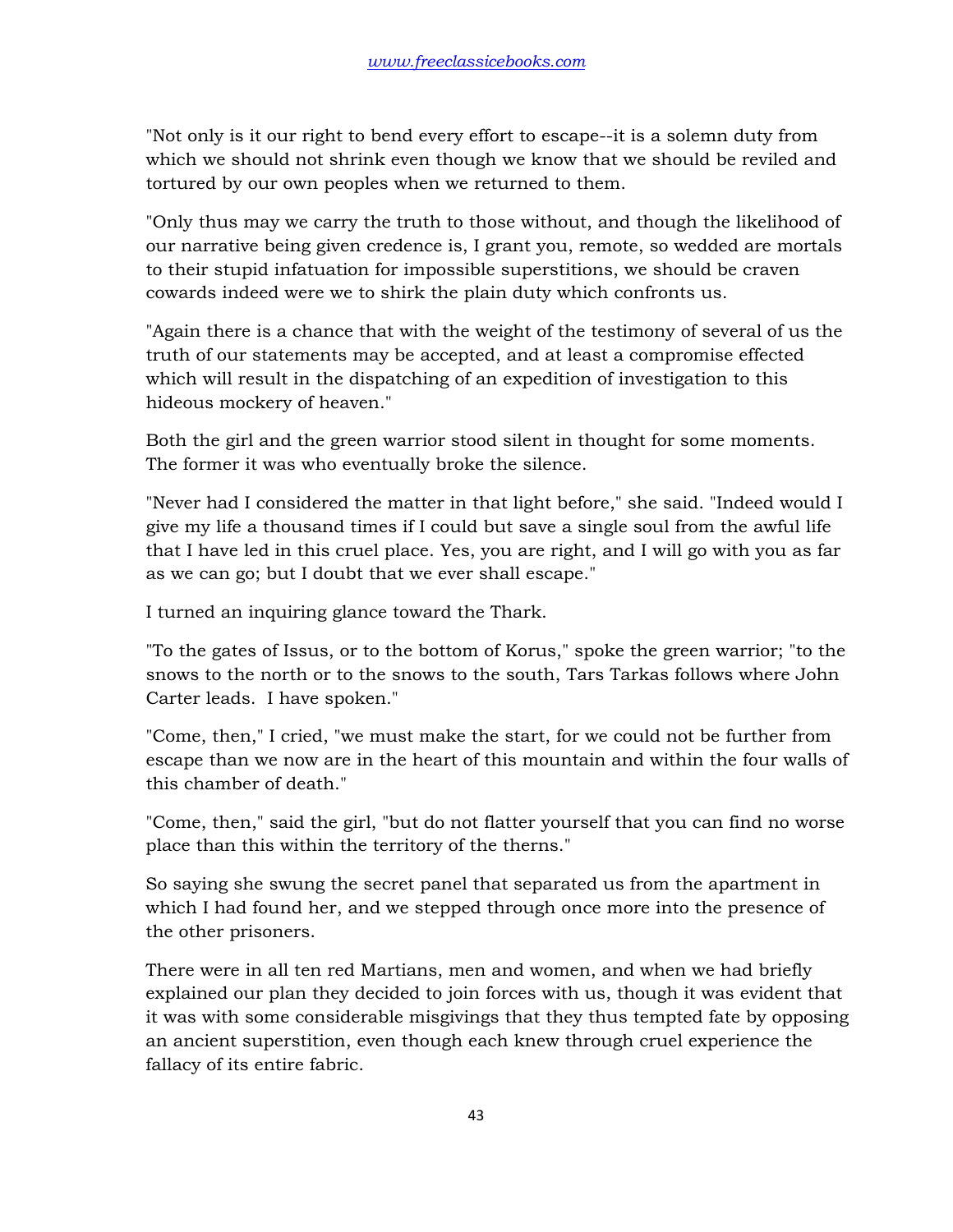Thuvia, the girl whom I had first freed, soon had the others at liberty. Tars Tarkas and I stripped the bodies of the two therns of their weapons, which included swords, daggers, and two revolvers of the curious and deadly type manufactured by the red Martians.

We distributed the weapons as far as they would go among our followers, giving the firearms to two of the women; Thuvia being one so armed.

With the latter as our guide we set off rapidly but cautiously through a maze of passages, crossing great chambers hewn from the solid metal of the cliff, following winding corridors, ascending steep inclines, and now and again concealing ourselves in dark recesses at the sound of approaching footsteps.

Our destination, Thuvia said, was a distant storeroom where arms and ammunition in plenty might be found. From there she was to lead us to the summit of the cliffs, from where it would require both wondrous wit and mighty fighting to win our way through the very heart of the stronghold of the Holy Therns to the world without.

"And even then, O Prince," she cried, "the arm of the Holy Thern is long. It reaches to every nation of Barsoom. His secret temples are hidden in the heart of every community. Wherever we go should we escape we shall find that word of our coming has preceded us, and death awaits us before we may pollute the air with our blasphemies."

We had proceeded for possibly an hour without serious interruption, and Thuvia had just whispered to me that we were approaching our first destination, when on entering a great chamber we came upon a man, evidently a thern.

He wore in addition to his leathern trappings and jewelled ornaments a great circlet of gold about his brow in the exact centre of which was set an immense stone, the exact counterpart of that which I had seen upon the breast of the little old man at the atmosphere plant nearly twenty years before.

It is the one priceless jewel of Barsoom. Only two are known to exist, and these were worn as the insignia of their rank and position by the two old men in whose charge was placed the operation of the great engines which pump the artificial atmosphere to all parts of Mars from the huge atmosphere plant, the secret to whose mighty portals placed in my possession the ability to save from immediate extinction the life of a whole world.

The stone worn by the thern who confronted us was of about the same size as that which I had seen before; an inch in diameter I should say. It scintillated nine different and distinct rays; the seven primary colours of our earthly prism and the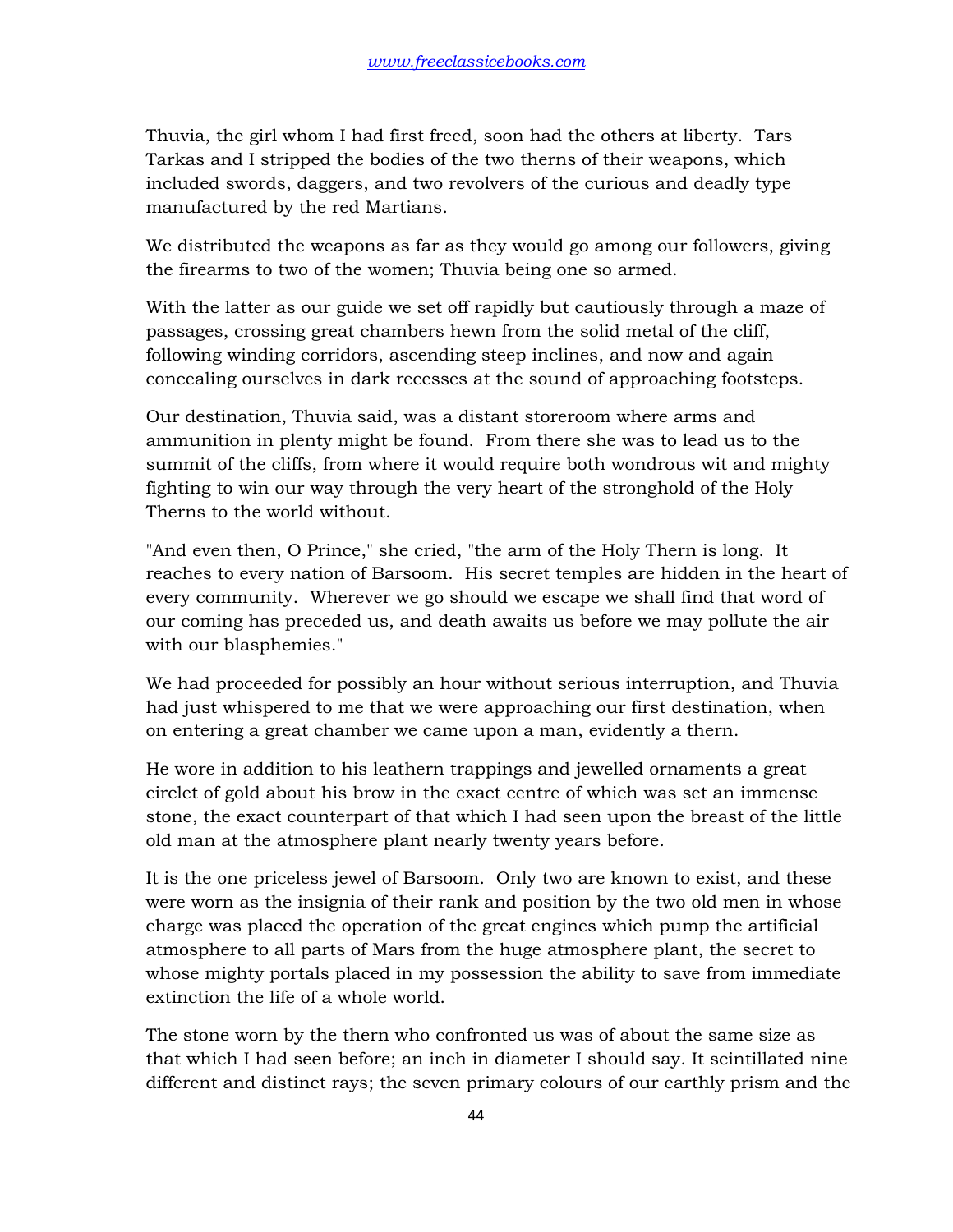two rays which are unknown upon Earth, but whose wondrous beauty is indescribable.

As the thern saw us his eyes narrowed to two nasty slits.

"Stop!" he cried. "What means this, Thuvia?"

For answer the girl raised her revolver and fired point-blank at him. Without a sound he sank to the earth, dead.

"Beast!" she hissed. "After all these years I am at last revenged."

Then as she turned toward me, evidently with a word of explanation on her lips, her eyes suddenly widened as they rested upon me, and with a little exclamation she started toward me.

"O Prince," she cried, "Fate is indeed kind to us. The way is still difficult, but through this vile thing upon the floor we may yet win to the outer world. Notest thou not the remarkable resemblance between this Holy Thern and thyself?"

The man was indeed of my precise stature, nor were his eyes and features unlike mine; but his hair was a mass of flowing yellow locks, like those of the two I had killed, while mine is black and close cropped.

"What of the resemblance?" I asked the girl Thuvia. "Do you wish me with my black, short hair to pose as a yellow-haired priest of this infernal cult?"

She smiled, and for answer approached the body of the man she had slain, and kneeling beside it removed the circlet of gold from the forehead, and then to my utter amazement lifted the entire scalp bodily from the corpse's head.

Rising, she advanced to my side and placing the yellow wig over my black hair, crowned me with the golden circlet set with the magnificent gem.

"Now don his harness, Prince," she said, "and you may pass where you will in the realms of the therns, for Sator Throg was a Holy Thern of the Tenth Cycle, and mighty among his kind."

As I stooped to the dead man to do her bidding I noted that not a hair grew upon his head, which was quite as bald as an egg.

"They are all thus from birth," explained Thuvia noting my surprise. "The race from which they sprang were crowned with a luxuriant growth of golden hair, but for many ages the present race has been entirely bald. The wig, however, has come to be a part of their apparel, and so important a part do they consider it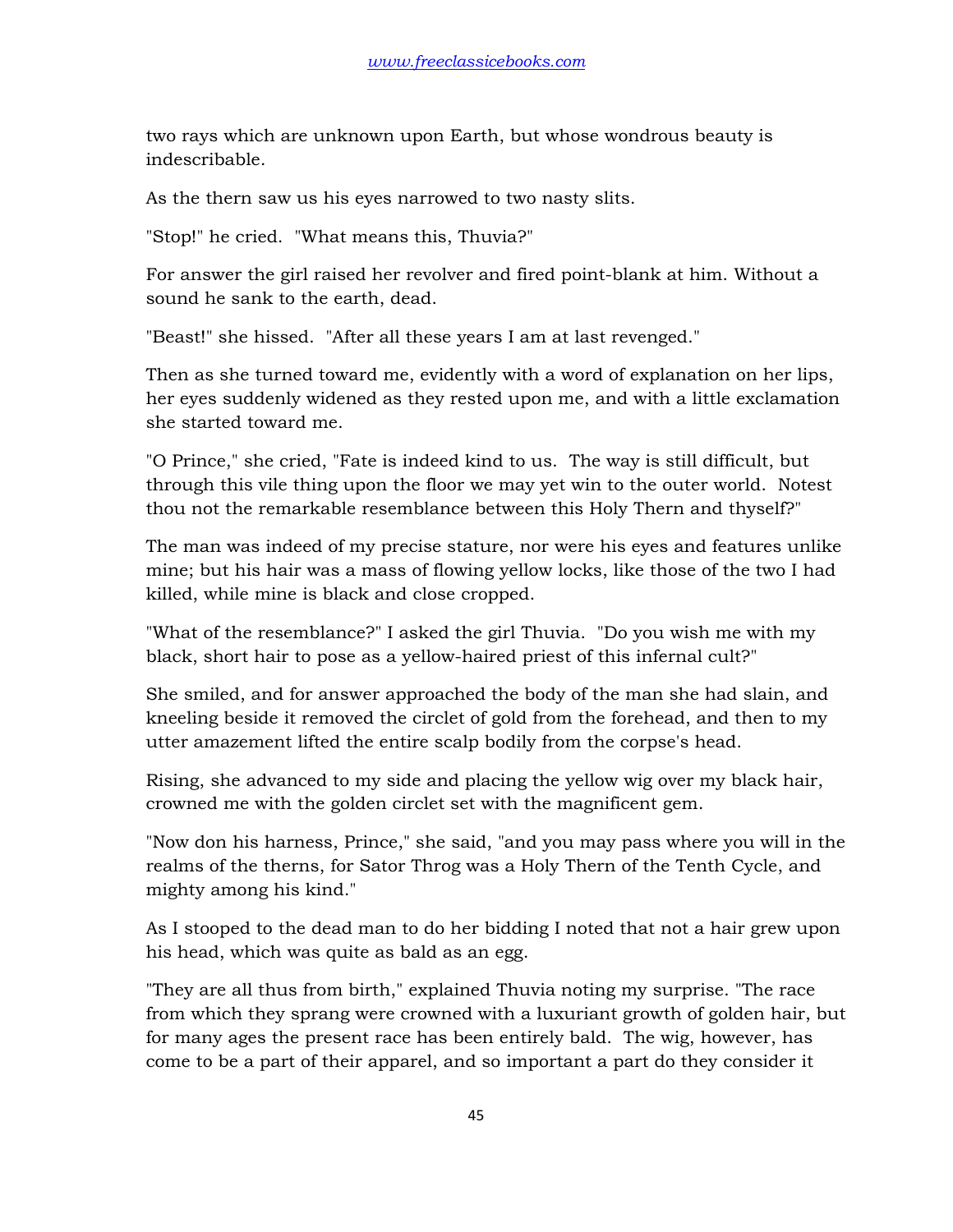that it is cause for the deepest disgrace were a thern to appear in public without it."

In another moment I stood garbed in the habiliments of a Holy Thern.

At Thuvia's suggestion two of the released prisoners bore the body of the dead thern upon their shoulders with us as we continued our journey toward the storeroom, which we reached without further mishap.

Here the keys which Thuvia bore from the dead thern of the prison vault were the means of giving us immediate entrance to the chamber, and very quickly we were thoroughly outfitted with arms and ammunition.

By this time I was so thoroughly fagged out that I could go no further, so I threw myself upon the floor, bidding Tars Tarkas to do likewise, and cautioning two of the released prisoners to keep careful watch.

In an instant I was asleep.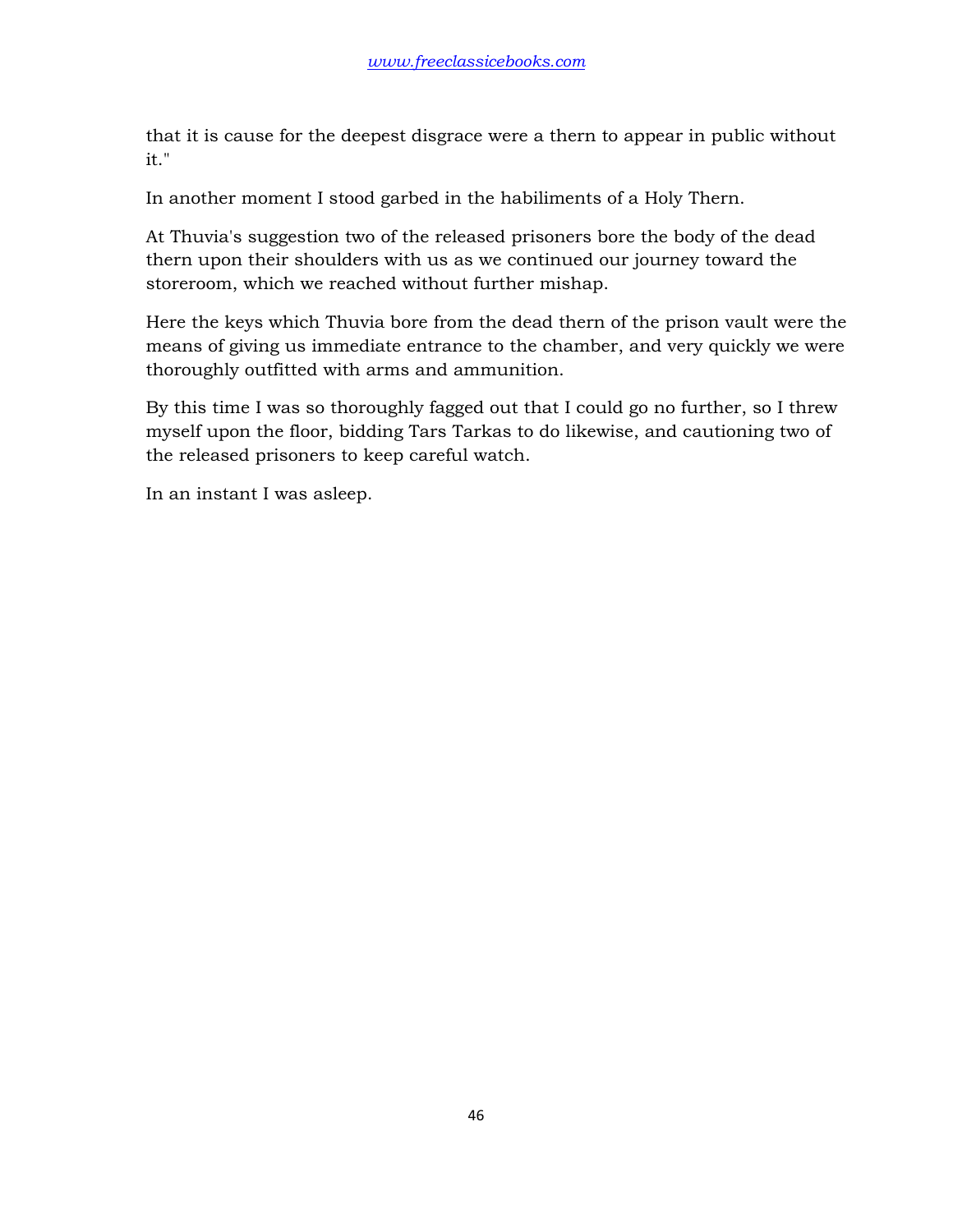# **CHAPTER V - CORRIDORS OF PERIL**

How long I slept upon the floor of the storeroom I do not know, but it must have been many hours.

I was awakened with a start by cries of alarm, and scarce were my eyes opened, nor had I yet sufficiently collected my wits to quite realize where I was, when a fusillade of shots rang out, reverberating through the subterranean corridors in a series of deafening echoes.

In an instant I was upon my feet. A dozen lesser therns confronted us from a large doorway at the opposite end of the storeroom from which we had entered. About me lay the bodies of my companions, with the exception of Thuvia and Tars Tarkas, who, like myself, had been asleep upon the floor and thus escaped the first raking fire.

As I gained my feet the therns lowered their wicked rifles, their faces distorted in mingled chagrin, consternation, and alarm.

Instantly I rose to the occasion.

"What means this?" I cried in tones of fierce anger. "Is Sator Throg to be murdered by his own vassals?"

"Have mercy, O Master of the Tenth Cycle!" cried one of the fellows, while the others edged toward the doorway as though to attempt a surreptitious escape from the presence of the mighty one.

"Ask them their mission here," whispered Thuvia at my elbow.

"What do you here, fellows?" I cried.

"Two from the outer world are at large within the dominions of the therns. We sought them at the command of the Father of Therns. One was white with black hair, the other a huge green warrior," and here the fellow cast a suspicious glance toward Tars Tarkas.

"Here, then, is one of them," spoke Thuvia, indicating the Thark, "and if you will look upon this dead man by the door perhaps you will recognize the other. It was left for Sator Throg and his poor slaves to accomplish what the lesser therns of the guard were unable to do--we have killed one and captured the other; for this had Sator Throg given us our liberty. And now in your stupidity have you come and killed all but myself, and like to have killed the mighty Sator Throg himself."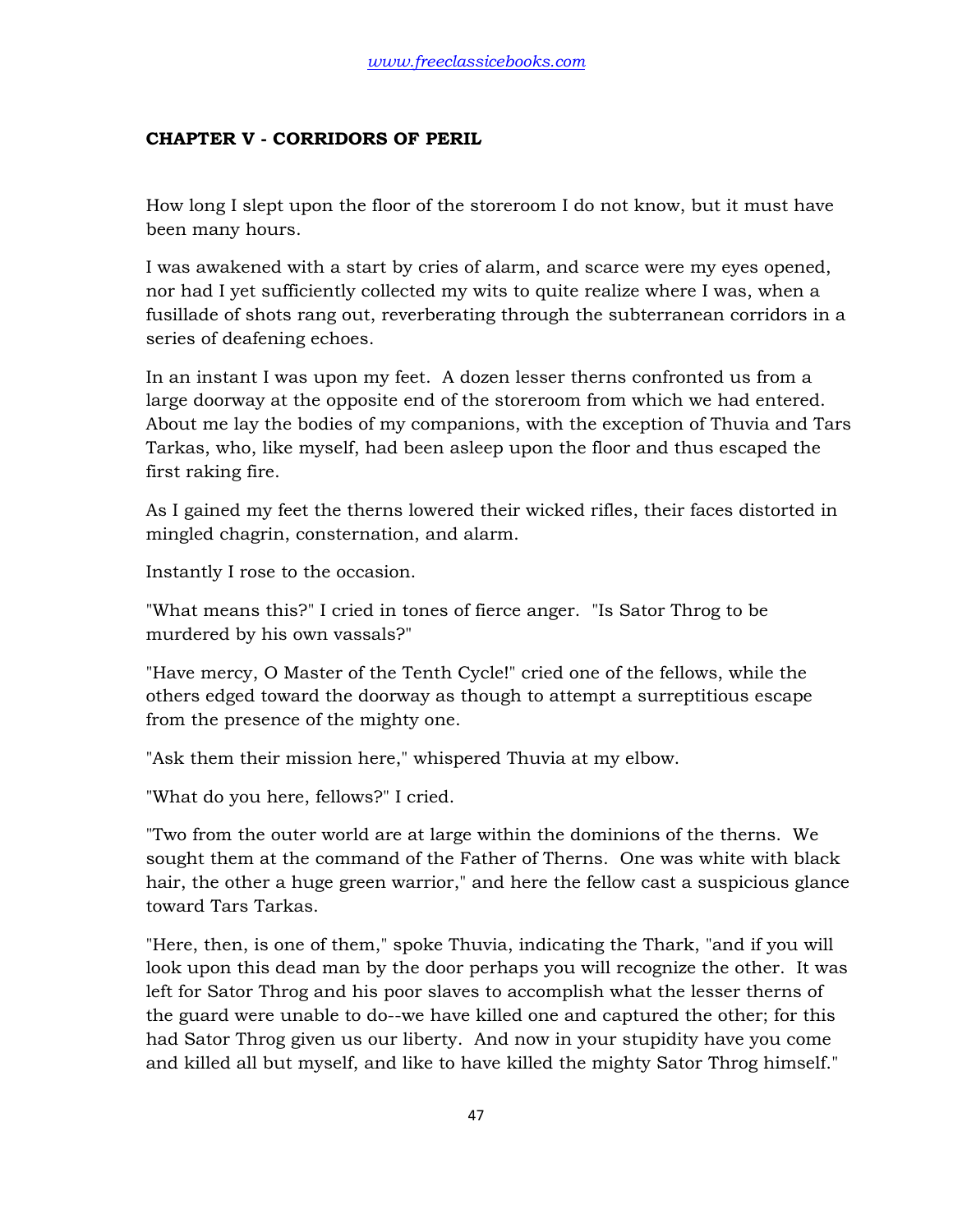The men looked very sheepish and very scared.

"Had they not better throw these bodies to the plant men and then return to their quarters, O Mighty One?" asked Thuvia of me.

"Yes; do as Thuvia bids you," I said.

As the men picked up the bodies I noticed that the one who stooped to gather up the late Sator Throg started as his closer scrutiny fell upon the upturned face, and then the fellow stole a furtive, sneaking glance in my direction from the corner of his eye.

That he suspicioned something of the truth I could have sworn; but that it was only a suspicion which he did not dare voice was evidenced by his silence.

Again, as he bore the body from the room, he shot a quick but searching glance toward me, and then his eyes fell once more upon the bald and shiny dome of the dead man in his arms. The last fleeting glimpse that I obtained of his profile as he passed from my sight without the chamber revealed a cunning smile of triumph upon his lips.

Only Tars Tarkas, Thuvia, and I were left. The fatal marksmanship of the therns had snatched from our companions whatever slender chance they had of gaining the perilous freedom of the world without.

So soon as the last of the gruesome procession had disappeared the girl urged us to take up our flight once more.

She, too, had noted the questioning attitude of the thern who had borne Sator Throg away.

"It bodes no good for us, O Prince," she said. "For even though this fellow dared not chance accusing you in error, there be those above with power sufficient to demand a closer scrutiny, and that, Prince, would indeed prove fatal."

I shrugged my shoulders. It seemed that in any event the outcome of our plight must end in death. I was refreshed from my sleep, but still weak from loss of blood. My wounds were painful. No medicinal aid seemed possible. How I longed for the almost miraculous healing power of the strange salves and lotions of the green Martian women. In an hour they would have had me as new.

I was discouraged. Never had a feeling of such utter hopelessness come over me in the face of danger. Then the long flowing, yellow locks of the Holy Thern, caught by some vagrant draught, blew about my face.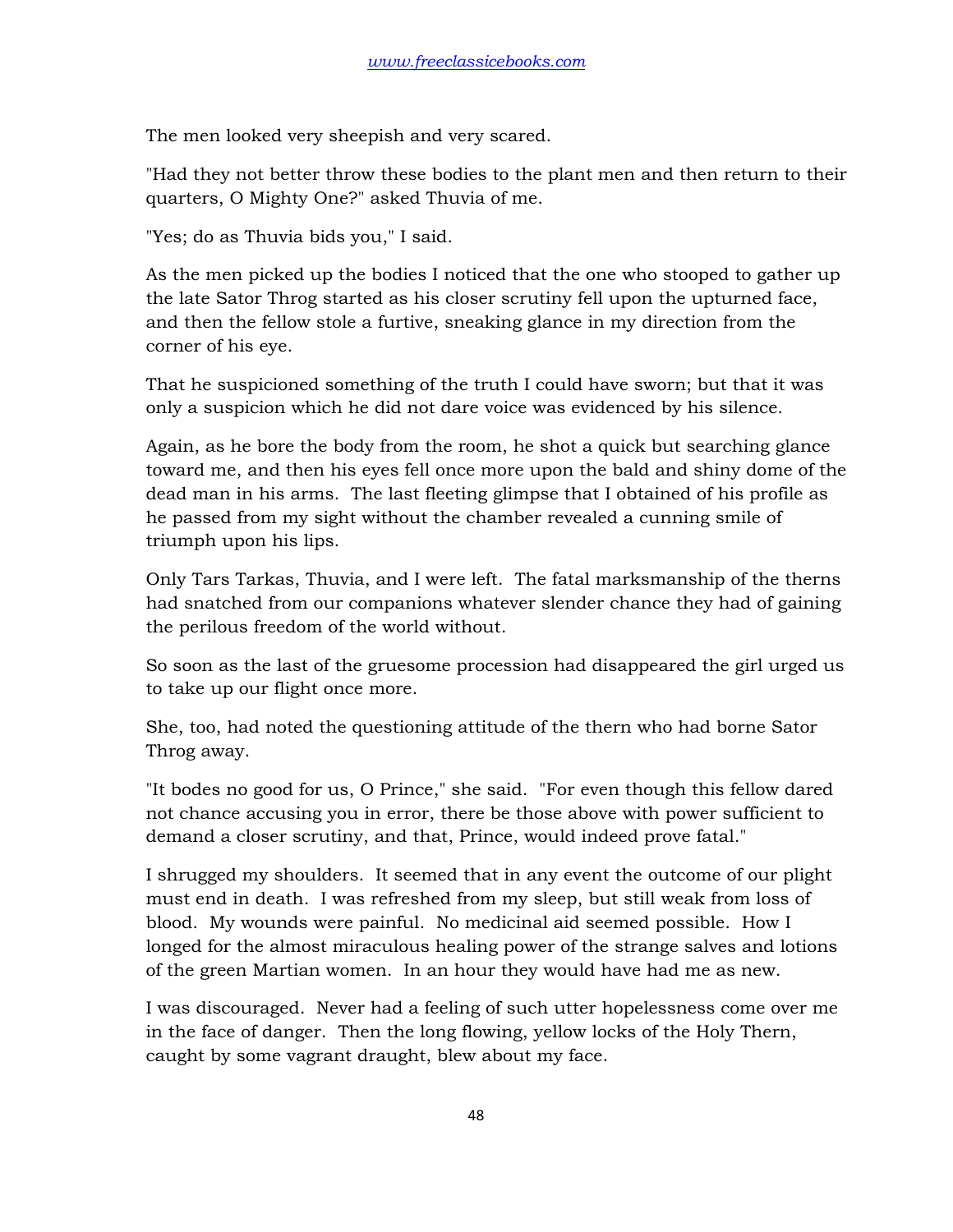Might they not still open the way of freedom? If we acted in time, might we not even yet escape before the general alarm was sounded? We could at least try.

"What will the fellow do first, Thuvia?" I asked. "How long will it be before they may return for us?"

"He will go directly to the Father of Therns, old Matai Shang. He may have to wait for an audience, but since he is very high among the lesser therns, in fact as a thorian among them, it will not be long that Matai Shang will keep him waiting.

"Then if the Father of Therns puts credence in his story, another hour will see the galleries and chambers, the courts and gardens, filled with searchers."

"What we do then must be done within an hour. What is the best way, Thuvia, the shortest way out of this celestial Hades?"

"Straight to the top of the cliffs, Prince," she replied, "and then through the gardens to the inner courts. From there our way will lie within the temples of the therns and across them to the outer court. Then the ramparts--O Prince, it is hopeless. Ten thousand warriors could not hew a way to liberty from out this awful place.

"Since the beginning of time, little by little, stone by stone, have the therns been ever adding to the defences of their stronghold. A continuous line of impregnable fortifications circles the outer slopes of the Mountains of Otz.

"Within the temples that lie behind the ramparts a million fighting-men are ever ready. The courts and gardens are filled with slaves, with women and with children.

"None could go a stone's throw without detection."

"If there is no other way, Thuvia, why dwell upon the difficulties of this. We must face them."

"Can we not better make the attempt after dark?" asked Tars Tarkas. "There would seem to be no chance by day."

"There would be a little better chance by night, but even then the ramparts are well guarded; possibly better than by day. There are fewer abroad in the courts and gardens, though," said Thuvia.

"What is the hour?" I asked.

"It was midnight when you released me from my chains," said Thuvia. "Two hours later we reached the storeroom. There you slept for fourteen hours. It must now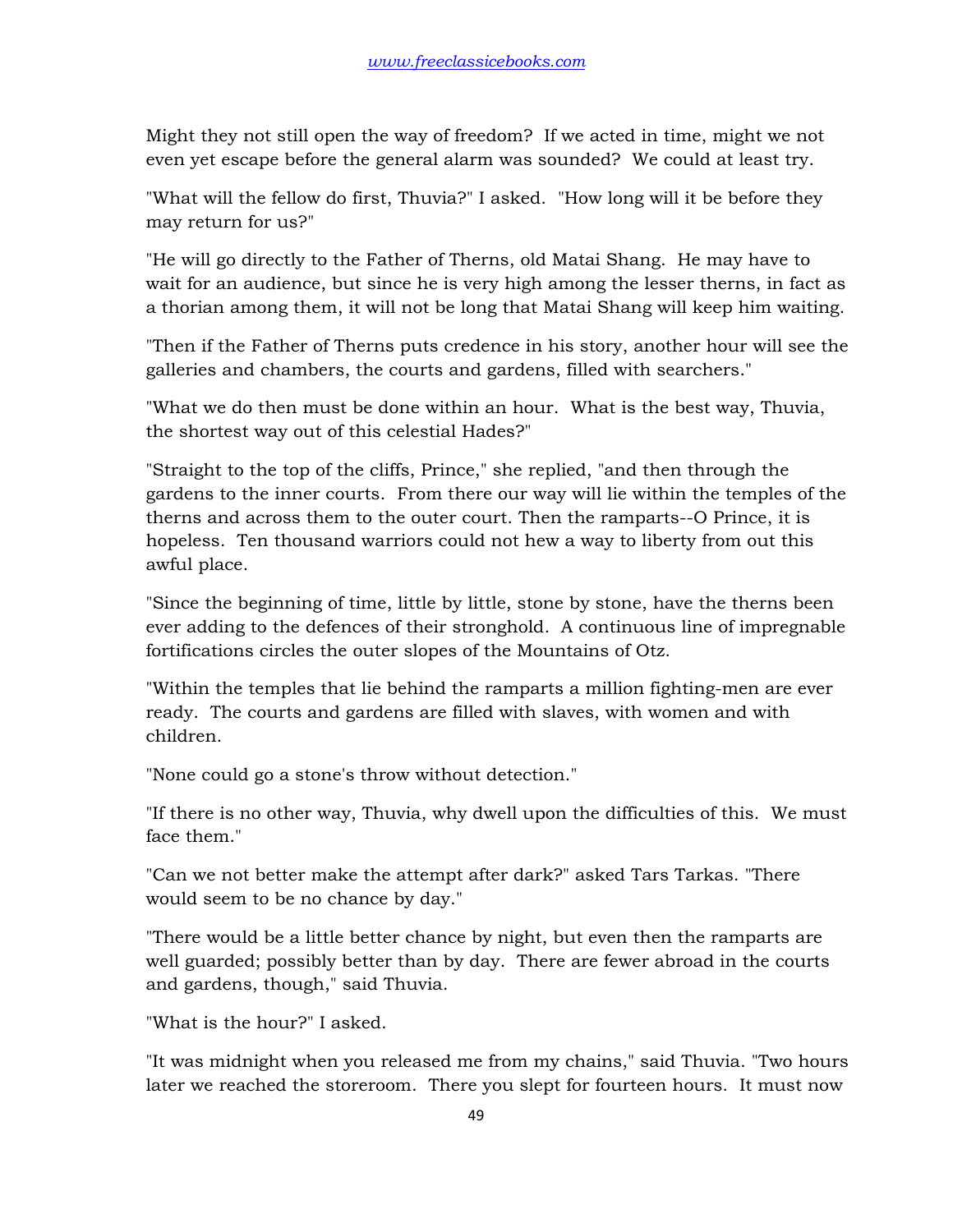be nearly sundown again. Come, we will go to some nearby window in the cliff and make sure."

So saying, she led the way through winding corridors until at a sudden turn we came upon an opening which overlooked the Valley Dor.

At our right the sun was setting, a huge red orb, below the western range of Otz. A little below us stood the Holy Thern on watch upon his balcony. His scarlet robe of office was pulled tightly about him in anticipation of the cold that comes so suddenly with darkness as the sun sets. So rare is the atmosphere of Mars that it absorbs very little heat from the sun. During the daylight hours it is always extremely hot; at night it is intensely cold. Nor does the thin atmosphere refract the sun's rays or diffuse its light as upon Earth. There is no twilight on Mars. When the great orb of day disappears beneath the horizon the effect is precisely as that of the extinguishing of a single lamp within a chamber. From brilliant light you are plunged without warning into utter darkness. Then the moons come; the mysterious, magic moons of Mars, hurtling like monster meteors low across the face of the planet.

The declining sun lighted brilliantly the eastern banks of Korus, the crimson sward, the gorgeous forest. Beneath the trees we saw feeding many herds of plant men. The adults stood aloft upon their toes and their mighty tails, their talons pruning every available leaf and twig. It was then that I understood the careful trimming of the trees which had led me to form the mistaken idea when first I opened my eyes upon the grove that it was the playground of a civilized people.

As we watched, our eyes wandered to the rolling Iss, which issued from the base of the cliffs beneath us. Presently there emerged from the mountain a canoe laden with lost souls from the outer world. There were a dozen of them. All were of the highly civilized and cultured race of red men who are dominant on Mars.

The eyes of the herald upon the balcony beneath us fell upon the doomed party as soon as did ours. He raised his head and leaning far out over the low rail that rimmed his dizzy perch, voiced the shrill, weird wail that called the demons of this hellish place to the attack.

For an instant the brutes stood with stiffly erected ears, then they poured from the grove toward the river's bank, covering the distance with great, ungainly leaps.

The party had landed and was standing on the sward as the awful horde came in sight. There was a brief and futile effort of defence. Then silence as the huge,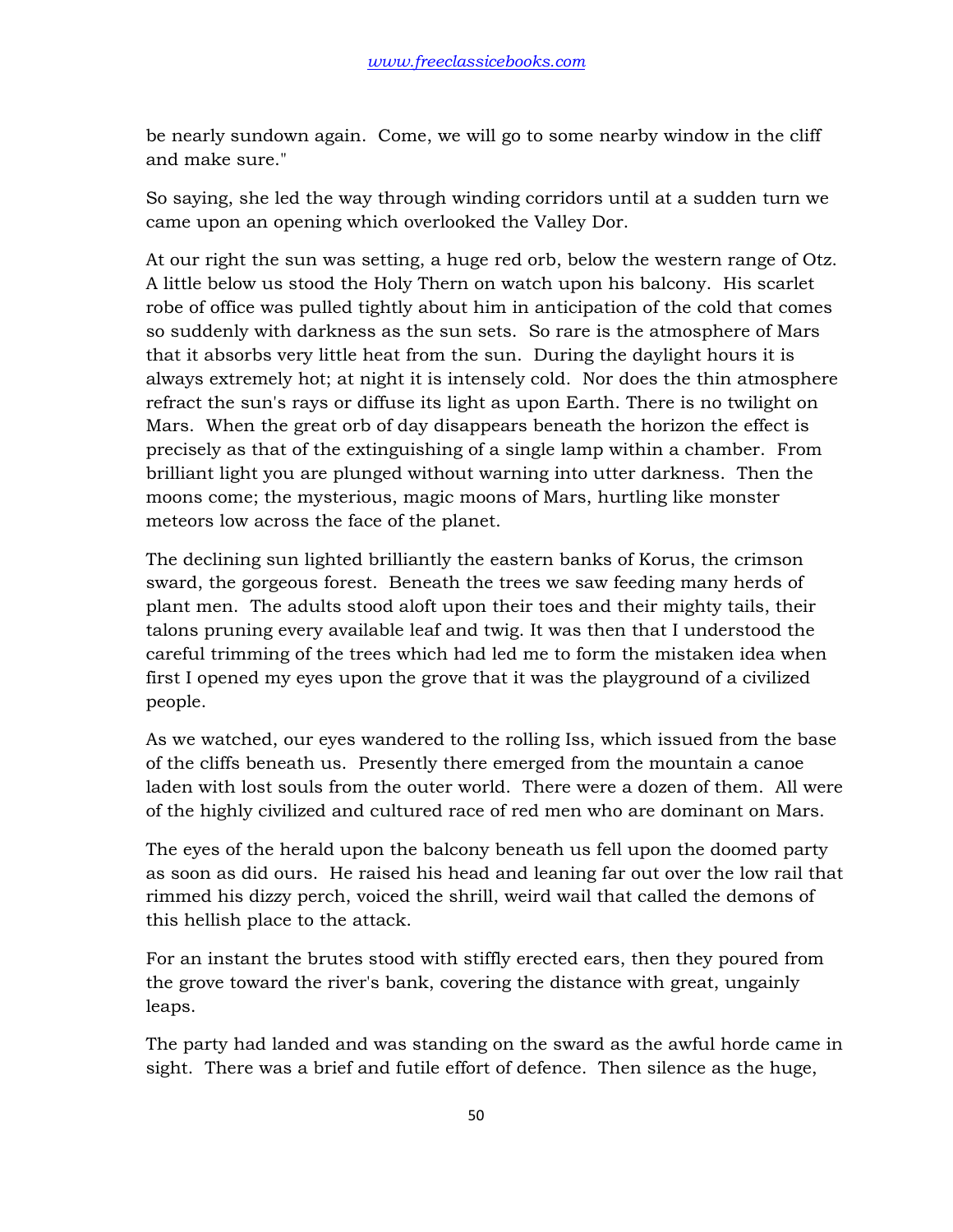repulsive shapes covered the bodies of their victims and scores of sucking mouths fastened themselves to the flesh of their prey.

I turned away in disgust.

"Their part is soon over," said Thuvia. "The great white apes get the flesh when the plant men have drained the arteries. Look, they are coming now."

As I turned my eyes in the direction the girl indicated, I saw a dozen of the great white monsters running across the valley toward the river bank. Then the sun went down and darkness that could almost be felt engulfed us.

Thuvia lost no time in leading us toward the corridor which winds back and forth up through the cliffs toward the surface thousands of feet above the level on which we had been.

Twice great banths, wandering loose through the galleries, blocked our progress, but in each instance Thuvia spoke a low word of command and the snarling beasts slunk sullenly away.

"If you can dissolve all our obstacles as easily as you master these fierce brutes I can see no difficulties in our way," I said to the girl, smiling. "How do you do it?"

She laughed, and then shuddered.

"I do not quite know," she said. "When first I came here I angered Sator Throg, because I repulsed him. He ordered me to be thrown into one of the great pits in the inner gardens. It was filled with banths. In my own country I had been accustomed to command. Something in my voice, I do not know what, cowed the beasts as they sprang to attack me.

"Instead of tearing me to pieces, as Sator Throg had desired, they fawned at my feet. So greatly were Sator Throg and his friends amused by the sight that they kept me to train and handle the terrible creatures. I know them all by name. There are many of them wandering through these lower regions. They are the scavengers. Many prisoners die here in their chains. The banths solve the problem of sanitation, at least in this respect.

"In the gardens and temples above they are kept in pits. The therns fear them. It is because of the banths that they seldom venture below ground except as their duties call them."

An idea occurred to me, suggested by what Thuvia had just said.

"Why not take a number of banths and set them loose before us above ground?" I asked.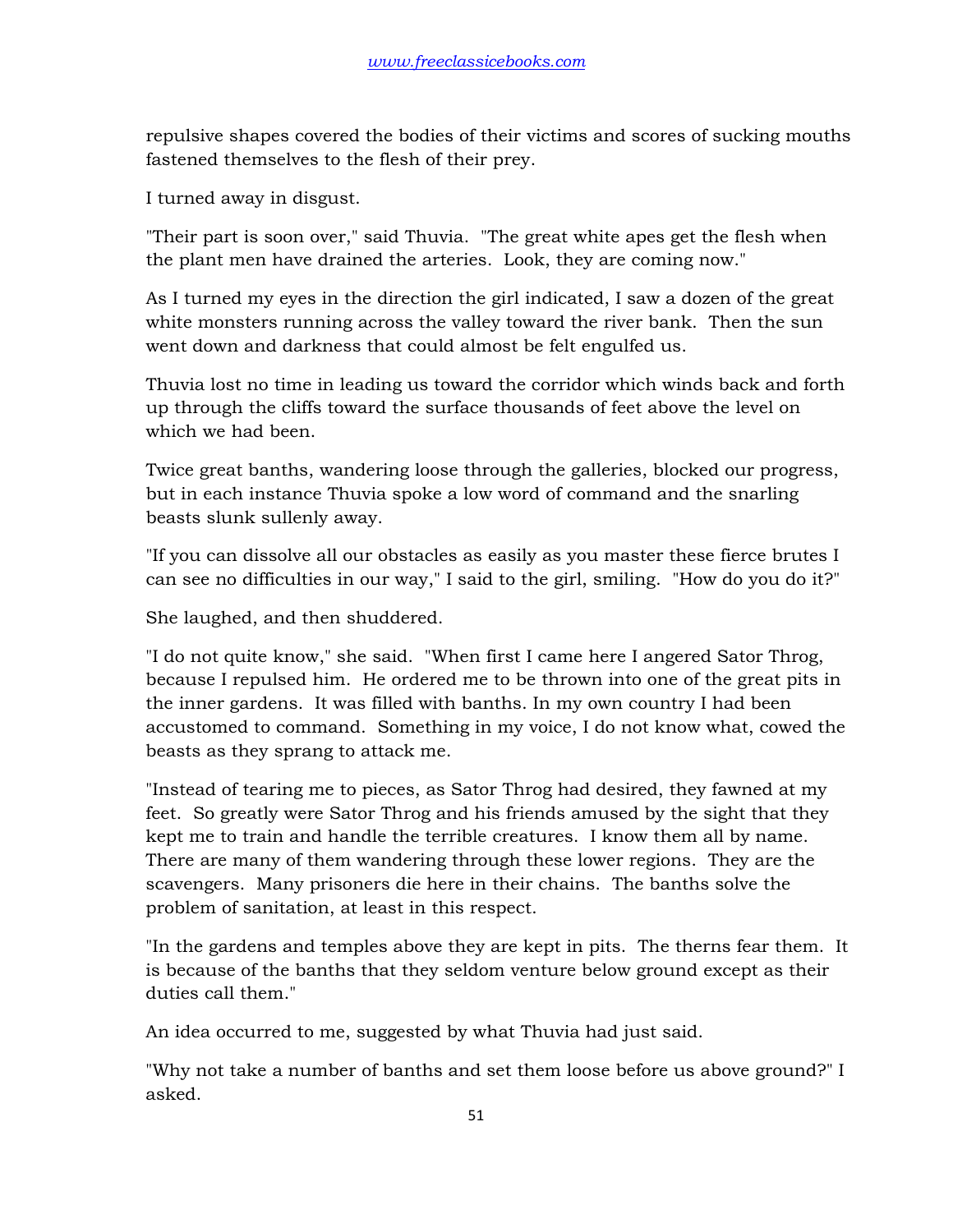Thuvia laughed.

"It would distract attention from us, I am sure," she said.

She commenced calling in a low singsong voice that was half purr. She continued this as we wound our tedious way through the maze of subterranean passages and chambers.

Presently soft, padded feet sounded close behind us, and as I turned I saw a pair of great, green eyes shining in the dark shadows at our rear. From a diverging tunnel a sinuous, tawny form crept stealthily toward us.

Low growls and angry snarls assailed our ears on every side as we hastened on and one by one the ferocious creatures answered the call of their mistress.

She spoke a word to each as it joined us. Like well-schooled terriers, they paced the corridors with us, but I could not help but note the lathering jowls, nor the hungry expressions with which they eyed Tars Tarkas and myself.

Soon we were entirely surrounded by some fifty of the brutes. Two walked close on either side of Thuvia, as guards might walk. The sleek sides of others now and then touched my own naked limbs. It was a strange experience; the almost noiseless passage of naked human feet and padded paws; the golden walls splashed with precious stones; the dim light cast by the tiny radium bulbs set at considerable distances along the roof; the huge, maned beasts of prey crowding with low growls about us; the mighty green warrior towering high above us all; myself crowned with the priceless diadem of a Holy Thern; and leading the procession the beautiful girl, Thuvia.

I shall not soon forget it.

Presently we approached a great chamber more brightly lighted than the corridors. Thuvia halted us. Quietly she stole toward the entrance and glanced within. Then she motioned us to follow her.

The room was filled with specimens of the strange beings that inhabit this underworld; a heterogeneous collection of hybrids--the offspring of the prisoners from the outside world; red and green Martians and the white race of therns.

Constant confinement below ground had wrought odd freaks upon their skins. They more resemble corpses than living beings. Many are deformed, others maimed, while the majority, Thuvia explained, are sightless.

As they lay sprawled about the floor, sometimes overlapping one another, again in heaps of several bodies, they suggested instantly to me the grotesque illustrations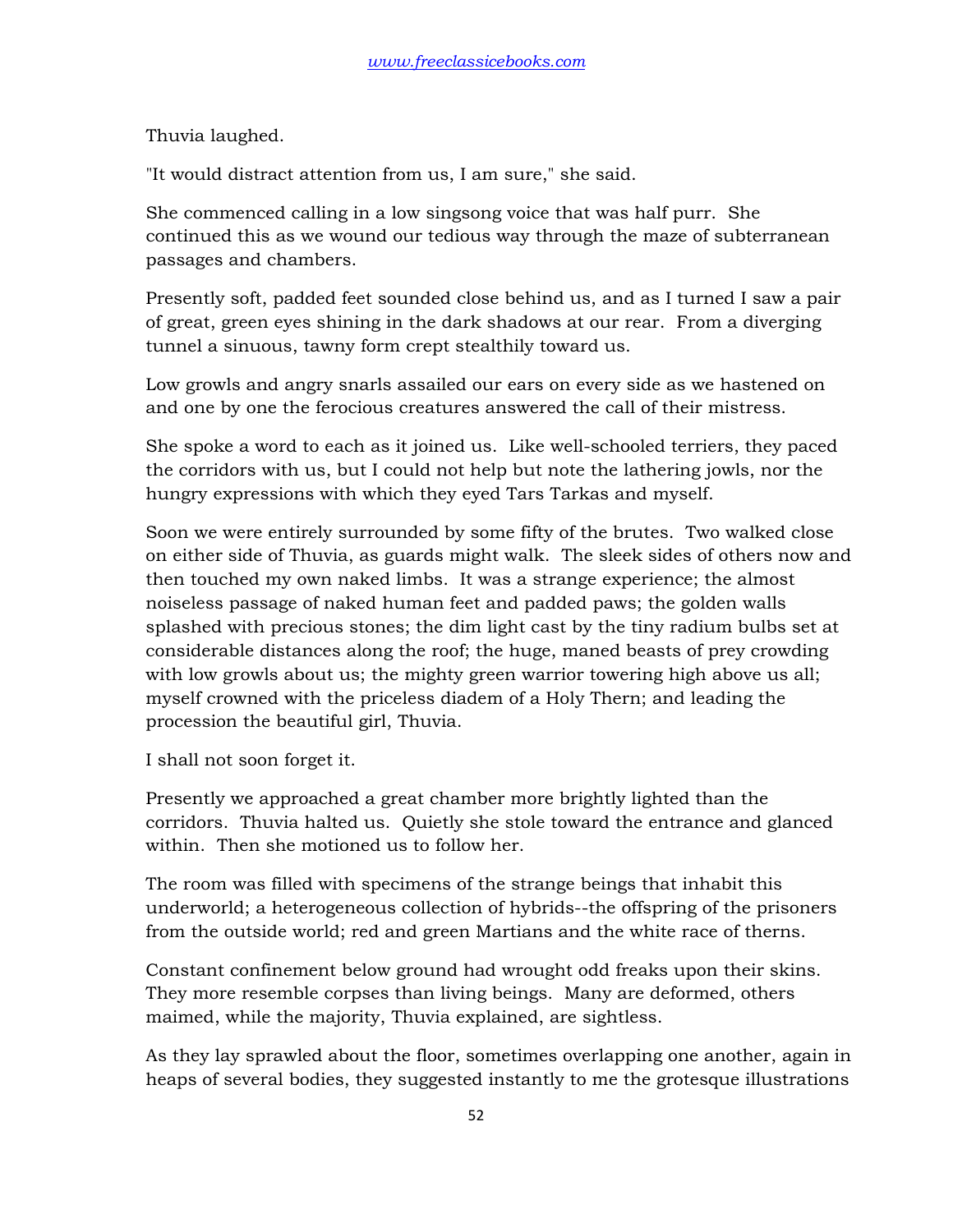that I had seen in copies of Dante's INFERNO, and what more fitting comparison? Was this not indeed a veritable hell, peopled by lost souls, dead and damned beyond all hope?

Picking our way carefully we threaded a winding path across the chamber, the great banths sniffing hungrily at the tempting prey spread before them in such tantalizing and defenceless profusion.

Several times we passed the entrances to other chambers similarly peopled, and twice again we were compelled to cross directly through them. In others were chained prisoners and beasts.

"Why is it that we see no therns?" I asked of Thuvia.

"They seldom traverse the underworld at night, for then it is that the great banths prowl the dim corridors seeking their prey. The therns fear the awful denizens of this cruel and hopeless world that they have fostered and allowed to grow beneath their feet. The prisoners even sometimes turn upon them and rend them. The thern can never tell from what dark shadow an assassin may spring upon his back.

"By day it is different. Then the corridors and chambers are filled with guards passing to and fro; slaves from the temples above come by hundreds to the granaries and storerooms. All is life then. You did not see it because I led you not in the beaten tracks, but through roundabout passages seldom used. Yet it is possible that we may meet a thern even yet. They do occasionally find it necessary to come here after the sun has set. Because of this I have moved with such great caution."

But we reached the upper galleries without detection and presently Thuvia halted us at the foot of a short, steep ascent.

"Above us," she said, "is a doorway which opens on to the inner gardens. I have brought you thus far. From here on for four miles to the outer ramparts our way will be beset by countless dangers. Guards patrol the courts, the temples, the gardens. Every inch of the ramparts themselves is beneath the eye of a sentry."

I could not understand the necessity for such an enormous force of armed men about a spot so surrounded by mystery and superstition that not a soul upon Barsoom would have dared to approach it even had they known its exact location. I questioned Thuvia, asking her what enemies the therns could fear in their impregnable fortress.

We had reached the doorway now and Thuvia was opening it.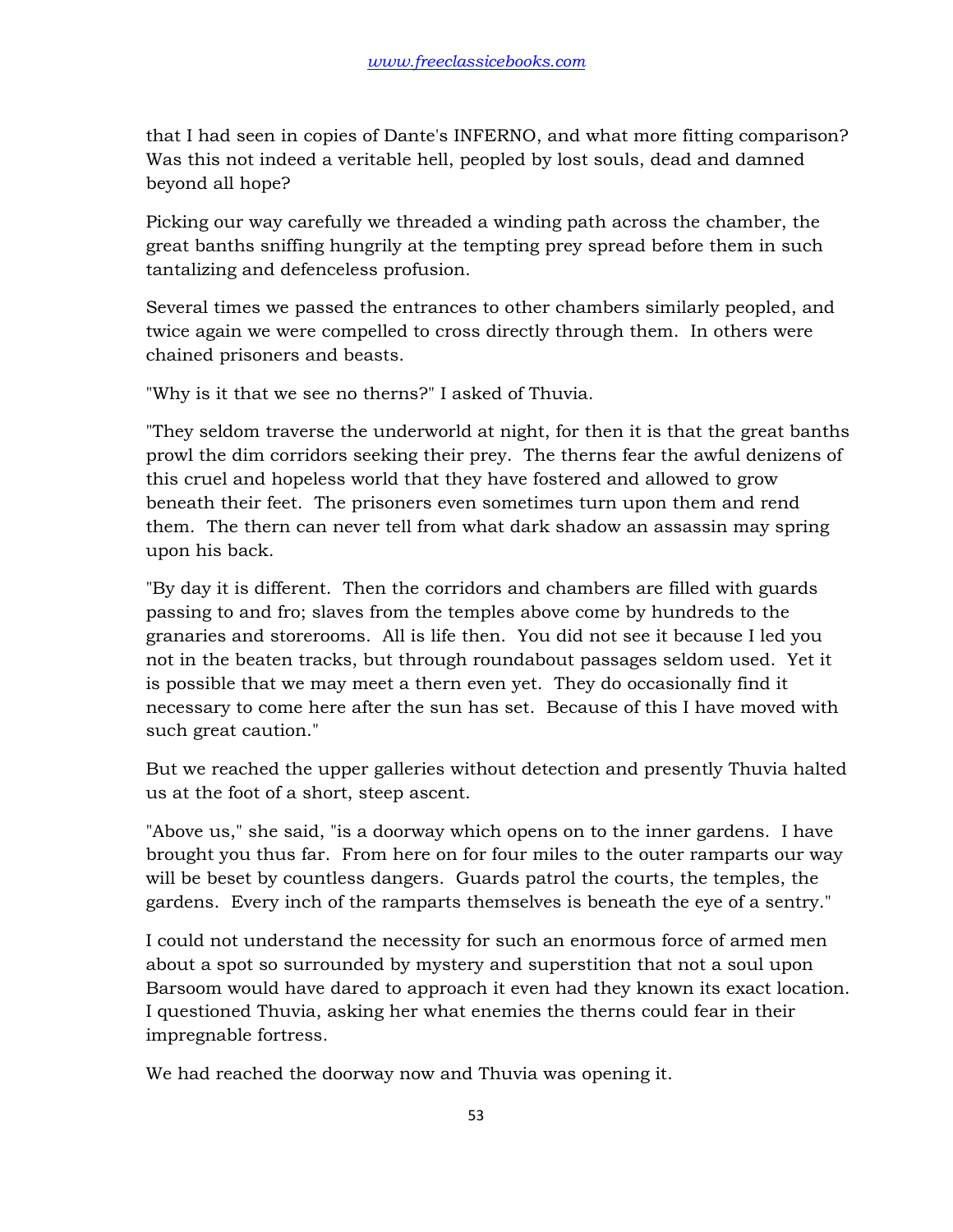"They fear the black pirates of Barsoom, O Prince," she said, "from whom may our first ancestors preserve us."

The door swung open; the smell of growing things greeted my nostrils; the cool night air blew against my cheek. The great banths sniffed the unfamiliar odours, and then with a rush they broke past us with low growls, swarming across the gardens beneath the lurid light of the nearer moon.

Suddenly a great cry arose from the roofs of the temples; a cry of alarm and warning that, taken up from point to point, ran off to the east and to the west, from temple, court, and rampart, until it sounded as a dim echo in the distance.

The great Thark's long-sword leaped from its scabbard; Thuvia shrank shuddering to my side.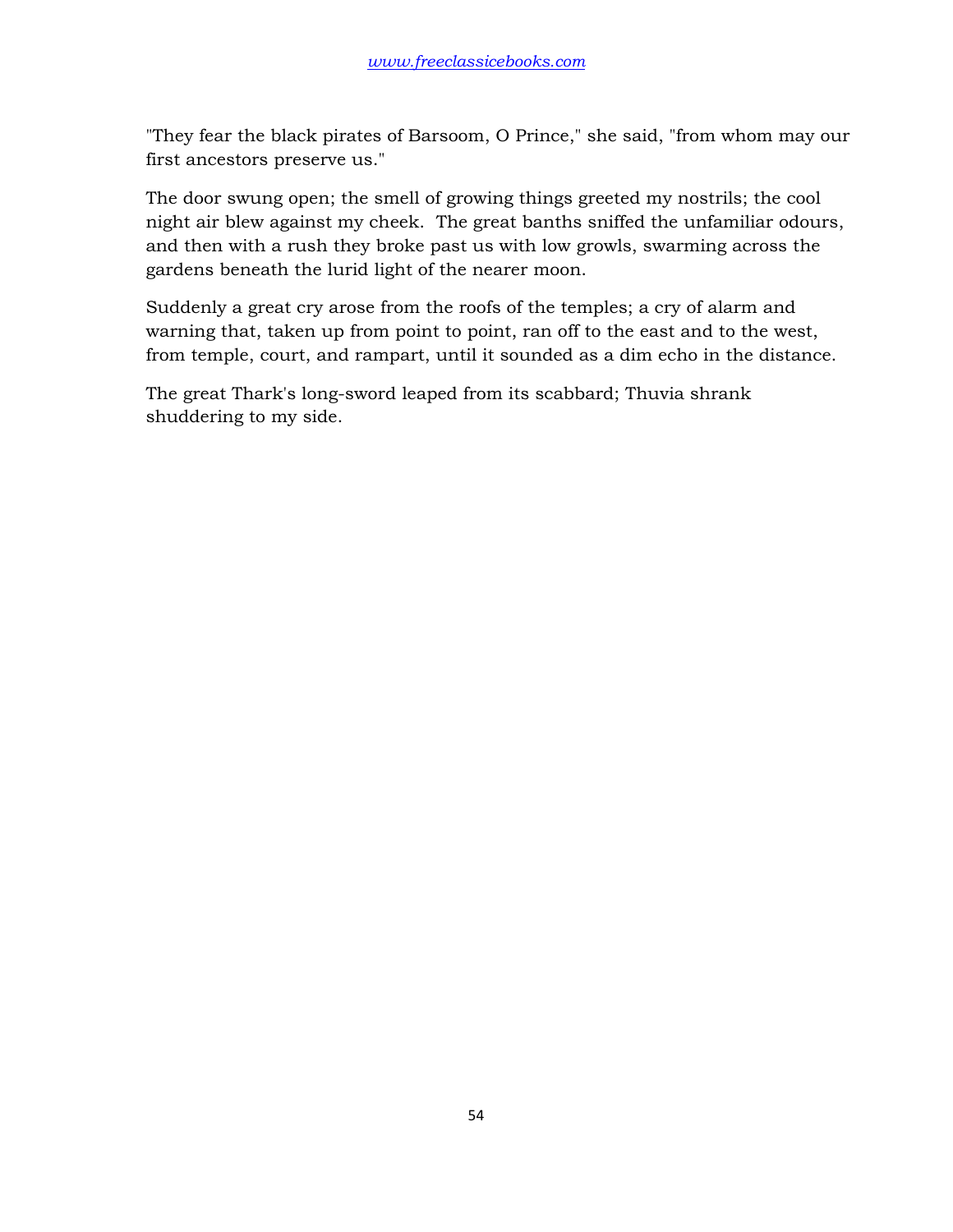## **CHAPTER VI - THE BLACK PIRATES OF BARSOOM**

"What is it?" I asked of the girl.

For answer she pointed to the sky.

I looked, and there, above us, I saw shadowy bodies flitting hither and thither high over temple, court, and garden.

Almost immediately flashes of light broke from these strange objects. There was a roar of musketry, and then answering flashes and roars from temple and rampart.

"The black pirates of Barsoom, O Prince," said Thuvia.

In great circles the air craft of the marauders swept lower and lower toward the defending forces of the therns.

Volley after volley they vomited upon the temple guards; volley on volley crashed through the thin air toward the fleeting and illusive fliers.

As the pirates swooped closer toward the ground, thern soldiery poured from the temples into the gardens and courts. The sight of them in the open brought a score of fliers darting toward us from all directions.

The therns fired upon them through shields affixed to their rifles, but on, steadily on, came the grim, black craft. They were small fliers for the most part, built for two to three men. A few larger ones there were, but these kept high aloft dropping bombs upon the temples from their keel batteries.

At length, with a concerted rush, evidently in response to a signal of command, the pirates in our immediate vicinity dashed recklessly to the ground in the very midst of the thern soldiery.

Scarcely waiting for their craft to touch, the creatures manning them leaped among the therns with the fury of demons. Such fighting! Never had I witnessed its like before. I had thought the green Martians the most ferocious warriors in the universe, but the awful abandon with which the black pirates threw themselves upon their foes transcended everything I ever before had seen.

Beneath the brilliant light of Mars' two glorious moons the whole scene presented itself in vivid distinctness. The golden-haired, white-skinned therns battling with desperate courage in hand-to-hand conflict with their ebony-skinned foemen.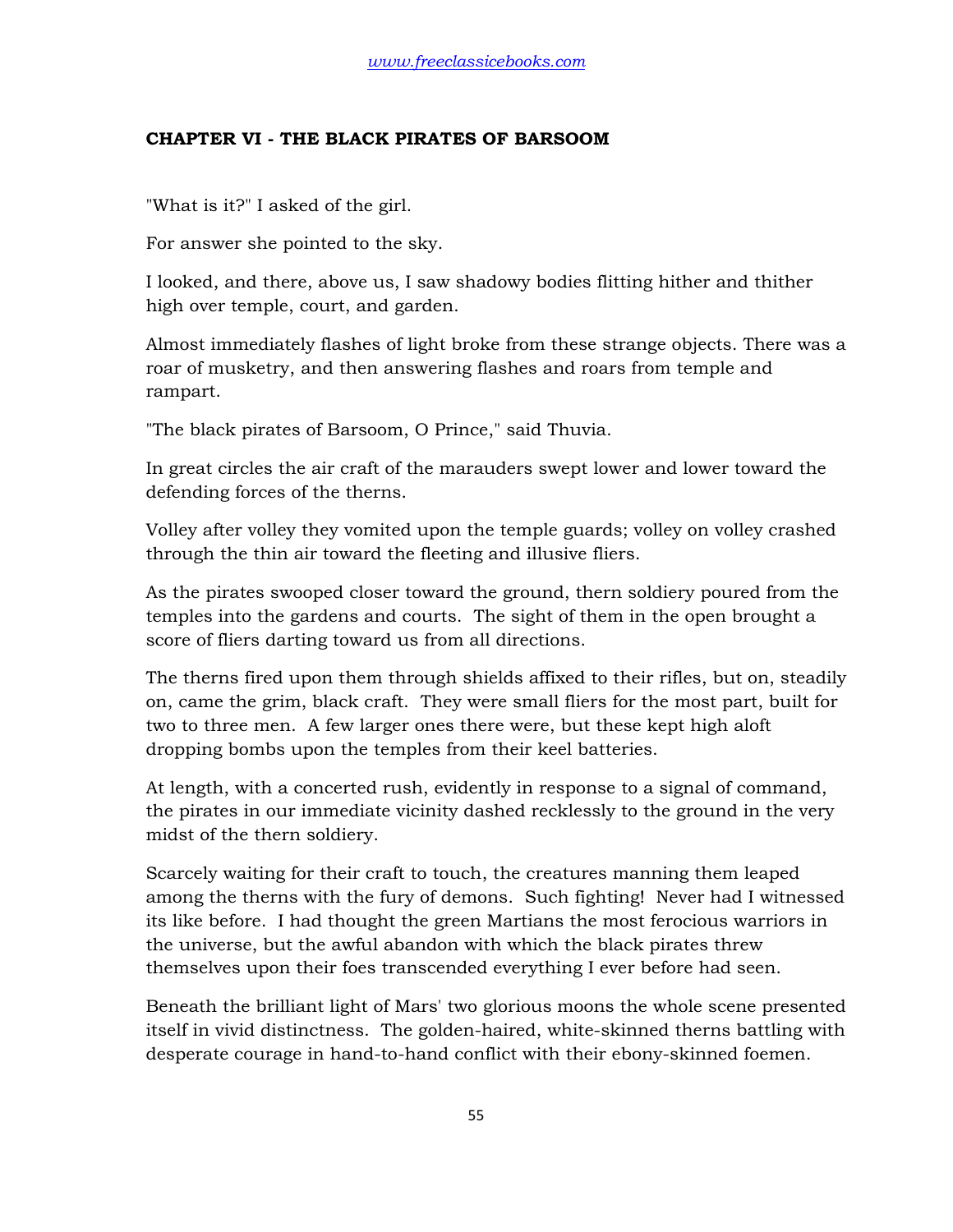Here a little knot of struggling warriors trampled a bed of gorgeous pimalia; there the curved sword of a black man found the heart of a thern and left its dead foeman at the foot of a wondrous statue carved from a living ruby; yonder a dozen therns pressed a single pirate back upon a bench of emerald, upon whose iridescent surface a strangely beautiful Barsoomian design was traced out in inlaid diamonds.

A little to one side stood Thuvia, the Thark, and I. The tide of battle had not reached us, but the fighters from time to time swung close enough that we might distinctly note them.

The black pirates interested me immensely. I had heard vague rumours, little more than legends they were, during my former life on Mars; but never had I seen them, nor talked with one who had.

They were popularly supposed to inhabit the lesser moon, from which they descended upon Barsoom at long intervals. Where they visited they wrought the most horrible atrocities, and when they left carried away with them firearms and ammunition, and young girls as prisoners. These latter, the rumour had it, they sacrificed to some terrible god in an orgy which ended in the eating of their victims.

I had an excellent opportunity to examine them, as the strife occasionally brought now one and now another close to where I stood. They were large men, possibly six feet and over in height. Their features were clear cut and handsome in the extreme; their eyes were well set and large, though a slight narrowness lent them a crafty appearance; the iris, as well as I could determine by moonlight, was of extreme blackness, while the eyeball itself was quite white and clear. The physical structure of their bodies seemed identical with those of the therns, the red men, and my own. Only in the colour of their skin did they differ materially from us; that is of the appearance of polished ebony, and odd as it may seem for a Southerner to say it, adds to rather than detracts from their marvellous beauty.

But if their bodies are divine, their hearts, apparently, are quite the reverse. Never did I witness such a malign lust for blood as these demons of the outer air evinced in their mad battle with the therns.

All about us in the garden lay their sinister craft, which the therns for some reason, then unaccountable to me, made no effort to injure. Now and again a black warrior would rush from a nearby temple bearing a young woman in his arms. Straight for his flier he would leap while those of his comrades who fought near by would rush to cover his escape.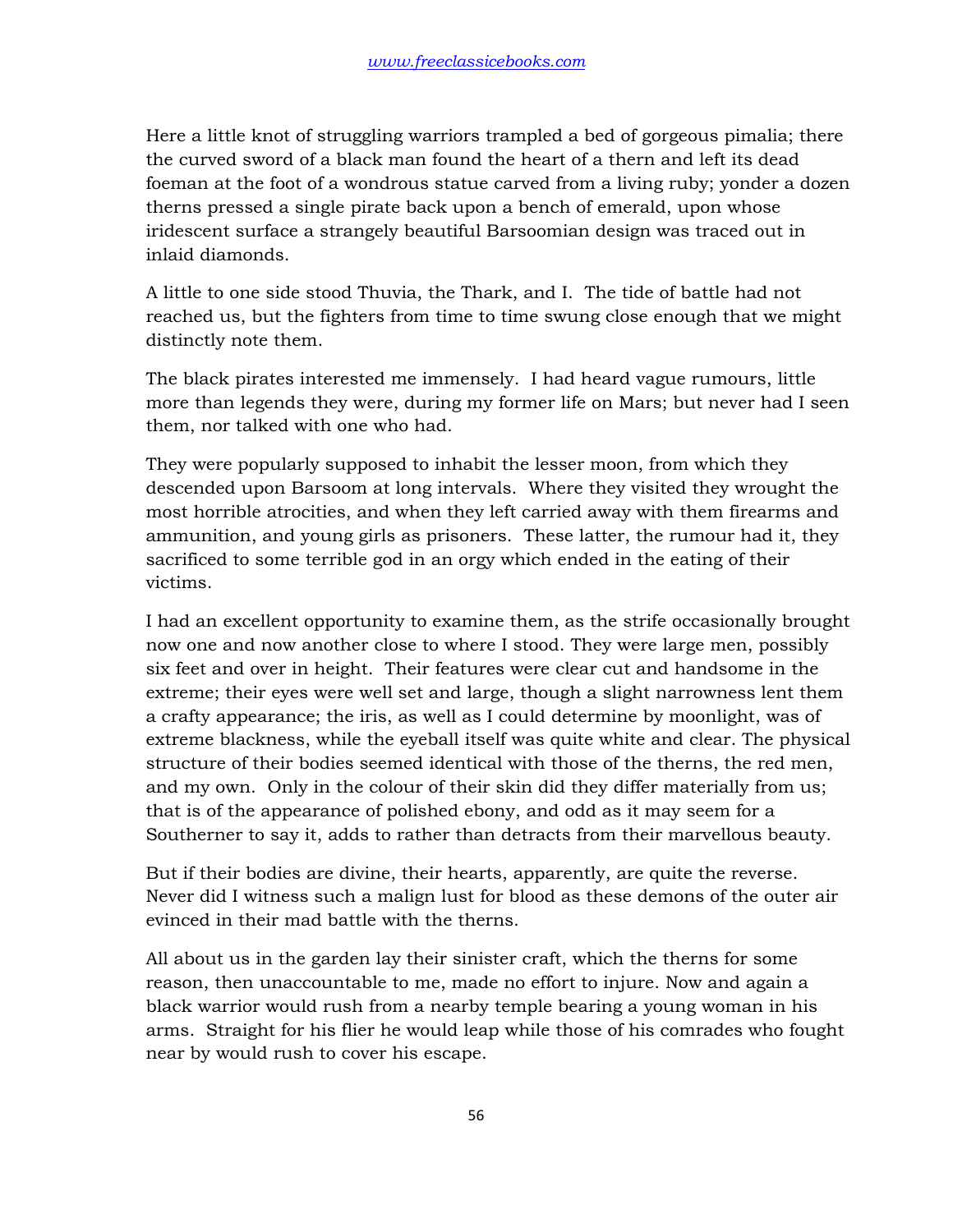The therns on their side would hasten to rescue the girl, and in an instant the two would be swallowed in the vortex of a maelstrom of yelling devils, hacking and hewing at one another, like fiends incarnate.

But always, it seemed, were the black pirates of Barsoom victorious, and the girl, brought miraculously unharmed through the conflict, borne away into the outer darkness upon the deck of a swift flier.

Fighting similar to that which surrounded us could be heard in both directions as far as sound carried, and Thuvia told me that the attacks of the black pirates were usually made simultaneously along the entire ribbon-like domain of the therns, which circles the Valley Dor on the outer slopes of the Mountains of Otz.

As the fighting receded from our position for a moment, Thuvia turned toward me with a question.

"Do you understand now, O Prince," she said, "why a million warriors guard the domains of the Holy Therns by day and by night?"

"The scene you are witnessing now is but a repetition of what I have seen enacted a score of times during the fifteen years I have been a prisoner here. From time immemorial the black pirates of Barsoom have preyed upon the Holy Therns.

"Yet they never carry their expeditions to a point, as one might readily believe it was in their power to do, where the extermination of the race of therns is threatened. It is as though they but utilized the race as playthings, with which they satisfy their ferocious lust for fighting; and from whom they collect toll in arms and ammunition and in prisoners."

"Why don't they jump in and destroy these fliers?" I asked. "That would soon put a stop to the attacks, or at least the blacks would scarce be so bold. Why, see how perfectly unguarded they leave their craft, as though they were lying safe in their own hangars at home."

"The therns do not dare. They tried it once, ages ago, but the next night and for a whole moon thereafter a thousand great black battleships circled the Mountains of Otz, pouring tons of projectiles upon the temples, the gardens, and the courts, until every thern who was not killed was driven for safety into the subterranean galleries.

"The therns know that they live at all only by the sufferance of the black men. They were near to extermination that once and they will not venture risking it again."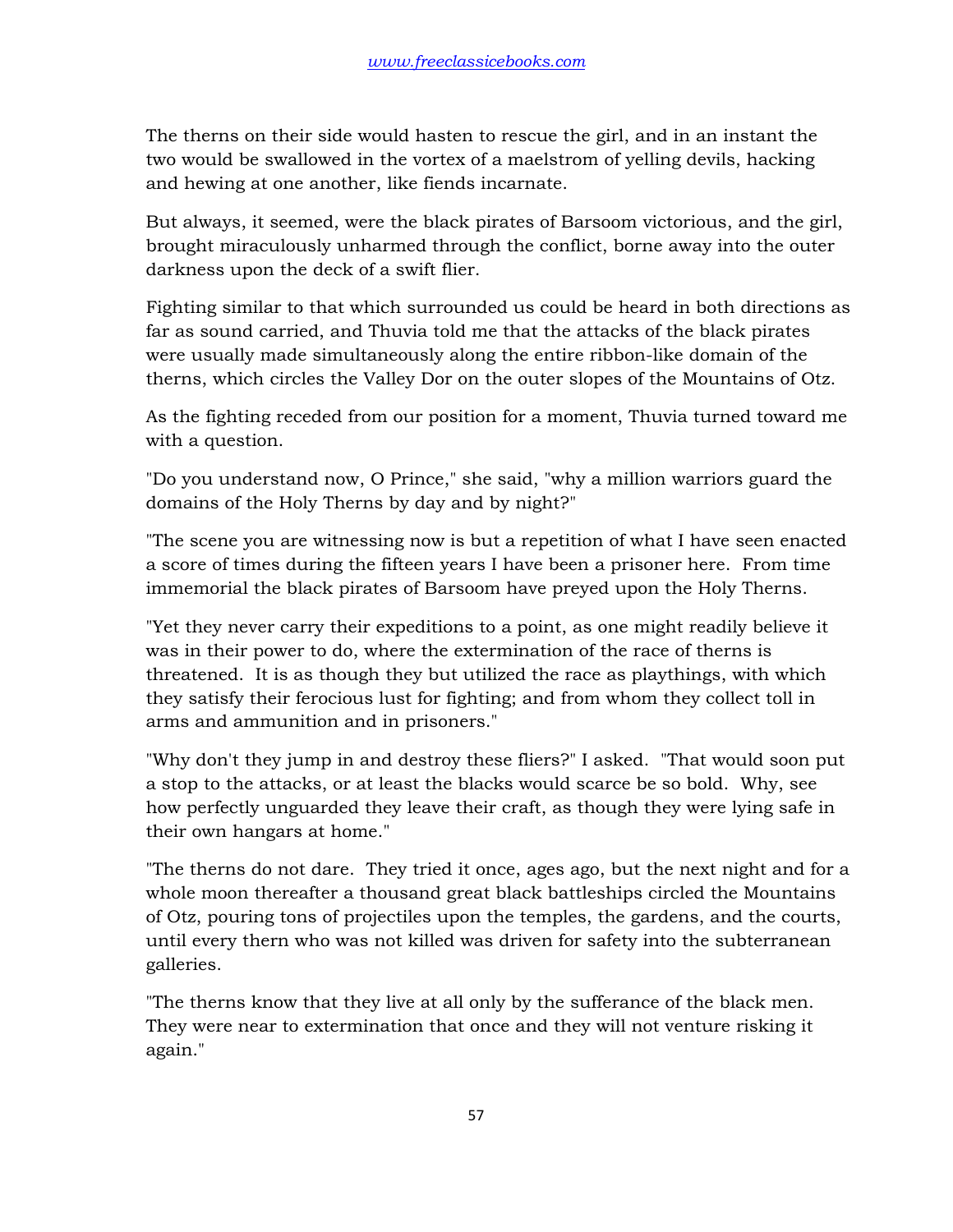As she ceased talking a new element was instilled into the conflict. It came from a source equally unlooked for by either thern or pirate. The great banths which we had liberated in the garden had evidently been awed at first by the sound of the battle, the yelling of the warriors and the loud report of rifle and bomb.

But now they must have become angered by the continuous noise and excited by the smell of new blood, for all of a sudden a great form shot from a clump of low shrubbery into the midst of a struggling mass of humanity. A horrid scream of bestial rage broke from the banth as he felt warm flesh beneath his powerful talons.

As though his cry was but a signal to the others, the entire great pack hurled themselves among the fighters. Panic reigned in an instant. Thern and black man turned alike against the common enemy, for the banths showed no partiality toward either.

The awful beasts bore down a hundred men by the mere weight of their great bodies as they hurled themselves into the thick of the fight. Leaping and clawing, they mowed down the warriors with their powerful paws, turning for an instant to rend their victims with frightful fangs.

The scene was fascinating in its terribleness, but suddenly it came to me that we were wasting valuable time watching this conflict, which in itself might prove a means of our escape.

The therns were so engaged with their terrible assailants that now, if ever, escape should be comparatively easy. I turned to search for an opening through the contending hordes. If we could but reach the ramparts we might find that the pirates somewhere had thinned the guarding forces and left a way open to us to the world without.

As my eyes wandered about the garden, the sight of the hundreds of air craft lying unguarded around us suggested the simplest avenue to freedom. Why it had not occurred to me before! I was thoroughly familiar with the mechanism of every known make of flier on Barsoom. For nine years I had sailed and fought with the navy of Helium. I had raced through space on the tiny one-man air scout and I had commanded the greatest battleship that ever had floated in the thin air of dying Mars.

To think, with me, is to act. Grasping Thuvia by the arm, I whispered to Tars Tarkas to follow me. Quickly we glided toward a small flier which lay furthest from the battling warriors. Another instant found us huddled on the tiny deck. My hand was on the starting lever. I pressed my thumb upon the button which controls the ray of repulsion, that splendid discovery of the Martians which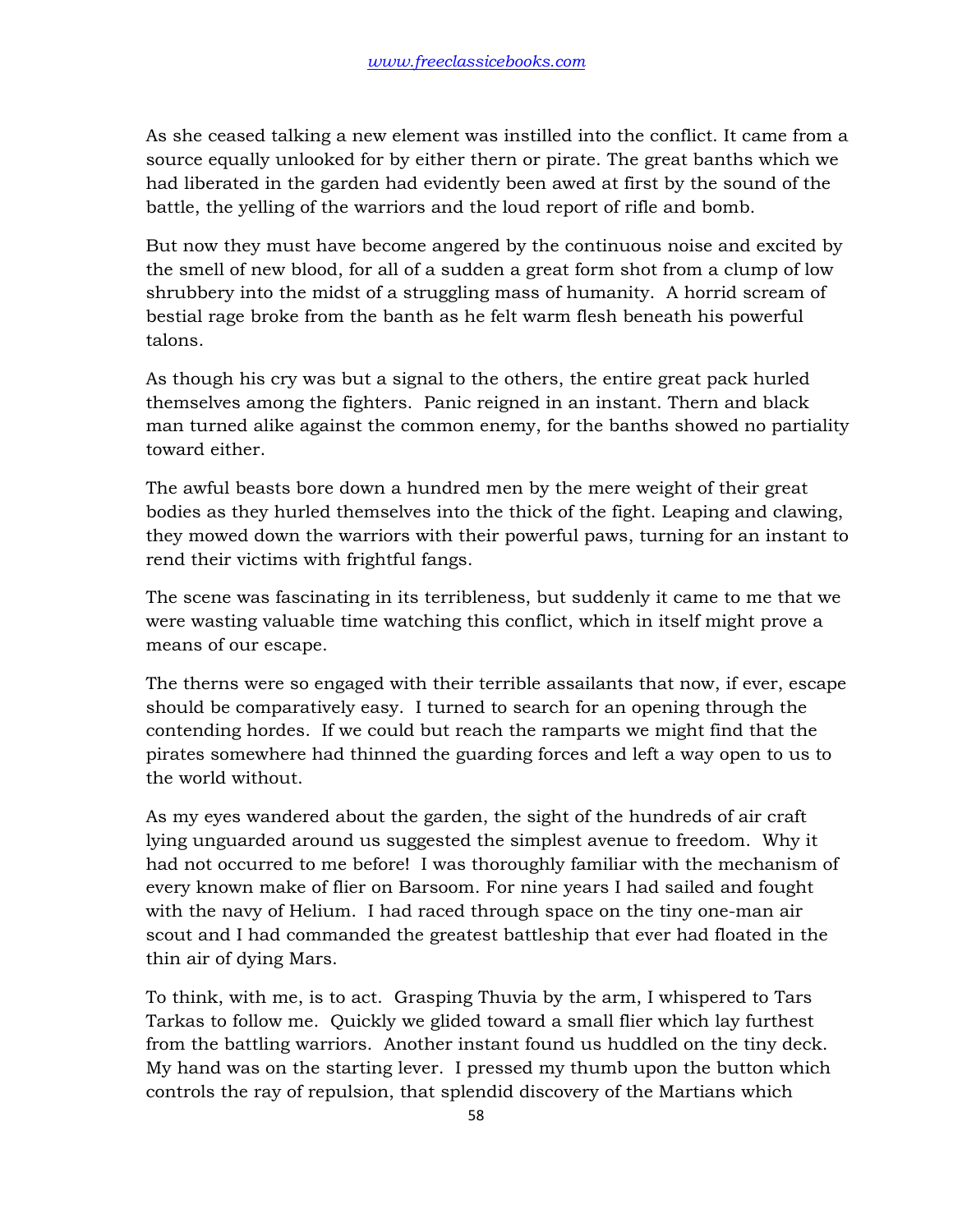permits them to navigate the thin atmosphere of their planet in huge ships that dwarf the dreadnoughts of our earthly navies into pitiful insignificance.

The craft swayed slightly but she did not move. Then a new cry of warning broke upon our ears. Turning, I saw a dozen black pirates dashing toward us from the melee. We had been discovered. With shrieks of rage the demons sprang for us. With frenzied insistence I continued to press the little button which should have sent us racing out into space, but still the vessel refused to budge. Then it came to me--the reason that she would not rise.

We had stumbled upon a two-man flier. Its ray tanks were charged only with sufficient repulsive energy to lift two ordinary men. The Thark's great weight was anchoring us to our doom.

The blacks were nearly upon us. There was not an instant to be lost in hesitation or doubt.

I pressed the button far in and locked it. Then I set the lever at high speed and as the blacks came yelling upon us I slipped from the craft's deck and with drawn long-sword met the attack.

At the same moment a girl's shriek rang out behind me and an instant later, as the blacks fell upon me. I heard far above my head, and faintly, in Thuvia's voice: "My Prince, O my Prince; I would rather remain and die with--" But the rest was lost in the noise of my assailants.

I knew though that my ruse had worked and that temporarily at least Thuvia and Tars Tarkas were safe, and the means of escape was theirs.

For a moment it seemed that I could not withstand the weight of numbers that confronted me, but again, as on so many other occasions when I had been called upon to face fearful odds upon this planet of warriors and fierce beasts, I found that my earthly strength so far transcended that of my opponents that the odds were not so greatly against me as they appeared.

My seething blade wove a net of death about me. For an instant the blacks pressed close to reach me with their shorter swords, but presently they gave back, and the esteem in which they suddenly had learned to hold my sword arm was writ large upon each countenance.

I knew though that it was but a question of minutes before their greater numbers would wear me down, or get around my guard. I must go down eventually to certain death before them. I shuddered at the thought of it, dying thus in this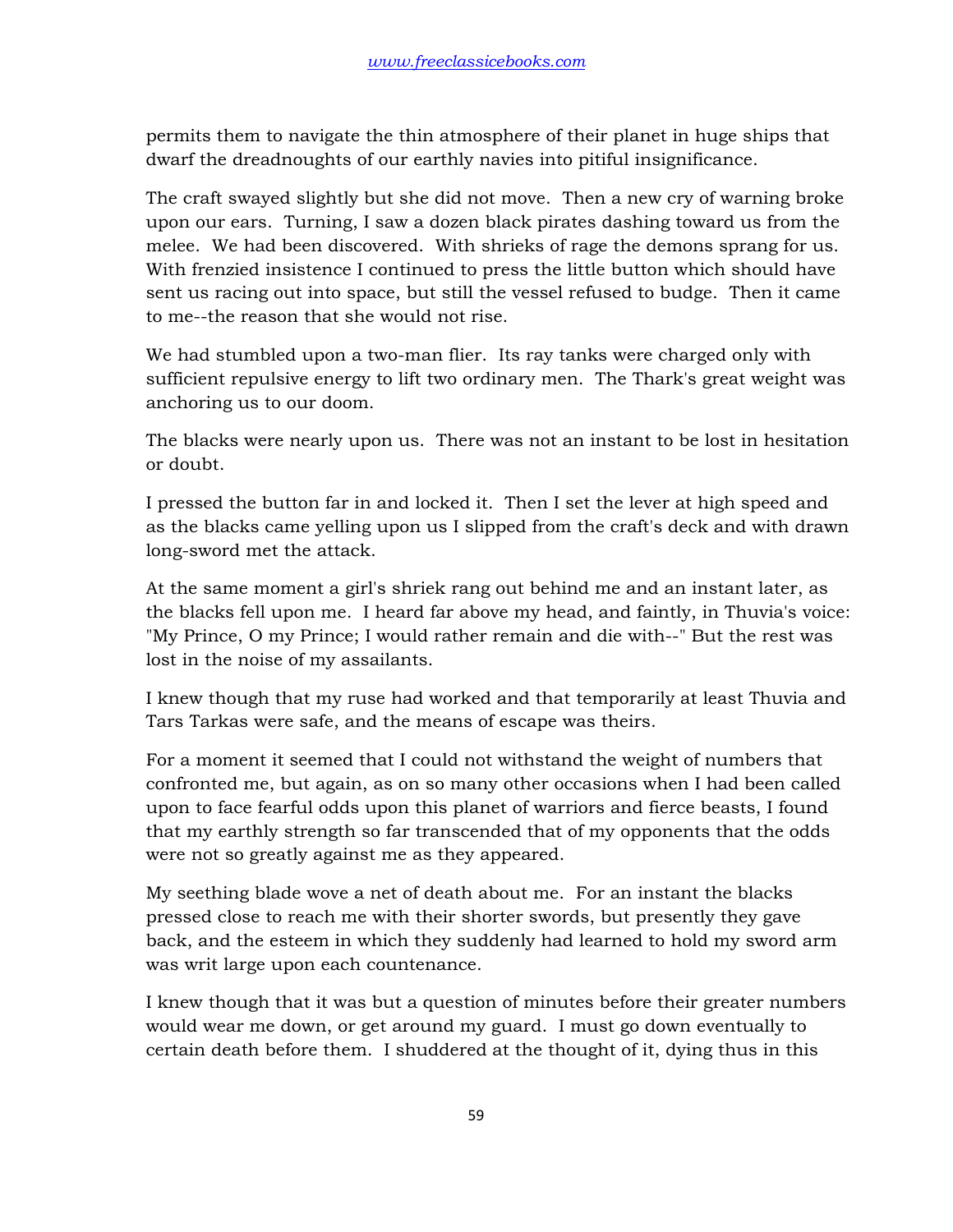terrible place where no word of my end ever could reach my Dejah Thoris. Dying at the hands of nameless black men in the gardens of the cruel therns.

Then my old-time spirit reasserted itself. The fighting blood of my Virginian sires coursed hot through my veins. The fierce blood lust and the joy of battle surged over me. The fighting smile that has brought consternation to a thousand foemen touched my lips. I put the thought of death out of my mind, and fell upon my antagonists with fury that those who escaped will remember to their dying day.

That others would press to the support of those who faced me I knew, so even as I fought I kept my wits at work, searching for an avenue of escape.

It came from an unexpected quarter out of the black night behind me. I had just disarmed a huge fellow who had given me a desperate struggle, and for a moment the blacks stood back for a breathing spell.

They eyed me with malignant fury, yet withal there was a touch of respect in their demeanour.

"Thern," said one, "you fight like a Dator. But for your detestable yellow hair and your white skin you would be an honour to the First Born of Barsoom."

"I am no thern," I said, and was about to explain that I was from another world, thinking that by patching a truce with these fellows and fighting with them against the therns I might enlist their aid in regaining my liberty. But just at that moment a heavy object smote me a resounding whack between my shoulders that nearly felled me to the ground.

As I turned to meet this new enemy an object passed over my shoulder, striking one of my assailants squarely in the face and knocking him senseless to the sward. At the same instant I saw that the thing that had struck us was the trailing anchor of a rather fair-sized air vessel; possibly a ten man cruiser.

The ship was floating slowly above us, not more than fifty feet over our heads. Instantly the one chance for escape that it offered presented itself to me. The vessel was slowly rising and now the anchor was beyond the blacks who faced me and several feet above their heads.

With a bound that left them gaping in wide-eyed astonishment I sprang completely over them. A second leap carried me just high enough to grasp the now rapidly receding anchor.

But I was successful, and there I hung by one hand, dragging through the branches of the higher vegetation of the gardens, while my late foemen shrieked and howled beneath me.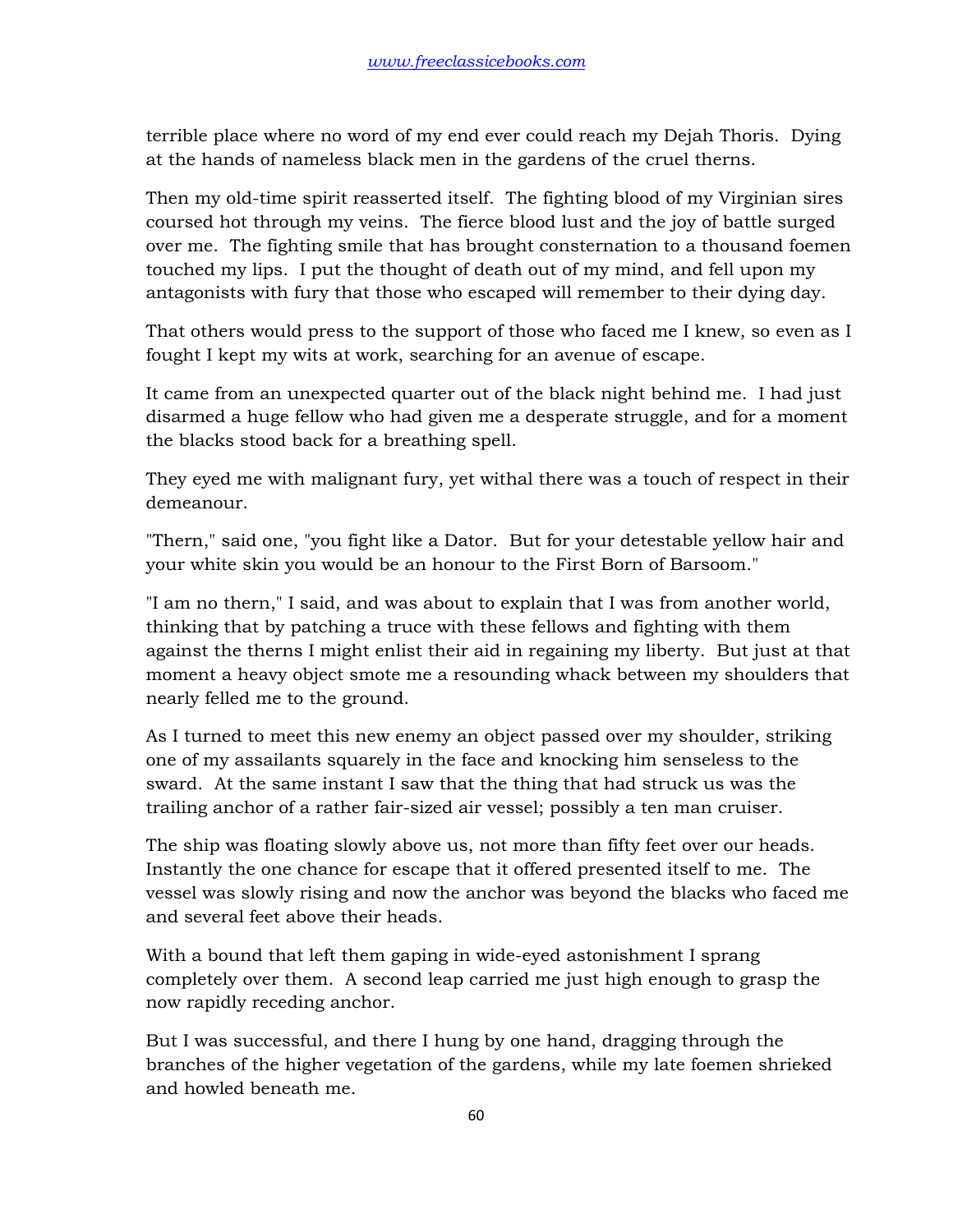Presently the vessel veered toward the west and then swung gracefully to the south. In another instant I was carried beyond the crest of the Golden Cliffs, out over the Valley Dor, where, six thousand feet below me, the Lost Sea of Korus lay shimmering in the moonlight.

Carefully I climbed to a sitting posture across the anchor's arms. I wondered if by chance the vessel might be deserted. I hoped so. Or possibly it might belong to a friendly people, and have wandered by accident almost within the clutches of the pirates and the therns. The fact that it was retreating from the scene of battle lent colour to this hypothesis.

But I decided to know positively, and at once, so, with the greatest caution, I commenced to climb slowly up the anchor chain toward the deck above me.

One hand had just reached for the vessel's rail and found it when a fierce black face was thrust over the side and eyes filled with triumphant hate looked into mine.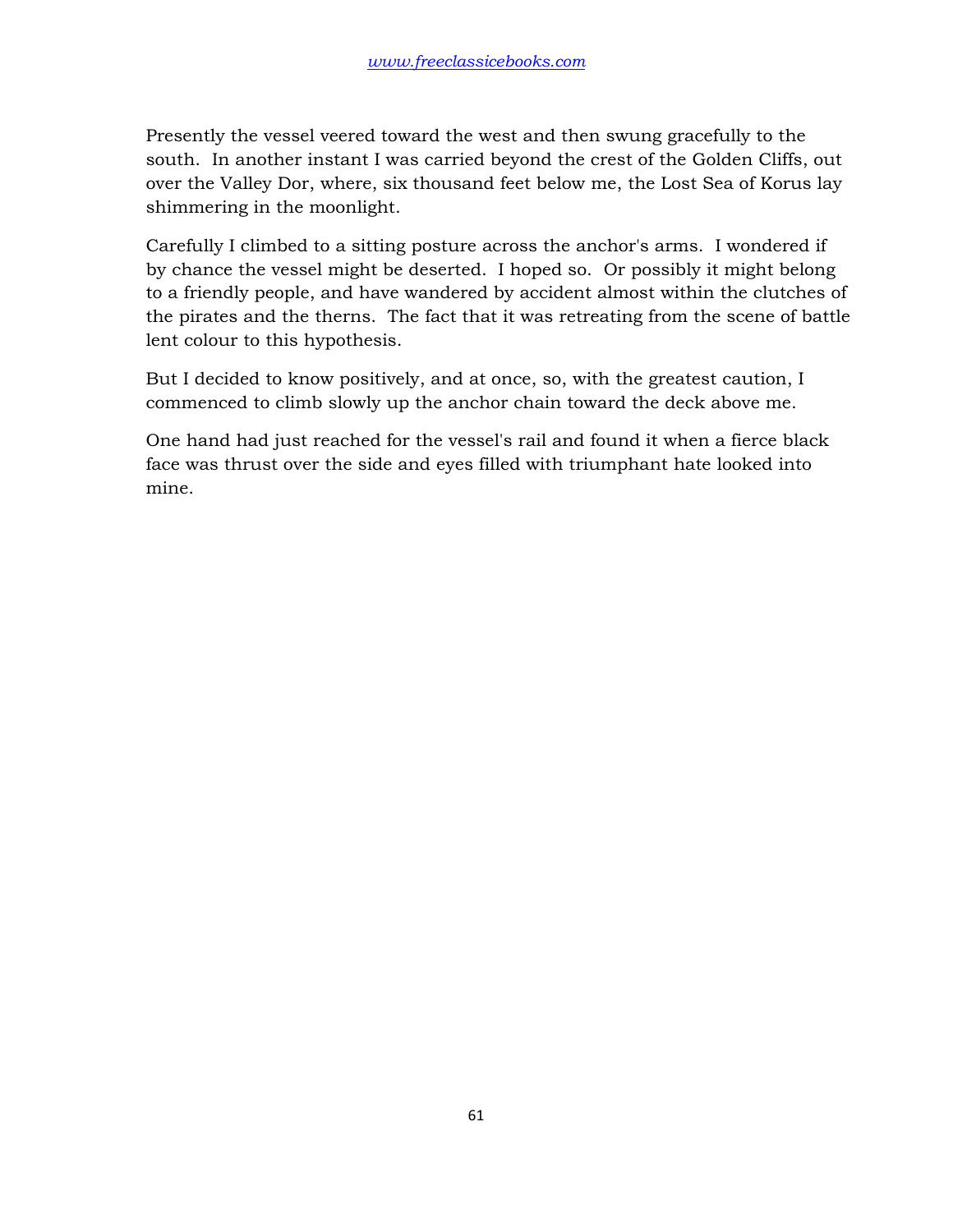## **CHAPTER VII - A FAIR GODDESS**

For an instant the black pirate and I remained motionless, glaring into each other's eyes. Then a grim smile curled the handsome lips above me, as an ebony hand came slowly in sight from above the edge of the deck and the cold, hollow eye of a revolver sought the centre of my forehead.

Simultaneously my free hand shot out for the black throat, just within reach, and the ebony finger tightened on the trigger. The pirate's hissing, "Die, cursed thern," was half choked in his windpipe by my clutching fingers. The hammer fell with a futile click upon an empty chamber.

Before he could fire again I had pulled him so far over the edge of the deck that he was forced to drop his firearm and clutch the rail with both hands.

My grasp upon his throat effectually prevented any outcry, and so we struggled in grim silence; he to tear away from my hold, I to drag him over to his death.

His face was taking on a livid hue, his eyes were bulging from their sockets. It was evident to him that he soon must die unless he tore loose from the steel fingers that were choking the life from him. With a final effort he threw himself further back upon the deck, at the same instant releasing his hold upon the rail to tear frantically with both hands at my fingers in an effort to drag them from his throat.

That little second was all that I awaited. With one mighty downward surge I swept him clear of the deck. His falling body came near to tearing me from the frail hold that my single free hand had upon the anchor chain and plunging me with him to the waters of the sea below.

I did not relinquish my grasp upon him, however, for I knew that a single shriek from those lips as he hurtled to his death in the silent waters of the sea would bring his comrades from above to avenge him.

Instead I held grimly to him, choking, ever choking, while his frantic struggles dragged me lower and lower toward the end of the chain.

Gradually his contortions became spasmodic, lessening by degrees until they ceased entirely. Then I released my hold upon him and in an instant he was swallowed by the black shadows far below.

Again I climbed to the ship's rail. This time I succeeded in raising my eyes to the level of the deck, where I could take a careful survey of the conditions immediately confronting me.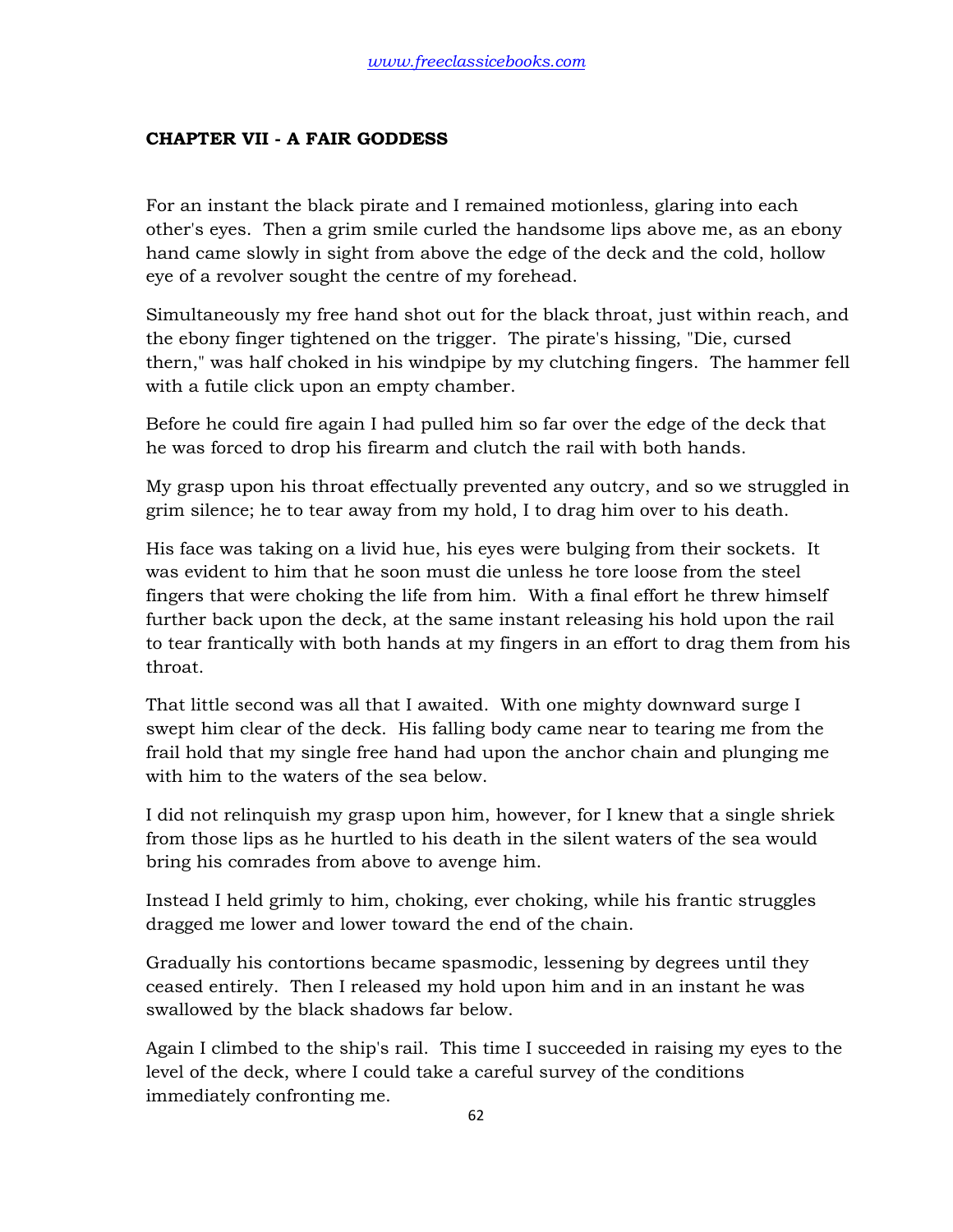The nearer moon had passed below the horizon, but the clear effulgence of the further satellite bathed the deck of the cruiser, bringing into sharp relief the bodies of six or eight black men sprawled about in sleep.

Huddled close to the base of a rapid fire gun was a young white girl, securely bound. Her eyes were widespread in an expression of horrified anticipation and fixed directly upon me as I came in sight above the edge of the deck.

Unutterable relief instantly filled them as if they fell upon the mystic jewel which sparkled in the centre of my stolen headpiece. She did not speak. Instead her eyes warned me to beware the sleeping figures that surrounded her.

Noiselessly I gained the deck. The girl nodded to me to approach her. As I bent low she whispered to me to release her.

"I can aid you," she said, "and you will need all the aid available when they awaken."

"Some of them will awake in Korus," I replied smiling.

She caught the meaning of my words, and the cruelty of her answering smile horrified me. One is not astonished by cruelty in a hideous face, but when it touches the features of a goddess whose fine-chiselled lineaments might more fittingly portray love and beauty, the contrast is appalling.

Quickly I released her.

"Give me a revolver," she whispered. "I can use that upon those your sword does not silence in time."

I did as she bid. Then I turned toward the distasteful work that lay before me. This was no time for fine compunctions, nor for a chivalry that these cruel demons would neither appreciate nor reciprocate.

Stealthily I approached the nearest sleeper. When he awoke he was well on his journey to the bosom of Korus. His piercing shriek as consciousness returned to him came faintly up to us from the black depths beneath.

The second awoke as I touched him, and, though I succeeded in hurling him from the cruiser's deck, his wild cry of alarm brought the remaining pirates to their feet. There were five of them.

As they arose the girl's revolver spoke in sharp staccato and one sank back to the deck again to rise no more.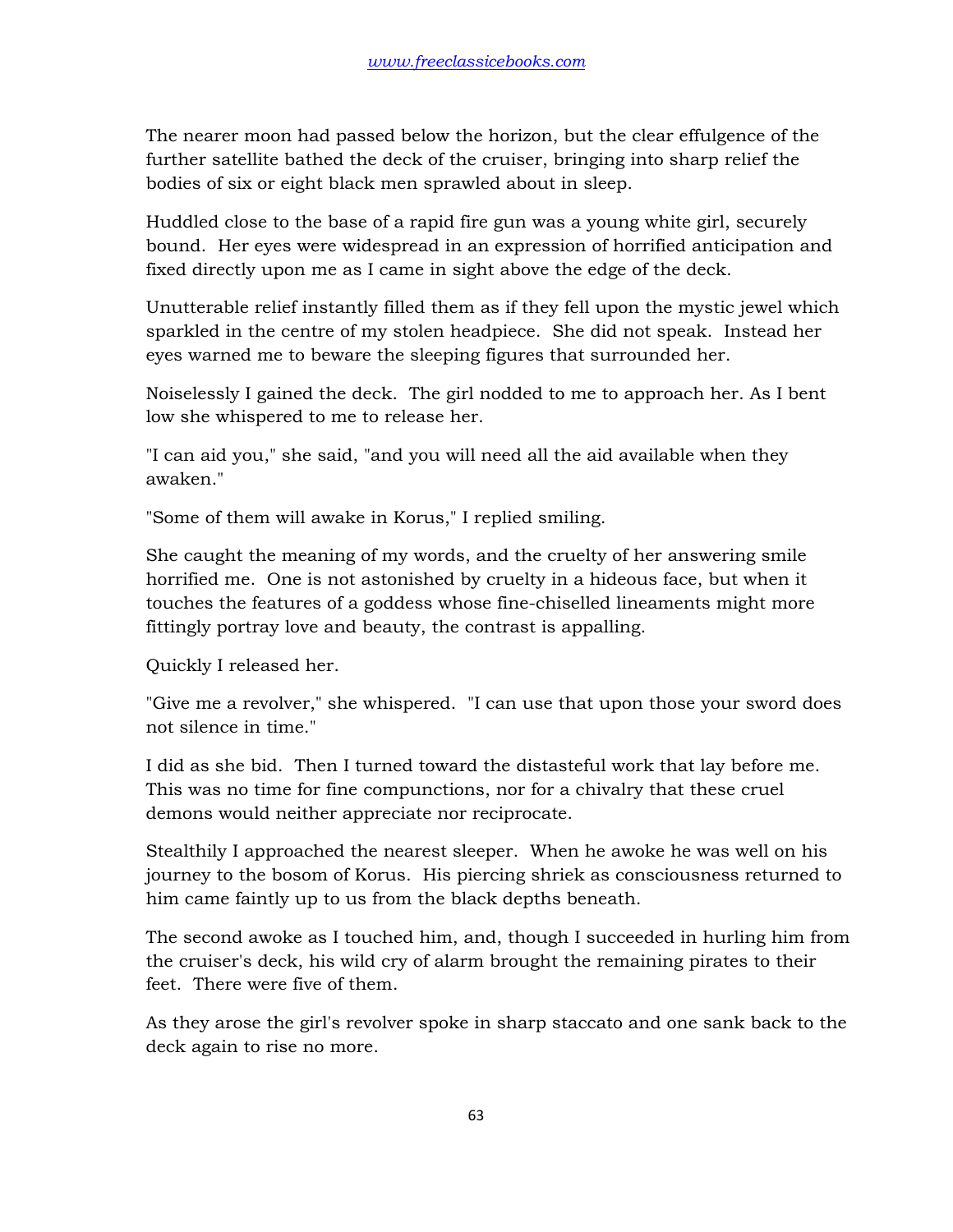The others rushed madly upon me with drawn swords. The girl evidently dared not fire for fear of wounding me, but I saw her sneak stealthily and cat-like toward the flank of the attackers. Then they were on me.

For a few minutes I experienced some of the hottest fighting I had ever passed through. The quarters were too small for foot work. It was stand your ground and give and take. At first I took considerably more than I gave, but presently I got beneath one fellow's guard and had the satisfaction of seeing him collapse upon the deck.

The others redoubled their efforts. The crashing of their blades upon mine raised a terrific din that might have been heard for miles through the silent night. Sparks flew as steel smote steel, and then there was the dull and sickening sound of a shoulder bone parting beneath the keen edge of my Martian sword.

Three now faced me, but the girl was working her way to a point that would soon permit her to reduce the number by one at least. Then things happened with such amazing rapidity that I can scarce comprehend even now all that took place in that brief instant.

The three rushed me with the evident purpose of forcing me back the few steps that would carry my body over the rail into the void below. At the same instant the girl fired and my sword arm made two moves. One man dropped with a bullet in his brain; a sword flew clattering across the deck and dropped over the edge beyond as I disarmed one of my opponents and the third went down with my blade buried to the hilt in his breast and three feet of it protruding from his back, and falling wrenched the sword from my grasp.

Disarmed myself, I now faced my remaining foeman, whose own sword lay somewhere thousands of feet below us, lost in the Lost Sea.

The new conditions seemed to please my adversary, for a smile of satisfaction bared his gleaming teeth as he rushed at me bare-handed. The great muscles which rolled beneath his glossy black hide evidently assured him that here was easy prey, not worth the trouble of drawing the dagger from his harness.

I let him come almost upon me. Then I ducked beneath his outstretched arms, at the same time sidestepping to the right. Pivoting on my left toe, I swung a terrific right to his jaw, and, like a felled ox, he dropped in his tracks.

A low, silvery laugh rang out behind me.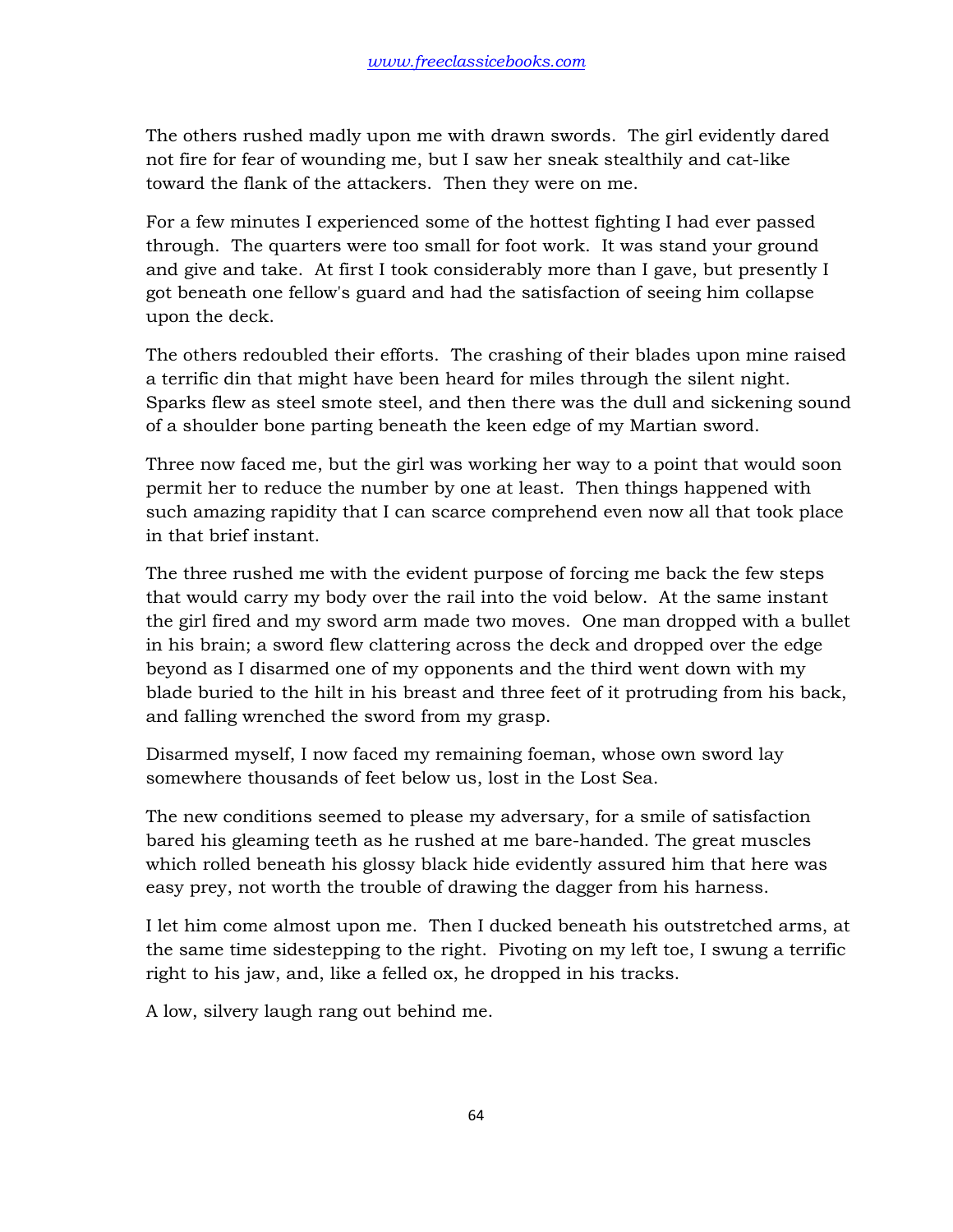"You are no thern," said the sweet voice of my companion, "for all your golden locks or the harness of Sator Throg. Never lived there upon all Barsoom before one who could fight as you have fought this night. Who are you?"

"I am John Carter, Prince of the House of Tardos Mors, Jeddak of Helium," I replied. "And whom," I added, "has the honour of serving been accorded me?"

She hesitated a moment before speaking. Then she asked:

"You are no thern. Are you an enemy of the therns?"

"I have been in the territory of the therns for a day and a half. During that entire time my life has been in constant danger. I have been harassed and persecuted. Armed men and fierce beasts have been set upon me. I had no quarrel with the therns before, but can you wonder that I feel no great love for them now? I have spoken."

She looked at me intently for several minutes before she replied. It was as though she were attempting to read my inmost soul, to judge my character and my standards of chivalry in that long-drawn, searching gaze.

Apparently the inventory satisfied her.

"I am Phaidor, daughter of Matai Shang, Holy Hekkador of the Holy Therns, Father of Therns, Master of Life and Death upon Barsoom, Brother of Issus, Prince of Life Eternal."

At that moment I noticed that the black I had dropped with my fist was commencing to show signs of returning consciousness. I sprang to his side. Stripping his harness from him I securely bound his hands behind his back, and after similarly fastening his feet tied him to a heavy gun carriage.

"Why not the simpler way?" asked Phaidor.

"I do not understand. What 'simpler way'?" I replied.

With a slight shrug of her lovely shoulders she made a gesture with her hands personating the casting of something over the craft's side.

"I am no murderer," I said. "I kill in self-defence only."

She looked at me narrowly. Then she puckered those divine brows of hers, and shook her head. She could not comprehend.

Well, neither had my own Dejah Thoris been able to understand what to her had seemed a foolish and dangerous policy toward enemies. Upon Barsoom, quarter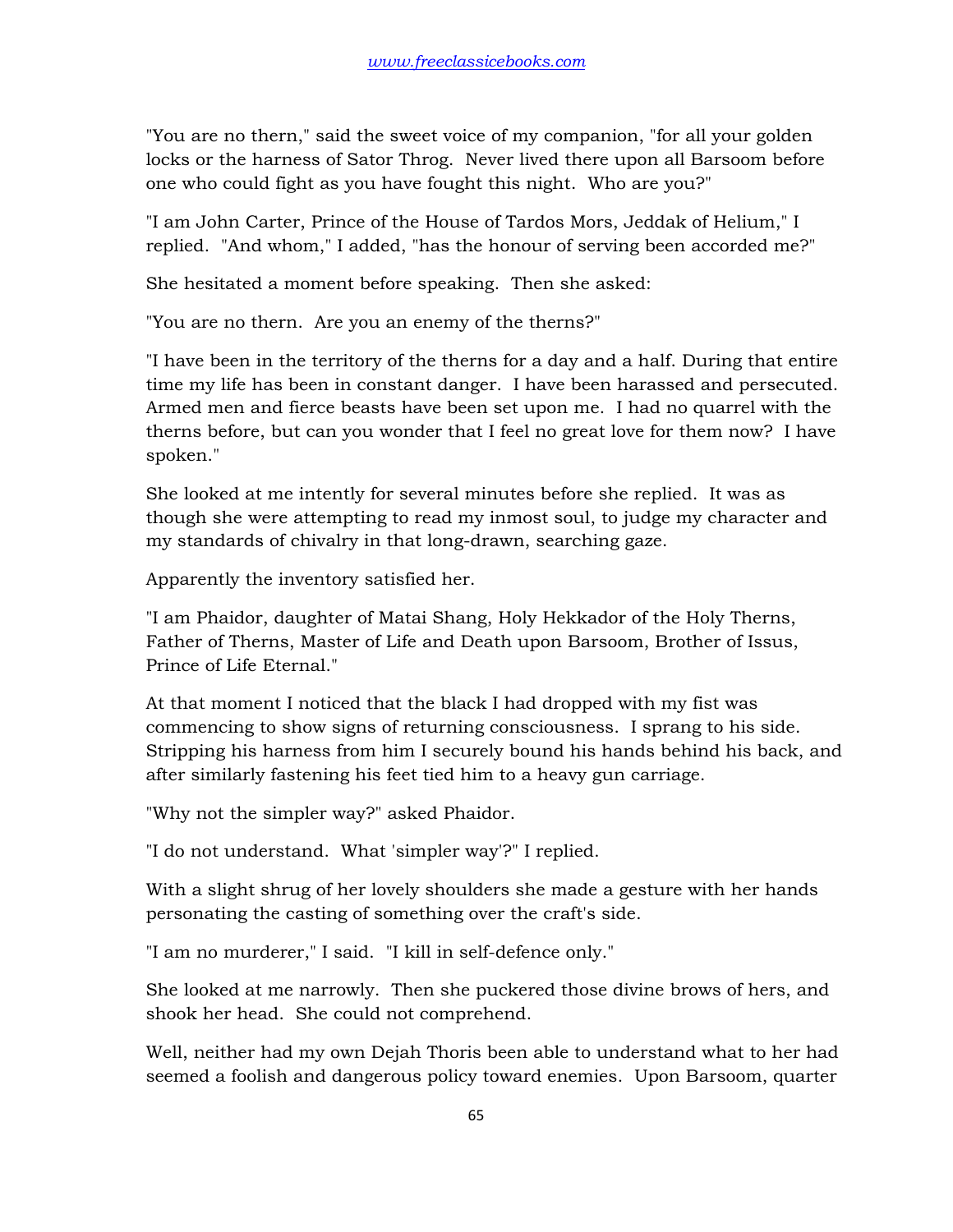is neither asked nor given, and each dead man means so much more of the waning resources of this dying planet to be divided amongst those who survive.

But there seemed a subtle difference here between the manner in which this girl contemplated the dispatching of an enemy and the tender-hearted regret of my own princess for the stern necessity which demanded it.

I think that Phaidor regretted the thrill that the spectacle would have afforded her rather than the fact that my decision left another enemy alive to threaten us.

The man had now regained full possession of his faculties, and was regarding us intently from where he lay bound upon the deck. He was a handsome fellow, clean limbed and powerful, with an intelligent face and features of such exquisite chiselling that Adonis himself might have envied him.

The vessel, unguided, had been moving slowly across the valley; but now I thought it time to take the helm and direct her course. Only in a very general way could I guess the location of the Valley Dor. That it was far south of the equator was evident from the constellations, but I was not sufficiently a Martian astronomer to come much closer than a rough guess without the splendid charts and delicate instruments with which, as an officer in the Heliumite Navy, I had formerly reckoned the positions of the vessels on which I sailed.

That a northerly course would quickest lead me toward the more settled portions of the planet immediately decided the direction that I should steer. Beneath my hand the cruiser swung gracefully about. Then the button which controlled the repulsive rays sent us soaring far out into space. With speed lever pulled to the last notch, we raced toward the north as we rose ever farther and farther above that terrible valley of death.

As we passed at a dizzy height over the narrow domains of the therns the flash of powder far below bore mute witness to the ferocity of the battle that still raged along that cruel frontier. No sound of conflict reached our ears, for in the rarefied atmosphere of our great altitude no sound wave could penetrate; they were dissipated in thin air far below us.

It became intensely cold. Breathing was difficult. The girl, Phaidor, and the black pirate kept their eyes glued upon me. At length the girl spoke.

"Unconsciousness comes quickly at this altitude," she said quietly. "Unless you are inviting death for us all you had best drop, and that quickly."

There was no fear in her voice. It was as one might say: "You had better carry an umbrella. It is going to rain."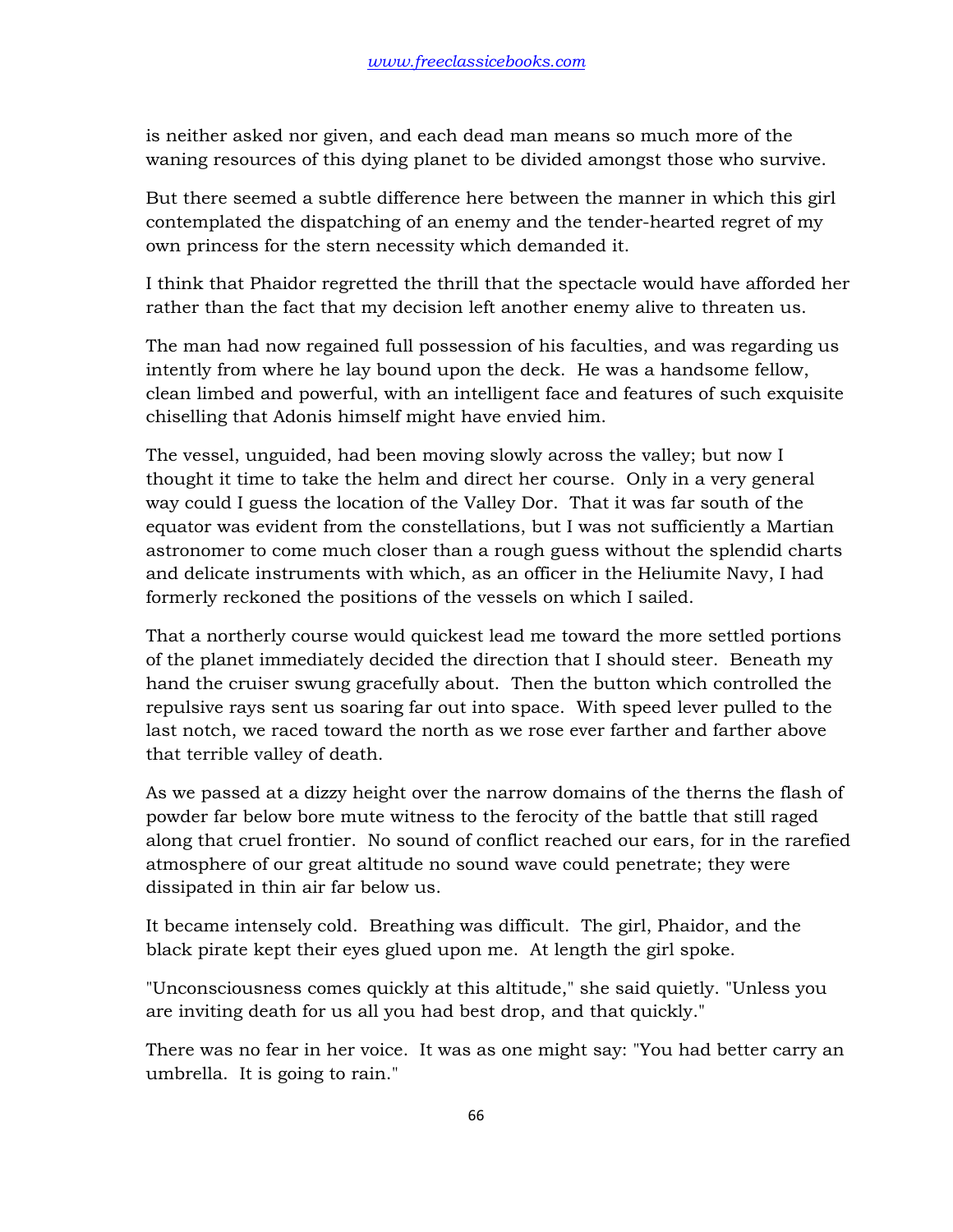I dropped the vessel quickly to a lower level. Nor was I a moment too soon. The girl had swooned.

The black, too, was unconscious, while I, myself, retained my senses, I think, only by sheer will. The one on whom all responsibility rests is apt to endure the most.

We were swinging along low above the foothills of the Otz. It was comparatively warm and there was plenty of air for our starved lungs, so I was not surprised to see the black open his eyes, and a moment later the girl also.

"It was a close call," she said.

"It has taught me two things though," I replied.

"What?"

"That even Phaidor, daughter of the Master of Life and Death, is mortal," I said smiling.

"There is immortality only in Issus," she replied. "And Issus is for the race of therns alone. Thus am I immortal."

I caught a fleeting grin passing across the features of the black as he heard her words. I did not then understand why he smiled. Later I was to learn, and she, too, in a most horrible manner.

"If the other thing you have just learned," she continued, "has led to as erroneous deductions as the first you are little richer in knowledge than you were before."

"The other," I replied, "is that our dusky friend here does not hail from the nearer moon--he was like to have died at a few thousand feet above Barsoom. Had we continued the five thousand miles that lie between Thuria and the planet he would have been but the frozen memory of a man."

Phaidor looked at the black in evident astonishment.

"If you are not of Thuria, then where?" she asked.

He shrugged his shoulders and turned his eyes elsewhere, but did not reply.

The girl stamped her little foot in a peremptory manner.

"The daughter of Matai Shang is not accustomed to having her queries remain unanswered," she said. "One of the lesser breed should feel honoured that a member of the holy race that was born to inherit life eternal should deign even to notice him."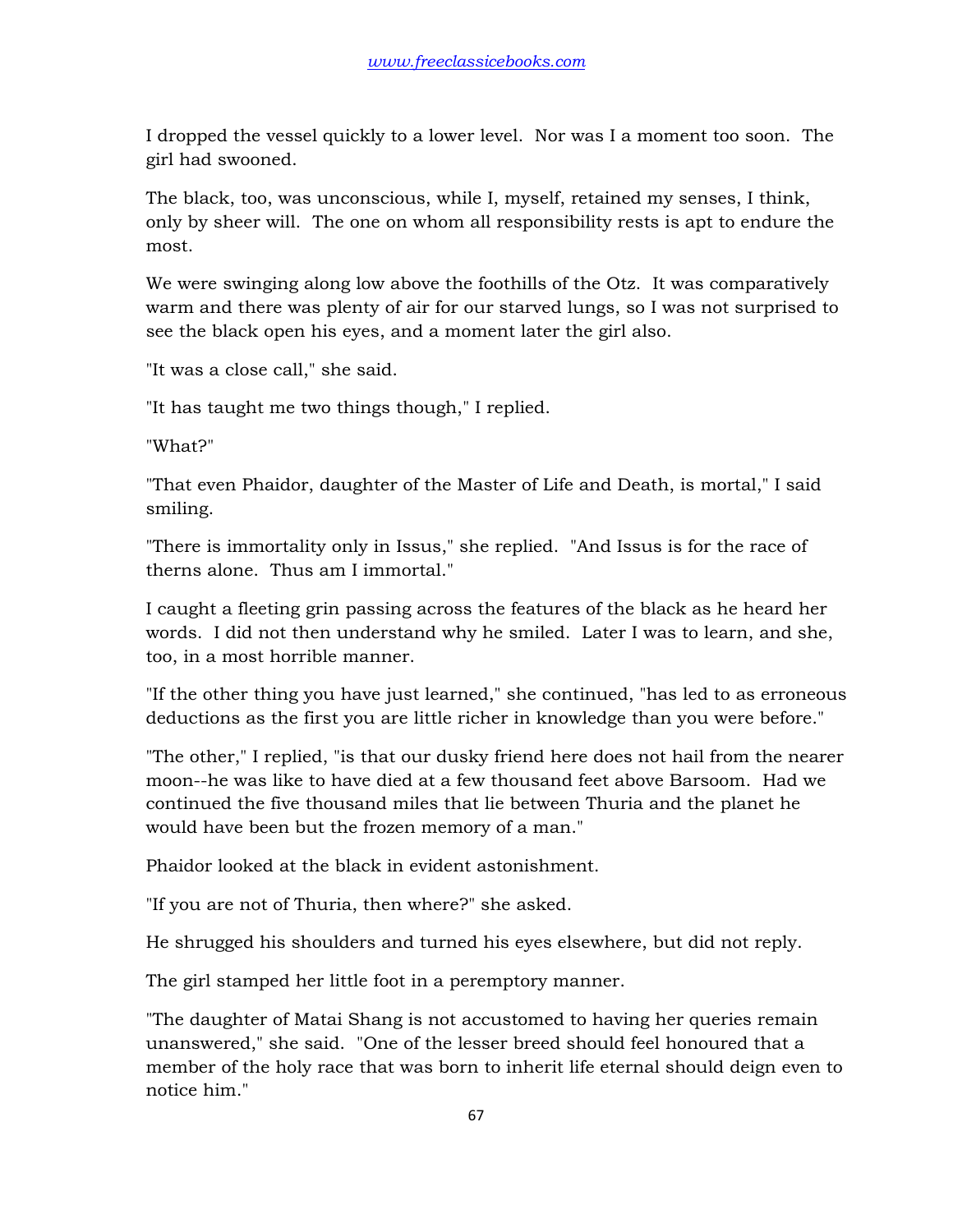Again the black smiled that wicked, knowing smile.

"Xodar, Dator of the First Born of Barsoom, is accustomed to give commands, not to receive them," replied the black pirate. Then, turning to me, "What are your intentions concerning me?"

"I intend taking you both back to Helium," I said. "No harm will come to you. You will find the red men of Helium a kindly and magnanimous race, but if they listen to me there will be no more voluntary pilgrimages down the river Iss, and the impossible belief that they have cherished for ages will be shattered into a thousand pieces."

"Are you of Helium?" he asked.

"I am a Prince of the House of Tardos Mors, Jeddak of Helium," I replied, "but I am not of Barsoom. I am of another world."

Xodar looked at me intently for a few moments.

"I can well believe that you are not of Barsoom," he said at length. "None of this world could have bested eight of the First Born single-handed. But how is it that you wear the golden hair and the jewelled circlet of a Holy Thern?" He emphasized the word holy with a touch of irony.

"I had forgotten them," I said. "They are the spoils of conquest," and with a sweep of my hand I removed the disguise from my head.

When the black's eyes fell on my close-cropped black hair they opened in astonishment. Evidently he had looked for the bald pate of a thern.

"You are indeed of another world," he said, a touch of awe in his voice. "With the skin of a thern, the black hair of a First Born and the muscles of a dozen Dators it was no disgrace even for Xodar to acknowledge your supremacy. A thing he could never do were you a Barsoomian," he added.

"You are travelling several laps ahead of me, my friend," I interrupted. "I glean that your name is Xodar, but whom, pray, are the First Born, and what a Dator, and why, if you were conquered by a Barsoomian, could you not acknowledge it?"

"The First Born of Barsoom," he explained, "are the race of black men of which I am a Dator, or, as the lesser Barsoomians would say, Prince. My race is the oldest on the planet. We trace our lineage, unbroken, direct to the Tree of Life which flourished in the centre of the Valley Dor twenty-three million years ago.

"For countless ages the fruit of this tree underwent the gradual changes of evolution, passing by degrees from true plant life to a combination of plant and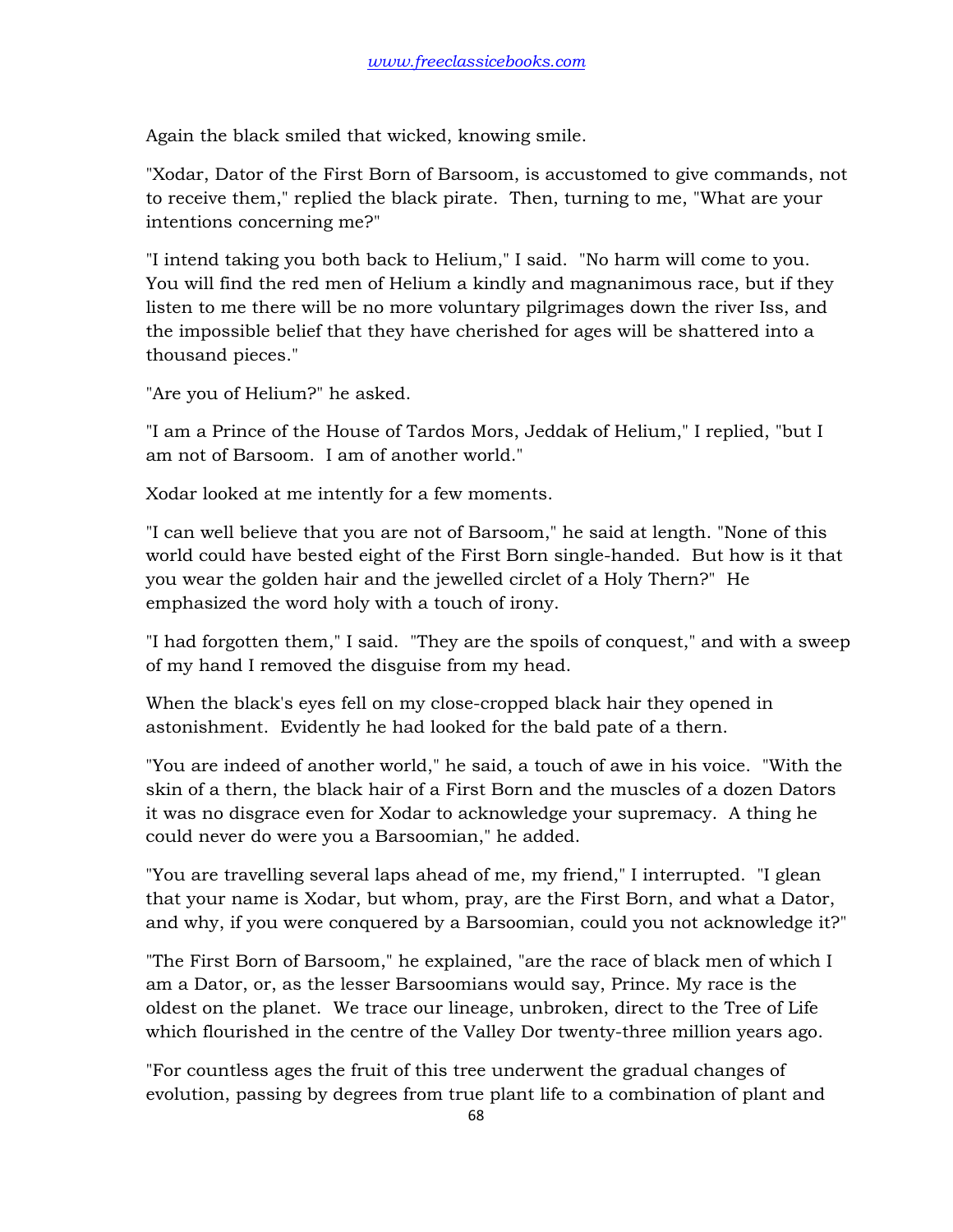animal. In the first stages the fruit of the tree possessed only the power of independent muscular action, while the stem remained attached to the parent plant; later a brain developed in the fruit, so that hanging there by their long stems they thought and moved as individuals.

"Then, with the development of perceptions came a comparison of them; judgments were reached and compared, and thus reason and the power to reason were born upon Barsoom.

"Ages passed. Many forms of life came and went upon the Tree of Life, but still all were attached to the parent plant by stems of varying lengths. At length the fruit tree consisted in tiny plant men, such as we now see reproduced in such huge dimensions in the Valley Dor, but still hanging to the limbs and branches of the tree by the stems which grew from the tops of their heads.

"The buds from which the plant men blossomed resembled large nuts about a foot in diameter, divided by double partition walls into four sections. In one section grew the plant man, in another a sixteen-legged worm, in the third the progenitor of the white ape and in the fourth the primaeval black man of Barsoom.

"When the bud burst the plant man remained dangling at the end of his stem, but the three other sections fell to the ground, where the efforts of their imprisoned occupants to escape sent them hopping about in all directions.

"Thus as time went on, all Barsoom was covered with these imprisoned creatures. For countless ages they lived their long lives within their hard shells, hopping and skipping about the broad planet; falling into rivers, lakes, and seas, to be still further spread about the surface of the new world.

"Countless billions died before the first black man broke through his prison walls into the light of day. Prompted by curiosity, he broke open other shells and the peopling of Barsoom commenced.

"The pure strain of the blood of this first black man has remained untainted by admixture with other creatures in the race of which I am a member; but from the sixteen-legged worm, the first ape and renegade black man has sprung every other form of animal life upon Barsoom.

"The therns," and he smiled maliciously as he spoke, "are but the result of ages of evolution from the pure white ape of antiquity. They are a lower order still. There is but one race of true and immortal humans on Barsoom. It is the race of black men.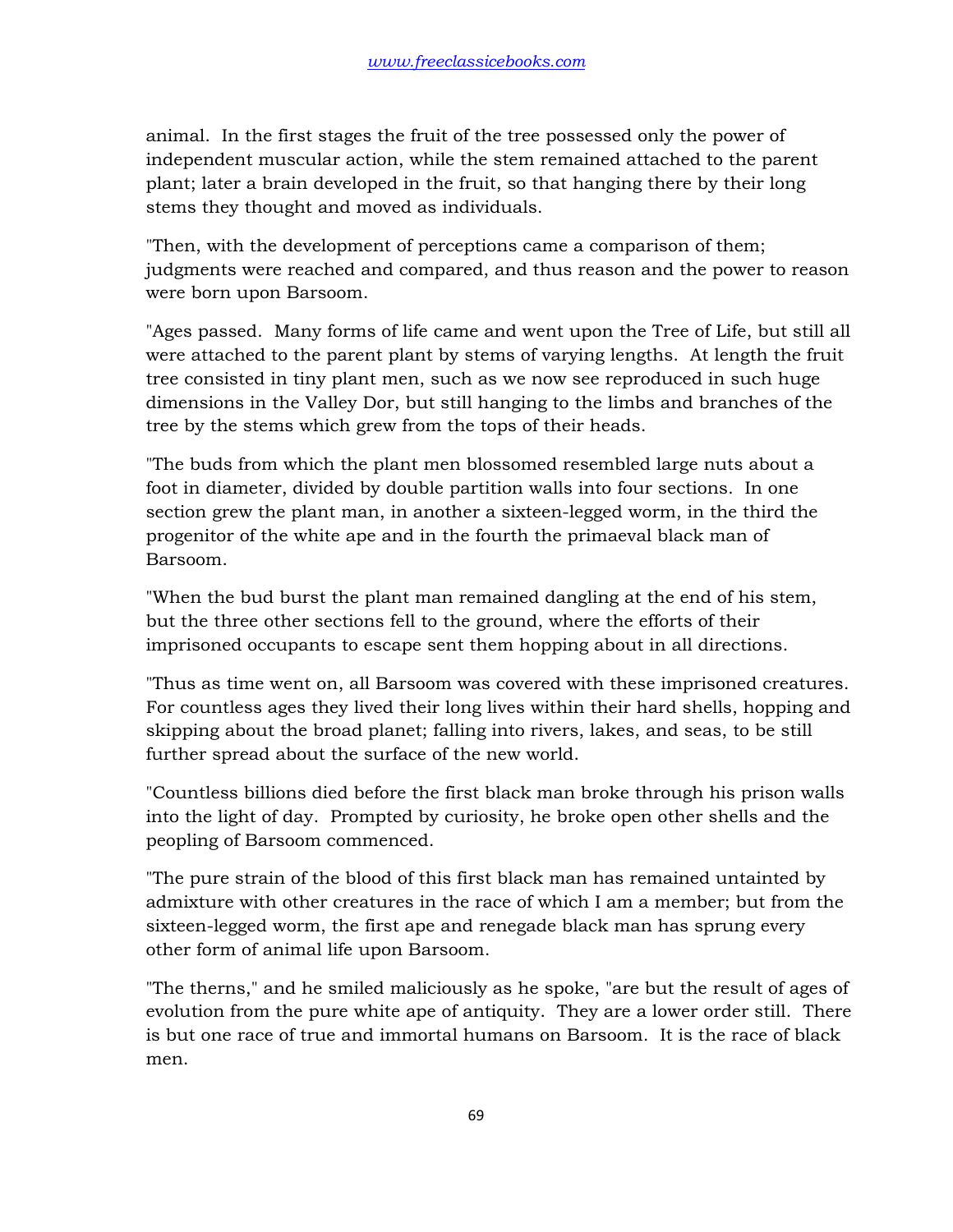"The Tree of Life is dead, but before it died the plant men learned to detach themselves from it and roam the face of Barsoom with the other children of the First Parent.

"Now their bisexuality permits them to reproduce themselves after the manner of true plants, but otherwise they have progressed but little in all the ages of their existence. Their actions and movements are largely matters of instinct and not guided to any great extent by reason, since the brain of a plant man is but a trifle larger than the end of your smallest finger. They live upon vegetation and the blood of animals, and their brain is just large enough to direct their movements in the direction of food, and to translate the food sensations which are carried to it from their eyes and ears. They have no sense of self-preservation and so are entirely without fear in the face of danger. That is why they are such terrible antagonists in combat."

I wondered why the black man took such pains to discourse thus at length to enemies upon the genesis of life Barsoomian. It seemed a strangely inopportune moment for a proud member of a proud race to unbend in casual conversation with a captor. Especially in view of the fact that the black still lay securely bound upon the deck.

It was the faintest straying of his eye beyond me for the barest fraction of a second that explained his motive for thus dragging out my interest in his truly absorbing story.

He lay a little forward of where I stood at the levers, and thus he faced the stern of the vessel as he addressed me. It was at the end of his description of the plant men that I caught his eye fixed momentarily upon something behind me.

Nor could I be mistaken in the swift gleam of triumph that brightened those dark orbs for an instant.

Some time before I had reduced our speed, for we had left the Valley Dor many miles astern, and I felt comparatively safe.

I turned an apprehensive glance behind me, and the sight that I saw froze the new-born hope of freedom that had been springing up within me.

A great battleship, forging silent and unlighted through the dark night, loomed close astern.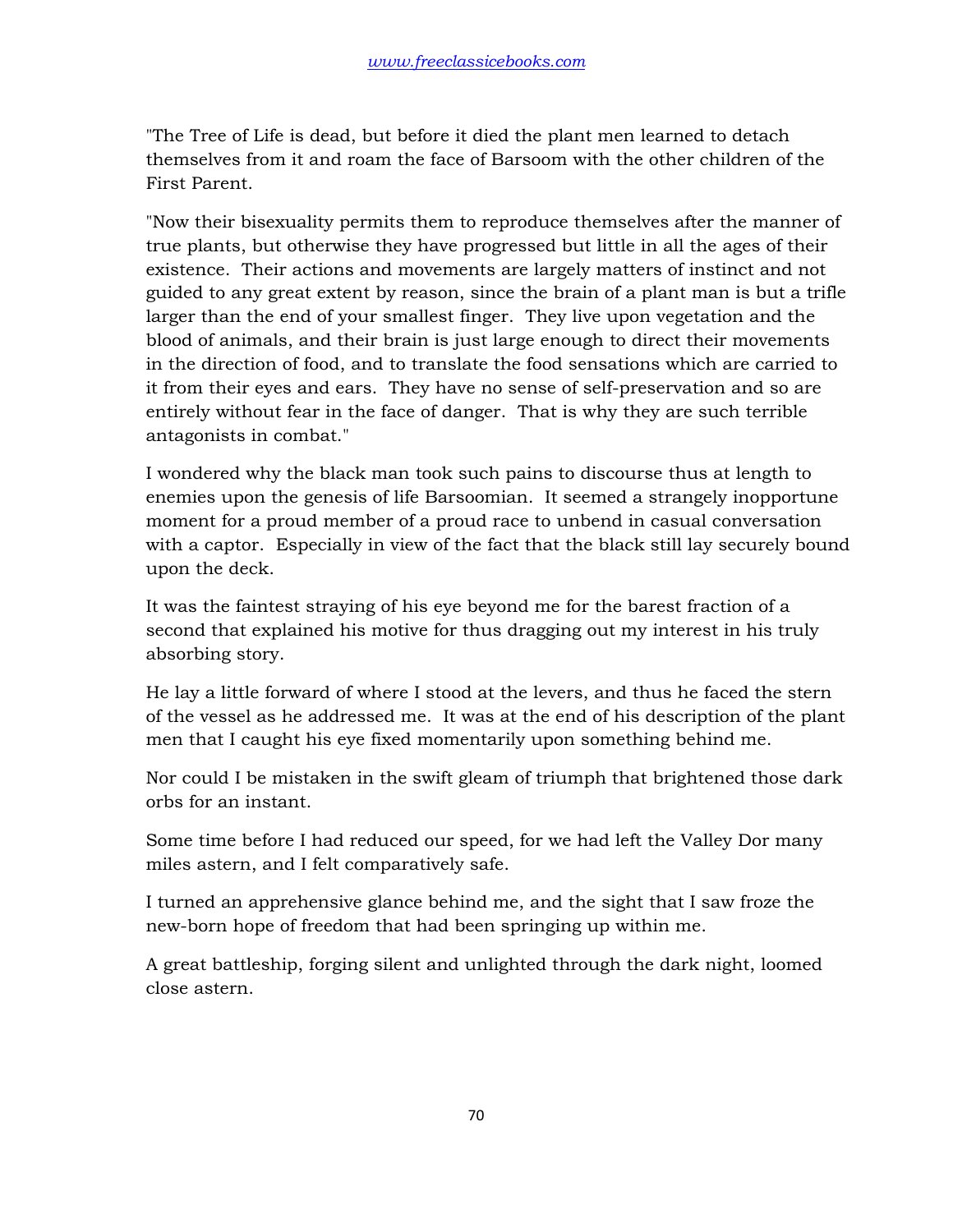## **CHAPTER VIII - THE DEPTHS OF OMEAN**

Now I realized why the black pirate had kept me engrossed with his strange tale. For miles he had sensed the approach of succour, and but for that single tell-tale glance the battleship would have been directly above us in another moment, and the boarding party which was doubtless even now swinging in their harness from the ship's keel, would have swarmed our deck, placing my rising hope of escape in sudden and total eclipse.

I was too old a hand in aerial warfare to be at a loss now for the right manoeuvre. Simultaneously I reversed the engines and dropped the little vessel a sheer hundred feet.

Above my head I could see the dangling forms of the boarding party as the battleship raced over us. Then I rose at a sharp angle, throwing my speed lever to its last notch.

Like a bolt from a crossbow my splendid craft shot its steel prow straight at the whirring propellers of the giant above us. If I could but touch them the huge bulk would be disabled for hours and escape once more possible.

At the same instant the sun shot above the horizon, disclosing a hundred grim, black faces peering over the stern of the battleship upon us.

At sight of us a shout of rage went up from a hundred throats. Orders were shouted, but it was too late to save the giant propellers, and with a crash we rammed them.

Instantly with the shock of impact I reversed my engine, but my prow was wedged in the hole it had made in the battleship's stern. Only a second I hung there before tearing away, but that second was amply long to swarm my deck with black devils.

There was no fight. In the first place there was no room to fight. We were simply submerged by numbers. Then as swords menaced me a command from Xodar stayed the hands of his fellows.

"Secure them," he said, "but do not injure them."

Several of the pirates already had released Xodar. He now personally attended to my disarming and saw that I was properly bound. At least he thought that the binding was secure. It would have been had I been a Martian, but I had to smile at the puny strands that confined my wrists. When the time came I could snap them as they had been cotton string.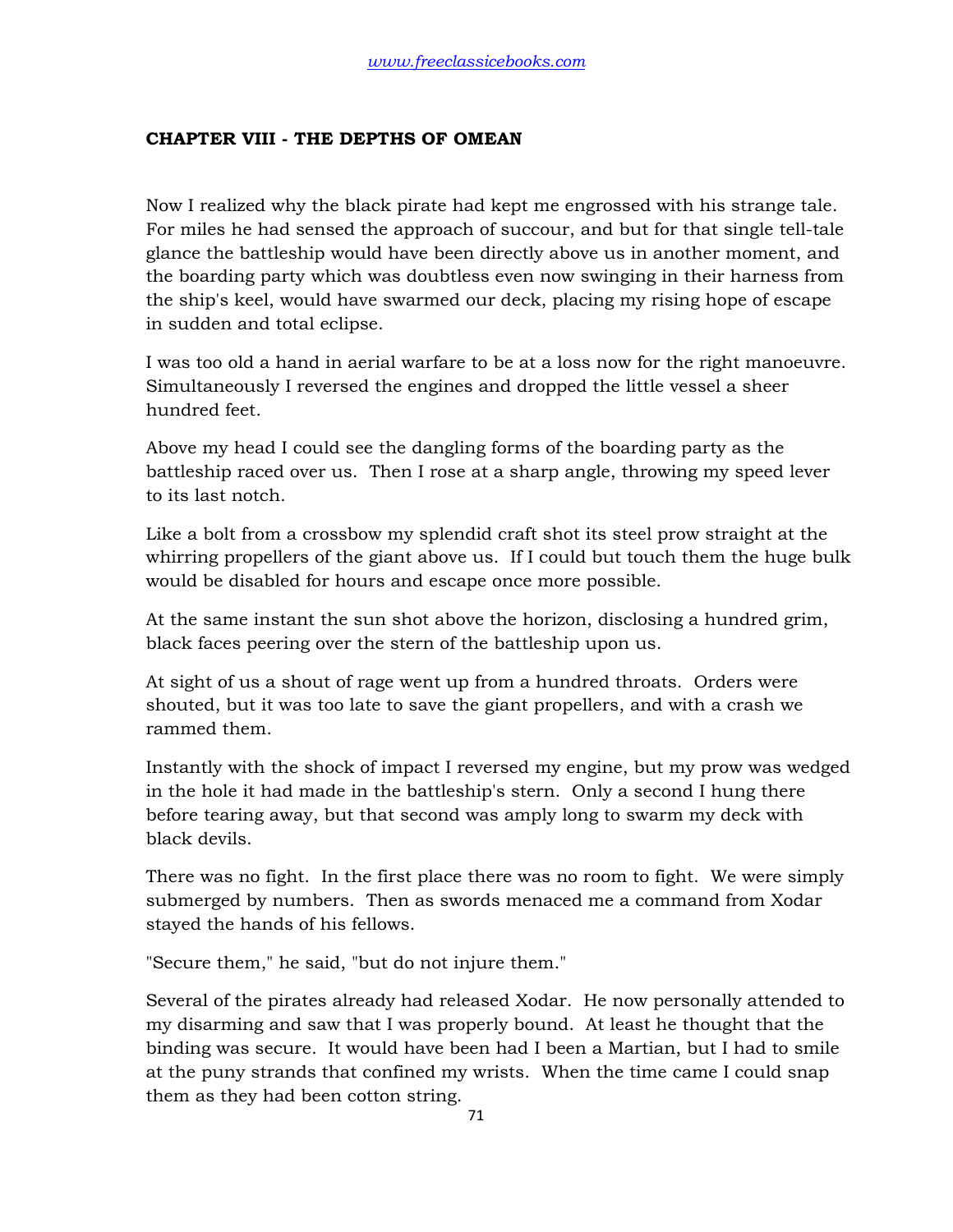The girl they bound also, and then they fastened us together. In the meantime they had brought our craft alongside the disabled battleship, and soon we were transported to the latter's deck.

Fully a thousand black men manned the great engine of destruction. Her decks were crowded with them as they pressed forward as far as discipline would permit to get a glimpse of their captives.

The girl's beauty elicited many brutal comments and vulgar jests. It was evident that these self-thought supermen were far inferior to the red men of Barsoom in refinement and in chivalry.

My close-cropped black hair and thern complexion were the subjects of much comment. When Xodar told his fellow nobles of my fighting ability and strange origin they crowded about me with numerous questions.

The fact that I wore the harness and metal of a thern who had been killed by a member of my party convinced them that I was an enemy of their hereditary foes, and placed me on a better footing in their estimation.

Without exception the blacks were handsome men, and well built. The officers were conspicuous through the wondrous magnificence of their resplendent trappings. Many harnesses were so encrusted with gold, platinum, silver and precious stones as to entirely hide the leather beneath.

The harness of the commanding officer was a solid mass of diamonds. Against the ebony background of his skin they blazed out with a peculiarly accentuated effulgence. The whole scene was enchanting. The handsome men; the barbaric splendour of the accoutrements; the polished skeel wood of the deck; the gloriously grained sorapus of the cabins, inlaid with priceless jewels and precious metals in intricate and beautiful design; the burnished gold of hand rails; the shining metal of the guns.

Phaidor and I were taken below decks, where, still fast bound, we were thrown into a small compartment which contained a single port-hole. As our escort left us they barred the door behind them.

We could hear the men working on the broken propellers, and from the port-hole we could see that the vessel was drifting lazily toward the south.

For some time neither of us spoke. Each was occupied with his own thoughts. For my part I was wondering as to the fate of Tars Tarkas and the girl, Thuvia.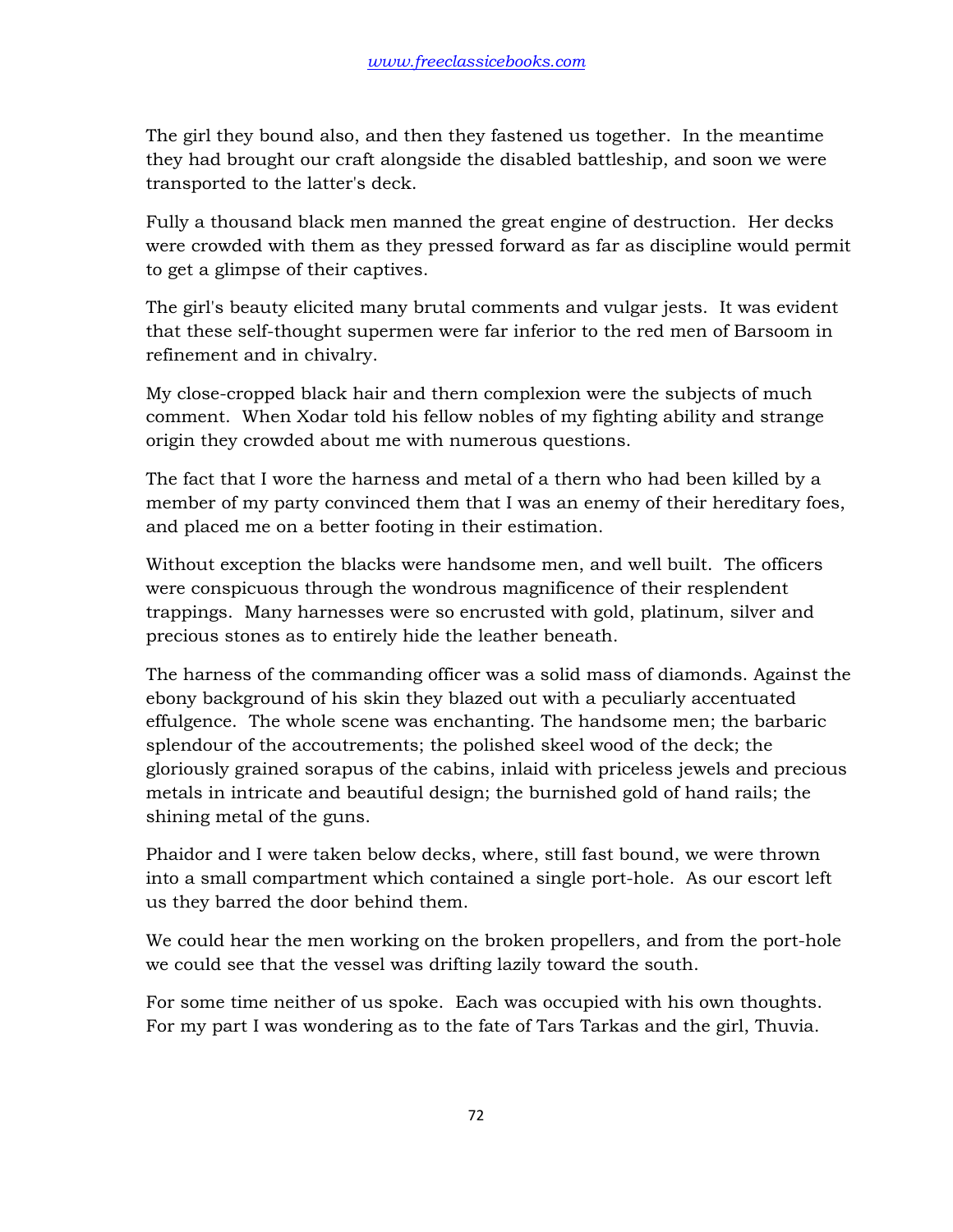Even if they succeeded in eluding pursuit they must eventually fall into the hands of either red men or green, and as fugitives from the Valley Dor they could look for but little else than a swift and terrible death.

How I wished that I might have accompanied them. It seemed to me that I could not fail to impress upon the intelligent red men of Barsoom the wicked deception that a cruel and senseless superstition had foisted upon them.

Tardos Mors would believe me. Of that I was positive. And that he would have the courage of his convictions my knowledge of his character assured me. Dejah Thoris would believe me. Not a doubt as to that entered my head. Then there were a thousand of my red and green warrior friends whom I knew would face eternal damnation gladly for my sake. Like Tars Tarkas, where I led they would follow.

My only danger lay in that should I ever escape the black pirates it might be to fall into the hands of unfriendly red or green men. Then it would mean short shrift for me.

Well, there seemed little to worry about on that score, for the likelihood of my ever escaping the blacks was extremely remote.

The girl and I were linked together by a rope which permitted us to move only about three or four feet from each other. When we had entered the compartment we had seated ourselves upon a low bench beneath the porthole. The bench was the only furniture of the room. It was of sorapus wood. The floor, ceiling and walls were of carborundum aluminum, a light, impenetrable composition extensively utilized in the construction of Martian fighting ships.

As I had sat meditating upon the future my eyes had been riveted upon the porthole which was just level with them as I sat. Suddenly I looked toward Phaidor. She was regarding me with a strange expression I had not before seen upon her face. She was very beautiful then.

Instantly her white lids veiled her eyes, and I thought I discovered a delicate flush tingeing her cheek. Evidently she was embarrassed at having been detected in the act of staring at a lesser creature, I thought.

"Do you find the study of the lower orders interesting?" I asked, laughing.

She looked up again with a nervous but relieved little laugh.

"Oh very," she said, "especially when they have such excellent profiles."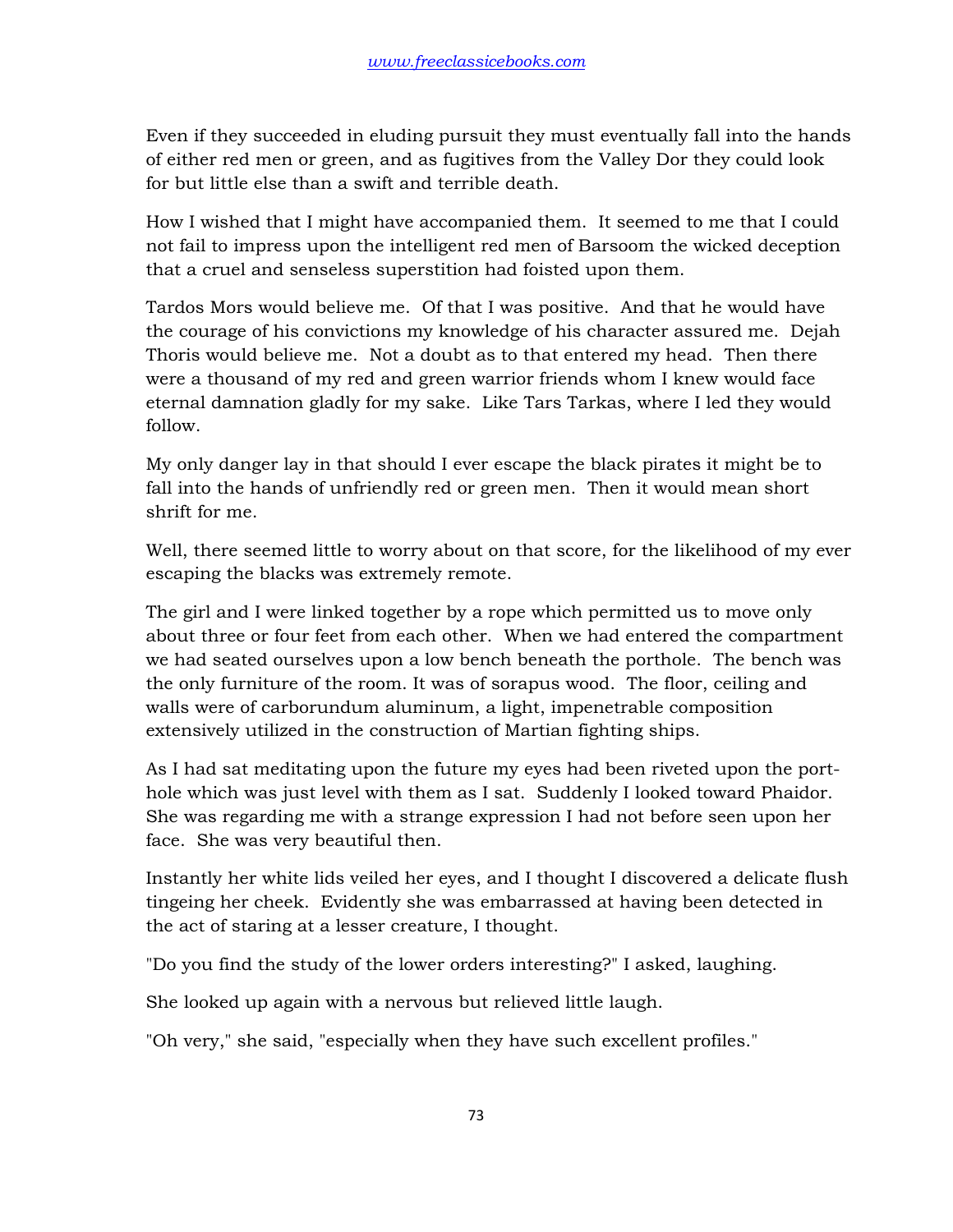It was my turn to flush, but I did not. I felt that she was poking fun at me, and I admired a brave heart that could look for humour on the road to death, and so I laughed with her.

"Do you know where we are going?" she said.

"To solve the mystery of the eternal hereafter, I imagine," I replied.

"I am going to a worse fate than that," she said, with a little shudder.

"What do you mean?"

"I can only guess," she replied, "since no thern damsel of all the millions that have been stolen away by black pirates during the ages they have raided our domains has ever returned to narrate her experiences among them. That they never take a man prisoner lends strength to the belief that the fate of the girls they steal is worse than death."

"Is it not a just retribution?" I could not help but ask.

"What do you mean?"

"Do not the therns themselves do likewise with the poor creatures who take the voluntary pilgrimage down the River of Mystery? Was not Thuvia for fifteen years a plaything and a slave? Is it less than just that you should suffer as you have caused others to suffer?"

"You do not understand," she replied. "We therns are a holy race. It is an honour to a lesser creature to be a slave among us. Did we not occasionally save a few of the lower orders that stupidly float down an unknown river to an unknown end all would become the prey of the plant men and the apes."

"But do you not by every means encourage the superstition among those of the outside world?" I argued. "That is the wickedest of your deeds. Can you tell me why you foster the cruel deception?"

"All life on Barsoom," she said, "is created solely for the support of the race of therns. How else could we live did the outer world not furnish our labour and our food? Think you that a thern would demean himself by labour?"

"It is true then that you eat human flesh?" I asked in horror.

She looked at me in pitying commiseration for my ignorance.

"Truly we eat the flesh of the lower orders. Do not you also?"

"The flesh of beasts, yes," I replied, "but not the flesh of man."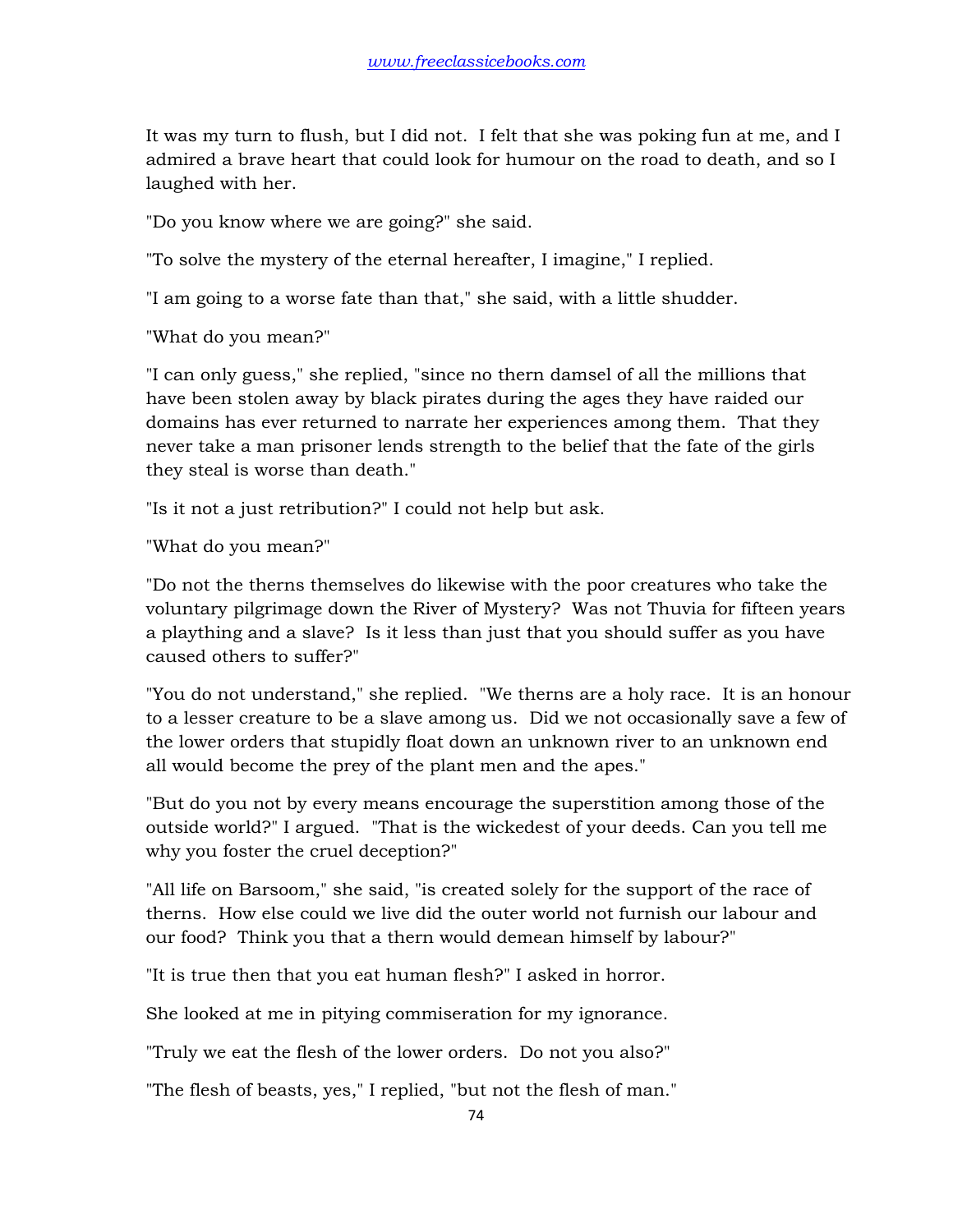"As man may eat of the flesh of beasts, so may gods eat of the flesh of man. The Holy Therns are the gods of Barsoom."

I was disgusted and I imagine that I showed it.

"You are an unbeliever now," she continued gently, "but should we be fortunate enough to escape the clutches of the black pirates and come again to the court of Matai Shang I think that we shall find an argument to convince you of the error of your ways. And--," she hesitated, "perhaps we shall find a way to keep you as- -as--one of us."

Again her eyes dropped to the floor, and a faint colour suffused her cheek. I could not understand her meaning; nor did I for a long time. Dejah Thoris was wont to say that in some things I was a veritable simpleton, and I guess that she was right.

"I fear that I would ill requite your father's hospitality," I answered, "since the first thing that I should do were I a thern would be to set an armed guard at the mouth of the River Iss to escort the poor deluded voyagers back to the outer world. Also should I devote my life to the extermination of the hideous plant men and their horrible companions, the great white apes."

She looked at me really horror struck.

"No, no," she cried, "you must not say such terribly sacrilegious things--you must not even think them. Should they ever guess that you entertained such frightful thoughts, should we chance to regain the temples of the therns, they would mete out a frightful death to you. Not even my--my--" Again she flushed, and started over. "Not even I could save you."

I said no more. Evidently it was useless. She was even more steeped in superstition than the Martians of the outer world. They only worshipped a beautiful hope for a life of love and peace and happiness in the hereafter. The therns worshipped the hideous plant men and the apes, or at least they reverenced them as the abodes of the departed spirits of their own dead.

At this point the door of our prison opened to admit Xodar.

He smiled pleasantly at me, and when he smiled his expression was kindly- anything but cruel or vindictive.

"Since you cannot escape under any circumstances," he said, "I cannot see the necessity for keeping you confined below. I will cut your bonds and you may come on deck. You will witness something very interesting, and as you never shall return to the outer world it will do no harm to permit you to see it. You will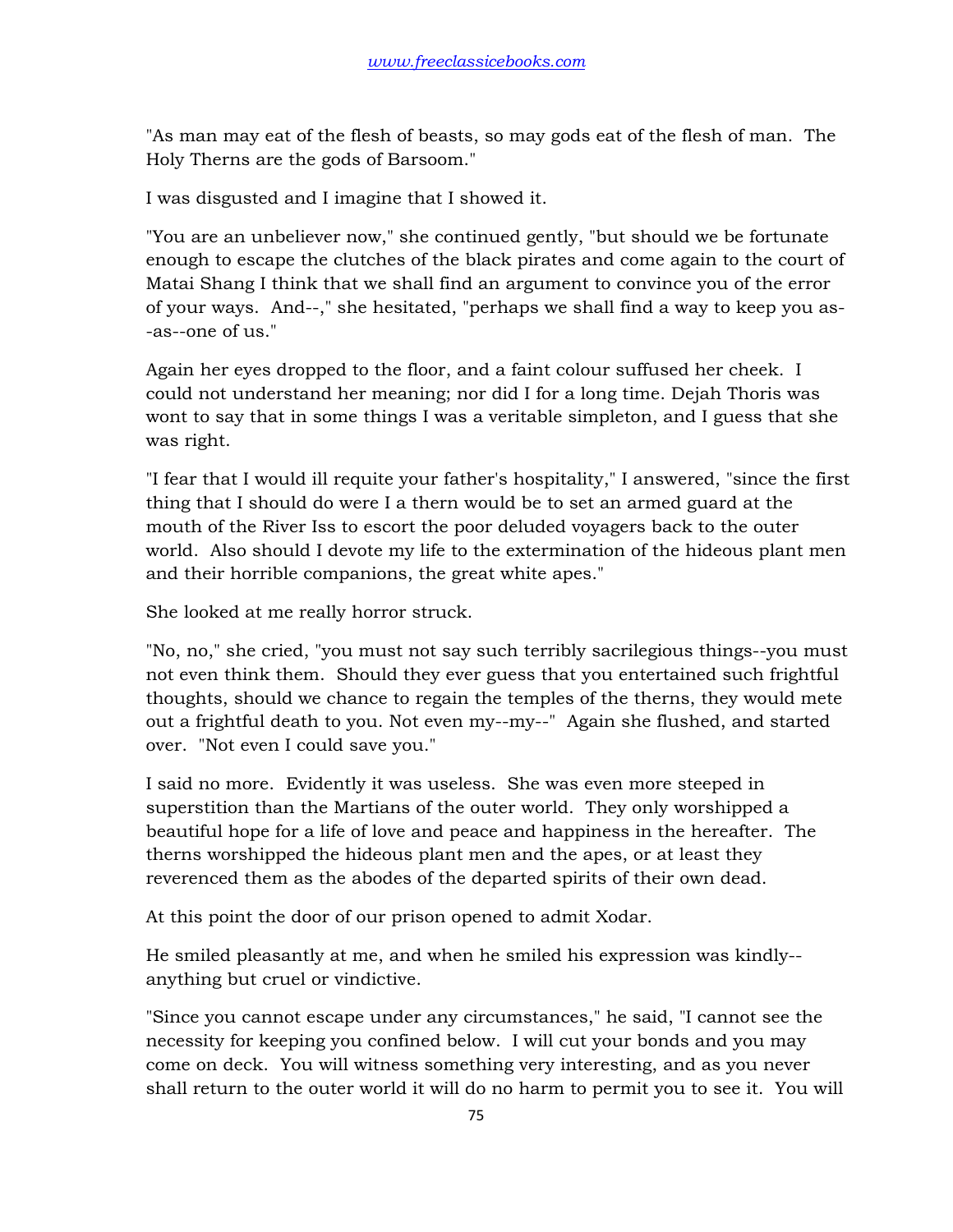see what no other than the First Born and their slaves know the existence of--the subterranean entrance to the Holy Land, to the real heaven of Barsoom.

"It will be an excellent lesson for this daughter of the therns," he added, "for she shall see the Temple of Issus, and Issus, perchance, shall embrace her."

Phaidor's head went high.

"What blasphemy is this, dog of a pirate?" she cried. "Issus would wipe out your entire breed an' you ever came within sight of her temple."

"You have much to learn, thern," replied Xodar, with an ugly smile, "nor do I envy you the manner in which you will learn it."

As we came on deck I saw to my surprise that the vessel was passing over a great field of snow and ice. As far as the eye could reach in any direction naught else was visible.

There could be but one solution to the mystery. We were above the south polar ice cap. Only at the poles of Mars is there ice or snow upon the planet. No sign of life appeared below us. Evidently we were too far south even for the great furbearing animals which the Martians so delight in hunting.

Xodar was at my side as I stood looking out over the ship's rail.

"What course?" I asked him.

"A little west of south," he replied. "You will see the Otz Valley directly. We shall skirt it for a few hundred miles."

"The Otz Valley!" I exclaimed; "but, man, is not there where lie the domains of the therns from which I but just escaped?"

"Yes," answered Xodar. "You crossed this ice field last night in the long chase that you led us. The Otz Valley lies in a mighty depression at the south pole. It is sunk thousands of feet below the level of the surrounding country, like a great round bowl. A hundred miles from its northern boundary rise the Otz Mountains which circle the inner Valley of Dor, in the exact centre of which lies the Lost Sea of Korus. On the shore of this sea stands the Golden Temple of Issus in the Land of the First Born. It is there that we are bound."

As I looked I commenced to realize why it was that in all the ages only one had escaped from the Valley Dor. My only wonder was that even the one had been successful. To cross this frozen, wind-swept waste of bleak ice alone and on foot would be impossible.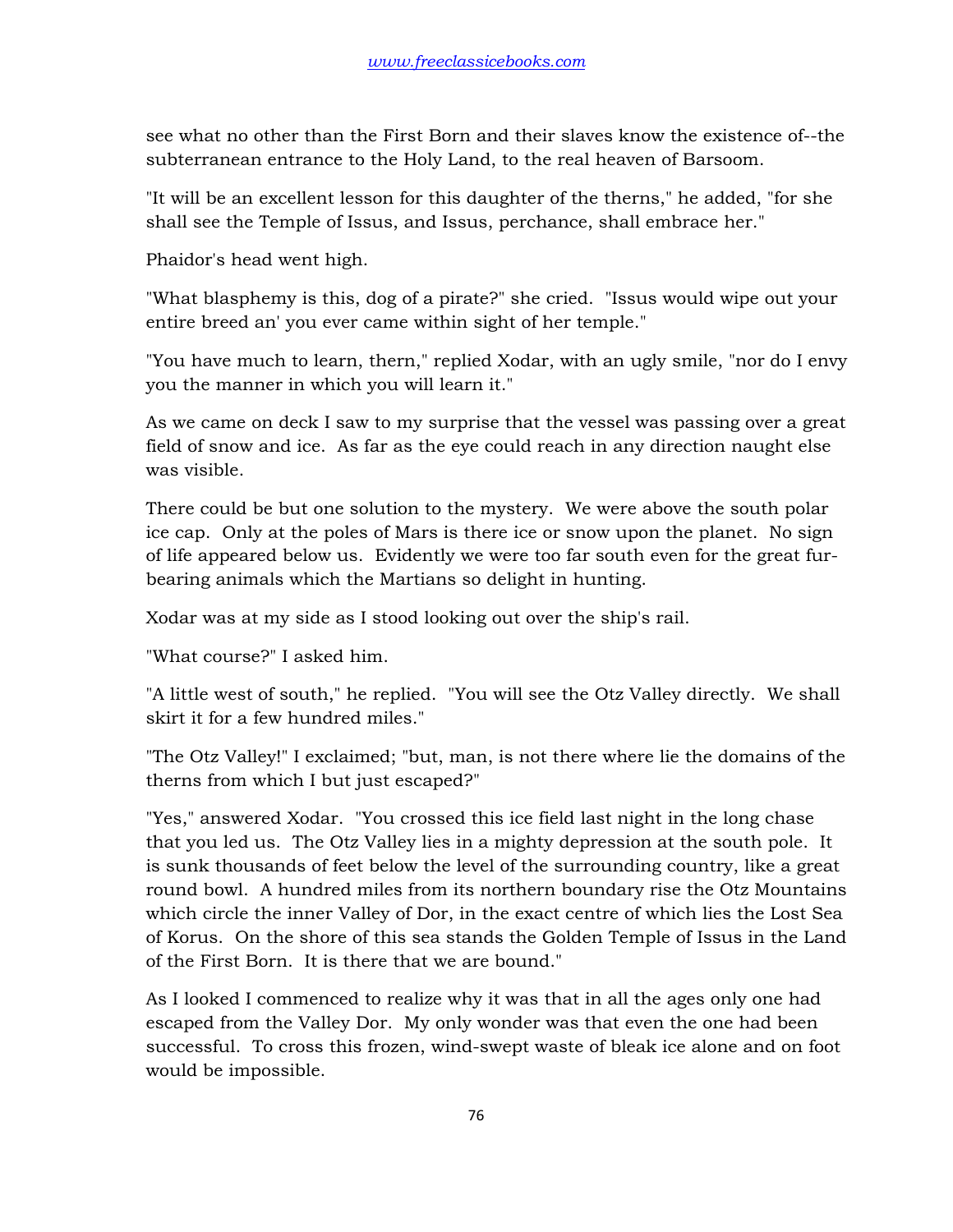"Only by air boat could the journey be made," I finished aloud.

"It was thus that one did escape the therns in bygone times; but none has ever escaped the First Born," said Xodar, with a touch of pride in his voice.

We had now reached the southernmost extremity of the great ice barrier. It ended abruptly in a sheer wall thousands of feet high at the base of which stretched a level valley, broken here and there by low rolling hills and little clumps of forest, and with tiny rivers formed by the melting of the ice barrier at its base.

Once we passed far above what seemed to be a deep canyon-like rift stretching from the ice wall on the north across the valley as far as the eye could reach. "That is the bed of the River Iss," said Xodar. "It runs far beneath the ice field, and below the level of the Valley Otz, but its canyon is open here."

Presently I descried what I took to be a village, and pointing it out to Xodar asked him what it might be.

"It is a village of lost souls," he answered, laughing. "This strip between the ice barrier and the mountains is considered neutral ground. Some turn off from their voluntary pilgrimage down the Iss, and, scaling the awful walls of its canyon below us, stop in the valley. Also a slave now and then escapes from the therns and makes his way hither.

"They do not attempt to recapture such, since there is no escape from this outer valley, and as a matter of fact they fear the patrolling cruisers of the First Born too much to venture from their own domains.

"The poor creatures of this outer valley are not molested by us since they have nothing that we desire, nor are they numerically strong enough to give us an interesting fight--so we too leave them alone.

"There are several villages of them, but they have increased in numbers but little in many years since they are always warring among themselves."

Now we swung a little north of west, leaving the valley of lost souls, and shortly I discerned over our starboard bow what appeared to be a black mountain rising from the desolate waste of ice. It was not high and seemed to have a flat top.

Xodar had left us to attend to some duty on the vessel, and Phaidor and I stood alone beside the rail. The girl had not once spoken since we had been brought to the deck.

"Is what he has been telling me true?" I asked her.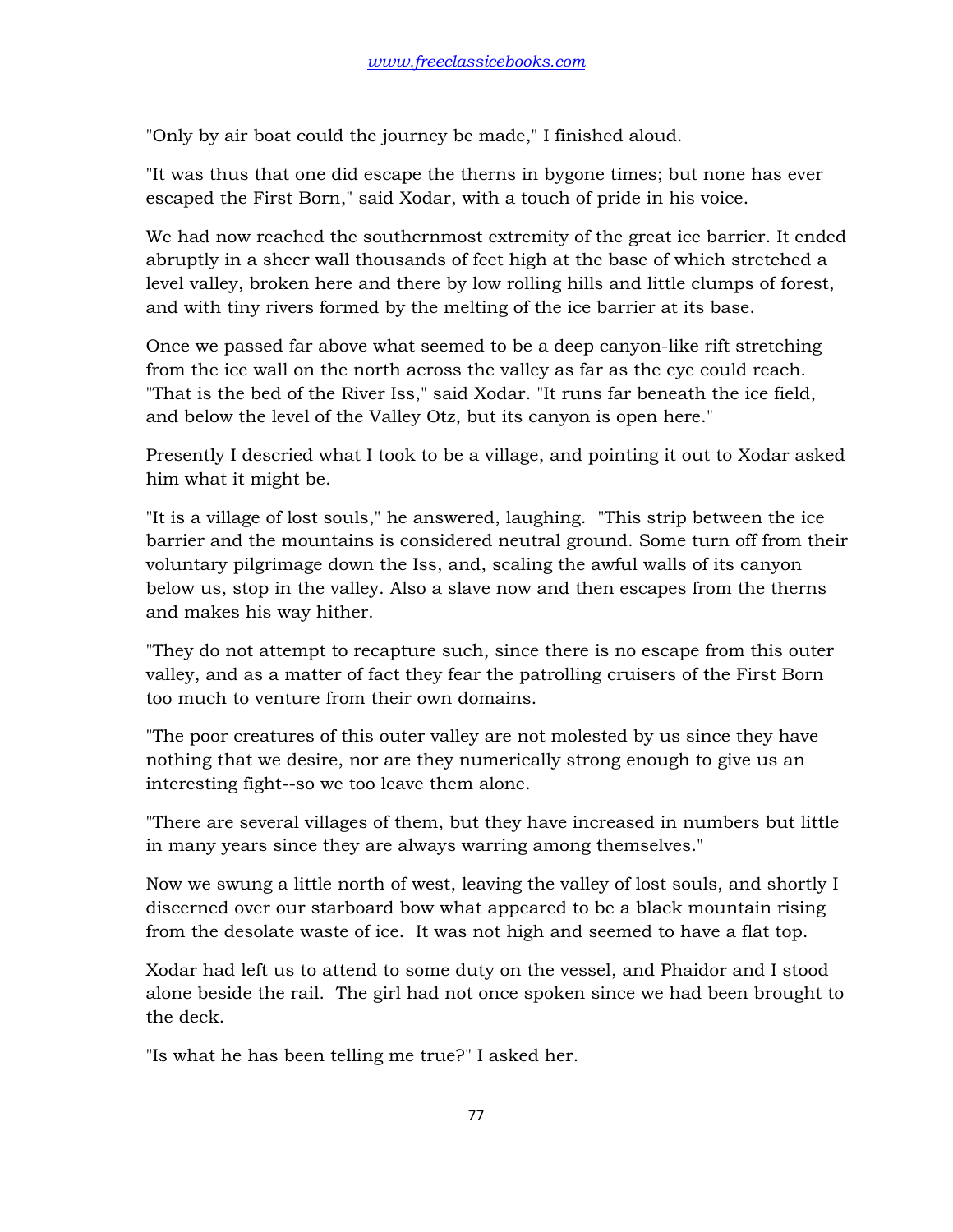"In part, yes," she answered. "That about the outer valley is true, but what he says of the location of the Temple of Issus in the centre of his country is false. If it is not false--" she hesitated. "Oh it cannot be true, it cannot be true. For if it were true then for countless ages have my people gone to torture and ignominious death at the hands of their cruel enemies, instead of to the beautiful Life Eternal that we have been taught to believe Issus holds for us."

"As the lesser Barsoomians of the outer world have been lured by you to the terrible Valley Dor, so may it be that the therns themselves have been lured by the First Born to an equally horrid fate," I suggested. "It would be a stern and awful retribution, Phaidor; but a just one."

"I cannot believe it," she said.

"We shall see," I answered, and then we fell silent again for we were rapidly approaching the black mountains, which in some indefinable way seemed linked with the answer to our problem.

As we neared the dark, truncated cone the vessel's speed was diminished until we barely moved. Then we topped the crest of the mountain and below us I saw yawning the mouth of a huge circular well, the bottom of which was lost in inky blackness.

The diameter of this enormous pit was fully a thousand feet. The walls were smooth and appeared to be composed of a black, basaltic rock.

For a moment the vessel hovered motionless directly above the centre of the gaping void, then slowly she began to settle into the black chasm. Lower and lower she sank until as darkness enveloped us her lights were thrown on and in the dim halo of her own radiance the monster battleship dropped on and on down into what seemed to me must be the very bowels of Barsoom.

For quite half an hour we descended and then the shaft terminated abruptly in the dome of a mighty subterranean world. Below us rose and fell the billows of a buried sea. A phosphorescent radiance illuminated the scene. Thousands of ships dotted the bosom of the ocean. Little islands rose here and there to support the strange and colourless vegetation of this strange world.

Slowly and with majestic grace the battleship dropped until she rested on the water. Her great propellers had been drawn and housed during our descent of the shaft and in their place had been run out the smaller but more powerful water propellers. As these commenced to revolve the ship took up its journey once more, riding the new element as buoyantly and as safely as she had the air.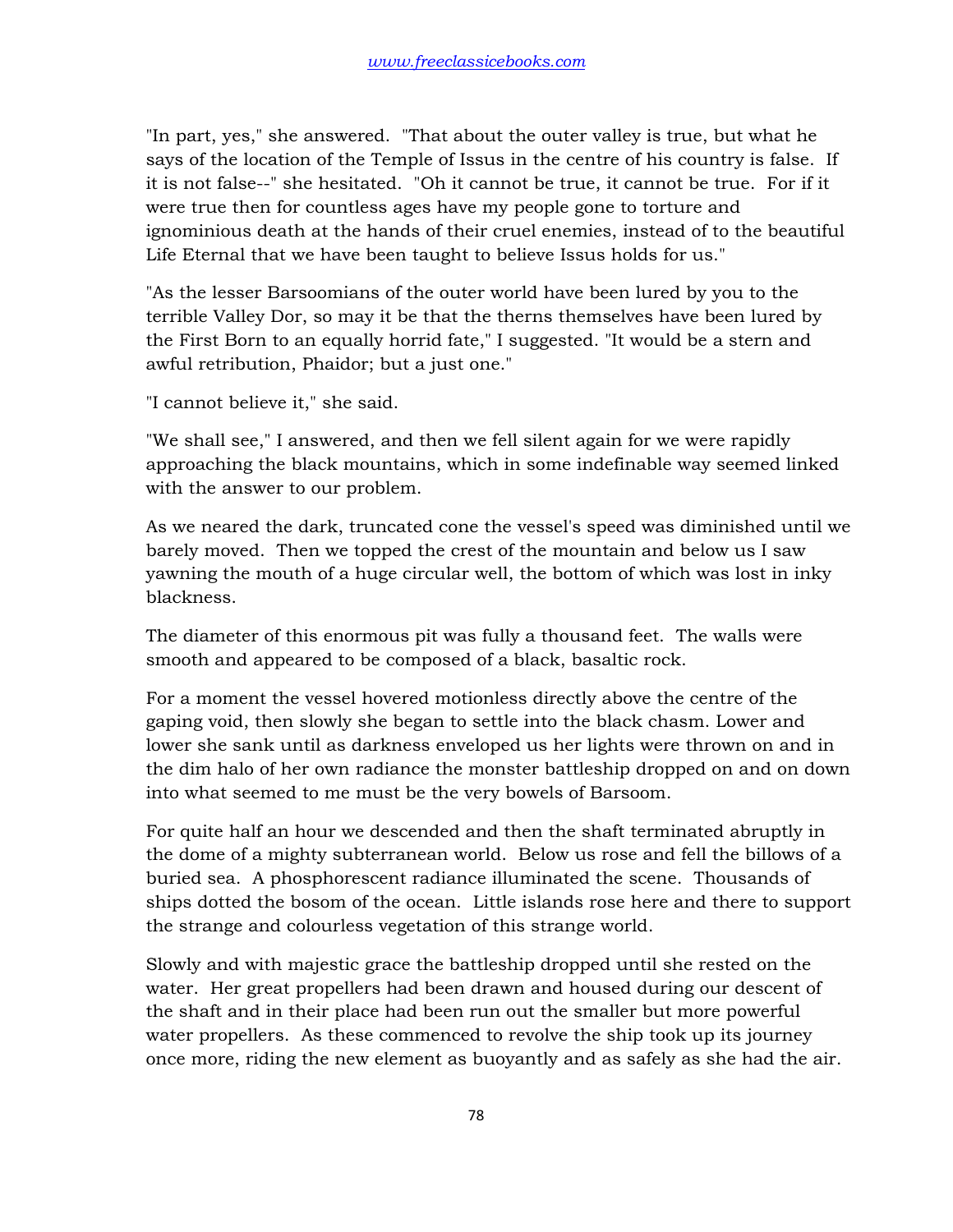Phaidor and I were dumbfounded. Neither had either heard or dreamed that such a world existed beneath the surface of Barsoom.

Nearly all the vessels we saw were war craft. There were a few lighters and barges, but none of the great merchantmen such as ply the upper air between the cities of the outer world.

"Here is the harbour of the navy of the First Born," said a voice behind us, and turning we saw Xodar watching us with an amused smile on his lips.

"This sea," he continued, "is larger than Korus. It receives the waters of the lesser sea above it. To keep it from filling above a certain level we have four great pumping stations that force the oversupply back into the reservoirs far north from which the red men draw the water which irrigates their farm lands."

A new light burst on me with this explanation. The red men had always considered it a miracle that caused great columns of water to spurt from the solid rock of their reservoir sides to increase the supply of the precious liquid which is so scarce in the outer world of Mars.

Never had their learned men been able to fathom the secret of the source of this enormous volume of water. As ages passed they had simply come to accept it as a matter of course and ceased to question its origin.

We passed several islands on which were strangely shaped circular buildings, apparently roofless, and pierced midway between the ground and their tops with small, heavily barred windows. They bore the earmarks of prisons, which were further accentuated by the armed guards who squatted on low benches without, or patrolled the short beach lines.

Few of these islets contained over an acre of ground, but presently we sighted a much larger one directly ahead. This proved to be our destination, and the great ship was soon made fast against the steep shore.

Xodar signalled us to follow him and with a half-dozen officers and men we left the battleship and approached a large oval structure a couple of hundred yards from the shore.

"You shall soon see Issus," said Xodar to Phaidor. "The few prisoners we take are presented to her. Occasionally she selects slaves from among them to replenish the ranks of her handmaidens. None serves Issus above a single year," and there was a grim smile on the black's lips that lent a cruel and sinister meaning to his simple statement.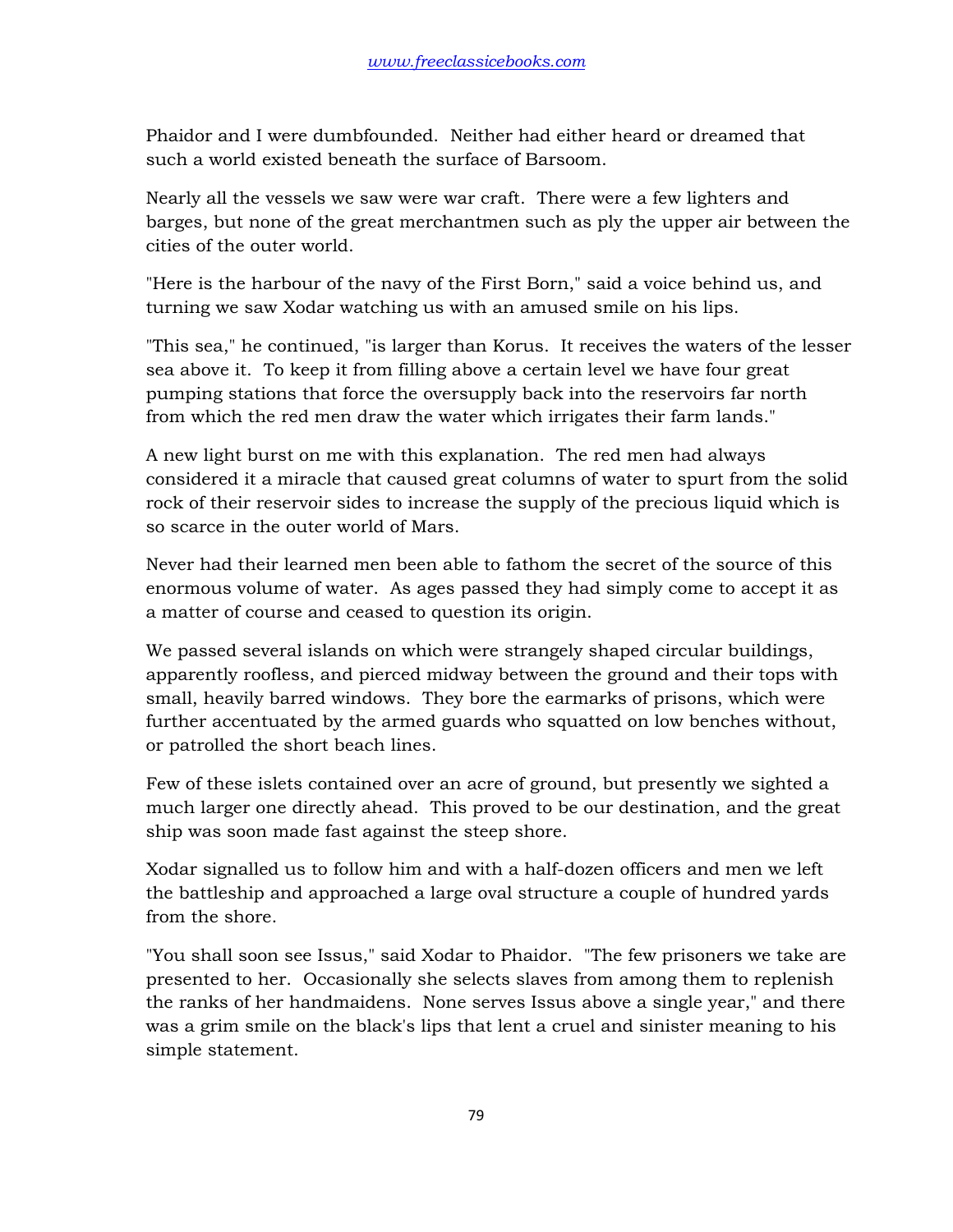Phaidor, though loath to believe that Issus was allied to such as these, had commenced to entertain doubts and fears. She clung very closely to me, no longer the proud daughter of the Master of Life and Death upon Barsoom, but a young and frightened girl in the power of relentless enemies.

The building which we now entered was entirely roofless. In its centre was a long tank of water, set below the level of the floor like the swimming pool of a natatorium. Near one side of the pool floated an odd-looking black object. Whether it were some strange monster of these buried waters, or a queer raft, I could not at once perceive.

We were soon to know, however, for as we reached the edge of the pool directly above the thing, Xodar cried out a few words in a strange tongue. Immediately a hatch cover was raised from the surface of the object, and a black seaman sprang from the bowels of the strange craft.

Xodar addressed the seaman.

"Transmit to your officer," he said, "the commands of Dator Xodar. Say to him that Dator Xodar, with officers and men, escorting two prisoners, would be transported to the gardens of Issus beside the Golden Temple."

"Blessed be the shell of thy first ancestor, most noble Dator," replied the man. "It shall be done even as thou sayest," and raising both hands, palms backward, above his head after the manner of salute which is common to all races of Barsoom, he disappeared once more into the entrails of his ship.

A moment later an officer resplendent in the gorgeous trappings of his rank appeared on deck and welcomed Xodar to the vessel, and in the latter's wake we filed aboard and below.

The cabin in which we found ourselves extended entirely across the ship, having port-holes on either side below the water line. No sooner were all below than a number of commands were given, in accordance with which the hatch was closed and secured, and the vessel commenced to vibrate to the rhythmic purr of its machinery.

"Where can we be going in such a tiny pool of water?" asked Phaidor.

"Not up," I replied, "for I noticed particularly that while the building is roofless it is covered with a strong metal grating."

"Then where?" she asked again.

"From the appearance of the craft I judge we are going down," I replied.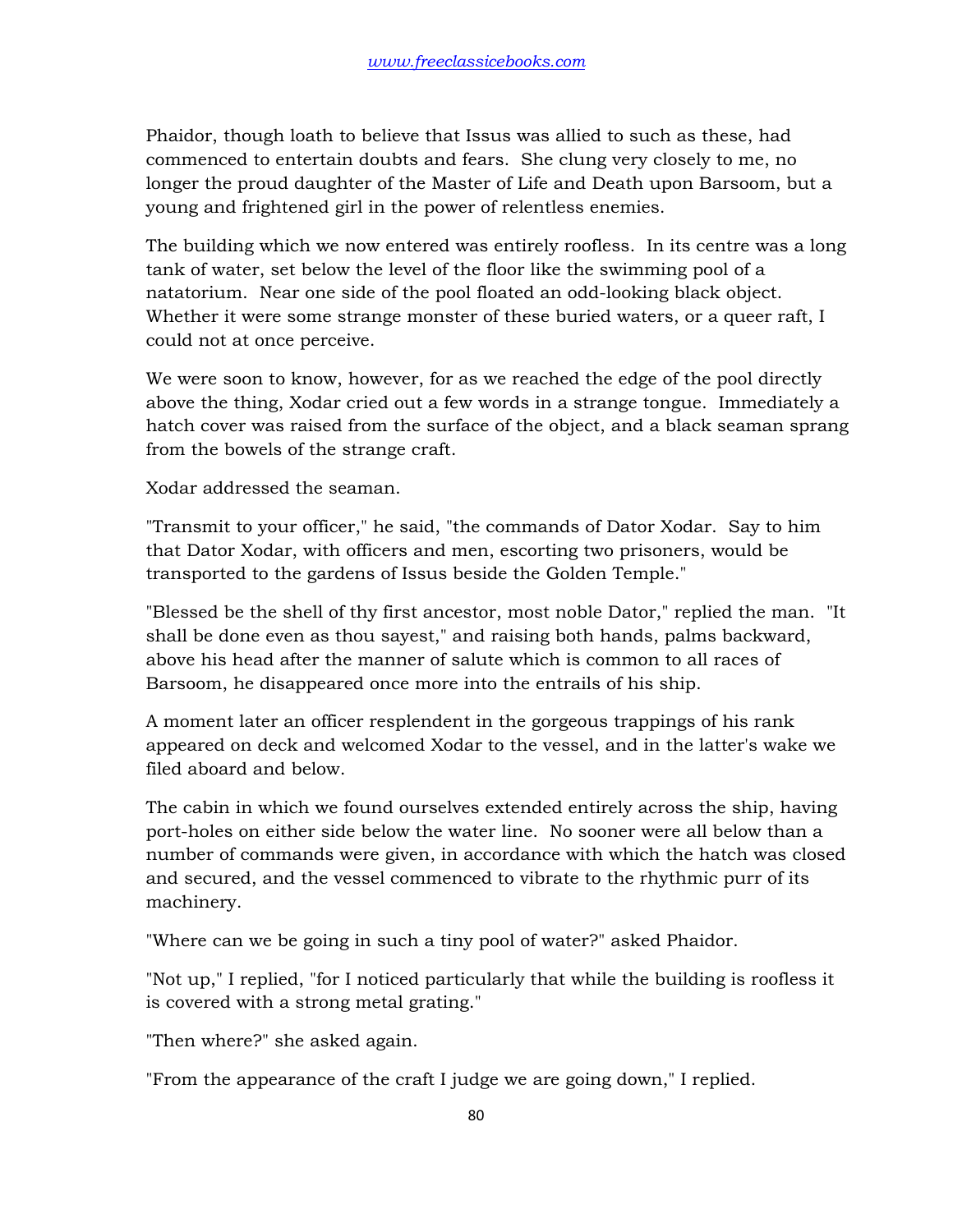Phaidor shuddered. For such long ages have the waters of Barsoom's seas been a thing of tradition only that even this daughter of the therns, born as she had been within sight of Mars' only remaining sea, had the same terror of deep water as is a common attribute of all Martians.

Presently the sensation of sinking became very apparent. We were going down swiftly. Now we could hear the water rushing past the port-holes, and in the dim light that filtered through them to the water beyond the swirling eddies were plainly visible.

Phaidor grasped my arm.

"Save me!" she whispered. "Save me and your every wish shall be granted. Anything within the power of the Holy Therns to give will be

yours. Phaidor--" she stumbled a little here, and then in a very low voice, "Phaidor already is yours."

I felt very sorry for the poor child, and placed my hand over hers where it rested on my arm. I presume my motive was misunderstood, for with a swift glance about the apartment to assure herself that we were alone, she threw both her arms about my neck and dragged my face down to hers.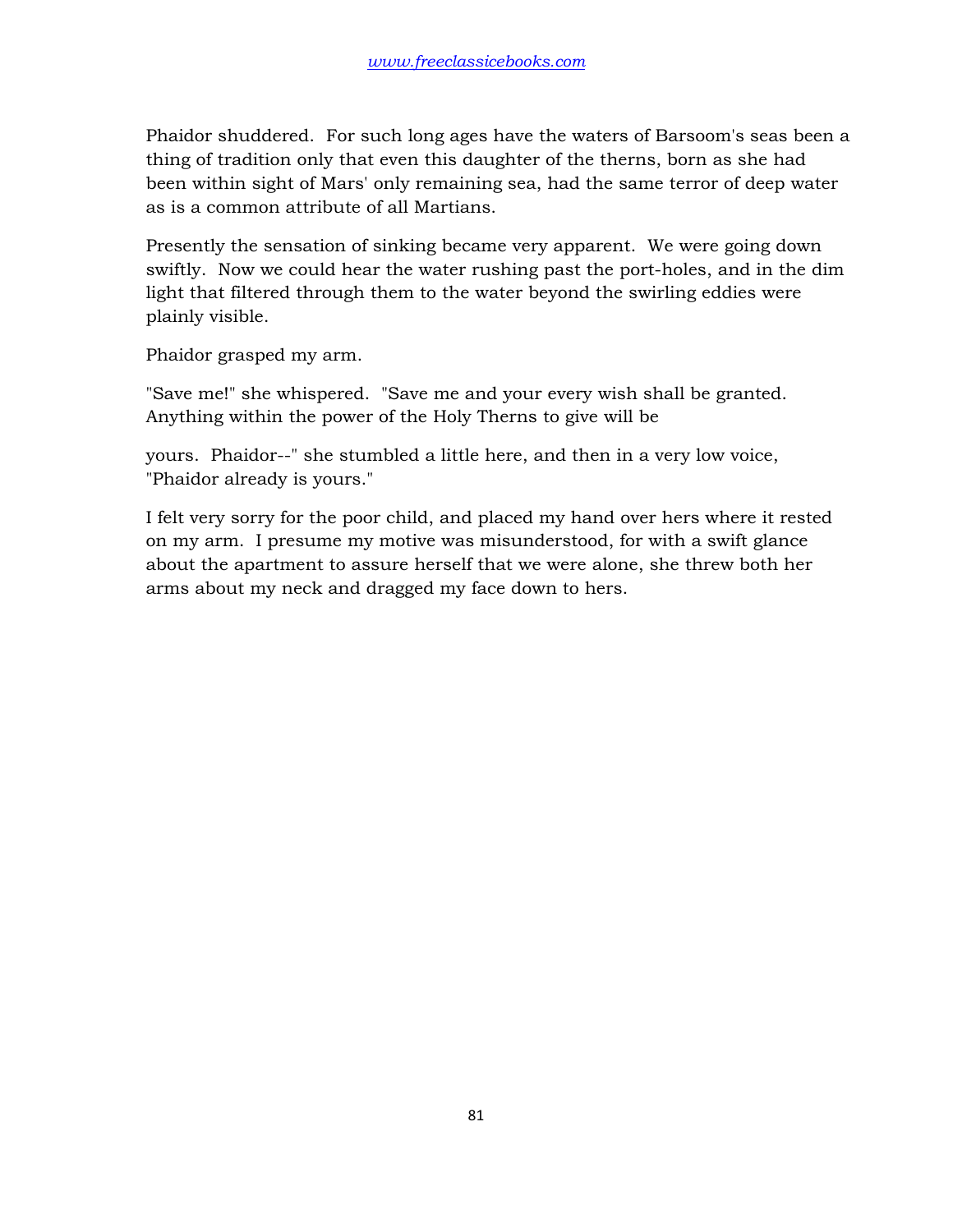## **CHAPTER IX - ISSUS, GODDESS OF LIFE ETERNAL**

The confession of love which the girl's fright had wrung from her touched me deeply; but it humiliated me as well, since I felt that in some thoughtless word or act I had given her reason to believe that I reciprocated her affection.

Never have I been much of a ladies' man, being more concerned with fighting and kindred arts which have ever seemed to me more befitting a man than mooning over a scented glove four sizes too small for him, or kissing a dead flower that has begun to smell like a cabbage. So I was quite at a loss as to what to do or say. A thousand times rather face the wild hordes of the dead sea bottoms than meet the eyes of this beautiful young girl and tell her the thing that I must tell her.

But there was nothing else to be done, and so I did it. Very clumsily too, I fear.

Gently I unclasped her hands from about my neck, and still holding them in mine I told her the story of my love for Dejah Thoris. That of all the women of two worlds that I had known and admired during my long life she alone had I loved.

The tale did not seem to please her. Like a tigress she sprang, panting, to her feet. Her beautiful face was distorted in an expression of horrible malevolence. Her eyes fairly blazed into mine.

"Dog," she hissed. "Dog of a blasphemer! Think you that Phaidor, daughter of Matai Shang, supplicates? She commands. What to her is your puny outer world passion for the vile creature you chose in your other life?

"Phaidor has glorified you with her love, and you have spurned her. Ten thousand unthinkably atrocious deaths could not atone for the affront that you have put upon me. The thing that you call Dejah Thoris shall die the most horrible of them all. You have sealed the warrant for her doom.

"And you! You shall be the meanest slave in the service of the goddess you have attempted to humiliate. Tortures and ignominies shall be heaped upon you until you grovel at my feet asking the boon of death.

"In my gracious generosity I shall at length grant your prayer, and from the high balcony of the Golden Cliffs I shall watch the great white apes tear you asunder."

She had it all fixed up. The whole lovely programme from start to finish. It amazed me to think that one so divinely beautiful could at the same time be so fiendishly vindictive. It occurred to me, however, that she had overlooked one little factor in her revenge, and so, without any intent to add to her discomfiture,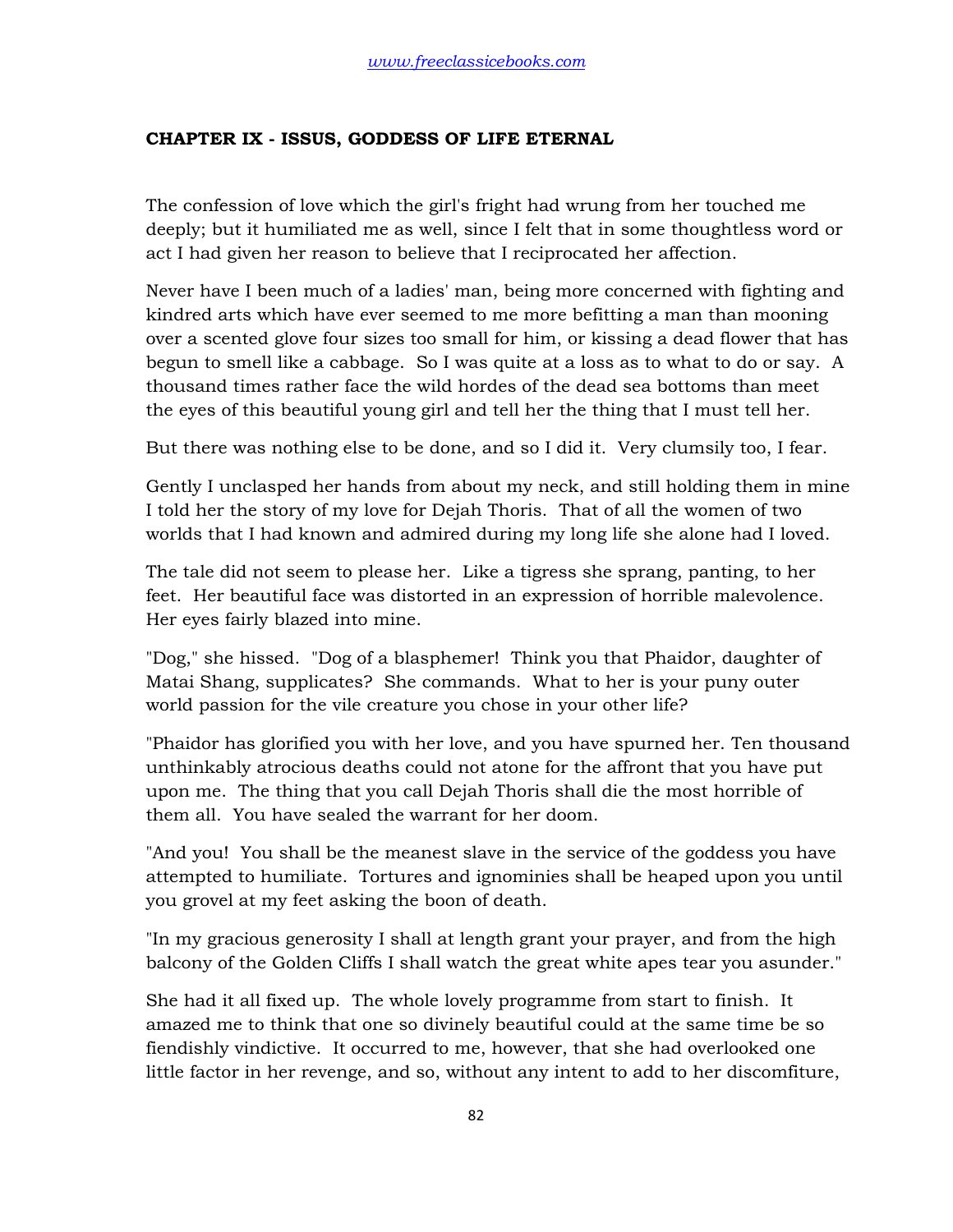but rather to permit her to rearrange her plans along more practical lines, I pointed to the nearest port-hole.

Evidently she had entirely forgotten her surroundings and her present circumstances, for a single glance at the dark, swirling waters without sent her crumpled upon a low bench, where with her face buried in her arms she sobbed more like a very unhappy little girl than a proud and all-powerful goddess.

Down, down we continued to sink until the heavy glass of the port-holes became noticeably warm from the heat of the water without. Evidently we were very far beneath the surface crust of Mars.

Presently our downward motion ceased, and I could hear the propellers swirling through the water at our stern and forcing us ahead at high speed. It was very dark down there, but the light from our port-holes, and the reflection from what must have been a powerful searchlight on the submarine's nose showed that we were forging through a narrow passage, rock-lined, and tube-like.

After a few minutes the propellers ceased their whirring. We came to a full stop, and then commenced to rise swiftly toward the surface. Soon the light from without increased and we came to a stop.

Xodar entered the cabin with his men.

"Come," he said, and we followed him through the hatchway which had been opened by one of the seamen.

We found ourselves in a small subterranean vault, in the centre of which was the pool in which lay our submarine, floating as we had first seen her with only her black back showing.

Around the edge of the pool was a level platform, and then the walls of the cave rose perpendicularly for a few feet to arch toward the centre of the low roof. The walls about the ledge were pierced with a number of entrances to dimly lighted passageways.

Toward one of these our captors led us, and after a short walk halted before a steel cage which lay at the bottom of a shaft rising above us as far as one could see.

The cage proved to be one of the common types of elevator cars that I had seen in other parts of Barsoom. They are operated by means of enormous magnets which are suspended at the top of the shaft. By an electrical device the volume of magnetism generated is regulated and the speed of the car varied.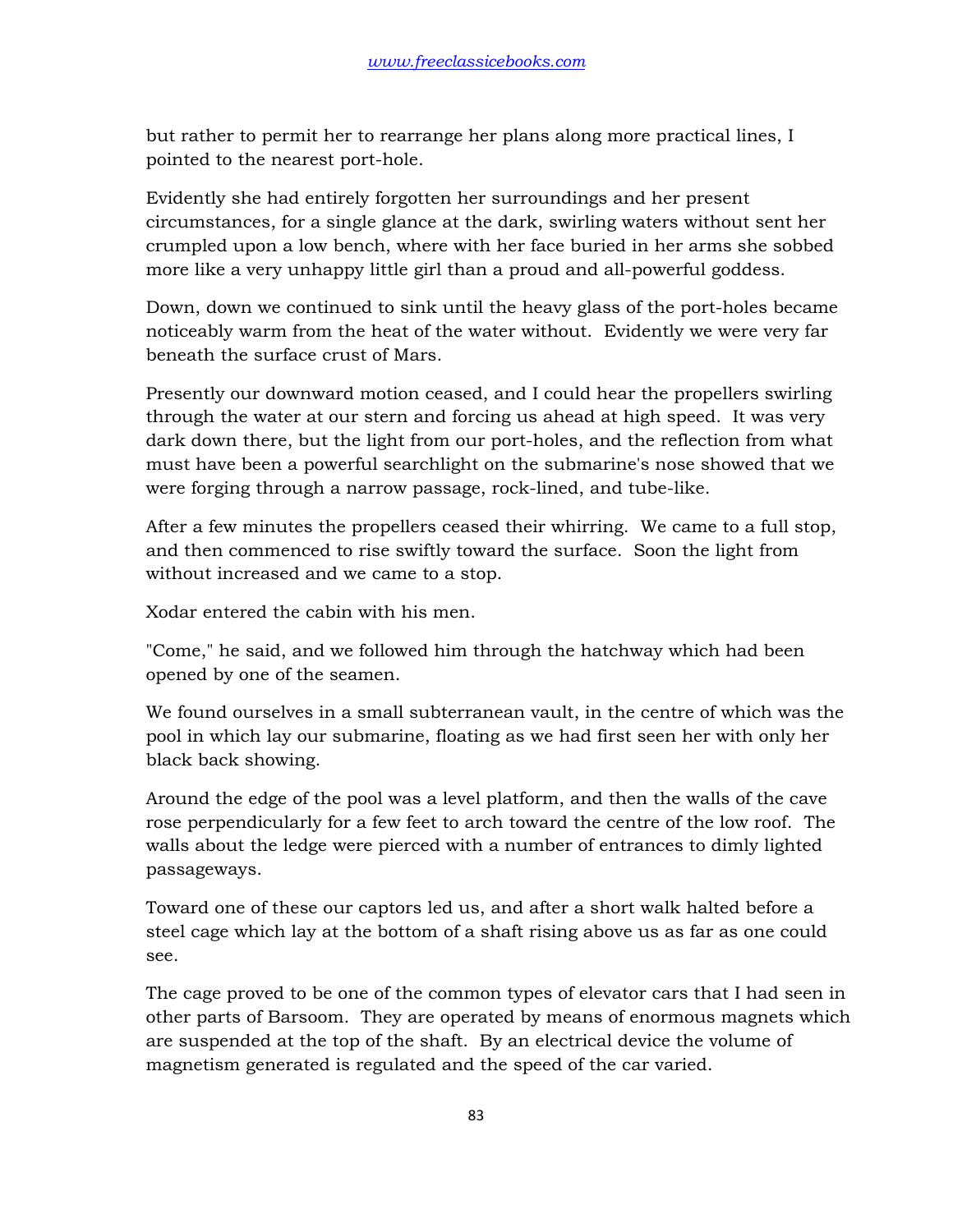In long stretches they move at a sickening speed, especially on the upward trip, since the small force of gravity inherent to Mars results in very little opposition to the powerful force above.

Scarcely had the door of the car closed behind us than we were slowing up to stop at the landing above, so rapid was our ascent of the long shaft.

When we emerged from the little building which houses the upper terminus of the elevator, we found ourselves in the midst of a veritable fairyland of beauty. The combined languages of Earth men hold no words to convey to the mind the gorgeous beauties of the scene.

One may speak of scarlet sward and ivory-stemmed trees decked with brilliant purple blooms; of winding walks paved with crushed rubies, with emerald, with turquoise, even with diamonds themselves; of a magnificent temple of burnished gold, hand-wrought with marvellous designs; but where are the words to describe the glorious colours that are unknown to earthly eyes? where the mind or the imagination that can grasp the gorgeous scintillations of unheard-of rays as they emanate from the thousand nameless jewels of Barsoom?

Even my eyes, for long years accustomed to the barbaric splendours of a Martian Jeddak's court, were amazed at the glory of the scene.

Phaidor's eyes were wide in amazement.

"The Temple of Issus," she whispered, half to herself.

Xodar watched us with his grim smile, partly of amusement and partly malicious gloating.

The gardens swarmed with brilliantly trapped black men and women. Among them moved red and white females serving their every want. The places of the outer world and the temples of the therns had been robbed of their princesses and goddesses that the blacks might have their slaves.

Through this scene we moved toward the temple. At the main entrance we were halted by a cordon of armed guards. Xodar spoke a few words to an officer who came forward to question us. Together they entered the temple, where they remained for some time.

When they returned it was to announce that Issus desired to look upon the daughter of Matai Shang, and the strange creature from another world who had been a Prince of Helium.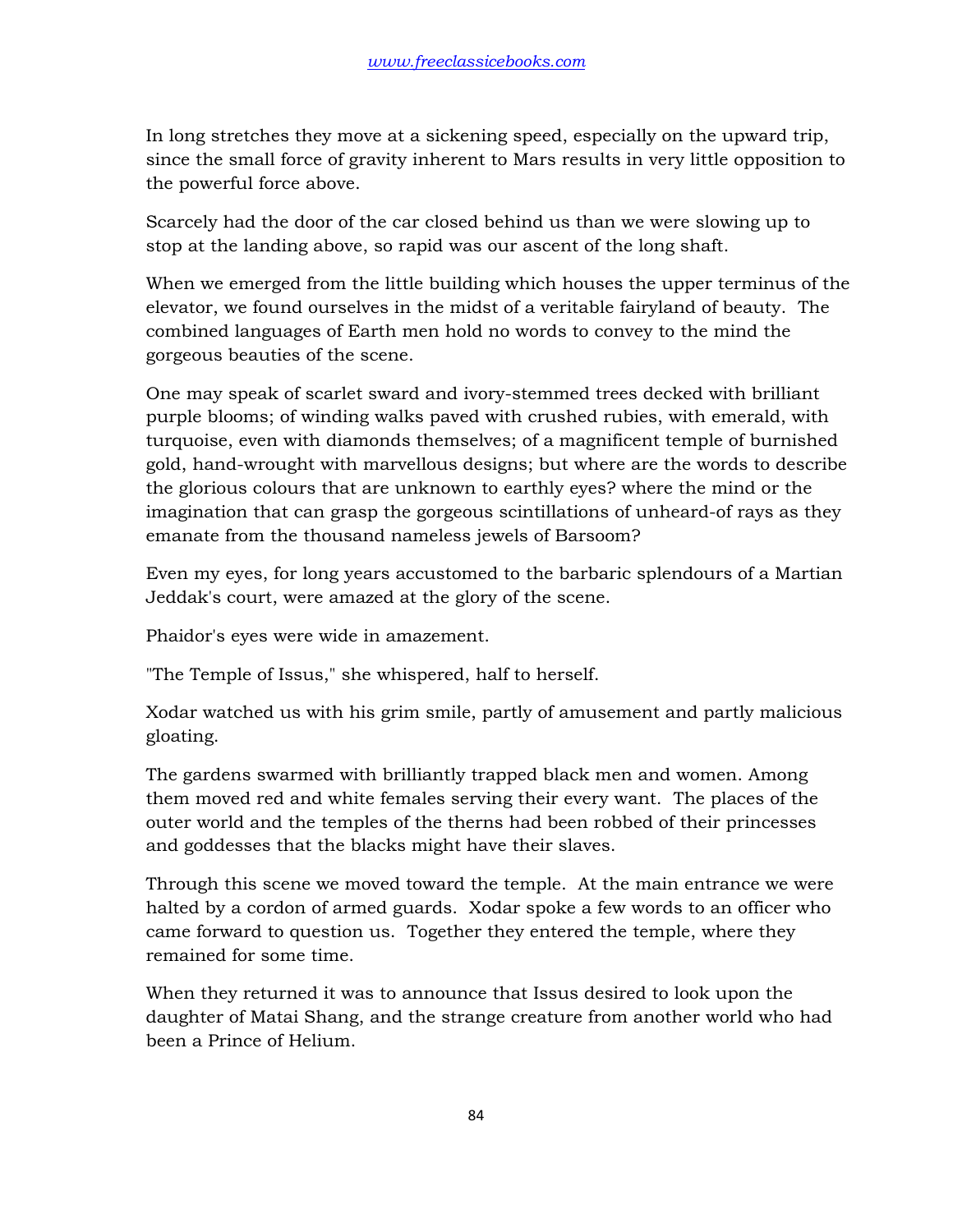Slowly we moved through endless corridors of unthinkable beauty; through magnificent apartments, and noble halls. At length we were halted in a spacious chamber in the centre of the temple. One of the officers who had accompanied us advanced to a large door in the further end of the chamber. Here he must have made some sort of signal for immediately the door opened and another richly trapped courtier emerged.

We were then led up to the door, where we were directed to get down on our hands and knees with our backs toward the room we were to enter. The doors were swung open and after being cautioned not to turn our heads under penalty of instant death we were commanded to back into the presence of Issus.

Never have I been in so humiliating a position in my life, and only my love for Dejah Thoris and the hope which still clung to me that I might again see her kept me from rising to face the goddess of the First Born and go down to my death like a gentleman, facing my foes and with their blood mingling with mine.

After we had crawled in this disgusting fashion for a matter of a couple of hundred feet we were halted by our escort.

"Let them rise," said a voice behind us; a thin, wavering voice, yet one that had evidently been accustomed to command for many years.

"Rise," said our escort, "but do not face toward Issus."

"The woman pleases me," said the thin, wavering voice again after a few moments of silence. "She shall serve me the allotted time. The man you may return to the Isle of Shador which lies against the northern shore of the Sea of Omean. Let the woman turn and look upon Issus, knowing that those of the lower orders who gaze upon the holy vision of her radiant face survive the blinding glory but a single year."

I watched Phaidor from the corner of my eye. She paled to a ghastly hue. Slowly, very slowly she turned, as though drawn by some invisible yet irresistible force. She was standing quite close to me, so close that her bare arm touched mine as she finally faced Issus, Goddess of Life Eternal.

I could not see the girl's face as her eyes rested for the first time on the Supreme Deity of Mars, but felt the shudder that ran through her in the trembling flesh of the arm that touched mine.

"It must be dazzling loveliness indeed," thought I, "to cause such emotion in the breast of so radiant a beauty as Phaidor, daughter of Matai Shang."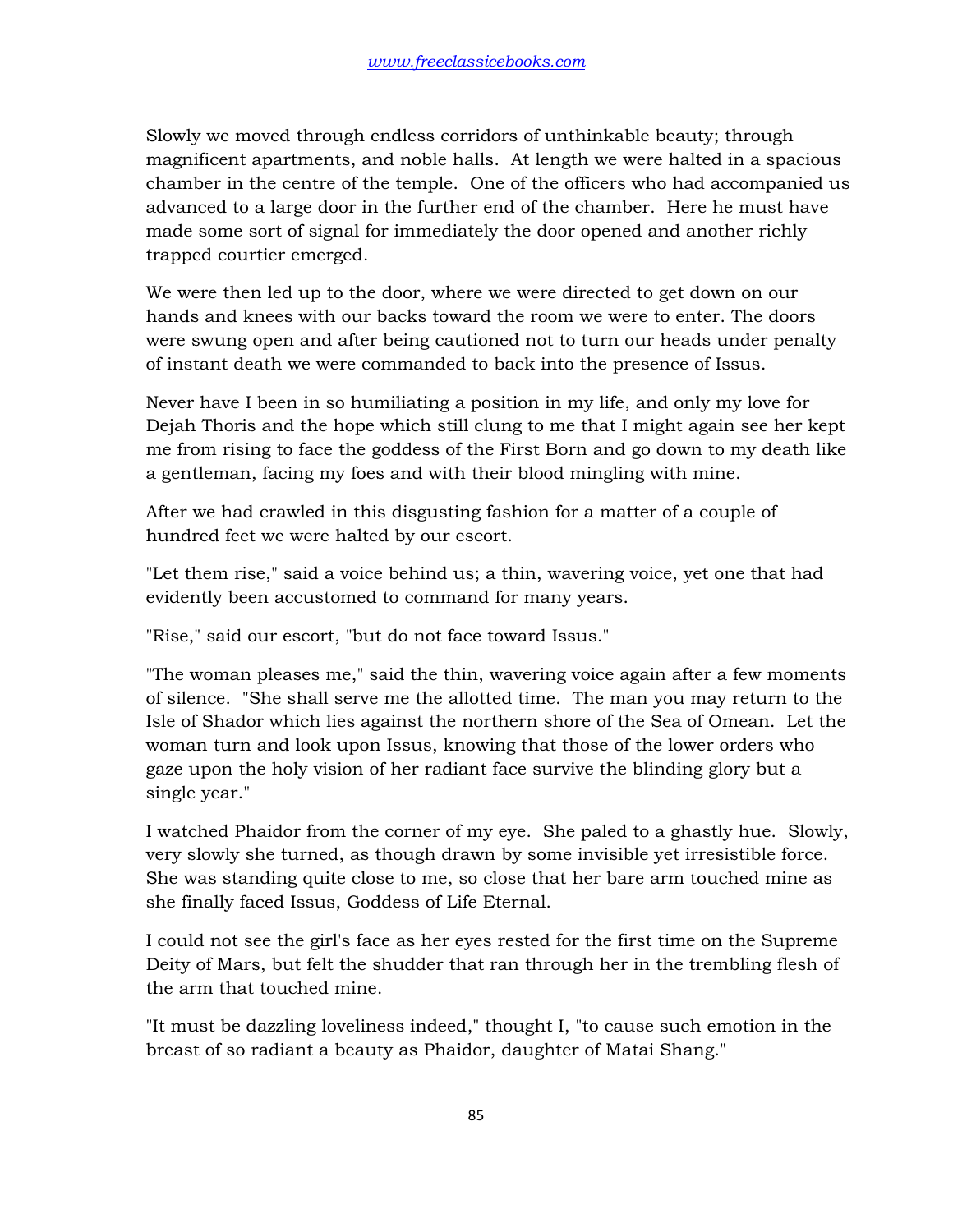"Let the woman remain. Remove the man. Go." Thus spoke Issus, and the heavy hand of the officer fell upon my shoulder. In accordance with his instructions I dropped to my hands and knees once more and crawled from the Presence. It had been my first audience with deity, but I am free to confess that I was not greatly impressed--other than with the ridiculous figure I cut scrambling about on my marrow bones.

Once without the chamber the doors closed behind us and I was bid to rise. Xodar joined me and together we slowly retraced our steps toward the gardens.

"You spared my life when you easily might have taken it," he said after we had proceeded some little way in silence, "and I would aid you if I might. I can help to make your life here more bearable, but your fate is inevitable. You may never hope to return to the outer world."

"What will be my fate?" I asked.

"That will depend largely upon Issus. So long as she does not send for you and reveal her face to you, you may live on for years in as mild a form of bondage as I can arrange for you."

"Why should she send for me?" I asked.

"The men of the lower orders she often uses for various purposes of amusement. Such a fighter as you, for example, would render fine sport in the monthly rites of the temple. There are men pitted against men, and against beasts for the edification of Issus and the replenishment of her larder."

"She eats human flesh?" I asked. Not in horror, however, for since my recently acquired knowledge of the Holy Therns I was prepared for anything in this still less accessible heaven, where all was evidently dictated by a single omnipotence; where ages of narrow fanaticism and self-worship had eradicated all the broader humanitarian instincts that the race might once have possessed.

They were a people drunk with power and success, looking upon the other inhabitants of Mars as we look upon the beasts of the field and the forest. Why then should they not eat of the flesh of the lower orders whose lives and characters they no more understood than do we the inmost thoughts and sensibilities of the cattle we slaughter for our earthly tables.

"She eats only the flesh of the best bred of the Holy Therns and the red Barsoomians. The flesh of the others goes to our boards. The animals are eaten by the slaves. She also eats other dainties."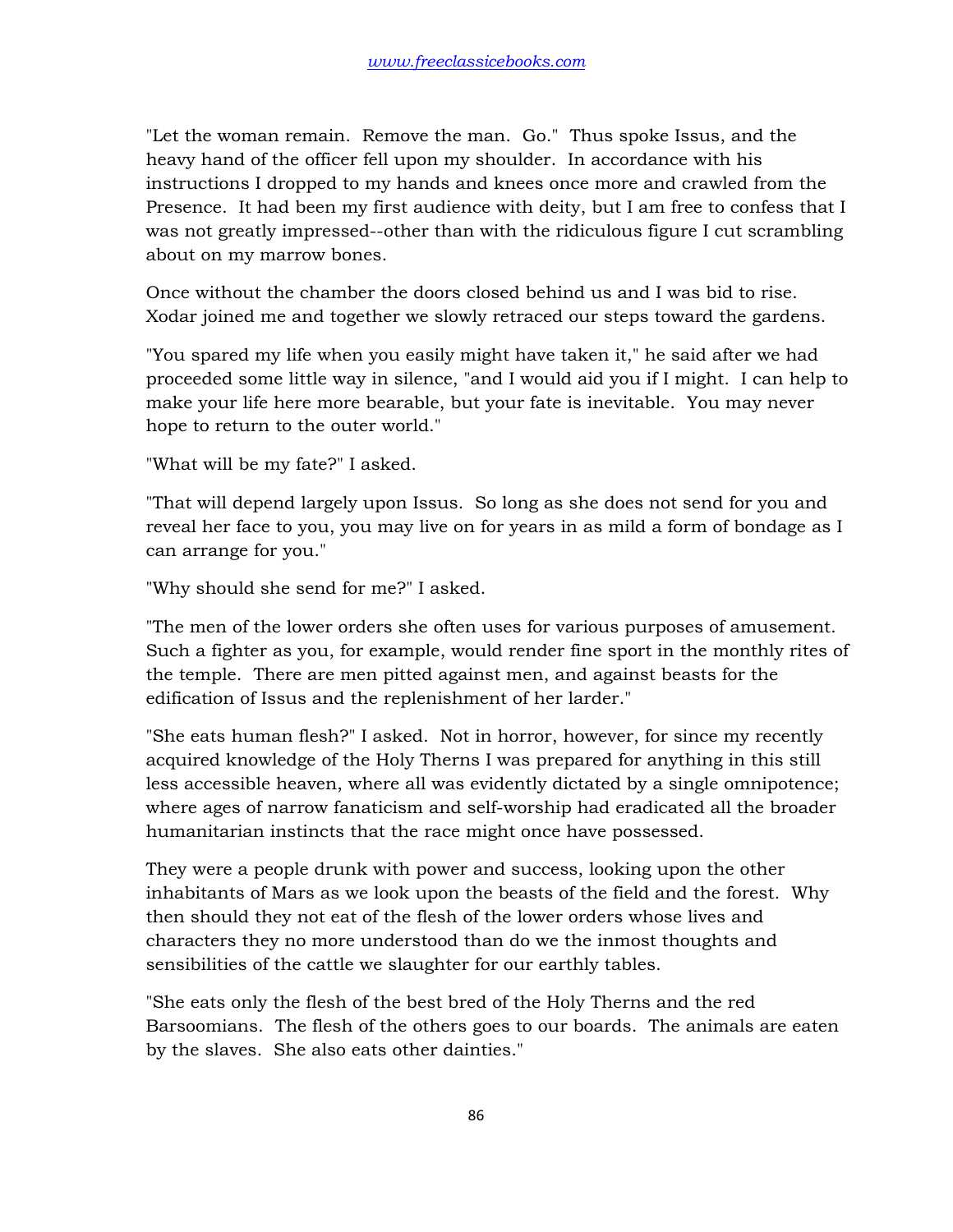I did not understand then that there lay any special significance in his reference to other dainties. I thought the limit of ghoulishness already had been reached in the recitation of Issus' menu. I still had much to learn as to the depths of cruelty and bestiality to which omnipotence may drag its possessor.

We had about reached the last of the many chambers and corridors which led to the gardens when an officer overtook us.

"Issus would look again upon this man," he said. "The girl has told her that he is of wondrous beauty and of such prowess that alone he slew seven of the First Born, and with his bare hands took Xodar captive, binding him with his own harness."

Xodar looked uncomfortable. Evidently he did not relish the thought that Issus had learned of his inglorious defeat.

Without a word he turned and we followed the officer once again to the closed doors before the audience chamber of Issus, Goddess of Life Eternal.

Here the ceremony of entrance was repeated. Again Issus bid me rise. For several minutes all was silent as the tomb. The eyes of deity were appraising me.

Presently the thin wavering voice broke the stillness, repeating in a singsong drone the words which for countless ages had sealed the doom of numberless victims.

"Let the man turn and look upon Issus, knowing that those of the lower orders who gaze upon the holy vision of her radiant face survive the blinding glory but a single year."

I turned as I had been bid, expecting such a treat as only the revealment of divine glory to mortal eyes might produce. What I saw was a solid phalanx of armed men between myself and a dais supporting a great bench of carved sorapus wood. On this bench, or throne, squatted a female black. She was evidently very old. Not a hair remained upon her wrinkled skull. With the exception of two yellow fangs she was entirely toothless. On either side of her thin, hawk-like nose her eyes burned from the depths of horribly sunken sockets. The skin of her face was seamed and creased with a million deepcut furrows. Her body was as wrinkled as her face, and as repulsive.

Emaciated arms and legs attached to a torso which seemed to be mostly distorted abdomen completed the "holy vision of her radiant beauty."

Surrounding her were a number of female slaves, among them Phaidor, white and trembling.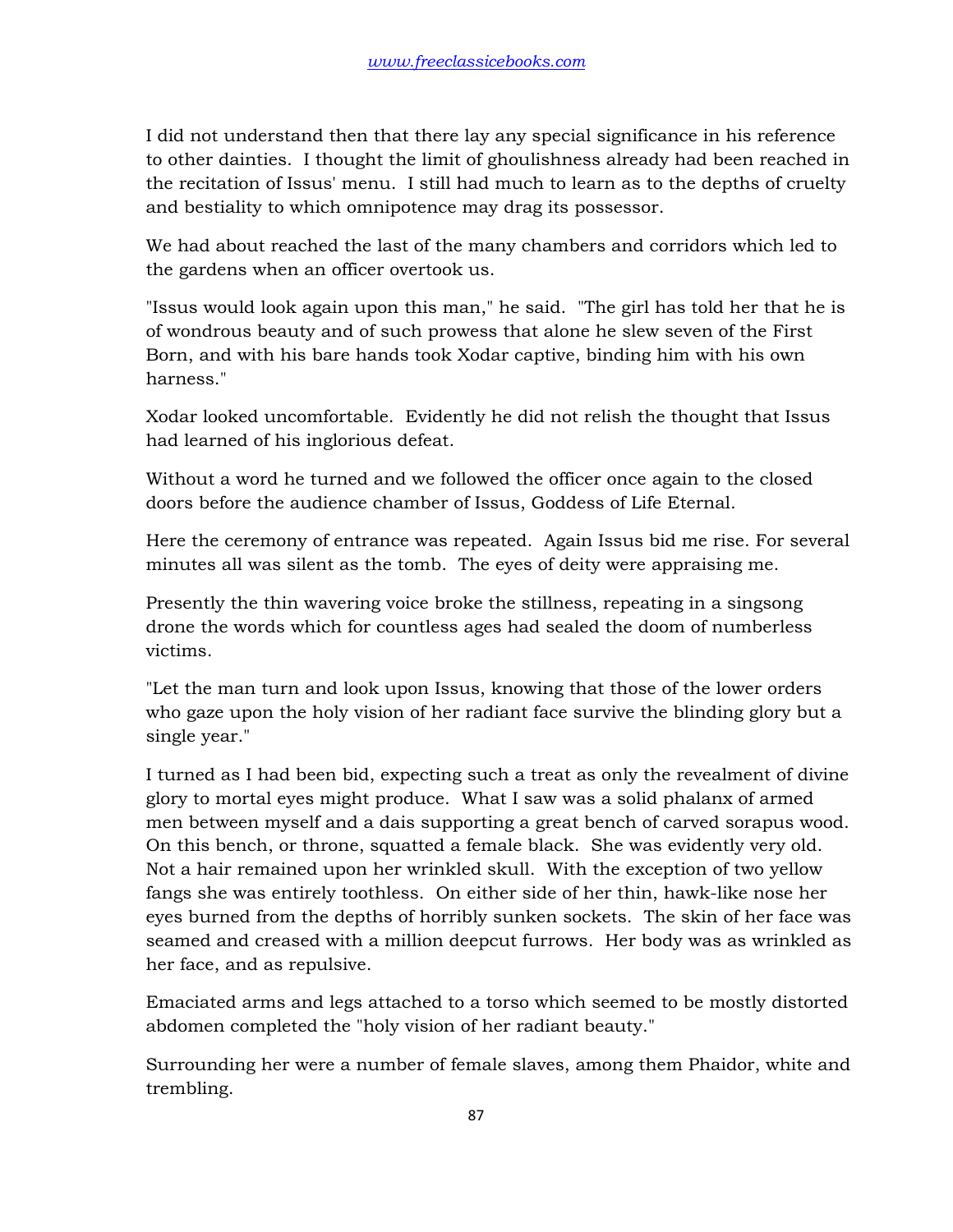"This is the man who slew seven of the First Born and, bare-handed, bound Dator Xodar with his own harness?" asked Issus.

"Most glorious vision of divine loveliness, it is," replied the officer who stood at my side.

"Produce Dator Xodar," she commanded.

Xodar was brought from the adjoining room.

Issus glared at him, a baleful light in her hideous eyes.

"And such as you are a Dator of the First Born?" she squealed. "For the disgrace you have brought upon the Immortal Race you shall be degraded to a rank below the lowest. No longer be you a Dator, but for evermore a slave of slaves, to fetch and carry for the lower orders that serve in the gardens of Issus. Remove his harness. Cowards and slaves wear no trappings."

Xodar stood stiffly erect. Not a muscle twitched, nor a tremor shook his giant frame as a soldier of the guard roughly stripped his gorgeous trappings from him.

"Begone," screamed the infuriated little old woman. "Begone, but instead of the light of the gardens of Issus let you serve as a slave of this slave who conquered you in the prison on the Isle of Shador in the Sea of Omean. Take him away out of the sight of my divine eyes."

Slowly and with high held head the proud Xodar turned and stalked from the chamber. Issus rose and turned to leave the room by another exit.

Turning to me, she said: "You shall be returned to Shador for the present. Later Issus will see the manner of your fighting. Go." Then she disappeared, followed by her retinue. Only Phaidor lagged behind, and as I started to follow my guard toward the gardens, the girl came running after me.

"Oh, do not leave me in this terrible place," she begged. "Forgive the things I said to you, my Prince. I did not mean them. Only take me away with you. Let me share your imprisonment on Shador." Her words were an almost incoherent volley of thoughts, so rapidly she spoke. "You did not understand the honour that I did you. Among the therns there is no marriage or giving in marriage, as among the lower orders of the outer world. We might have lived together for ever in love and happiness. We have both looked upon Issus and in a year we die. Let us live that year at least together in what measure of joy remains for the doomed."

"If it was difficult for me to understand you, Phaidor," I replied, "can you not understand that possibly it is equally difficult for you to understand the motives,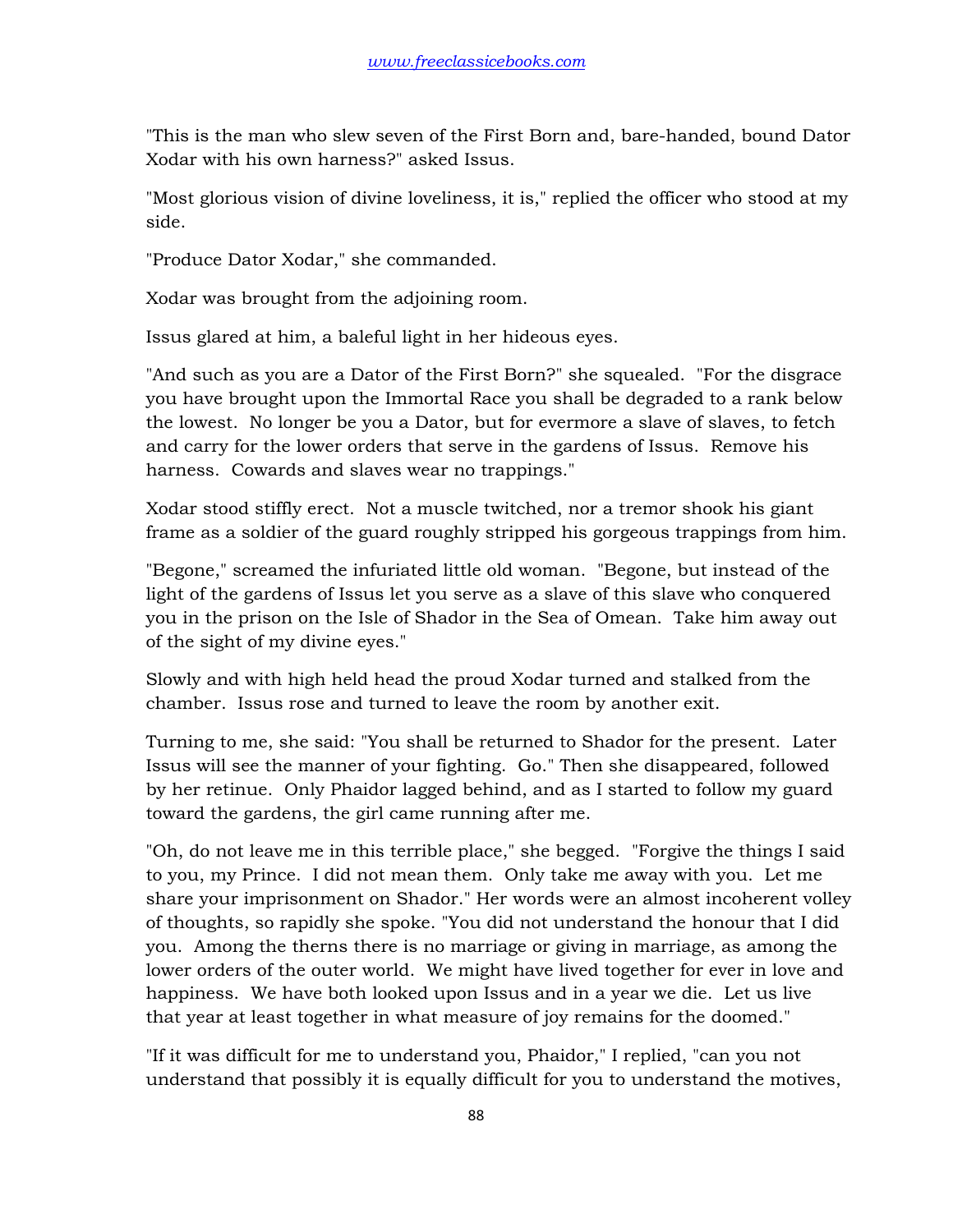the customs and the social laws that guide me? I do not wish to hurt you, nor to seem to undervalue the honour which you have done me, but the thing you desire may not be. Regardless of the foolish belief of the peoples of the outer world, or of Holy Thern, or ebon First Born, I am not dead. While I live my heart beats for but one woman--the incomparable Dejah Thoris, Princess of Helium. When death overtakes me my heart shall have ceased to beat; but what comes after that I know not. And in that I am as wise as Matai Shang, Master of Life and Death upon Barsoom; or Issus, Goddess of Life Eternal."

Phaidor stood looking at me intently for a moment. No anger showed in her eyes this time, only a pathetic expression of hopeless sorrow.

"I do not understand," she said, and turning walked slowly in the direction of the door through which Issus and her retinue had passed. A moment later she had passed from my sight.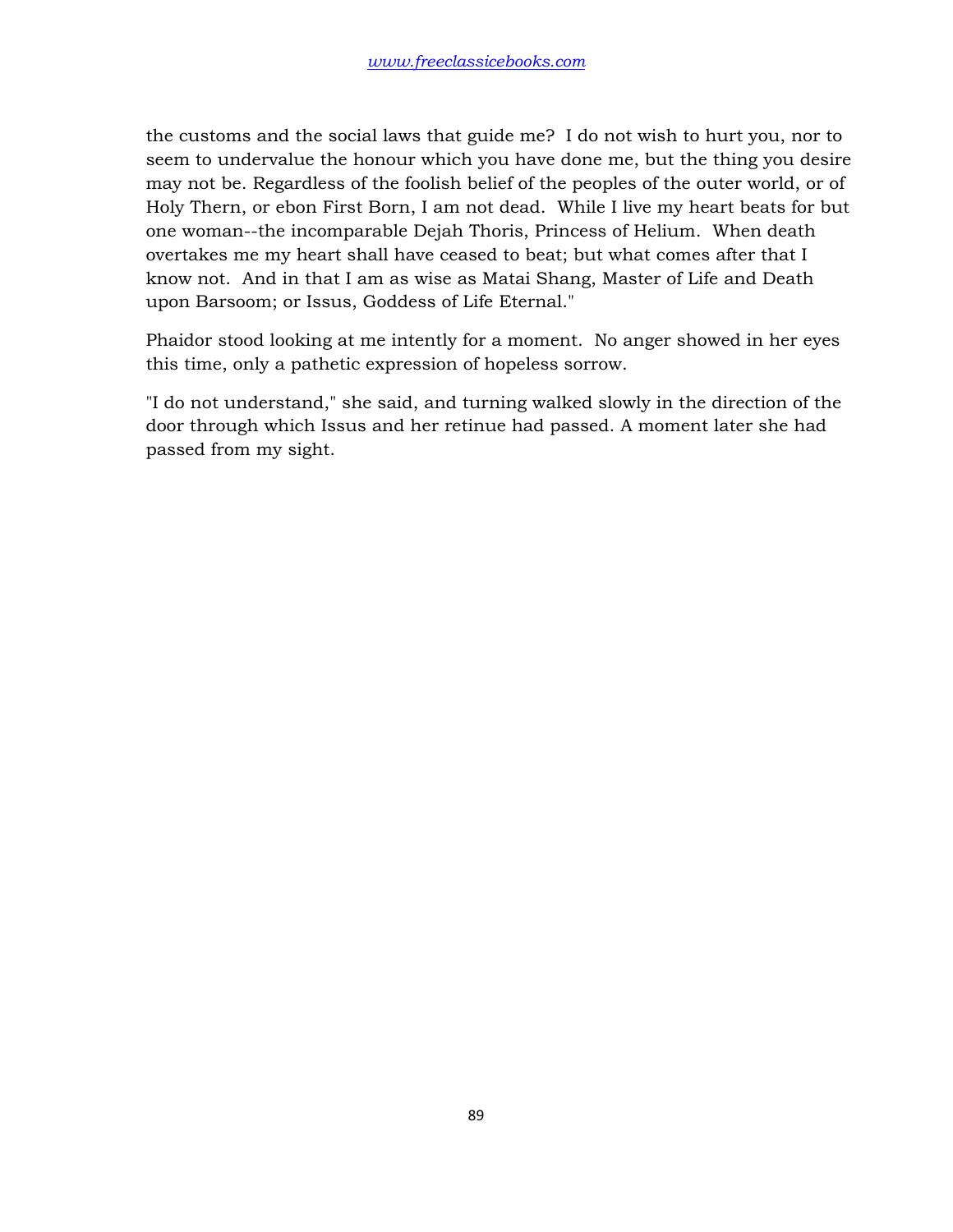## **CHAPTER X - THE PRISON ISLE OF SHADOR**

In the outer gardens to which the guard now escorted me, I found Xodar surrounded by a crowd of noble blacks. They were reviling and cursing him. The men slapped his face. The women spat upon him.

When I appeared they turned their attentions toward me.

"Ah," cried one, "so this is the creature who overcame the great Xodar barehanded. Let us see how it was done."

"Let him bind Thurid," suggested a beautiful woman, laughing. "Thurid is a noble Dator. Let Thurid show the dog what it means to face a real man."

"Yes, Thurid! Thurid!" cried a dozen voices.

"Here he is now," exclaimed another, and turning in the direction indicated I saw a huge black weighed down with resplendent ornaments and arms advancing with noble and gallant bearing toward us.

"What now?" he cried. "What would you of Thurid?"

Quickly a dozen voices explained.

Thurid turned toward Xodar, his eyes narrowing to two nasty slits.

"Calot!" he hissed. "Ever did I think you carried the heart of a sorak in your putrid breast. Often have you bested me in the secret councils of Issus, but now in the field of war where men are truly gauged your scabby heart hath revealed its sores to all the world. Calot, I spurn you with my foot," and with the words he turned to kick Xodar.

My blood was up. For minutes it had been boiling at the cowardly treatment they had been according this once powerful comrade because he had fallen from the favour of Issus. I had no love for Xodar, but I cannot stand the sight of cowardly injustice and persecution without seeing red as through a haze of bloody mist, and doing things on the impulse of the moment that I presume I never should do after mature deliberation.

I was standing close beside Xodar as Thurid swung his foot for the cowardly kick. The degraded Dator stood erect and motionless as a carven image. He was prepared to take whatever his former comrades had to offer in the way of insults and reproaches, and take them in manly silence and stoicism.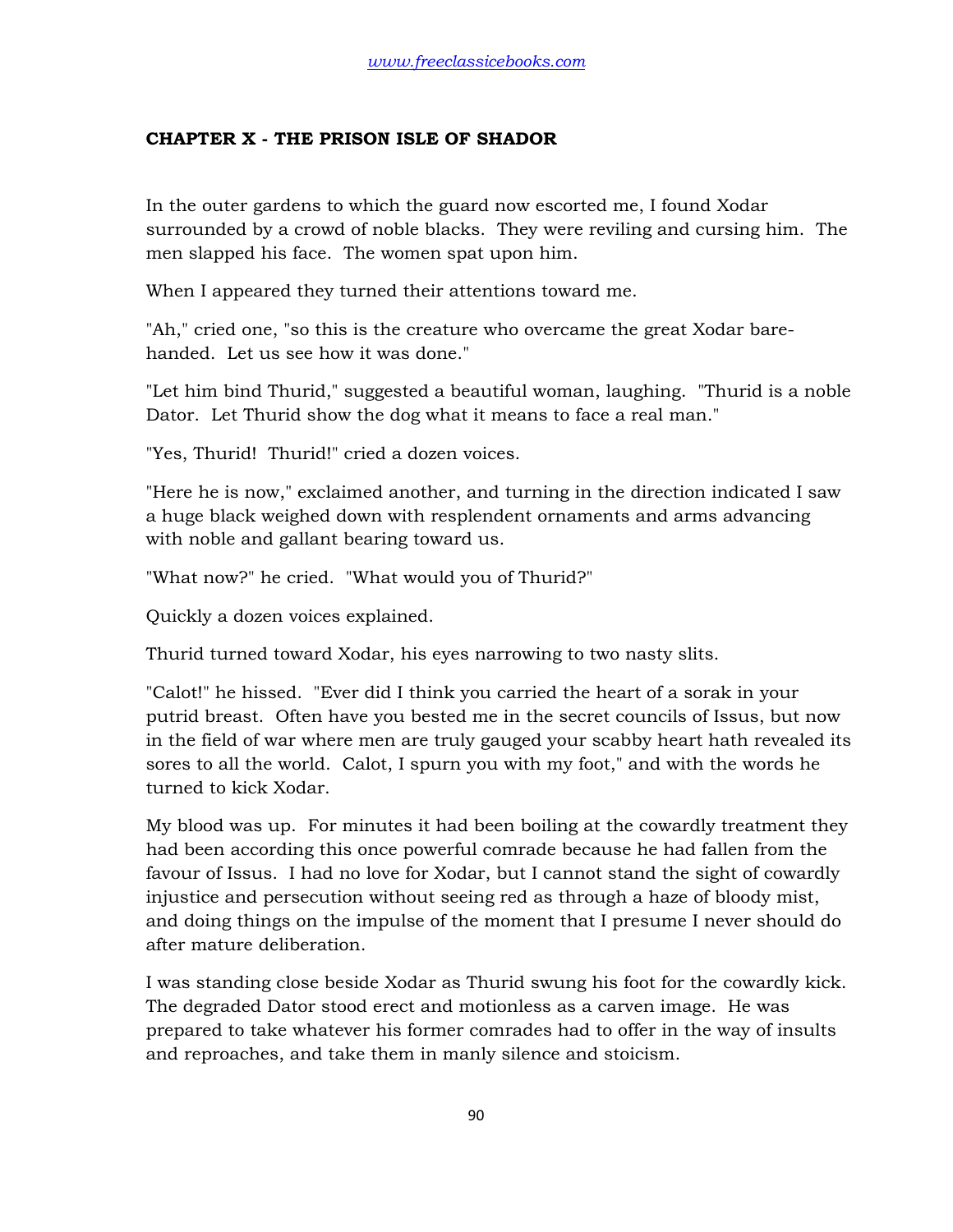But as Thurid's foot swung so did mine, and I caught him a painful blow upon the shin bone that saved Xodar from this added ignominy.

For a moment there was tense silence, then Thurid, with a roar of rage sprang for my throat; just as Xodar had upon the deck of the cruiser. The results were identical. I ducked beneath his outstretched arms, and as he lunged past me planted a terrific right on the side of his jaw.

The big fellow spun around like a top, his knees gave beneath him and he crumpled to the ground at my feet.

The blacks gazed in astonishment, first at the still form of the proud Dator lying there in the ruby dust of the pathway, then at me as though they could not believe that such a thing could be.

"You asked me to bind Thurid," I cried; "behold!" And then I stooped beside the prostrate form, tore the harness from it, and bound the fellow's arms and legs securely.

"As you have done to Xodar, now do you likewise to Thurid. Take him before Issus, bound in his own harness, that she may see with her own eyes that there be one among you now who is greater than the First Born."

"Who are you?" whispered the woman who had first suggested that I attempt to bind Thurid.

"I am a citizen of two worlds; Captain John Carter of Virginia, Prince of the House of Tardos Mors, Jeddak of Helium. Take this man to your goddess, as I have said, and tell her, too, that as I have done to Xodar and Thurid, so also can I do to the mightiest of her Dators. With naked hands, with long-sword or with shortsword, I challenge the flower of her fighting-men to combat."

"Come," said the officer who was guarding me back to Shador; "my orders are imperative; there is to be no delay. Xodar, come you also."

There was little of disrespect in the tone that the man used in addressing either Xodar or myself. It was evident that he felt less contempt for the former Dator since he had witnessed the ease with which I disposed of the powerful Thurid.

That his respect for me was greater than it should have been for a slave was quite apparent from the fact that during the balance of the return journey he walked or stood always behind me, a drawn short-sword in his hand.

The return to the Sea of Omean was uneventful. We dropped down the awful shaft in the same car that had brought us to the surface. There we entered the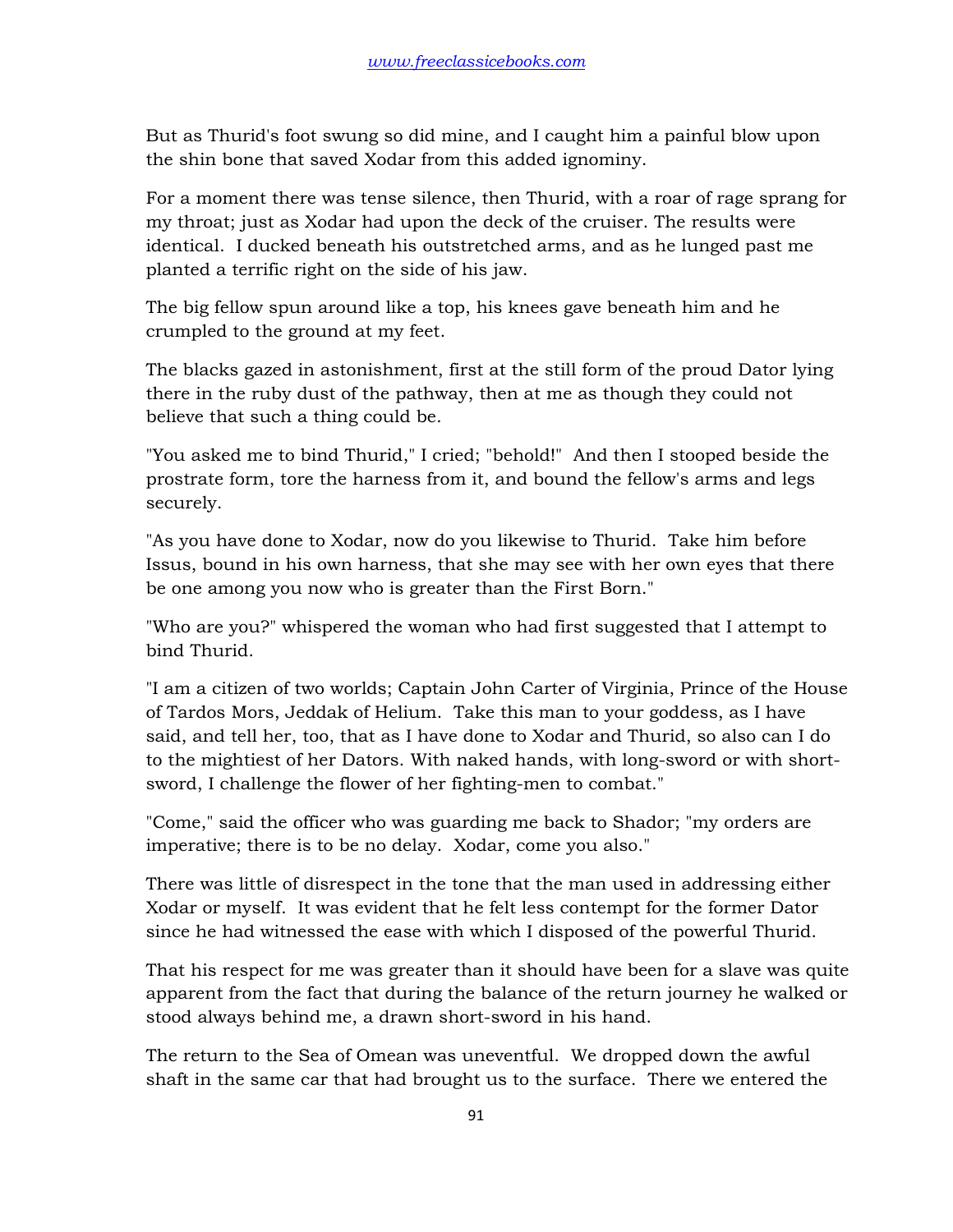submarine, taking the long dive to the tunnel far beneath the upper world. Then through the tunnel and up again to the pool from which we had had our first introduction to the wonderful passageway from Omean to the Temple of Issus.

From the island of the submarine we were transported on a small cruiser to the distant Isle of Shador. Here we found a small stone prison and a guard of half a dozen blacks. There was no ceremony wasted in completing our incarceration. One of the blacks opened the door of the prison with a huge key, we walked in, the door closed behind us, the lock grated, and with the sound there swept over me again that terrible feeling of hopelessness that I had felt in the Chamber of Mystery in the Golden Cliffs beneath the gardens of the Holy Therns.

Then Tars Tarkas had been with me, but now I was utterly alone in so far as friendly companionship was concerned. I fell to wondering about the fate of the great Thark, and of his beautiful companion, the girl, Thuvia. Even should they by some miracle have escaped and been received and spared by a friendly nation, what hope had I of the succour which I knew they would gladly extend if it lay in their power.

They could not guess my whereabouts or my fate, for none on all Barsoom even dream of such a place as this. Nor would it have advantaged me any had they known the exact location of my prison, for who could hope to penetrate to this buried sea in the face of the mighty navy of the First Born? No: my case was hopeless.

Well, I would make the best of it, and, rising, I swept aside the brooding despair that had been endeavouring to claim me. With the idea of exploring my prison, I started to look around.

Xodar sat, with bowed head, upon a low stone bench near the centre of the room in which we were. He had not spoken since Issus had degraded him.

The building was roofless, the walls rising to a height of about thirty feet. Halfway up were a couple of small, heavily barred windows. The prison was divided into several rooms by partitions twenty feet high. There was no one in the room which we occupied, but two doors which led to other rooms were opened. I entered one of these rooms, but found it vacant. Thus I continued through several of the chambers until in the last one I found a young red Martian boy sleeping upon the stone bench which constituted the only furniture of any of the prison cells.

Evidently he was the only other prisoner. As he slept I leaned over and looked at him. There was something strangely familiar about his face, and yet I could not place him.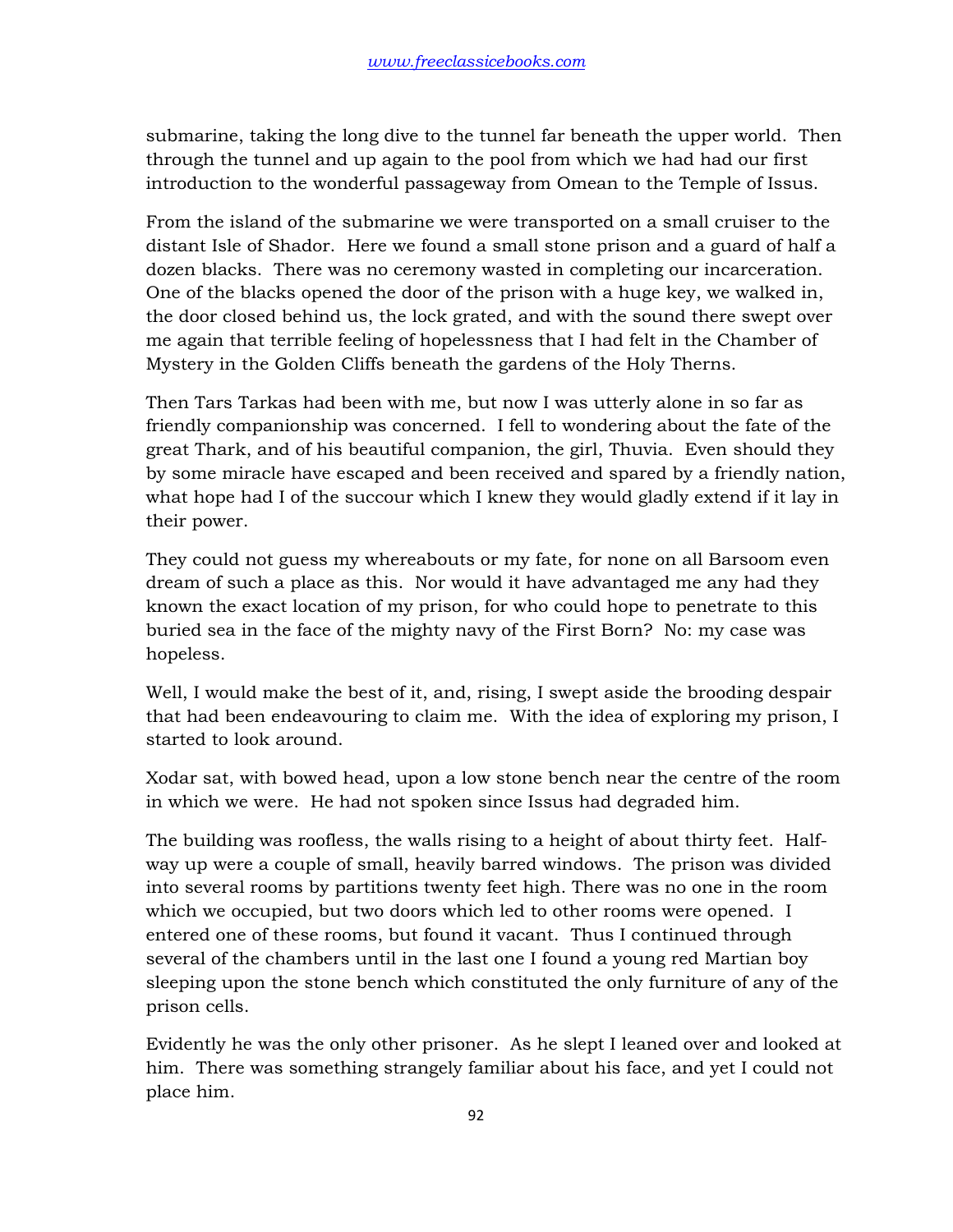His features were very regular and, like the proportions of his graceful limbs and body, beautiful in the extreme. He was very light in colour for a red man, but in other respects he seemed a typical specimen of this handsome race.

I did not awaken him, for sleep in prison is such a priceless boon that I have seen men transformed into raging brutes when robbed by one of their fellow-prisoners of a few precious moments of it.

Returning to my own cell, I found Xodar still sitting in the same position in which I had left him.

"Man," I cried, "it will profit you nothing to mope thus. It were no disgrace to be bested by John Carter. You have seen that in the ease with which I accounted for Thurid. You knew it before when on the cruiser's deck you saw me slay three of your comrades."

"I would that you had dispatched me at the same time," he said.

"Come, come!" I cried. "There is hope yet. Neither of us is dead. We are great fighters. Why not win to freedom?"

He looked at me in amazement.

"You know not of what you speak," he replied. "Issus is omnipotent. Issus is omniscient. She hears now the words you speak. She knows the thoughts you think. It is sacrilege even to dream of breaking her commands."

"Rot, Xodar," I ejaculated impatiently.

He sprang to his feet in horror.

"The curse of Issus will fall upon you," he cried. "In another instant you will be smitten down, writhing to your death in horrible agony."

"Do you believe that, Xodar?" I asked.

"Of course; who would dare doubt?"

"I doubt; yes, and further, I deny," I said. "Why, Xodar, you tell me that she even knows my thoughts. The red men have all had that power for ages. And another wonderful power. They can shut their minds so that none may read their thoughts. I learned the first secret years ago; the other I never had to learn, since upon all Barsoom is none who can read what passes in the secret chambers of my brain.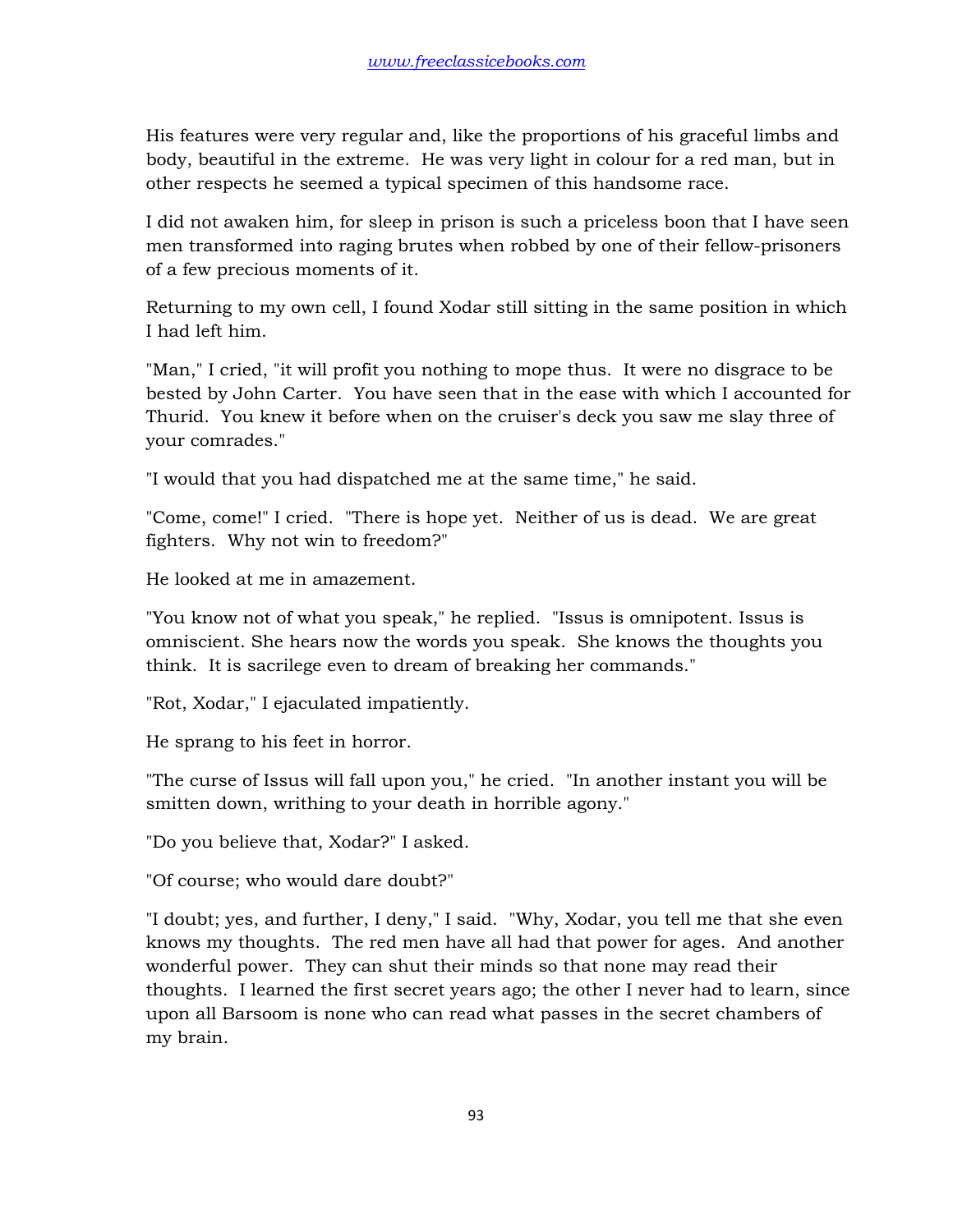"Your goddess cannot read my thoughts; nor can she read yours when you are out of sight, unless you will it. Had she been able to read mine, I am afraid that her pride would have suffered a rather severe shock when I turned at her command to 'gaze upon the holy vision of her radiant face.'"

"What do you mean?" he whispered in an affrighted voice, so low that I could scarcely hear him.

"I mean that I thought her the most repulsive and vilely hideous creature my eyes ever had rested upon."

For a moment he eyed me in horror-stricken amazement, and then with a cry of "Blasphemer" he sprang upon me.

I did not wish to strike him again, nor was it necessary, since he was unarmed and therefore quite harmless to me.

As he came I grasped his left wrist with my left hand, and, swinging my right arm about his left shoulder, caught him beneath the chin with my elbow and bore him backward across my thigh.

There he hung helpless for a moment, glaring up at me in impotent rage.

"Xodar," I said, "let us be friends. For a year, possibly, we may be forced to live together in the narrow confines of this tiny room. I am sorry to have offended you, but I could not dream that one who had suffered from the cruel injustice of Issus still could believe her divine.

"I will say a few more words, Xodar, with no intent to wound your feelings further, but rather that you may give thought to the fact that while we live we are still more the arbiters of our own fate than is any god.

"Issus, you see, has not struck me dead, nor is she rescuing her faithful Xodar from the clutches of the unbeliever who defamed her fair beauty. No, Xodar, your Issus is a mortal old woman. Once out of her clutches and she cannot harm you.

"With your knowledge of this strange land, and my knowledge of the outer world, two such fighting-men as you and I should be able to win our way to freedom. Even though we died in the attempt, would not our memories be fairer than as though we remained in servile fear to be butchered by a cruel and unjust tyrant- call her goddess or mortal, as you will."

As I finished I raised Xodar to his feet and released him. He did not renew the attack upon me, nor did he speak. Instead, he walked toward the bench, and, sinking down upon it, remained lost in deep thought for hours.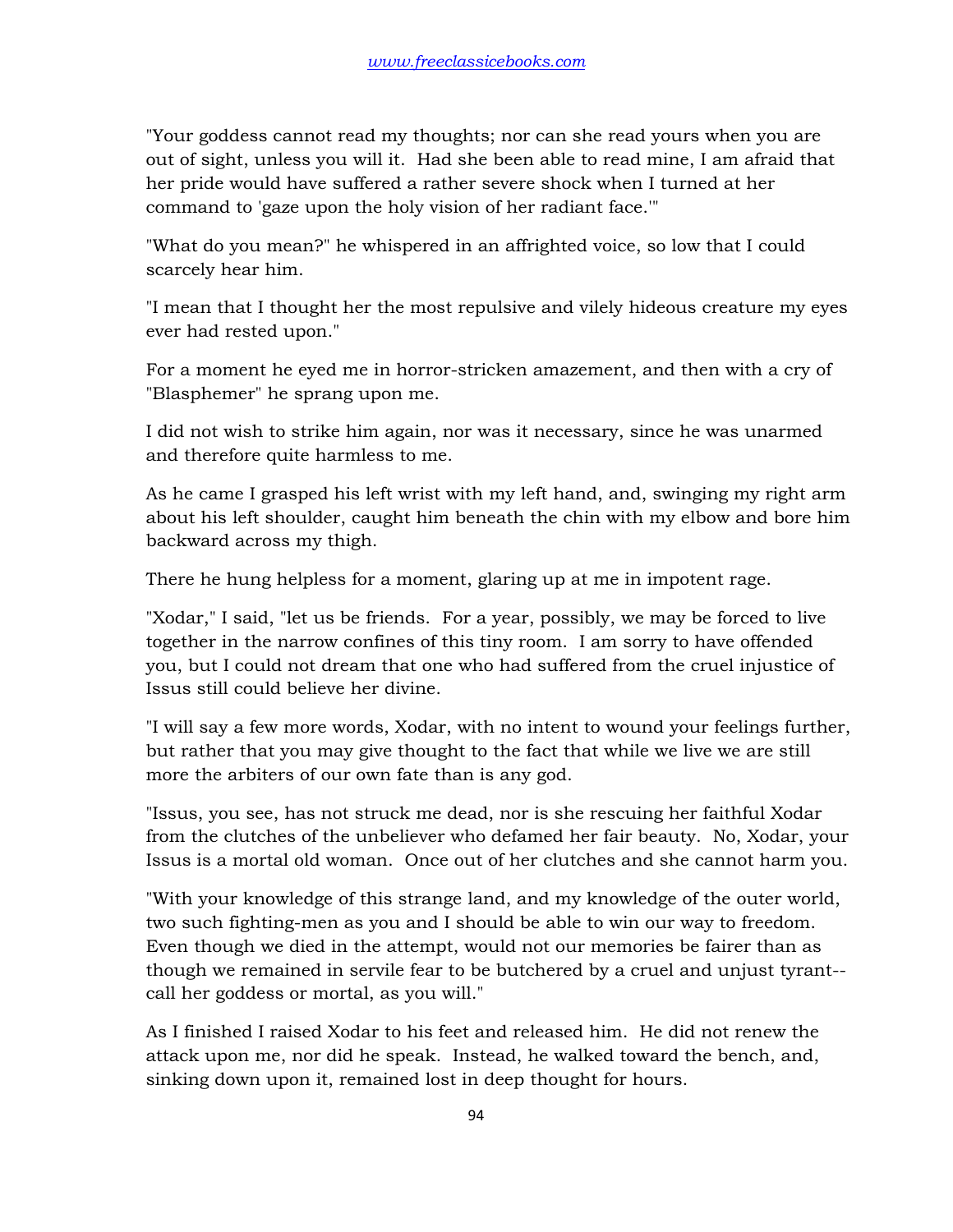A long time afterward I heard a soft sound at the doorway leading to one of the other apartments, and, looking up, beheld the red Martian youth gazing intently at us.

"Kaor," I cried, after the red Martian manner of greeting.

"Kaor," he replied. "What do you here?"

"I await my death, I presume," I replied with a wry smile.

He too smiled, a brave and winning smile.

"I also," he said. "Mine will come soon. I looked upon the radiant beauty of Issus nearly a year since. It has always been a source of keen wonder to me that I did not drop dead at the first sight of that hideous countenance. And her belly! By my first ancestor, but never was there so grotesque a figure in all the universe. That they should call such a one Goddess of Life Eternal, Goddess of Death, Mother of the Nearer Moon, and fifty other equally impossible titles, is quite beyond me."

"How came you here?" I asked.

"It is very simple. I was flying a one-man air scout far to the south when the brilliant idea occurred to me that I should like to search for the Lost Sea of Korus which tradition places near to the south pole. I must have inherited from my father a wild lust for adventure, as well as a hollow where my bump of reverence should be.

"I had reached the area of eternal ice when my port propeller jammed, and I dropped to the ground to make repairs. Before I knew it the air was black with fliers, and a hundred of these First Born devils were leaping to the ground all about me.

"With drawn swords they made for me, but before I went down beneath them they had tasted of the steel of my father's sword, and I had given such an account of myself as I know would have pleased my sire had he lived to witness it."

"Your father is dead?" I asked.

"He died before the shell broke to let me step out into a world that has been very good to me. But for the sorrow that I had never the honour to know my father, I have been very happy. My only sorrow now is that my mother must mourn me as she has for ten long years mourned my father."

"Who was your father?" I asked.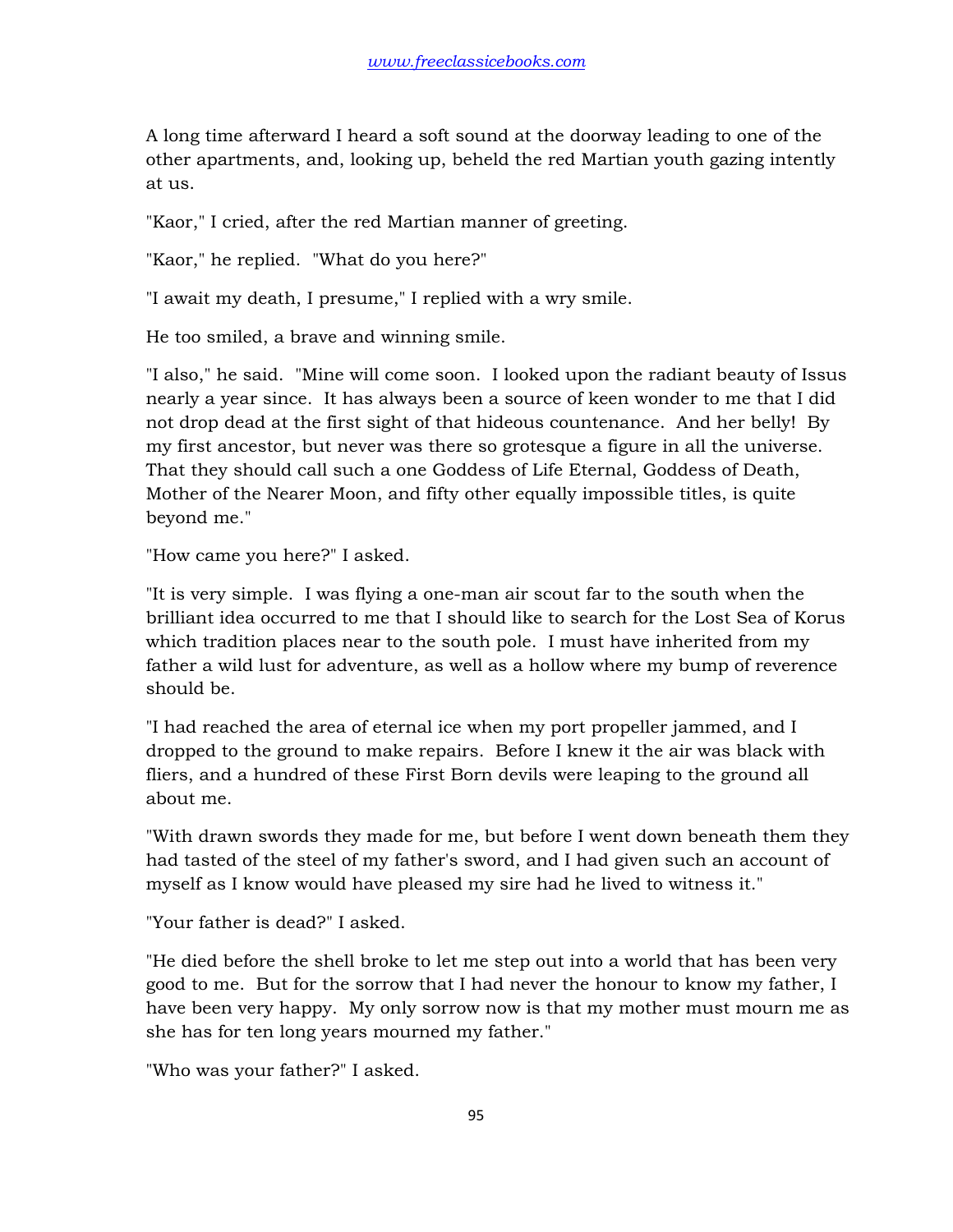He was about to reply when the outer door of our prison opened and a burly guard entered and ordered him to his own quarters for the night, locking the door after him as he passed through into the further chamber.

"It is Issus' wish that you two be confined in the same room," said the guard when he had returned to our cell. "This cowardly slave of a slave is to serve you well," he said to me, indicating Xodar with a wave of his hand. "If he does not, you are to beat him into submission. It is Issus' wish that you heap upon him every indignity and degradation of which you can conceive."

With these words he left us.

Xodar still sat with his face buried in his hands. I walked to his side and placed my hand upon his shoulder.

"Xodar," I said, "you have heard the commands of Issus, but you need not fear that I shall attempt to put them into execution. You are a brave man, Xodar. It is your own affair if you wish to be persecuted and humiliated; but were I you I should assert my manhood and defy my enemies."

"I have been thinking very hard, John Carter," he said, "of all the new ideas you gave me a few hours since. Little by little I have been piecing together the things that you said which sounded blasphemous to me then with the things that I have seen in my past life and dared not even think about for fear of bringing down upon me the wrath of Issus.

"I believe now that she is a fraud; no more divine than you or I. More I am willing to concede--that the First Born are no holier than the Holy Therns, nor the Holy Therns more holy than the red men.

"The whole fabric of our religion is based on superstitious belief in lies that have been foisted upon us for ages by those directly above us, to whose personal profit and aggrandizement it was to have us continue to believe as they wished us to believe.

"I am ready to cast off the ties that have bound me. I am ready to defy Issus herself; but what will it avail us? Be the First Born gods or mortals, they are a powerful race, and we are as fast in their clutches as though we were already dead. There is no escape."

"I have escaped from bad plights in the past, my friend," I replied; "nor while life is in me shall I despair of escaping from the Isle of Shador and the Sea of Omean."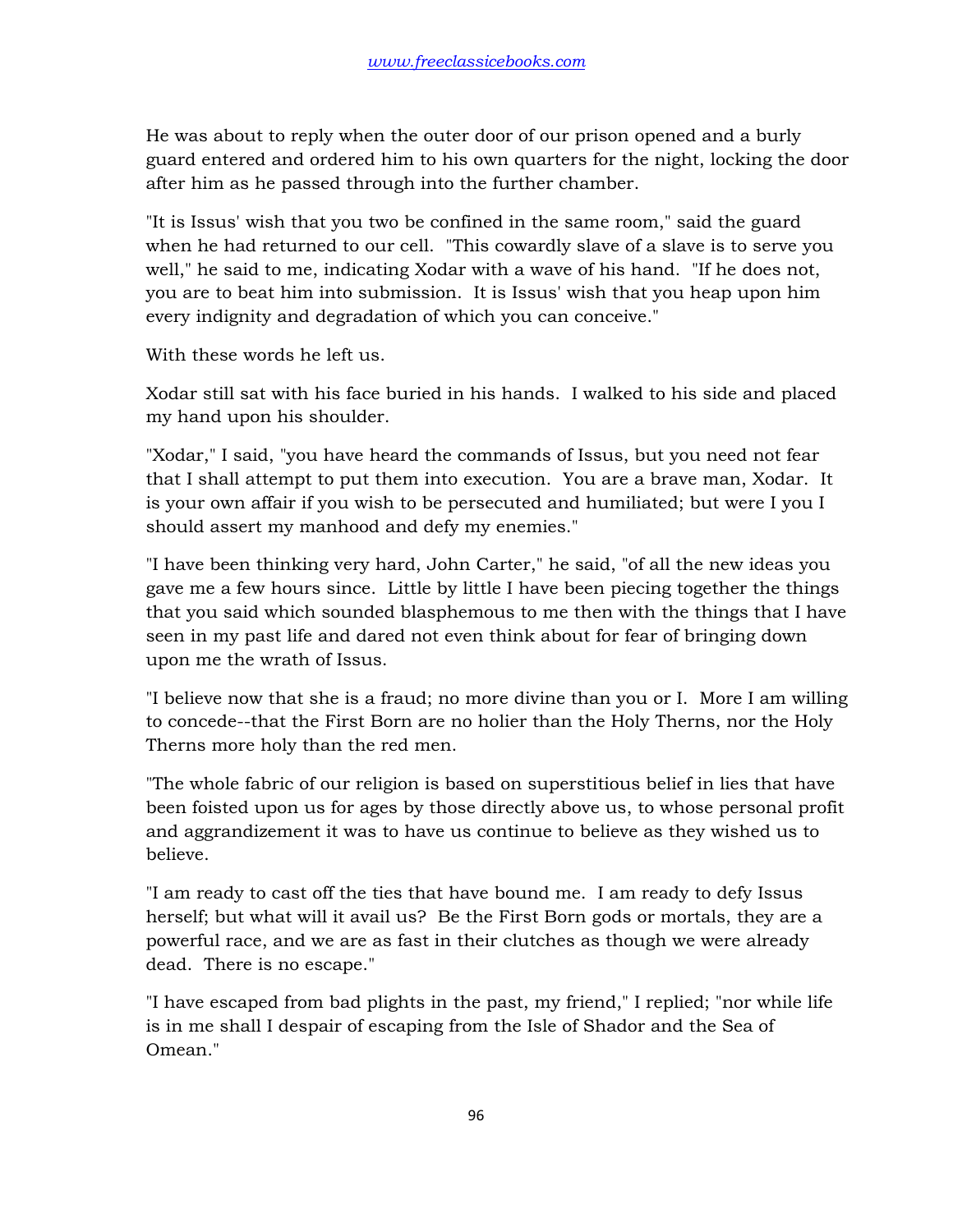"But we cannot escape even from the four walls of our prison," urged Xodar. "Test this flint-like surface," he cried, smiting the solid rock that confined us. "And look upon this polished surface; none could cling to it to reach the top."

I smiled.

"That is the least of our troubles, Xodar," I replied. "I will guarantee to scale the wall and take you with me, if you will help with your knowledge of the customs here to appoint the best time for the attempt, and guide me to the shaft that lets from the dome of this abysmal sea to the light of God's pure air above."

"Night time is the best and offers the only slender chance we have, for then men sleep, and only a dozing watch nods in the tops of the battleships. No watch is kept upon the cruisers and smaller craft. The watchers upon the larger vessels see to all about them. It is night now."

"But," I exclaimed, "it is not dark! How can it be night, then?"

He smiled.

"You forget," he said, "that we are far below ground. The light of the sun never penetrates here. There are no moons and no stars reflected in the bosom of Omean. The phosphorescent light you now see pervading this great subterranean vault emanates from the rocks that form its dome; it is always thus upon Omean, just as the billows are always as you see them--rolling, ever rolling over a windless sea.

"At the appointed hour of night upon the world above, the men whose duties hold them here sleep, but the light is ever the same."

"It will make escape more difficult," I said, and then I shrugged my shoulders; for what, pray, is the pleasure of doing an easy thing?

"Let us sleep on it to-night," said Xodar. "A plan may come with our awakening."

So we threw ourselves upon the hard stone floor of our prison and slept the sleep of tired men.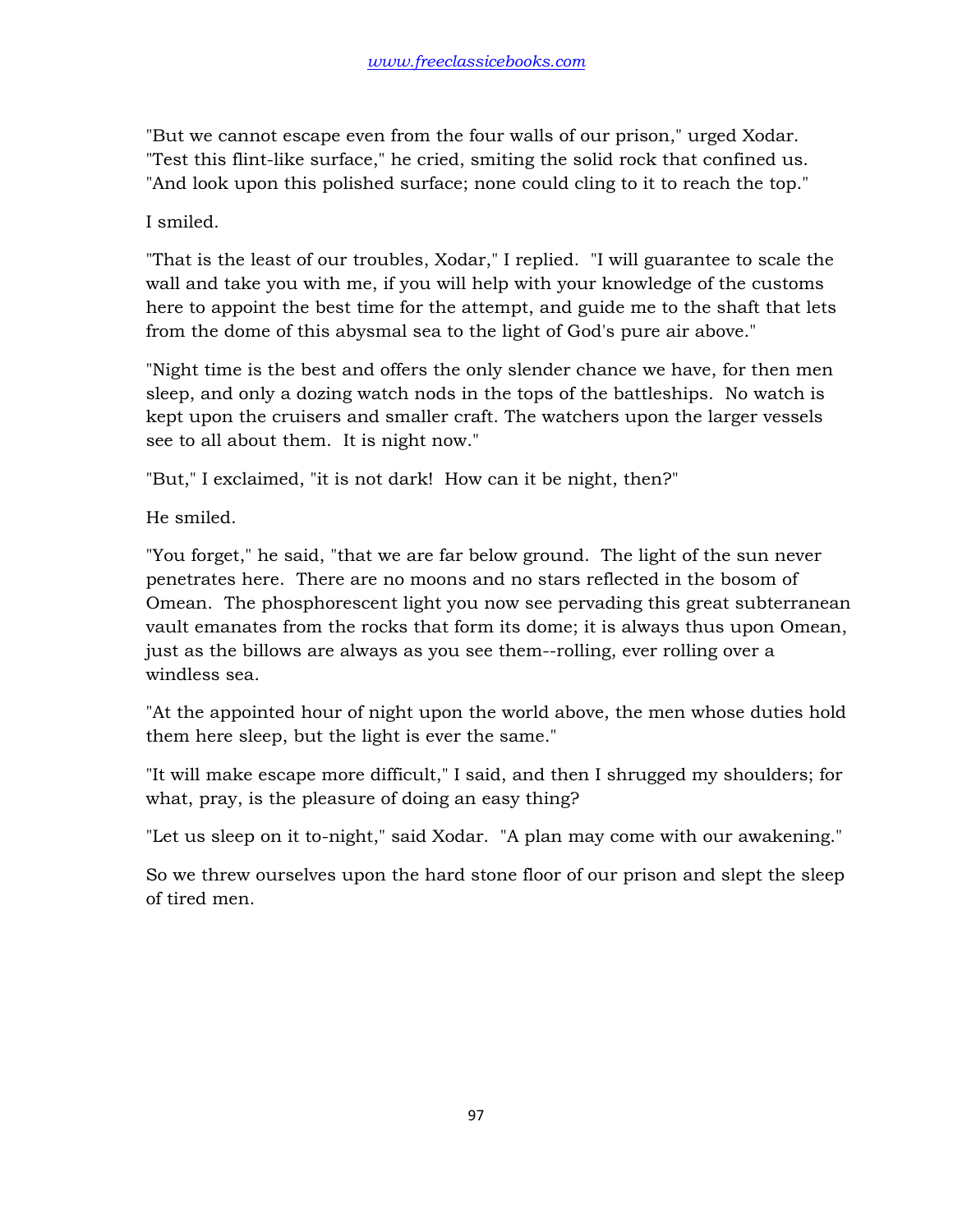## **CHAPTER XI - WHEN HELL BROKE LOOSE**

Early the next morning Xodar and I commenced work upon our plans for escape. First I had him sketch upon the stone floor of our cell as accurate a map of the south polar regions as was possible with the crude instruments at our disposal--a buckle from my harness, and the sharp edge of the wondrous gem I had taken from Sator Throg.

From this I computed the general direction of Helium and the distance at which it lay from the opening which led to Omean.

Then I had him draw a map of Omean, indicating plainly the position of Shador and of the opening in the dome which led to the outer world.

These I studied until they were indelibly imprinted in my memory. From Xodar I learned the duties and customs of the guards who patrolled Shador. It seemed that during the hours set aside for sleep only one man was on duty at a time. He paced a beat that passed around the prison, at a distance of about a hundred feet from the building.

The pace of the sentries, Xodar said, was very slow, requiring nearly ten minutes to make a single round. This meant that for practically five minutes at a time each side of the prison was unguarded as the sentry pursued his snail-like pace upon the opposite side.

"This information you ask," said Xodar, "will be all very valuable AFTER we get out, but nothing that you have asked has any bearing on that first and most important consideration."

"We will get out all right," I replied, laughing. "Leave that to me."

"When shall we make the attempt?" he asked.

"The first night that finds a small craft moored near the shore of Shador," I replied.

"But how will you know that any craft is moored near Shador? The windows are far beyond our reach."

"Not so, friend Xodar; look!"

With a bound I sprang to the bars of the window opposite us, and took a quick survey of the scene without.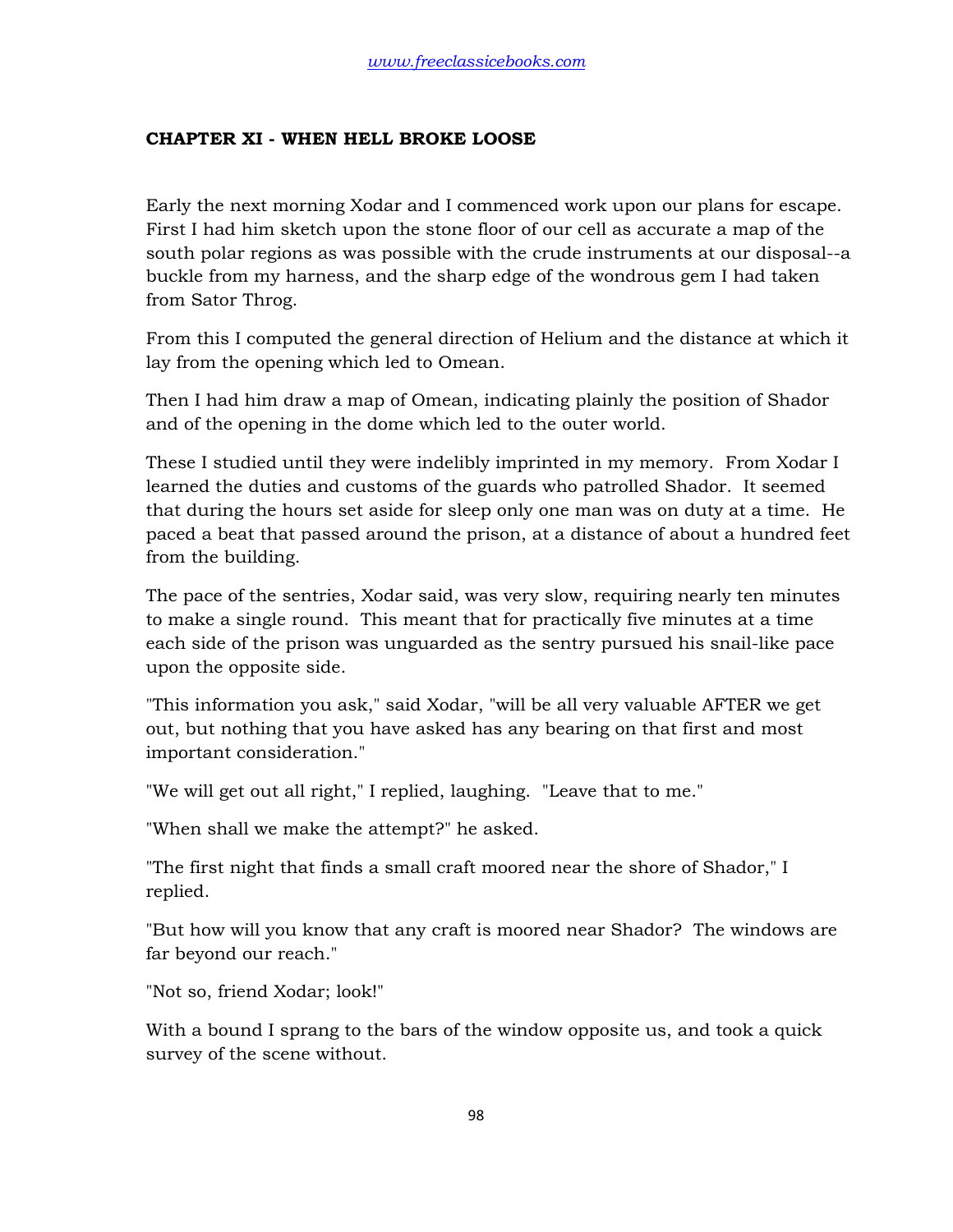Several small craft and two large battleships lay within a hundred yards of Shador.

"To-night," I thought, and was just about to voice my decision to Xodar, when, without warning, the door of our prison opened and a guard stepped in.

If the fellow saw me there our chances of escape might quickly go glimmering, for I knew that they would put me in irons if they had the slightest conception of the wonderful agility which my earthly muscles gave me upon Mars.

The man had entered and was standing facing the centre of the room, so that his back was toward me. Five feet above me was the top of a partition wall separating our cell from the next.

There was my only chance to escape detection. If the fellow turned, I was lost; nor could I have dropped to the floor undetected, since he was so nearly below me that I would have struck him had I done so.

"Where is the white man?" cried the guard of Xodar. "Issus commands his presence." He started to turn to see if I were in another part of the cell.

I scrambled up the iron grating of the window until I could catch a good footing on the sill with one foot; then I let go my hold and sprang for the partition top.

"What was that?" I heard the deep voice of the black bellow as my metal grated against the stone wall as I slipped over. Then I dropped lightly to the floor of the cell beyond.

"Where is the white slave?" again cried the guard.

"I know not," replied Xodar. "He was here even as you entered. I am not his keeper--go find him."

The black grumbled something that I could not understand, and then I heard him unlocking the door into one of the other cells on the further side. Listening intently, I caught the sound as the door closed behind him. Then I sprang once more to the top of the partition and dropped into my own cell beside the astonished Xodar.

"Do you see now how we will escape?" I asked him in a whisper.

"I see how you may," he replied, "but I am no wiser than before as to how I am to pass these walls. Certain it is that I cannot bounce over them as you do."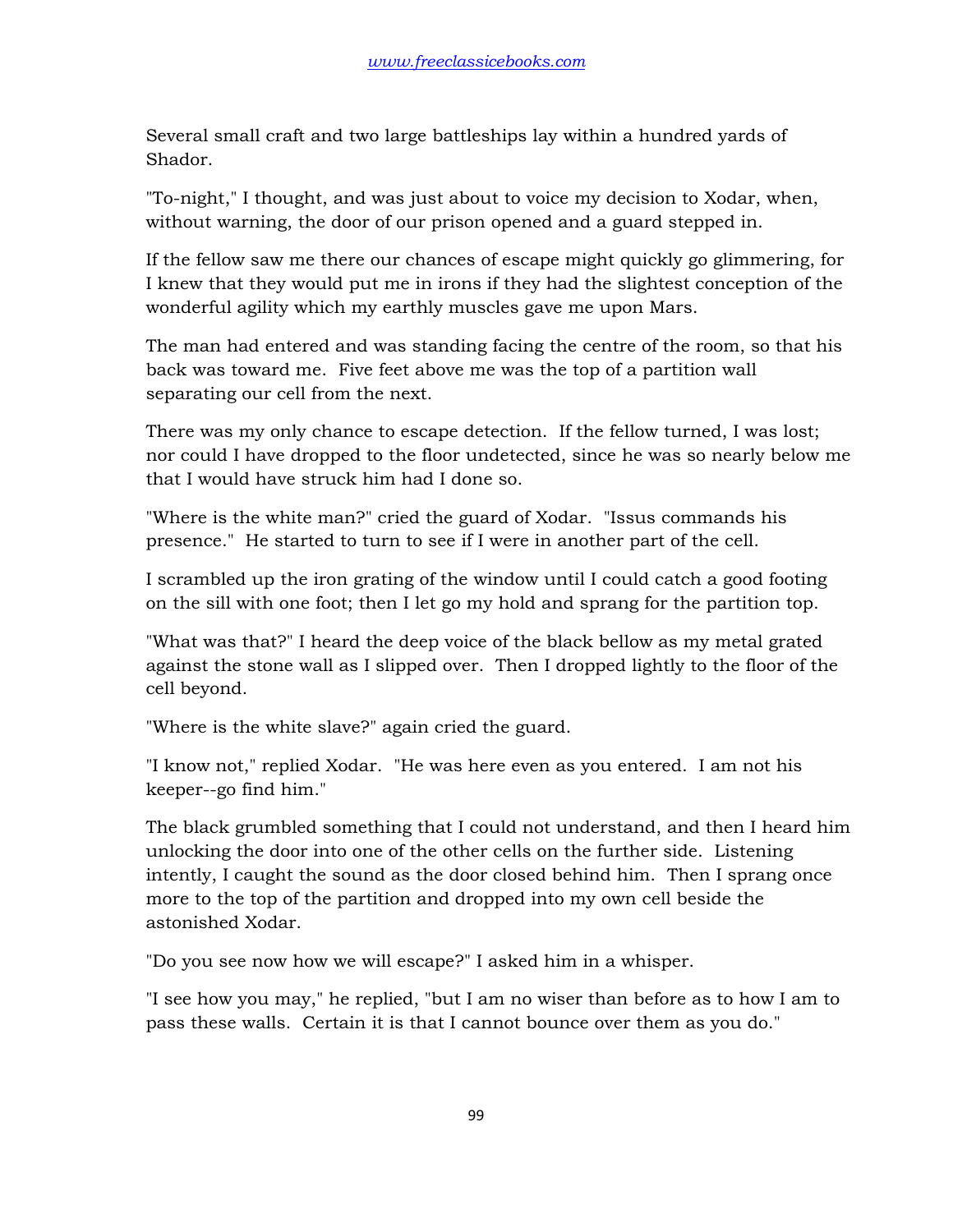We heard the guard moving about from cell to cell, and finally, his rounds completed, he again entered ours. When his eyes fell upon me they fairly bulged from his head.

"By the shell of my first ancestor!" he roared. "Where have you been?"

"I have been in prison since you put me here yesterday," I answered. "I was in this room when you entered. You had better look to your eyesight."

He glared at me in mingled rage and relief.

"Come," he said. "Issus commands your presence."

He conducted me outside the prison, leaving Xodar behind. There we found several other guards, and with them the red Martian youth who occupied another cell upon Shador.

The journey I had taken to the Temple of Issus on the preceding day was repeated. The guards kept the red boy and myself separated, so that we had no opportunity to continue the conversation that had been interrupted the previous night.

The youth's face had haunted me. Where had I seen him before. There was something strangely familiar in every line of him; in his carriage, his manner of speaking, his gestures. I could have sworn that I knew him, and yet I knew too that I had never seen him before.

When we reached the gardens of Issus we were led away from the temple instead of toward it. The way wound through enchanted parks to a mighty wall that towered a hundred feet in air.

Massive gates gave egress upon a small plain, surrounded by the same gorgeous forests that I had seen at the foot of the Golden Cliffs.

Crowds of blacks were strolling in the same direction that our guards were leading us, and with them mingled my old friends the plant men and great white apes.

The brutal beasts moved among the crowd as pet dogs might. If they were in the way the blacks pushed them roughly to one side, or whacked them with the flat of a sword, and the animals slunk away as in great fear.

Presently we came upon our destination, a great amphitheatre situated at the further edge of the plain, and about half a mile beyond the garden walls.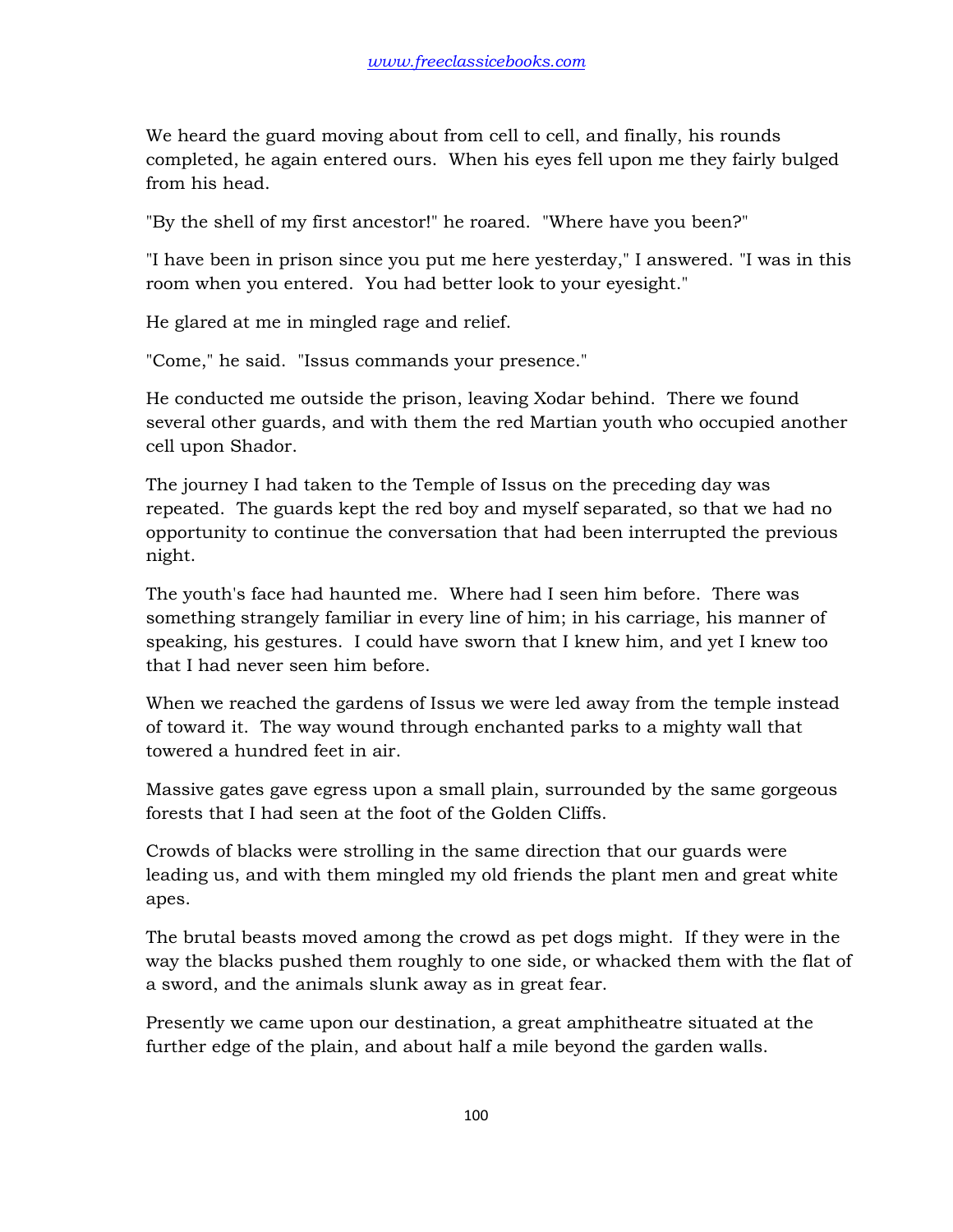Through a massive arched gateway the blacks poured in to take their seats, while our guards led us to a smaller entrance near one end of the structure.

Through this we passed into an enclosure beneath the seats, where we found a number of other prisoners herded together under guard. Some of them were in irons, but for the most part they seemed sufficiently awed by the presence of their guards to preclude any possibility of attempted escape.

During the trip from Shador I had had no opportunity to talk with my fellowprisoner, but now that we were safely within the barred paddock our guards abated their watchfulness, with the result that I found myself able to approach the red Martian youth for whom I felt such a strange attraction.

"What is the object of this assembly?" I asked him. "Are we to fight for the edification of the First Born, or is it something worse than that?"

"It is a part of the monthly rites of Issus," he replied, "in which black men wash the sins from their souls in the blood of men from the outer world. If, perchance, the black is killed, it is evidence of his disloyalty to Issus--the unpardonable sin. If he lives through the contest he is held acquitted of the charge that forced the sentence of the rites, as it is called, upon him.

"The forms of combat vary. A number of us may be pitted together against an equal number, or twice the number of blacks; or singly we may be sent forth to face wild beasts, or some famous black warrior."

"And if we are victorious," I asked, "what then--freedom?"

He laughed.

"Freedom, forsooth. The only freedom for us death. None who enters the domains of the First Born ever leave. If we prove able fighters we are permitted to fight often. If we are not mighty fighters--" He shrugged his shoulders. "Sooner or later we die in the arena."

"And you have fought often?" I asked.

"Very often," he replied. "It is my only pleasure. Some hundred black devils have I accounted for during nearly a year of the rites of Issus. My mother would be very proud could she only know how well I have maintained the traditions of my father's prowess."

"Your father must have been a mighty warrior!" I said. "I have known most of the warriors of Barsoom in my time; doubtless I knew him. Who was he?"

"My father was--"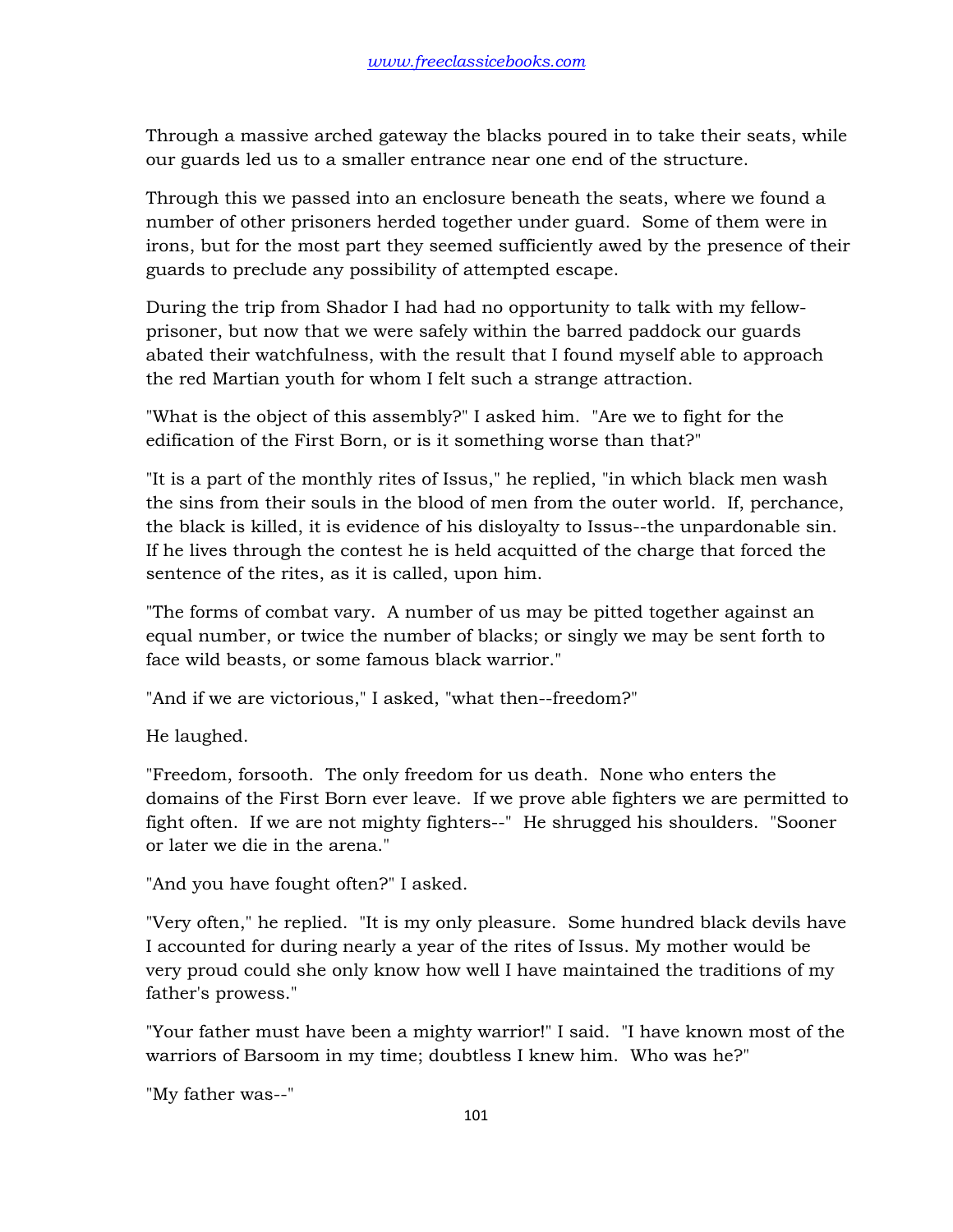"Come, calots!" cried the rough voice of a guard. "To the slaughter with you," and roughly we were hustled to the steep incline that led to the chambers far below which let out upon the arena.

The amphitheatre, like all I had ever seen upon Barsoom, was built in a large excavation. Only the highest seats, which formed the low wall surrounding the pit, were above the level of the ground. The arena itself was far below the surface.

Just beneath the lowest tier of seats was a series of barred cages on a level with the surface of the arena. Into these we were herded. But, unfortunately, my youthful friend was not of those who occupied a cage with me.

Directly opposite my cage was the throne of Issus. Here the horrid creature squatted, surrounded by a hundred slave maidens sparkling in jewelled trappings. Brilliant cloths of many hues and strange patterns formed the soft cushion covering of the dais upon which they reclined about her.

On four sides of the throne and several feet below it stood three solid ranks of heavily armed soldiery, elbow to elbow. In front of these were the high dignitaries of this mock heaven--gleaming blacks bedecked with precious stones, upon their foreheads the insignia of their rank set in circles of gold.

On both sides of the throne stretched a solid mass of humanity from top to bottom of the amphitheatre. There were as many women as men, and each was clothed in the wondrously wrought harness of his station and his house. With each black was from one to three slaves, drawn from the domains of the therns and from the outer world. The blacks are all "noble." There is no peasantry among the First Born. Even the lowest soldier is a god, and has his slaves to wait upon him.

The First Born do no work. The men fight--that is a sacred privilege and duty; to fight and die for Issus. The women do nothing, absolutely nothing. Slaves wash them, slaves dress them, slaves feed them. There are some, even, who have slaves that talk for them, and I saw one who sat during the rites with closed eyes while a slave narrated to her the events that were transpiring within the arena.

The first event of the day was the Tribute to Issus. It marked the end of those poor unfortunates who had looked upon the divine glory of the goddess a full year before. There were ten of them--splendid beauties from the proud courts of mighty Jeddaks and from the temples of the Holy Therns. For a year they had served in the retinue of Issus; to-day they were to pay the price of this divine preferment with their lives; tomorrow they would grace the tables of the court functionaries.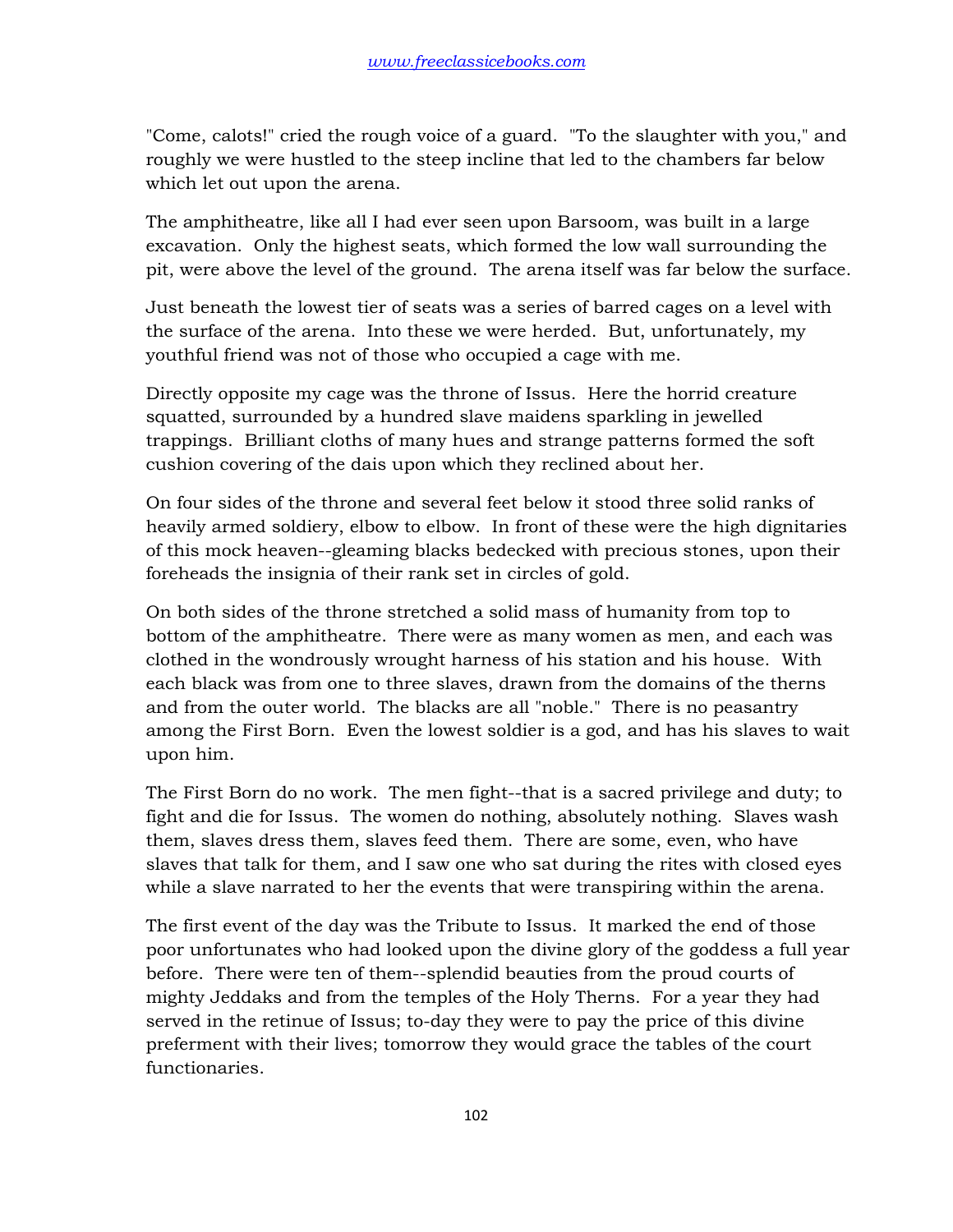A huge black entered the arena with the young women. Carefully he inspected them, felt of their limbs and poked them in the ribs. Presently he selected one of their number whom he led before the throne of Issus. He addressed some words to the goddess which I could not hear. Issus nodded her head. The black raised his hands above his head in token of salute, grasped the girl by the wrist, and dragged her from the arena through a small doorway below the throne.

"Issus will dine well to-night," said a prisoner beside me.

"What do you mean?" I asked.

"That was her dinner that old Thabis is taking to the kitchens. Didst not note how carefully he selected the plumpest and tenderest of the lot?"

I growled out my curses on the monster sitting opposite us on the gorgeous throne.

"Fume not," admonished my companion; "you will see far worse than that if you live even a month among the First Born."

I turned again in time to see the gate of a nearby cage thrown open and three monstrous white apes spring into the arena. The girls shrank in a frightened group in the centre of the enclosure.

One was on her knees with imploring hands outstretched toward Issus; but the hideous deity only leaned further forward in keener anticipation of the entertainment to come. At length the apes spied the huddled knot of terrorstricken maidens and with demoniacal shrieks of bestial frenzy, charged upon them.

A wave of mad fury surged over me. The cruel cowardliness of the power-drunk creature whose malignant mind conceived such frightful forms of torture stirred to their uttermost depths my resentment and my manhood. The blood-red haze that presaged death to my foes swam before my eyes.

The guard lolled before the unbarred gate of the cage which confined me. What need of bars, indeed, to keep those poor victims from rushing into the arena which the edict of the gods had appointed as their death place!

A single blow sent the black unconscious to the ground. Snatching up his longsword, I sprang into the arena. The apes were almost upon the maidens, but a couple of mighty bounds were all my earthly muscles required to carry me to the centre of the sand-strewn floor.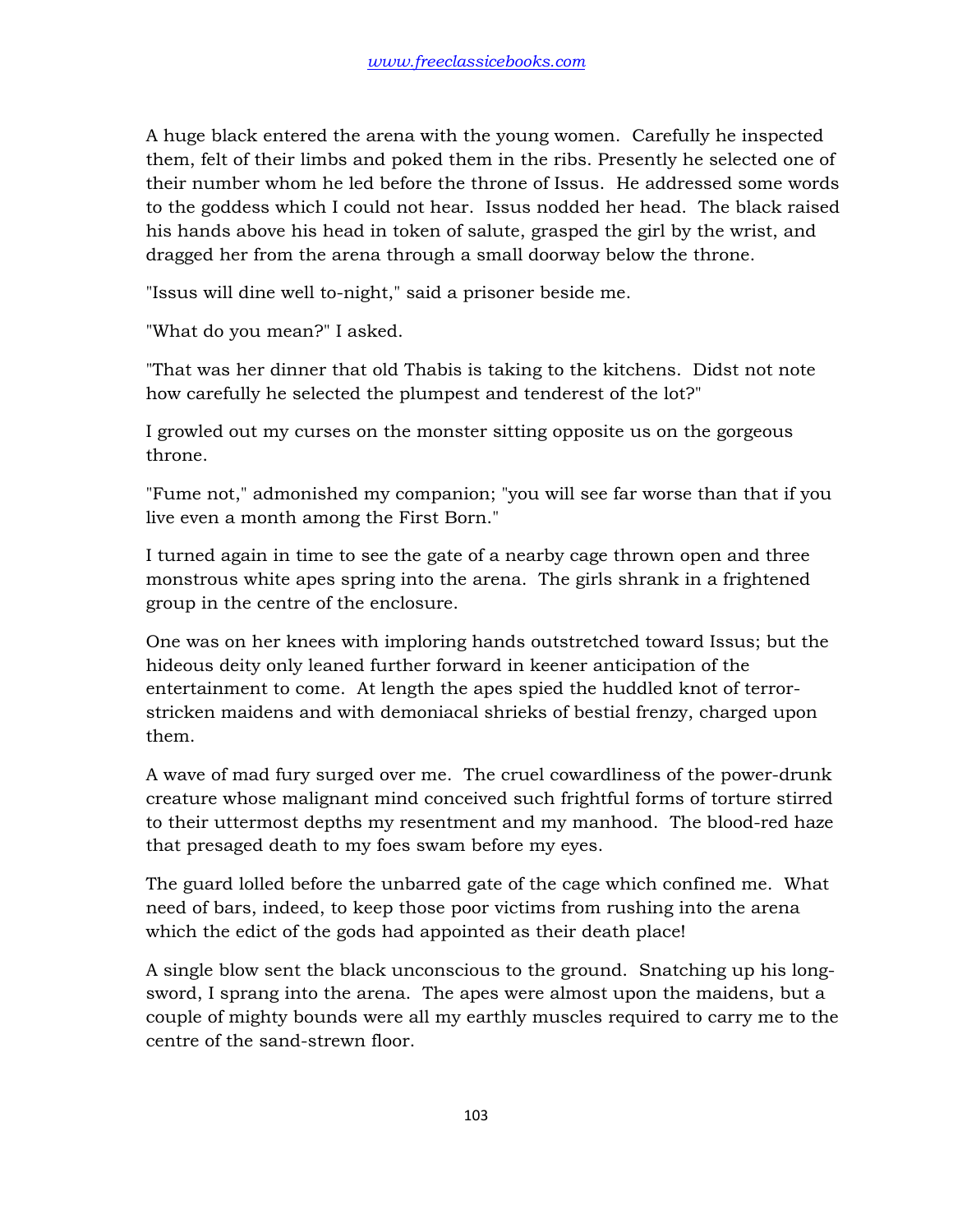For an instant silence reigned in the great amphitheatre, then a wild shout arose from the cages of the doomed. My long-sword circled whirring through the air, and a great ape sprawled, headless, at the feet of the fainting girls.

The other apes turned now upon me, and as I stood facing them a sullen roar from the audience answered the wild cheers from the cages. From the tail of my eye I saw a score of guards rushing across the glistening sand toward me. Then a figure broke from one of the cages behind them. It was the youth whose personality so fascinated me.

He paused a moment before the cages, with upraised sword.

"Come, men of the outer world!" he shouted. "Let us make our deaths worth while, and at the back of this unknown warrior turn this day's Tribute to Issus into an orgy of revenge that will echo through the ages and cause black skins to blanch at each repetition of the rites of Issus. Come! The racks without your cages are filled with blades."

Without waiting to note the outcome of his plea, he turned and bounded toward me. From every cage that harboured red men a thunderous shout went up in answer to his exhortation. The inner guards went down beneath howling mobs, and the cages vomited forth their inmates hot with the lust to kill.

The racks that stood without were stripped of the swords with which the prisoners were to have been armed to enter their allotted combats, and a swarm of determined warriors sped to our support.

The great apes, towering in all their fifteen feet of height, had gone down before my sword while the charging guards were still some distance away. Close behind them pursued the youth. At my back were the young girls, and as it was in their service that I fought, I remained standing there to meet my inevitable death, but with the determination to give such an account of myself as would long be remembered in the land of the First Born.

I noted the marvellous speed of the young red man as he raced after the guards. Never had I seen such speed in any Martian. His leaps and bounds were little short of those which my earthly muscles had produced to create such awe and respect on the part of the green Martians into whose hands I had fallen on that long-gone day that had seen my first advent upon Mars.

The guards had not reached me when he fell upon them from the rear, and as they turned, thinking from the fierceness of his onslaught that a dozen were attacking them, I rushed them from my side.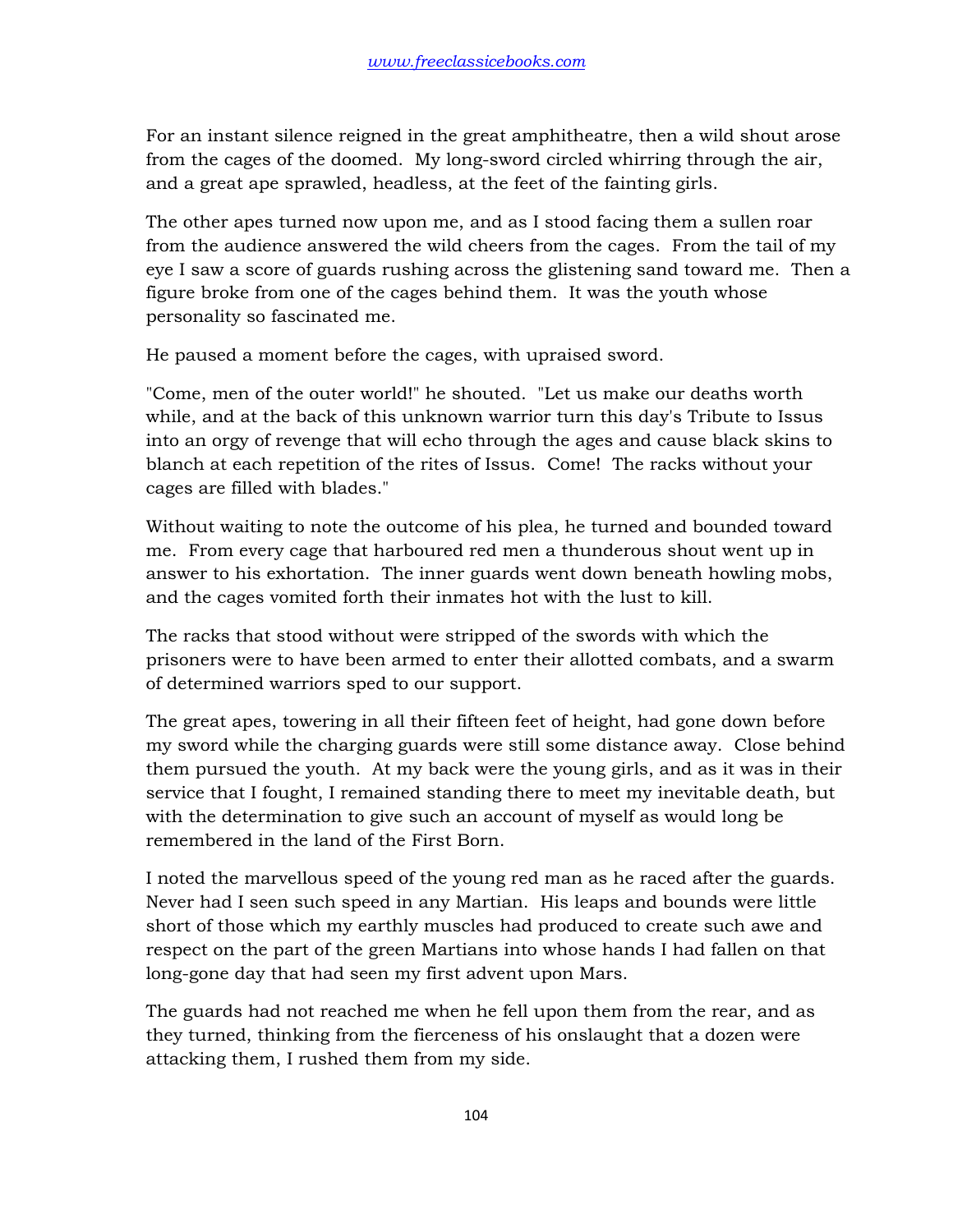In the rapid fighting that followed I had little chance to note aught else than the movements of my immediate adversaries, but now and again I caught a fleeting glimpse of a purring sword and a lightly springing figure of sinewy steel that filled my heart with a strange yearning and a mighty but unaccountable pride.

On the handsome face of the boy a grim smile played, and ever and anon he threw a taunting challenge to the foes that faced him. In this and other ways his manner of fighting was similar to that which had always marked me on the field of combat.

Perhaps it was this vague likeness which made me love the boy, while the awful havoc that his sword played amongst the blacks filled my soul with a tremendous respect for him.

For my part, I was fighting as I had fought a thousand times before--now sidestepping a wicked thrust, now stepping quickly in to let my sword's point drink deep in a foeman's heart, before it buried itself in the throat of his companion.

We were having a merry time of it, we two, when a great body of Issus' own guards were ordered into the arena. On they came with fierce cries, while from every side the armed prisoners swarmed upon them.

For half an hour it was as though all hell had broken loose. In the walled confines of the arena we fought in an inextricable mass--howling, cursing, bloodstreaked demons; and ever the sword of the young red man flashed beside me.

Slowly and by repeated commands I had succeeded in drawing the prisoners into a rough formation about us, so that at last we fought formed into a rude circle in the centre of which were the doomed maids.

Many had gone down on both sides, but by far the greater havoc had been wrought in the ranks of the guards of Issus. I could see messengers running swiftly through the audience, and as they passed the nobles there unsheathed their swords and sprang into the arena. They were going to annihilate us by force of numbers--that was quite evidently their plan.

I caught a glimpse of Issus leaning far forward upon her throne, her hideous countenance distorted in a horrid grimace of hate and rage, in which I thought I could distinguish an expression of fear. It was that face that inspired me to the thing that followed.

Quickly I ordered fifty of the prisoners to drop back behind us and form a new circle about the maidens.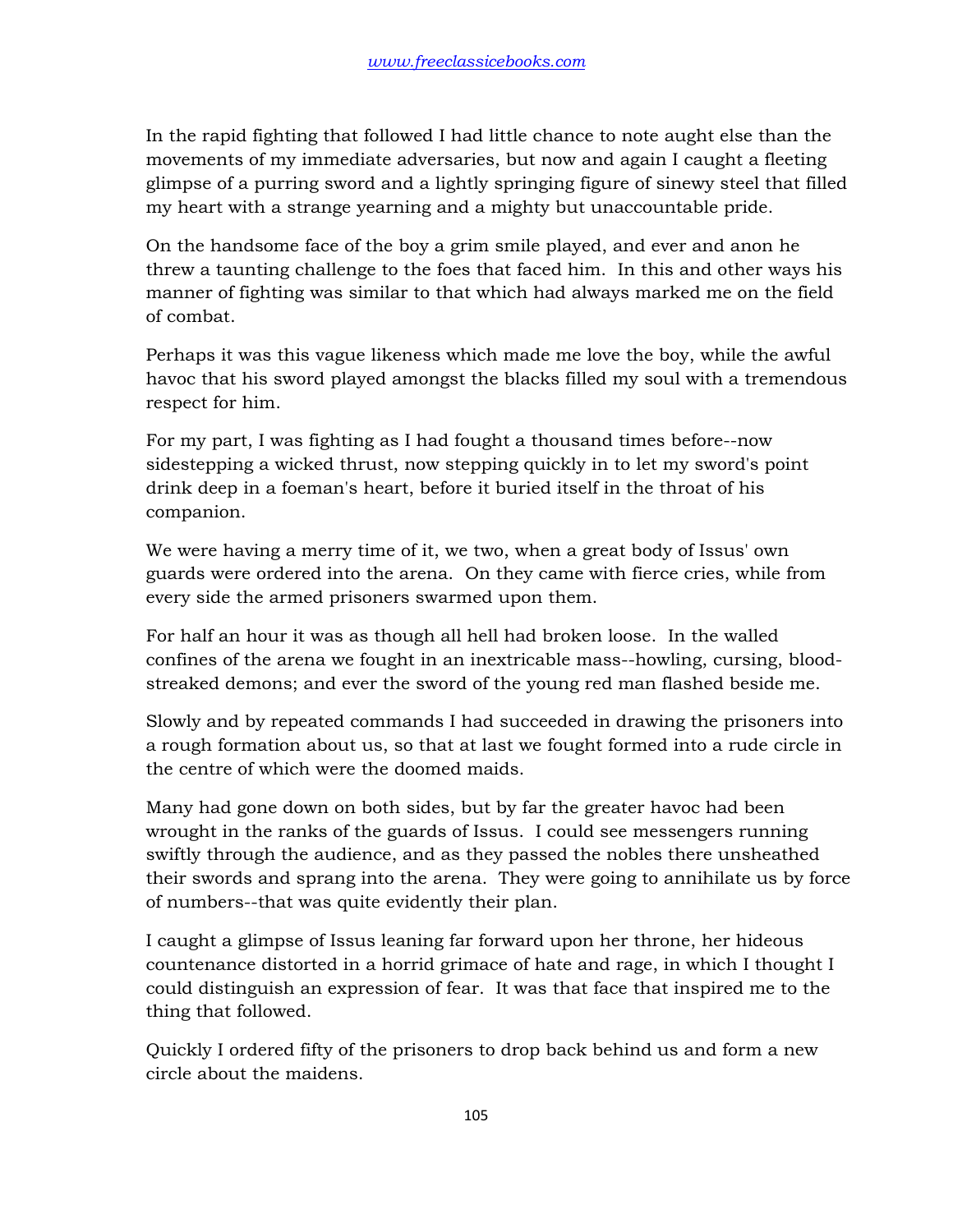"Remain and protect them until I return," I commanded.

Then, turning to those who formed the outer line, I cried, "Down with Issus! Follow me to the throne; we will reap vengeance where vengeance is deserved."

The youth at my side was the first to take up the cry of "Down with Issus!" and then at my back and from all sides rose a hoarse shout, "To the throne! To the throne!"

As one man we moved, an irresistible fighting mass, over the bodies of dead and dying foes toward the gorgeous throne of the Martian deity. Hordes of the doughtiest fighting-men of the First Born poured from the audience to check our progress. We mowed them down before us as they had been paper men.

"To the seats, some of you!" I cried as we approached the arena's barrier wall. "Ten of us can take the throne," for I had seen that Issus' guards had for the most part entered the fray within the arena.

On both sides of me the prisoners broke to left and right for the seats, vaulting the low wall with dripping swords lusting for the crowded victims who awaited them.

In another moment the entire amphitheatre was filled with the shrieks of the dying and the wounded, mingled with the clash of arms and triumphant shouts of the victors.

Side by side the young red man and I, with perhaps a dozen others, fought our way to the foot of the throne. The remaining guards, reinforced by the high dignitaries and nobles of the First Born, closed in between us and Issus, who sat leaning far forward upon her carved sorapus bench, now screaming high-pitched commands to her following, now hurling blighting curses upon those who sought to desecrate her godhood.

The frightened slaves about her trembled in wide-eyed expectancy, knowing not whether to pray for our victory or our defeat. Several among them, proud daughters no doubt of some of Barsoom's noblest warriors, snatched swords from the hands of the fallen and fell upon the guards of Issus, but they were soon cut down; glorious martyrs to a hopeless cause.

The men with us fought well, but never since Tars Tarkas and I fought out that long, hot afternoon shoulder to shoulder against the hordes of Warhoon in the dead sea bottom before Thark, had I seen two men fight to such good purpose and with such unconquerable ferocity as the young red man and I fought that day before the throne of Issus, Goddess of Death, and of Life Eternal.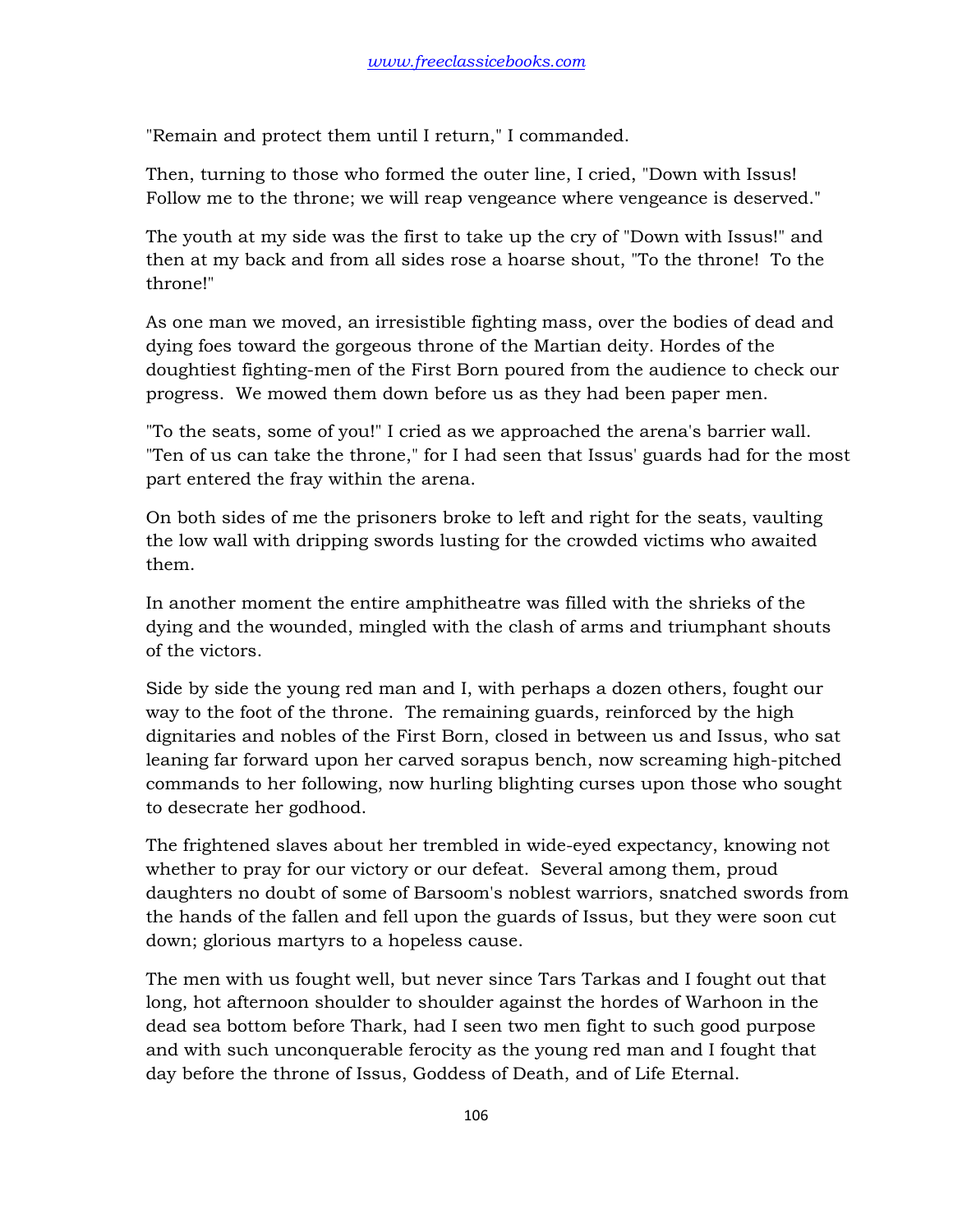Man by man those who stood between us and the carven sorapus wood bench went down before our blades. Others swarmed in to fill the breach, but inch by inch, foot by foot we won nearer and nearer to our goal.

Presently a cry went up from a section of the stands near by--"Rise slaves!" "Rise slaves!" it rose and fell until it swelled to a mighty volume of sound that swept in great billows around the entire amphitheatre.

For an instant, as though by common assent, we ceased our fighting to look for the meaning of this new note nor did it take but a moment to translate its significance. In all parts of the structure the female slaves were falling upon their masters with whatever weapon came first to hand. A dagger snatched from the harness of her mistress was waved aloft by some fair slave, its shimmering blade crimson with the lifeblood of its owner; swords plucked from the bodies of the dead about them; heavy ornaments which could be turned into bludgeons--such were the implements with which these fair women wreaked the long-pent vengeance which at best could but partially recompense them for the unspeakable cruelties and indignities which their black masters had heaped upon them. And those who could find no other weapons used their strong fingers and their gleaming teeth.

It was at once a sight to make one shudder and to cheer; but in a brief second we were engaged once more in our own battle with only the unquenchable battle cry of the women to remind us that they still fought--"Rise slaves!" "Rise slaves!"

Only a single thin rank of men now stood between us and Issus. Her face was blue with terror. Foam flecked her lips. She seemed too paralysed with fear to move. Only the youth and I fought now. The others all had fallen, and I was like to have gone down too from a nasty long-sword cut had not a hand reached out from behind my adversary and clutched his elbow as the blade was falling upon me. The youth sprang to my side and ran his sword through the fellow before he could recover to deliver another blow.

I should have died even then but for that as my sword was tight wedged in the breastbone of a Dator of the First Born. As the fellow went down I snatched his sword from him and over his prostrate body looked into the eyes of the one whose quick hand had saved me from the first cut of his sword--it was Phaidor, daughter of Matai Shang.

"Fly, my Prince!" she cried. "It is useless to fight them longer. All within the arena are dead. All who charged the throne are dead but you and this youth. Only among the seats are there left any of your fighting-men, and they and the slave women are fast being cut down. Listen! You can scarce hear the battle-cry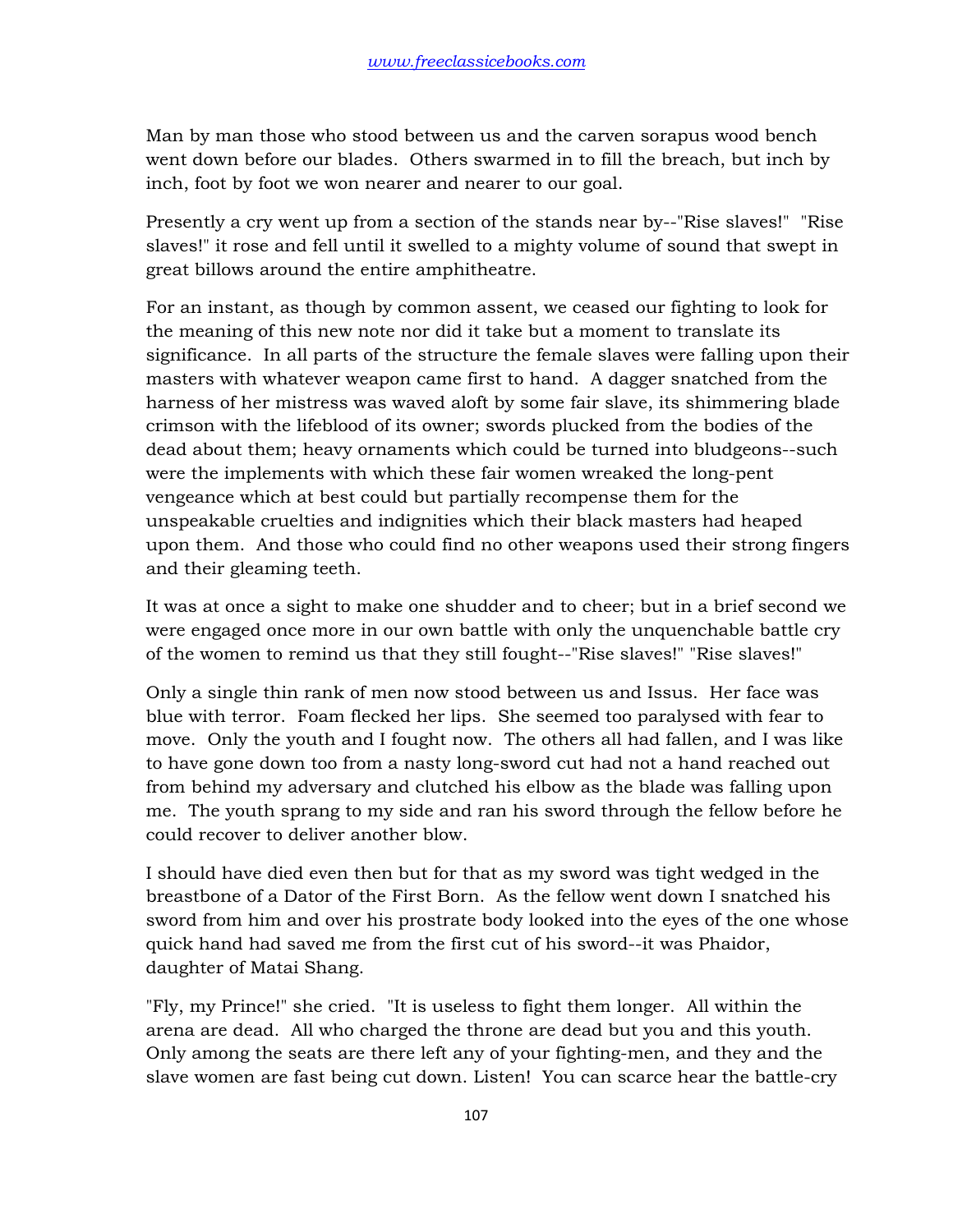of the women now for nearly all are dead. For each one of you there are ten thousand blacks within the domains of the First Born. Break for the open and the sea of Korus. With your mighty sword arm you may yet win to the Golden Cliffs and the templed gardens of the Holy Therns. There tell your story to Matai Shang, my father. He will keep you, and together you may find a way to rescue me. Fly while there is yet a bare chance for flight."

But that was not my mission, nor could I see much to be preferred in the cruel hospitality of the Holy Therns to that of the First Born.

"Down with Issus!" I shouted, and together the boy and I took up the fight once more. Two blacks went down with our swords in their vitals, and we stood face to face with Issus. As my sword went up to end her horrid career her paralysis left her, and with an ear-piercing shriek she turned to flee. Directly behind her a black gulf suddenly yawned in the flooring of the dais. She sprang for the opening with the youth and I close at her heels. Her scattered guard rallied at her cry and rushed for us. A blow fell upon the head of the youth. He staggered and would have fallen, but I caught him in my left arm and turned to face an infuriated mob of religious fanatics crazed by the affront I had put upon their goddess, just as Issus disappeared into the black depths beneath me.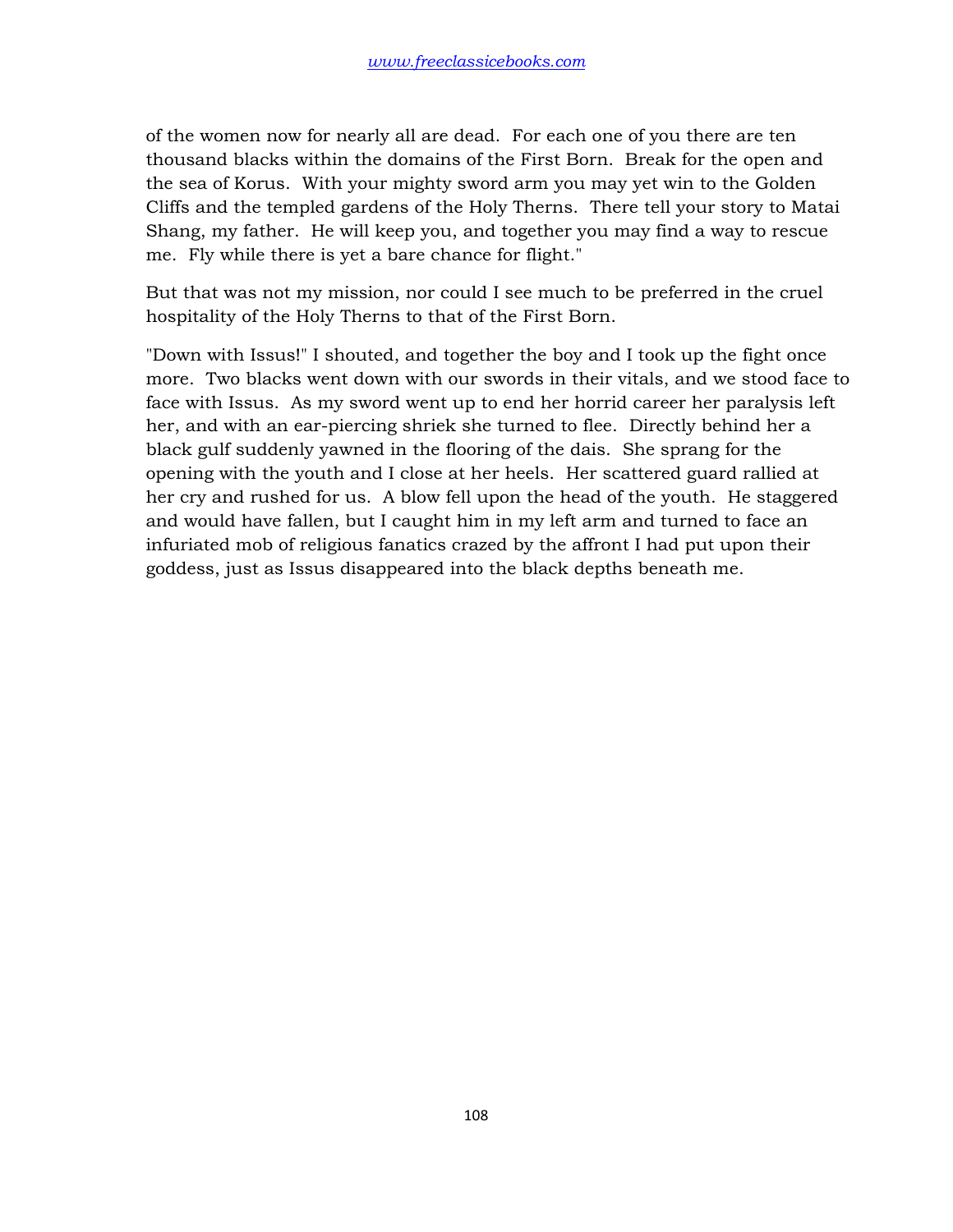## **CHAPTER XII - DOOMED TO DIE**

For an instant I stood there before they fell upon me, but the first rush of them forced me back a step or two. My foot felt for the floor but found only empty space. I had backed into the pit which had received Issus. For a second I toppled there upon the brink. Then I too with the boy still tightly clutched in my arms pitched backward into the black abyss.

We struck a polished chute, the opening above us closed as magically as it had opened, and we shot down, unharmed, into a dimly lighted apartment far below the arena.

As I rose to my feet the first thing I saw was the malignant countenance of Issus glaring at me through the heavy bars of a grated door at one side of the chamber.

"Rash mortal!" she shrilled. "You shall pay the awful penalty for your blasphemy in this secret cell. Here you shall lie alone and in darkness with the carcass of your accomplice festering in its rottenness by your side, until crazed by loneliness and hunger you feed upon the crawling maggots that were once a man."

That was all. In another instant she was gone, and the dim light which had filled the cell faded into Cimmerian blackness.

"Pleasant old lady," said a voice at my side.

"Who speaks?" I asked.

"'Tis I, your companion, who has had the honour this day of fighting shoulder to shoulder with the greatest warrior that ever wore metal upon Barsoom."

"I thank God that you are not dead," I said. "I feared for that nasty cut upon your head."

"It but stunned me," he replied. "A mere scratch."

"Maybe it were as well had it been final," I said. "We seem to be in a pretty fix here with a splendid chance of dying of starvation and thirst."

"Where are we?"

"Beneath the arena," I replied. "We tumbled down the shaft that swallowed Issus as she was almost at our mercy."

He laughed a low laugh of pleasure and relief, and then reaching out through the inky blackness he sought my shoulder and pulled my ear close to his mouth.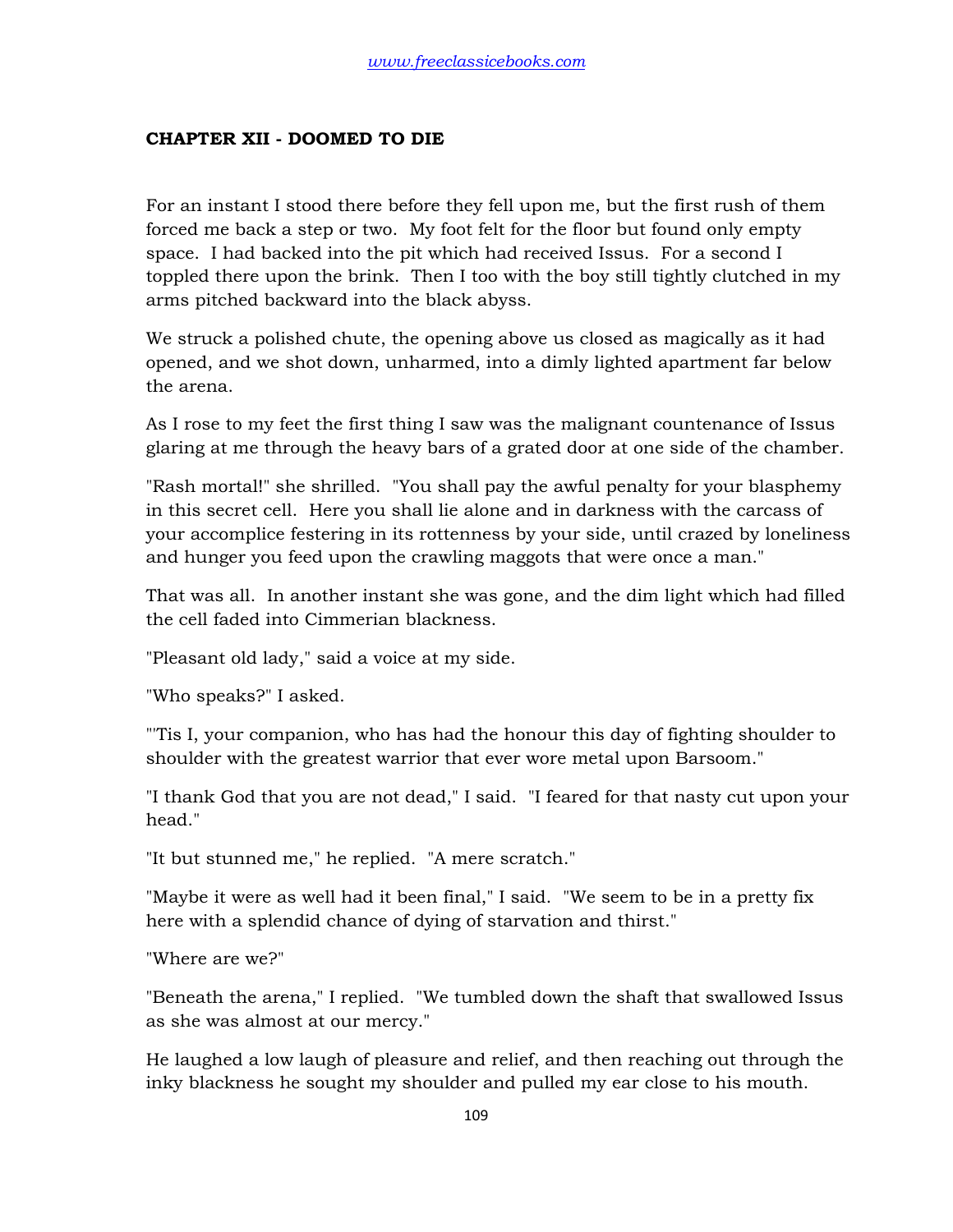"Nothing could be better," he whispered. "There are secrets within the secrets of Issus of which Issus herself does not dream."

"What do you mean?"

"I laboured with the other slaves a year since in the remodelling of these subterranean galleries, and at that time we found below these an ancient system of corridors and chambers that had been sealed up for ages. The blacks in charge of the work explored them, taking several of us along to do whatever work there might be occasion for. I know the entire system perfectly.

"There are miles of corridors honeycombing the ground beneath the gardens and the temple itself, and there is one passage that leads down to and connects with the lower regions that open on the water shaft that gives passage to Omean.

"If we can reach the submarine undetected we may yet make the sea in which there are many islands where the blacks never go. There we may live for a time, and who knows what may transpire to aid us to escape?"

He had spoken all in a low whisper, evidently fearing spying ears even here, and so I answered him in the same subdued tone.

"Lead back to Shador, my friend," I whispered. "Xodar, the black, is there. We were to attempt our escape together, so I cannot desert him."

"No," said the boy, "one cannot desert a friend. It were better to be recaptured ourselves than that."

Then he commenced groping his way about the floor of the dark chamber searching for the trap that led to the corridors beneath. At length he summoned me by a low, "S-s-t," and I crept toward the sound of his voice to find him kneeling on the brink of an opening in the floor.

"There is a drop here of about ten feet," he whispered. "Hang by your hands and you will alight safely on a level floor of soft sand."

Very quietly I lowered myself from the inky cell above into the inky pit below. So utterly dark was it that we could not see our hands at an inch from our noses. Never, I think, have I known such complete absence of light as existed in the pits of Issus.

For an instant I hung in mid air. There is a strange sensation connected with an experience of that nature which is quite difficult to describe. When the feet tread empty air and the distance below is shrouded in darkness there is a feeling akin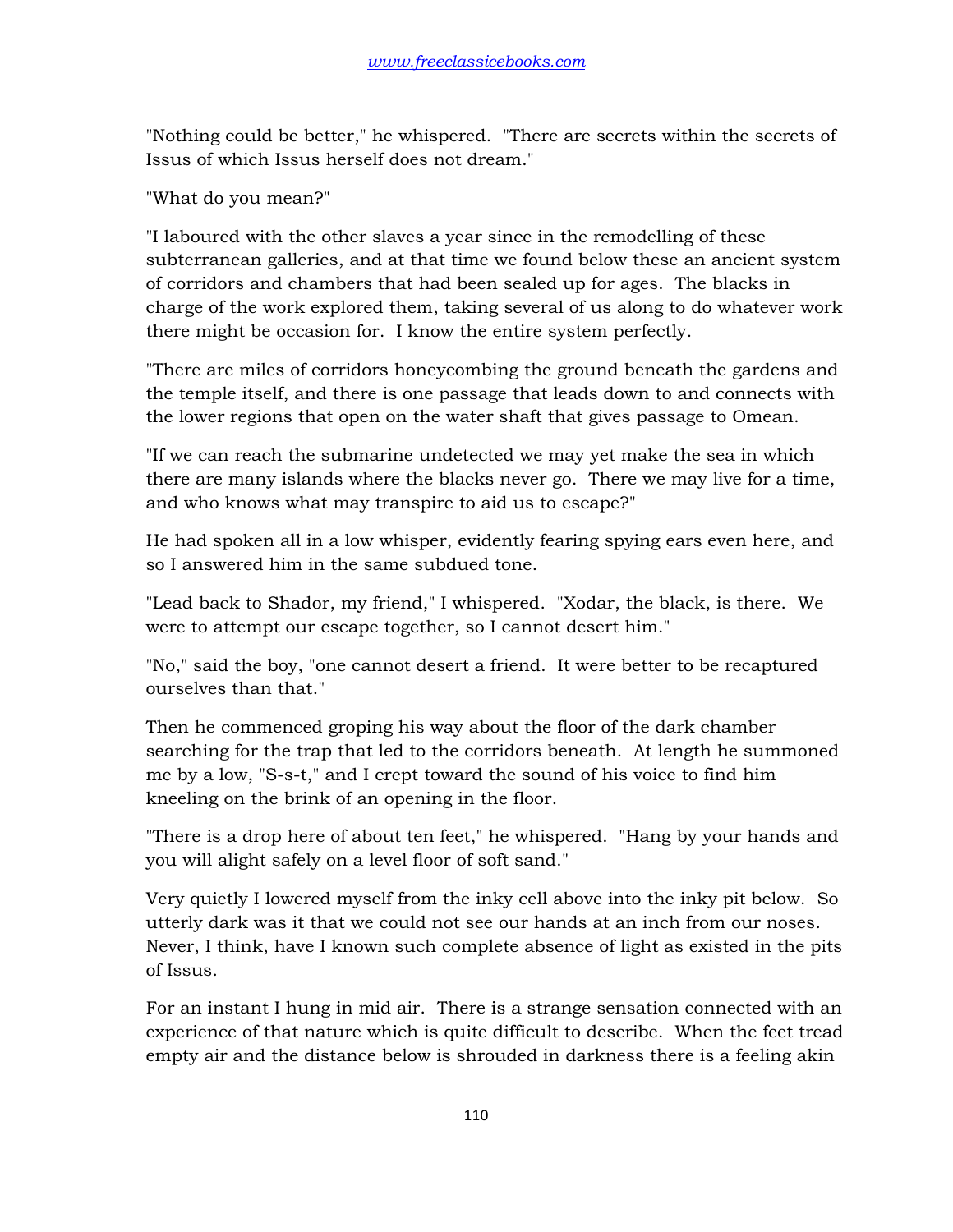to panic at the thought of releasing the hold and taking the plunge into unknown depths.

Although the boy had told me that it was but ten feet to the floor below I experienced the same thrills as though I were hanging above a bottomless pit. Then I released my hold and dropped--four feet to a soft cushion of sand.

The boy followed me.

"Raise me to your shoulders," he said, "and I will replace the trap."

This done he took me by the hand, leading me very slowly, with much feeling about and frequent halts to assure himself that he did not stray into wrong passageways.

Presently we commenced the descent of a very steep incline.

"It will not be long," he said, "before we shall have light. At the lower levels we meet the same stratum of phosphorescent rock that illuminates Omean."

Never shall I forget that trip through the pits of Issus. While it was devoid of important incidents yet it was filled for me with a strange charm of excitement and adventure which I think must have hinged principally on the unguessable antiquity of these long-forgotten corridors. The things which the Stygian darkness hid from my objective eye could not have been half so wonderful as the pictures which my imagination wrought as it conjured to life again the ancient peoples of this dying world and set them once more to the labours, the intrigues, the mysteries and the cruelties which they had practised to make their last stand against the swarming hordes of the dead sea bottoms that had driven them step by step to the uttermost pinnacle of the world where they were now intrenched behind an impenetrable barrier of superstition.

In addition to the green men there had been three principal races upon Barsoom. The blacks, the whites, and a race of yellow men. As the waters of the planet dried and the seas receded, all other resources dwindled until life upon the planet became a constant battle for survival.

The various races had made war upon one another for ages, and the three higher types had easily bested the green savages of the water places of the world, but now that the receding seas necessitated constant abandonment of their fortified cities and forced upon them a more or less nomadic life in which they became separated into smaller communities they soon fell prey to the fierce hordes of green men. The result was a partial amalgamation of the blacks, whites and yellows, the result of which is shown in the present splendid race of red men.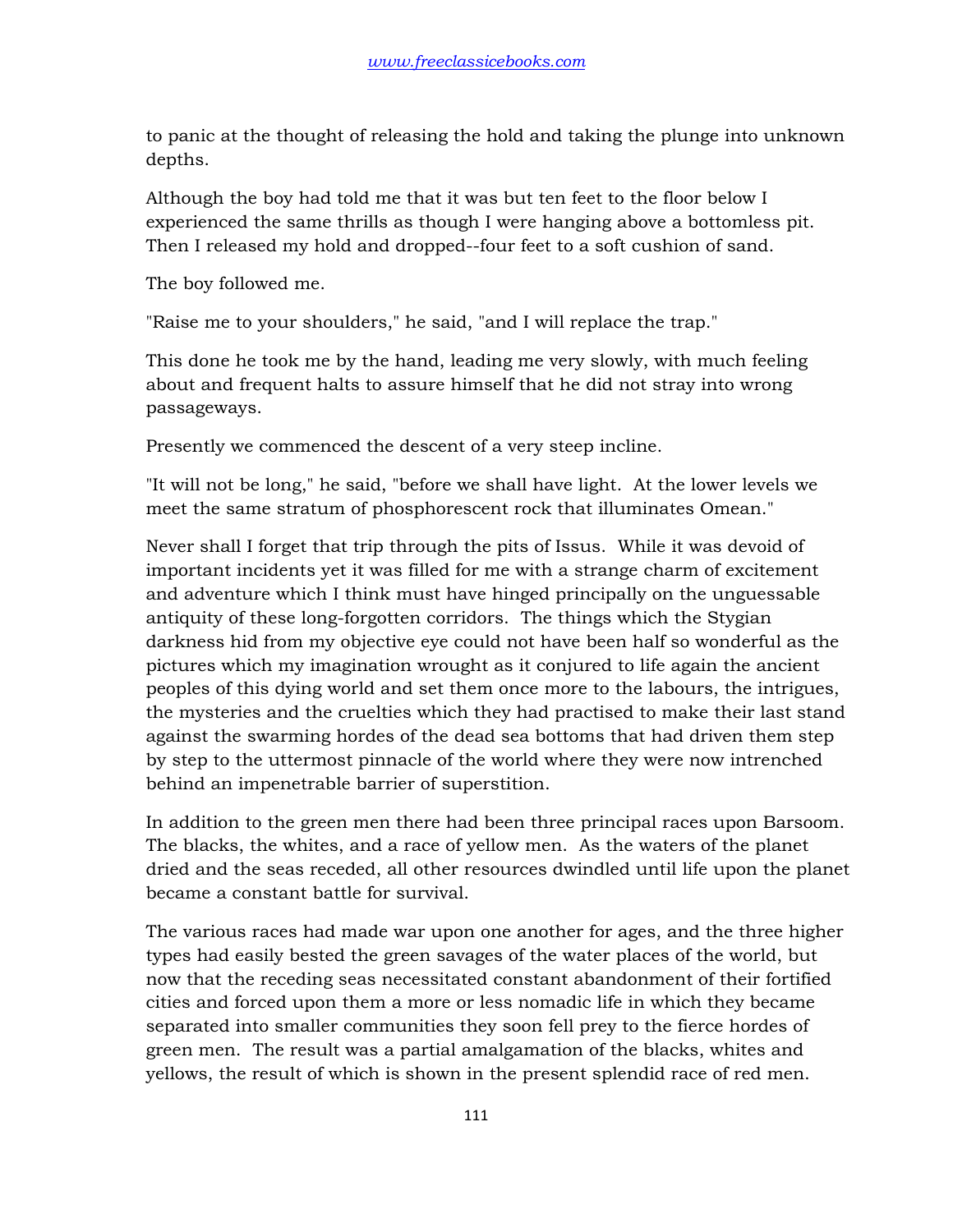I had always supposed that all traces of the original races had disappeared from the face of Mars, yet within the past four days I had found both whites and blacks in great multitudes. Could it be possible that in some far-off corner of the planet there still existed a remnant of the ancient race of yellow men?

My reveries were broken in upon by a low exclamation from the boy.

"At last, the lighted way," he cried, and looking up I beheld at a long distance before us a dim radiance.

As we advanced the light increased until presently we emerged into well-lighted passageways. From then on our progress was rapid until we came suddenly to the end of a corridor that let directly upon the ledge surrounding the pool of the submarine.

The craft lay at her moorings with uncovered hatch. Raising his finger to his lips and then tapping his sword in a significant manner, the youth crept noiselessly toward the vessel. I was close at his heels.

Silently we dropped to the deserted deck, and on hands and knees crawled toward the hatchway. A stealthy glance below revealed no guard in sight, and so with the quickness and the soundlessness of cats we dropped together into the main cabin of the submarine. Even here was no sign of life. Quickly we covered and secured the hatch.

Then the boy stepped into the pilot house, touched a button and the boat sank amid swirling waters toward the bottom of the shaft. Even then there was no scurrying of feet as we had expected, and while the boy remained to direct the boat I slid from cabin to cabin in futile search for some member of the crew. The craft was entirely deserted. Such good fortune seemed almost unbelievable.

When I returned to the pilot house to report the good news to my companion he handed me a paper.

"This may explain the absence of the crew," he said.

It was a radio-aerial message to the commander of the submarine:

 "The slaves have risen. Come with what men you have and those that you can gather on the way. Too late to get aid from Omean. They are massacring all within the amphitheatre. Issus is threatened. Haste.

"ZITHAD"

 "Zithad is Dator of the guards of Issus," explained the youth. "We gave them a bad scare--one that they will not soon forget."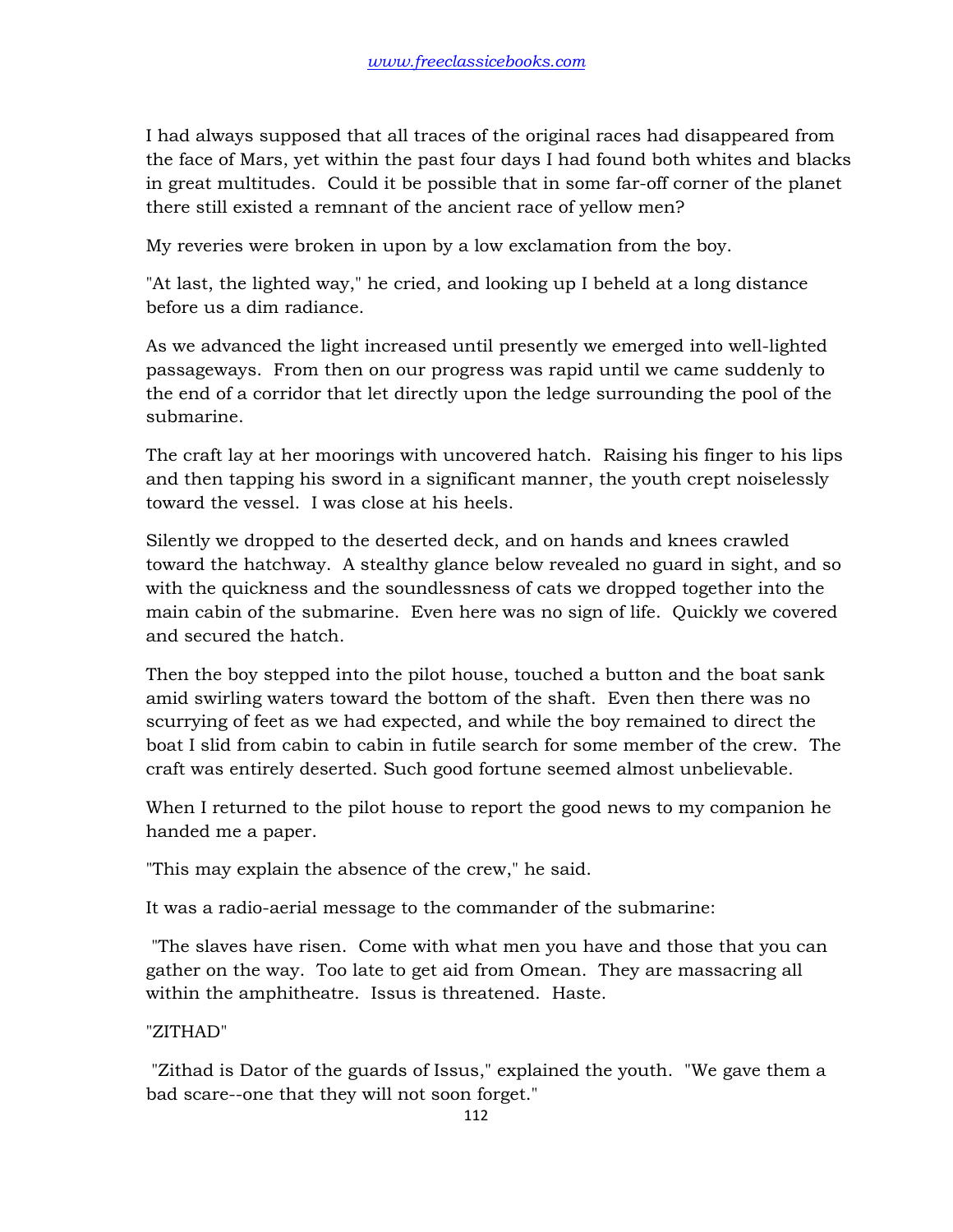"Let us hope that it is but the beginning of the end of Issus," I said.

"Only our first ancestor knows," he replied.

We reached the submarine pool in Omean without incident. Here we debated the wisdom of sinking the craft before leaving her, but finally decided that it would add nothing to our chances for escape. There were plenty of blacks on Omean to thwart us were we apprehended; however many more might come from the temples and gardens of Issus would not in any way decrease our chances.

We were now in a quandary as to how to pass the guards who patrolled the island about the pool. At last I hit upon a plan.

"What is the name or title of the officer in charge of these guards?" I asked the boy.

"A fellow named Torith was on duty when we entered this morning," he replied.

"Good. And what is the name of the commander of the submarine?"

"Yersted."

I found a dispatch blank in the cabin and wrote the following order:

"Dator Torith: Return these two slaves at once to Shador.

"YERSTED"

 "That will be the simpler way to return," I said, smiling, as I handed the forged order to the boy. "Come, we shall see now how well it works."

"But our swords!" he exclaimed. "What shall we say to explain them?"

"Since we cannot explain them we shall have to leave them behind us," I replied.

"Is it not the extreme of rashness to thus put ourselves again, unarmed, in the power of the First Born?"

"It is the only way," I answered. "You may trust me to find a way out of the prison of Shador, and I think, once out, that we shall find no great difficulty in arming ourselves once more in a country which abounds so plentifully in armed men."

"As you say," he replied with a smile and shrug. "I could not follow another leader who inspired greater confidence than you. Come, let us put your ruse to the test."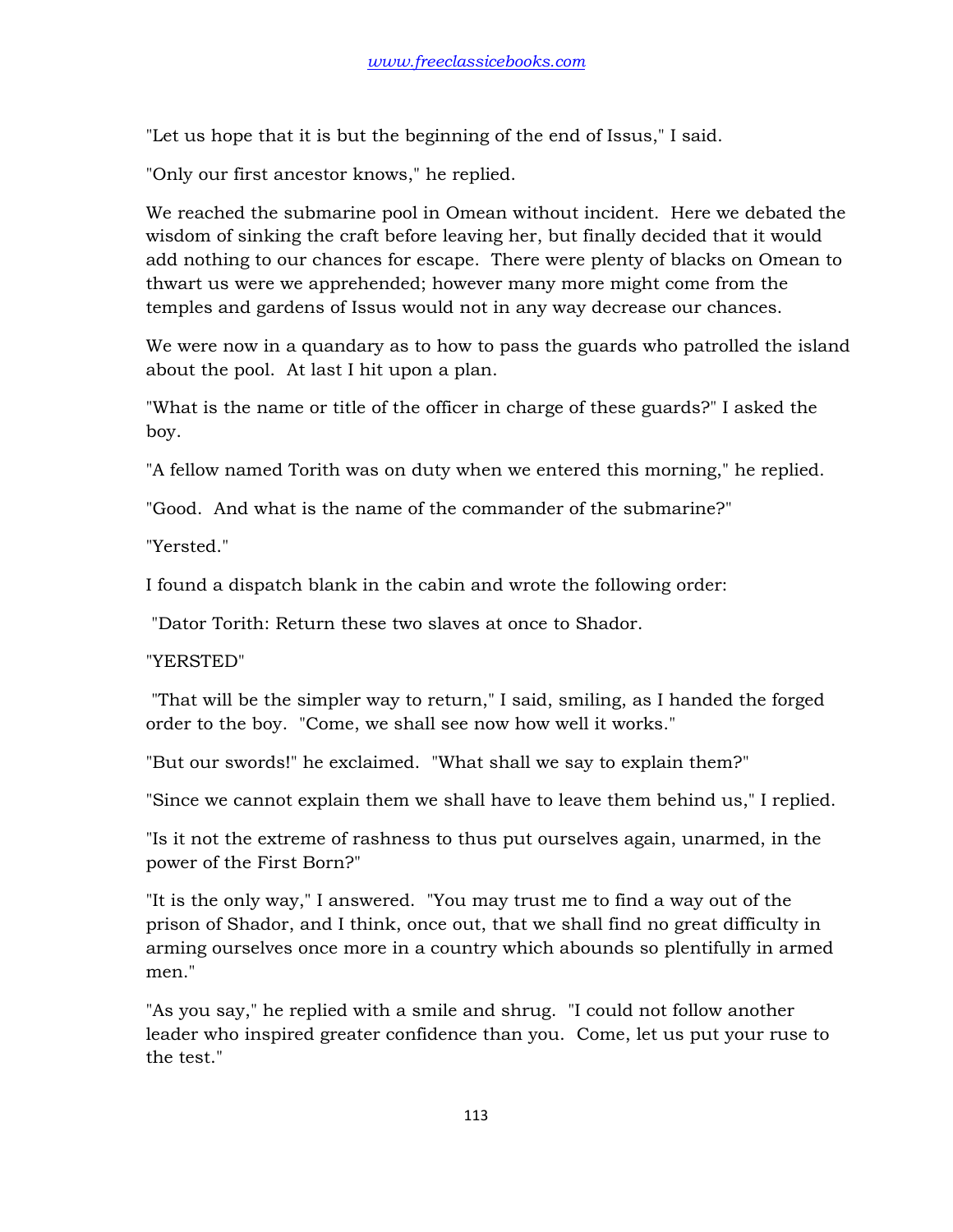Boldly we emerged from the hatchway of the craft, leaving our swords behind us, and strode to the main exit which led to the sentry's post and the office of the Dator of the guard.

At sight of us the members of the guard sprang forward in surprise, and with levelled rifles halted us. I held out the message to one of them. He took it and seeing to whom it was addressed turned and handed it to Torith who was emerging from his office to learn the cause of the commotion.

The black read the order, and for a moment eyed us with evident suspicion.

"Where is Dator Yersted?" he asked, and my heart sank within me, as I cursed myself for a stupid fool in not having sunk the submarine to make good the lie that I must tell.

"His orders were to return immediately to the temple landing," I replied.

Torith took a half step toward the entrance to the pool as though to corroborate my story. For that instant everything hung in the balance, for had he done so and found the empty submarine still lying at her wharf the whole weak fabric of my concoction would have tumbled about our heads; but evidently he decided the message must be genuine, nor indeed was there any good reason to doubt it since it would scarce have seemed credible to him that two slaves would voluntarily have given themselves into custody in any such manner as this. It was the very boldness of the plan which rendered it successful.

"Were you connected with the rising of the slaves?" asked Torith. "We have just had meagre reports of some such event."

"All were involved," I replied. "But it amounted to little. The guards quickly overcame and killed the majority of us."

He seemed satisfied with this reply. "Take them to Shador," he ordered, turning to one of his subordinates. We entered a small boat lying beside the island, and in a few minutes were disembarking upon Shador. Here we were returned to our respective cells; I with Xodar, the boy by himself; and behind locked doors we were again prisoners of the First Born.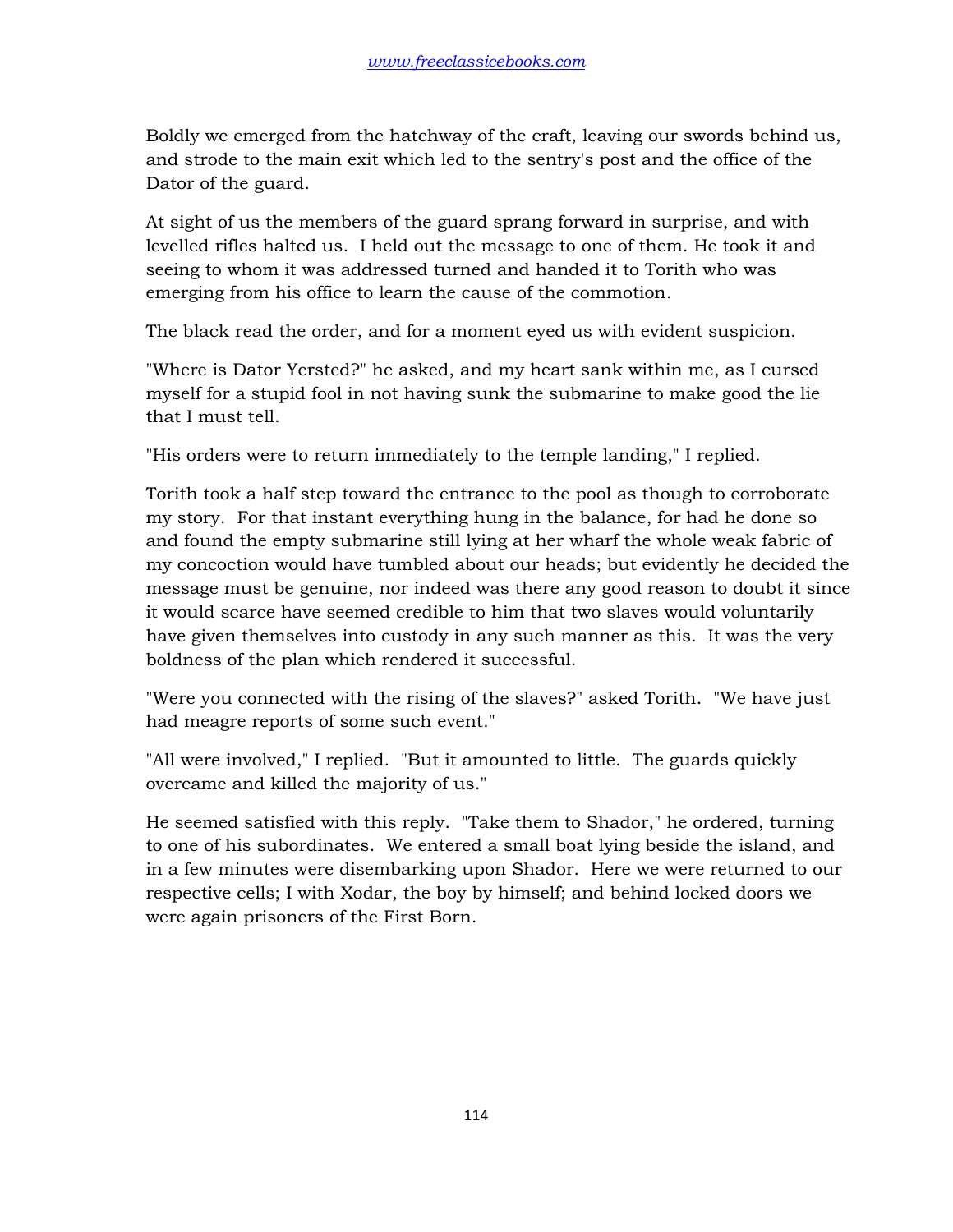## **CHAPTER XIII - A BREAK FOR LIBERTY**

Xodar listened in incredulous astonishment to my narration of the events which had transpired within the arena at the rites of Issus. He could scarce conceive, even though he had already professed his doubt as to the deity of Issus, that one could threaten her with sword in hand and not be blasted into a thousand fragments by the mere fury of her divine wrath.

"It is the final proof," he said, at last. "No more is needed to completely shatter the last remnant of my superstitious belief in the divinity of Issus. She is only a wicked old woman, wielding a mighty power for evil through machinations that have kept her own people and all Barsoom in religious ignorance for ages."

"She is still all-powerful here, however," I replied. "So it behooves us to leave at the first moment that appears at all propitious."

"I hope that you may find a propitious moment," he said, with a laugh, "for it is certain that in all my life I have never seen one in which a prisoner of the First Born might escape."

"To-night will do as well as any," I replied.

"It will soon be night," said Xodar. "How may I aid in the adventure?"

"Can you swim?" I asked him.

"No slimy silian that haunts the depths of Korus is more at home in water than is Xodar," he replied.

"Good. The red one in all probability cannot swim," I said, "since there is scarce enough water in all their domains to float the tiniest craft. One of us therefore will have to support him through the sea to the craft we select. I had hoped that we might make the entire distance below the surface, but I fear that the red youth could not thus perform the trip. Even the bravest of the brave among them are terrorized at the mere thought of deep water, for it has been ages since their forebears saw a lake, a river or a sea."

"The red one is to accompany us?" asked Xodar.

"Yes."

"It is well. Three swords are better than two. Especially when the third is as mighty as this fellow's. I have seen him battle in the arena at the rites of Issus many times. Never, until I saw you fight, had I seen one who seemed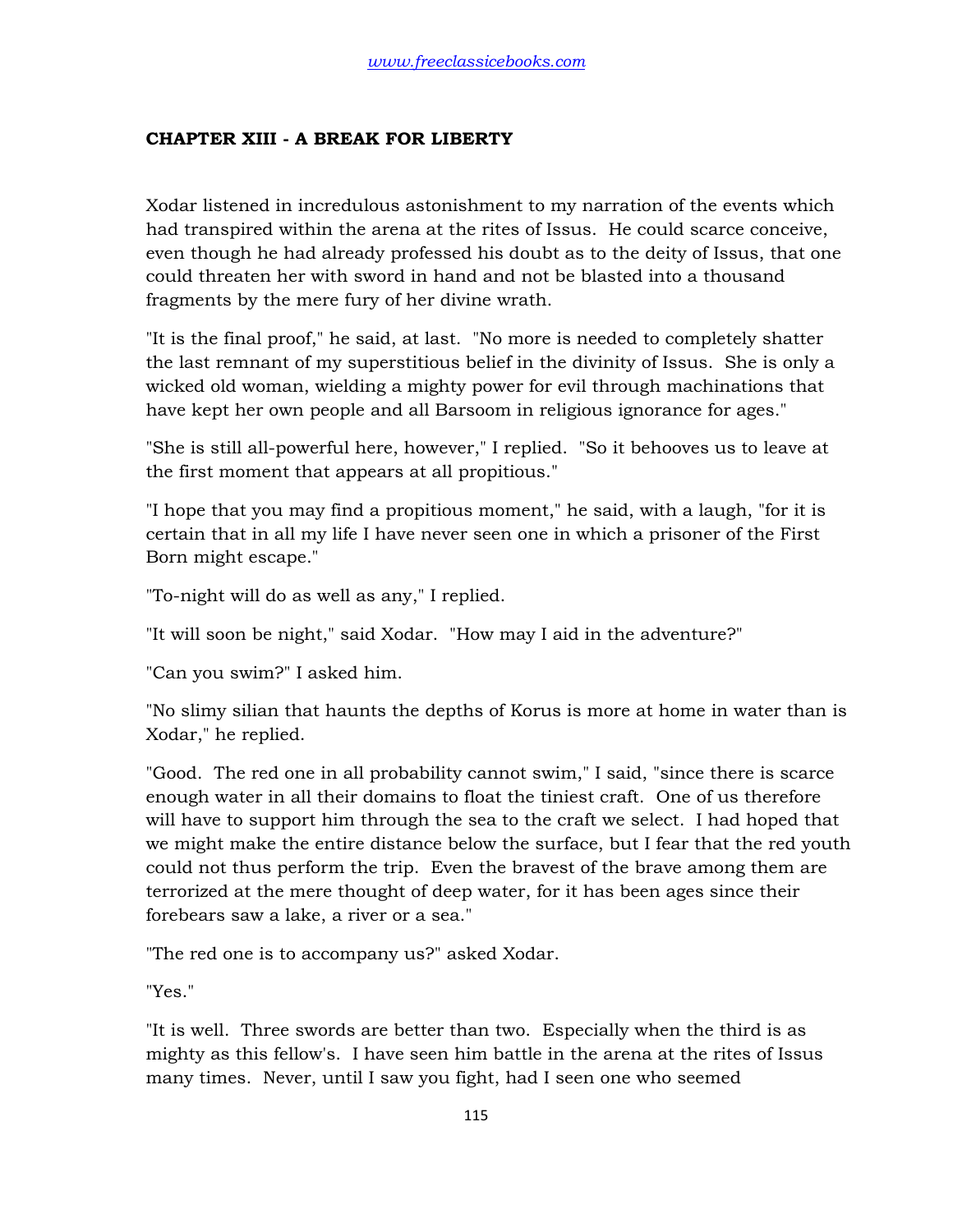unconquerable even in the face of great odds. One might think you two master and pupil, or father and son. Come to recall his face there is a resemblance between you. It is very marked when you fight--there is the same grim smile, the same maddening contempt for your adversary apparent in every movement of your bodies and in every changing expression of your faces."

"Be that as it may, Xodar, he is a great fighter. I think that we will make a trio difficult to overcome, and if my friend Tars Tarkas, Jeddak of Thark, were but one of us we could fight our way from one end of Barsoom to the other even though the whole world were pitted against us."

"It will be," said Xodar, "when they find from whence you have come. That is but one of the superstitions which Issus has foisted upon a credulous humanity. She works through the Holy Therns who are as ignorant of her real self as are the Barsoomians of the outer world. Her decrees are borne to the therns written in blood upon a strange parchment. The poor deluded fools think that they are receiving the revelations of a goddess through some supernatural agency, since they find these messages upon their guarded altars to which none could have access without detection. I myself have borne these messages for Issus for many years. There is a long tunnel from the temple of Issus to the principal temple of Matai Shang. It was dug ages ago by the slaves of the First Born in such utter secrecy that no thern ever guessed its existence.

"The therns for their part have temples dotted about the entire civilized world. Here priests whom the people never see communicate the doctrine of the Mysterious River Iss, the Valley Dor, and the Lost Sea of Korus to persuade the poor deluded creatures to take the voluntary pilgrimage that swells the wealth of the Holy Therns and adds to the numbers of their slaves.

"Thus the therns are used as the principal means for collecting the wealth and labour that the First Born wrest from them as they need it. Occasionally the First Born themselves make raids upon the outer world. It is then that they capture many females of the royal houses of the red men, and take the newest in battleships and the trained artisans who build them, that they may copy what they cannot create.

"We are a non-productive race, priding ourselves upon our non-productiveness. It is criminal for a First Born to labour or invent. That is the work of the lower orders, who live merely that the First Born may enjoy long lives of luxury and idleness. With us fighting is all that counts; were it not for that there would be more of the First Born than all the creatures of Barsoom could support, for in so far as I know none of us ever dies a natural death. Our females would live for ever but for the fact that we tire of them and remove them to make place for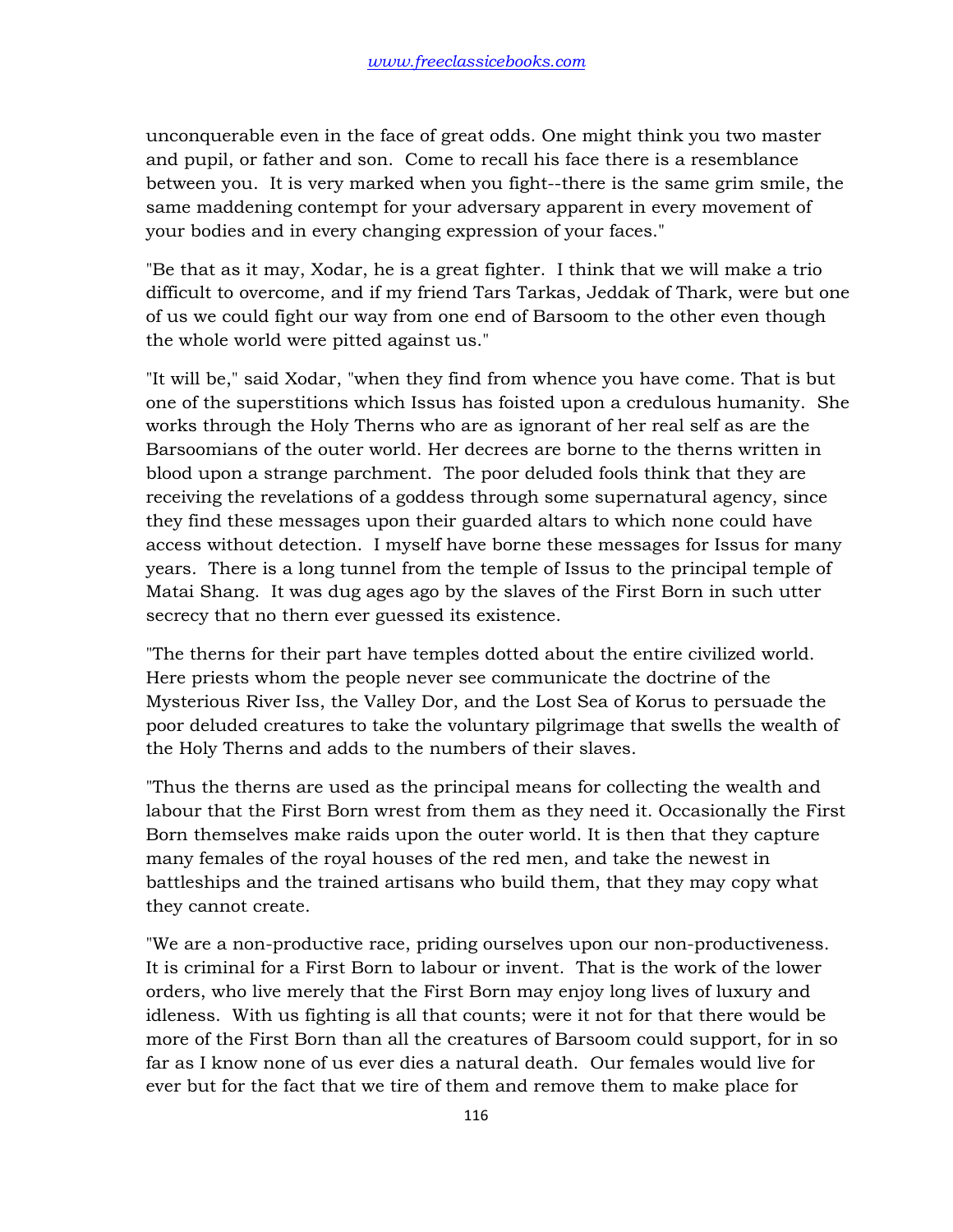others. Issus alone of all is protected against death. She has lived for countless ages."

"Would not the other Barsoomians live for ever but for the doctrine of the voluntary pilgrimage which drags them to the bosom of Iss at or before their thousandth year?" I asked him.

"I feel now that there is no doubt but that they are precisely the same species of creature as the First Born, and I hope that I shall live to fight for them in atonement of the sins I have committed against them through the ignorance born of generations of false teaching."

As he ceased speaking a weird call rang out across the waters of Omean. I had heard it at the same time the previous evening and knew that it marked the ending of the day, when the men of Omean spread their silks upon the deck of battleship and cruiser and fall into the dreamless sleep of Mars.

Our guard entered to inspect us for the last time before the new day broke upon the world above. His duty was soon performed and the heavy door of our prison closed behind him--we were alone for the night.

I gave him time to return to his quarters, as Xodar said he probably would do, then I sprang to the grated window and surveyed the nearby waters. At a little distance from the island, a quarter of a mile perhaps, lay a monster battleship, while between her and the shore were a number of smaller cruisers and one-man scouts. Upon the battleship alone was there a watch. I could see him plainly in the upper works of the ship, and as I watched I saw him spread his sleeping silks upon the tiny platform in which he was stationed. Soon he threw himself at full length upon his couch. The discipline on Omean was lax indeed. But it is not to be wondered at since no enemy guessed the existence upon Barsoom of such a fleet, or even of the First Born, or the Sea of Omean. Why indeed should they maintain a watch?

Presently I dropped to the floor again and talked with Xodar, describing the various craft I had seen.

"There is one there," he said, "my personal property, built to carry five men, that is the swiftest of the swift. If we can board her we can at least make a memorable run for liberty," and then he went on to describe to me the equipment of the boat; her engines, and all that went to make her the flier that she was.

In his explanation I recognized a trick of gearing that Kantos Kan had taught me that time we sailed under false names in the navy of Zodanga beneath Sab Than, the Prince. And I knew then that the First Born had stolen it from the ships of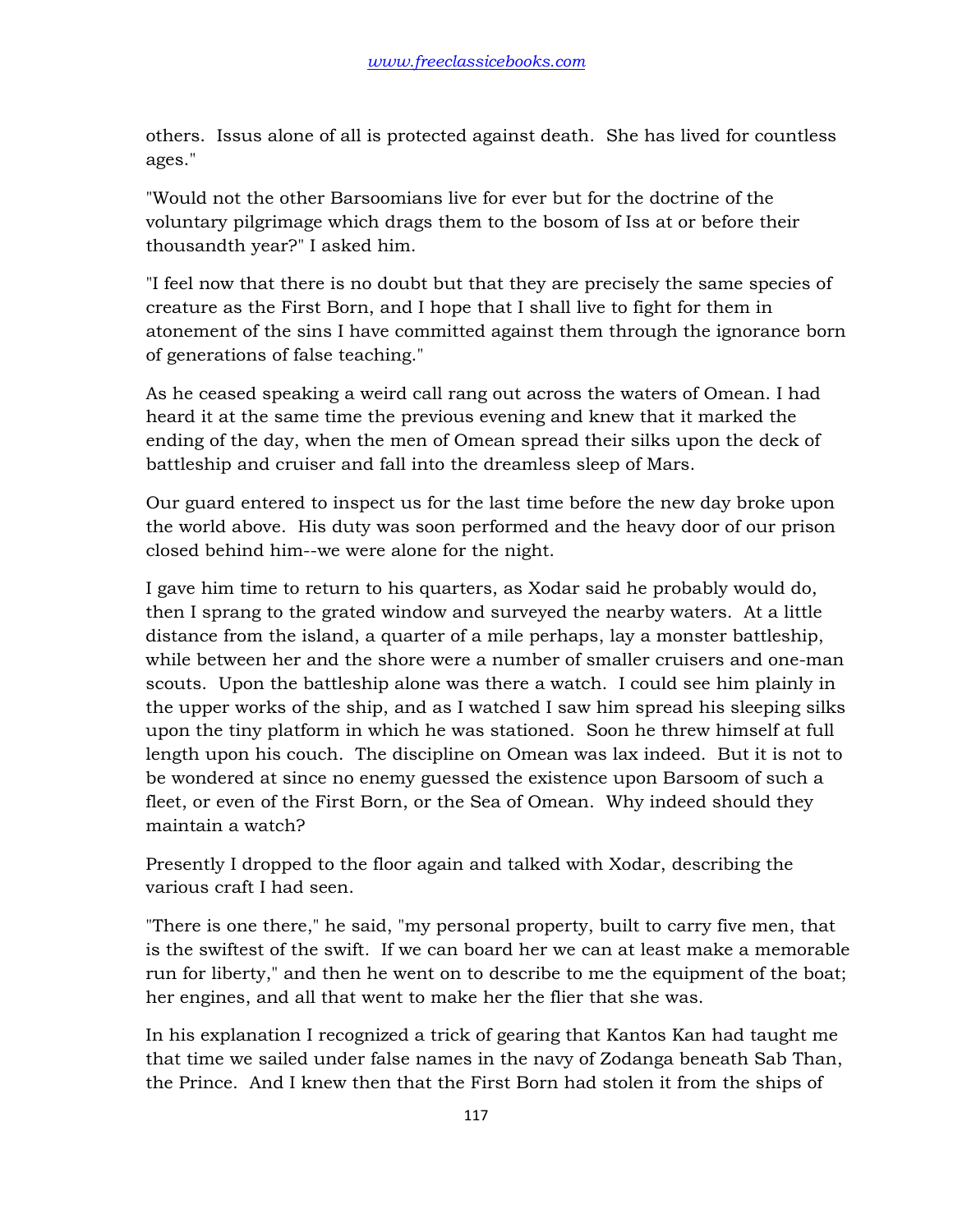Helium, for only they are thus geared. And I knew too that Xodar spoke the truth when he lauded the speed of his little craft, for nothing that cleaves the thin air of Mars can approximate the speed of the ships of Helium.

We decided to wait for an hour at least until all the stragglers had sought their silks. In the meantime I was to fetch the red youth to our cell so that we would be in readiness to make our rash break for freedom together.

I sprang to the top of our partition wall and pulled myself up on to it. There I found a flat surface about a foot in width and along this I walked until I came to the cell in which I saw the boy sitting upon his bench. He had been leaning back against the wall looking up at the glowing dome above Omean, and when he spied me balancing upon the partition wall above him his eyes opened wide in astonishment. Then a wide grin of appreciative understanding spread across his countenance.

As I stooped to drop to the floor beside him he motioned me to wait, and coming close below me whispered: "Catch my hand; I can almost leap to the top of that wall myself. I have tried it many times, and each day I come a little closer. Some day I should have been able to make it."

I lay upon my belly across the wall and reached my hand far down toward him. With a little run from the centre of the cell he sprang up until I grasped his outstretched hand, and thus I pulled him to the wall's top beside me.

"You are the first jumper I ever saw among the red men of Barsoom," I said.

He smiled. "It is not strange. I will tell you why when we have more time."

Together we returned to the cell in which Xodar sat; descending to talk with him until the hour had passed.

There we made our plans for the immediate future, binding ourselves by a solemn oath to fight to the death for one another against whatsoever enemies should confront us, for we knew that even should we succeed in escaping the First Born we might still have a whole world against us--the power of religious superstition is mighty.

It was agreed that I should navigate the craft after we had reached her, and that if we made the outer world in safety we should attempt to reach Helium without a stop.

"Why Helium?" asked the red youth.

"I am a prince of Helium," I replied.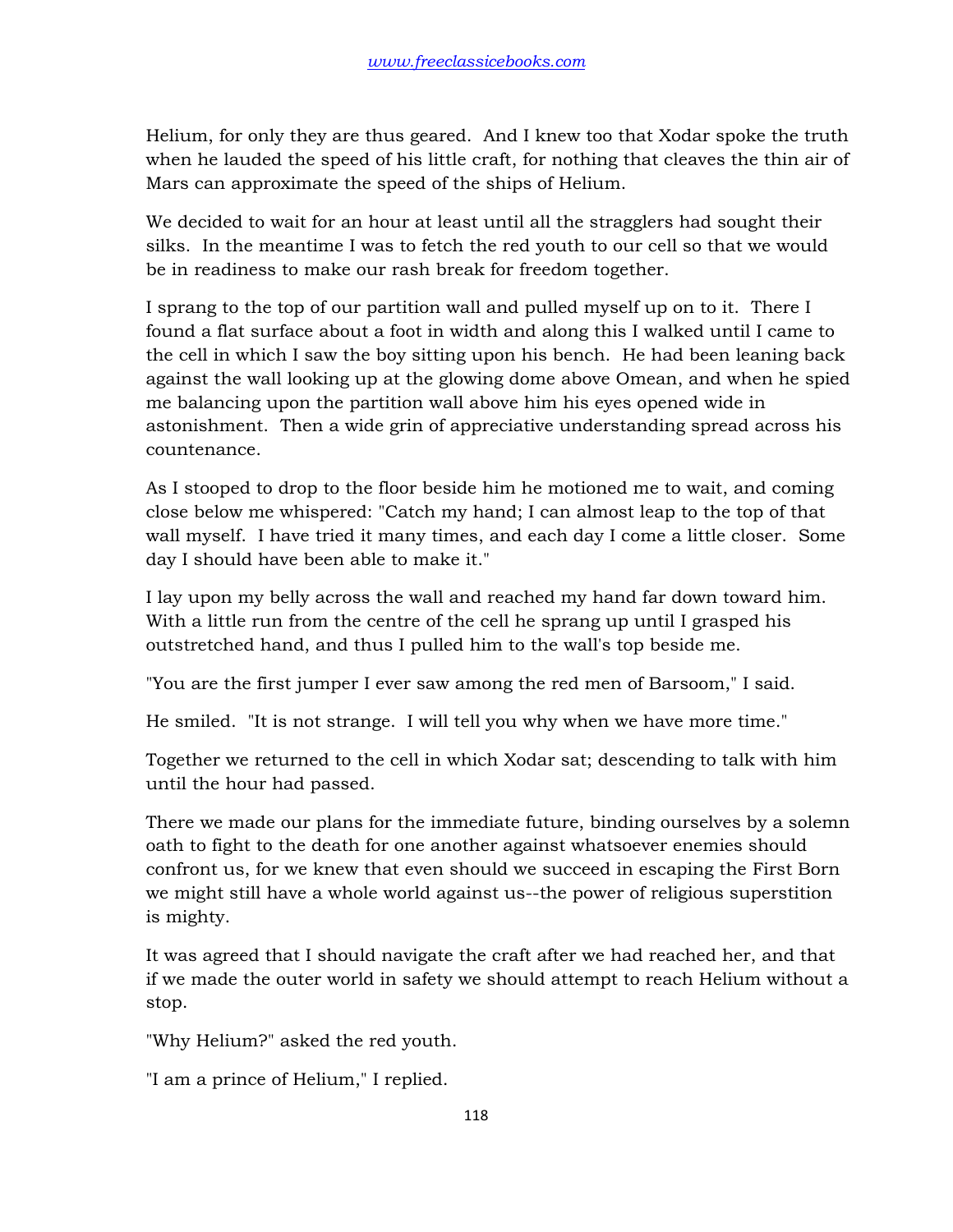He gave me a peculiar look, but said nothing further on the subject. I wondered at the time what the significance of his expression might be, but in the press of other matters it soon left my mind, nor did I have occasion to think of it again until later.

"Come," I said at length, "now is as good a time as any. Let us go."

Another moment found me at the top of the partition wall again with the boy beside me. Unbuckling my harness I snapped it together with a single long strap which I lowered to the waiting Xodar below. He grasped the end and was soon sitting beside us.

"How simple," he laughed.

"The balance should be even simpler," I replied. Then I raised myself to the top of the outer wall of the prison, just so that I could peer over and locate the passing sentry. For a matter of five minutes I waited and then he came in sight on his slow and snail-like beat about the structure.

I watched him until he had made the turn at the end of the building which carried him out of sight of the side of the prison that was to witness our dash for freedom. The moment his form disappeared I grasped Xodar and drew him to the top of the wall. Placing one end of my harness strap in his hands I lowered him quickly to the ground below. Then the boy grasped the strap and slid down to Xodar's side.

In accordance with our arrangement they did not wait for me, but walked slowly toward the water, a matter of a hundred yards, directly past the guard-house filled with sleeping soldiers.

They had taken scarce a dozen steps when I too dropped to the ground and followed them leisurely toward the shore. As I passed the guard-house the thought of all the good blades lying there gave me pause, for if ever men were to have need of swords it was my companions and I on the perilous trip upon which we were about to embark.

I glanced toward Xodar and the youth and saw that they had slipped over the edge of the dock into the water. In accordance with our plan they were to remain there clinging to the metal rings which studded the concrete-like substance of the dock at the water's level, with only their mouths and noses above the surface of the sea, until I should join them.

The lure of the swords within the guard-house was strong upon me, and I hesitated a moment, half inclined to risk the attempt to take the few we needed.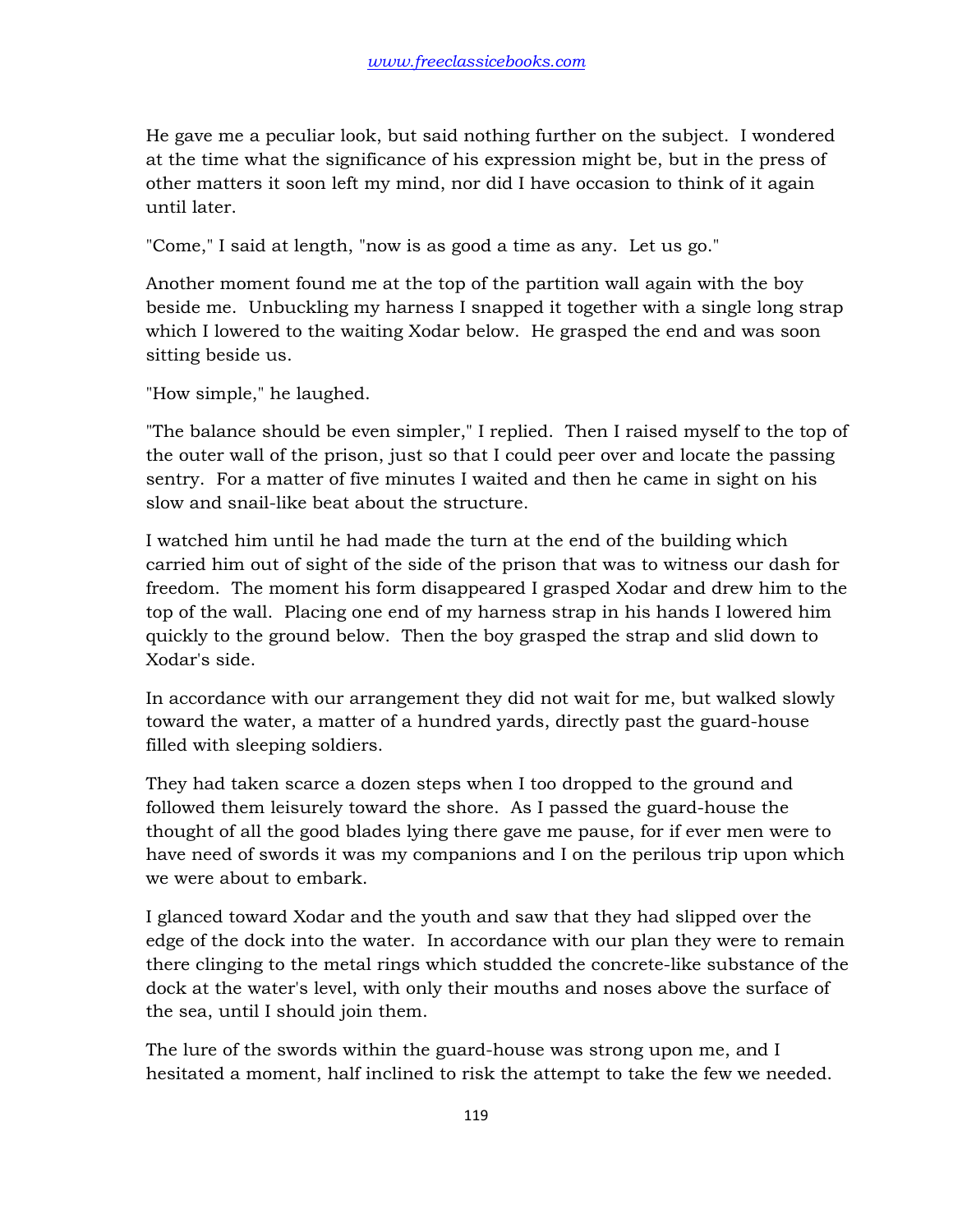That he who hesitates is lost proved itself a true aphorism in this instance, for another moment saw me creeping stealthily toward the door of the guard-house.

Gently I pressed it open a crack; enough to discover a dozen blacks stretched upon their silks in profound slumber. At the far side of the room a rack held the swords and firearms of the men. Warily I pushed the door a trifle wider to admit my body. A hinge gave out a resentful groan. One of the men stirred, and my heart stood still. I cursed myself for a fool to have thus jeopardized our chances for escape; but there was nothing for it now but to see the adventure through.

With a spring as swift and as noiseless as a tiger's I lit beside the guardsman who had moved. My hands hovered about his throat awaiting the moment that his eyes should open. For what seemed an eternity to my overwrought nerves I remained poised thus. Then the fellow turned again upon his side and resumed the even respiration of deep slumber.

Carefully I picked my way between and over the soldiers until I had gained the rack at the far side of the room. Here I turned to survey the sleeping men. All were quiet. Their regular breathing rose and fell in a soothing rhythm that seemed to me the sweetest music I ever had heard.

Gingerly I drew a long-sword from the rack. The scraping of the scabbard against its holder as I withdrew it sounded like the filing of cast iron with a great rasp, and I looked to see the room immediately filled with alarmed and attacking guardsmen. But none stirred.

The second sword I withdrew noiselessly, but the third clanked in its scabbard with a frightful din. I knew that it must awaken some of the men at least, and was on the point of forestalling their attack by a rapid charge for the doorway, when again, to my intense surprise, not a black moved. Either they were wondrous heavy sleepers or else the noises that I made were really much less than they seemed to me.

I was about to leave the rack when my attention was attracted by the revolvers. I knew that I could not carry more than one away with me, for I was already too heavily laden to move quietly with any degree of safety or speed. As I took one of them from its pin my eye fell for the first time on an open window beside the rack. Ah, here was a splendid means of escape, for it let directly upon the dock, not twenty feet from the water's edge.

And as I congratulated myself, I heard the door opposite me open, and there looking me full in the face stood the officer of the guard. He evidently took in the situation at a glance and appreciated the gravity of it as quickly as I, for our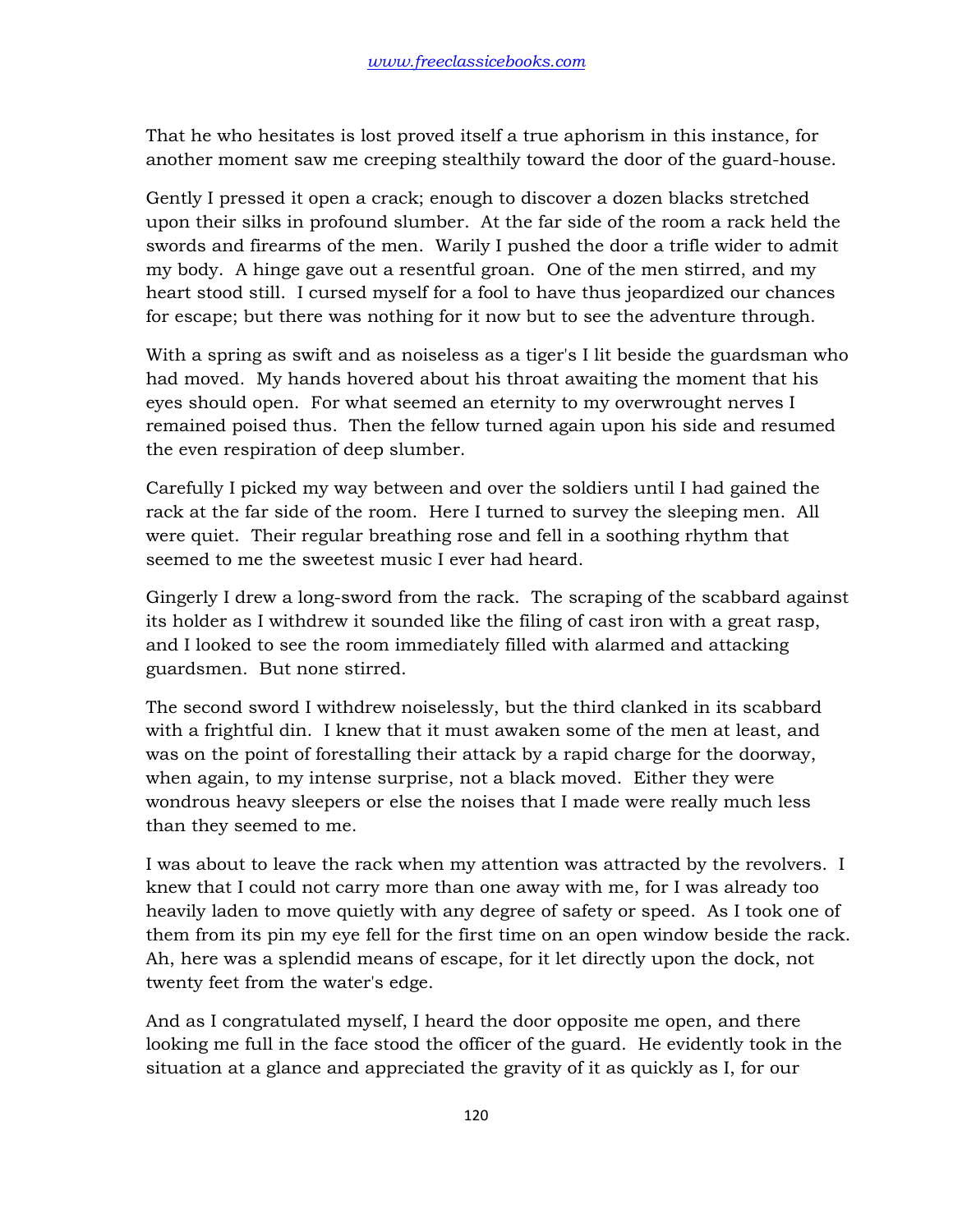revolvers came up simultaneously and the sounds of the two reports were as one as we touched the buttons on the grips that exploded the cartridges.

I felt the wind of his bullet as it whizzed past my ear, and at the same instant I saw him crumple to the ground. Where I hit him I do not know, nor if I killed him, for scarce had he started to collapse when I was through the window at my rear. In another second the waters of Omean closed above my head, and the three of us were making for the little flier a hundred yards away.

Xodar was burdened with the boy, and I with the three long-swords. The revolver I had dropped, so that while we were both strong swimmers it seemed to me that we moved at a snail's pace through the water. I was swimming entirely beneath the surface, but Xodar was compelled to rise often to let the youth breathe, so it was a wonder that we were not discovered long before we were.

In fact we reached the boat's side and were all aboard before the watch upon the battleship, aroused by the shots, detected us. Then an alarm gun bellowed from a ship's bow, its deep boom reverberating in deafening tones beneath the rocky dome of Omean.

Instantly the sleeping thousands were awake. The decks of a thousand monster craft teemed with fighting-men, for an alarm on Omean was a thing of rare occurrence.

We cast away before the sound of the first gun had died, and another second saw us rising swiftly from the surface of the sea. I lay at full length along the deck with the levers and buttons of control before me. Xodar and the boy were stretched directly behind me, prone also that we might offer as little resistance to the air as possible.

"Rise high," whispered Xodar. "They dare not fire their heavy guns toward the dome--the fragments of the shells would drop back among their own craft. If we are high enough our keel plates will protect us from rifle fire."

I did as he bade. Below us we could see the men leaping into the water by hundreds, and striking out for the small cruisers and one-man fliers that lay moored about the big ships. The larger craft were getting under way, following us rapidly, but not rising from the water.

"A little to your right," cried Xodar, for there are no points of compass upon Omean where every direction is due north.

The pandemonium that had broken out below us was deafening. Rifles cracked, officers shouted orders, men yelled directions to one another from the water and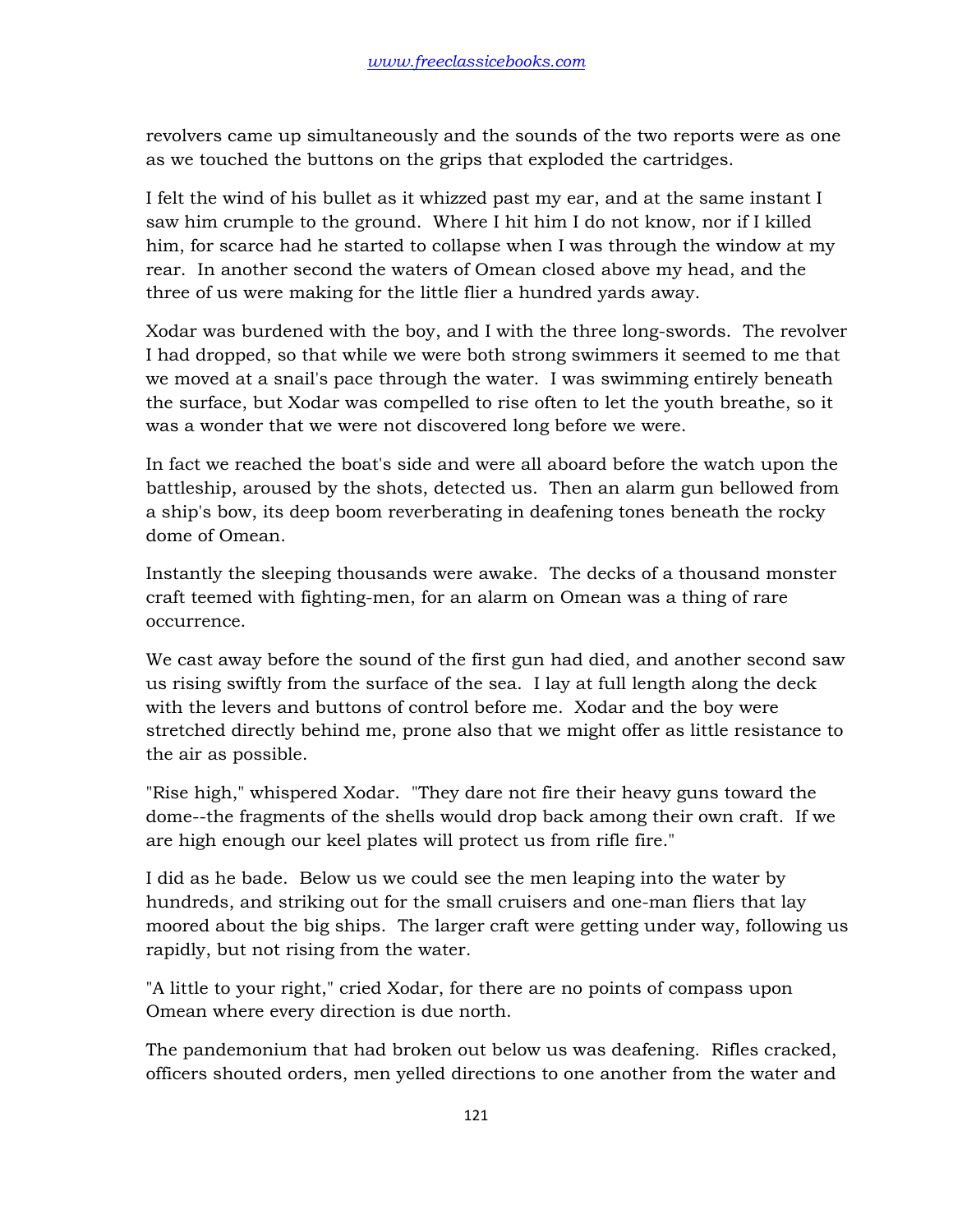from the decks of myriad boats, while through all ran the purr of countless propellers cutting water and air.

I had not dared pull my speed lever to the highest for fear of overrunning the mouth of the shaft that passed from Omean's dome to the world above, but even so we were hitting a clip that I doubt has ever been equalled on the windless sea.

The smaller fliers were commencing to rise toward us when Xodar shouted: "The shaft! The shaft! Dead ahead," and I saw the opening, black and yawning in the glowing dome of this underworld.

A ten-man cruiser was rising directly in front to cut off our escape. It was the only vessel that stood in our way, but at the rate that it was traveling it would come between us and the shaft in plenty of time to thwart our plans.

It was rising at an angle of about forty-five degrees dead ahead of us, with the evident intention of combing us with grappling hooks from above as it skimmed low over our deck.

There was but one forlorn hope for us, and I took it. It was useless to try to pass over her, for that would have allowed her to force us against the rocky dome above, and we were already too near that as it was. To have attempted to dive below her would have put us entirely at her mercy, and precisely where she wanted us. On either side a hundred other menacing craft were hastening toward us. The alternative was filled with risk--in fact it was all risk, with but a slender chance of success.

As we neared the cruiser I rose as though to pass above her, so that she would do just what she did do, rise at a steeper angle to force me still higher. Then as we were almost upon her I yelled to my companions to hold tight, and throwing the little vessel into her highest speed I deflected her bows at the same instant until we were running horizontally and at terrific velocity straight for the cruiser's keel.

Her commander may have seen my intentions then, but it was too late. Almost at the instant of impact I turned my bows upward, and then with a shattering jolt we were in collision. What I had hoped for happened. The cruiser, already tilted at a perilous angle, was carried completely over backward by the impact of my smaller vessel. Her crew fell twisting and screaming through the air to the water far below, while the cruiser, her propellers still madly churning, dived swiftly headforemost after them to the bottom of the Sea of Omean.

The collision crushed our steel bows, and notwithstanding every effort on our part came near to hurling us from the deck. As it was we landed in a wildly clutching heap at the very extremity of the flier, where Xodar and I succeeded in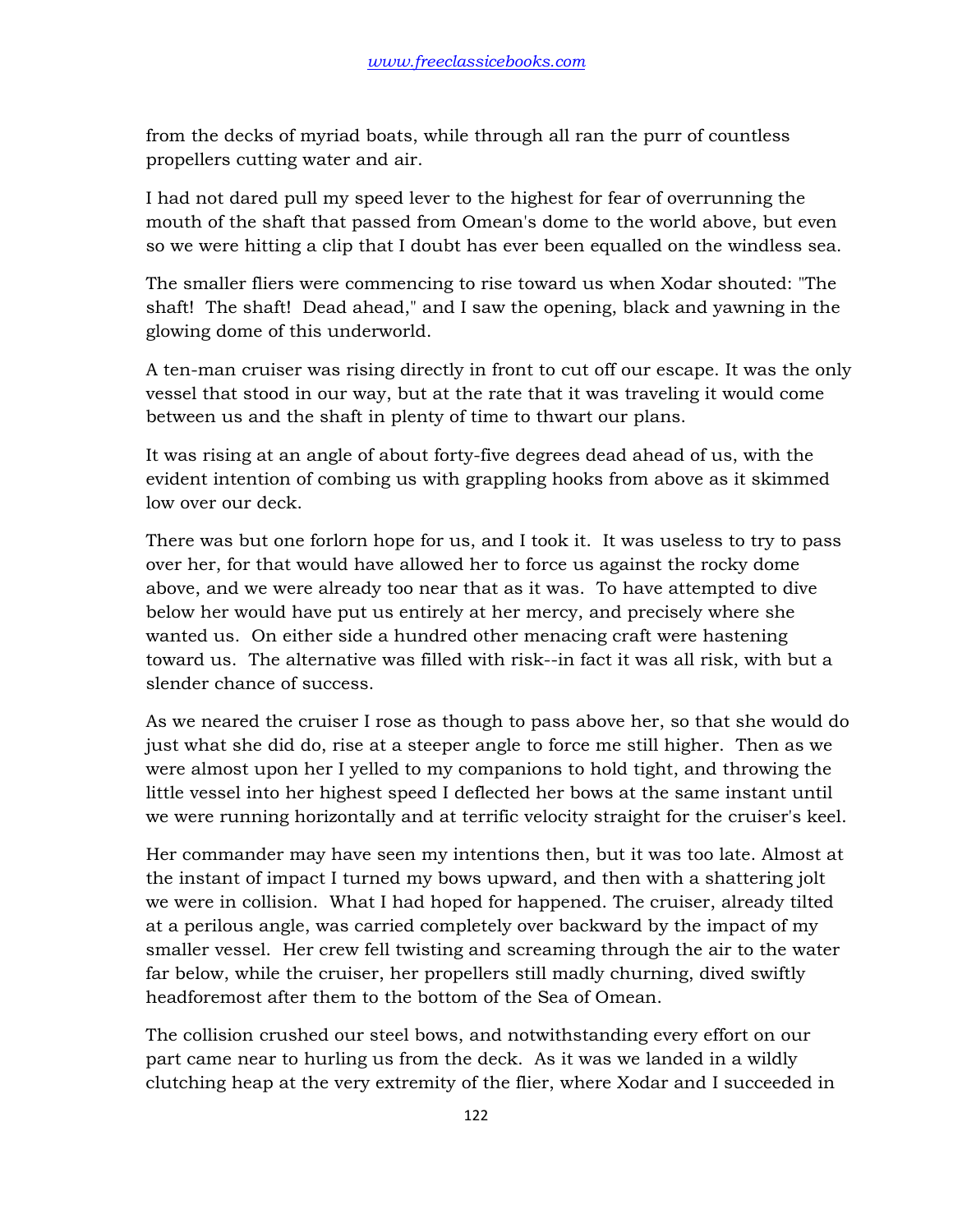grasping the hand-rail, but the boy would have plunged overboard had I not fortunately grasped his ankle as he was already partially over.

Unguided, our vessel careened wildly in its mad flight, rising ever nearer the rocks above. It took but an instant, however, for me to regain the levers, and with the roof barely fifty feet above I turned her nose once more into the horizontal plane and headed her again for the black mouth of the shaft.

The collision had retarded our progress and now a hundred swift scouts were close upon us. Xodar had told me that ascending the shaft by virtue of our repulsive rays alone would give our enemies their best chance to overtake us, since our propellers would be idle and in rising we would be outclassed by many of our pursuers. The swifter craft are seldom equipped with large buoyancy tanks, since the added bulk of them tends to reduce a vessel's speed.

As many boats were now quite close to us it was inevitable that we would be quickly overhauled in the shaft, and captured or killed in short order.

To me there always seems a way to gain the opposite side of an obstacle. If one cannot pass over it, or below it, or around it, why then there is but a single alternative left, and that is to pass through it. I could not get around the fact that many of these other boats could rise faster than ours by the fact of their greater buoyancy, but I was none the less determined to reach the outer world far in advance of them or die a death of my own choosing in event of failure.

"Reverse?" screamed Xodar, behind me. "For the love of your first ancestor, reverse. We are at the shaft."

"Hold tight!" I screamed in reply. "Grasp the boy and hold tight--we are going straight up the shaft."

The words were scarce out of my mouth as we swept beneath the pitch-black opening. I threw the bow hard up, dragged the speed lever to its last notch, and clutching a stanchion with one hand and the steering-wheel with the other hung on like grim death and consigned my soul to its author.

I heard a little exclamation of surprise from Xodar, followed by a grim laugh. The boy laughed too and said something which I could not catch for the whistling of the wind of our awful speed.

I looked above my head, hoping to catch the gleam of stars by which I could direct our course and hold the hurtling thing that bore us true to the centre of the shaft. To have touched the side at the speed we were making would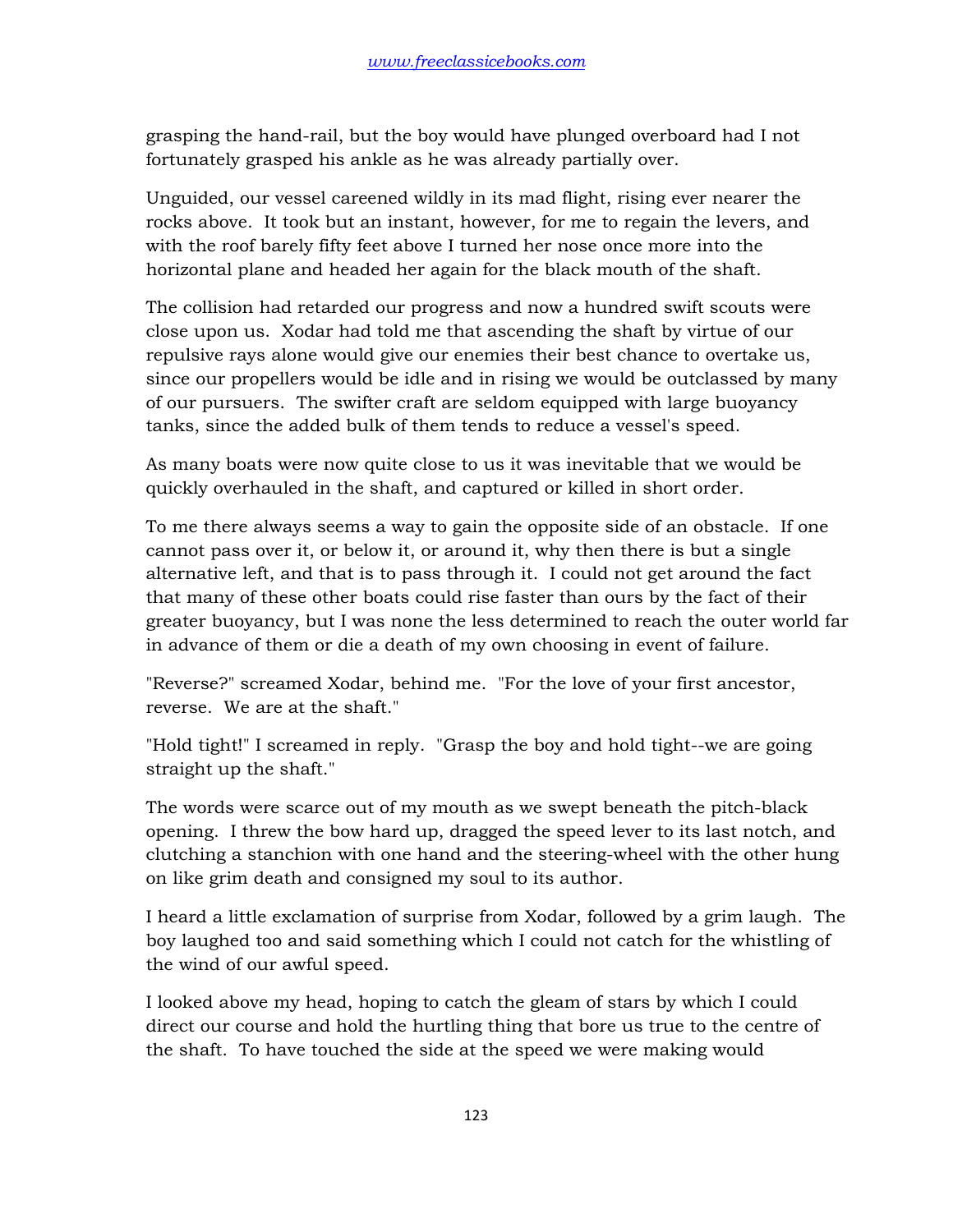doubtless have resulted in instant death for us all. But not a star showed above- only utter and impenetrable darkness.

Then I glanced below me, and there I saw a rapidly diminishing circle of light--the mouth of the opening above the phosphorescent radiance of Omean. By this I steered, endeavouring to keep the circle of light below me ever perfect. At best it was but a slender cord that held us from destruction, and I think that I steered that night more by intuition and blind faith than by skill or reason.

We were not long in the shaft, and possibly the very fact of our enormous speed saved us, for evidently we started in the right direction and so quickly were we out again that we had no time to alter our course. Omean lies perhaps two miles below the surface crust of Mars. Our speed must have approximated two hundred miles an hour, for Martian fliers are swift, so that at most we were in the shaft not over forty seconds.

We must have been out of it for some seconds before I realised that we had accomplished the impossible. Black darkness enshrouded all about us. There were neither moons nor stars. Never before had I seen such a thing upon Mars, and for the moment I was nonplussed. Then the explanation came to me. It was summer at the south pole. The ice cap was melting and those meteoric phenomena, clouds, unknown upon the greater part of Barsoom, were shutting out the light of heaven from this portion of the planet.

Fortunate indeed it was for us, nor did it take me long to grasp the opportunity for escape which this happy condition offered us. Keeping the boat's nose at a stiff angle I raced her for the impenetrable curtain which Nature had hung above this dying world to shut us out from the sight of our pursuing enemies.

We plunged through the cold damp fog without diminishing our speed, and in a moment emerged into the glorious light of the two moons and the million stars. I dropped into a horizontal course and headed due north. Our enemies were a good half-hour behind us with no conception of our direction. We had performed the miraculous and come through a thousand dangers unscathed--we had escaped from the land of the First Born. No other prisoners in all the ages of Barsoom had done this thing, and now as I looked back upon it it did not seem to have been so difficult after all.

I said as much to Xodar, over my shoulder.

"It is very wonderful, nevertheless," he replied. "No one else could have accomplished it but John Carter."

At the sound of that name the boy jumped to his feet.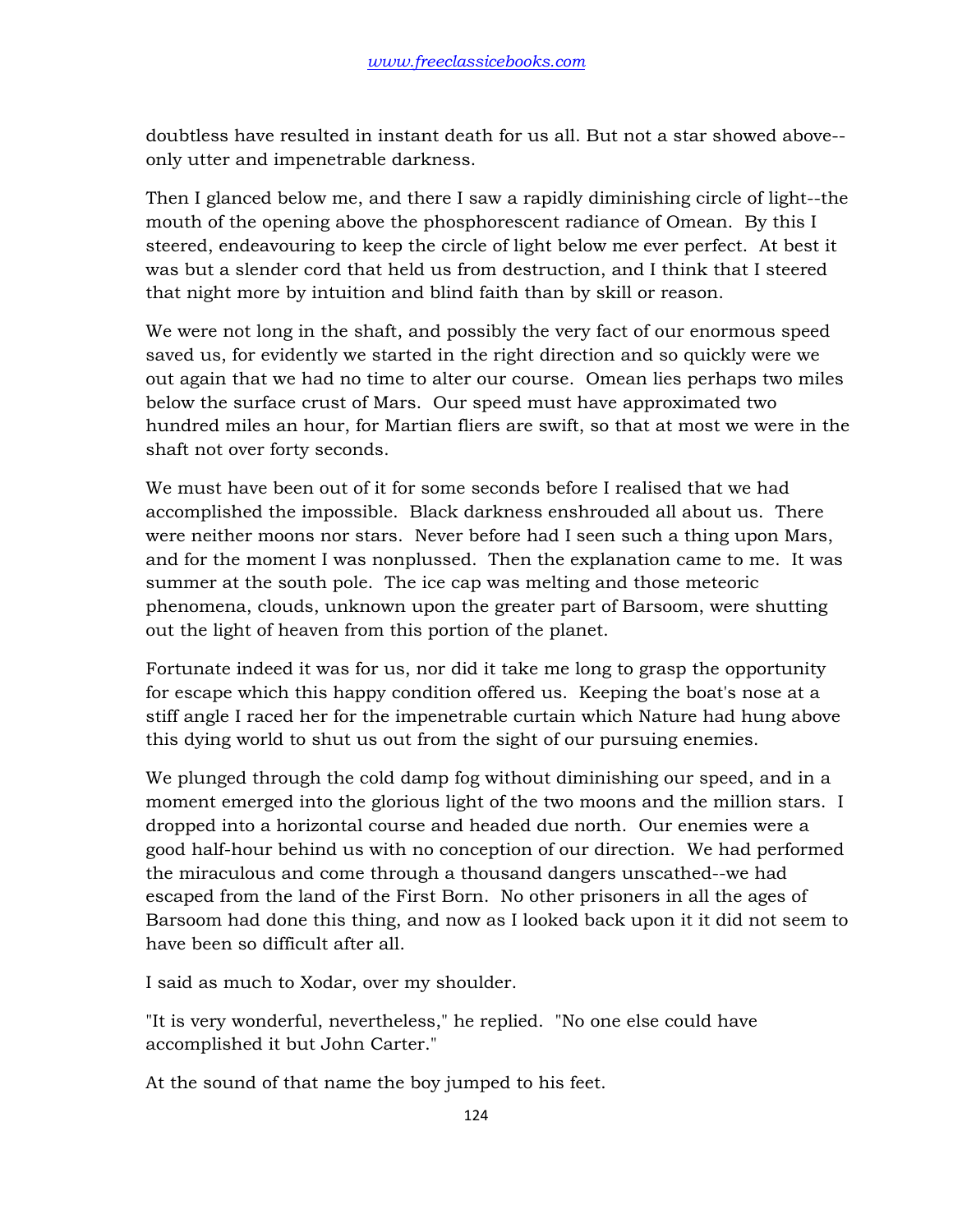"John Carter!" he cried. "John Carter! Why, man, John Carter, Prince of Helium, has been dead for years. I am his son."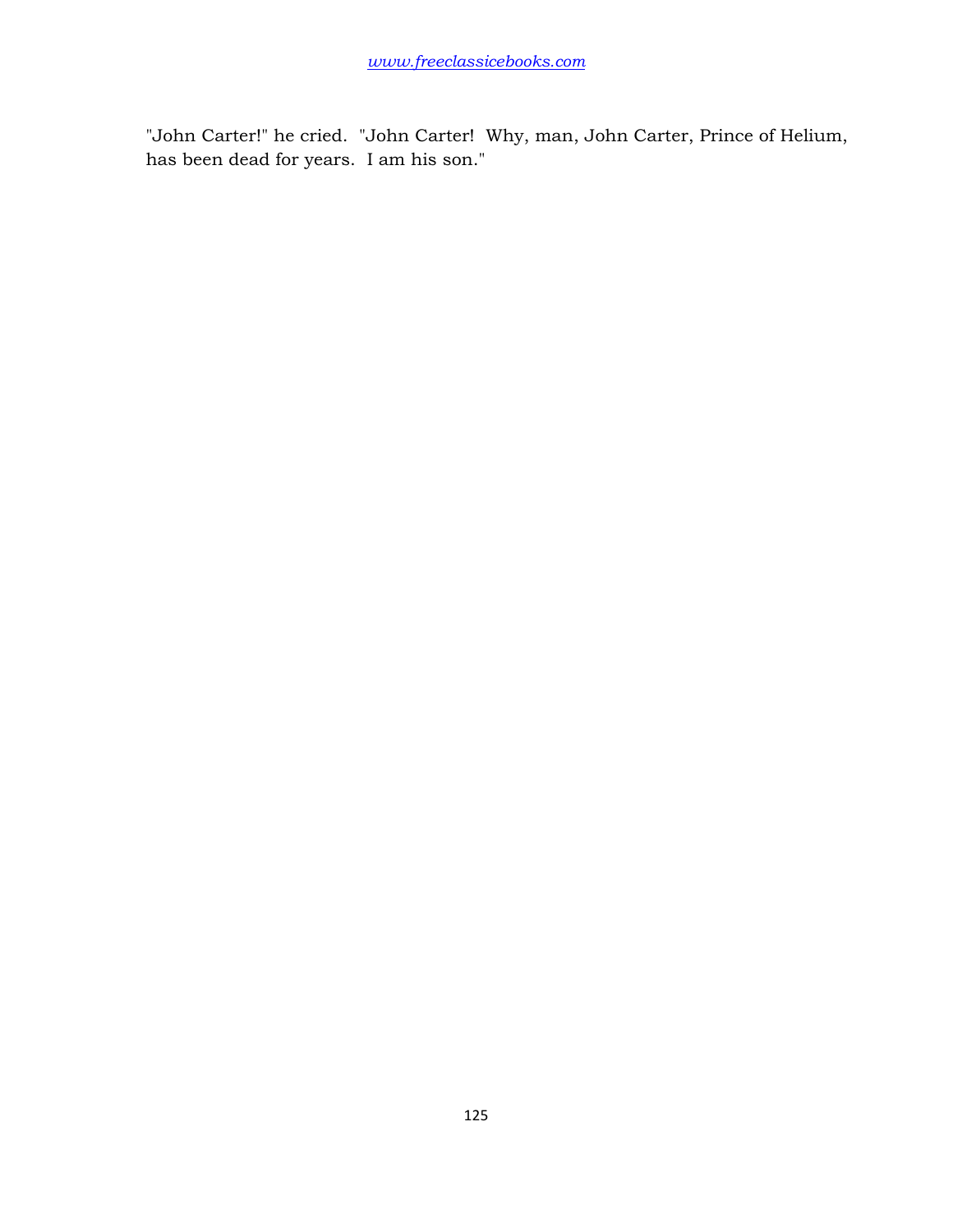## **CHAPTER XIV - THE EYES IN THE DARK**

My son! I could not believe my ears. Slowly I rose and faced the handsome youth. Now that I looked at him closely I commenced to see why his face and personality had attracted me so strongly. There was much of his mother's incomparable beauty in his clear-cut features, but it was strongly masculine beauty, and his grey eyes and the expression of them were mine.

The boy stood facing me, half hope and half uncertainty in his look.

"Tell me of your mother," I said. "Tell me all you can of the years that I have been robbed by a relentless fate of her dear companionship."

With a cry of pleasure he sprang toward me and threw his arms about my neck, and for a brief moment as I held my boy close to me the tears welled to my eyes and I was like to have choked after the manner of some maudlin fool--but I do not regret it, nor am I ashamed. A long life has taught me that a man may seem weak where women and children are concerned and yet be anything but a weakling in the sterner avenues of life.

"Your stature, your manner, the terrible ferocity of your swordsmanship," said the boy, "are as my mother has described them to me a thousand times--but even with such evidence I could scarce credit the truth of what seemed so improbable to me, however much I desired it to be true. Do you know what thing it was that convinced me more than all the others?"

"What, my boy?" I asked.

"Your first words to me--they were of my mother. None else but the man who loved her as she has told me my father did would have thought first of her."

"For long years, my son, I can scarce recall a moment that the radiant vision of your mother's face has not been ever before me. Tell me of her."

"Those who have known her longest say that she has not changed, unless it be to grow more beautiful--were that possible. Only, when she thinks I am not about to see her, her face grows very sad, and, oh, so wistful. She thinks ever of you, my father, and all Helium mourns with her and for her. Her grandfather's people love her. They loved you also, and fairly worship your memory as the saviour of Barsoom.

"Each year that brings its anniversary of the day that saw you racing across a near dead world to unlock the secret of that awful portal behind which lay the mighty power of life for countless millions a great festival is held in your honour;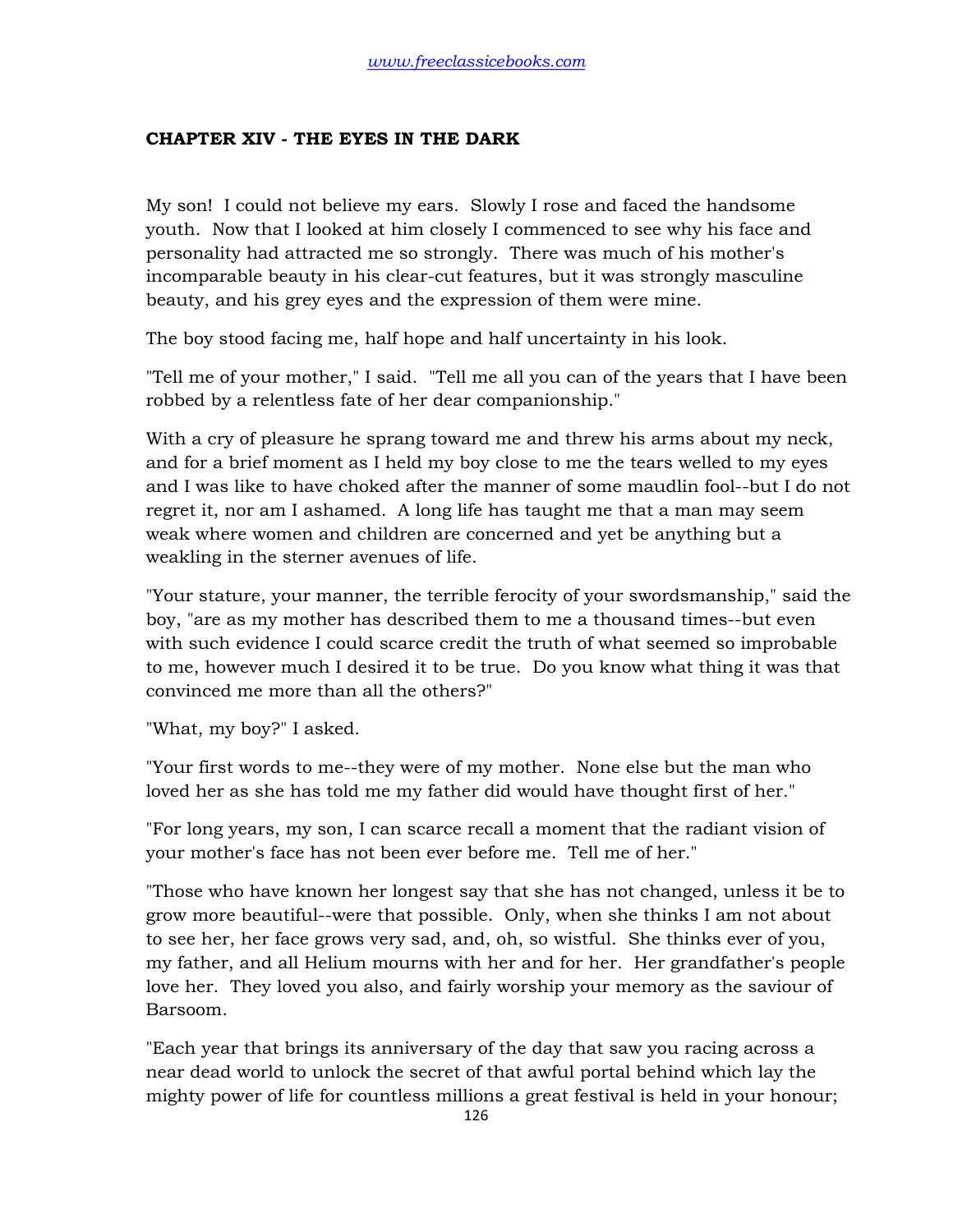but there are tears mingled with the thanksgiving--tears of real regret that the author of the happiness is not with them to share the joy of living he died to give them. Upon all Barsoom there is no greater name than John Carter."

"And by what name has your mother called you, my boy?" I asked.

"The people of Helium asked that I be named with my father's name, but my mother said no, that you and she had chosen a name for me together, and that your wish must be honoured before all others, so the name that she called me is the one that you desired, a combination of hers and yours--Carthoris."

Xodar had been at the wheel as I talked with my son, and now he called me.

"She is dropping badly by the head, John Carter," he said. "So long as we were rising at a stiff angle it was not noticeable, but now that I am trying to keep a horizontal course it is different. The wound in her bow has opened one of her forward ray tanks."

It was true, and after I had examined the damage I found it a much graver matter than I had anticipated. Not only was the forced angle at which we were compelled to maintain the bow in order to keep a horizontal course greatly impeding our speed, but at the rate that we were losing our repulsive rays from the forward tanks it was but a question of an hour or more when we would be floating stern up and helpless.

We had slightly reduced our speed with the dawning of a sense of security, but now I took the helm once more and pulled the noble little engine wide open, so that again we raced north at terrific velocity. In the meantime Carthoris and Xodar with tools in hand were puttering with the great rent in the bow in a hopeless endeavour to stem the tide of escaping rays.

It was still dark when we passed the northern boundary of the ice cap and the area of clouds. Below us lay a typical Martian landscape. Rolling ochre sea bottom of long dead seas, low surrounding hills, with here and there the grim and silent cities of the dead past; great piles of mighty architecture tenanted only by age-old memories of a once powerful race, and by the great white apes of Barsoom.

It was becoming more and more difficult to maintain our little vessel in a horizontal position. Lower and lower sagged the bow until it became necessary to stop the engine to prevent our flight terminating in a swift dive to the ground.

As the sun rose and the light of a new day swept away the darkness of night our craft gave a final spasmodic plunge, turned half upon her side, and then with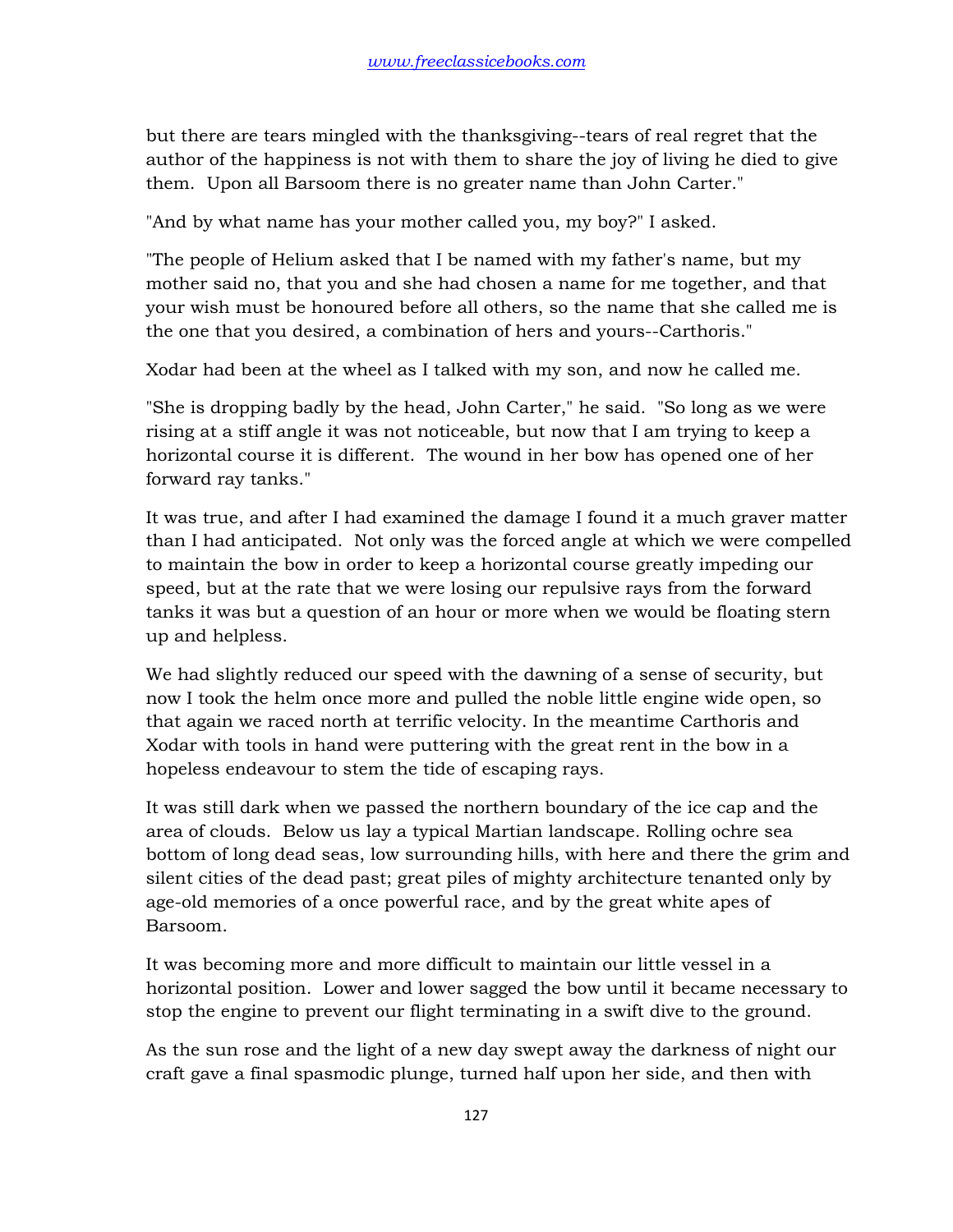deck tilting at a sickening angle swung in a slow circle, her bow dropping further below her stern each moment.

To hand-rail and stanchion we clung, and finally as we saw the end approaching, snapped the buckles of our harness to the rings at her sides. In another moment the deck reared at an angle of ninety degrees and we hung in our leather with feet dangling a thousand yards above the ground.

I was swinging quite close to the controlling devices, so I reached out to the lever that directed the rays of repulsion. The boat responded to the touch, and very gently we began to sink toward the ground.

It was fully half an hour before we touched. Directly north of us rose a rather lofty range of hills, toward which we decided to make our way, since they afforded greater opportunity for concealment from the pursuers we were confident might stumble in this direction.

An hour later found us in the time-rounded gullies of the hills, amid the beautiful flowering plants that abound in the arid waste places of Barsoom. There we found numbers of huge milk-giving shrubs--that strange plant which serves in great part as food and drink for the wild hordes of green men. It was indeed a boon to us, for we all were nearly famished.

Beneath a cluster of these which afforded perfect concealment from wandering air scouts, we lay down to sleep--for me the first time in many hours. This was the beginning of my fifth day upon Barsoom since I had found myself suddenly translated from my cottage on the Hudson to Dor, the valley beautiful, the valley hideous. In all this time I had slept but twice, though once the clock around within the storehouse of the therns.

It was mid-afternoon when I was awakened by some one seizing my hand and covering it with kisses. With a start I opened my eyes to look into the beautiful face of Thuvia.

"My Prince! My Prince!" she cried, in an ecstasy of happiness. "'Tis you whom I had mourned as dead. My ancestors have been good to me; I have not lived in vain."

The girl's voice awoke Xodar and Carthoris. The boy gazed upon the woman in surprise, but she did not seem to realize the presence of another than I. She would have thrown her arms about my neck and smothered me with caresses, had I not gently but firmly disengaged myself.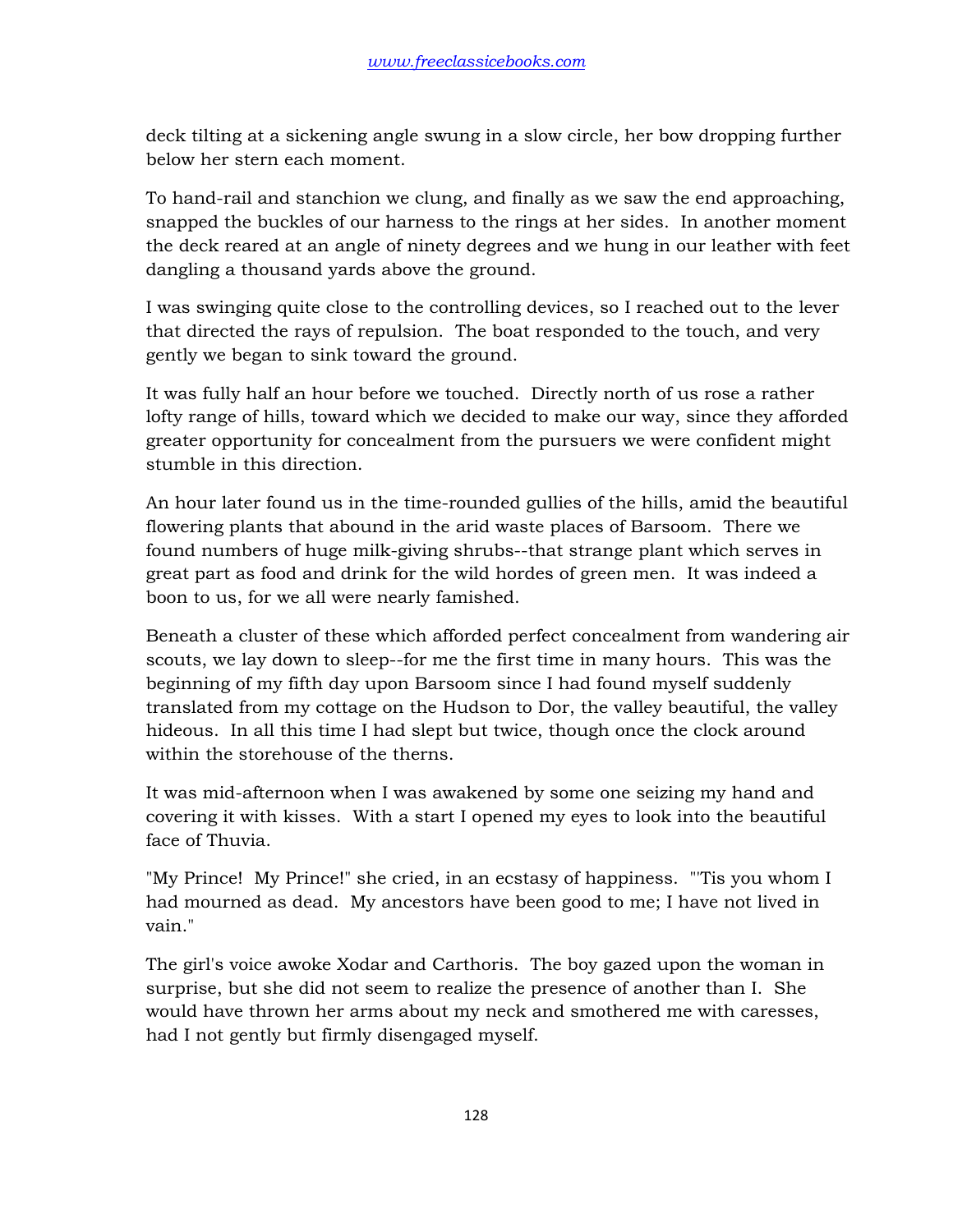"Come, come, Thuvia," I said soothingly; "you are overwrought by the danger and hardships you have passed through. You forget yourself, as you forget that I am the husband of the Princess of Helium."

"I forget nothing, my Prince," she replied. "You have spoken no word of love to me, nor do I expect that you ever shall; but nothing can prevent me loving you. I would not take the place of Dejah Thoris. My greatest ambition is to serve you, my Prince, for ever as your slave. No greater boon could I ask, no greater honour could I crave, no greater happiness could I hope."

As I have before said, I am no ladies' man, and I must admit that I seldom have felt so uncomfortable and embarrassed as I did that moment. While I was quite familiar with the Martian custom which allows female slaves to Martian men, whose high and chivalrous honour is always ample protection for every woman in his household, yet I had never myself chosen other than men as my body servants.

"And I ever return to Helium, Thuvia," I said, "you shall go with me, but as an honoured equal, and not as a slave. There you shall find plenty of handsome young nobles who would face Issus herself to win a smile from you, and we shall have you married in short order to one of the best of them. Forget your foolish gratitude-begotten infatuation, which your innocence has mistaken for love. I like your friendship better, Thuvia."

"You are my master; it shall be as you say," she replied simply, but there was a note of sadness in her voice.

"How came you here, Thuvia?" I asked. "And where is Tars Tarkas?"

"The great Thark, I fear, is dead," she replied sadly. "He was a mighty fighter, but a multitude of green warriors of another horde than his overwhelmed him. The last that I saw of him they were bearing him, wounded and bleeding, to the deserted city from which they had sallied to attack us."

"You are not sure that he is dead, then?" I asked. "And where is this city of which you speak?"

"It is just beyond this range of hills. The vessel in which you so nobly resigned a place that we might find escape defied our small skill in navigation, with the result that we drifted aimlessly about for two days. Then we decided to abandon the craft and attempt to make our way on foot to the nearest waterway. Yesterday we crossed these hills and came upon the dead city beyond. We had passed within its streets and were walking toward the central portion, when at an intersecting avenue we saw a body of green warriors approaching.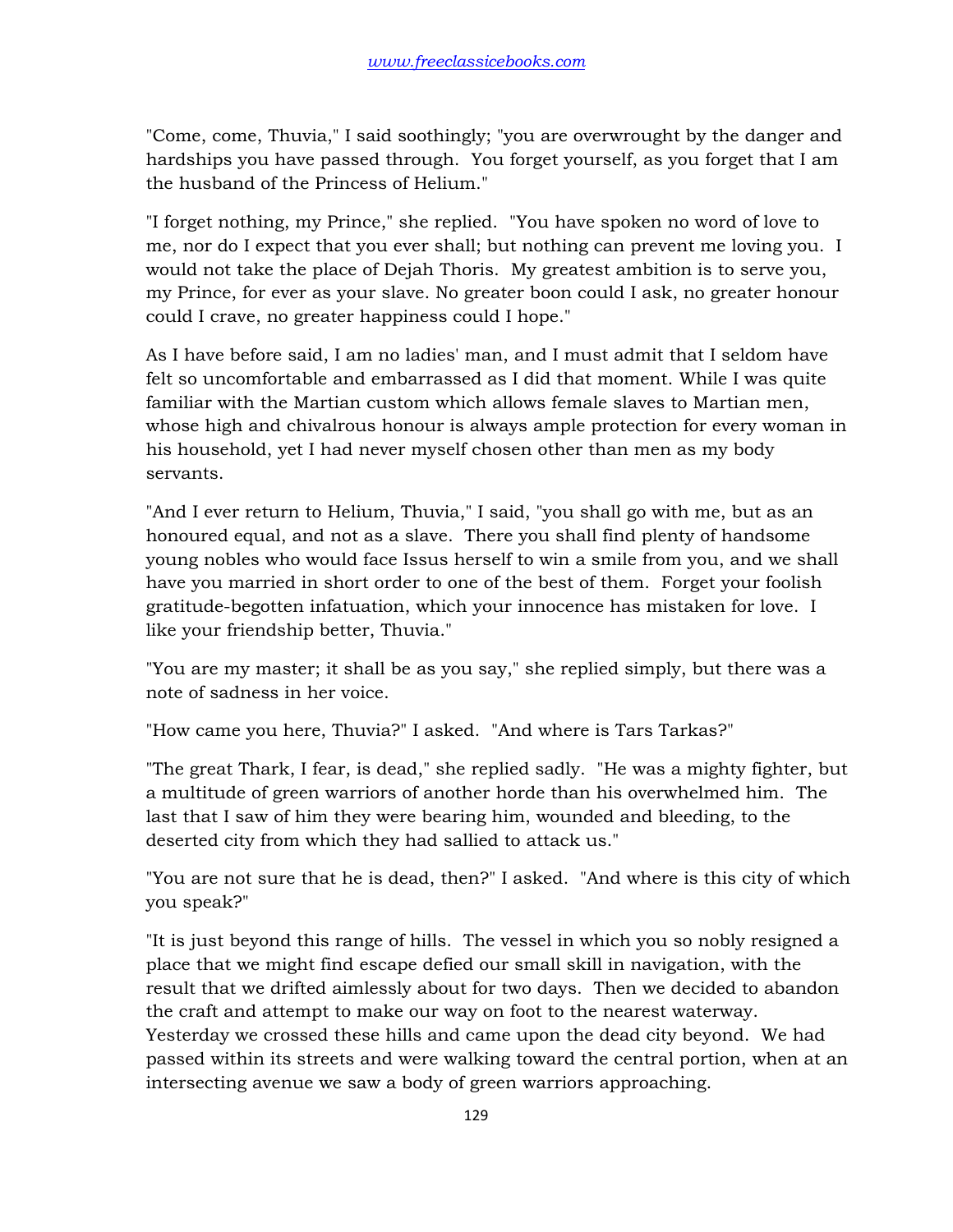"Tars Tarkas was in advance, and they saw him, but me they did not see. The Thark sprang back to my side and forced me into an adjacent doorway, where he told me to remain in hiding until I could escape, making my way to Helium if possible.

"'There will be no escape for me now,' he said, 'for these be the Warhoon of the South. When they have seen my metal it will be to the death.'

"Then he stepped out to meet them. Ah, my Prince, such fighting! For an hour they swarmed about him, until the Warhoon dead formed a hill where he had stood; but at last they overwhelmed him, those behind pushing the foremost upon him until there remained no space to swing his great sword. Then he stumbled and went down and they rolled over him like a huge wave. When they carried him away toward the heart of the city, he was dead, I think, for I did not see him move."

"Before we go farther we must be sure," I said. "I cannot leave Tars Tarkas alive among the Warhoons. To-night I shall enter the city and make sure."

"And I shall go with you," spoke Carthoris.

"And I," said Xodar.

"Neither one of you shall go," I replied. "It is work that requires stealth and strategy, not force. One man alone may succeed where more would invite disaster. I shall go alone. If I need your help, I will return for you."

They did not like it, but both were good soldiers, and it had been agreed that I should command. The sun already was low, so that I did not have long to wait before the sudden darkness of Barsoom engulfed us.

With a parting word of instructions to Carthoris and Xodar, in case I should not return, I bade them all farewell and set forth at a rapid dogtrot toward the city.

As I emerged from the hills the nearer moon was winging its wild flight through the heavens, its bright beams turning to burnished silver the barbaric splendour of the ancient metropolis. The city had been built upon the gently rolling foothills that in the dim and distant past had sloped down to meet the sea. It was due to this fact that I had no difficulty in entering the streets unobserved.

The green hordes that use these deserted cities seldom occupy more than a few squares about the central plaza, and as they come and go always across the dead sea bottoms that the cities face, it is usually a matter of comparative ease to enter from the hillside.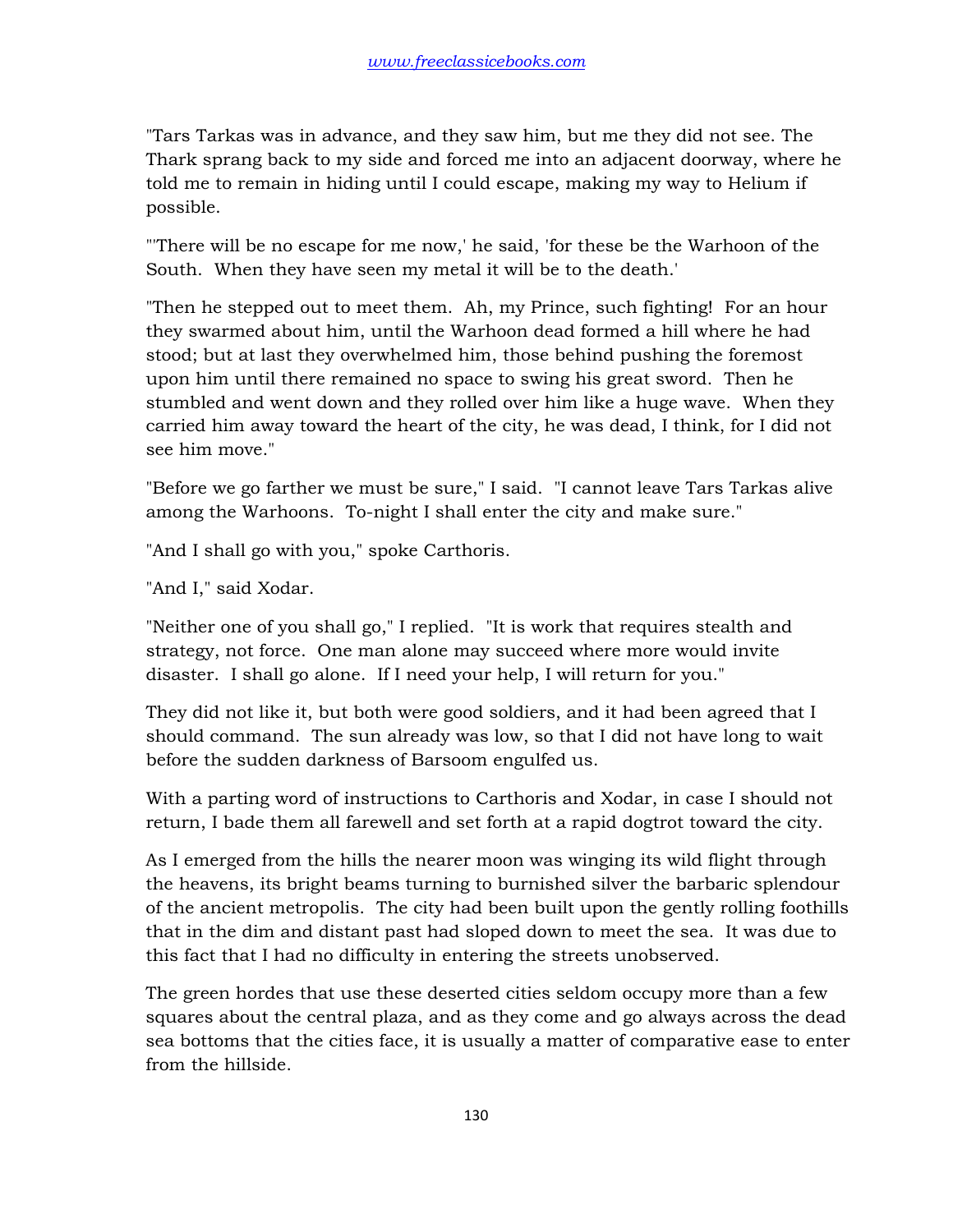Once within the streets, I kept close in the dense shadows of the walls. At intersections I halted a moment to make sure that none was in sight before I sprang quickly to the shadows of the opposite side. Thus I made the journey to the vicinity of the plaza without detection. As I approached the purlieus of the inhabited portion of the city I was made aware of the proximity of the warriors' quarters by the squealing and grunting of the thoats and zitidars corralled within the hollow courtyards formed by the buildings surrounding each square.

These old familiar sounds that are so distinctive of green Martian life sent a thrill of pleasure surging through me. It was as one might feel on coming home after a long absence. It was amid such sounds that I had first courted the incomparable Dejah Thoris in the age-old marble halls of the dead city of Korad.

As I stood in the shadows at the far corner of the first square which housed members of the horde, I saw warriors emerging from several of the buildings. They all went in the same direction, toward a great building which stood in the centre of the plaza. My knowledge of green Martian customs convinced me that this was either the quarters of the principal chieftain or contained the audience chamber wherein the Jeddak met his jeds and lesser chieftains. In either event, it was evident that something was afoot which might have a bearing on the recent capture of Tars Tarkas.

To reach this building, which I now felt it imperative that I do, I must needs traverse the entire length of one square and cross a broad avenue and a portion of the plaza. From the noises of the animals which came from every courtyard about me, I knew that there were many people in the surrounding buildings- probably several communities of the great horde of the Warhoons of the South.

To pass undetected among all these people was in itself a difficult task, but if I was to find and rescue the great Thark I must expect even more formidable obstacles before success could be mine. I had entered the city from the south and now stood on the corner of the avenue through which I had passed and the first intersecting avenue south of the plaza. The buildings upon the south side of this square did not appear to be inhabited, as I could see no lights, and so I decided to gain the inner courtyard through one of them.

Nothing occurred to interrupt my progress through the deserted pile I chose, and I came into the inner court close to the rear walls of the east buildings without detection. Within the court a great herd of thoats and zitidars moved restlessly about, cropping the moss-like ochre vegetation which overgrows practically the entire uncultivated area of Mars. What breeze there was came from the northwest, so there was little danger that the beasts would scent me. Had they, their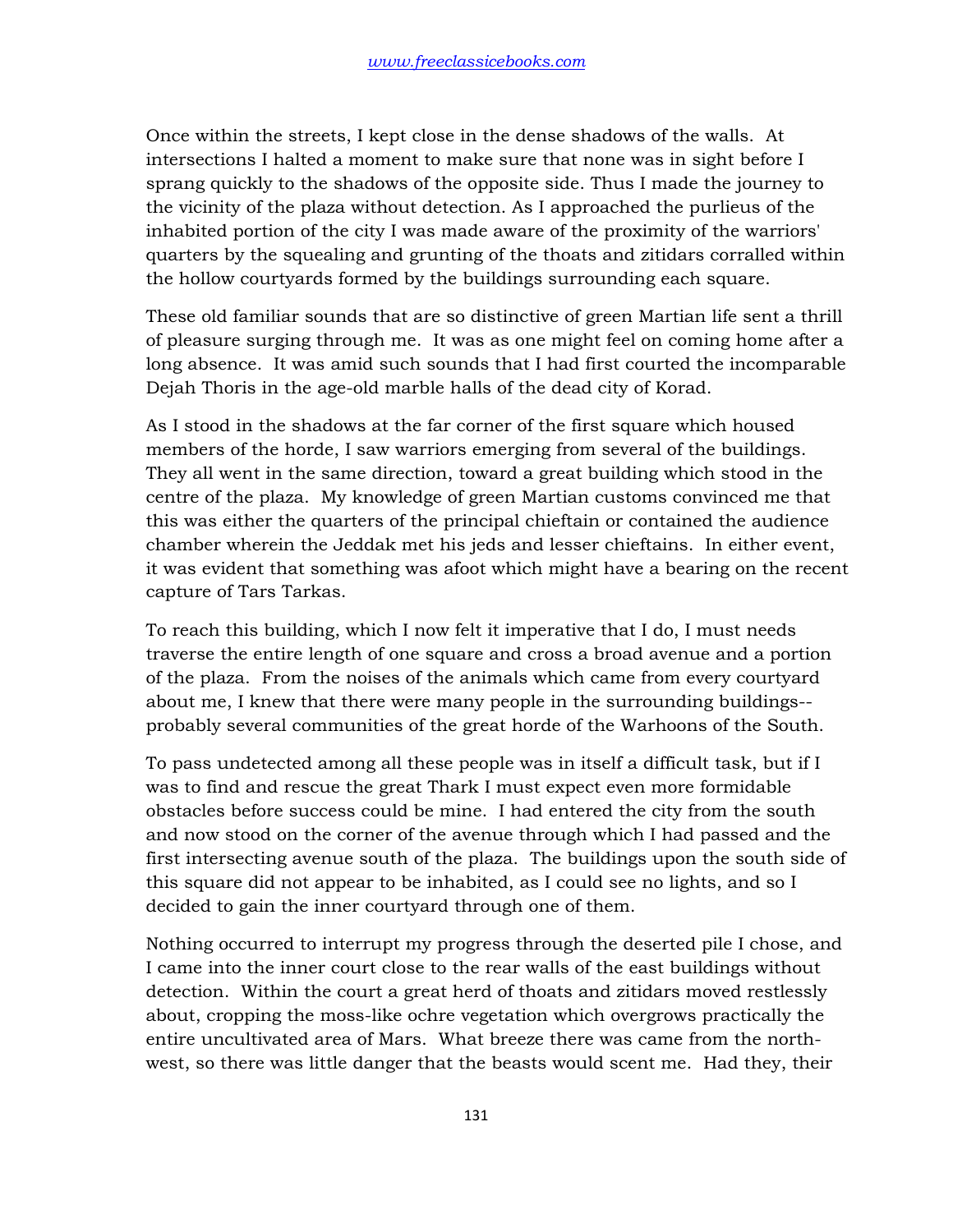squealing and grunting would have grown to such a volume as to attract the attention of the warriors within the buildings.

Close to the east wall, beneath the overhanging balconies of the second floors, I crept in dense shadows the full length of the courtyard, until I came to the buildings at the north end. These were lighted for about three floors up, but above the third floor all was dark.

To pass through the lighted rooms was, of course, out of the question, since they swarmed with green Martian men and women. My only path lay through the upper floors, and to gain these it was necessary to scale the face of the wall. The reaching of the balcony of the second floor was a matter of easy accomplishment- -an agile leap gave my hands a grasp upon the stone hand-rail above. In another instant I had drawn myself up on the balcony.

Here through the open windows I saw the green folk squatting upon their sleeping silks and furs, grunting an occasional monosyllable, which, in connection with their wondrous telepathic powers, is ample for their conversational requirements. As I drew closer to listen to their words a warrior entered the room from the hall beyond.

"Come, Tan Gama," he cried, "we are to take the Thark before Kab Kadja. Bring another with you."

The warrior addressed arose and, beckoning to a fellow squatting near, the three turned and left the apartment.

If I could but follow them the chance might come to free Tars Tarkas at once. At least I would learn the location of his prison.

At my right was a door leading from the balcony into the building. It was at the end of an unlighted hall, and on the impulse of the moment I stepped within. The hall was broad and led straight through to the front of the building. On either side were the doorways of the various apartments which lined it.

I had no more than entered the corridor than I saw the three warriors at the other end--those whom I had just seen leaving the apartment. Then a turn to the right took them from my sight again. Quickly I hastened along the hallway in pursuit. My gait was reckless, but I felt that Fate had been kind indeed to throw such an opportunity within my grasp, and I could not afford to allow it to elude me now.

At the far end of the corridor I found a spiral stairway leading to the floors above and below. The three had evidently left the floor by this avenue. That they had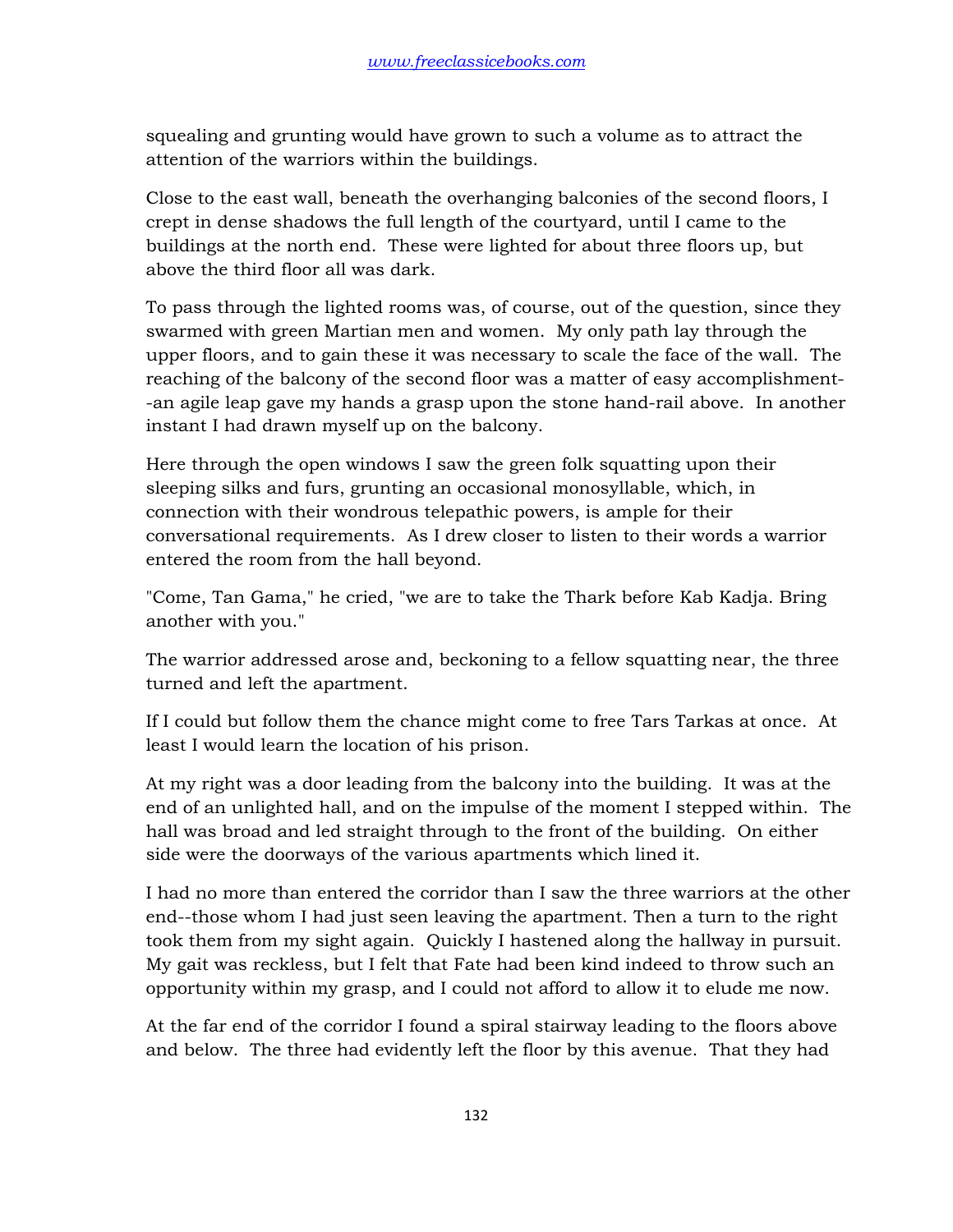gone down and not up I was sure from my knowledge of these ancient buildings and the methods of the Warhoons.

I myself had once been a prisoner of the cruel hordes of northern Warhoon, and the memory of the underground dungeon in which I lay still is vivid in my memory. And so I felt certain that Tars Tarkas lay in the dark pits beneath some nearby building, and that in that direction I should find the trail of the three warriors leading to his cell.

Nor was I wrong. At the bottom of the runway, or rather at the landing on the floor below, I saw that the shaft descended into the pits beneath, and as I glanced down the flickering light of a torch revealed the presence of the three I was trailing.

Down they went toward the pits beneath the structure, and at a safe distance behind I followed the flicker of their torch. The way led through a maze of tortuous corridors, unlighted save for the wavering light they carried. We had gone perhaps a hundred yards when the party turned abruptly through a doorway at their right. I hastened on as rapidly as I dared through the darkness until I reached the point at which they had left the corridor. There, through an open door, I saw them removing the chains that secured the great Thark, Tars Tarkas, to the wall.

Hustling him roughly between them, they came immediately from the chamber, so quickly in fact that I was near to being apprehended. But I managed to run along the corridor in the direction I had been going in my pursuit of them far enough to be without the radius of their meagre light as they emerged from the cell.

I had naturally assumed that they would return with Tars Tarkas the same way that they had come, which would have carried them away from me; but, to my chagrin, they wheeled directly in my direction as they left the room. There was nothing for me but to hasten on in advance and keep out of the light of their torch. I dared not attempt to halt in the darkness of any of the many intersecting corridors, for I knew nothing of the direction they might take. Chance was as likely as not to carry me into the very corridor they might choose to enter.

The sensation of moving rapidly through these dark passages was far from reassuring. I knew not at what moment I might plunge headlong into some terrible pit or meet with some of the ghoulish creatures that inhabit these lower worlds beneath the dead cities of dying Mars. There filtered to me a faint radiance from the torch of the men behind--just enough to permit me to trace the direction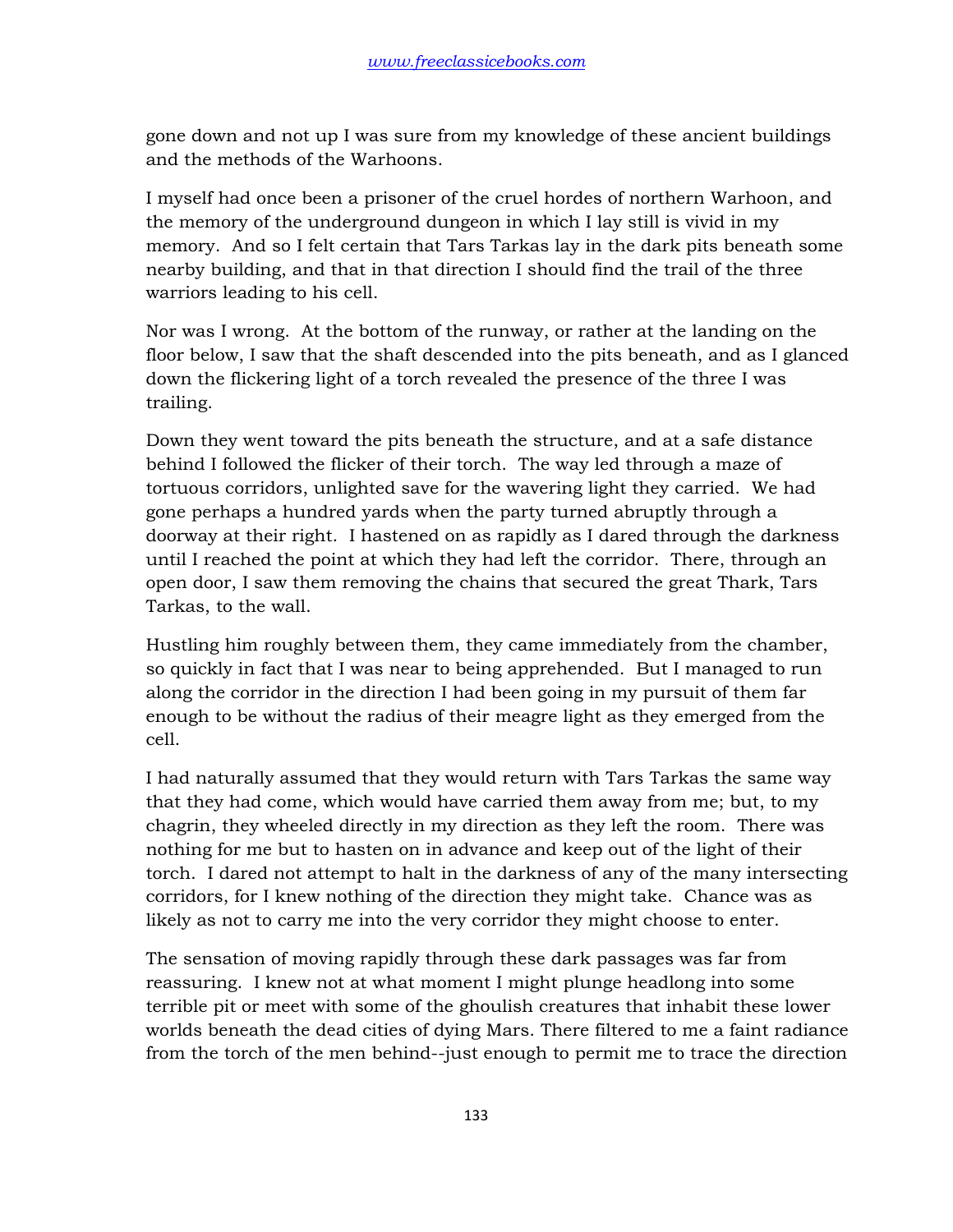of the winding passageways directly before me, and so keep me from dashing myself against the walls at the turns.

Presently I came to a place where five corridors diverged from a common point. I had hastened along one of them for some little distance when suddenly the faint light of the torch disappeared from behind me. I paused to listen for sounds of the party behind me, but the silence was as utter as the silence of the tomb.

Quickly I realized that the warriors had taken one of the other corridors with their prisoner, and so I hastened back with a feeling of considerable relief to take up a much safer and more desirable position behind them. It was much slower work returning, however, than it had been coming, for now the darkness was as utter as the silence.

It was necessary to feel every foot of the way back with my hand against the side wall, that I might not pass the spot where the five roads radiated. After what seemed an eternity to me, I reached the place and recognized it by groping across the entrances to the several corridors until I had counted five of them. In not one, however, showed the faintest sign of light.

I listened intently, but the naked feet of the green men sent back no guiding echoes, though presently I thought I detected the clank of side arms in the far distance of the middle corridor. Up this, then, I hastened, searching for the light, and stopping to listen occasionally for a repetition of the sound; but soon I was forced to admit that I must have been following a blind lead, as only darkness and silence rewarded my efforts.

Again I retraced my steps toward the parting of the ways, when to my surprise I came upon the entrance to three diverging corridors, any one of which I might have traversed in my hasty dash after the false clue I had been following. Here was a pretty fix, indeed! Once back at the point where the five passageways met, I might wait with some assurance for the return of the warriors with Tars Tarkas. My knowledge of their customs lent colour to the belief that he was but being escorted to the audience chamber to have sentence passed upon him. I had not the slightest doubt but that they would preserve so doughty a warrior as the great Thark for the rare sport he would furnish at the Great Games.

But unless I could find my way back to that point the chances were most excellent that I would wander for days through the awful blackness, until, overcome by thirst and hunger, I lay down to die, or--What was that!

A faint shuffling sounded behind me, and as I cast a hasty glance over my shoulder my blood froze in my veins for the thing I saw there. It was not so much fear of the present danger as it was the horrifying memories it recalled of that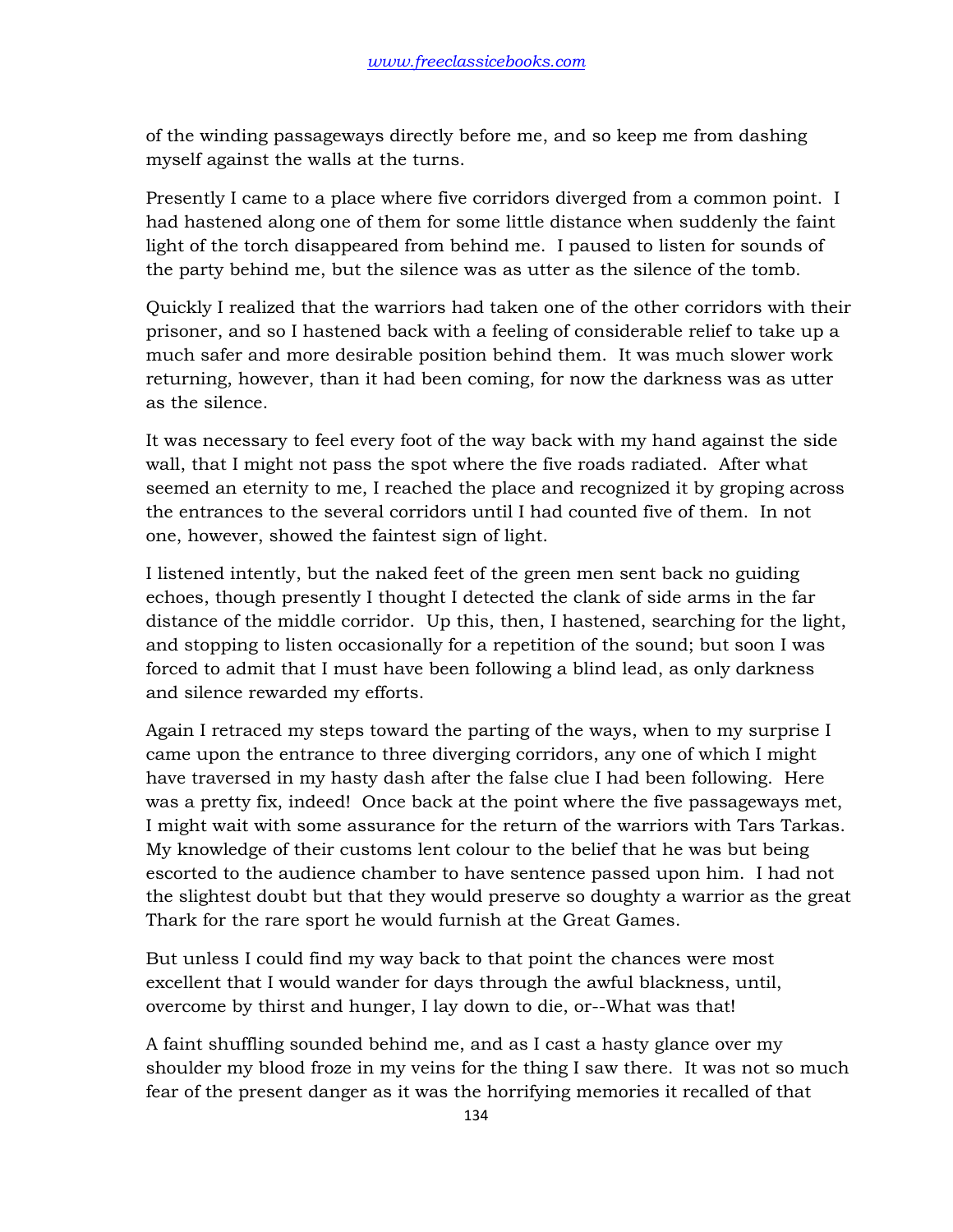time I near went mad over the corpse of the man I had killed in the dungeons of the Warhoons, when blazing eyes came out of the dark recesses and dragged the thing that had been a man from my clutches and I heard it scraping over the stone of my prison as they bore it away to their terrible feast.

And now in these black pits of the other Warhoons I looked into those same fiery eyes, blazing at me through the terrible darkness, revealing no sign of the beast behind them. I think that the most fearsome attribute of these awesome creatures is their silence and the fact that one never sees them--nothing but those baleful eyes glaring unblinkingly out of the dark void behind.

Grasping my long-sword tightly in my hand, I backed slowly along the corridor away from the thing that watched me, but ever as I retreated the eyes advanced, nor was there any sound, not even the sound of breathing, except the occasional shuffling sound as of the dragging of a dead limb, that had first attracted my attention.

On and on I went, but I could not escape my sinister pursuer. Suddenly I heard the shuffling noise at my right, and, looking, saw another pair of eyes, evidently approaching from an intersecting corridor. As I started to renew my slow retreat I heard the noise repeated behind me, and then before I could turn I heard it again at my left.

The things were all about me. They had me surrounded at the intersection of two corridors. Retreat was cut off in all directions, unless I chose to charge one of the beasts. Even then I had no doubt but that the others would hurl themselves upon my back. I could not even guess the size or nature of the weird creatures. That they were of goodly proportions I guessed from the fact that the eyes were on a level with my own.

Why is it that darkness so magnifies our dangers? By day I would have charged the great banth itself, had I thought it necessary, but hemmed in by the darkness of these silent pits I hesitated before a pair of eyes.

Soon I saw that the matter shortly would be taken entirely from my hands, for the eyes at my right were moving slowly nearer me, as were those at my left and those behind and before me. Gradually they were closing in upon me--but still that awful stealthy silence!

For what seemed hours the eyes approached gradually closer and closer, until I felt that I should go mad for the horror of it. I had been constantly turning this way and that to prevent any sudden rush from behind, until I was fairly worn out. At length I could endure it no longer, and, taking a fresh grasp upon my long-sword, I turned suddenly and charged down upon one of my tormentors.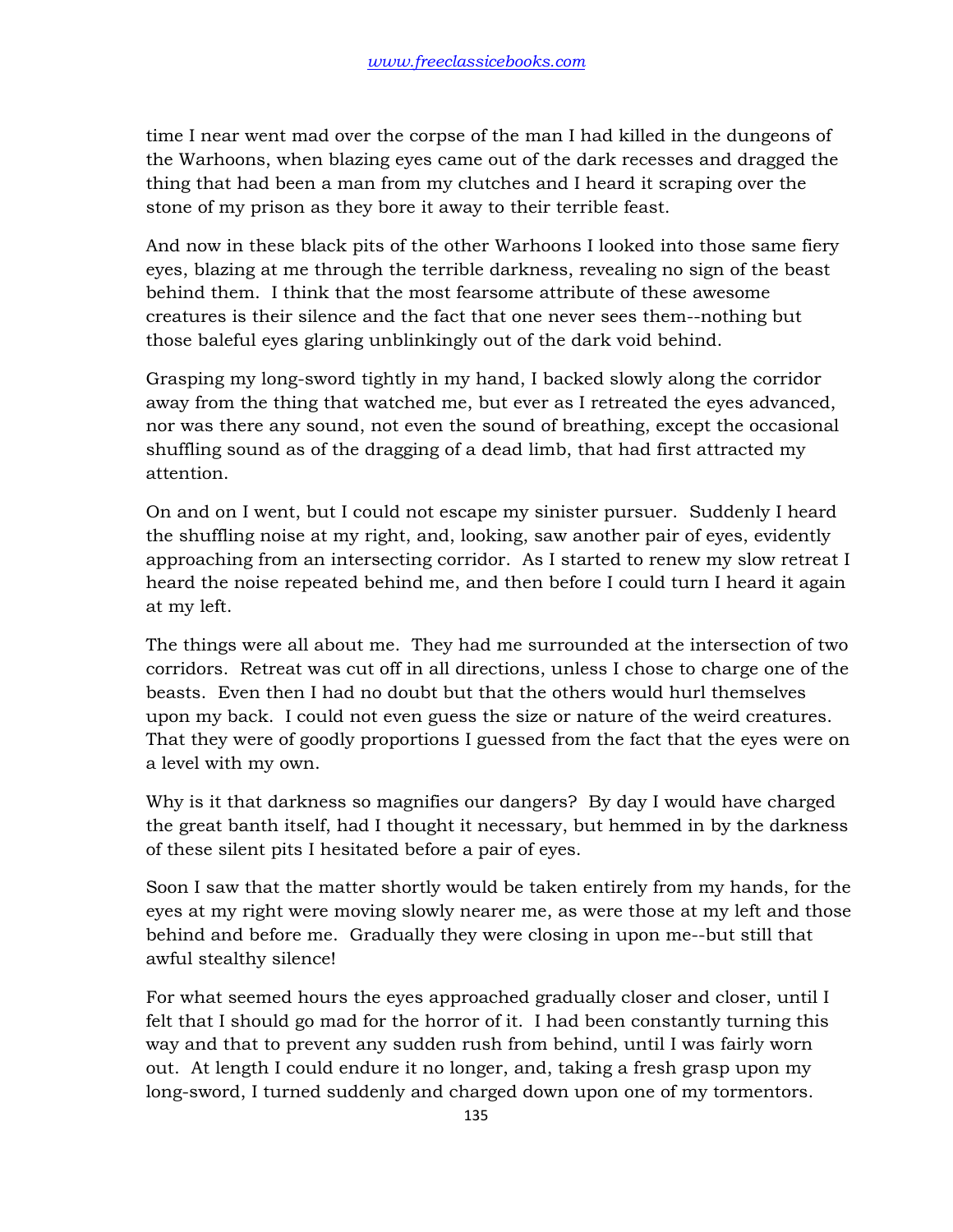As I was almost upon it the thing retreated before me, but a sound from behind caused me to wheel in time to see three pairs of eyes rushing at me from the rear. With a cry of rage I turned to meet the cowardly beasts, but as I advanced they retreated as had their fellow. Another glance over my shoulder discovered the first eyes sneaking on me again. And again I charged, only to see the eyes retreat before me and hear the muffled rush of the three at my back.

Thus we continued, the eyes always a little closer in the end than they had been before, until I thought that I should go mad with the terrible strain of the ordeal. That they were waiting to spring upon my back seemed evident, and that it would not be long before they succeeded was equally apparent, for I could not endure the wear of this repeated charge and countercharge indefinitely. In fact, I could feel myself weakening from the mental and physical strain I had been undergoing.

At that moment I caught another glimpse from the corner of my eye of the single pair of eyes at my back making a sudden rush upon me. I turned to meet the charge; there was a quick rush of the three from the other direction; but I determined to pursue the single pair until I should have at least settled my account with one of the beasts and thus be relieved of the strain of meeting attacks from both directions.

There was no sound in the corridor, only that of my own breathing, yet I knew that those three uncanny creatures were almost upon me. The eyes in front were not retreating so rapidly now; I was almost within sword reach of them. I raised my sword arm to deal the blow that should free me, and then I felt a heavy body upon my back. A cold, moist, slimy something fastened itself upon my throat. I stumbled and went down.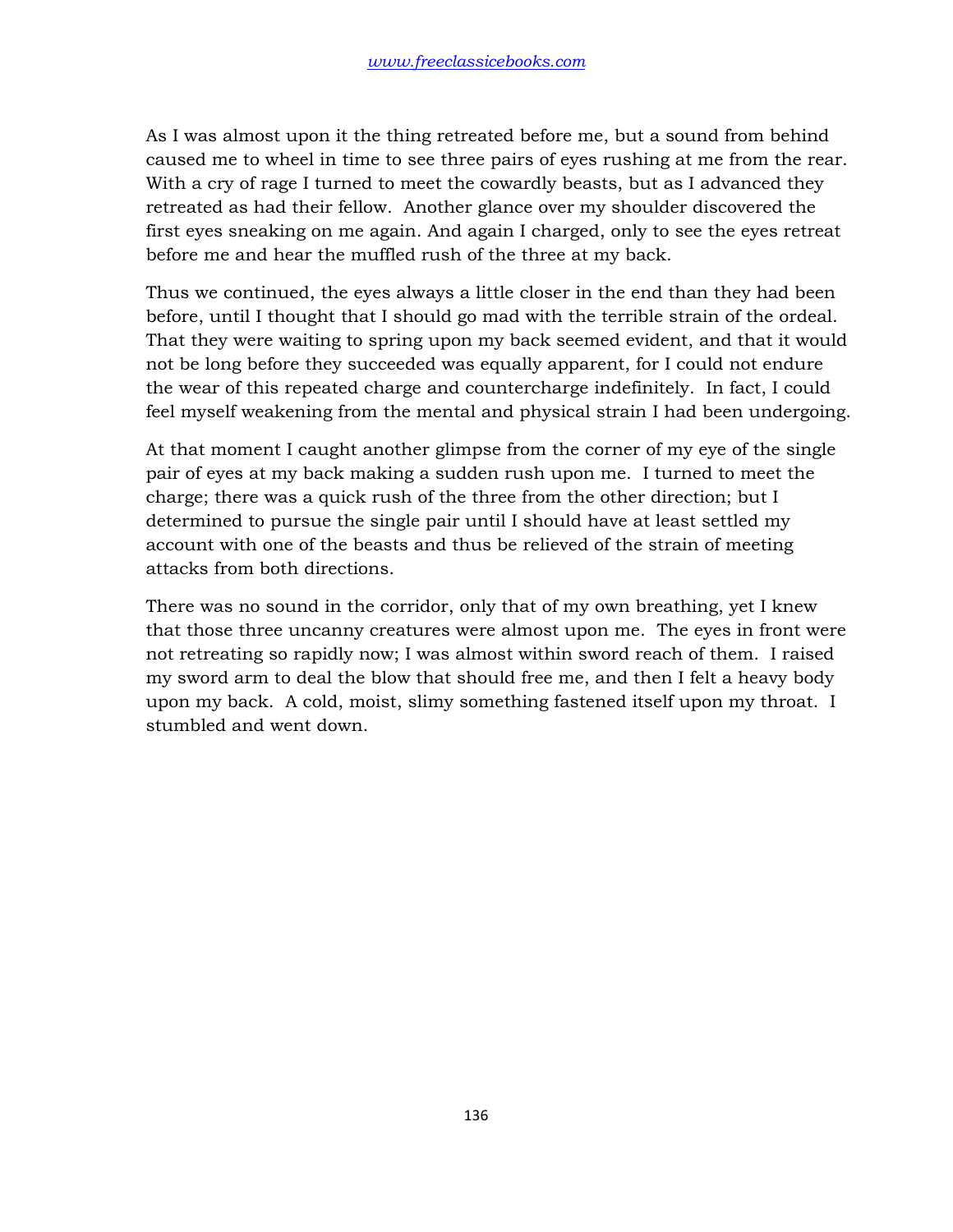# **CHAPTER XV - FLIGHT AND PURSUIT**

I could not have been unconscious more than a few seconds, and yet I know that I was unconscious, for the next thing I realized was that a growing radiance was illuminating the corridor about me and the eyes were gone.

I was unharmed except for a slight bruise upon my forehead where it had struck the stone flagging as I fell.

I sprang to my feet to ascertain the cause of the light. It came from a torch in the hand of one of a party of four green warriors, who were coming rapidly down the corridor toward me. They had not yet seen me, and so I lost no time in slipping into the first intersecting corridor that I could find. This time, however, I did not advance so far away from the main corridor as on the other occasion that had resulted in my losing Tars Tarkas and his guards.

The party came rapidly toward the opening of the passageway in which I crouched against the wall. As they passed by I breathed a sigh of relief. I had not been discovered, and, best of all, the party was the same that I had followed into the pits. It consisted of Tars Tarkas and his three guards.

I fell in behind them and soon we were at the cell in which the great Thark had been chained. Two of the warriors remained without while the man with the keys entered with the Thark to fasten his irons upon him once more. The two outside started to stroll slowly in the direction of the spiral runway which led to the floors above, and in a moment were lost to view beyond a turn in the corridor.

The torch had been stuck in a socket beside the door, so that its rays illuminated both the corridor and the cell at the same time. As I saw the two warriors disappear I approached the entrance to the cell, with a well-defined plan already formulated.

While I disliked the thought of carrying out the thing that I had decided upon, there seemed no alternative if Tars Tarkas and I were to go back together to my little camp in the hills.

Keeping near the wall, I came quite close to the door to Tars Tarkas' cell, and there I stood with my longsword above my head, grasped with both hands, that I might bring it down in one quick cut upon the skull of the jailer as he emerged.

I dislike to dwell upon what followed after I heard the footsteps of the man as he approached the doorway. It is enough that within another minute or two, Tars Tarkas, wearing the metal of a Warhoon chief, was hurrying down the corridor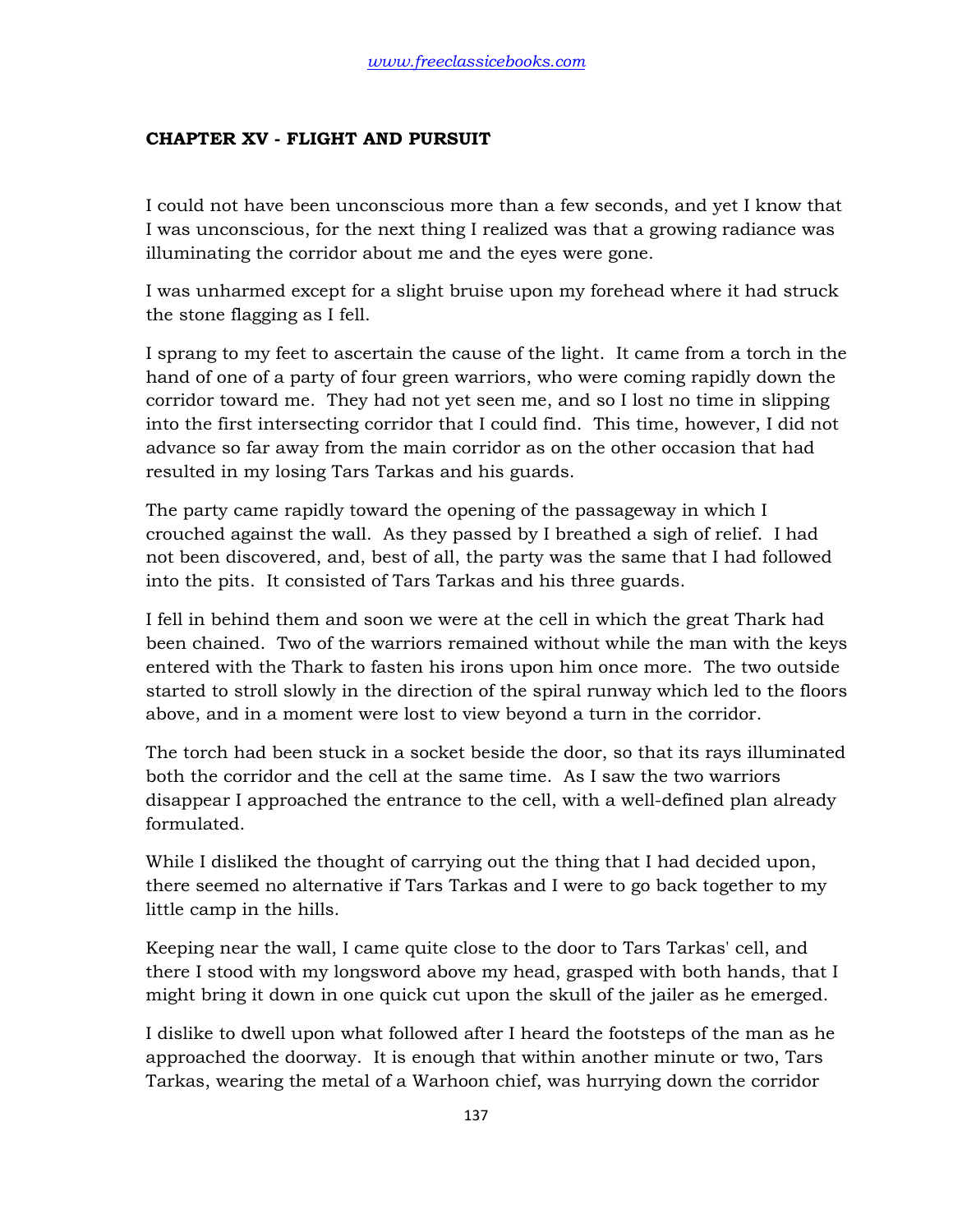toward the spiral runway, bearing the Warhoon's torch to light his way. A dozen paces behind him followed John Carter, Prince of Helium.

The two companions of the man who lay now beside the door of the cell that had been Tars Tarkas' had just started to ascend the runway as the Thark came in view.

"Why so long, Tan Gama?" cried one of the men.

"I had trouble with a lock," replied Tars Tarkas. "And now I find that I have left my short-sword in the Thark's cell. Go you on, I'll return and fetch it."

"As you will, Tan Gama," replied he who had before spoken. "We shall see you above directly."

"Yes," replied Tars Tarkas, and turned as though to retrace his steps to the cell, but he only waited until the two had disappeared at the floor above. Then I joined him, we extinguished the torch, and together we crept toward the spiral incline that led to the upper floors of the building.

At the first floor we found that the hallway ran but halfway through, necessitating the crossing of a rear room full of green folk, ere we could reach the inner courtyard, so there was but one thing left for us to do, and that was to gain the second floor and the hallway through which I had traversed the length of the building.

Cautiously we ascended. We could hear the sounds of conversation coming from the room above, but the hall still was unlighted, nor was any one in sight as we gained the top of the runway. Together we threaded the long hall and reached the balcony overlooking the courtyard, without being detected.

At our right was the window letting into the room in which I had seen Tan Gama and the other warriors as they started to Tars Tarkas' cell earlier in the evening. His companions had returned here, and we now overheard a portion of their conversation.

"What can be detaining Tan Gama?" asked one.

"He certainly could not be all this time fetching his shortsword from the Thark's cell," spoke another.

"His short-sword?" asked a woman. "What mean you?"

"Tan Gama left his short-sword in the Thark's cell," explained the first speaker, "and left us at the runway, to return and get it."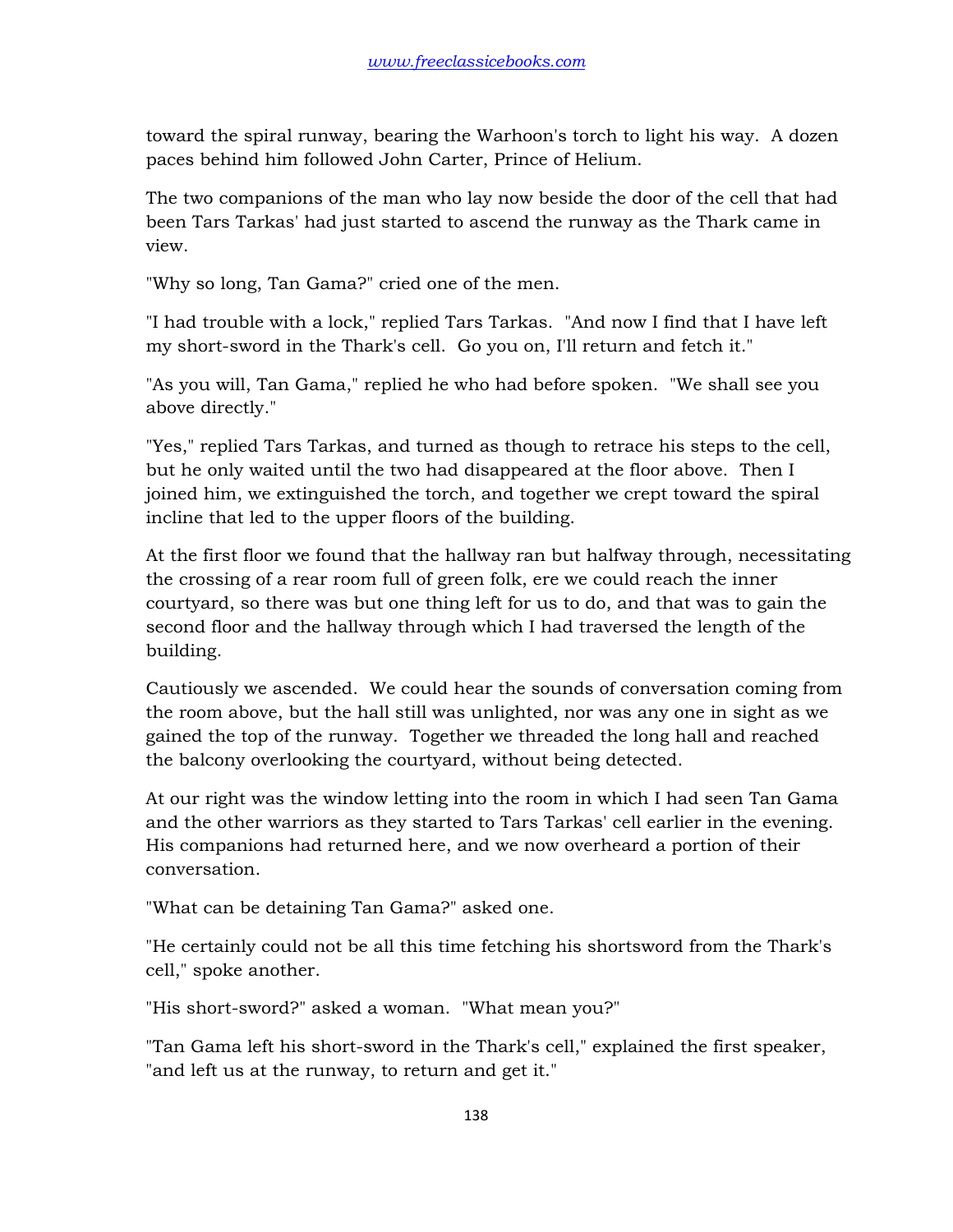"Tan Gama wore no short-sword this night," said the woman. "It was broken in to-day's battle with the Thark, and Tan Gama gave it to me to repair. See, I have it here," and as she spoke she drew Tan Gama's short-sword from beneath her sleeping silks and furs.

The warriors sprang to their feet.

"There is something amiss here," cried one.

"'Tis even what I myself thought when Tan Gama left us at the runway," said another. "Methought then that his voice sounded strangely."

"Come! let us hasten to the pits."

We waited to hear no more. Slinging my harness into a long single strap, I lowered Tars Tarkas to the courtyard beneath, and an instant later dropped to his side.

We had spoken scarcely a dozen words since I had felled Tan Gama at the cell door and seen in the torch's light the expression of utter bewilderment upon the great Thark's face.

"By this time," he had said, "I should have learned to wonder at nothing which John Carter accomplishes." That was all. He did not need to tell me that he appreciated the friendship which had prompted me to risk my life to rescue him, nor did he need to say that he was glad to see me.

This fierce green warrior had been the first to greet me that day, now twenty years gone, which had witnessed my first advent upon Mars. He had met me with levelled spear and cruel hatred in his heart as he charged down upon me, bending low at the side of his mighty thoat as I stood beside the incubator of his horde upon the dead sea bottom beyond Korad. And now among the inhabitants of two worlds I counted none a better friend than Tars Tarkas, Jeddak of the Tharks.

As we reached the courtyard we stood in the shadows beneath the balcony for a moment to discuss our plans.

"There be five now in the party, Tars Tarkas," I said; "Thuvia, Xodar, Carthoris, and ourselves. We shall need five thoats to bear us."

"Carthoris!" he cried. "Your son?"

"Yes. I found him in the prison of Shador, on the Sea of Omean, in the land of the First Born."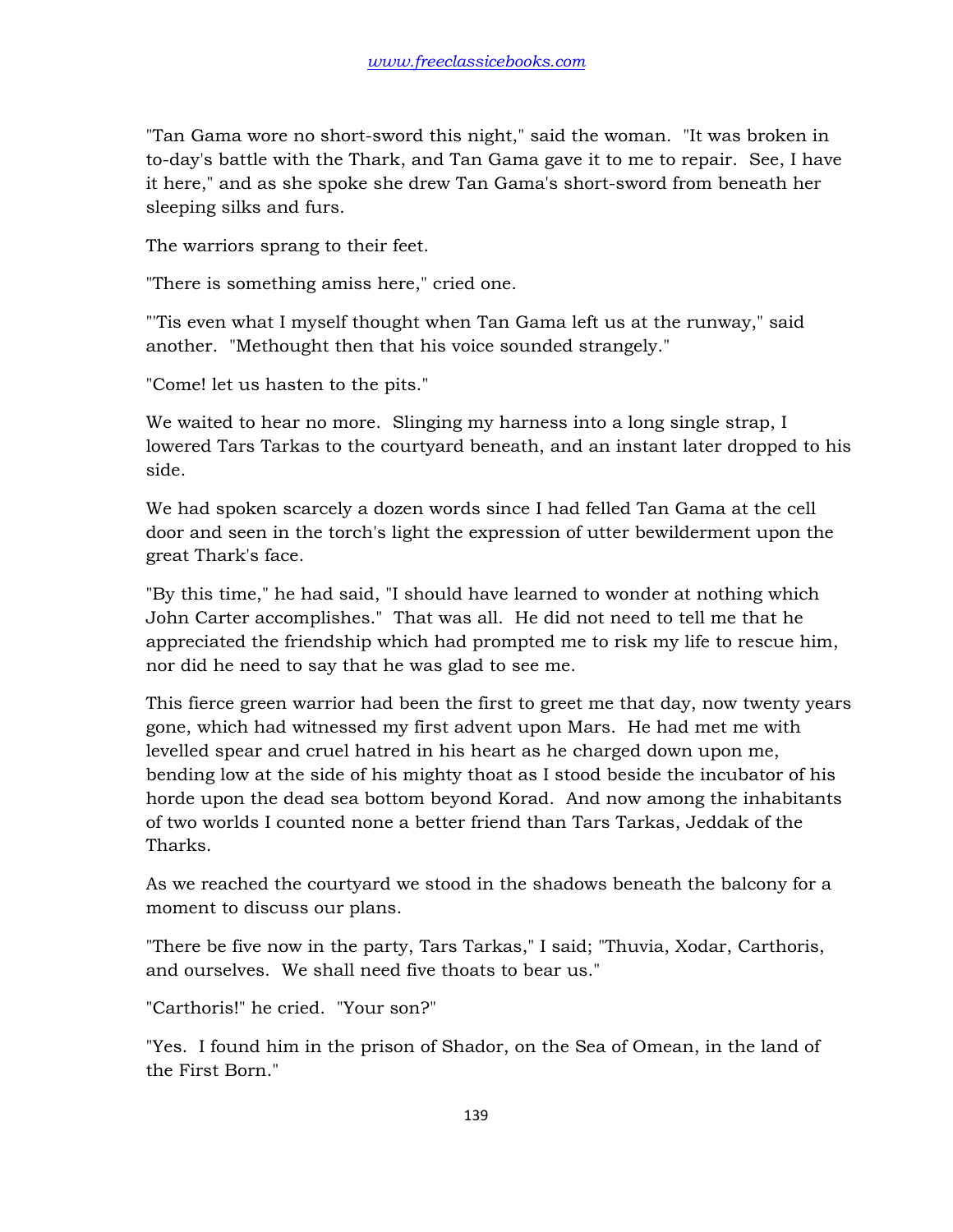"I know not any of these places, John Carter. Be they upon Barsoom?"

"Upon and below, my friend; but wait until we shall have made good our escape, and you shall hear the strangest narrative that ever a Barsoomian of the outer world gave ear to. Now we must steal our thoats and be well away to the north before these fellows discover how we have tricked them."

In safety we reached the great gates at the far end of the courtyard, through which it was necessary to take our thoats to the avenue beyond. It is no easy matter to handle five of these great, fierce beasts, which by nature are as wild and ferocious as their masters and held in subjection by cruelty and brute force alone.

As we approached them they sniffed our unfamiliar scent and with squeals of rage circled about us. Their long, massive necks upreared raised their great, gaping mouths high above our heads. They are fearsome appearing brutes at best, but when they are aroused they are fully as dangerous as they look. The thoat stands a good ten feet at the shoulder. His hide is sleek and hairless, and of a dark slate colour on back and sides, shading down his eight legs to a vivid yellow at the huge, padded, nailless feet; the belly is pure white. A broad, flat tail, larger at the tip than at the root, completes the picture of this ferocious green Martian mount--a fit war steed for these warlike people.

As the thoats are guided by telepathic means alone, there is no need for rein or bridle, and so our object now was to find two that would obey our unspoken commands. As they charged about us we succeeded in mastering them sufficiently to prevent any concerted attack upon us, but the din of their squealing was certain to bring investigating warriors into the courtyard were it to continue much longer.

At length I was successful in reaching the side of one great brute, and ere he knew what I was about I was firmly seated astride his glossy back. A moment later Tars Tarkas had caught and mounted another, and then between us we herded three or four more toward the great gates.

Tars Tarkas rode ahead and, leaning down to the latch, threw the barriers open, while I held the loose thoats from breaking back to the herd. Then together we rode through into the avenue with our stolen mounts and, without waiting to close the gates, hurried off toward the southern boundary of the city.

Thus far our escape had been little short of marvellous, nor did our good fortune desert us, for we passed the outer purlieus of the dead city and came to our camp without hearing even the faintest sound of pursuit.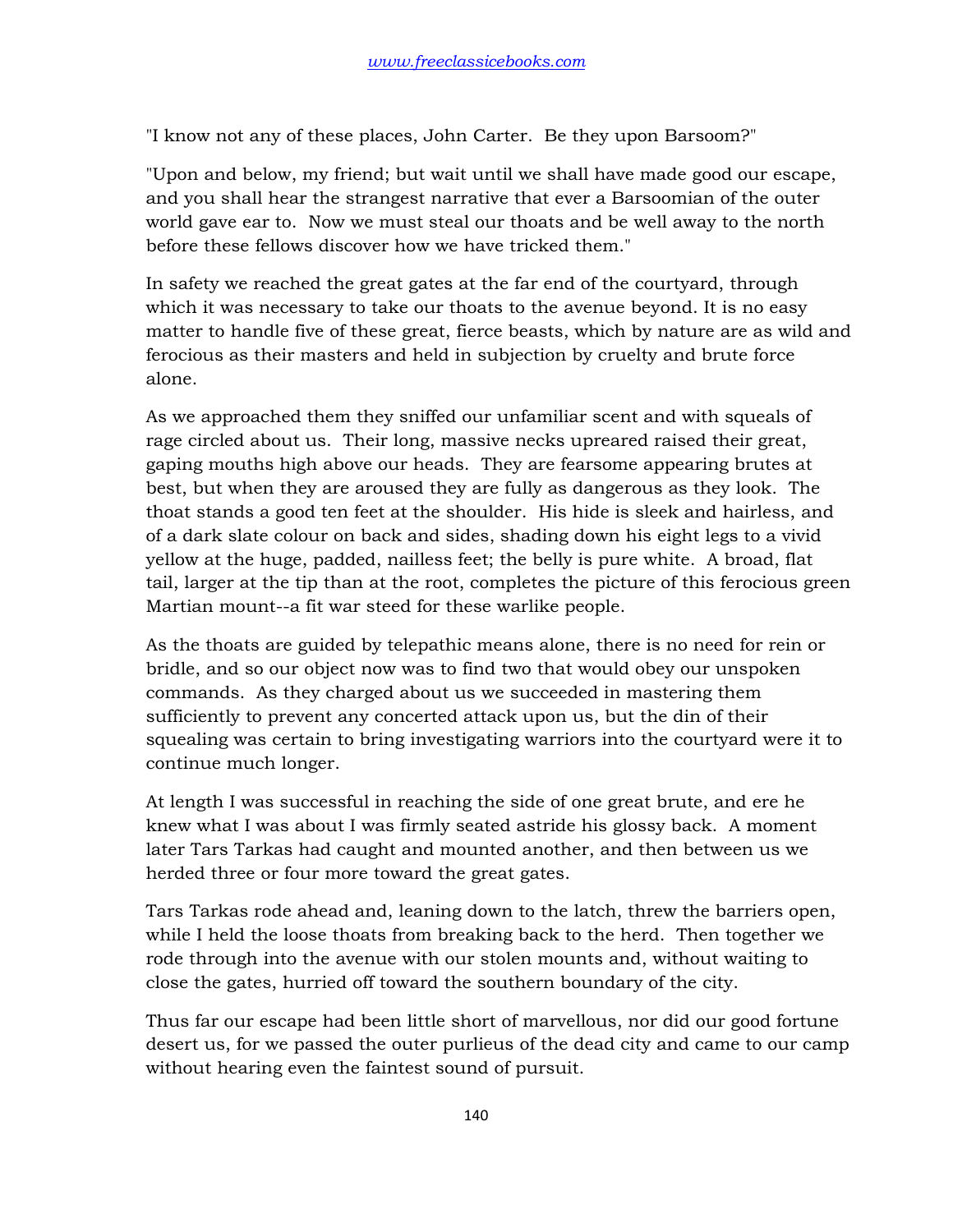Here a low whistle, the prearranged signal, apprised the balance of our party that I was returning, and we were met by the three with every manifestation of enthusiastic rejoicing.

But little time was wasted in narration of our adventure. Tars Tarkas and Carthoris exchanged the dignified and formal greetings common upon Barsoom, but I could tell intuitively that the Thark loved my boy and that Carthoris reciprocated his affection.

Xodar and the green Jeddak were formally presented to each other. Then Thuvia was lifted to the least fractious thoat, Xodar and Carthoris mounted two others, and we set out at a rapid pace toward the east. At the far extremity of the city we circled toward the north, and under the glorious rays of the two moons we sped noiselessly across the dead sea bottom, away from the Warhoons and the First Born, but to what new dangers and adventures we knew not.

Toward noon of the following day we halted to rest our mounts and ourselves. The beasts we hobbled, that they might move slowly about cropping the ochre moss-like vegetation which constitutes both food and drink for them on the march. Thuvia volunteered to remain on watch while the balance of the party slept for an hour.

It seemed to me that I had but closed my eyes when I felt her hand upon my shoulder and heard her soft voice warning me of a new danger.

"Arise, O Prince," she whispered. "There be that behind us which has the appearance of a great body of pursuers."

The girl stood pointing in the direction from whence we had come, and as I arose and looked, I, too, thought that I could detect a thin dark line on the far horizon. I awoke the others. Tars Tarkas, whose giant stature towered high above the rest of us, could see the farthest.

"It is a great body of mounted men," he said, "and they are travelling at high speed."

There was no time to be lost. We sprang to our hobbled thoats, freed them, and mounted. Then we turned our faces once more toward the north and took our flight again at the highest speed of our slowest beast.

For the balance of the day and all the following night we raced across that ochre wilderness with the pursuers at our back ever gaining upon us. Slowly but surely they were lessening the distance between us. Just before dark they had been close enough for us to plainly distinguish that they were green Martians,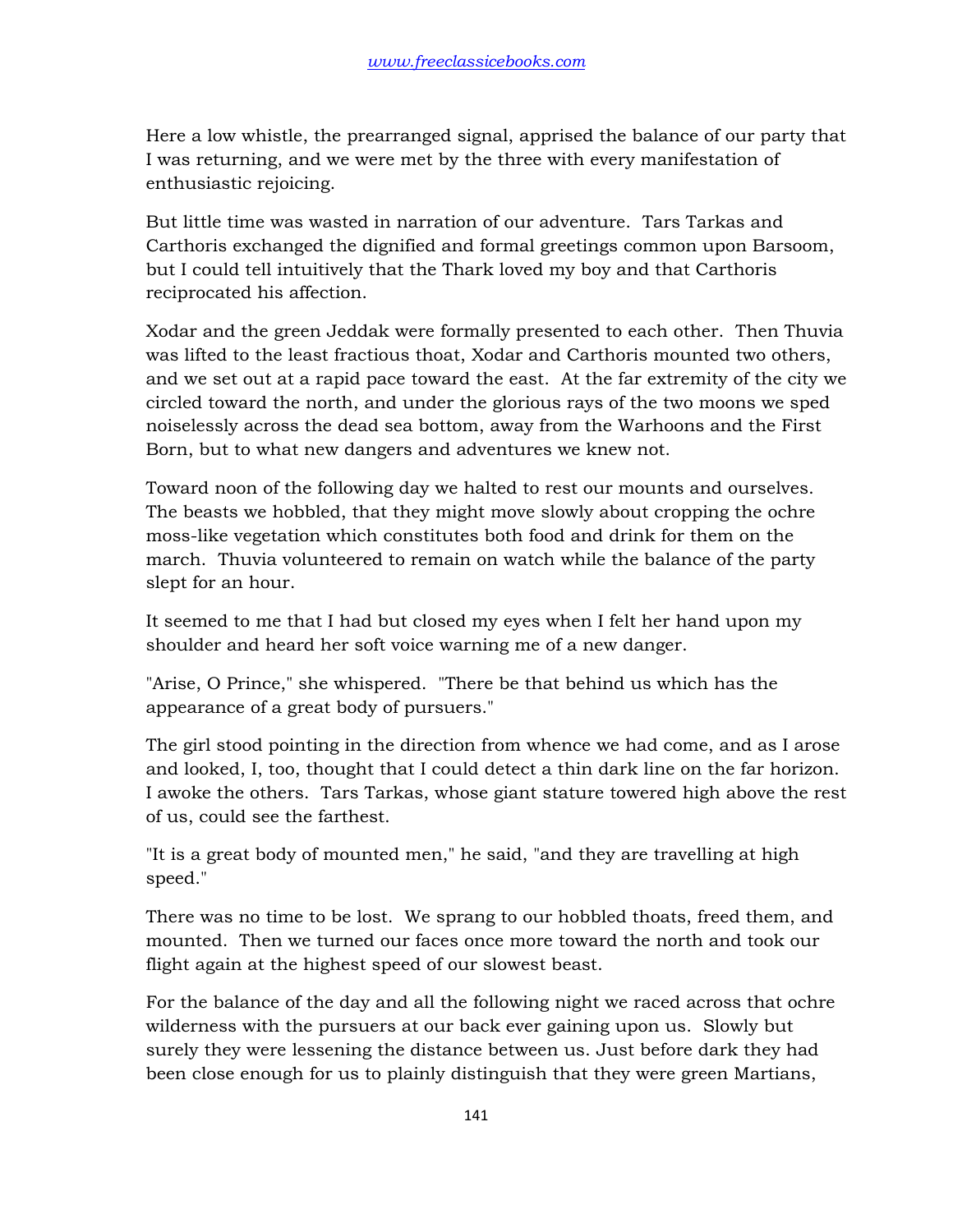and all during the long night we distinctly heard the clanking of their accoutrements behind us.

As the sun rose on the second day of our flight it disclosed the pursuing horde not a half-mile in our rear. As they saw us a fiendish shout of triumph rose from their ranks.

Several miles in advance lay a range of hills--the farther shore of the dead sea we had been crossing. Could we but reach these hills our chances of escape would be greatly enhanced, but Thuvia's mount, although carrying the lightest burden, already was showing signs of exhaustion. I was riding beside her when suddenly her animal staggered and lurched against mine. I saw that he was going down, but ere he fell I snatched the girl from his back and swung her to a place upon my own thoat, behind me, where she clung with her arms about me.

This double burden soon proved too much for my already overtaxed beast, and thus our speed was terribly diminished, for the others would proceed no faster than the slowest of us could go. In that little party there was not one who would desert another; yet we were of different countries, different colours, different races, different religions--and one of us was of a different world.

We were quite close to the hills, but the Warhoons were gaining so rapidly that we had given up all hope of reaching them in time. Thuvia and I were in the rear, for our beast was lagging more and more. Suddenly I felt the girl's warm lips press a kiss upon my shoulder. "For thy sake, O my Prince," she murmured. Then her arms slipped from about my waist and she was gone.

I turned and saw that she had deliberately slipped to the ground in the very path of the cruel demons who pursued us, thinking that by lightening the burden of my mount it might thus be enabled to bear me to the safety of the hills. Poor child! She should have known John Carter better than that.

Turning my thoat, I urged him after her, hoping to reach her side and bear her on again in our hopeless flight. Carthoris must have glanced behind him at about the same time and taken in the situation, for by the time I had reached Thuvia's side he was there also, and, springing from his mount, he threw her upon its back and, turning the animal's head toward the hills, gave the beast a sharp crack across the rump with the flat of his sword. Then he attempted to do the same with mine.

The brave boy's act of chivalrous self-sacrifice filled me with pride, nor did I care that it had wrested from us our last frail chance for escape. The Warhoons were now close upon us. Tars Tarkas and Xodar had discovered our absence and were charging rapidly to our support. Everything pointed toward a splendid ending of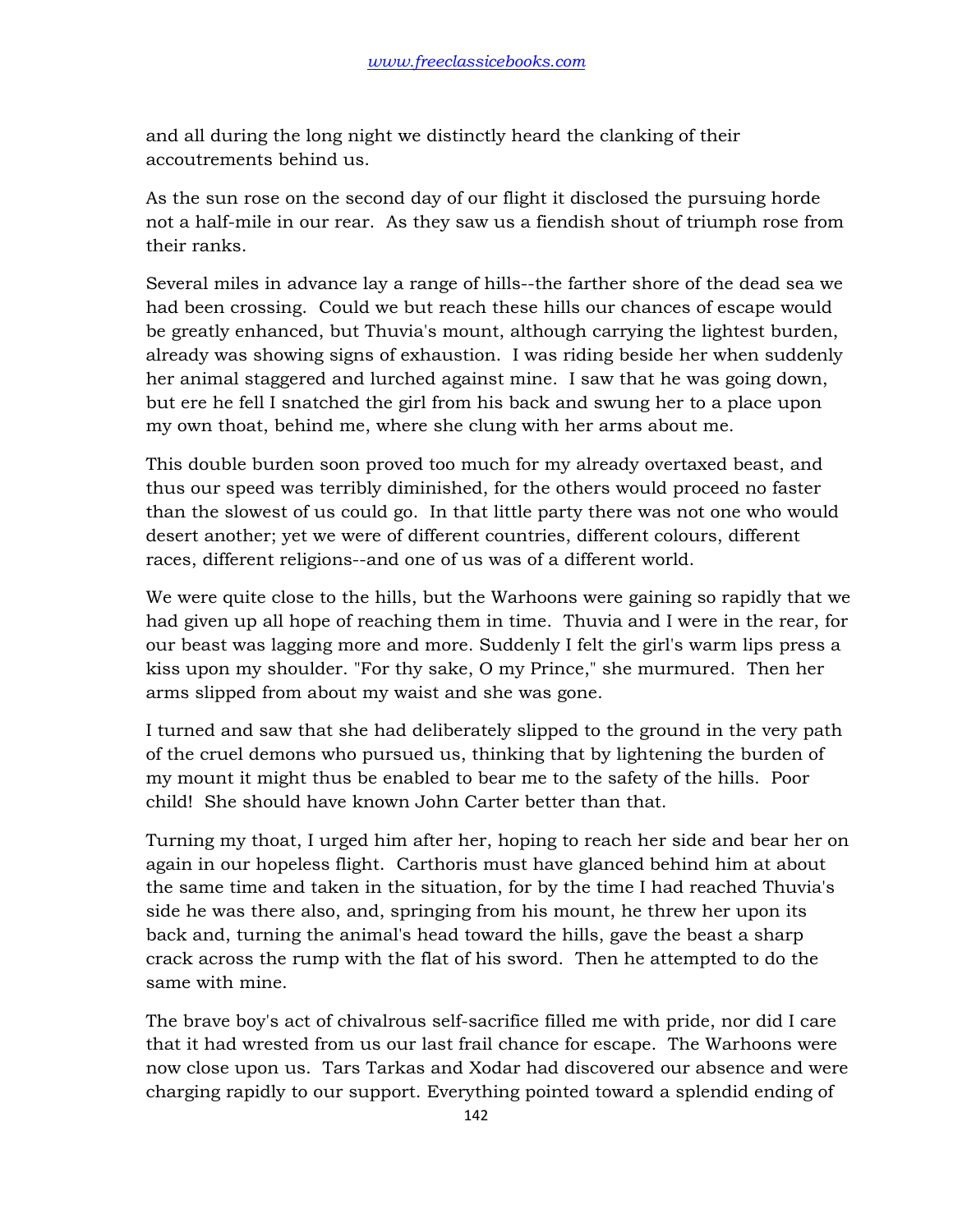my second journey to Barsoom. I hated to go out without having seen my divine Princess, and held her in my arms once again; but if it were not writ upon the book of Fate that such was to be, then would I take the most that was coming to me, and in these last few moments that were to be vouchsafed me before I passed over into that unguessed future I could at least give such an account of myself in my chosen vocation as would leave the Warhoons of the South food for discourse for the next twenty generations.

As Carthoris was not mounted, I slipped from the back of my own mount and took my place at his side to meet the charge of the howling devils bearing down upon us. A moment later Tars Tarkas and Xodar ranged themselves on either hand, turning their thoats loose that we might all be on an equal footing.

The Warhoons were perhaps a hundred yards from us when a loud explosion sounded from above and behind us, and almost at the same instant a shell burst in their advancing ranks. At once all was confusion. A hundred warriors toppled to the ground. Riderless thoats plunged hither and thither among the dead and dying. Dismounted warriors were trampled underfoot in the stampede which followed. All semblance of order had left the ranks of the green men, and as they looked far above our heads to trace the origin of this unexpected attack, disorder turned to retreat and retreat to a wild panic. In another moment they were racing as madly away from us as they had before been charging down upon us.

We turned to look in the direction from whence the first report had come, and there we saw, just clearing the tops of the nearer hills, a great battleship swinging majestically through the air. Her bow gun spoke again even as we looked, and another shell burst among the fleeing Warhoons.

As she drew nearer I could not repress a wild cry of elation, for upon her bows I saw the device of Helium.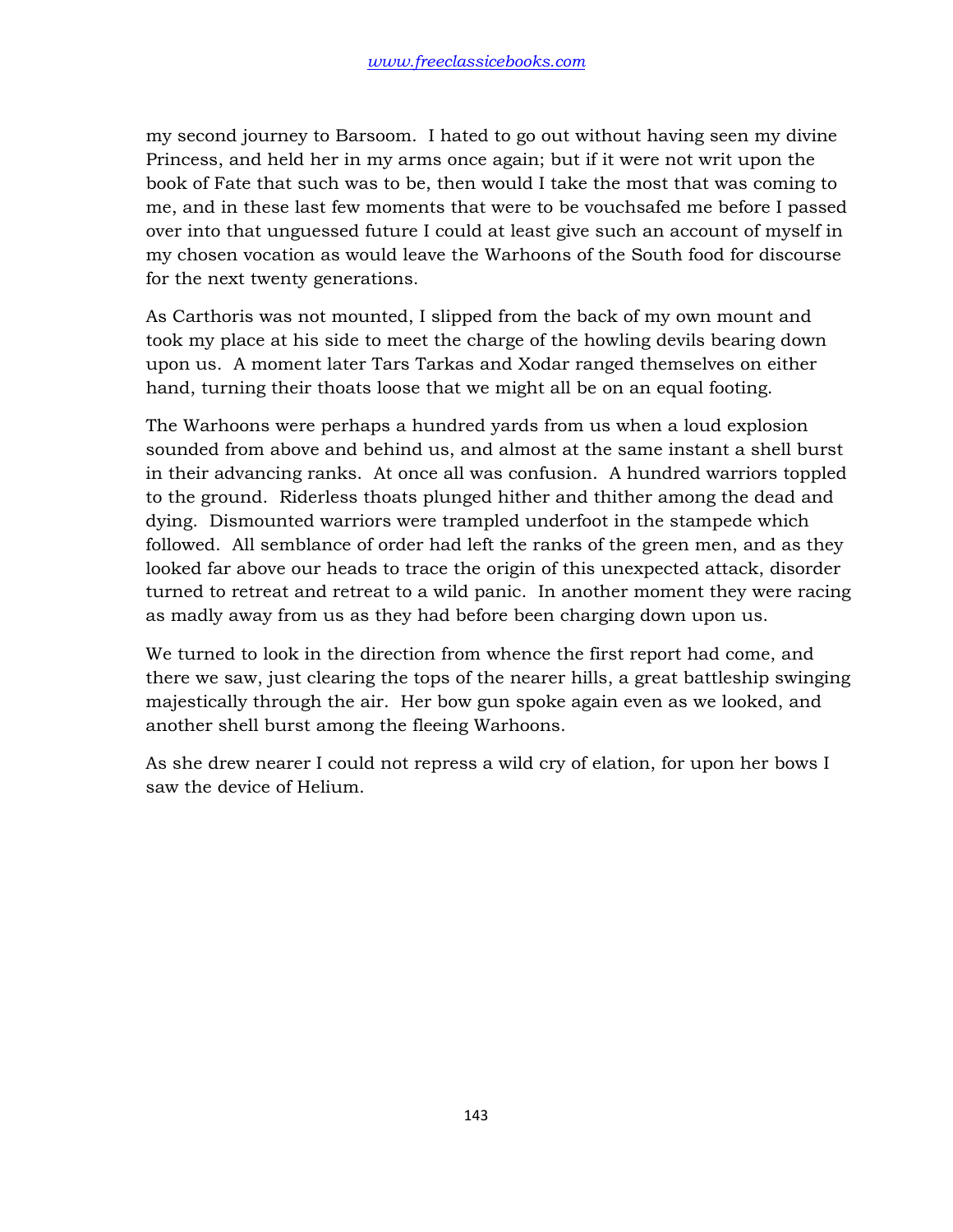### **CHAPTER XVI - UNDER ARREST**

As Carthoris, Xodar, Tars Tarkas, and I stood gazing at the magnificent vessel which meant so much to all of us, we saw a second and then a third top the summit of the hills and glide gracefully after their sister.

Now a score of one-man air scouts were launching from the upper decks of the nearer vessel, and in a moment more were speeding in long, swift dives to the ground about us.

In another instant we were surrounded by armed sailors, and an officer had stepped forward to address us, when his eyes fell upon Carthoris. With an exclamation of surprised pleasure he sprang forward, and, placing his hands upon the boy's shoulder, called him by name.

"Carthoris, my Prince," he cried, "Kaor! Kaor! Hor Vastus greets the son of Dejah Thoris, Princess of Helium, and of her husband, John Carter. Where have you been, O my Prince? All Helium has been plunged in sorrow. Terrible have been the calamities that have befallen your great-grandsire's mighty nation since the fatal day that saw you leave our midst."

"Grieve not, my good Hor Vastus," cried Carthoris, "since I bring not back myself alone to cheer my mother's heart and the hearts of my beloved people, but also one whom all Barsoom loved best--her greatest warrior and her saviour--John Carter, Prince of Helium!"

Hor Vastus turned in the direction indicated by Carthoris, and as his eyes fell upon me he was like to have collapsed from sheer surprise.

"John Carter!" he exclaimed, and then a sudden troubled look came into his eyes. "My Prince," he started, "where hast thou--" and then he stopped, but I knew the question that his lips dared not frame. The loyal fellow would not be the one to force from mine a confession of the terrible truth that I had returned from the bosom of the Iss, the River of Mystery, back from the shore of the Lost Sea of Korus, and the Valley Dor.

"Ah, my Prince," he continued, as though no thought had interrupted his greeting, "that you are back is sufficient, and let Hor Vastus' sword have the high honour of being first at thy feet." With these words the noble fellow unbuckled his scabbard and flung his sword upon the ground before me.

Could you know the customs and the character of red Martians you would appreciate the depth of meaning that that simple act conveyed to me and to all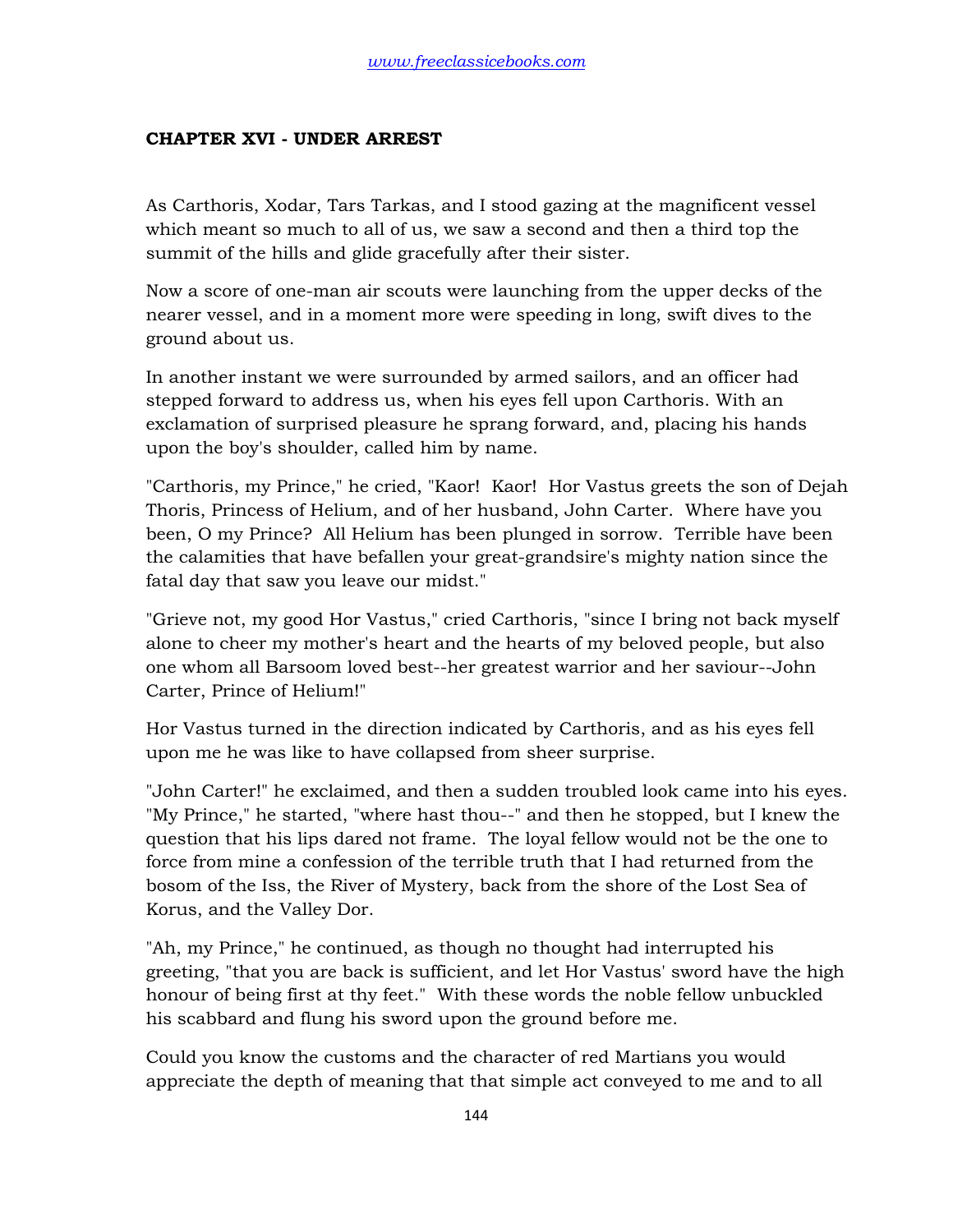about us who witnessed it. The thing was equivalent to saying, "My sword, my body, my life, my soul are yours to do with as you wish. Until death and after death I look to you alone for authority for my every act. Be you right or wrong, your word shall be my only truth. Whoso raises his hand against you must answer to my sword."

It is the oath of fealty that men occasionally pay to a Jeddak whose high character and chivalrous acts have inspired the enthusiastic love of his followers. Never had I known this high tribute paid to a lesser mortal. There was but one response possible. I stooped and lifted the sword from the ground, raised the hilt to my lips, and then, stepping to Hor Vastus, I buckled the weapon upon him with my own hands.

"Hor Vastus," I said, placing my hand upon his shoulder, "you know best the promptings of your own heart. That I shall need your sword I have little doubt, but accept from John Carter upon his sacred honour the assurance that he will never call upon you to draw this sword other than in the cause of truth, justice, and righteousness."

"That I knew, my Prince," he replied, "ere ever I threw my beloved blade at thy feet."

As we spoke other fliers came and went between the ground and the battleship, and presently a larger boat was launched from above, one capable of carrying a dozen persons, perhaps, and dropped lightly near us. As she touched, an officer sprang from her deck to the ground, and, advancing to Hor Vastus, saluted.

"Kantos Kan desires that this party whom we have rescued be brought immediately to the deck of the Xavarian," he said.

As we approached the little craft I looked about for the members of my party and for the first time noticed that Thuvia was not among them. Questioning elicited the fact that none had seen her since Carthoris had sent her thoat galloping madly toward the hills, in the hope of carrying her out of harm's way.

Immediately Hor Vastus dispatched a dozen air scouts in as many directions to search for her. It could not be possible that she had gone far since we had last seen her. We others stepped to the deck of the craft that had been sent to fetch us, and a moment later were upon the Xavarian.

The first man to greet me was Kantos Kan himself. My old friend had won to the highest place in the navy of Helium, but he was still to me the same brave comrade who had shared with me the privations of a Warhoon dungeon, the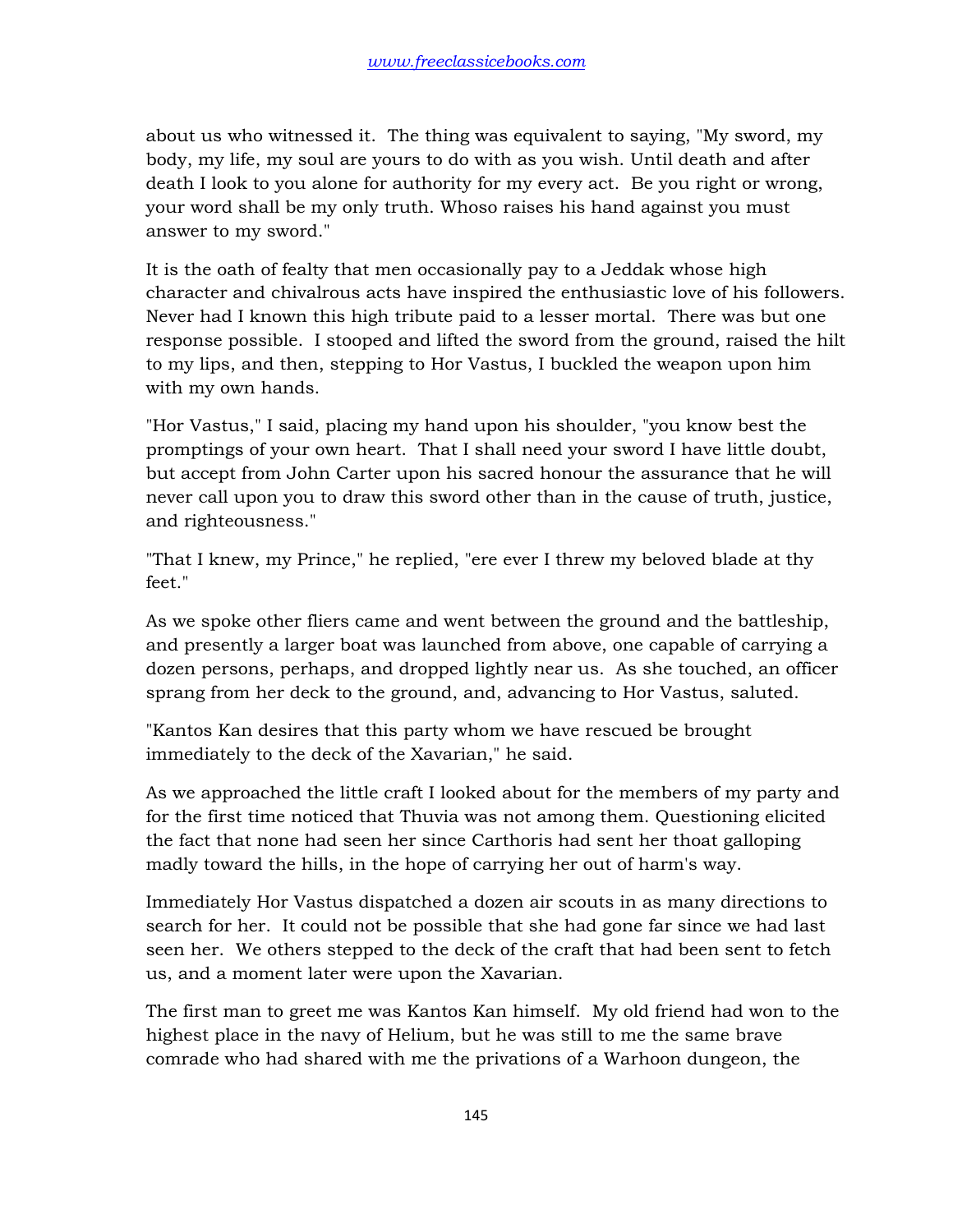terrible atrocities of the Great Games, and later the dangers of our search for Dejah Thoris within the hostile city of Zodanga.

Then I had been an unknown wanderer upon a strange planet, and he a simple padwar in the navy of Helium. To-day he commanded all Helium's great terrors of the skies, and I was a Prince of the House of Tardos Mors, Jeddak of Helium.

He did not ask me where I had been. Like Hor Vastus, he too dreaded the truth and would not be the one to wrest a statement from me. That it must come some time he well knew, but until it came he seemed satisfied to but know that I was with him once more. He greeted Carthoris and Tars Tarkas with the keenest delight, but he asked neither where he had been. He could scarcely keep his hands off the boy.

"You do not know, John Carter," he said to me, "how we of Helium love this son of yours. It is as though all the great love we bore his noble father and his poor mother had been centred in him. When it became known that he was lost, ten million people wept."

"What mean you, Kantos Kan," I whispered, "by 'his poor mother'?" for the words had seemed to carry a sinister meaning which I could not fathom.

He drew me to one side.

"For a year," he said, "Ever since Carthoris disappeared, Dejah Thoris has grieved and mourned for her lost boy. The blow of years ago, when you did not return from the atmosphere plant, was lessened to some extent by the duties of motherhood, for your son broke his white shell that very night."

"That she suffered terribly then, all Helium knew, for did not all Helium suffer with her the loss of her lord! But with the boy gone there was nothing left, and after expedition upon expedition returned with the same hopeless tale of no clue as to his whereabouts, our beloved Princess drooped lower and lower, until all who saw her felt that it could be but a matter of days ere she went to join her loved ones within the precincts of the Valley Dor.

"As a last resort, Mors Kajak, her father, and Tardos Mors, her grandfather, took command of two mighty expeditions, and a month ago sailed away to explore every inch of ground in the northern hemisphere of Barsoom. For two weeks no word has come back from them, but rumours were rife that they had met with a terrible disaster and that all were dead.

"About this time Zat Arras renewed his importunities for her hand in marriage. He has been for ever after her since you disappeared. She hated him and feared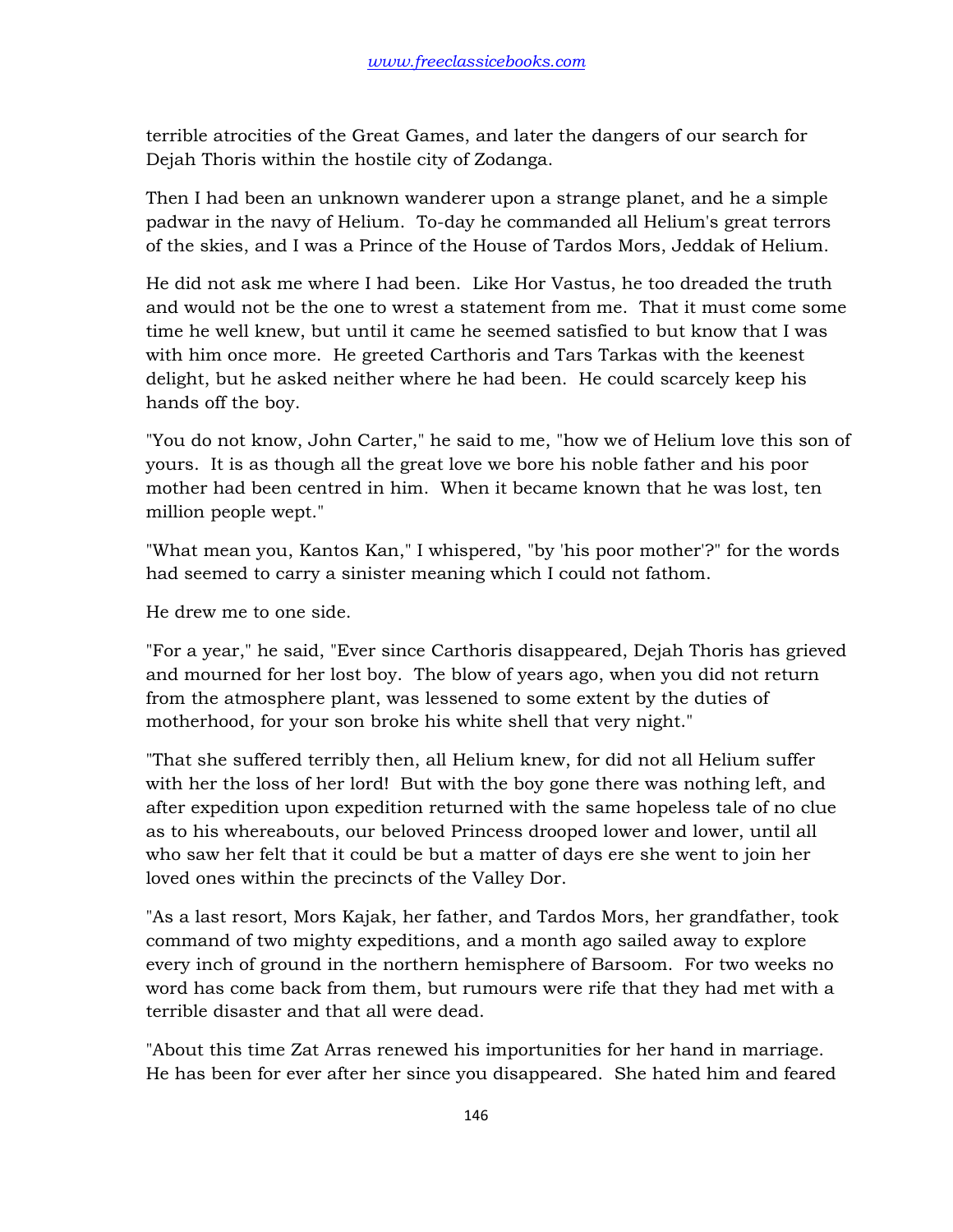him, but with both her father and grandfather gone, Zat Arras was very powerful, for he is still Jed of Zodanga, to which position, you will remember, Tardos Mors appointed him after you had refused the honour.

"He had a secret audience with her six days ago. What took place none knows, but the next day Dejah Thoris had disappeared, and with her had gone a dozen of her household guard and body servants, including Sola the green woman--Tars Tarkas' daughter, you recall. No word left they of their intentions, but it is always thus with those who go upon the voluntary pilgrimage from which none returns. We cannot think aught than that Dejah Thoris has sought the icy bosom of Iss, and that her devoted servants have chosen to accompany her.

"Zat Arras was at Helium when she disappeared. He commands this fleet which has been searching for her since. No trace of her have we found, and I fear that it be a futile quest."

While we talked, Hor Vastus' fliers were returning to the Xavarian. Not one, however, had discovered a trace of Thuvia. I was much depressed over the news of Dejah Thoris' disappearance, and now there was added the further burden of apprehension concerning the fate of this girl whom I believed to be the daughter of some proud Barsoomian house, and it had been my intention to make every effort to return her to her people.

I was about to ask Kantos Kan to prosecute a further search for her when a flier from the flagship of the fleet arrived at the Xavarian with an officer bearing a message to Kantos Kan from Arras.

My friend read the dispatch and then turned to me.

"Zat Arras commands me to bring our 'prisoners' before him. There is naught else to do. He is supreme in Helium, yet it would be far more in keeping with chivalry and good taste were he to come hither and greet the saviour of Barsoom with the honours that are his due."

"You know full well, my friend," I said, smiling, "that Zat Arras has good cause to hate me. Nothing would please him better than to humiliate me and then to kill me. Now that he has so excellent an excuse, let us go and see if he has the courage to take advantage of it."

Summoning Carthoris, Tars Tarkas, and Xodar, we entered the small flier with Kantos Kan and Zat Arras' officer, and in a moment were stepping to the deck of Zat Arras' flagship.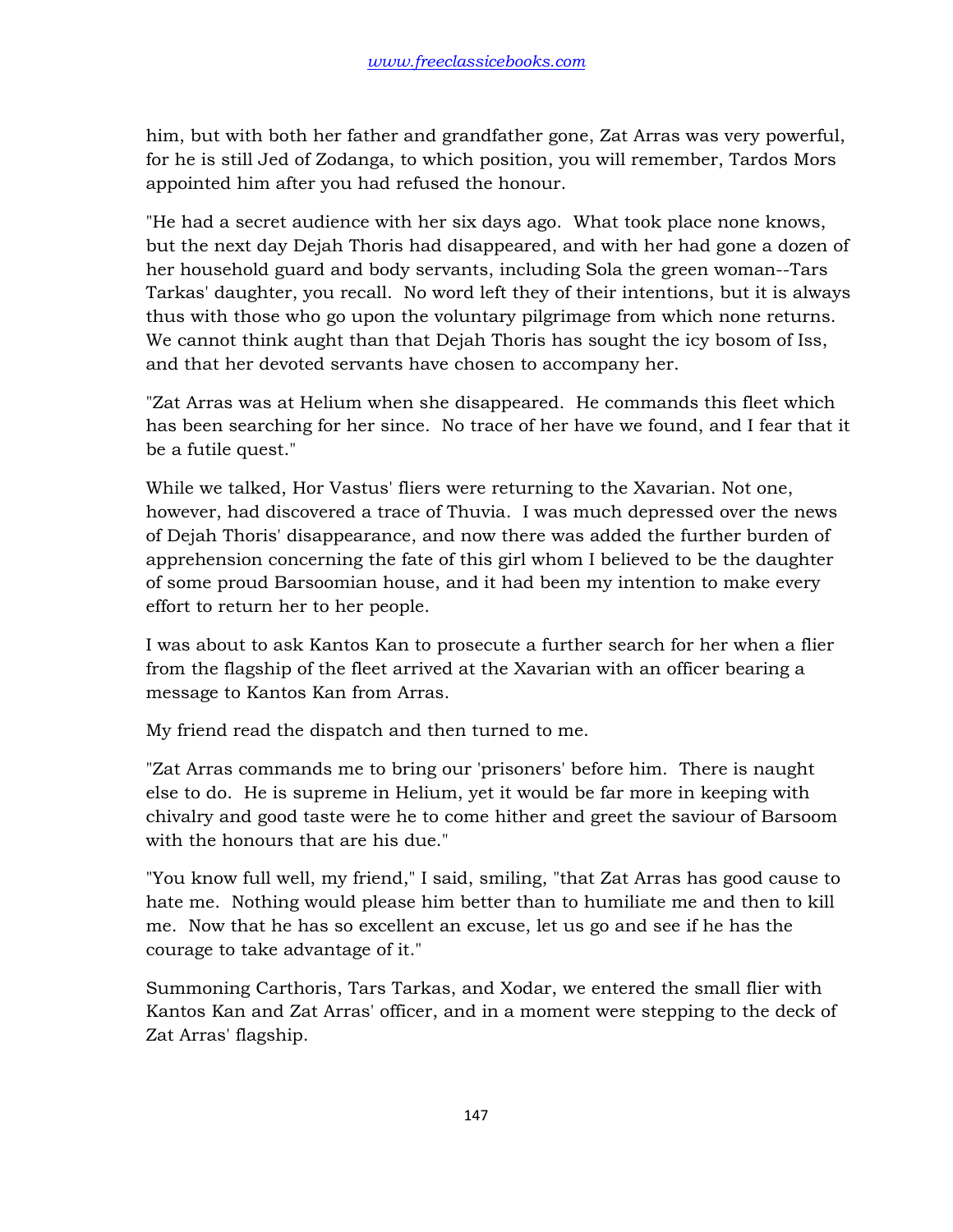As we approached the Jed of Zodanga no sign of greeting or recognition crossed his face; not even to Carthoris did he vouchsafe a friendly word. His attitude was cold, haughty, and uncompromising.

"Kaor, Zat Arras," I said in greeting, but he did not respond.

"Why were these prisoners not disarmed?" he asked to Kantos Kan.

"They are not prisoners, Zat Arras," replied the officer.

"Two of them are of Helium's noblest family. Tars Tarkas, Jeddak of Thark, is Tardos Mors' best beloved ally. The other is a friend and companion of the Prince of Helium--that is enough for me to know."

"It is not enough for me, however," retorted Zat Arras. "More must I hear from those who have taken the pilgrimage than their names. Where have you been, John Carter?"

"I have just come from the Valley Dor and the Land of the First Born, Zat Arras," I replied.

"Ah!" he exclaimed in evident pleasure, "you do not deny it, then? You have returned from the bosom of Iss?"

"I have come back from a land of false hope, from a valley of torture and death; with my companions I have escaped from the hideous clutches of lying fiends. I have come back to the Barsoom that I saved from a painless death to again save her, but this time from death in its most frightful form."

"Cease, blasphemer!" cried Zat Arras. "Hope not to save thy cowardly carcass by inventing horrid lies to--" But he got no further. One does not call John Carter "coward" and "liar" thus lightly, and Zat Arras should have known it. Before a hand could be raised to stop me, I was at his side and one hand grasped his throat.

"Come I from heaven or hell, Zat Arras, you will find me still the same John Carter that I have always been; nor did ever man call me such names and live- without apologizing." And with that I commenced to bend him back across my knee and tighten my grip upon his throat.

"Seize him!" cried Zat Arras, and a dozen officers sprang forward to assist him.

Kantos Kan came close and whispered to me.

"Desist, I beg of you. It will but involve us all, for I cannot see these men lay hands upon you without aiding you. My officers and men will join me and we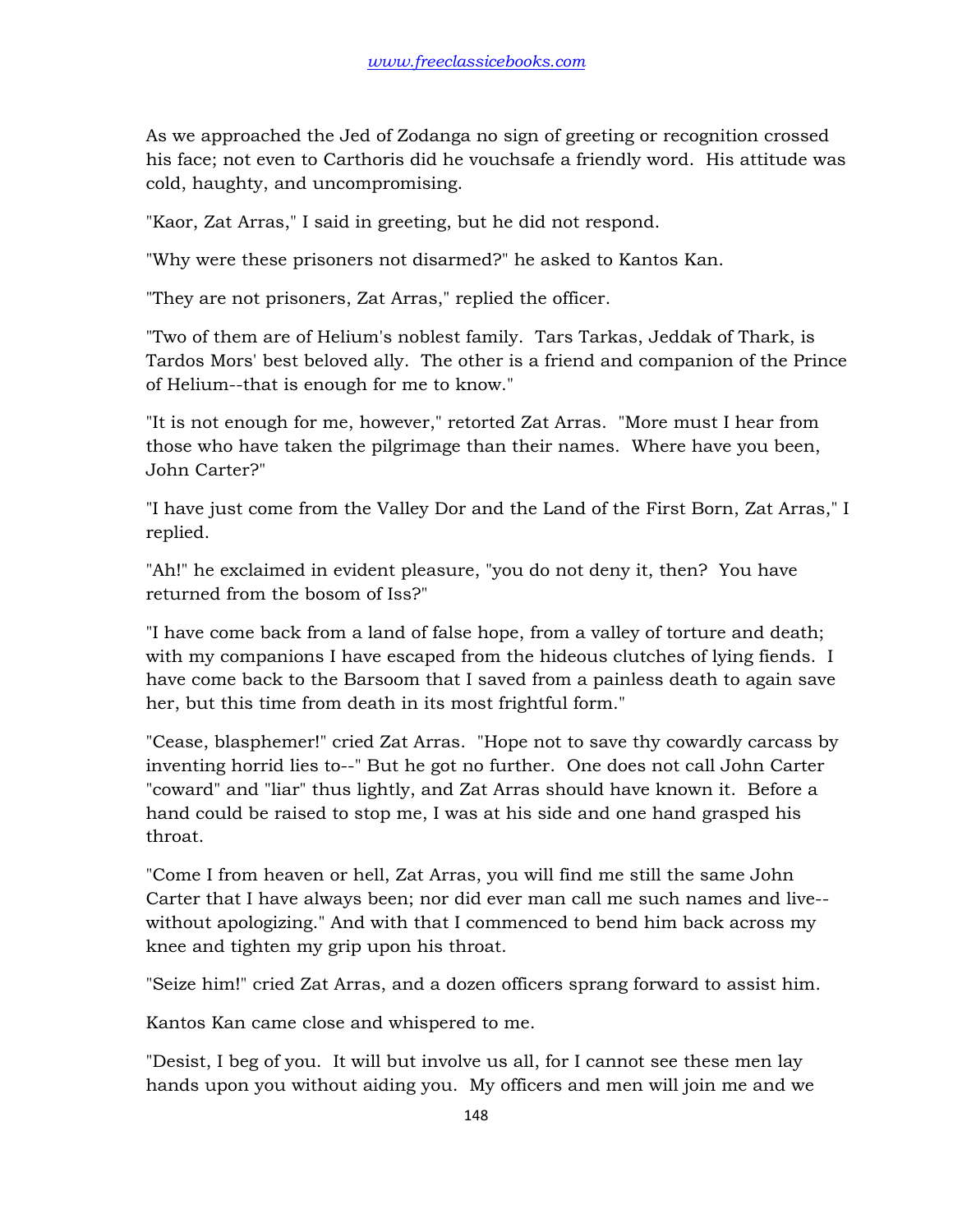shall have a mutiny then that may lead to the revolution. For the sake of Tardos Mors and Helium, desist."

At his words I released Zat Arras and, turning my back upon him, walked toward the ship's rail.

"Come, Kantos Kan," I said, "the Prince of Helium would return to the Xavarian."

None interfered. Zat Arras stood white and trembling amidst his officers. Some there were who looked upon him with scorn and drew toward me, while one, a man long in the service and confidence of Tardos Mors, spoke to me in a low tone as I passed him.

"You may count my metal among your fighting-men, John Carter," he said.

I thanked him and passed on. In silence we embarked, and shortly after stepped once more upon the deck of the Xavarian. Fifteen minutes later we received orders from the flagship to proceed toward Helium.

Our journey thither was uneventful. Carthoris and I were wrapped in the gloomiest of thoughts. Kantos Kan was sombre in contemplation of the further calamity that might fall upon Helium should Zat Arras attempt to follow the ageold precedent that allotted a terrible death to fugitives from the Valley Dor. Tars Tarkas grieved for the loss of his daughter. Xodar alone was care-free--a fugitive and outlaw, he could be no worse off in Helium than elsewhere.

"Let us hope that we may at least go out with good red blood upon our blades," he said. It was a simple wish and one most likely to be gratified.

Among the officers of the Xavarian I thought I could discern division into factions ere we had reached Helium. There were those who gathered about Carthoris and myself whenever the opportunity presented, while about an equal number held aloof from us. They offered us only the most courteous treatment, but were evidently bound by their superstitious belief in the doctrine of Dor and Iss and Korus. I could not blame them, for I knew how strong a hold a creed, however ridiculous it may be, may gain upon an otherwise intelligent people.

By returning from Dor we had committed a sacrilege; by recounting our adventures there, and stating the facts as they existed we had outraged the religion of their fathers. We were blasphemers--lying heretics. Even those who still clung to us from personal love and loyalty I think did so in the face of the fact that at heart they questioned our veracity--it is very hard to accept a new religion for an old, no matter how alluring the promises of the new may be; but to reject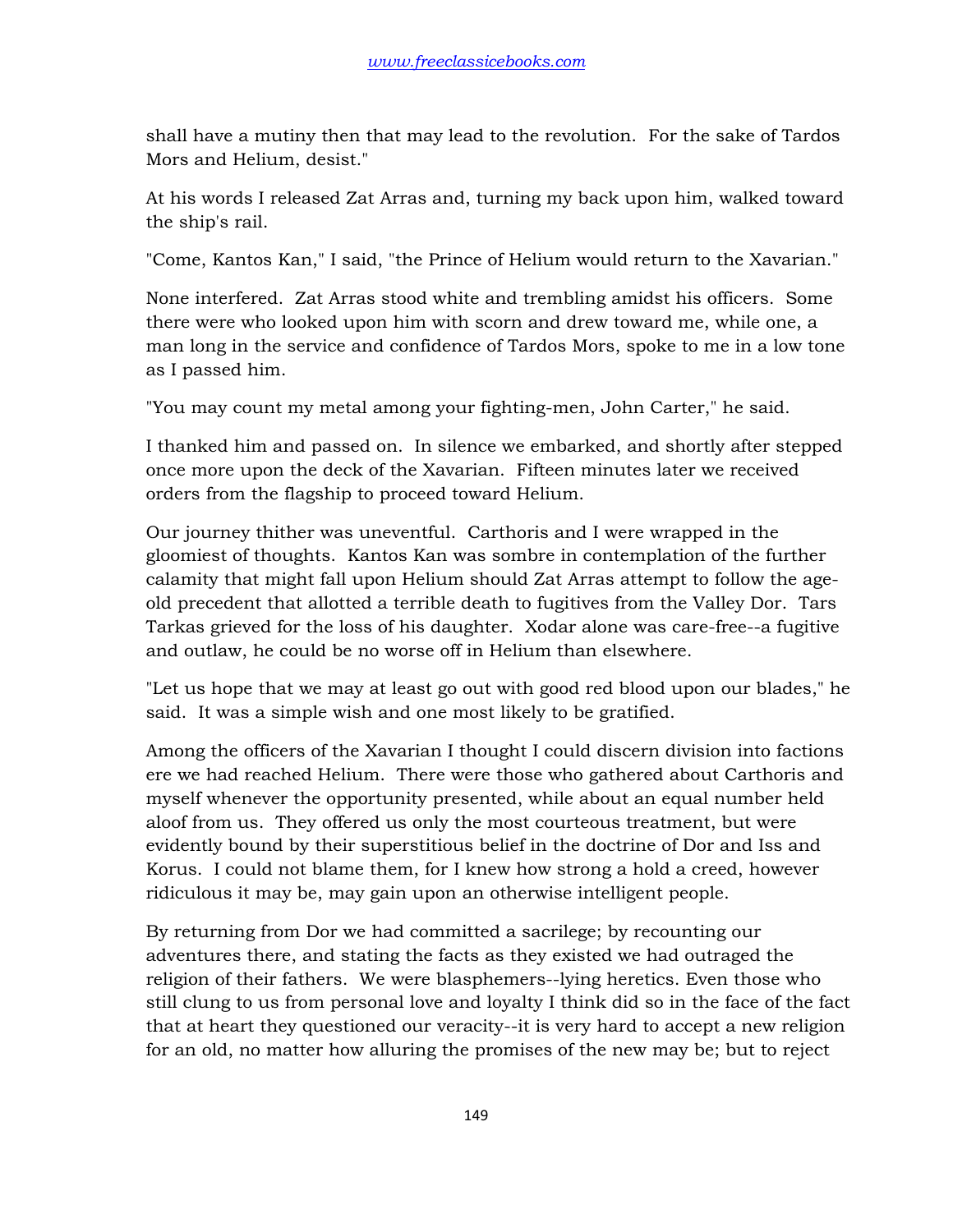the old as a tissue of falsehoods without being offered anything in its stead is indeed a most difficult thing to ask of any people.

Kantos Kan would not talk of our experiences among the therns and the First Born.

"It is enough," he said, "that I jeopardize my life here and hereafter by countenancing you at all--do not ask me to add still further to my sins by listening to what I have always been taught was the rankest heresy."

I knew that sooner or later the time must come when our friends and enemies would be forced to declare themselves openly. When we reached Helium there must be an accounting, and if Tardos Mors had not returned I feared that the enmity of Zat Arras might weigh heavily against us, for he represented the government of Helium. To take sides against him were equivalent to treason. The majority of the troops would doubtless follow the lead of their officers, and I knew that many of the highest and most powerful men of both land and air forces would cleave to John Carter in the face of god, man, or devil.

On the other hand, the majority of the populace unquestionably would demand that we pay the penalty of our sacrilege. The outlook seemed dark from whatever angle I viewed it, but my mind was so torn with anguish at the thought of Dejah Thoris that I realize now that I gave the terrible question of Helium's plight but scant attention at that time.

There was always before me, day and night, a horrible nightmare of the frightful scenes through which I knew my Princess might even then be passing--the horrid plant men--the ferocious white apes. At times I would cover my face with my hands in a vain effort to shut out the fearful thing from my mind.

It was in the forenoon that we arrived above the mile-high scarlet tower which marks greater Helium from her twin city. As we descended in great circles toward the navy docks a mighty multitude could be seen surging in the streets beneath. Helium had been notified by radio-aerogram of our approach.

From the deck of the Xavarian we four, Carthoris, Tars Tarkas, Xodar, and I, were transferred to a lesser flier to be transported to quarters within the Temple of Reward. It is here that Martian justice is meted to benefactor and malefactor. Here the hero is decorated. Here the felon is condemned. We were taken into the temple from the landing stage upon the roof, so that we did not pass among the people at all, as is customary. Always before I had seen prisoners of note, or returned wanderers of eminence, paraded from the Gate of Jeddaks to the Temple of Reward up the broad Avenue of Ancestors through dense crowds of jeering or cheering citizens.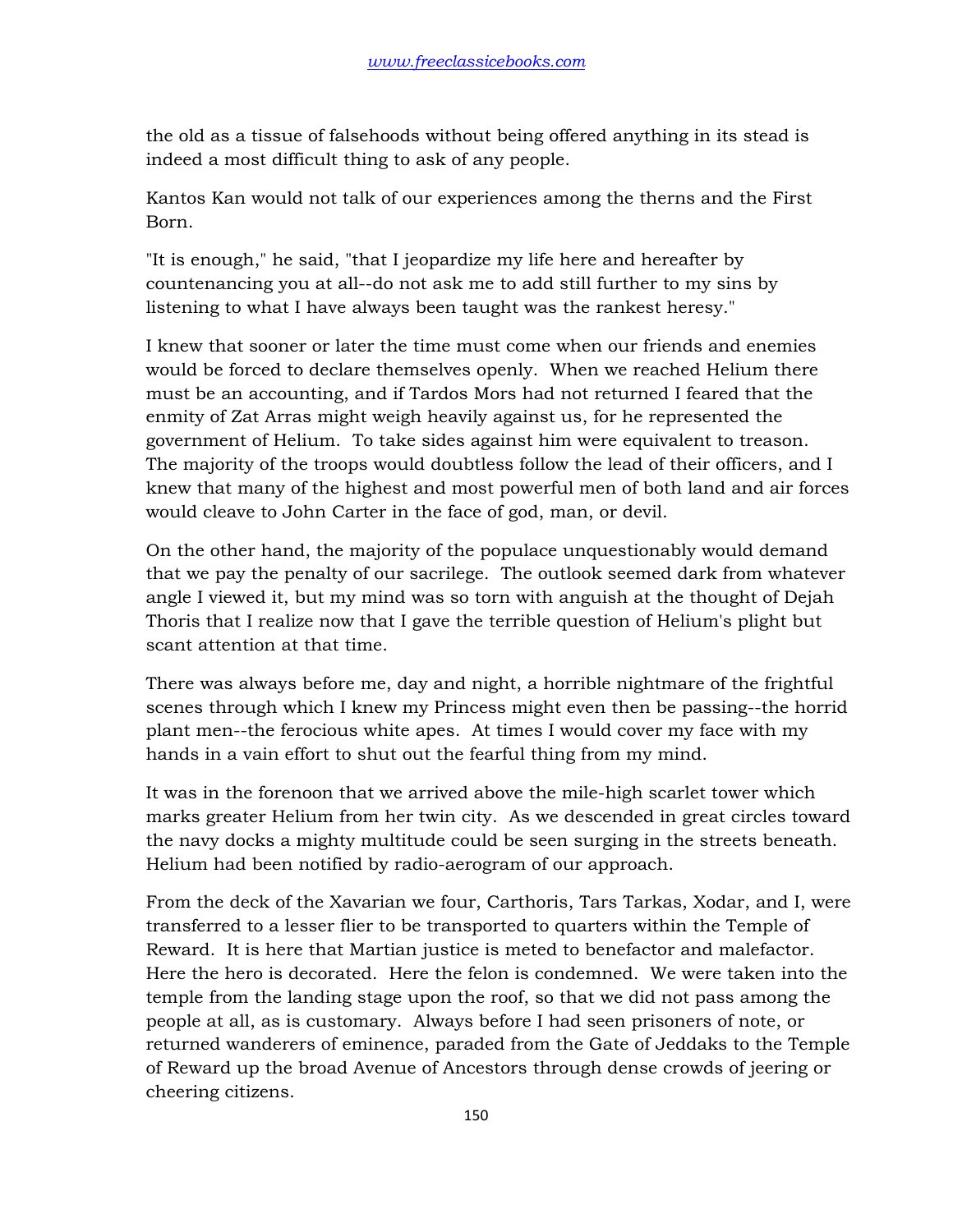I knew that Zat Arras dared not trust the people near to us, for he feared that their love for Carthoris and myself might break into a demonstration which would wipe out their superstitious horror of the crime we were to be charged with. What his plans were I could only guess, but that they were sinister was evidenced by the fact that only his most trusted servitors accompanied us upon the flier to the Temple of Reward.

We were lodged in a room upon the south side of the temple, overlooking the Avenue of Ancestors down which we could see the full length to the Gate of Jeddaks, five miles away. The people in the temple plaza and in the streets for a distance of a full mile were standing as close packed as it was possible for them to get. They were very orderly--there were neither scoffs nor plaudits, and when they saw us at the window above them there were many who buried their faces in their arms and wept.

Late in the afternoon a messenger arrived from Zat Arras to inform us that we would be tried by an impartial body of nobles in the great hall of the temple at the 1st zode\* on the following day, or about 8:40 A.M. Earth time.

 \*Wherever Captain Carter has used Martian measurements of time, distance, weight, and the like I have translated them into as nearly their equivalent in earthly values as is possible. His notes contain many Martian tables, and a great volume of scientific data, but since the International Astronomic Society is at present engaged in classifying, investigating, and verifying this vast fund of remarkable and valuable information, I have felt that it will add nothing to the interest of Captain Carter's story or to the sum total of human knowledge to maintain a strict adherence to the original manuscript in these matters, while it might readily confuse the reader and detract from the interest of the history. For those who may be interested, however, I will explain that the Martian day is a trifle over 24 hours 37 minutes duration (Earth time). This the Martians divide into ten equal parts, commencing the day at about 6 A.M. Earth time. The zodes are divided into fifty shorter periods, each of which in turn is composed of 200 brief periods of time, about equivalent to the earthly second. The Barsoomian Table of Time as here given is but a part of the full table appearing in Captain Carter's notes.

# **TABLE**

200 tals  $\dots \dots$  . . . . . 1 xat 50 xats  $\dots \dots$  . . 1 zode 10 zodes  $\dots \dots$  . 1 revolution of Mars upon its axis.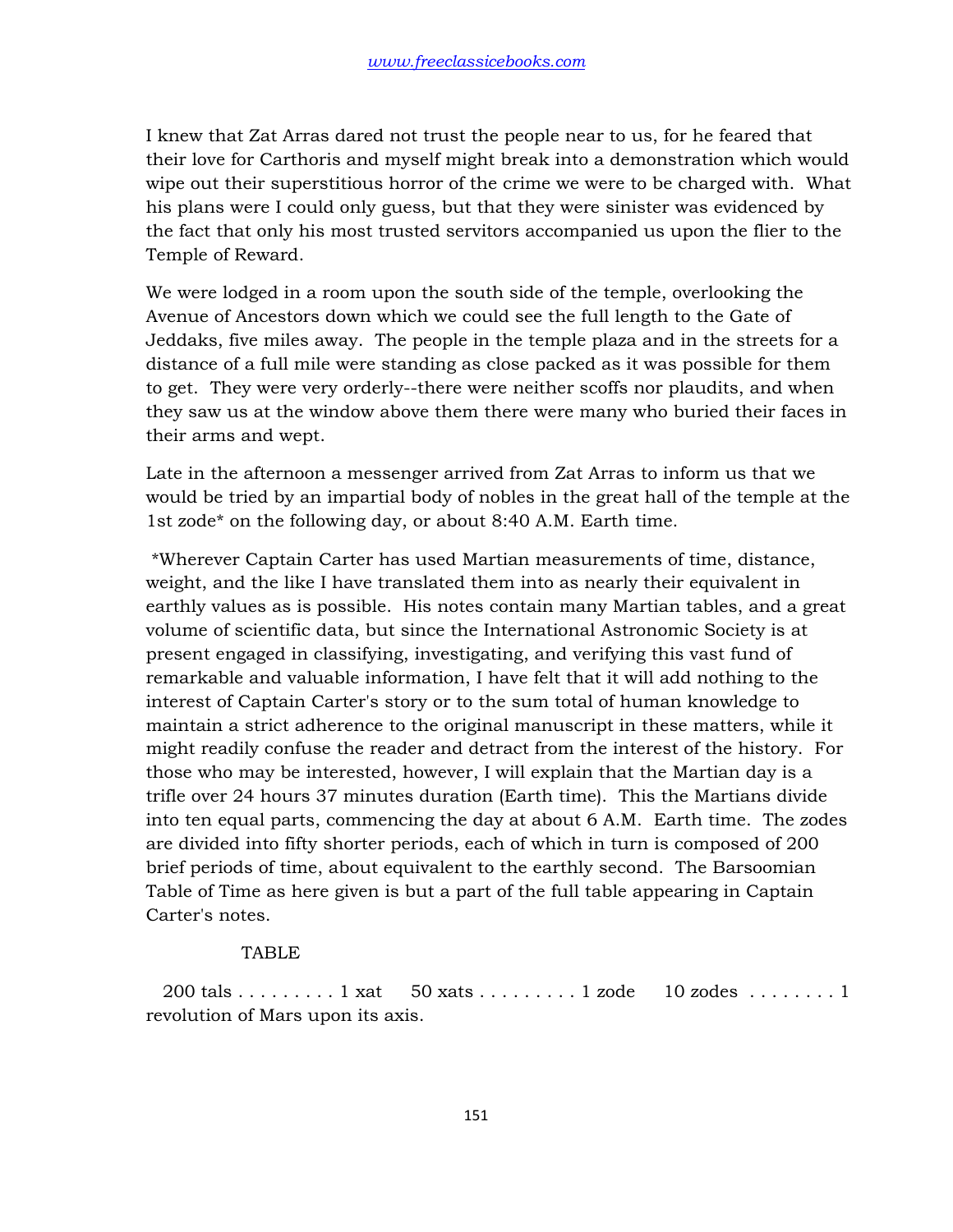# **CHAPTER XVII - THE DEATH SENTENCE**

A few moments before the appointed time on the following morning a strong guard of Zat Arras' officers appeared at our quarters to conduct us to the great hall of the temple.

In twos we entered the chamber and marched down the broad Aisle of Hope, as it is called, to the platform in the centre of the hall. Before and behind us marched armed guards, while three solid ranks of Zodangan soldiery lined either side of the aisle from the entrance to the rostrum.

As we reached the raised enclosure I saw our judges. As is the custom upon Barsoom there were thirty-one, supposedly selected by lot from men of the noble class, for nobles were on trial. But to my amazement I saw no single friendly face among them. Practically all were Zodangans, and it was I to whom Zodanga owed her defeat at the hands of the green hordes and her subsequent vassalage to Helium. There could be little justice here for John Carter, or his son, or for the great Thark who had commanded the savage tribesmen who overran Zodanga's broad avenues, looting, burning, and murdering.

About us the vast circular coliseum was packed to its full capacity. All classes were represented--all ages, and both sexes. As we entered the hall the hum of subdued conversation ceased until as we halted upon the platform, or Throne of Righteousness, the silence of death enveloped the ten thousand spectators.

The judges were seated in a great circle about the periphery of the circular platform. We were assigned seats with our backs toward a small platform in the exact centre of the larger one. This placed us facing the judges and the audience. Upon the smaller platform each would take his place while his case was being heard.

Zat Arras himself sat in the golden chair of the presiding magistrate. As we were seated and our guards retired to the foot of the stairway leading to the platform, he arose and called my name.

"John Carter," he cried, "take your place upon the Pedestal of Truth to be judged impartially according to your acts and here to know the reward you have earned thereby." Then turning to and fro toward the audience he narrated the acts upon the value of which my reward was to be determined.

"Know you, O judges and people of Helium," he said, "that John Carter, one time Prince of Helium, has returned by his own statement from the Valley Dor and even from the Temple of Issus itself. That, in the presence of many men of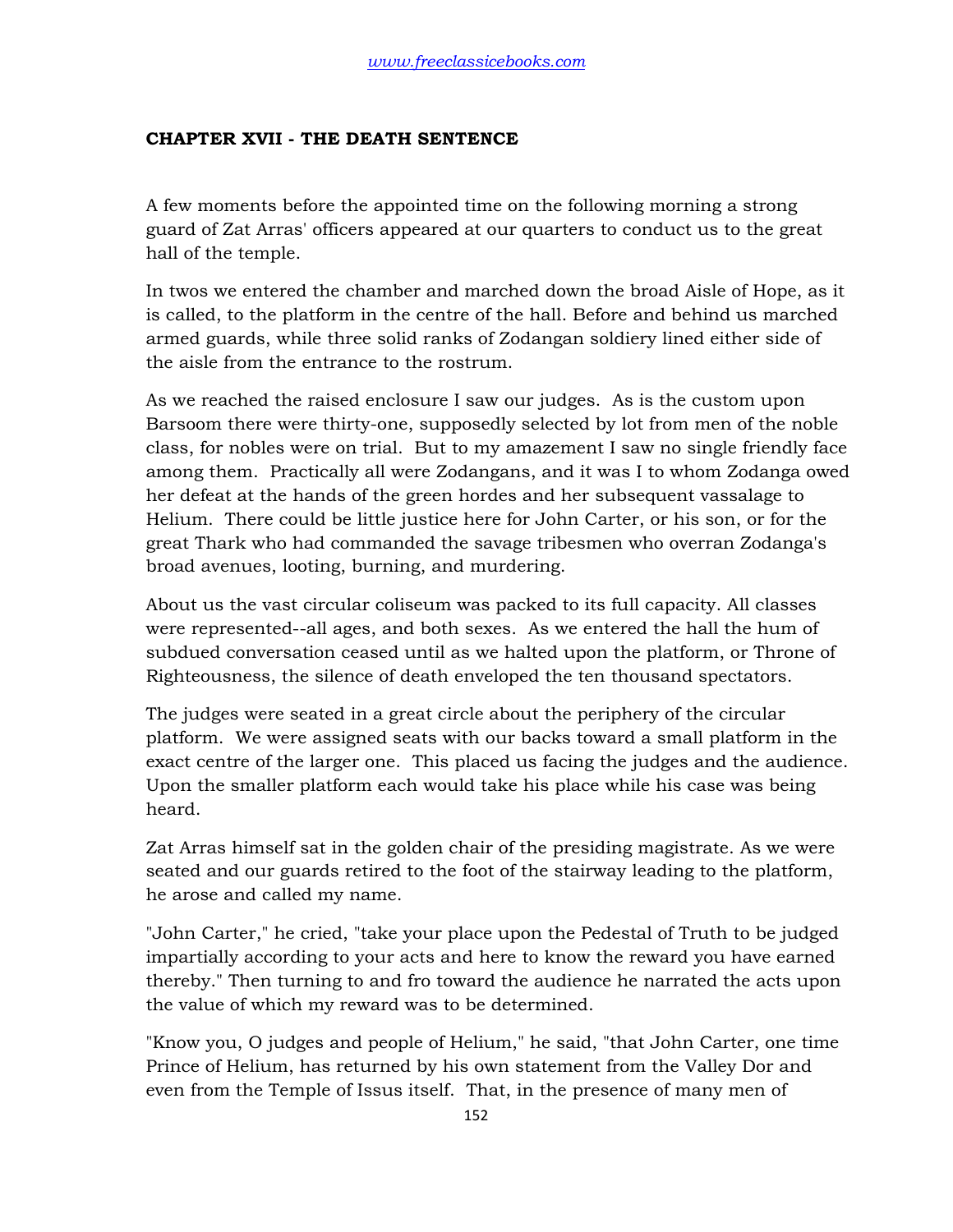Helium he has blasphemed against the Sacred Iss, and against the Valley Dor, and the Lost Sea of Korus, and the Holy Therns themselves, and even against Issus, Goddess of Death, and of Life Eternal. And know you further by witness of thine own eyes that see him here now upon the Pedestal of Truth that he has indeed returned from these sacred precincts in the face of our ancient customs, and in violation of the sanctity of our ancient religion.

"He who be once dead may not live again. He who attempts it must be made dead for ever. Judges, your duty lies plain before you--here can be no testimony in contravention of truth. What reward shall be meted to John Carter in accordance with the acts he has committed?"

"Death!" shouted one of the judges.

And then a man sprang to his feet in the audience, and raising his hand on high, cried: "Justice! Justice! Justice!" It was Kantos Kan, and as all eyes turned toward him he leaped past the Zodangan soldiery and sprang upon the platform.

"What manner of justice be this?" he cried to Zat Arras. "The defendant has not been heard, nor has he had an opportunity to call others in his behalf. In the name of the people of Helium I demand fair and impartial treatment for the Prince of Helium."

A great cry arose from the audience then: "Justice! Justice! Justice!" and Zat Arras dared not deny them.

"Speak, then," he snarled, turning to me; "but blaspheme not against the things that are sacred upon Barsoom."

"Men of Helium," I cried, turning to the spectators, and speaking over the heads of my judges, "how can John Carter expect justice from the men of Zodanga? He cannot nor does he ask it. It is to the men of Helium that he states his case; nor does he appeal for mercy to any. It is not in his own cause that he speaks now--it is in thine. In the cause of your wives and daughters, and of wives and daughters yet unborn. It is to save them from the unthinkably atrocious indignities that I have seen heaped upon the fair women of Barsoom in the place men call the Temple of Issus. It is to save them from the sucking embrace of the plant men, from the fangs of the great white apes of Dor, from the cruel lust of the Holy Therns, from all that the cold, dead Iss carries them to from homes of love and life and happiness.

"Sits there no man here who does not know the history of John Carter. How he came among you from another world and rose from a prisoner among the green men, through torture and persecution, to a place high among the highest of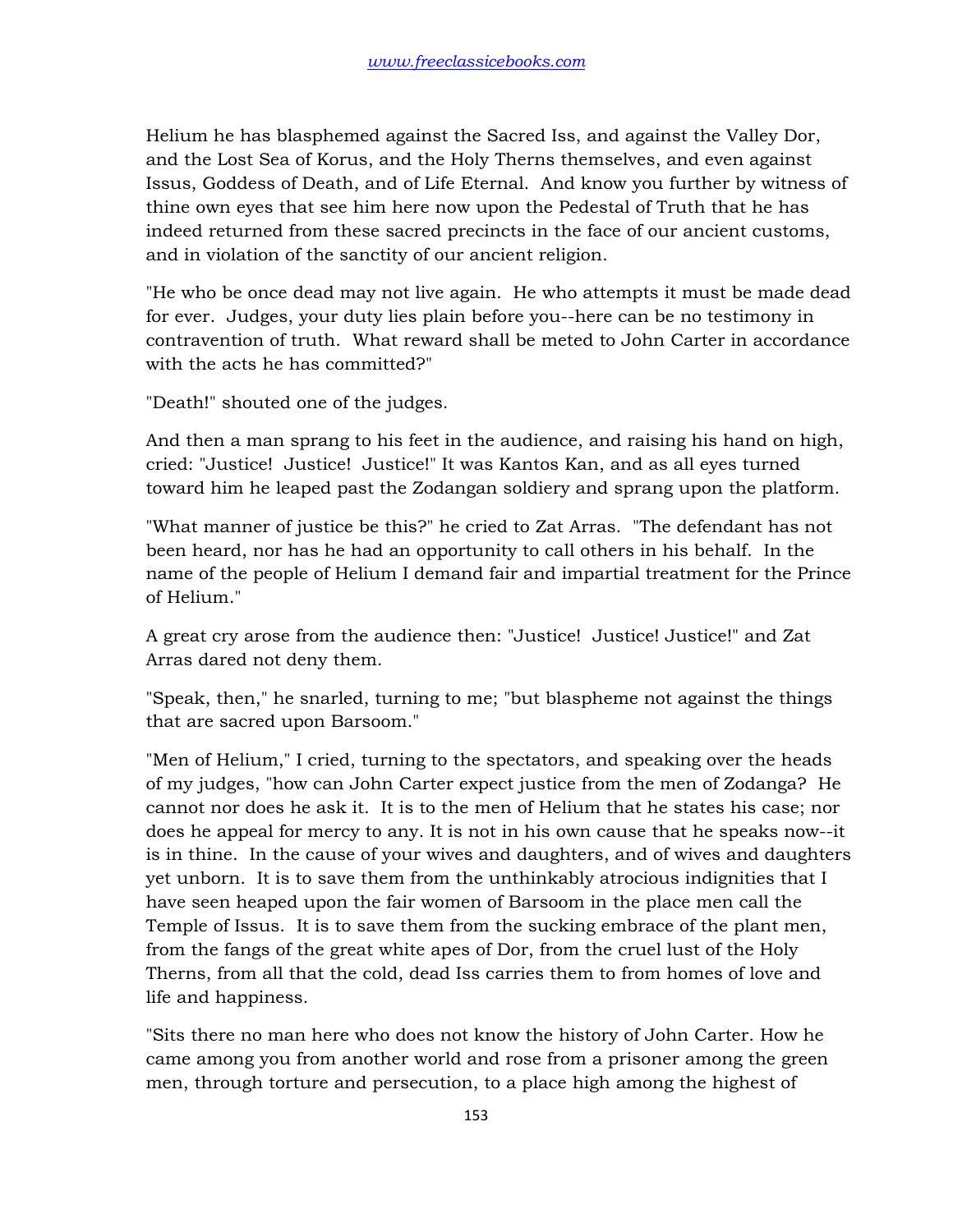Barsoom. Nor ever did you know John Carter to lie in his own behalf, or to say aught that might harm the people of Barsoom, or to speak lightly of the strange religion which he respected without understanding.

"There be no man here, or elsewhere upon Barsoom to-day who does not owe his life directly to a single act of mine, in which I sacrificed myself and the happiness of my Princess that you might live. And so, men of Helium, I think that I have the right to demand that I be heard, that I be believed, and that you let me serve you and save you from the false hereafter of Dor and Issus as I saved you from the real death that other day.

"It is to you of Helium that I speak now. When I am done let the men of Zodanga have their will with me. Zat Arras has taken my sword from me, so the men of Zodanga no longer fear me. Will you listen?"

"Speak, John Carter, Prince of Helium," cried a great noble from the audience, and the multitude echoed his permission, until the building rocked with the noise of their demonstration.

Zat Arras knew better than to interfere with such a sentiment as was expressed that day in the Temple of Reward, and so for two hours I talked with the people of Helium.

But when I had finished, Zat Arras arose and, turning to the judges, said in a low tone: "My nobles, you have heard John Carter's plea; every opportunity has been given him to prove his innocence if he be not guilty; but instead he has but utilized the time in further blasphemy. What, gentlemen, is your verdict?"

"Death to the blasphemer!" cried one, springing to his feet, and in an instant the entire thirty-one judges were on their feet with upraised swords in token of the unanimity of their verdict.

If the people did not hear Zat Arras' charge, they certainly did hear the verdict of the tribunal. A sullen murmur rose louder and louder about the packed coliseum, and then Kantos Kan, who had not left the platform since first he had taken his place near me, raised his hand for silence. When he could be heard he spoke to the people in a cool and level voice.

"You have heard the fate that the men of Zodanga would mete to Helium's noblest hero. It may be the duty of the men of Helium to accept the verdict as final. Let each man act according to his own heart. Here is the answer of Kantos Kan, head of the navy of Helium, to Zat Arras and his judges," and with that he unbuckled his scabbard and threw his sword at my feet.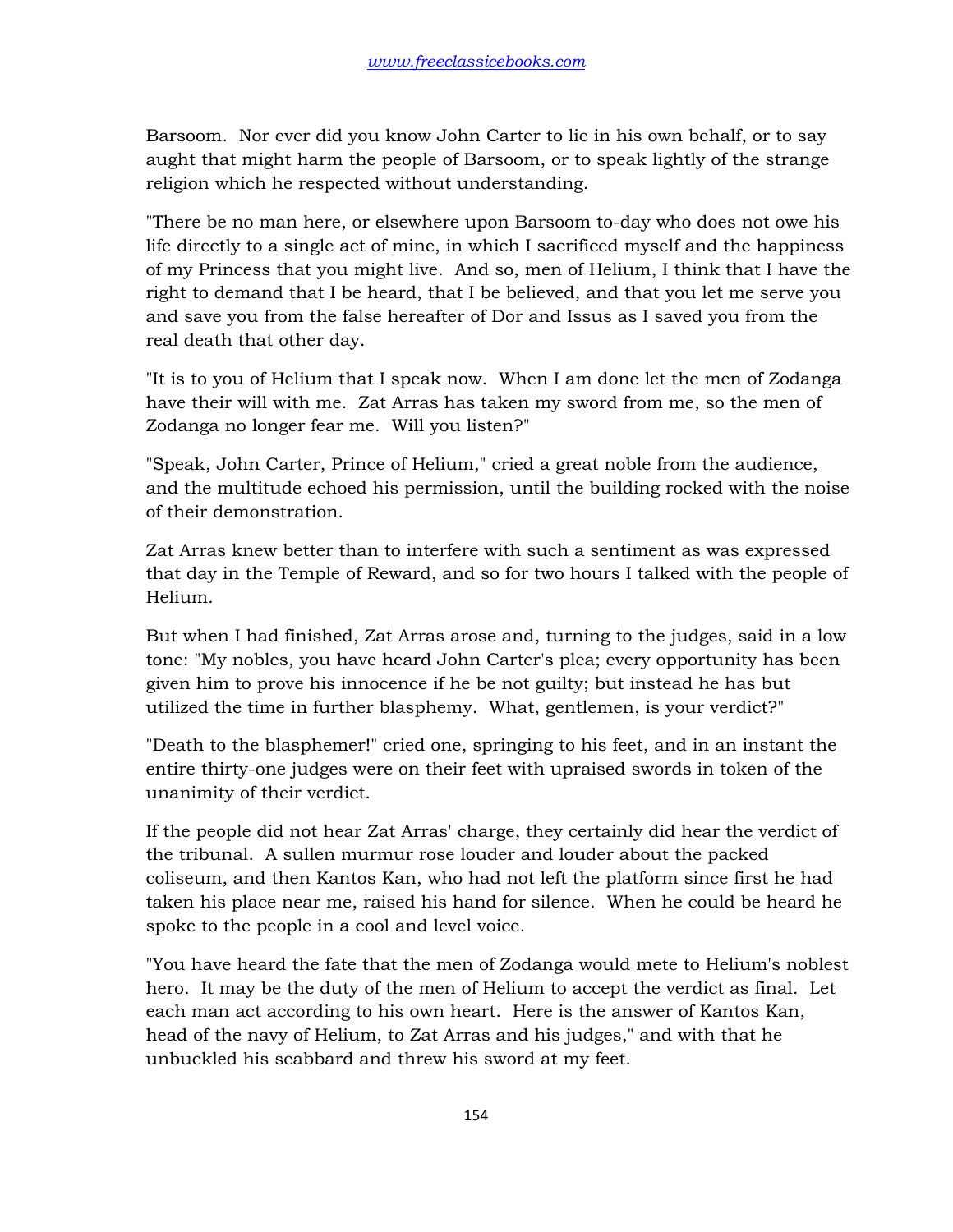In an instant soldiers and citizens, officers and nobles were crowding past the soldiers of Zodanga and forcing their way to the Throne of Righteousness. A hundred men surged up on the platform, and a hundred blades rattled and clanked to the floor at my feet. Zat Arras and his officers were furious, but they were helpless. One by one I raised the swords to my lips and buckled them again upon their owners.

"Come," said Kantos Kan, "we will escort John Carter and his party to his own palace," and they formed about us and started toward the stairs leading to the Aisle of Hope.

"Stop!" cried Zat Arras. "Soldiers of Helium, let no prisoner leave the Throne of Righteousness."

The soldiery from Zodanga were the only organized body of Heliumetic troops within the temple, so Zat Arras was confident that his orders would be obeyed, but I do not think that he looked for the opposition that was raised the moment the soldiers advanced toward the throne.

From every quarter of the coliseum swords flashed and men rushed threateningly upon the Zodangans. Some one raised a cry: "Tardos Mors is dead--a thousand years to John Carter, Jeddak of Helium." As I heard that and saw the ugly attitude of the men of Helium toward the soldiers of Zat Arras, I knew that only a miracle could avert a clash that would end in civil war.

"Hold!" I cried, leaping to the Pedestal of Truth once more. "Let no man move till I am done. A single sword thrust here to-day may plunge Helium into a bitter and bloody war the results of which none can foresee. It will turn brother against brother and father against son. No man's life is worth that sacrifice. Rather would I submit to the biased judgment of Zat Arras than be the cause of civil strife in Helium.

"Let us each give in a point to the other, and let this entire matter rest until Tardos Mors returns, or Mors Kajak, his son. If neither be back at the end of a year a second trial may be held--the thing has a precedent." And then turning to Zat Arras, I said in a low voice: "Unless you be a bigger fool than I take you to be, you will grasp the chance I am offering you ere it is too late. Once that multitude of swords below is drawn against your soldiery no man upon Barsoom--not even Tardos Mors himself--can avert the consequences. What say you? Speak quickly."

The Jed of Zodangan Helium raised his voice to the angry sea beneath us.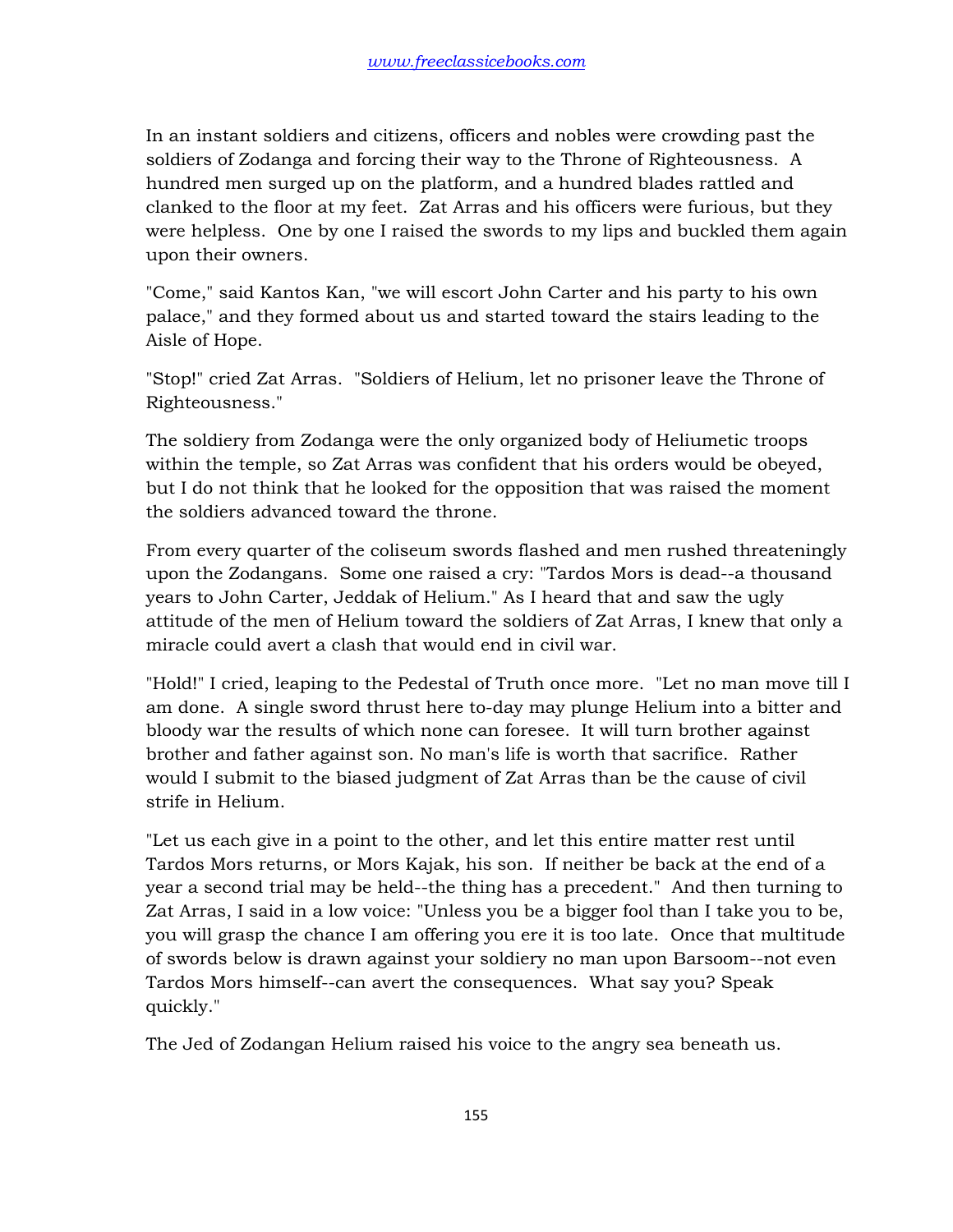"Stay your hands, men of Helium," he shouted, his voice trembling with rage. "The sentence of the court is passed, but the day of retribution has not been set. I, Zat Arras, Jed of Zodanga, appreciating the royal connections of the prisoner and his past services to Helium and Barsoom, grant a respite of one year, or until the return of Mors Kajak, or Tardos Mors to Helium. Disperse quietly to your houses. Go."

No one moved. Instead, they stood in tense silence with their eyes fastened upon me, as though waiting for a signal to attack.

"Clear the temple," commanded Zat Arras, in a low tone to one of his officers.

Fearing the result of an attempt to carry out this order by force, I stepped to the edge of the platform and, pointing toward the main entrance, bid them pass out. As one man they turned at my request and filed, silent and threatening, past the soldiers of Zat Arras, Jed of Zodanga, who stood scowling in impotent rage.

Kantos Kan with the others who had sworn allegiance to me still stood upon the Throne of Righteousness with me.

"Come," said Kantos Kan to me, "we will escort you to your palace, my Prince. Come, Carthoris and Xodar. Come, Tars Tarkas." And with a haughty sneer for Zat Arras upon his handsome lips, he turned and strode to the throne steps and up the Aisle of Hope. We four and the hundred loyal ones followed behind him, nor was a hand raised to stay us, though glowering eyes followed our triumphal march through the temple.

In the avenues we found a press of people, but they opened a pathway for us, and many were the swords that were flung at my feet as I passed through the city of Helium toward my palace upon the outskirts. Here my old slaves fell upon their knees and kissed my hands as I greeted them. They cared not where I had been. It was enough that I had returned to them.

"Ah, master," cried one, "if our divine Princess were but here this would be a day indeed."

Tears came to my eyes, so that I was forced to turn away that I might hide my emotions. Carthoris wept openly as the slaves pressed about him with expressions of affection, and words of sorrow for our common loss. It was now that Tars Tarkas for the first time learned that his daughter, Sola, had accompanied Dejah Thoris upon the last long pilgrimage. I had not had the heart to tell him what Kantos Kan had told me. With the stoicism of the green Martian he showed no sign of suffering, yet I knew that his grief was as poignant as my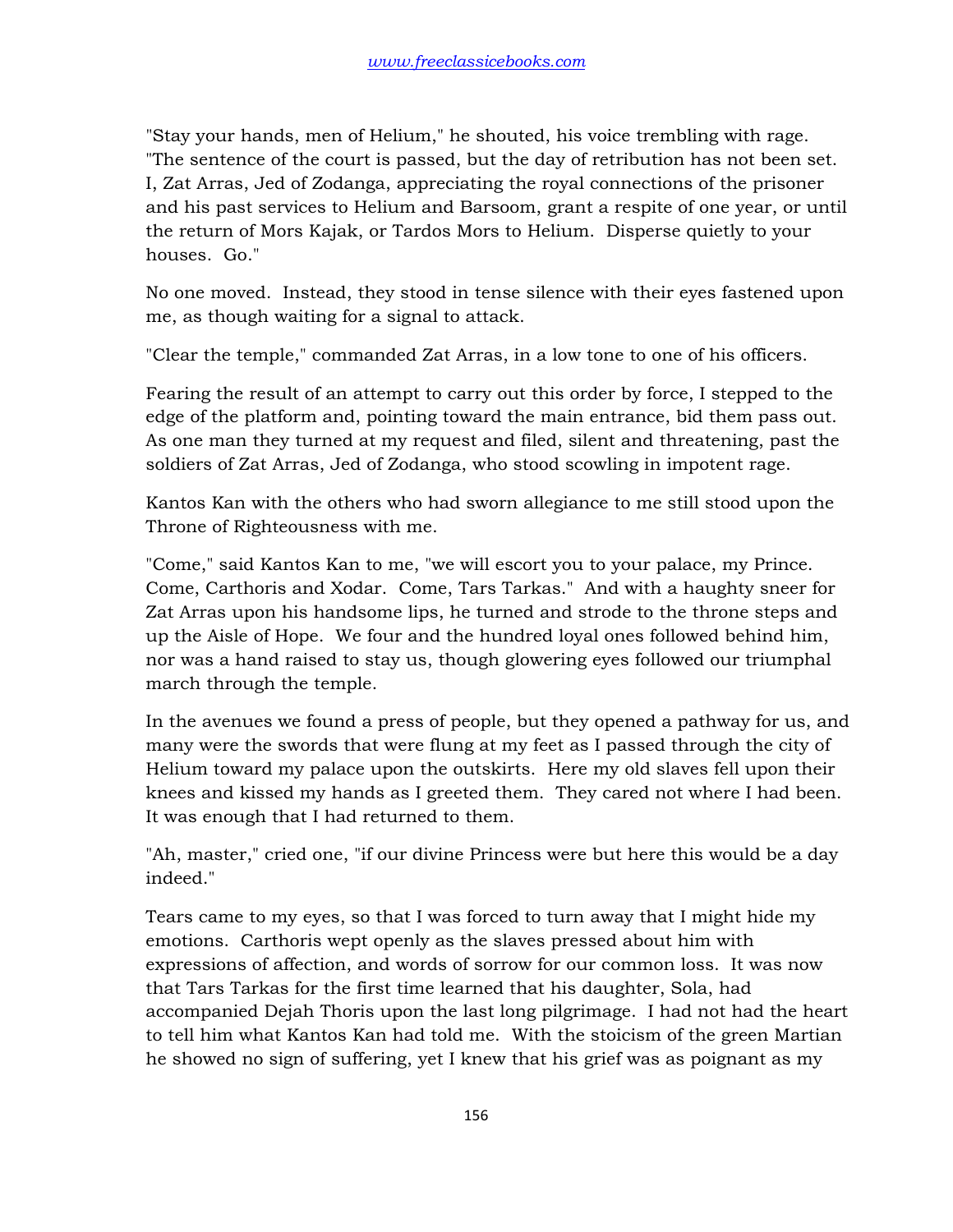own. In marked contrast to his kind, he had in well-developed form the kindlier human characteristics of love, friendship, and charity.

It was a sad and sombre party that sat at the feast of welcome in the great dining hall of the palace of the Prince of Helium that day. We were over a hundred strong, not counting the members of my little court, for Dejah Thoris and I had maintained a household consistent with our royal rank.

The board, according to red Martian custom, was triangular, for there were three in our family. Carthoris and I presided in the centre of our sides of the table- midway of the third side Dejah Thoris' high-backed, carven chair stood vacant except for her gorgeous wedding trappings and jewels which were draped upon it. Behind stood a slave as in the days when his mistress had occupied her place at the board, ready to do her bidding. It was the way upon Barsoom, so I endured the anguish of it, though it wrung my heart to see that silent chair where should have been my laughing and vivacious Princess keeping the great hall ringing with her merry gaiety.

At my right sat Kantos Kan, while to the right of Dejah Thoris' empty place Tars Tarkas sat in a huge chair before a raised section of the board which years ago I had had constructed to meet the requirements of his mighty bulk. The place of honour at a Martian board is always at the hostess's right, and this place was ever reserved by Dejah Thoris for the great Thark upon the occasions that he was in Helium.

Hor Vastus sat in the seat of honour upon Carthoris' side of the table. There was little general conversation. It was a quiet and saddened party. The loss of Dejah Thoris was still fresh in the minds of all, and to this was added fear for the safety of Tardos Mors and Mors Kajak, as well as doubt and uncertainty as to the fate of Helium, should it prove true that she was permanently deprived of her great Jeddak.

Suddenly our attention was attracted by the sound of distant shouting, as of many people raising their voices at once, but whether in anger or rejoicing, we could not tell. Nearer and nearer came the tumult. A slave rushed into the dining hall to cry that a great concourse of people was swarming through the palace gates. A second burst upon the heels of the first alternately laughing and shrieking as a madman.

"Dejah Thoris is found!" he cried. "A messenger from Dejah Thoris!"

I waited to hear no more. The great windows of the dining hall overlooked the avenue leading to the main gates--they were upon the opposite side of the hall from me with the table intervening. I did not waste time in circling the great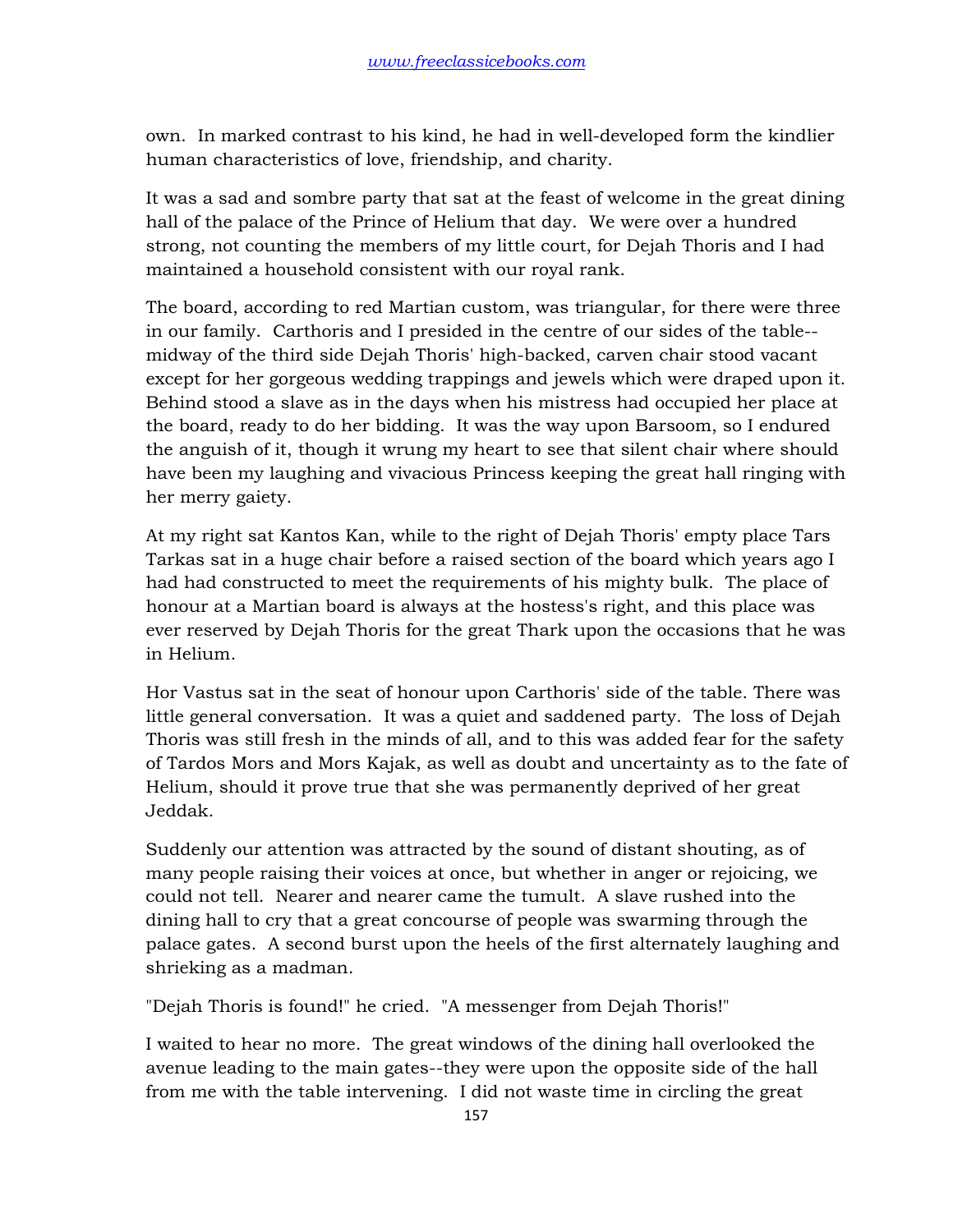board--with a single leap I cleared table and diners and sprang upon the balcony beyond. Thirty feet below lay the scarlet sward of the lawn and beyond were many people crowding about a great thoat which bore a rider headed toward the palace. I vaulted to the ground below and ran swiftly toward the advancing party.

As I came near to them I saw that the figure on the thoat was Sola.

"Where is the Princess of Helium?" I cried.

The green girl slid from her mighty mount and ran toward me.

"O my Prince! My Prince!" she cried. "She is gone for ever. Even now she may be a captive upon the lesser moon. The black pirates of Barsoom have stolen her."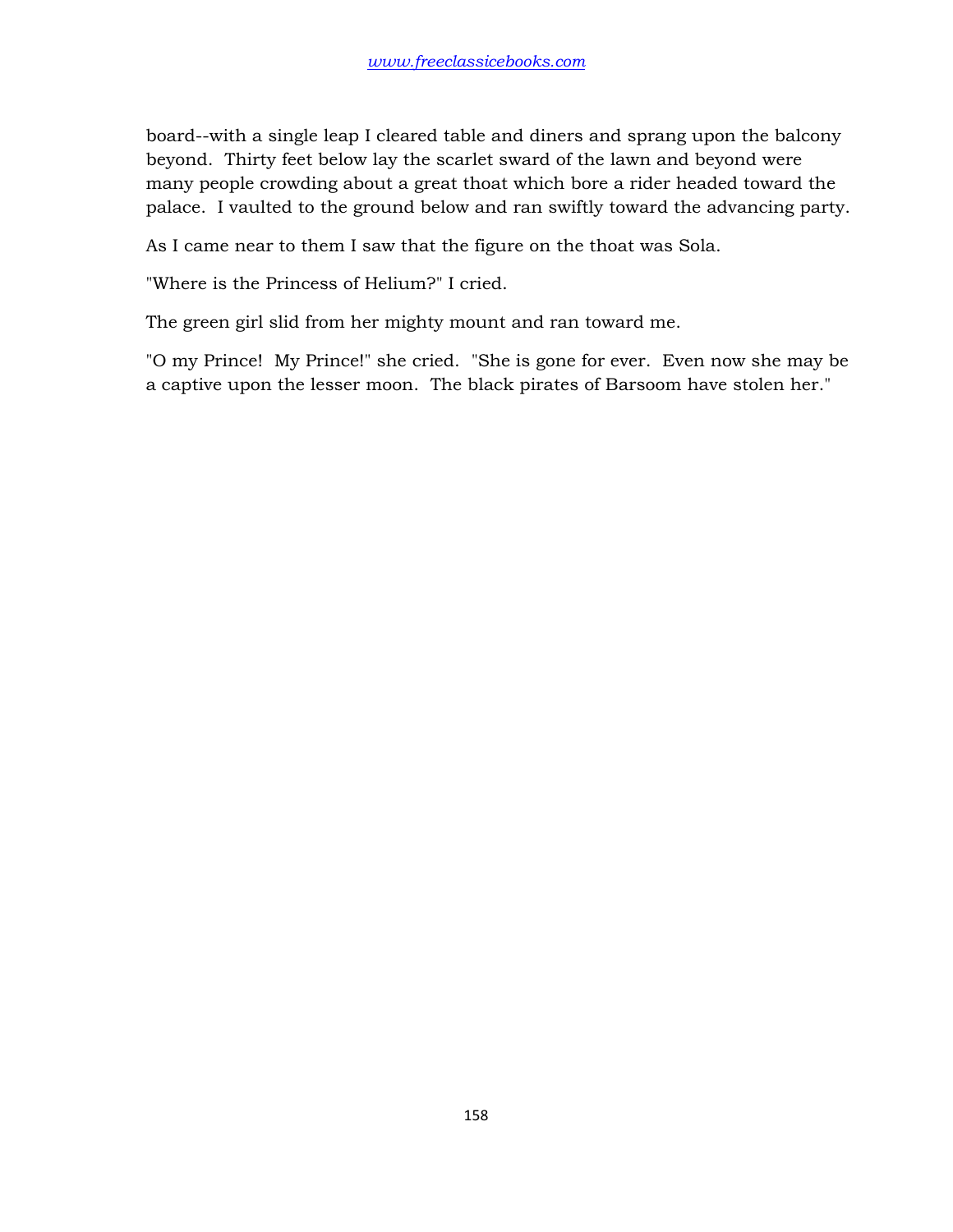### **CHAPTER XVIII - SOLA'S STORY**

Once within the palace, I drew Sola to the dining hall, and, when she had greeted her father after the formal manner of the green men, she told the story of the pilgrimage and capture of Dejah Thoris.

"Seven days ago, after her audience with Zat Arras, Dejah Thoris attempted to slip from the palace in the dead of night. Although I had not heard the outcome of her interview with Zat Arras I knew that something had occurred then to cause her the keenest mental agony, and when I discovered her creeping from the palace I did not need to be told her destination.

"Hastily arousing a dozen of her most faithful guards, I explained my fears to them, and as one they enlisted with me to follow our beloved Princess in her wanderings, even to the Sacred Iss and the Valley Dor. We came upon her but a short distance from the palace. With her was faithful Woola the hound, but none other. When we overtook her she feigned anger, and ordered us back to the palace, but for once we disobeyed her, and when she found that we would not let her go upon the last long pilgrimage alone, she wept and embraced us, and together we went out into the night toward the south.

"The following day we came upon a herd of small thoats, and thereafter we were mounted and made good time. We travelled very fast and very far due south until the morning of the fifth day we sighted a great fleet of battleships sailing north. They saw us before we could seek shelter, and soon we were surrounded by a horde of black men. The Princess's guard fought nobly to the end, but they were soon overcome and slain. Only Dejah Thoris and I were spared.

"When she realized that she was in the clutches of the black pirates, she attempted to take her own life, but one of the blacks tore her dagger from her, and then they bound us both so that we could not use our hands.

"The fleet continued north after capturing us. There were about twenty large battleships in all, besides a number of small swift cruisers. That evening one of the smaller cruisers that had been far in advance of the fleet returned with a prisoner--a young red woman whom they had picked up in a range of hills under the very noses, they said, of a fleet of three red Martian battleships.

"From scraps of conversation which we overheard it was evident that the black pirates were searching for a party of fugitives that had escaped them several days prior. That they considered the capture of the young woman important was evident from the long and earnest interview the commander of the fleet held with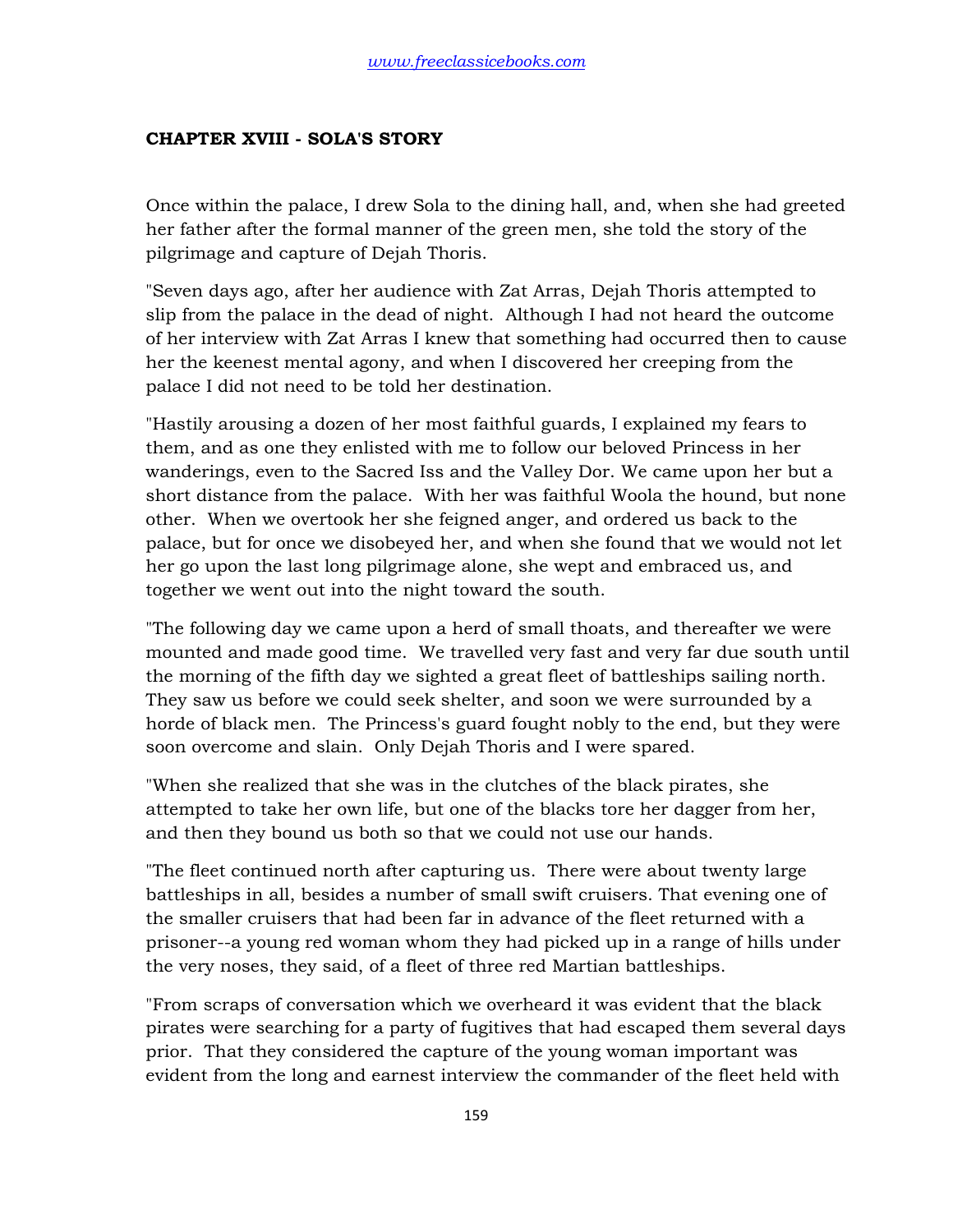her when she was brought to him. Later she was bound and placed in the compartment with Dejah Thoris and myself.

"The new captive was a very beautiful girl. She told Dejah Thoris that many years ago she had taken the voluntary pilgrimage from the court of her father, the Jeddak of Ptarth. She was Thuvia, the Princess of Ptarth. And then she asked Dejah Thoris who she might be, and when she heard she fell upon her knees and kissed Dejah Thoris' fettered hands, and told her that that very morning she had been with John Carter, Prince of Helium, and Carthoris, her son.

"Dejah Thoris could not believe her at first, but finally when the girl had narrated all the strange adventures that had befallen her since she had met John Carter, and told her of the things John Carter, and Carthoris, and Xodar had narrated of their adventures in the Land of the First Born, Dejah Thoris knew that it could be none other than the Prince of Helium; 'For who,' she said, 'upon all Barsoom other than John Carter could have done the deeds you tell of.' And when Thuvia told Dejah Thoris of her love for John Carter, and his loyalty and devotion to the Princess of his choice, Dejah Thoris broke down and wept--cursing Zat Arras and the cruel fate that had driven her from Helium but a few brief days before the return of her beloved lord.

"'I do not blame you for loving him, Thuvia,' she said; 'and that your affection for him is pure and sincere I can well believe from the candour of your avowal of it to me.'

"The fleet continued north nearly to Helium, but last night they evidently realized that John Carter had indeed escaped them and so they turned toward the south once more. Shortly thereafter a guard entered our compartment and dragged me to the deck.

"'There is no place in the Land of the First Born for a green one,' he said, and with that he gave me a terrific shove that carried me toppling from the deck of the battleship. Evidently this seemed to him the easiest way of ridding the vessel of my presence and killing me at the same time.

"But a kind fate intervened, and by a miracle I escaped with but slight bruises. The ship was moving slowly at the time, and as I lunged overboard into the darkness beneath I shuddered at the awful plunge I thought awaited me, for all day the fleet had sailed thousands of feet above the ground; but to my utter surprise I struck upon a soft mass of vegetation not twenty feet from the deck of the ship. In fact, the keel of the vessel must have been grazing the surface of the ground at the time.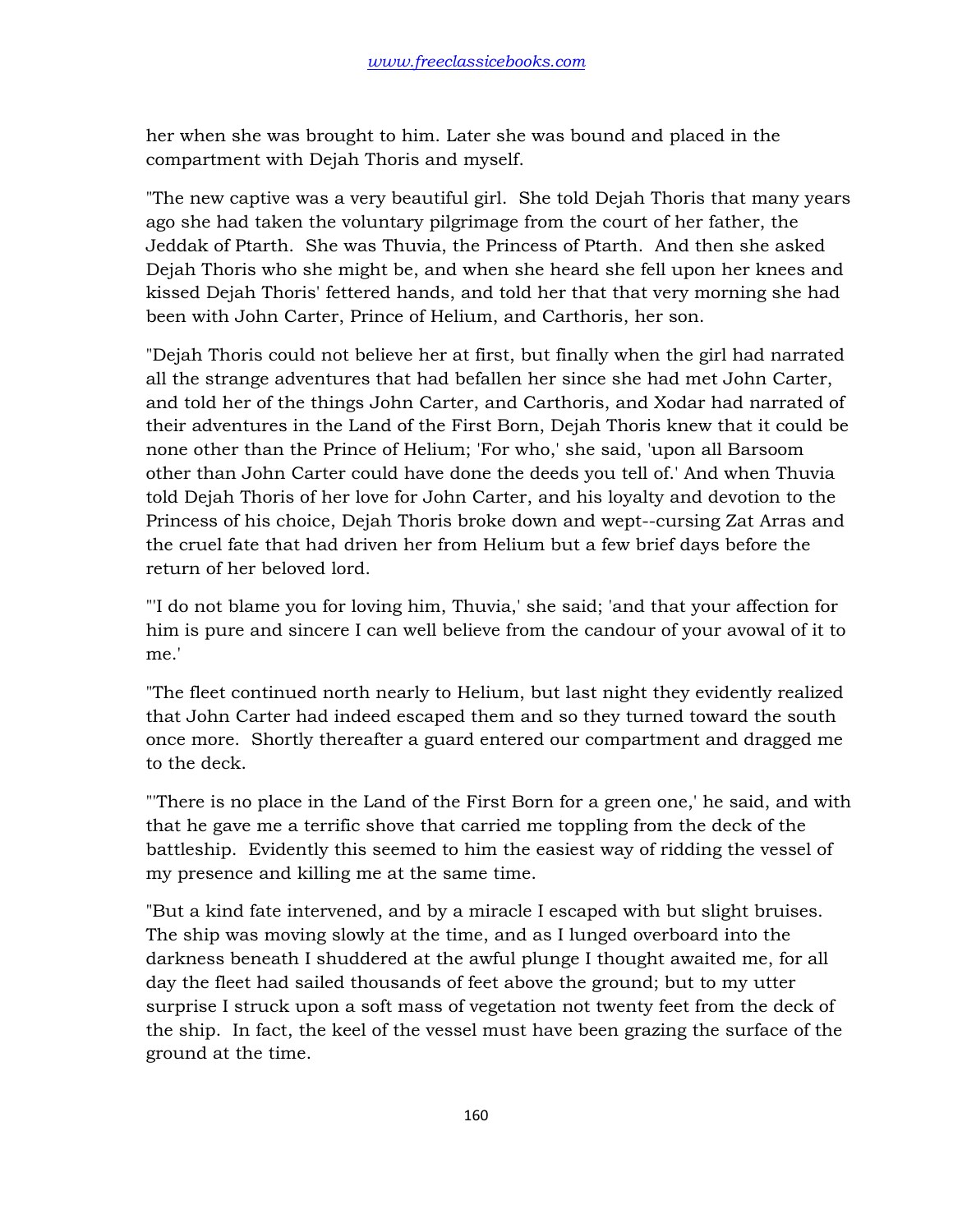"I lay all night where I had fallen and the next morning brought an explanation of the fortunate coincidence that had saved me from a terrible death. As the sun rose I saw a vast panorama of sea bottom and distant hills lying far below me. I was upon the highest peak of a lofty range. The fleet in the darkness of the preceding night had barely grazed the crest of the hills, and in the brief span that they hovered close to the surface the black guard had pitched me, as he supposed, to my death.

"A few miles west of me was a great waterway. When I reached it I found to my delight that it belonged to Helium. Here a thoat was procured for me--the rest you know."

For many minutes none spoke. Dejah Thoris in the clutches of the First Born! I shuddered at the thought, but of a sudden the old fire of unconquerable selfconfidence surged through me. I sprang to my feet, and with back-thrown shoulders and upraised sword took a solemn vow to reach, rescue, and revenge my Princess.

A hundred swords leaped from a hundred scabbards, and a hundred fightingmen sprang to the table-top and pledged me their lives and fortunes to the expedition. Already my plans were formulated. I thanked each loyal friend, and leaving Carthoris to entertain them, withdrew to my own audience chamber with Kantos Kan, Tars Tarkas, Xodar, and Hor Vastus.

Here we discussed the details of our expedition until long after dark. Xodar was positive that Issus would choose both Dejah Thoris and Thuvia to serve her for a year.

"For that length of time at least they will be comparatively safe," he said, "and we will at least know where to look for them."

In the matter of equipping a fleet to enter Omean the details were left to Kantos Kan and Xodar. The former agreed to take such vessels as we required into dock as rapidly as possible, where Xodar would direct their equipment with water propellers.

For many years the black had been in charge of the refitting of captured battleships that they might navigate Omean, and so was familiar with the construction of the propellers, housings, and the auxiliary gearing required.

It was estimated that it would require six months to complete our preparations in view of the fact that the utmost secrecy must be maintained to keep the project from the ears of Zat Arras. Kantos Kan was confident now that the man's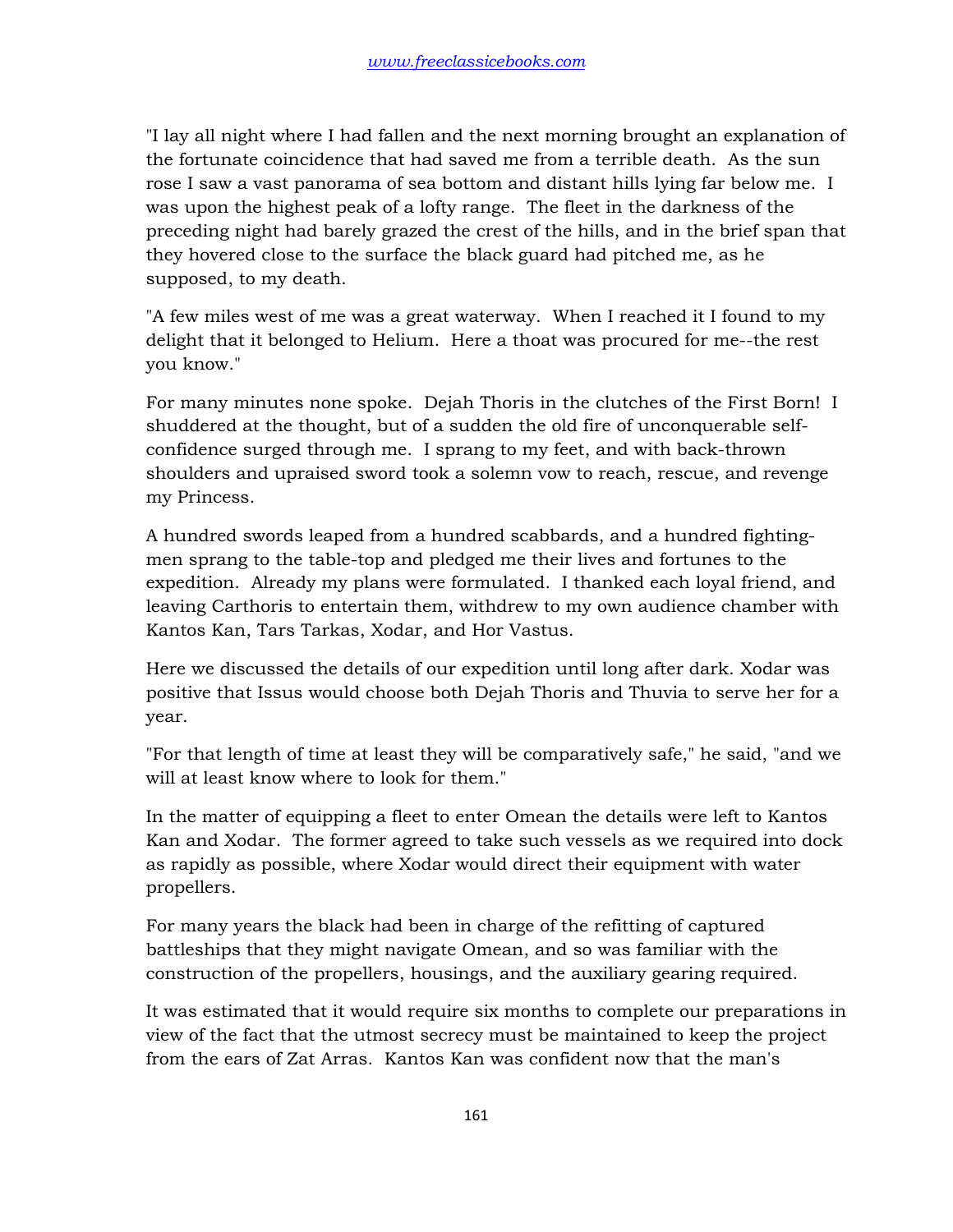ambitions were fully aroused and that nothing short of the title of Jeddak of Helium would satisfy him.

"I doubt," he said, "if he would even welcome Dejah Thoris' return, for it would mean another nearer the throne than he. With you and Carthoris out of the way there would be little to prevent him from assuming the title of Jeddak, and you may rest assured that so long as he is supreme here there is no safety for either of you."

"There is a way," cried Hor Vastus, "to thwart him effectually and for ever."

"What?" I asked.

He smiled.

"I shall whisper it here, but some day I shall stand upon the dome of the Temple of Reward and shout it to cheering multitudes below."

"What do you mean?" asked Kantos Kan.

"John Carter, Jeddak of Helium," said Hor Vastus in a low voice.

The eyes of my companions lighted, and grim smiles of pleasure and anticipation overspread their faces, as each eye turned toward me questioningly. But I shook my head.

"No, my friends," I said, smiling, "I thank you, but it cannot be. Not yet, at least. When we know that Tardos Mors and Mors Kajak are gone to return no more; if I be here, then I shall join you all to see that the people of Helium are permitted to choose fairly their next Jeddak. Whom they choose may count upon the loyalty of my sword, nor shall I seek the honour for myself. Until then Tardos Mors is Jeddak of Helium, and Zat Arras is his representative."

"As you will, John Carter," said Hor Vastus, "but--What was that?" he whispered, pointing toward the window overlooking the gardens.

The words were scarce out of his mouth ere he had sprung to the balcony without.

"There he goes!" he cried excitedly. "The guards! Below there! The guards!"

We were close behind him, and all saw the figure of a man run quickly across a little piece of sward and disappear in the shrubbery beyond.

"He was on the balcony when I first saw him," cried Hor Vastus. "Quick! Let us follow him!"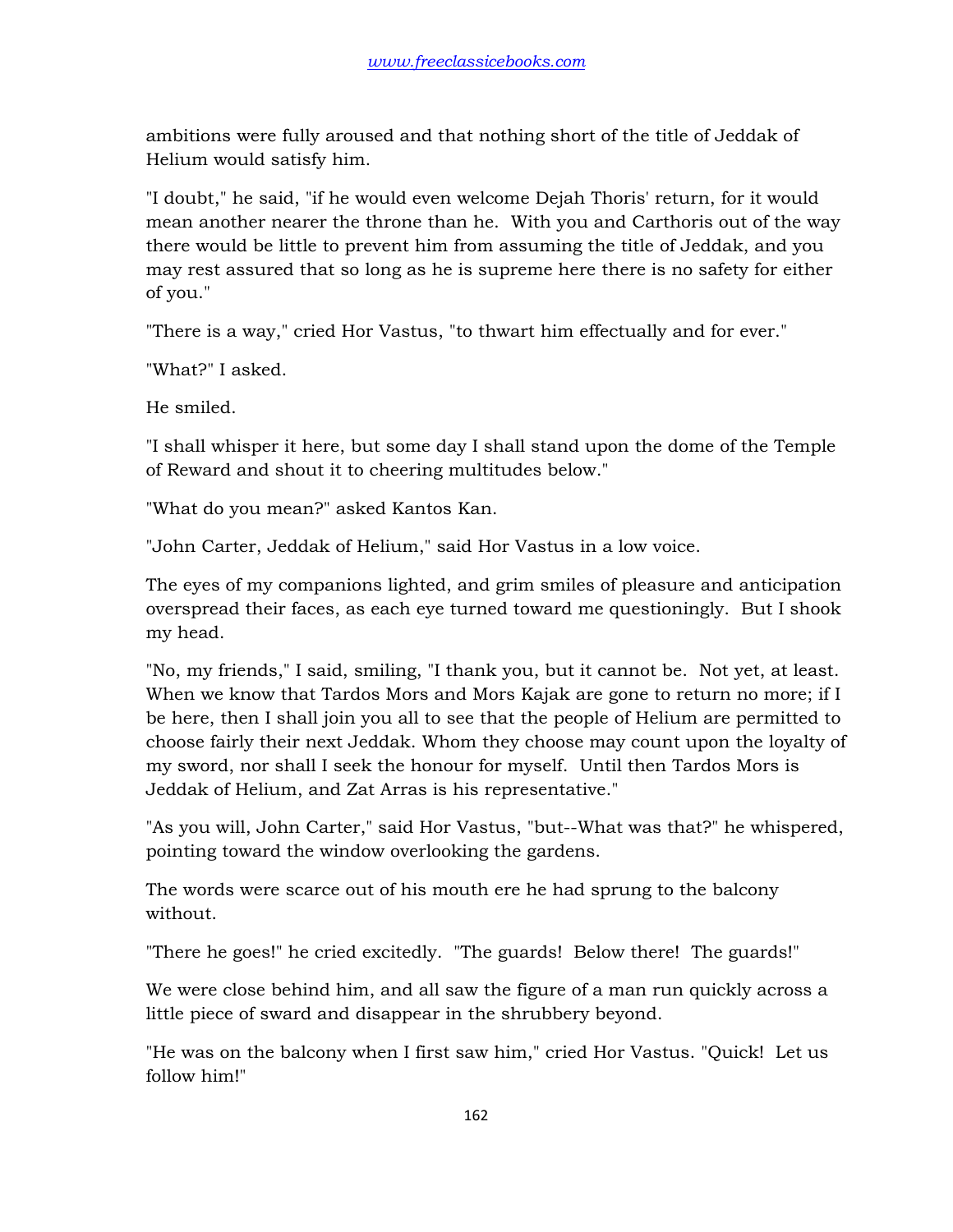Together we ran to the gardens, but even though we scoured the grounds with the entire guard for hours, no trace could we find of the night marauder.

"What do you make of it, Kantos Kan?" asked Tars Tarkas.

"A spy sent by Zat Arras," he replied. "It was ever his way."

"He will have something interesting to report to his master then," laughed Hor Vastus.

"I hope he heard only our references to a new Jeddak," I said. "If he overheard our plans to rescue Dejah Thoris, it will mean civil war, for he will attempt to thwart us, and in that I will not be thwarted. There would I turn against Tardos Mors himself, were it necessary. If it throws all Helium into a bloody conflict, I shall go on with these plans to save my Princess. Nothing shall stay me now short of death, and should I die, my friends, will you take oath to prosecute the search for her and bring her back in safety to her grandfather's court?"

Upon the hilt of his sword each of them swore to do as I had asked.

It was agreed that the battleships that were to be remodelled should be ordered to Hastor, another Heliumetic city, far to the south-west. Kantos Kan thought that the docks there, in addition to their regular work, would accommodate at least six battleships at a time. As he was commander-in-chief of the navy, it would be a simple matter for him to order the vessels there as they could be handled, and thereafter keep the remodelled fleet in remote parts of the empire until we should be ready to assemble it for the dash upon Omean.

It was late that night before our conference broke up, but each man there had his particular duties outlined, and the details of the entire plan had been mapped out.

Kantos Kan and Xodar were to attend to the remodelling of the ships. Tars Tarkas was to get into communication with Thark and learn the sentiments of his people toward his return from Dor. If favourable, he was to repair immediately to Thark and devote his time to the assembling of a great horde of green warriors whom it was our plan to send in transports directly to the Valley Dor and the Temple of Issus, while the fleet entered Omean and destroyed the vessels of the First Born.

Upon Hor Vastus devolved the delicate mission of organising a secret force of fighting-men sworn to follow John Carter wherever he might lead. As we estimated that it would require over a million men to man the thousand great battleships we intended to use on Omean and the transports for the green men as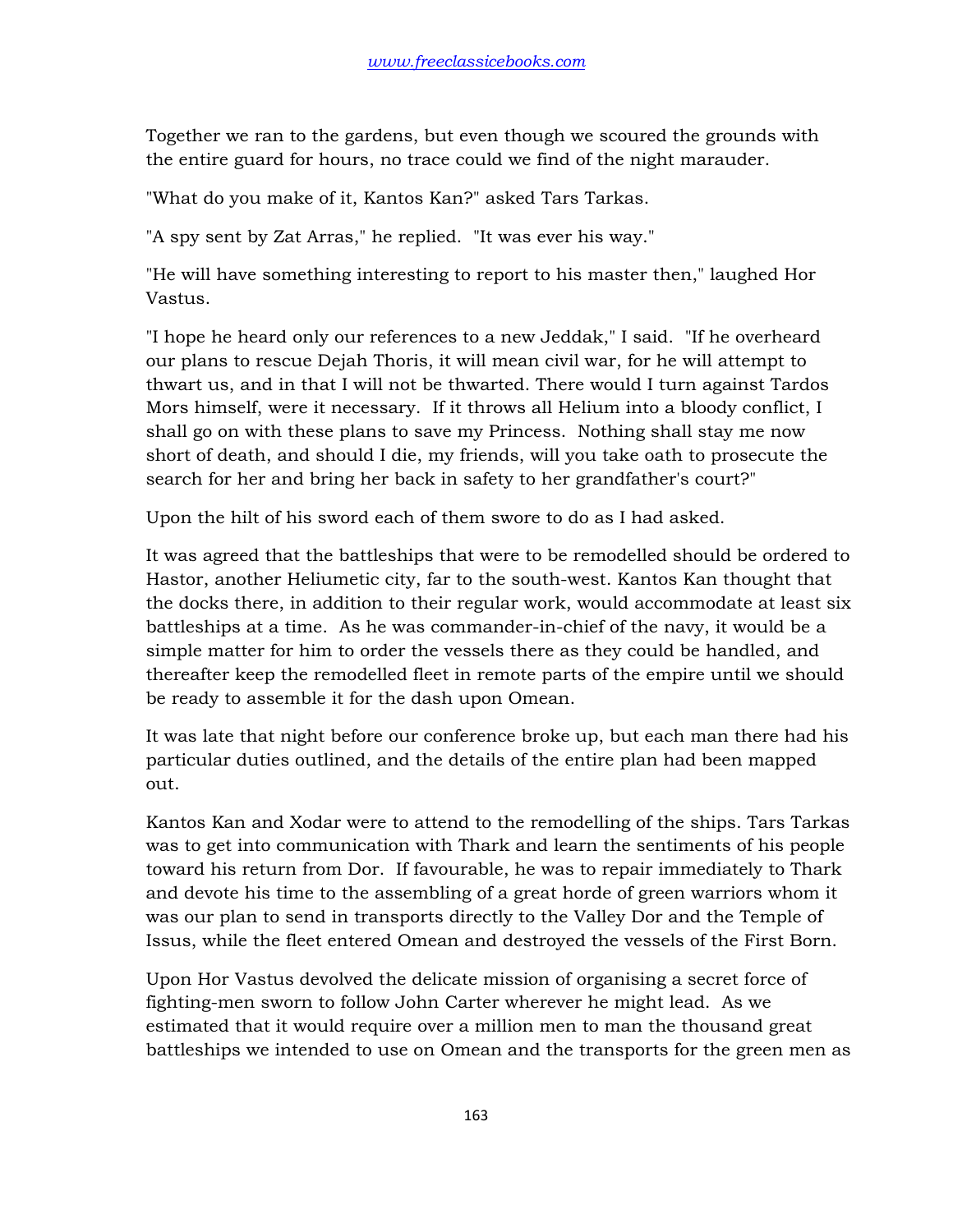well as the ships that were to convoy the transports, it was no trifling job that Hor Vastus had before him.

After they had left I bid Carthoris good-night, for I was very tired, and going to my own apartments, bathed and lay down upon my sleeping silks and furs for the first good night's sleep I had had an opportunity to look forward to since I had returned to Barsoom. But even now I was to be disappointed.

How long I slept I do not know. When I awoke suddenly it was to find a halfdozen powerful men upon me, a gag already in my mouth, and a moment later my arms and legs securely bound. So quickly had they worked and to such good purpose, that I was utterly beyond the power to resist them by the time I was fully awake.

Never a word spoke they, and the gag effectually prevented me speaking. Silently they lifted me and bore me toward the door of my chamber. As they passed the window through which the farther moon was casting its brilliant beams, I saw that each of the party had his face swathed in layers of silk--I could not recognize one of them.

When they had come into the corridor with me, they turned toward a secret panel in the wall which led to the passage that terminated in the pits beneath the palace. That any knew of this panel outside my own household, I was doubtful. Yet the leader of the band did not hesitate a moment. He stepped directly to the panel, touched the concealed button, and as the door swung open he stood aside while his companions entered with me. Then he closed the panel behind him and followed us.

Down through the passageways to the pits we went. The leader rapped upon it with the hilt of his sword--three quick, sharp blows, a pause, then three more, another pause, and then two. A second later the wall swung in, and I was pushed within a brilliantly lighted chamber in which sat three richly trapped men.

One of them turned toward me with a sardonic smile upon his thin, cruel lips--it was Zat Arras.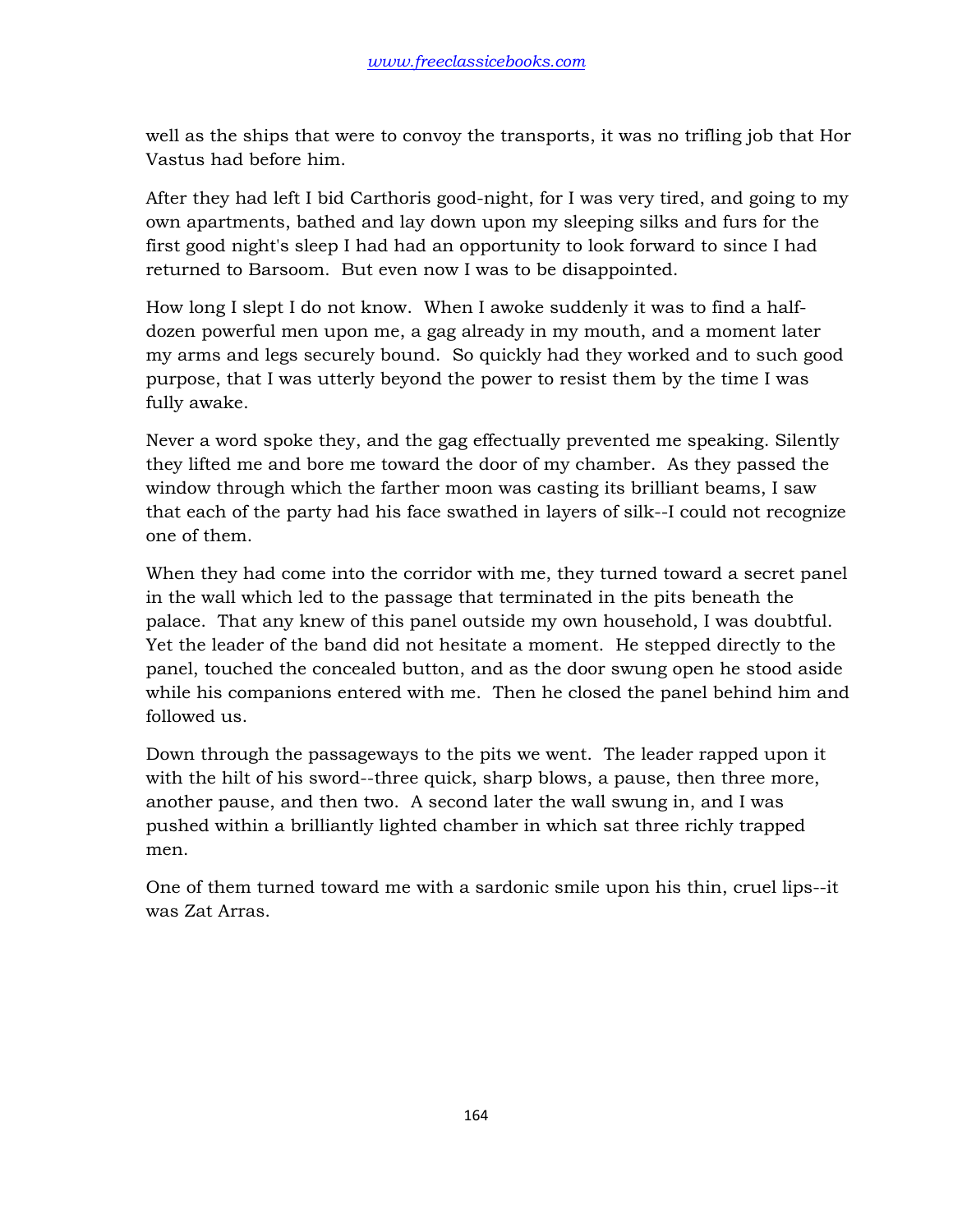## **CHAPTER XIX - BLACK DESPAIR**

"Ah," said Zat Arras, "to what kindly circumstance am I indebted for the pleasure of this unexpected visit from the Prince of Helium?"

While he was speaking, one of my guards had removed the gag from my mouth, but I made no reply to Zat Arras: simply standing there in silence with level gaze fixed upon the Jed of Zodanga. And I doubt not that my expression was coloured by the contempt I felt for the man.

The eyes of those within the chamber were fixed first upon me and then upon Zat Arras, until finally a flush of anger crept slowly over his face.

"You may go," he said to those who had brought me, and when only his two companions and ourselves were left in the chamber, he spoke to me again in a voice of ice--very slowly and deliberately, with many pauses, as though he would choose his words cautiously.

"John Carter," he said, "by the edict of custom, by the law of our religion, and by the verdict of an impartial court, you are condemned to die. The people cannot save you--I alone may accomplish that. You are absolutely in my power to do with as I wish--I may kill you, or I may free you, and should I elect to kill you, none would be the wiser.

"Should you go free in Helium for a year, in accordance with the conditions of your reprieve, there is little fear that the people would ever insist upon the execution of the sentence imposed upon you.

"You may go free within two minutes, upon one condition. Tardos Mors will never return to Helium. Neither will Mors Kajak, nor Dejah Thoris. Helium must select a new Jeddak within the year. Zat Arras would be Jeddak of Helium. Say that you will espouse my cause. This is the price of your freedom. I am done."

I knew it was within the scope of Zat Arras' cruel heart to destroy me, and if I were dead I could see little reason to doubt that he might easily become Jeddak of Helium. Free, I could prosecute the search for Dejah Thoris. Were I dead, my brave comrades might not be able to carry out our plans. So, by refusing to accede to his request, it was quite probable that not only would I not prevent him from becoming Jeddak of Helium, but that I would be the means of sealing Dejah Thoris' fate--of consigning her, through my refusal, to the horrors of the arena of Issus.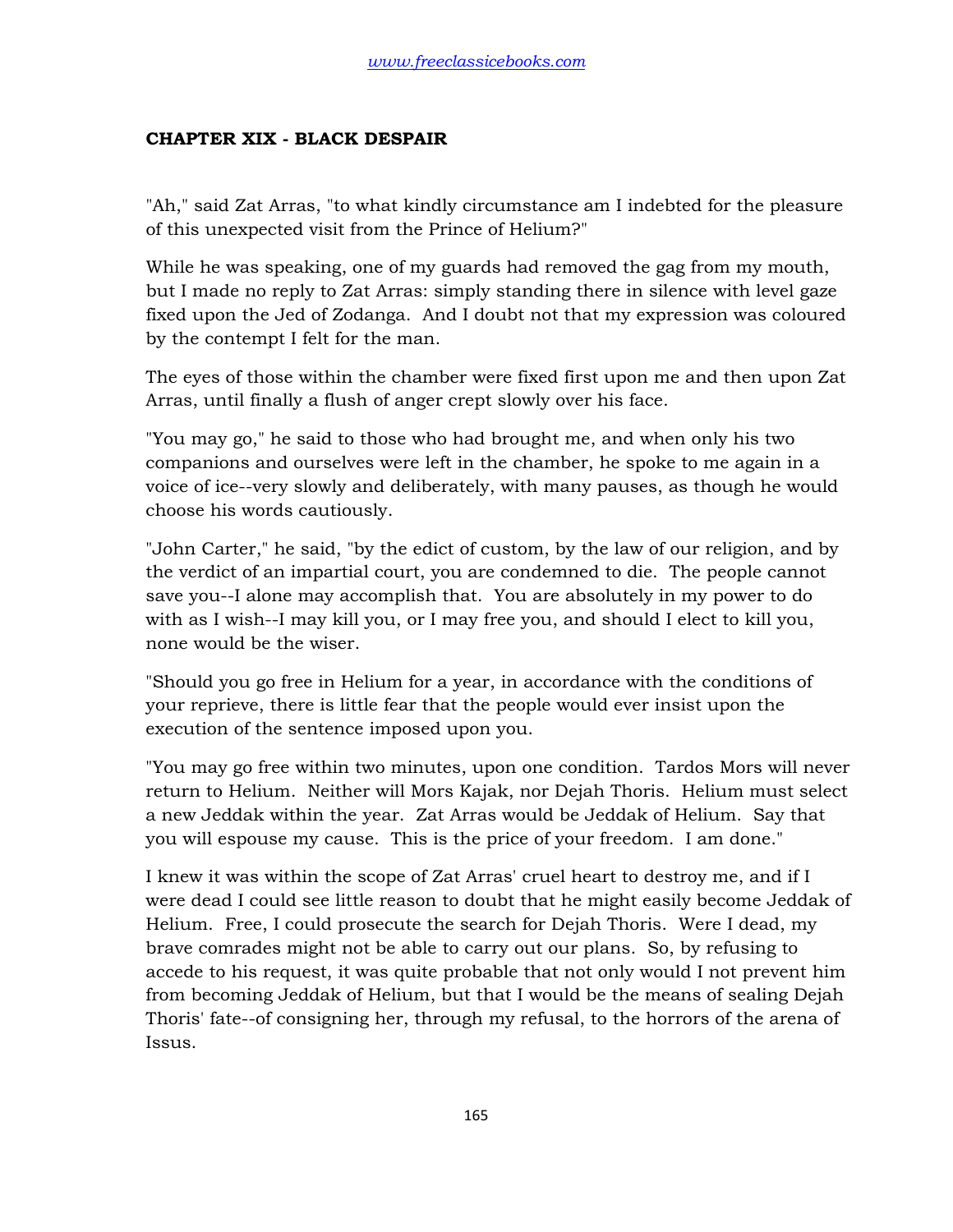For a moment I was perplexed, but for a moment only. The proud daughter of a thousand Jeddaks would choose death to a dishonorable alliance such as this, nor could John Carter do less for Helium than his Princess would do.

Then I turned to Zat Arras.

"There can be no alliance," I said, "between a traitor to Helium and a prince of the House of Tardos Mors. I do not believe, Zat Arras, that the great Jeddak is dead."

Zat Arras shrugged his shoulders.

"It will not be long, John Carter," he said, "that your opinions will be of interest even to yourself, so make the best of them while you can. Zat Arras will permit you in due time to reflect further upon the magnanimous offer he has made you. Into the silence and darkness of the pits you will enter upon your reflection this night with the knowledge that should you fail within a reasonable time to agree to the alternative which has been offered you, never shall you emerge from the darkness and the silence again. Nor shall you know at what minute the hand will reach out through the darkness and the silence with the keen dagger that shall rob you of your last chance to win again the warmth and the freedom and joyousness of the outer world."

Zat Arras clapped his hands as he ceased speaking. The guards returned.

Zat Arras waved his hand in my direction.

"To the pits," he said. That was all. Four men accompanied me from the chamber, and with a radium hand-light to illumine the way, escorted me through seemingly interminable tunnels, down, ever down beneath the city of Helium.

At length they halted within a fair-sized chamber. There were rings set in the rocky walls. To them chains were fastened, and at the ends of many of the chains were human skeletons. One of these they kicked aside, and, unlocking the huge padlock that had held a chain about what had once been a human ankle, they snapped the iron band about my own leg. Then they left me, taking the light with them.

Utter darkness prevailed. For a few minutes I could hear the clanking of accoutrements, but even this grew fainter and fainter, until at last the silence was as complete as the darkness. I was alone with my gruesome companions--with the bones of dead men whose fate was likely but the index of my own.

How long I stood listening in the darkness I do not know, but the silence was unbroken, and at last I sunk to the hard floor of my prison, where, leaning my head against the stony wall, I slept.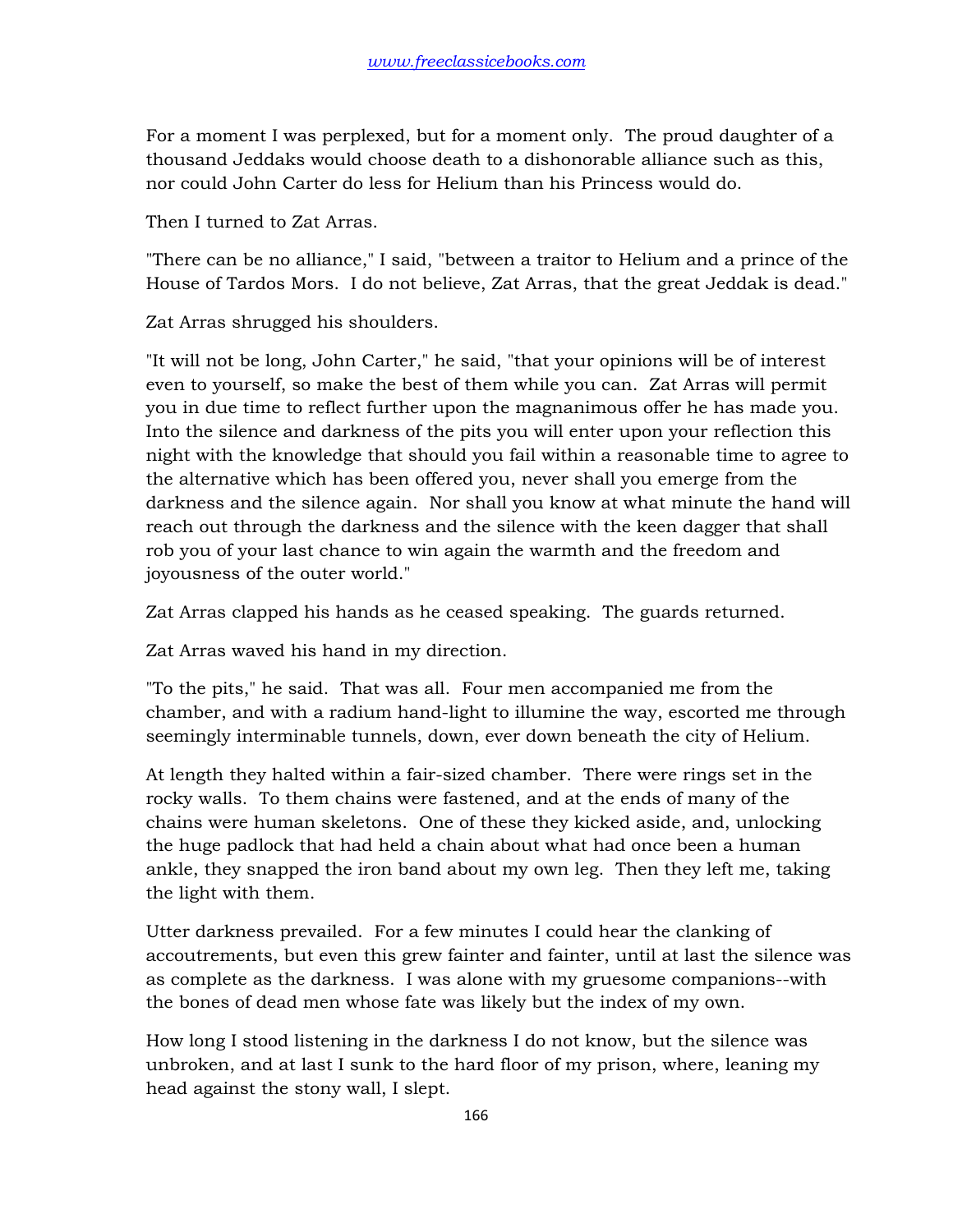It must have been several hours later that I awakened to find a young man standing before me. In one hand he bore a light, in the other a receptacle containing a gruel-like mixture--the common prison fare of Barsoom.

"Zat Arras sends you greetings," said the young man, "and commands me to inform you that though he is fully advised of the plot to make you Jeddak of Helium, he is, however, not inclined to withdraw the offer which he has made you. To gain your freedom you have but to request me to advise Zat Arras that you accept the terms of his proposition."

I but shook my head. The youth said no more, and, after placing the food upon the floor at my side, returned up the corridor, taking the light with him.

Twice a day for many days this youth came to my cell with food, and ever the same greetings from Zat Arras. For a long time I tried to engage him in conversation upon other matters, but he would not talk, and so, at length, I desisted.

For months I sought to devise methods to inform Carthoris of my whereabouts. For months I scraped and scraped upon a single link of the massive chain which held me, hoping eventually to wear it through, that I might follow the youth back through the winding tunnels to a point where I could make a break for liberty.

I was beside myself with anxiety for knowledge of the progress of the expedition which was to rescue Dejah Thoris. I felt that Carthoris would not let the matter drop, were he free to act, but in so far as I knew, he also might be a prisoner in Zat Arras' pits.

That Zat Arras' spy had overheard our conversation relative to the selection of a new Jeddak, I knew, and scarcely a half-dozen minutes prior we had discussed the details of the plan to rescue Dejah Thoris. The chances were that that matter, too, was well known to him. Carthoris, Kantos Kan, Tars Tarkas, Hor Vastus, and Xodar might even now be the victims of Zat Arras' assassins, or else his prisoners.

I determined to make at least one more effort to learn something, and to this end I adopted strategy when next the youth came to my cell. I had noticed that he was a handsome fellow, about the size and age of Carthoris. And I had also noticed that his shabby trappings but illy comported with his dignified and noble bearing.

It was with these observations as a basis that I opened my negotiations with him upon his next subsequent visit.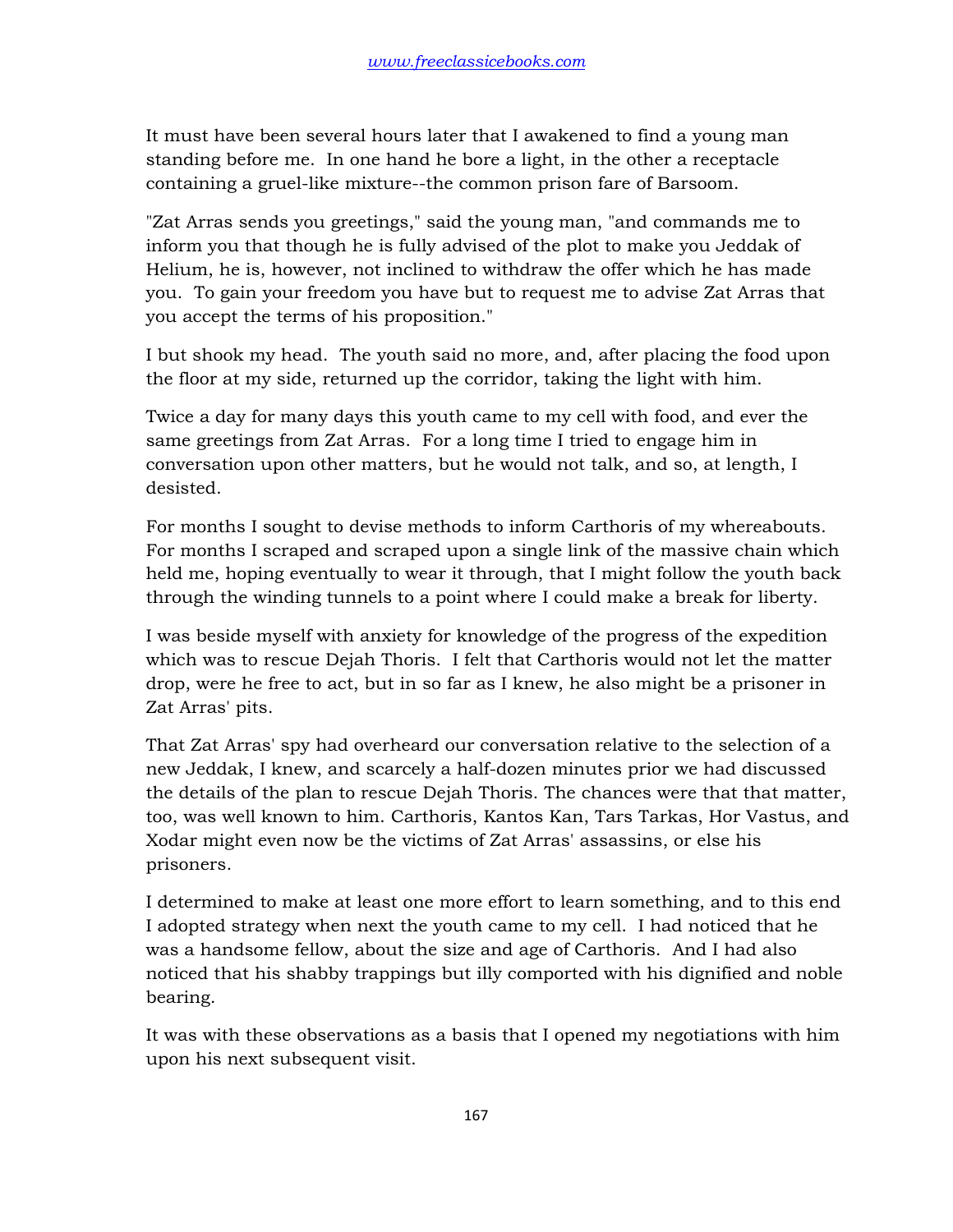"You have been very kind to me during my imprisonment here," I said to him, "and as I feel that I have at best but a very short time to live, I wish, ere it is too late, to furnish substantial testimony of my appreciation of all that you have done to render my imprisonment bearable.

"Promptly you have brought my food each day, seeing that it was pure and of sufficient quantity. Never by word or deed have you attempted to take advantage of my defenceless condition to insult or torture me. You have been uniformly courteous and considerate--it is this more than any other thing which prompts my feeling of gratitude and my desire to give you some slight token of it.

"In the guard-room of my palace are many fine trappings. Go thou there and select the harness which most pleases you--it shall be yours. All I ask is that you wear it, that I may know that my wish has been realized. Tell me that you will do it."

The boy's eyes had lighted with pleasure as I spoke, and I saw him glance from his rusty trappings to the magnificence of my own. For a moment he stood in thought before he spoke, and for that moment my heart fairly ceased beating--so much for me there was which hung upon the substance of his answer.

"And I went to the palace of the Prince of Helium with any such demand, they would laugh at me and, into the bargain, would more than likely throw me headforemost into the avenue. No, it cannot be, though I thank you for the offer. Why, if Zat Arras even dreamed that I contemplated such a thing he would have my heart cut out of me."

"There can be no harm in it, my boy," I urged. "By night you may go to my palace with a note from me to Carthoris, my son. You may read the note before you deliver it, that you may know that it contains nothing harmful to Zat Arras. My son will be discreet, and so none but us three need know. It is very simple, and such a harmless act that it could be condemned by no one."

Again he stood silently in deep thought.

"And there is a jewelled short-sword which I took from the body of a northern Jeddak. When you get the harness, see that Carthoris gives you that also. With it and the harness which you may select there will be no more handsomely accoutred warrior in all Zodanga.

"Bring writing materials when you come next to my cell, and within a few hours we shall see you garbed in a style befitting your birth and carriage."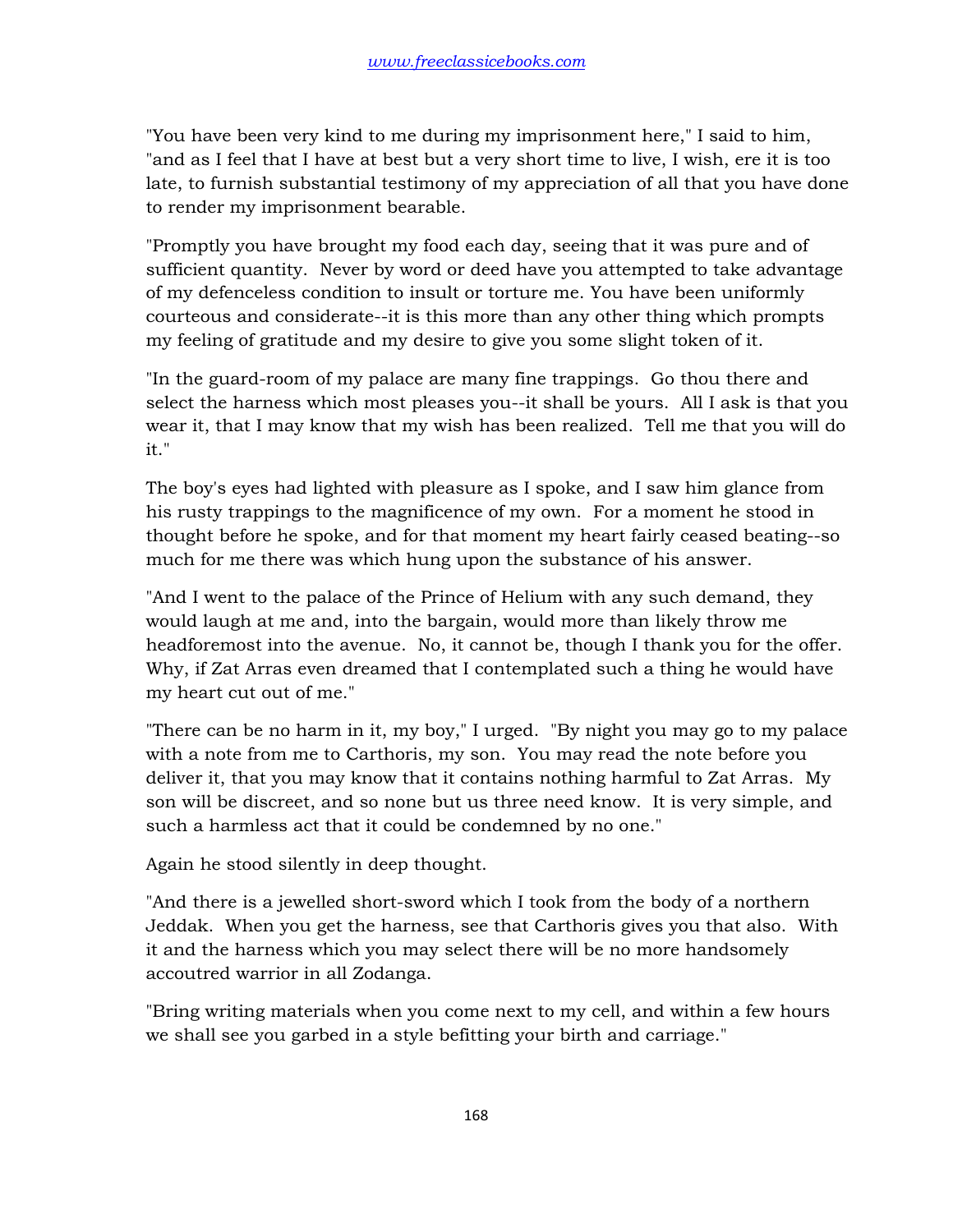Still in thought, and without speaking, he turned and left me. I could not guess what his decision might be, and for hours I sat fretting over the outcome of the matter.

If he accepted a message to Carthoris it would mean to me that Carthoris still lived and was free. If the youth returned wearing the harness and the sword, I would know that Carthoris had received my note and that he knew that I still lived. That the bearer of the note was a Zodangan would be sufficient to explain to Carthoris that I was a prisoner of Zat Arras.

It was with feelings of excited expectancy which I could scarce hide that I heard the youth's approach upon the occasion of his next regular visit. I did not speak beyond my accustomed greeting of him. As he placed the food upon the floor by my side he also deposited writing materials at the same time.

My heart fairly bounded for joy. I had won my point. For a moment I looked at the materials in feigned surprise, but soon I permitted an expression of dawning comprehension to come into my face, and then, picking them up, I penned a brief order to Carthoris to deliver to Parthak a harness of his selection and the shortsword which I described. That was all. But it meant everything to me and to Carthoris.

I laid the note open upon the floor. Parthak picked it up and, without a word, left me.

As nearly as I could estimate, I had at this time been in the pits for three hundred days. If anything was to be done to save Dejah Thoris it must be done quickly, for, were she not already dead, her end must soon come, since those whom Issus chose lived but a single year.

The next time I heard approaching footsteps I could scarce await to see if Parthak wore the harness and the sword, but judge, if you can, my chagrin and disappointment when I saw that he who bore my food was not Parthak.

"What has become of Parthak?" I asked, but the fellow would not answer, and as soon as he had deposited my food, turned and retraced his steps to the world above.

Days came and went, and still my new jailer continued his duties, nor would he ever speak a word to me, either in reply to the simplest question or of his own initiative.

I could only speculate on the cause of Parthak's removal, but that it was connected in some way directly with the note I had given him was most apparent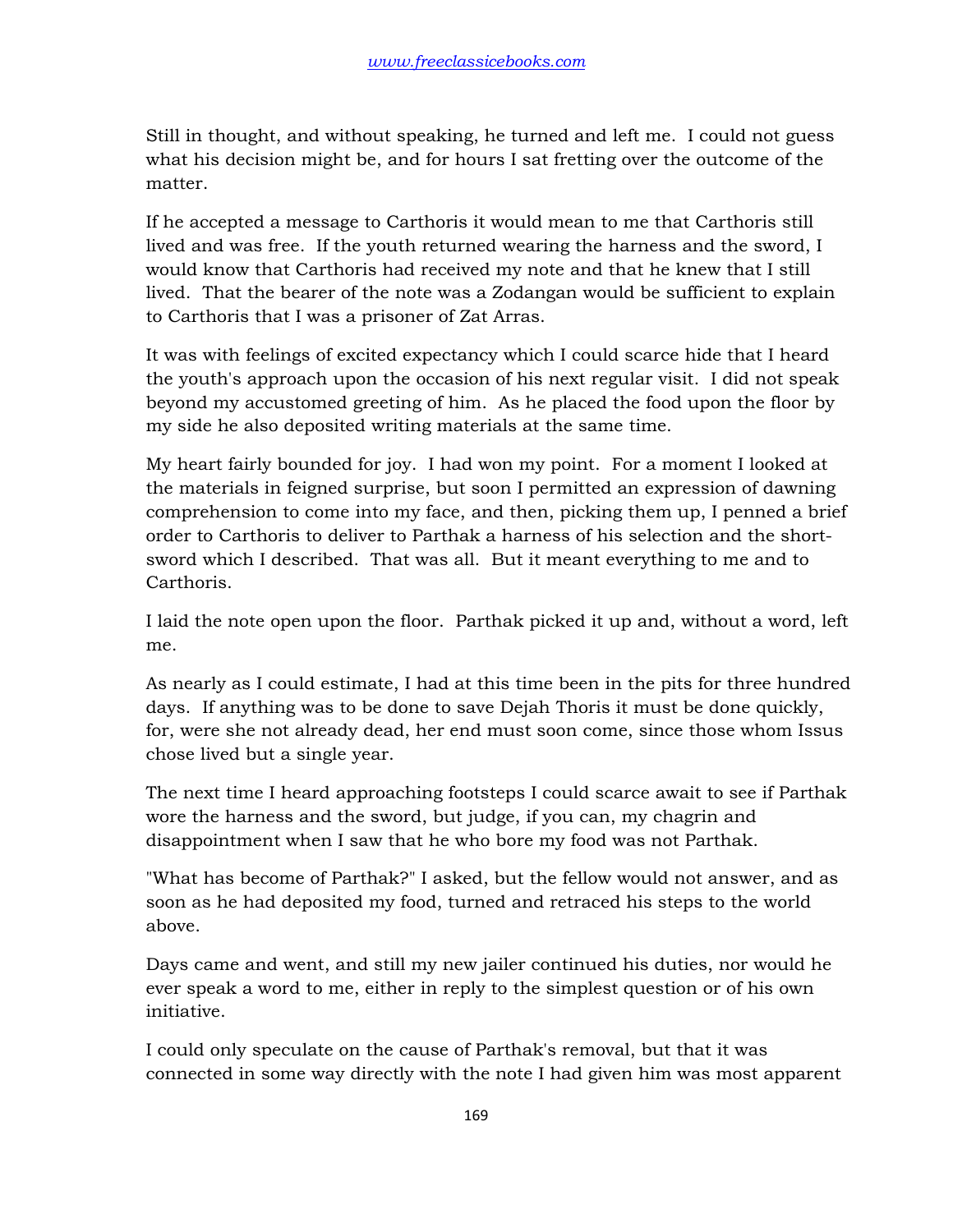to me. After all my rejoicing, I was no better off than before, for now I did not even know that Carthoris lived, for if Parthak had wished to raise himself in the estimation of Zat Arras he would have permitted me to go on precisely as I did, so that he could carry my note to his master, in proof of his own loyalty and devotion.

Thirty days had passed since I had given the youth the note. Three hundred and thirty days had passed since my incarceration. As closely as I could figure, there remained a bare thirty days ere Dejah Thoris would be ordered to the arena for the rites of Issus.

As the terrible picture forced itself vividly across my imagination, I buried my face in my arms, and only with the greatest difficulty was it that I repressed the tears that welled to my eyes despite my every effort. To think of that beautiful creature torn and rended by the cruel fangs of the hideous white apes! It was unthinkable. Such a horrid fact could not be; and yet my reason told me that within thirty days my incomparable Princess would be fought over in the arena of the First Born by those very wild beasts; that her bleeding corpse would be dragged through the dirt and the dust, until at last a part of it would be rescued to be served as food upon the tables of the black nobles.

I think that I should have gone crazy but for the sound of my approaching jailer. It distracted my attention from the terrible thoughts that had been occupying my entire mind. Now a new and grim determination came to me. I would make one super-human effort to escape. Kill my jailer by a ruse, and trust to fate to lead me to the outer world in safety.

With the thought came instant action. I threw myself upon the floor of my cell close by the wall, in a strained and distorted posture, as though I were dead after a struggle or convulsions. When he should stoop over me I had but to grasp his throat with one hand and strike him a terrific blow with the slack of my chain, which I gripped firmly in my right hand for the purpose.

Nearer and nearer came the doomed man. Now I heard him halt before me. There was a muttered exclamation, and then a step as he came to my side. I felt him kneel beside me. My grip tightened upon the chain. He leaned close to me. I must open my eyes to find his throat, grasp it, and strike one mighty final blow all at the same instant.

The thing worked just as I had planned. So brief was the interval between the opening of my eyes and the fall of the chain that I could not check it, though in that minute interval I recognized the face so close to mine as that of my son, Carthoris.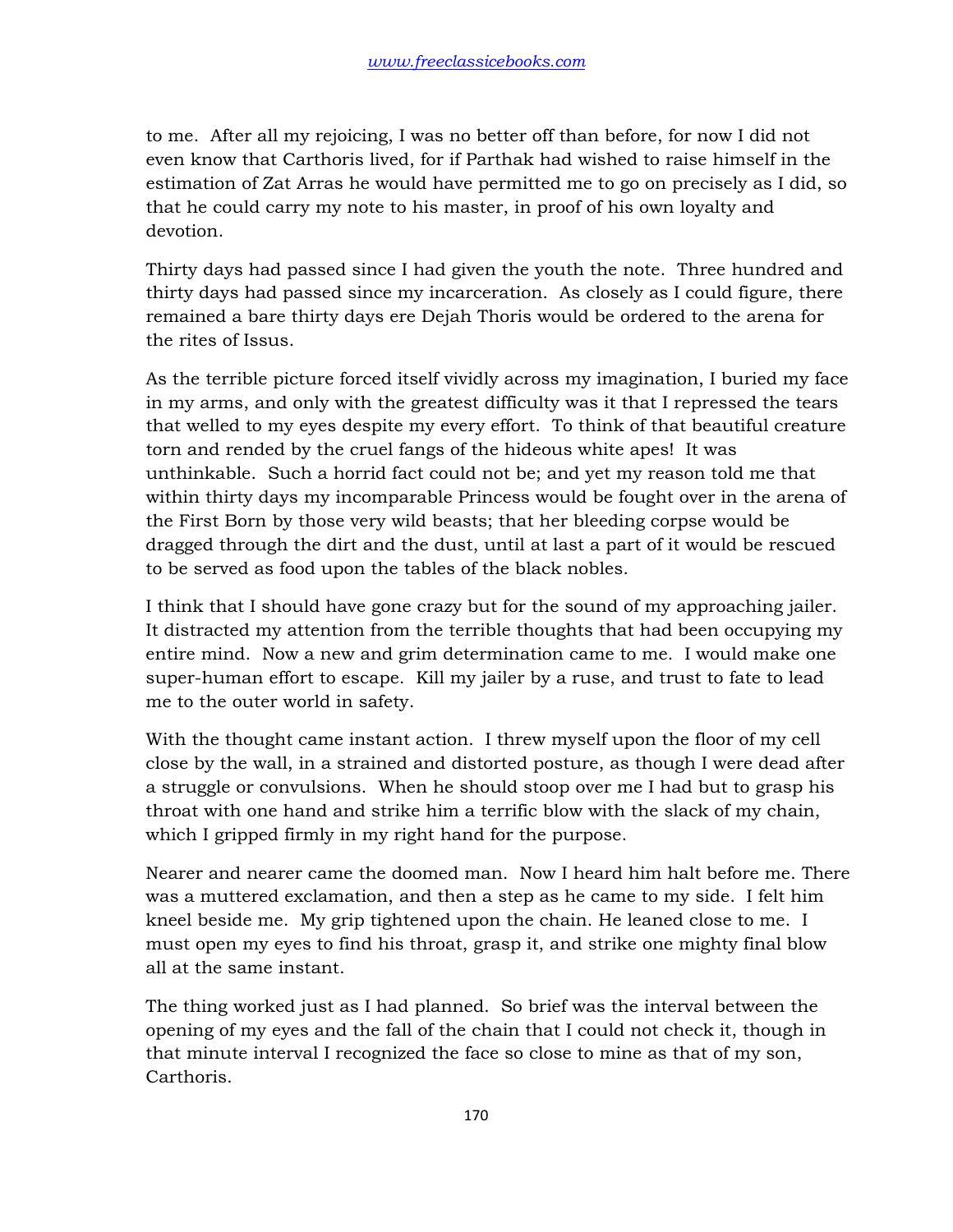God! What cruel and malign fate had worked to such a frightful end! What devious chain of circumstances had led my boy to my side at this one particular minute of our lives when I could strike him down and kill him, in ignorance of his identity! A benign though tardy Providence blurred my vision and my mind as I sank into unconsciousness across the lifeless body of my only son.

When I regained consciousness it was to feel a cool, firm hand pressed upon my forehead. For an instant I did not open my eyes. I was endeavouring to gather the loose ends of many thoughts and memories which flitted elusively through my tired and overwrought brain.

At length came the cruel recollection of the thing that I had done in my last conscious act, and then I dared not to open my eyes for fear of what I should see lying beside me. I wondered who it could be who ministered to me. Carthoris must have had a companion whom I had not seen. Well, I must face the inevitable some time, so why not now, and with a sigh I opened my eyes.

Leaning over me was Carthoris, a great bruise upon his forehead where the chain had struck, but alive, thank God, alive! There was no one with him. Reaching out my arms, I took my boy within them, and if ever there arose from any planet a fervent prayer of gratitude, it was there beneath the crust of dying Mars as I thanked the Eternal Mystery for my son's life.

The brief instant in which I had seen and recognized Carthoris before the chain fell must have been ample to check the force of the blow. He told me that he had lain unconscious for a time--how long he did not know.

"How came you here at all?" I asked, mystified that he had found me without a guide.

"It was by your wit in apprising me of your existence and imprisonment through the youth, Parthak. Until he came for his harness and his sword, we had thought you dead. When I had read your note I did as you had bid, giving Parthak his choice of the harnesses in the guardroom, and later bringing the jewelled shortsword to him; but the minute that I had fulfilled the promise you evidently had made him, my obligation to him ceased. Then I commenced to question him, but he would give me no information as to your whereabouts. He was intensely loyal to Zat Arras.

"Finally I gave him a fair choice between freedom and the pits beneath the palace- -the price of freedom to be full information as to where you were imprisoned and directions which would lead us to you; but still he maintained his stubborn partisanship. Despairing, I had him removed to the pits, where he still is.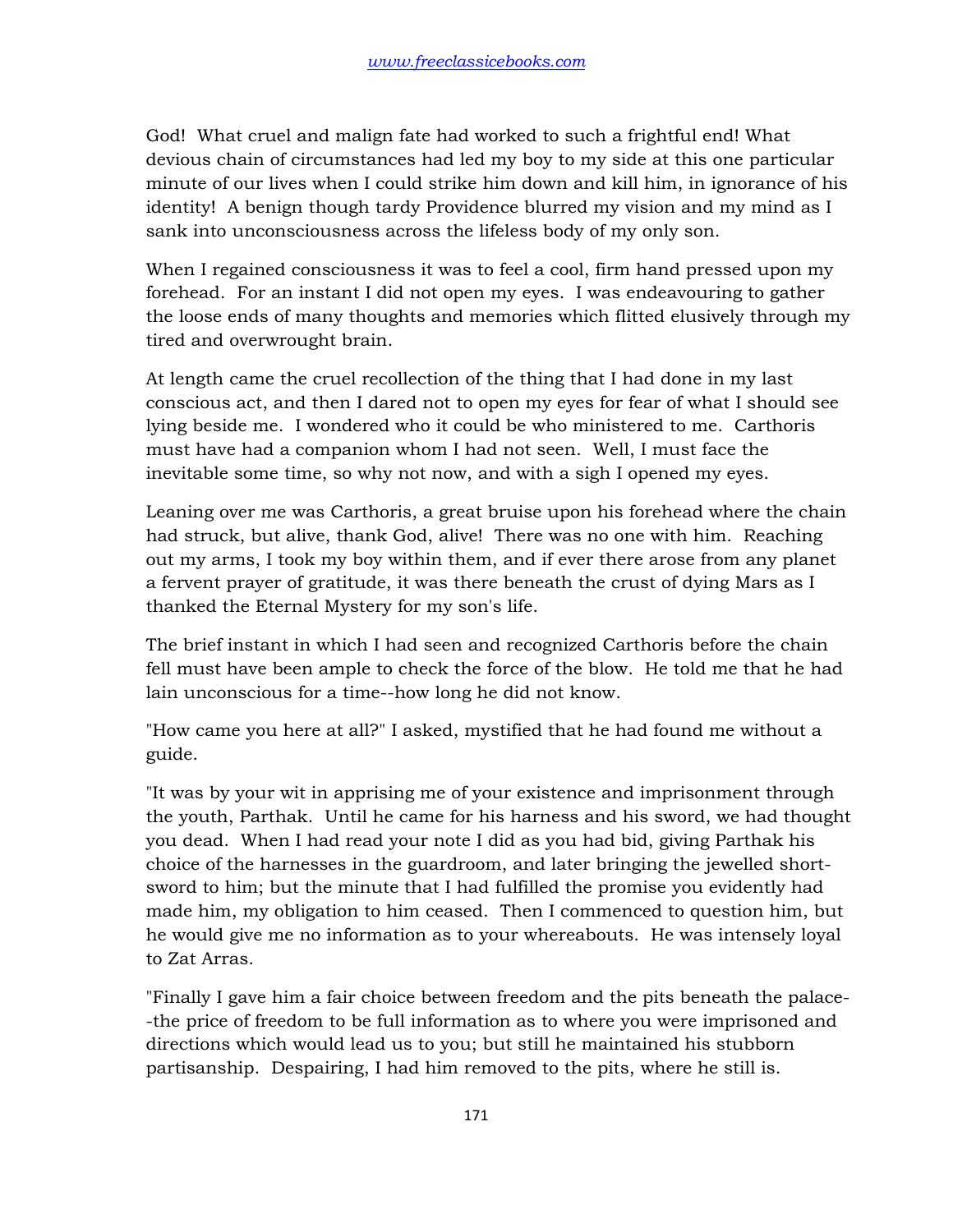"No threats of torture or death, no bribes, however fabulous, would move him. His only reply to all our importunities was that whenever Parthak died, were it tomorrow or a thousand years hence, no man could truly say, 'A traitor is gone to his deserts.'

"Finally, Xodar, who is a fiend for subtle craftiness, evolved a plan whereby we might worm the information from him. And so I caused Hor Vastus to be harnessed in the metal of a Zodangan soldier and chained in Parthak's cell beside him. For fifteen days the noble Hor Vastus has languished in the darkness of the pits, but not in vain. Little by little he won the confidence and friendship of the Zodangan, until only to-day Parthak, thinking that he was speaking not only to a countryman, but to a dear friend, revealed to Hor Vastus the exact cell in which you lay.

"It took me but a short time to locate the plans of the pits of Helium among the official papers. To come to you, though, was a trifle more difficult matter. As you know, while all the pits beneath the city are connected, there are but single entrances from those beneath each section and its neighbour, and that at the upper level just underneath the ground.

"Of course, these openings which lead from contiguous pits to those beneath government buildings are always guarded, and so, while I easily came to the entrance to the pits beneath the palace which Zat Arras is occupying, I found there a Zodangan soldier on guard. There I left him when I had gone by, but his soul was no longer with him.

"And here I am, just in time to be nearly killed by you," he ended, laughing.

As he talked Carthoris had been working at the lock which held my fetters, and now, with an exclamation of pleasure, he dropped the end of the chain to the floor, and I stood up once more, freed from the galling irons I had chafed in for almost a year.

He had brought a long-sword and a dagger for me, and thus armed we set out upon the return journey to my palace.

At the point where we left the pits of Zat Arras we found the body of the guard Carthoris had slain. It had not yet been discovered, and, in order to still further delay search and mystify the jed's people, we carried the body with us for a short distance, hiding it in a tiny cell off the main corridor of the pits beneath an adjoining estate.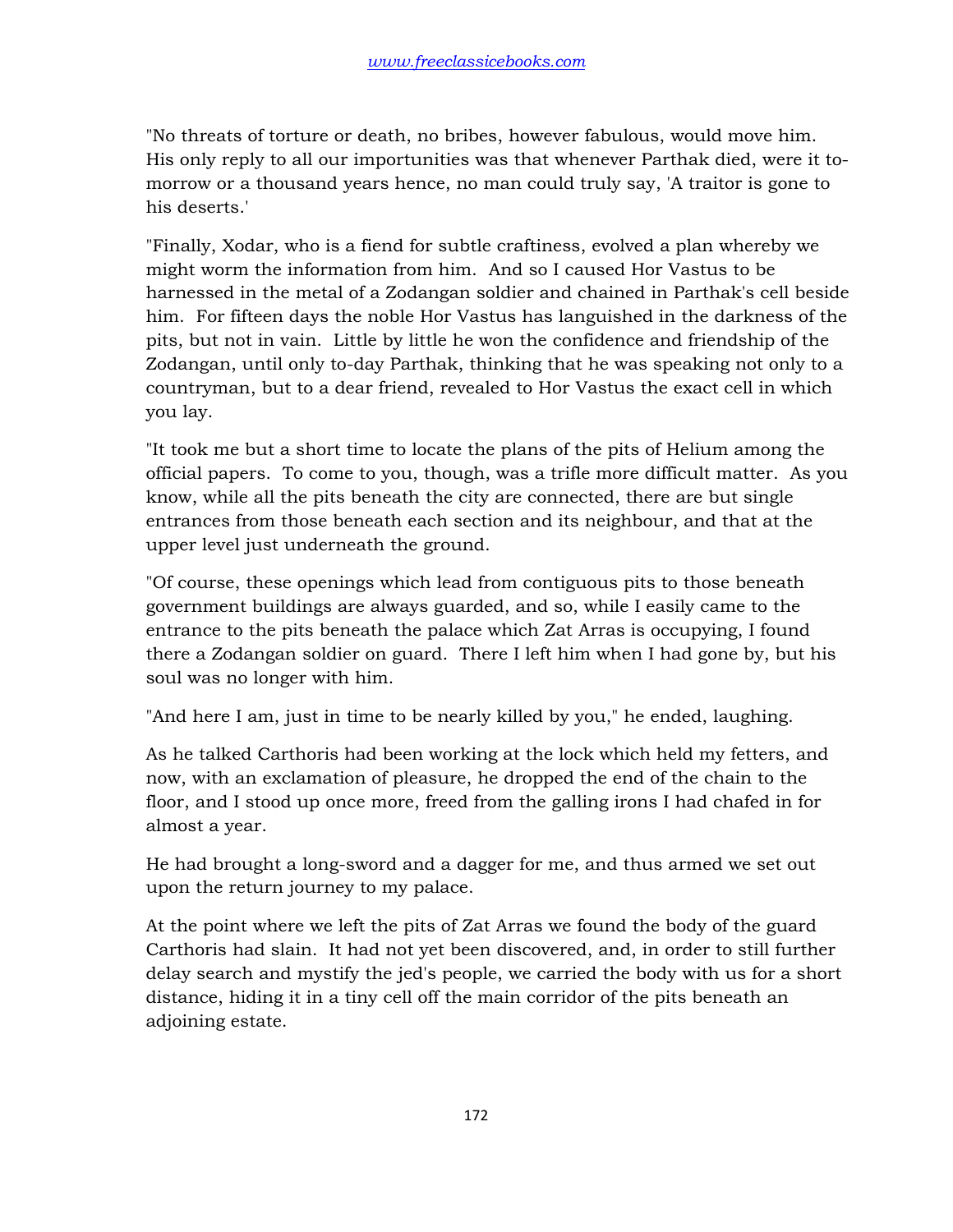Some half-hour later we came to the pits beneath our own palace, and soon thereafter emerged into the audience chamber itself, where we found Kantos Kan, Tars Tarkas, Hor Vastus, and Xodar awaiting us most impatiently.

No time was lost in fruitless recounting of my imprisonment. What I desired to know was how well the plans we had laid nearly a year ago had been carried out.

"It has taken much longer than we had expected," replied Kantos Kan. "The fact that we were compelled to maintain utter secrecy has handicapped us terribly. Zat Arras' spies are everywhere. Yet, to the best of my knowledge, no word of our real plans has reached the villain's ear.

"To-night there lies about the great docks at Hastor a fleet of a thousand of the mightiest battleships that ever sailed above Barsoom, and each equipped to navigate the air of Omean and the waters of Omean itself. Upon each battleship there are five ten-man cruisers, and ten five-man scouts, and a hundred one-man scouts; in all, one hundred and sixteen thousand craft fitted with both air and water propellers.

"At Thark lie the transports for the green warriors of Tars Tarkas, nine hundred large troopships, and with them their convoys. Seven days ago all was in readiness, but we waited in the hope that by so doing your rescue might be encompassed in time for you to command the expedition. It is well we waited, my Prince."

"How is it, Tars Tarkas," I asked, "that the men of Thark take not the accustomed action against one who returns from the bosom of Iss?"

"They sent a council of fifty chieftains to talk with me here," replied the Thark. "We are a just people, and when I had told them the entire story they were as one man in agreeing that their action toward me would be guided by the action of Helium toward John Carter. In the meantime, at their request, I was to resume my throne as Jeddak of Thark, that I might negotiate with neighboring hordes for warriors to compose the land forces of the expedition. I have done that which I agreed. Two hundred and fifty thousand fighting men, gathered from the ice cap at the north to the ice cap at the south, and representing a thousand different communities, from a hundred wild and warlike hordes, fill the great city of Thark to-night. They are ready to sail for the Land of the First Born when I give the word and fight there until I bid them stop. All they ask is the loot they take and transportation to their own territories when the fighting and the looting are over. I am done."

"And thou, Hor Vastus," I asked, "what has been thy success?"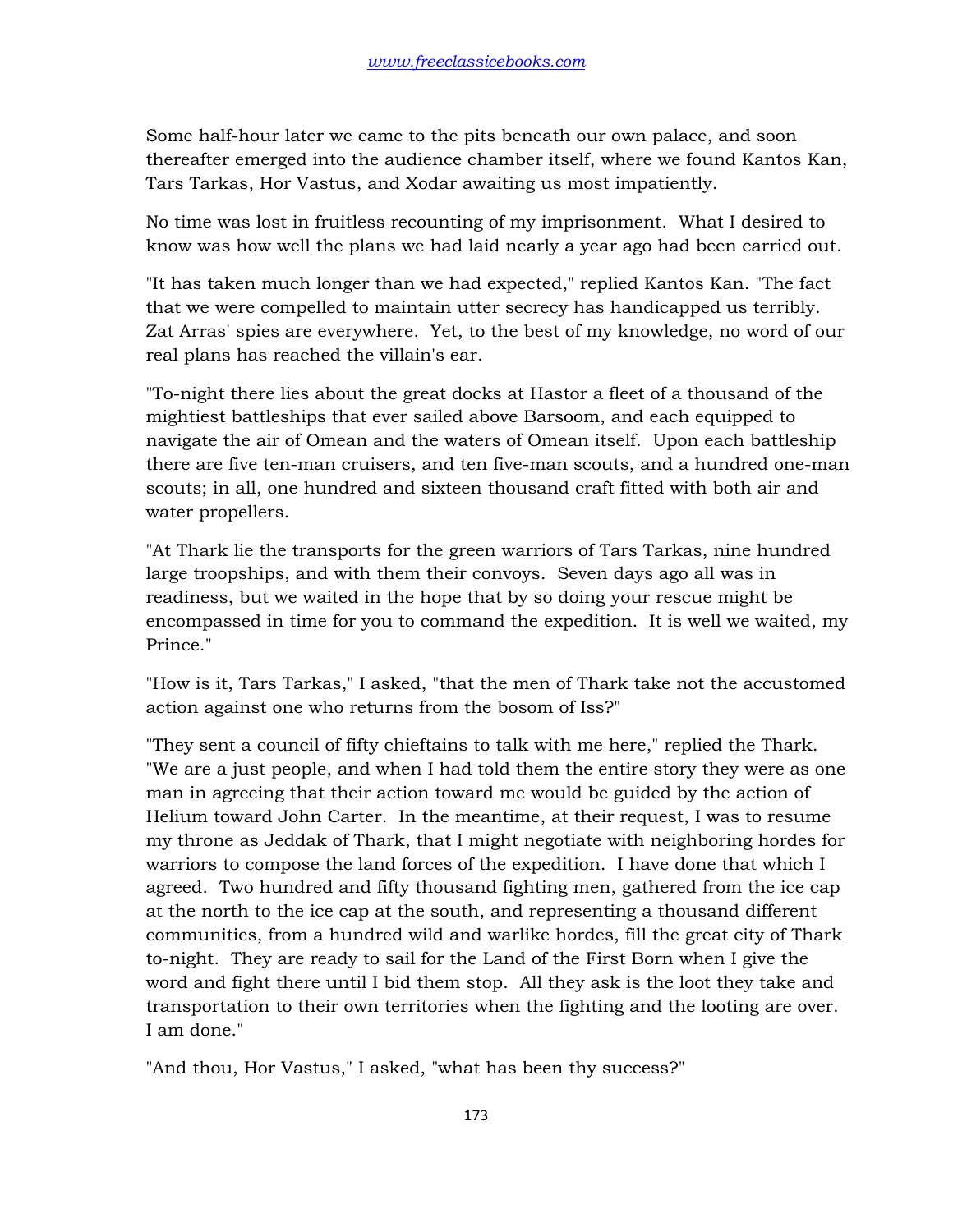"A million veteran fighting-men from Helium's thin waterways man the battleships, the transports, and the convoys," he replied. "Each is sworn to loyalty and secrecy, nor were enough recruited from a single district to cause suspicion."

"Good!" I cried. "Each has done his duty, and now, Kantos Kan, may we not repair at once to Hastor and get under way before to-morrow's sun?"

"We should lose no time, Prince," replied Kantos Kan. "Already the people of Hastor are questioning the purpose of so great a fleet fully manned with fightingmen. I wonder much that word of it has not before reached Zat Arras. A cruiser awaits above at your own dock; let us leave at--" A fusillade of shots from the palace gardens just without cut short his further words.

Together we rushed to the balcony in time to see a dozen members of my palace guard disappear in the shadows of some distant shrubbery as in pursuit of one who fled. Directly beneath us upon the scarlet sward a handful of guardsmen were stooping above a still and prostrate form.

While we watched they lifted the figure in their arms and at my command bore it to the audience chamber where we had been in council. When they stretched the body at our feet we saw that it was that of a red man in the prime of life--his metal was plain, such as common soldiers wear, or those who wish to conceal their identity.

"Another of Zat Arras' spies," said Hor Vastus.

"So it would seem," I replied, and then to the guard: "You may remove the body."

"Wait!" said Xodar. "If you will, Prince, ask that a cloth and a little thoat oil be brought."

I nodded to one of the soldiers, who left the chamber, returning presently with the things that Xodar had requested. The black kneeled beside the body and, dipping a corner of the cloth in the thoat oil, rubbed for a moment on the dead face before him. Then he turned to me with a smile, pointing to his work. I looked and saw that where Xodar had applied the thoat oil the face was white, as white as mine, and then Xodar seized the black hair of the corpse and with a sudden wrench tore it all away, revealing a hairless pate beneath.

Guardsmen and nobles pressed close about the silent witness upon the marble floor. Many were the exclamations of astonishment and questioning wonder as Xodar's acts confirmed the suspicion which he had held.

"A thern!" whispered Tars Tarkas.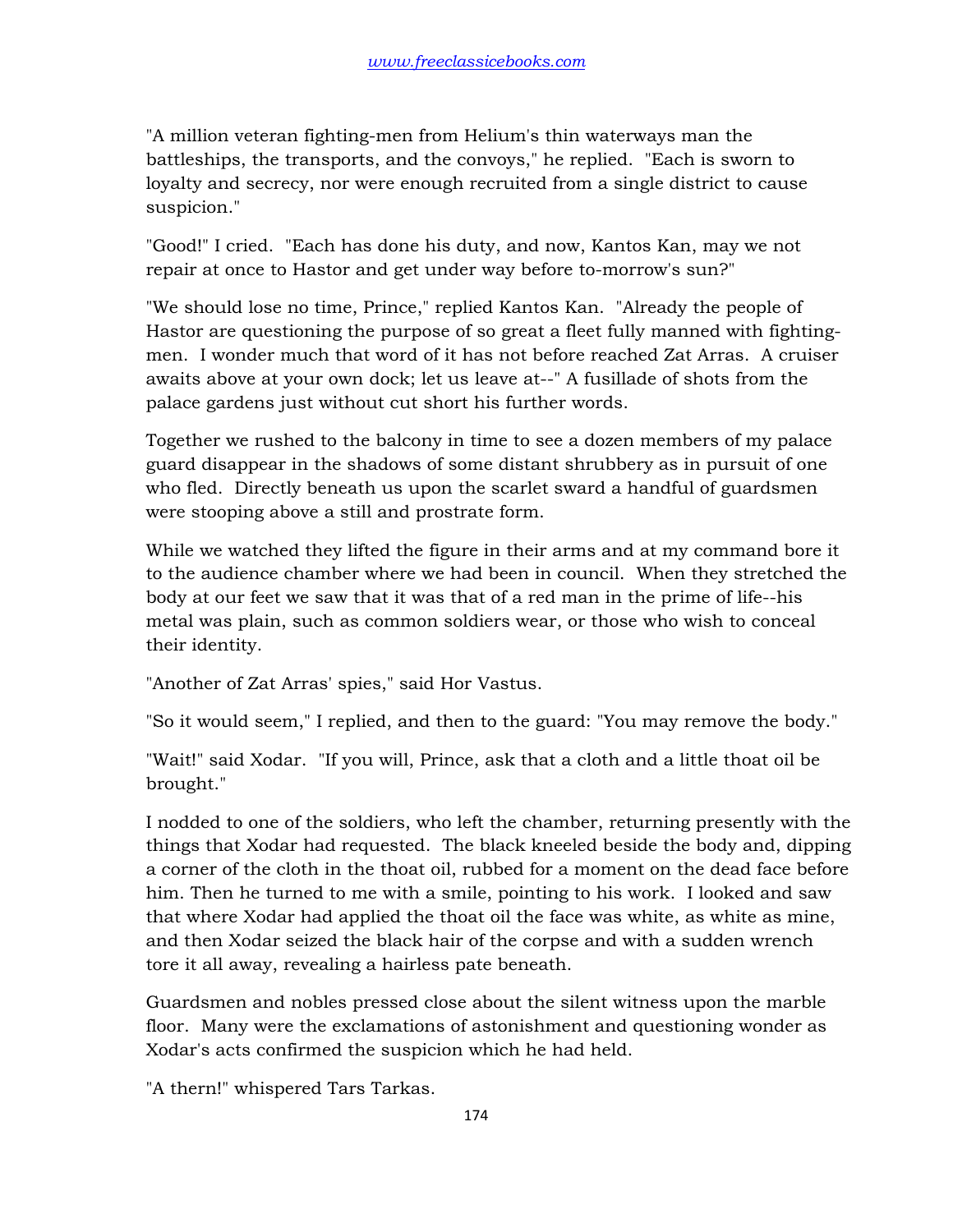"Worse than that, I fear," replied Xodar. "But let us see."

With that he drew his dagger and cut open a locked pouch which had dangled from the thern's harness, and from it he brought forth a circlet of gold set with a large gem--it was the mate to that which I had taken from Sator Throg.

"He was a Holy Thern," said Xodar. "Fortunate indeed it is for us that he did not escape."

The officer of the guard entered the chamber at this juncture.

"My Prince," he said, "I have to report that this fellow's companion escaped us. I think that it was with the connivance of one or more of the men at the gate. I have ordered them all under arrest."

Xodar handed him the thoat oil and cloth.

"With this you may discover the spy among you," he said.

I at once ordered a secret search within the city, for every Martian noble maintains a secret service of his own.

A half-hour later the officer of the guard came again to report. This time it was to confirm our worst fears--half the guards at the gate that night had been therns disguised as red men.

"Come!" I cried. "We must lose no time. On to Hastor at once. Should the therns attempt to check us at the southern verge of the ice cap it may result in the wrecking of all our plans and the total destruction of the expedition."

Ten minutes later we were speeding through the night toward Hastor, prepared to strike the first blow for the preservation of Dejah Thoris.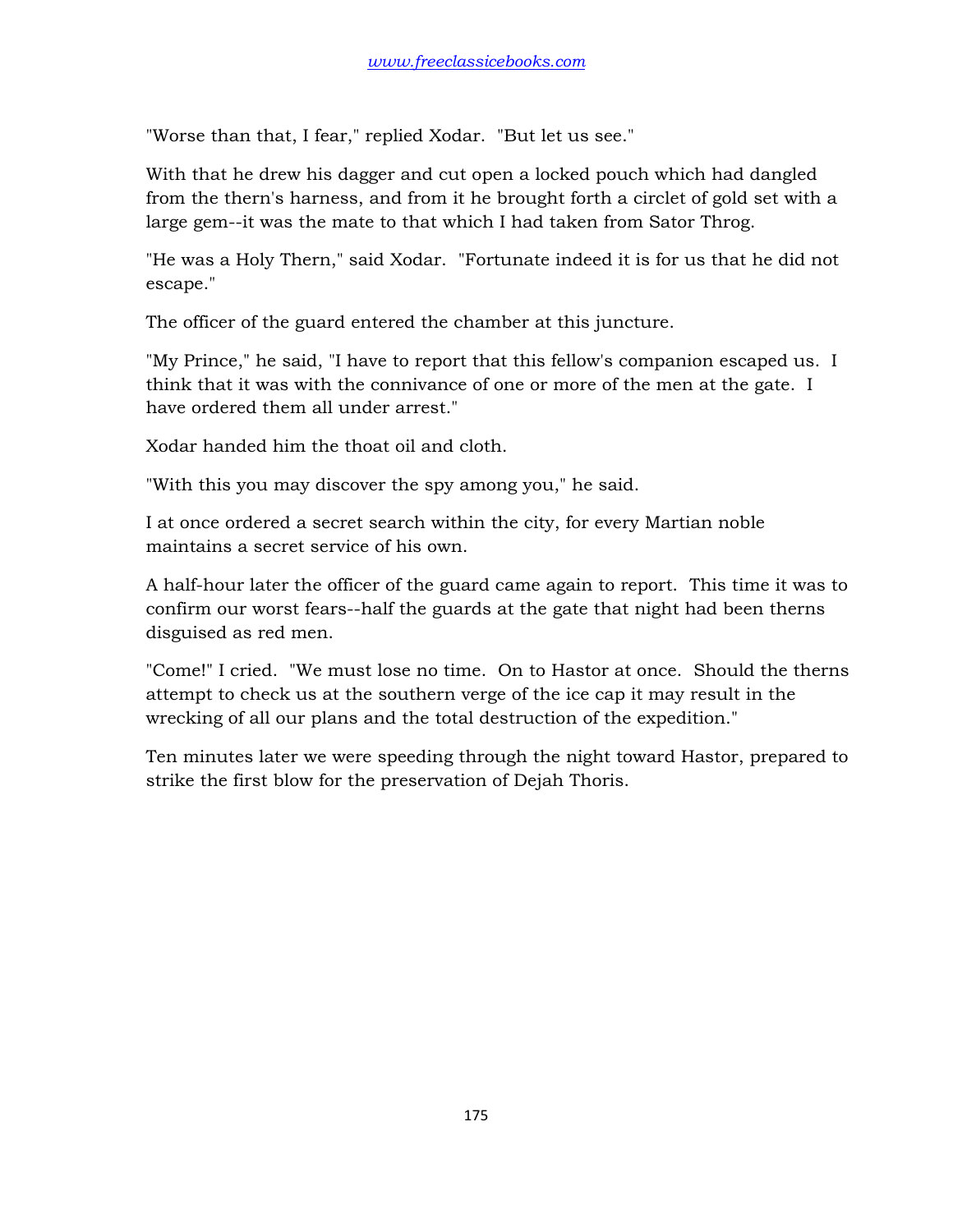#### **CHAPTER XX - THE AIR BATTLE**

Two hours after leaving my palace at Helium, or about midnight, Kantos Kan, Xodar, and I arrived at Hastor. Carthoris, Tars Tarkas, and Hor Vastus had gone directly to Thark upon another cruiser.

The transports were to get under way immediately and move slowly south. The fleet of battleships would overtake them on the morning of the second day.

At Hastor we found all in readiness, and so perfectly had Kantos Kan planned every detail of the campaign that within ten minutes of our arrival the first of the fleet had soared aloft from its dock, and thereafter, at the rate of one a second, the great ships floated gracefully out into the night to form a long, thin line which stretched for miles toward the south.

It was not until after we had entered the cabin of Kantos Kan that I thought to ask the date, for up to now I was not positive how long I had lain in the pits of Zat Arras. When Kantos Kan told me, I realized with a pang of dismay that I had misreckoned the time while I lay in the utter darkness of my cell. Three hundred and sixty-five days had passed--it was too late to save Dejah Thoris.

The expedition was no longer one of rescue but of revenge. I did not remind Kantos Kan of the terrible fact that ere we could hope to enter the Temple of Issus, the Princess of Helium would be no more. In so far as I knew she might be already dead, for I did not know the exact date on which she first viewed Issus.

What now the value of burdening my friends with my added personal sorrows- they had shared quite enough of them with me in the past. Hereafter I would keep my grief to myself, and so I said nothing to any other of the fact that we were too late. The expedition could yet do much if it could but teach the people of Barsoom the facts of the cruel deception that had been worked upon them for countless ages, and thus save thousands each year from the horrid fate that awaited them at the conclusion of the voluntary pilgrimage.

If it could open to the red men the fair Valley Dor it would have accomplished much, and in the Land of Lost Souls between the Mountains of Otz and the ice barrier were many broad acres that needed no irrigation to bear rich harvests.

Here at the bottom of a dying world was the only naturally productive area upon its surface. Here alone were dews and rains, here alone was an open sea, here was water in plenty; and all this was but the stamping ground of fierce brutes and from its beauteous and fertile expanse the wicked remnants of two once mighty races barred all the other millions of Barsoom. Could I but succeed in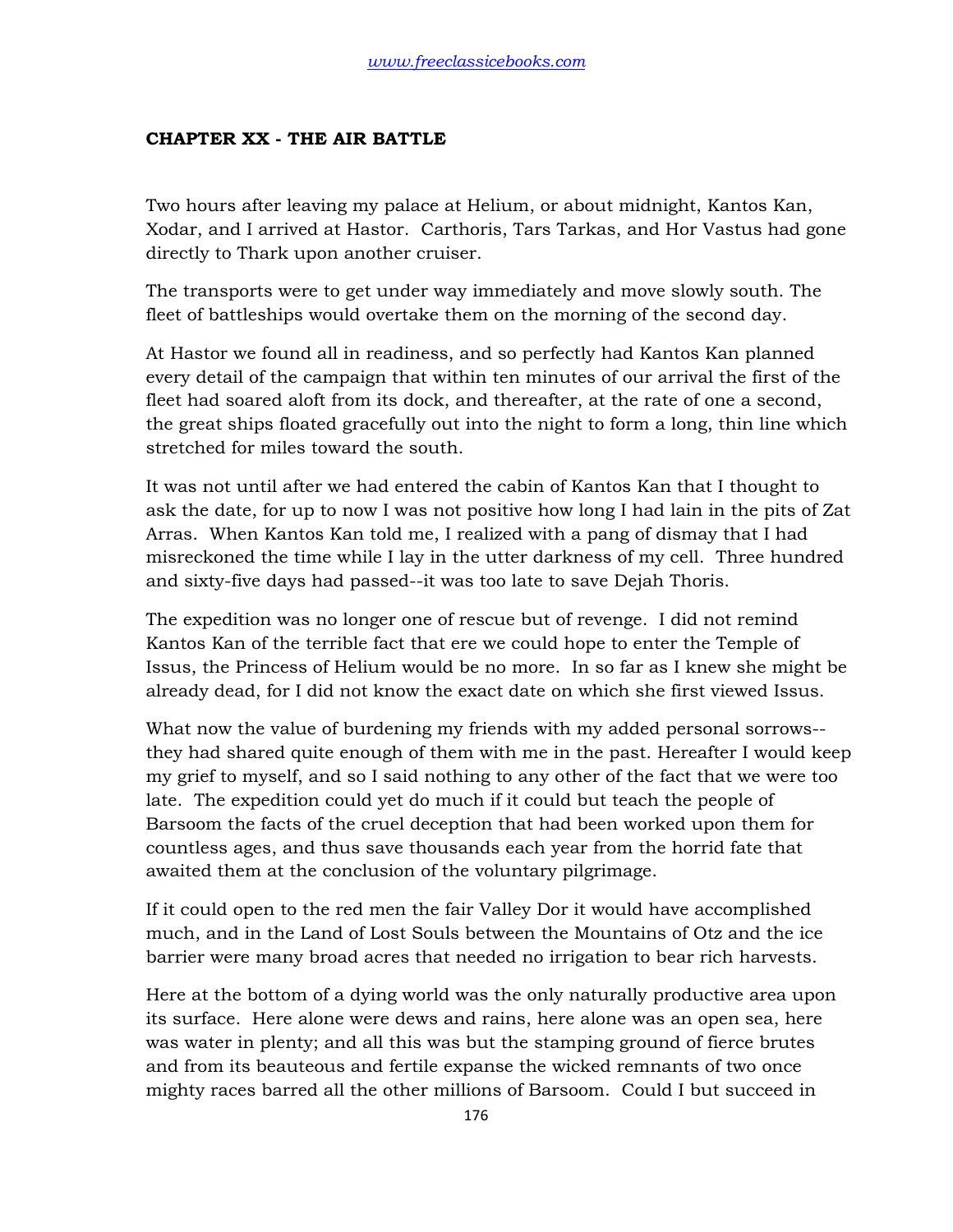once breaking down the barrier of religious superstition which had kept the red races from this El Dorado it would be a fitting memorial to the immortal virtues of my Princess--I should have again served Barsoom and Dejah Thoris' martyrdom would not have been in vain.

On the morning of the second day we raised the great fleet of transports and their consorts at the first flood of dawn, and soon were near enough to exchange signals. I may mention here that radio-aerograms are seldom if ever used in war time, or for the transmission of secret dispatches at any time, for as often as one nation discovers a new cipher, or invents a new instrument for wireless purposes its neighbours bend every effort until they are able to intercept and translate the messages. For so long a time has this gone on that practically every possibility of wireless communication has been exhausted and no nation dares transmit dispatches of importance in this way.

Tars Tarkas reported all well with the transports. The battleships passed through to take an advanced position, and the combined fleets moved slowly over the ice cap, hugging the surface closely to prevent detection by the therns whose land we were approaching.

Far in advance of all a thin line of one-man air scouts protected us from surprise, and on either side they flanked us, while a smaller number brought up the rear some twenty miles behind the transports. In this formation we had progressed toward the entrance to Omean for several hours when one of our scouts returned from the front to report that the cone-like summit of the entrance was in sight. At almost the same instant another scout from the left flank came racing toward the flagship.

His very speed bespoke the importance of his information. Kantos Kan and I awaited him upon the little forward deck which corresponds with the bridge of earthly battleships. Scarcely had his tiny flier come to rest upon the broad landing-deck of the flagship ere he was bounding up the stairway to the deck where we stood.

"A great fleet of battleships south-south-east, my Prince," he cried. "There must be several thousands and they are bearing down directly upon us."

"The thern spies were not in the palace of John Carter for nothing," said Kantos Kan to me. "Your orders, Prince."

"Dispatch ten battleships to guard the entrance to Omean, with orders to let no hostile enter or leave the shaft. That will bottle up the great fleet of the First Born.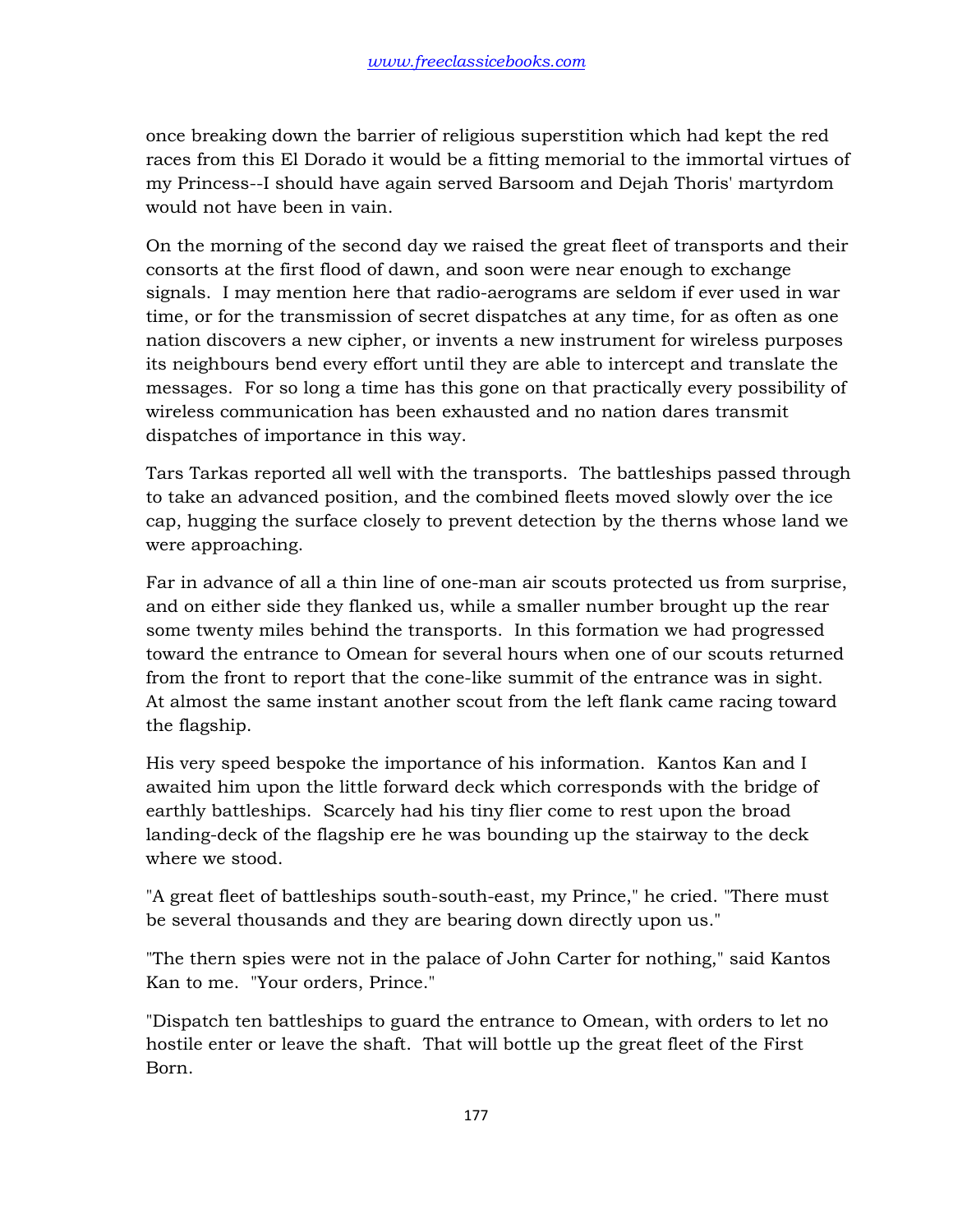"Form the balance of the battleships into a great V with the apex pointing directly south-south-east. Order the transports, surrounded by their convoys, to follow closely in the wake of the battleships until the point of the V has entered the enemies' line, then the V must open outward at the apex, the battleships of each leg engage the enemy fiercely and drive him back to form a lane through his line into which the transports with their convoys must race at top speed that they may gain a position above the temples and gardens of the therns.

"Here let them land and teach the Holy Therns such a lesson in ferocious warfare as they will not forget for countless ages. It had not been my intention to be distracted from the main issue of the campaign, but we must settle this attack with the therns once and for all, or there will be no peace for us while our fleet remains near Dor, and our chances of ever returning to the outer world will be greatly minimized."

Kantos Kan saluted and turned to deliver my instructions to his waiting aides. In an incredibly short space of time the formation of the battleships changed in accordance with my commands, the ten that were to guard the way to Omean were speeding toward their destination, and the troopships and convoys were closing up in preparation for the spurt through the lane.

The order of full speed ahead was given, the fleet sprang through the air like coursing greyhounds, and in another moment the ships of the enemy were in full view. They formed a ragged line as far as the eye could reach in either direction and about three ships deep. So sudden was our onslaught that they had no time to prepare for it. It was as unexpected as lightning from a clear sky.

Every phase of my plan worked splendidly. Our huge ships mowed their way entirely through the line of thern battlecraft; then the V opened up and a broad lane appeared through which the transports leaped toward the temples of the therns which could now be plainly seen glistening in the sunlight. By the time the therns had rallied from the attack a hundred thousand green warriors were already pouring through their courts and gardens, while a hundred and fifty thousand others leaned from low swinging transports to direct their almost uncanny marksmanship upon the thern soldiery that manned the ramparts, or attempted to defend the temples.

Now the two great fleets closed in a titanic struggle far above the fiendish din of battle in the gorgeous gardens of the therns. Slowly the two lines of Helium's battleships joined their ends, and then commenced the circling within the line of the enemy which is so marked a characteristic of Barsoomian naval warfare.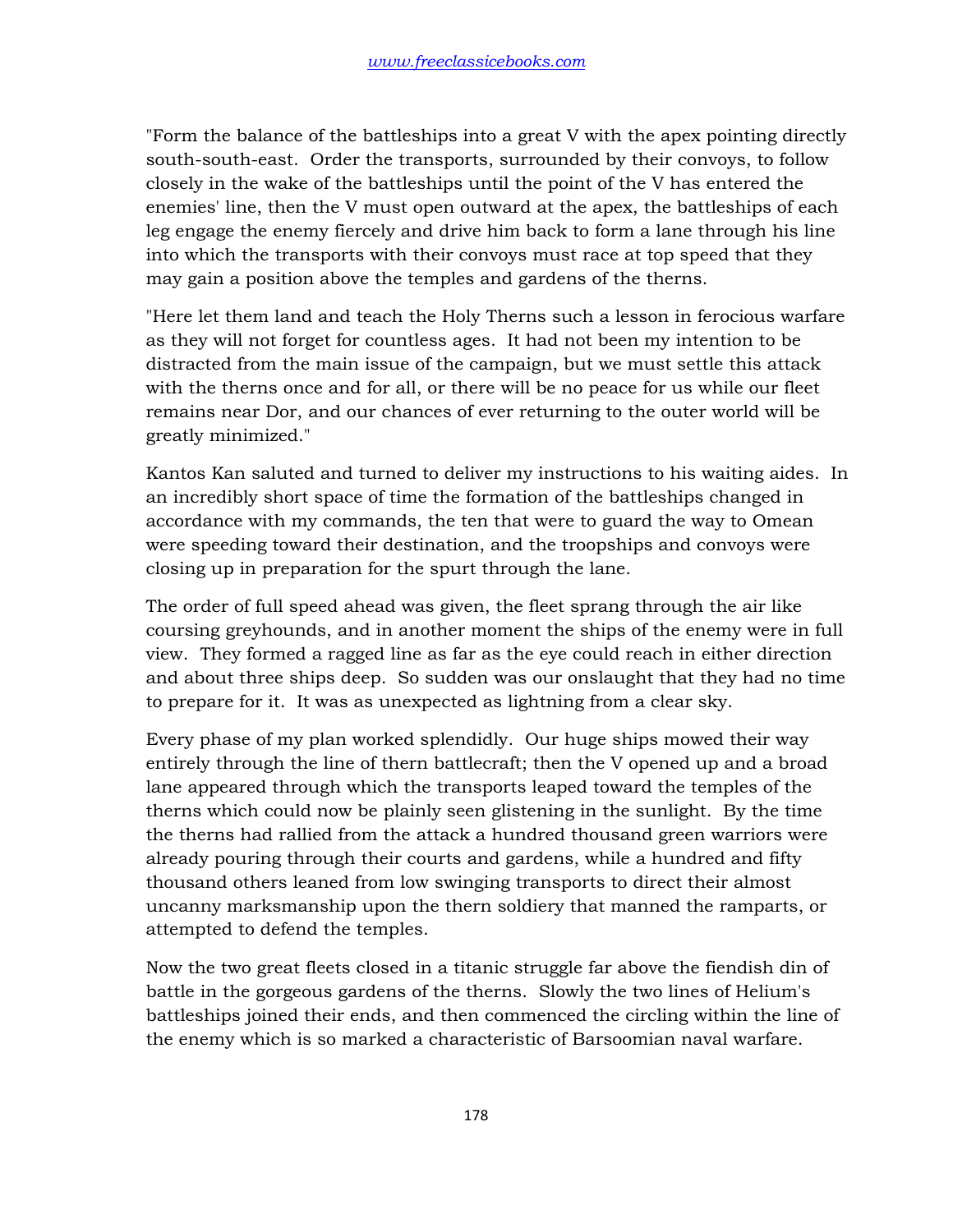Around and around in each other's tracks moved the ships under Kantos Kan, until at length they formed nearly a perfect circle. By this time they were moving at high speed so that they presented a difficult target for the enemy. Broadside after broadside they delivered as each vessel came in line with the ships of the therns. The latter attempted to rush in and break up the formation, but it was like stopping a buzz saw with the bare hand.

From my position on the deck beside Kantos Kan I saw ship after ship of the enemy take the awful, sickening dive which proclaims its total destruction. Slowly we manoeuvered our circle of death until we hung above the gardens where our green warriors were engaged. The order was passed down for them to embark. Then they rose slowly to a position within the centre of the circle.

In the meantime the therns' fire had practically ceased. They had had enough of us and were only too glad to let us go on our way in peace. But our escape was not to be encompassed with such ease, for scarcely had we gotten under way once more in the direction of the entrance to Omean than we saw far to the north a great black line topping the horizon. It could be nothing other than a fleet of war.

Whose or whither bound, we could not even conjecture. When they had come close enough to make us out at all, Kantos Kan's operator received a radioaerogram, which he immediately handed to my companion. He read the thing and handed it to me.

"Kantos Kan:" it read. "Surrender, in the name of the Jeddak of Helium, for you cannot escape," and it was signed, "Zat Arras."

The therns must have caught and translated the message almost as soon as did we, for they immediately renewed hostilities when they realized that we were soon to be set upon by other enemies.

Before Zat Arras had approached near enough to fire a shot we were again hotly engaged with the thern fleet, and as soon as he drew near he too commenced to pour a terrific fusillade of heavy shot into us. Ship after ship reeled and staggered into uselessness beneath the pitiless fire that we were undergoing.

The thing could not last much longer. I ordered the transports to descend again into the gardens of the therns.

"Wreak your vengeance to the utmost," was my message to the green allies, "for by night there will be none left to avenge your wrongs."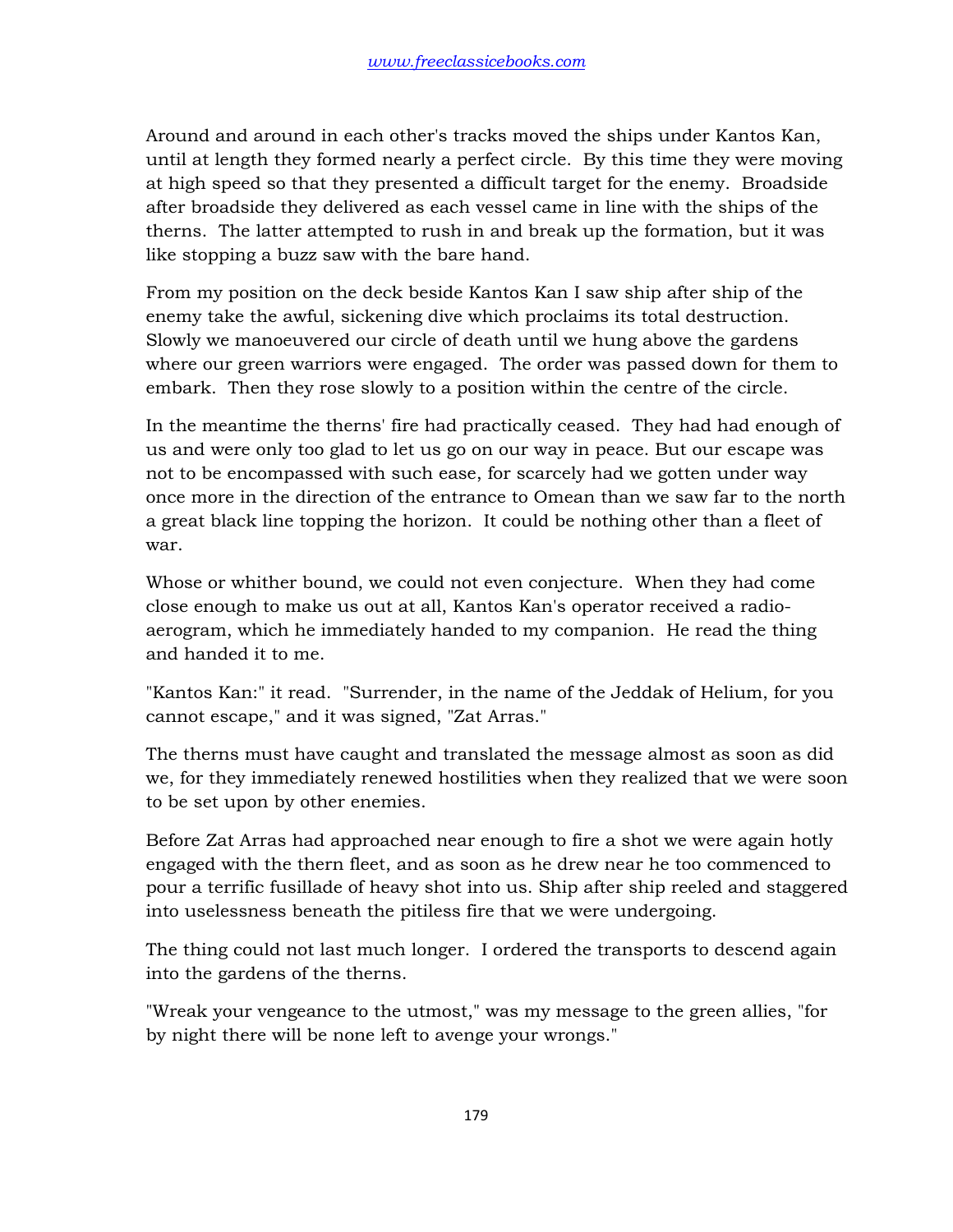Presently I saw the ten battleships that had been ordered to hold the shaft of Omean. They were returning at full speed, firing their stern batteries almost continuously. There could be but one explanation. They were being pursued by another hostile fleet. Well, the situation could be no worse. The expedition already was doomed. No man that had embarked upon it would return across that dreary ice cap. How I wished that I might face Zat Arras with my longsword for just an instant before I died! It was he who had caused our failure.

As I watched the oncoming ten I saw their pursuers race swiftly into sight. It was another great fleet; for a moment I could not believe my eyes, but finally I was forced to admit that the most fatal calamity had overtaken the expedition, for the fleet I saw was none other than the fleet of the First Born, that should have been safely bottled up in Omean. What a series of misfortunes and disasters! What awful fate hovered over me, that I should have been so terribly thwarted at every angle of my search for my lost love! Could it be possible that the curse of Issus was upon me! That there was, indeed, some malign divinity in that hideous carcass! I would not believe it, and, throwing back my shoulders, I ran to the deck below to join my men in repelling boarders from one of the thern craft that had grappled us broadside. In the wild lust of hand-to-hand combat my old dauntless hopefulness returned. And as thern after thern went down beneath my blade, I could almost feel that we should win success in the end, even from apparent failure.

My presence among the men so greatly inspirited them that they fell upon the luckless whites with such terrible ferocity that within a few moments we had turned the tables upon them and a second later as we swarmed their own decks I had the satisfaction of seeing their commander take the long leap from the bows of his vessel in token of surrender and defeat.

Then I joined Kantos Kan. He had been watching what had taken place on the deck below, and it seemed to have given him a new thought. Immediately he passed an order to one of his officers, and presently the colours of the Prince of Helium broke from every point of the flagship. A great cheer arose from the men of our own ship, a cheer that was taken up by every other vessel of our expedition as they in turn broke my colours from their upper works.

Then Kantos Kan sprang his coup. A signal legible to every sailor of all the fleets engaged in that fierce struggle was strung aloft upon the flagship.

"Men of Helium for the Prince of Helium against all his enemies," it read. Presently my colours broke from one of Zat Arras' ships. Then from another and another. On some we could see fierce battles waging between the Zodangan soldiery and the Heliumetic crews, but eventually the colours of the Prince of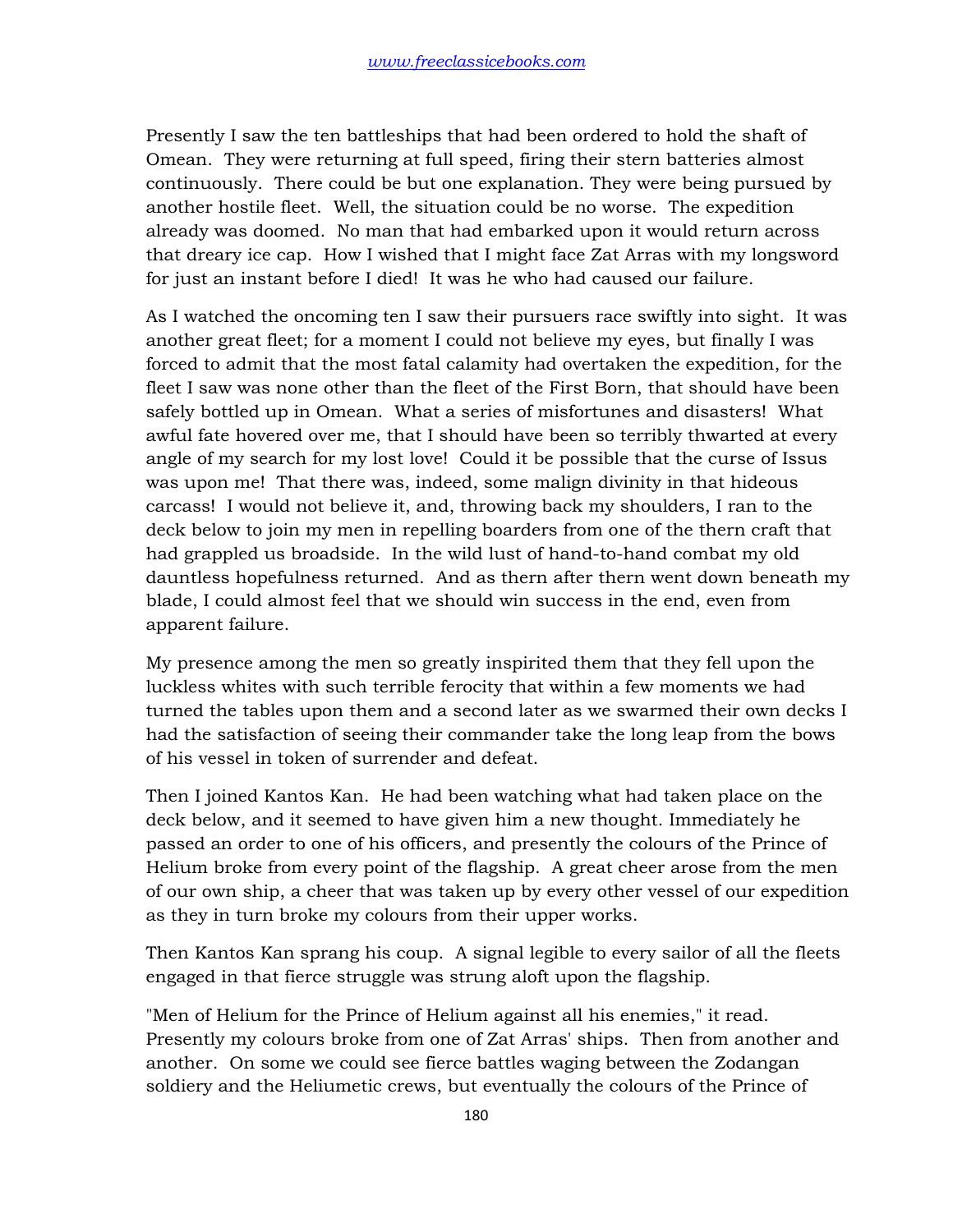Helium floated above every ship that had followed Zat Arras upon our trail--only his flagship flew them not.

Zat Arras had brought five thousand ships. The sky was black with the three enormous fleets. It was Helium against the field now, and the fight had settled to countless individual duels. There could be little or no manoeuvering of fleets in that crowded, fire-split sky.

Zat Arras' flagship was close to my own. I could see the thin features of the man from where I stood. His Zodangan crew was pouring broadside after broadside into us and we were returning their fire with equal ferocity. Closer and closer came the two vessels until but a few yards intervened. Grapplers and boarders lined the contiguous rails of each. We were preparing for the death struggle with our hated enemy.

There was but a yard between the two mighty ships as the first grappling irons were hurled. I rushed to the deck to be with my men as they boarded. Just as the vessels came together with a slight shock, I forced my way through the lines and was the first to spring to the deck of Zat Arras' ship. After me poured a yelling, cheering, cursing throng of Helium's best fighting-men. Nothing could withstand them in the fever of battle lust which enthralled them.

Down went the Zodangans before that surging tide of war, and as my men cleared the lower decks I sprang to the forward deck where stood Zat Arras.

"You are my prisoner, Zat Arras," I cried. "Yield and you shall have quarter."

For a moment I could not tell whether he contemplated acceding to my demand or facing me with drawn sword. For an instant he stood hesitating, and then throwing down his arms he turned and rushed to the opposite side of the deck. Before I could overtake him he had sprung to the rail and hurled himself headforemost into the awful depths below.

And thus came Zat Arras, Jed of Zodanga, to his end.

On and on went that strange battle. The therns and blacks had not combined against us. Wherever thern ship met ship of the First Born was a battle royal, and in this I thought I saw our salvation. Wherever messages could be passed between us that could not be intercepted by our enemies I passed the word that all our vessels were to withdraw from the fight as rapidly as possible, taking a position to the west and south of the combatants. I also sent an air scout to the fighting green men in the gardens below to re-embark, and to the transports to join us.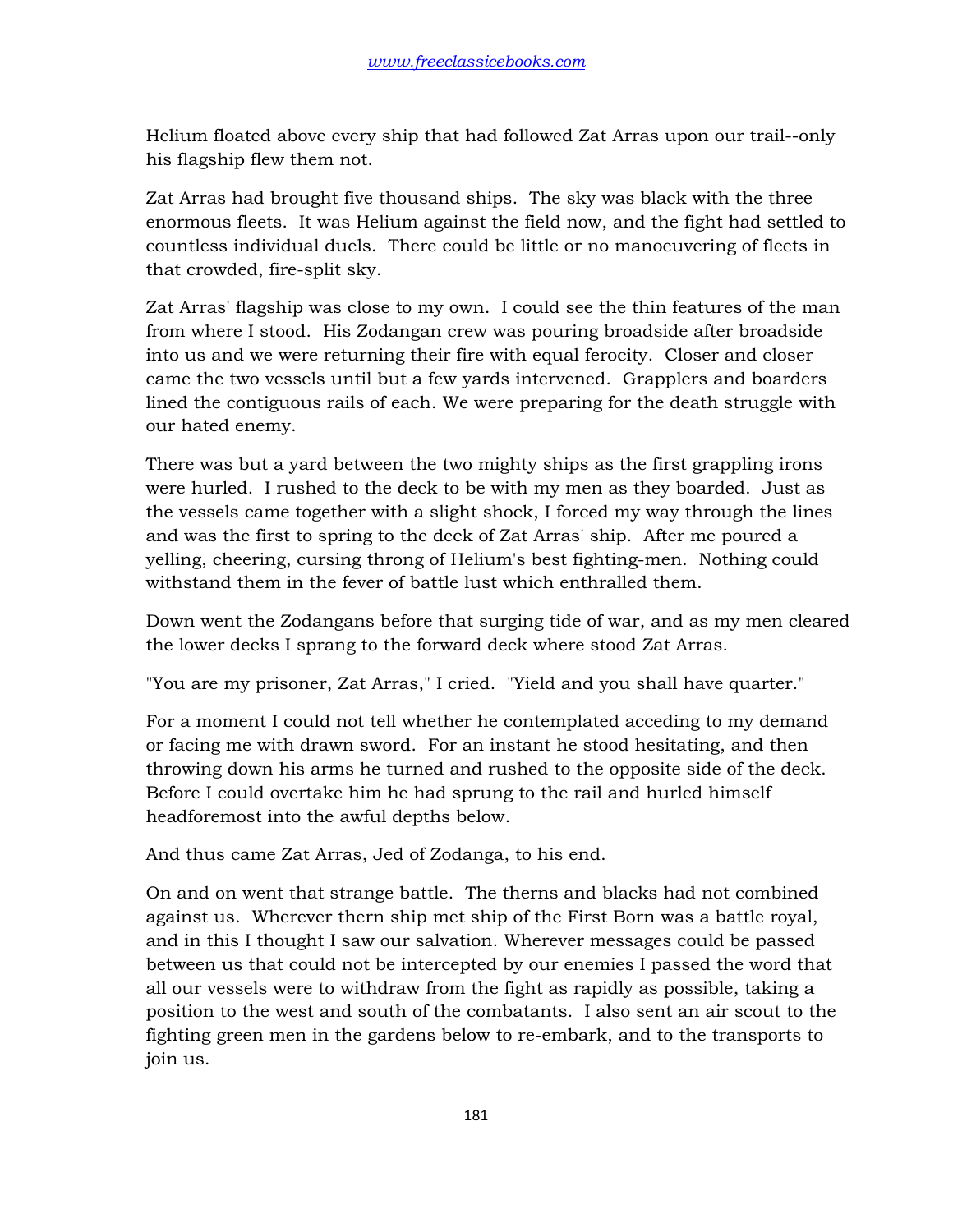My commanders were further instructed that when engaged with an enemy to draw him as rapidly as possible toward a ship of his hereditary foeman, and by careful manoeuvring to force the two to engage, thus leaving himself free to withdraw. This stratagem worked to perfection, and just before the sun went down I had the satisfaction of seeing all that was left of my once mighty fleet gathered nearly twenty miles southwest of the still terrific battle between the blacks and whites.

I now transferred Xodar to another battleship and sent him with all the transports and five thousand battleships directly overhead to the Temple of Issus. Carthoris and I, with Kantos Kan, took the remaining ships and headed for the entrance to Omean.

Our plan now was to attempt to make a combined assault upon Issus at dawn of the following day. Tars Tarkas with his green warriors and Hor Vastus with the red men, guided by Xodar, were to land within the garden of Issus or the surrounding plains; while Carthoris, Kantos Kan, and I were to lead our smaller force from the sea of Omean through the pits beneath the temple, which Carthoris knew so well.

I now learned for the first time the cause of my ten ships' retreat from the mouth of the shaft. It seemed that when they had come upon the shaft the navy of the First Born were already issuing from its mouth. Fully twenty vessels had emerged, and though they gave battle immediately in an effort to stem the tide that rolled from the black pit, the odds against them were too great and they were forced to flee.

With great caution we approached the shaft, under cover of darkness. At a distance of several miles I caused the fleet to be halted, and from there Carthoris went ahead alone upon a one-man flier to reconnoitre. In perhaps half an hour he returned to report that there was no sign of a patrol boat or of the enemy in any form, and so we moved swiftly and noiselessly forward once more toward Omean.

At the mouth of the shaft we stopped again for a moment for all the vessels to reach their previously appointed stations, then with the flagship I dropped quickly into the black depths, while one by one the other vessels followed me in quick succession.

We had decided to stake all on the chance that we would be able to reach the temple by the subterranean way and so we left no guard of vessels at the shaft's mouth. Nor would it have profited us any to have done so, for we did not have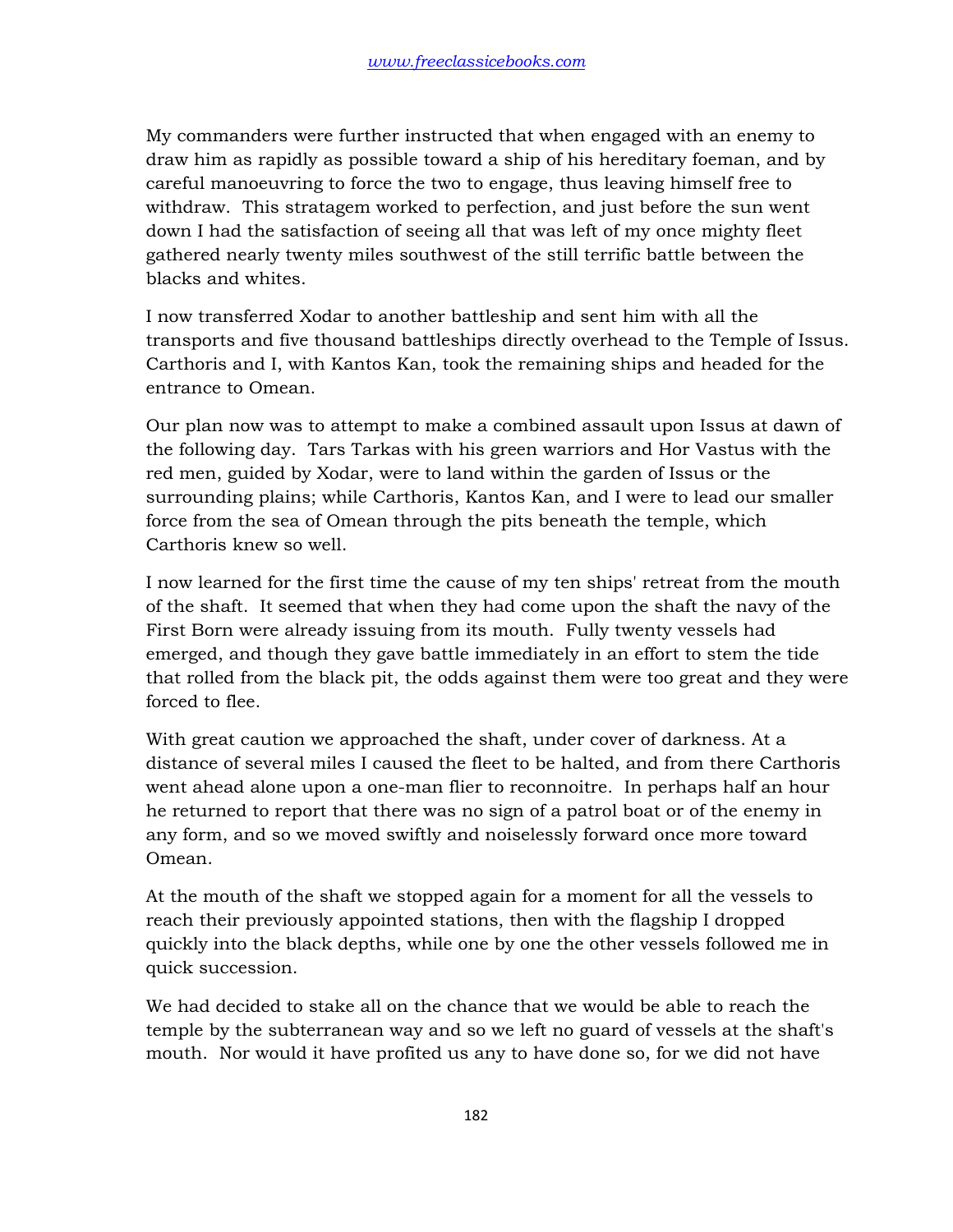sufficient force all told to have withstood the vast navy of the First Born had they returned to engage us.

For the safety of our entrance upon Omean we depended largely upon the very boldness of it, believing that it would be some little time before the First Born on guard there would realize that it was an enemy and not their own returning fleet that was entering the vault of the buried sea.

And such proved to be the case. In fact, four hundred of my fleet of five hundred rested safely upon the bosom of Omean before the first shot was fired. The battle was short and hot, but there could have been but one outcome, for the First Born in the carelessness of fancied security had left but a handful of ancient and obsolete hulks to guard their mighty harbour.

It was at Carthoris' suggestion that we landed our prisoners under guard upon a couple of the larger islands, and then towed the ships of the First Born to the shaft, where we managed to wedge a number of them securely in the interior of the great well. Then we turned on the buoyance rays in the balance of them and let them rise by themselves to further block the passage to Omean as they came into contact with the vessels already lodged there.

We now felt that it would be some time at least before the returning First Born could reach the surface of Omean, and that we would have ample opportunity to make for the subterranean passages which lead to Issus. One of the first steps I took was to hasten personally with a good-sized force to the island of the submarine, which I took without resistance on the part of the small guard there.

I found the submarine in its pool, and at once placed a strong guard upon it and the island, where I remained to wait the coming of Carthoris and the others.

Among the prisoners was Yersted, commander of the submarine. He recognized me from the three trips that I had taken with him during my captivity among the First Born.

"How does it seem," I asked him, "to have the tables turned? To be prisoner of your erstwhile captive?"

He smiled, a very grim smile pregnant with hidden meaning.

"It will not be for long, John Carter," he replied. "We have been expecting you and we are prepared."

"So it would appear," I answered, "for you were all ready to become my prisoners with scarce a blow struck on either side."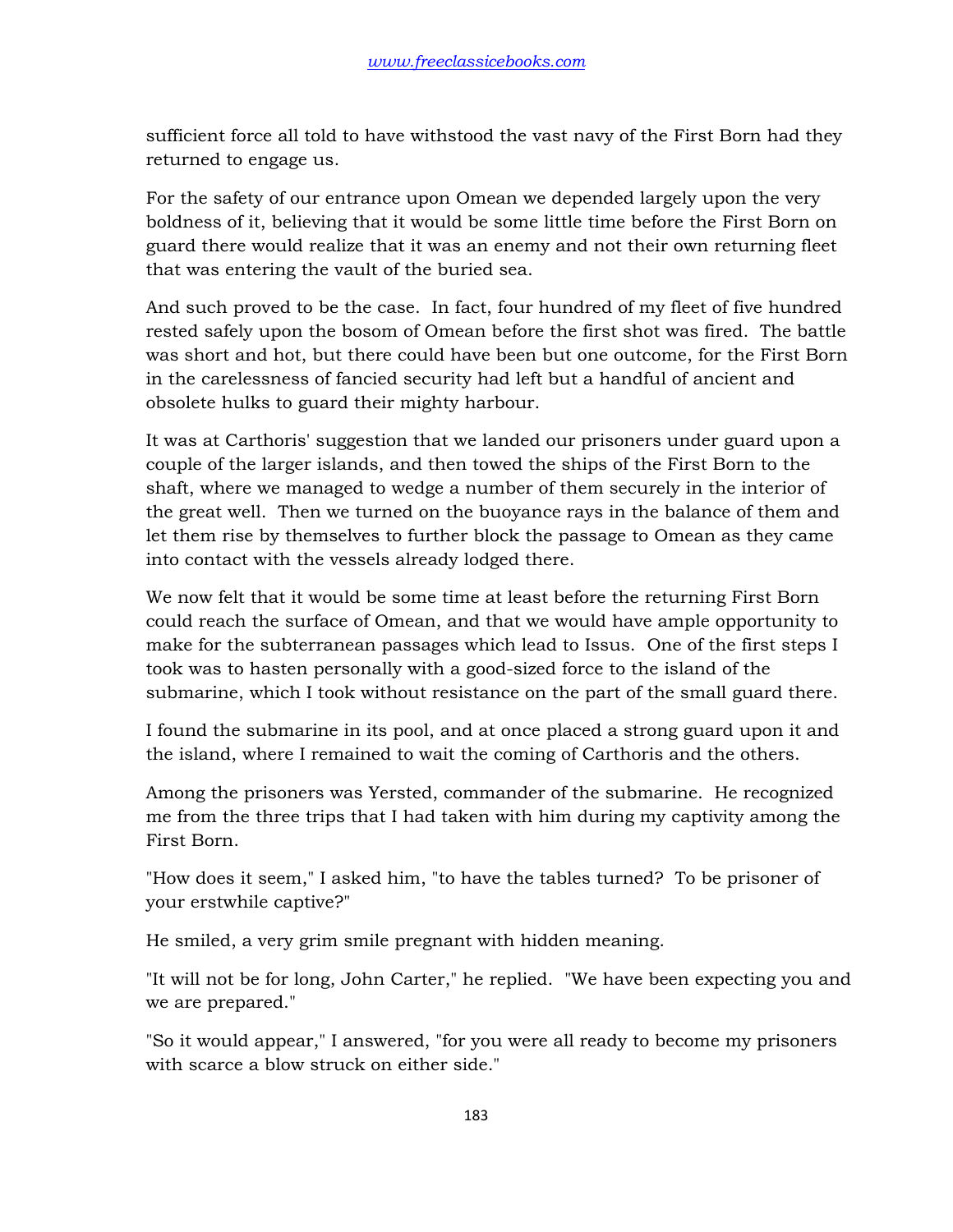"The fleet must have missed you," he said, "but it will return to Omean, and then that will be a very different matter--for John Carter."

"I do not know that the fleet has missed me as yet," I said, but of course he did not grasp my meaning, and only looked puzzled.

"Many prisoners travel to Issus in your grim craft, Yersted?" I asked.

"Very many," he assented.

"Might you remember one whom men called Dejah Thoris?"

"Well, indeed, for her great beauty, and then, too, for the fact that she was wife to the first mortal that ever escaped from Issus through all the countless ages of her godhood. And the way that Issus remembers her best as the wife of one and the mother of another who raised their hands against the Goddess of Life Eternal."

I shuddered for fear of the cowardly revenge that I knew Issus might have taken upon the innocent Dejah Thoris for the sacrilege of her son and her husband.

"And where is Dejah Thoris now?" I asked, knowing that he would say the words I most dreaded, but yet I loved her so that I could not refrain from hearing even the worst about her fate so that it fell from the lips of one who had seen her but recently. It was to me as though it brought her closer to me.

"Yesterday the monthly rites of Issus were held," replied Yersted, "and I saw her then sitting in her accustomed place at the foot of Issus."

"What," I cried, "she is not dead, then?"

"Why, no," replied the black, "it has been no year since she gazed upon the divine glory of the radiant face of--"

"No year?" I interrupted.

"Why, no," insisted Yersted. "It cannot have been upward of three hundred and seventy or eighty days."

A great light burst upon me. How stupid I had been! I could scarcely retain an outward exhibition of my great joy. Why had I forgotten the great difference in the length of Martian and Earthly years! The ten Earth years I had spent upon Barsoom had encompassed but five years and ninety-six days of Martian time, whose days are forty-one minutes longer than ours, and whose years number six hundred and eighty-seven days.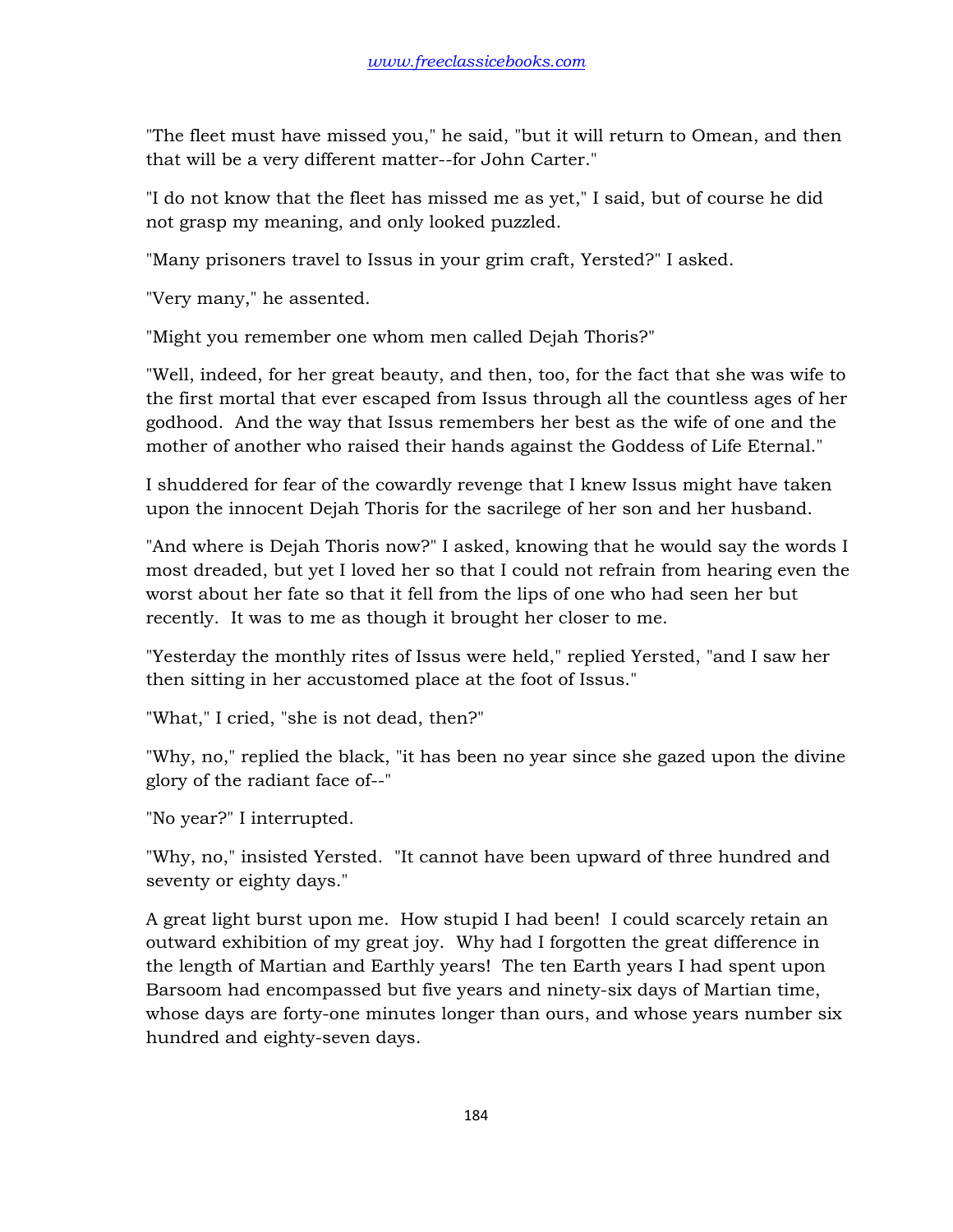I am in time! I am in time! The words surged through my brain again and again, until at last I must have voiced them audibly, for Yersted shook his head.

"In time to save your Princess?" he asked, and then without waiting for my reply, "No, John Carter, Issus will not give up her own. She knows that you are coming, and ere ever a vandal foot is set within the precincts of the Temple of Issus, if such a calamity should befall, Dejah Thoris will be put away for ever from the last faint hope of rescue."

"You mean that she will be killed merely to thwart me?" I asked.

"Not that, other than as a last resort," he replied. "Hast ever heard of the Temple of the Sun? It is there that they will put her. It lies far within the inner court of the Temple of Issus, a little temple that raises a thin spire far above the spires and minarets of the great temple that surrounds it. Beneath it, in the ground, there lies the main body of the temple consisting in six hundred and eighty-seven circular chambers, one below another. To each chamber a single corridor leads through solid rock from the pits of Issus.

"As the entire Temple of the Sun revolves once with each revolution of Barsoom about the sun, but once each year does the entrance to each separate chamber come opposite the mouth of the corridor which forms its only link to the world without.

"Here Issus puts those who displease her, but whom she does not care to execute forthwith. Or to punish a noble of the First Born she may cause him to be placed within a chamber of the Temple of the Sun for a year. Ofttimes she imprisons an executioner with the condemned, that death may come in a certain horrible form upon a given day, or again but enough food is deposited in the chamber to sustain life but the number of days that Issus has allotted for mental anguish.

"Thus will Dejah Thoris die, and her fate will be sealed by the first alien foot that crosses the threshold of Issus."

So I was to be thwarted in the end, although I had performed the miraculous and come within a few short moments of my divine Princess, yet was I as far from her as when I stood upon the banks of the Hudson forty-eight million miles away.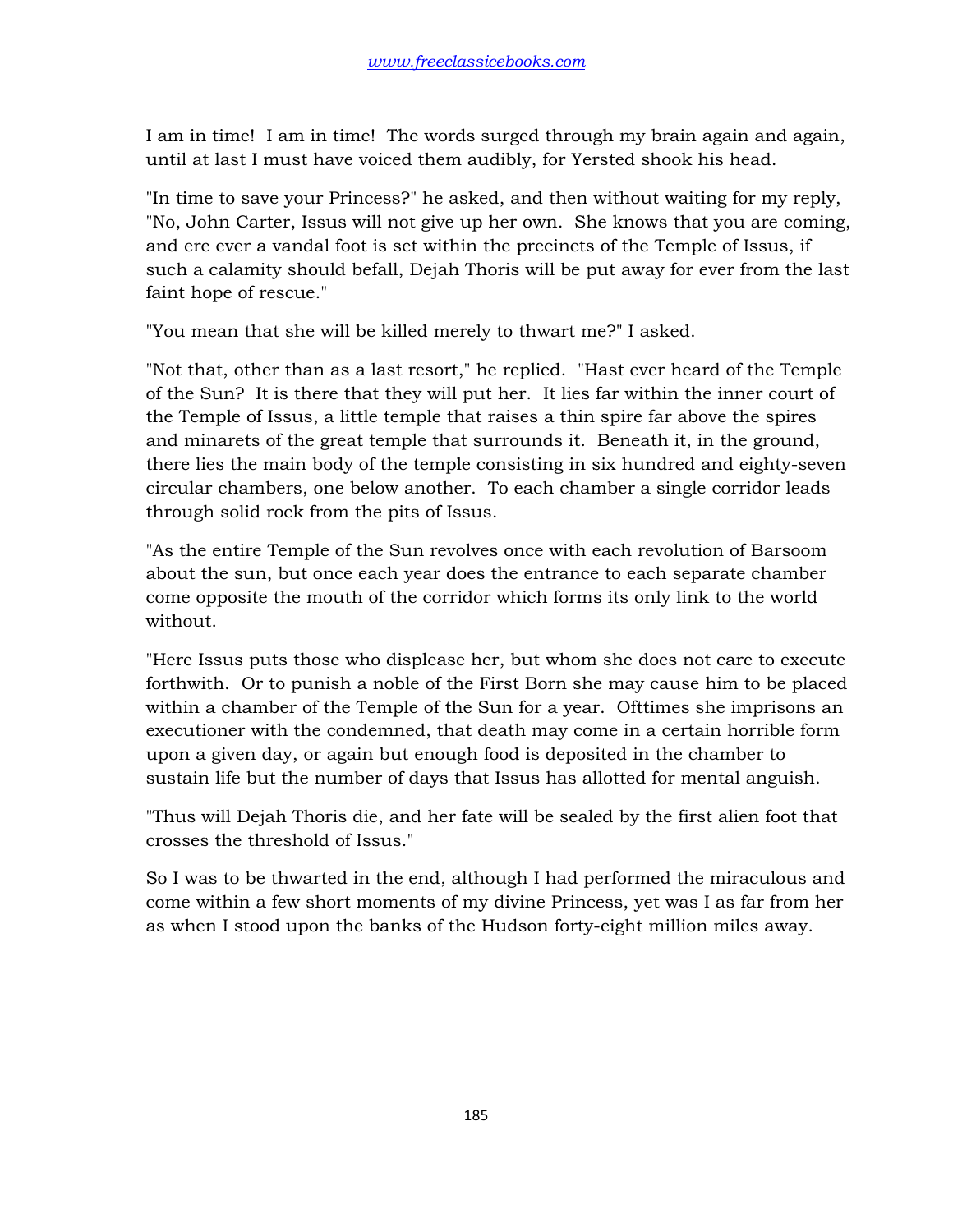## **CHAPTER XXI - THROUGH FLOOD AND FLAME**

Yersted's information convinced me that there was no time to be lost. I must reach the Temple of Issus secretly before the forces under Tars Tarkas assaulted at dawn. Once within its hated walls I was positive that I could overcome the guards of Issus and bear away my Princess, for at my back I would have a force ample for the occasion.

No sooner had Carthoris and the others joined me than we commenced the transportation of our men through the submerged passage to the mouth of the gangways which lead from the submarine pool at the temple end of the watery tunnel to the pits of Issus.

Many trips were required, but at last all stood safely together again at the beginning of the end of our quest. Five thousand strong we were, all seasoned fighting-men of the most warlike race of the red men of Barsoom.

As Carthoris alone knew the hidden ways of the tunnels we could not divide the party and attack the temple at several points at once as would have been most desirable, and so it was decided that he lead us all as quickly as possible to a point near the temple's centre.

As we were about to leave the pool and enter the corridor, an officer called my attention to the waters upon which the submarine floated. At first they seemed to be merely agitated as from the movement of some great body beneath the surface, and I at once conjectured that another submarine was rising to the surface in pursuit of us; but presently it became apparent that the level of the waters was rising, not with extreme rapidity, but very surely, and that soon they would overflow the sides of the pool and submerge the floor of the chamber.

For a moment I did not fully grasp the terrible import of the slowly rising water. It was Carthoris who realized the full meaning of the thing--its cause and the reason for it.

"Haste!" he cried. "If we delay, we all are lost. The pumps of Omean have been stopped. They would drown us like rats in a trap. We must reach the upper levels of the pits in advance of the flood or we shall never reach them. Come."

"Lead the way, Carthoris," I cried. "We will follow."

At my command, the youth leaped into one of the corridors, and in column of twos the soldiers followed him in good order, each company entering the corridor only at the command of its dwar, or captain.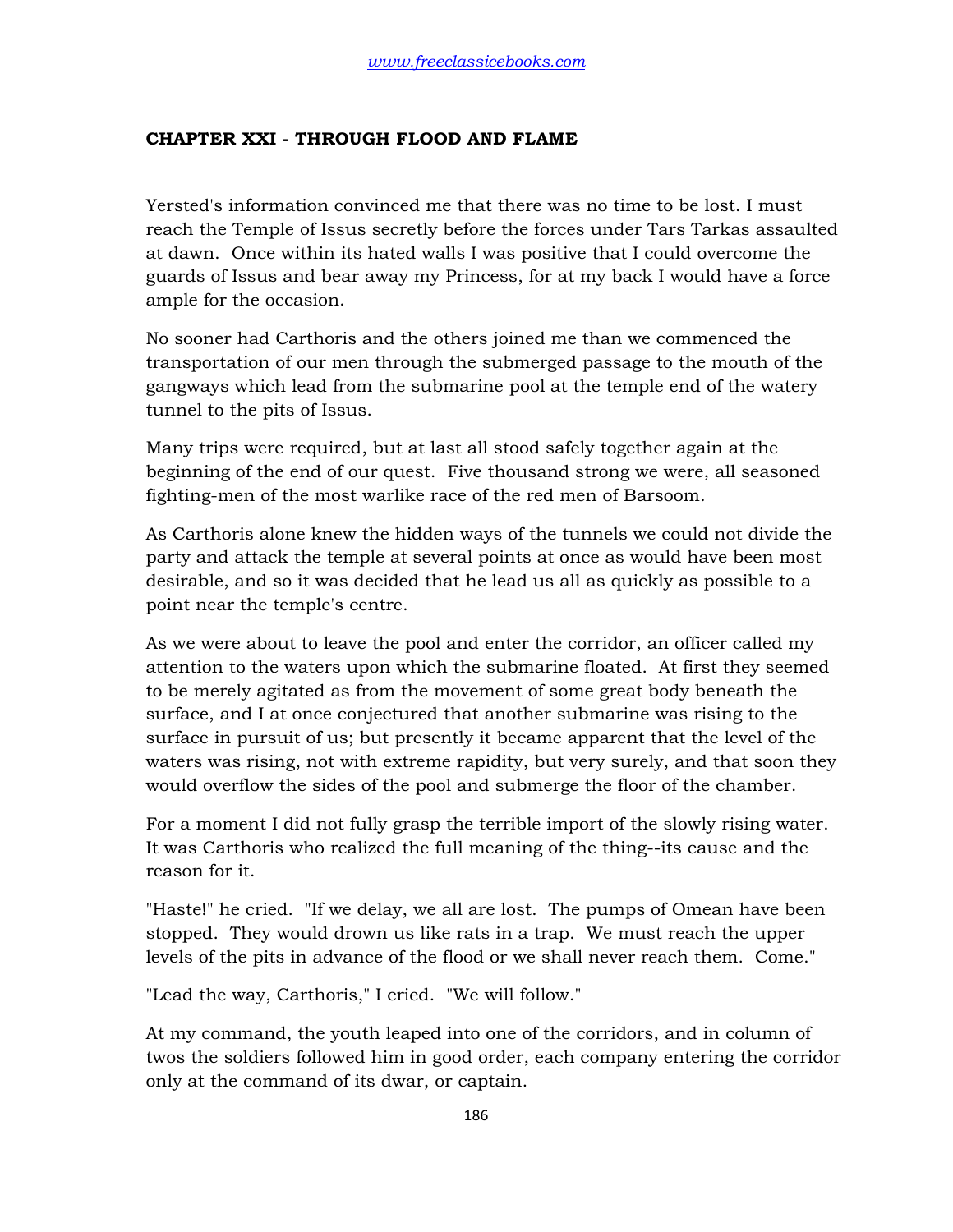Before the last company filed from the chamber the water was ankle deep, and that the men were nervous was quite evident. Entirely unaccustomed to water except in quantities sufficient for drinking and bathing purposes the red Martians instinctively shrank from it in such formidable depths and menacing activity. That they were undaunted while it swirled and eddied about their ankles, spoke well for their bravery and their discipline.

I was the last to leave the chamber of the submarine, and as I followed the rear of the column toward the corridor, I moved through water to my knees. The corridor, too, was flooded to the same depth, for its floor was on a level with the floor of the chamber from which it led, nor was there any perceptible rise for many yards.

The march of the troops through the corridor was as rapid as was consistent with the number of men that moved through so narrow a passage, but it was not ample to permit us to gain appreciably on the pursuing tide. As the level of the passage rose, so, too, did the waters rise until it soon became apparent to me, who brought up the rear, that they were gaining rapidly upon us. I could understand the reason for this, as with the narrowing expanse of Omean as the waters rose toward the apex of its dome, the rapidity of its rise would increase in inverse ratio to the ever-lessening space to be filled.

Long ere the last of the column could hope to reach the upper pits which lay above the danger point I was convinced that the waters would surge after us in overwhelming volume, and that fully half the expedition would be snuffed out.

As I cast about for some means of saving as many as possible of the doomed men, I saw a diverging corridor which seemed to rise at a steep angle at my right. The waters were now swirling about my waist. The men directly before me were quickly becoming panic-stricken. Something must be done at once or they would rush forward upon their fellows in a mad stampede that would result in trampling down hundreds beneath the flood and eventually clogging the passage beyond any hope of retreat for those in advance.

Raising my voice to its utmost, I shouted my command to the dwars ahead of me.

"Call back the last twenty-five utans," I shouted. "Here seems a way of escape. Turn back and follow me."

My orders were obeyed by nearer thirty utans, so that some three thousand men came about and hastened into the teeth of the flood to reach the corridor up which I directed them.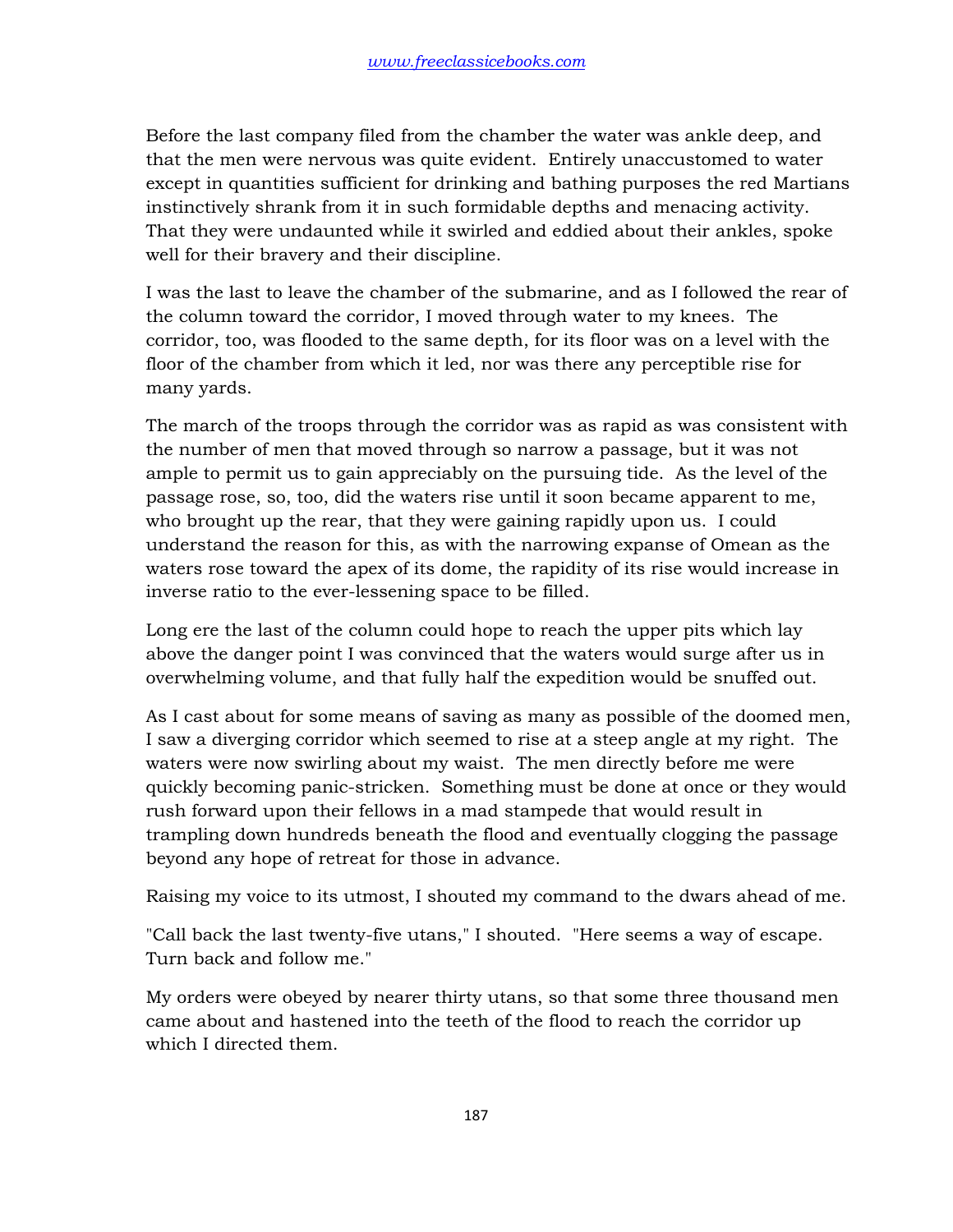As the first dwar passed in with his utan I cautioned him to listen closely for my commands, and under no circumstances to venture into the open, or leave the pits for the temple proper until I should have come up with him, "or you know that I died before I could reach you."

The officer saluted and left me. The men filed rapidly past me and entered the diverging corridor which I hoped would lead to safety. The water rose breast high. Men stumbled, floundered, and went down. Many I grasped and set upon their feet again, but alone the work was greater than I could cope with. Soldiers were being swept beneath the boiling torrent, never to rise. At length the dwar of the 10th utan took a stand beside me. He was a valorous soldier, Gur Tus by name, and together we kept the now thoroughly frightened troops in the semblance of order and rescued many that would have drowned otherwise.

Djor Kantos, son of Kantos Kan, and a padwar of the fifth utan joined us when his utan reached the opening through which the men were fleeing. Thereafter not a man was lost of all the hundreds that remained to pass from the main corridor to the branch.

As the last utan was filing past us the waters had risen until they surged about our necks, but we clasped hands and stood our ground until the last man had passed to the comparative safety of the new passageway. Here we found an immediate and steep ascent, so that within a hundred yards we had reached a point above the waters.

For a few minutes we continued rapidly up the steep grade, which I hoped would soon bring us quickly to the upper pits that let into the Temple of Issus. But I was to meet with a cruel disappointment.

Suddenly I heard a cry of "fire" far ahead, followed almost at once by cries of terror and the loud commands of dwars and padwars who were evidently attempting to direct their men away from some grave danger. At last the report came back to us. "They have fired the pits ahead." "We are hemmed in by flames in front and flood behind." "Help, John Carter; we are suffocating," and then there swept back upon us at the rear a wave of dense smoke that sent us, stumbling and blinded, into a choking retreat.

There was naught to do other than seek a new avenue of escape. The fire and smoke were to be feared a thousand times over the water, and so I seized upon the first gallery which led out of and up from the suffocating smoke that was engulfing us.

Again I stood to one side while the soldiers hastened through on the new way. Some two thousand must have passed at a rapid run, when the stream ceased,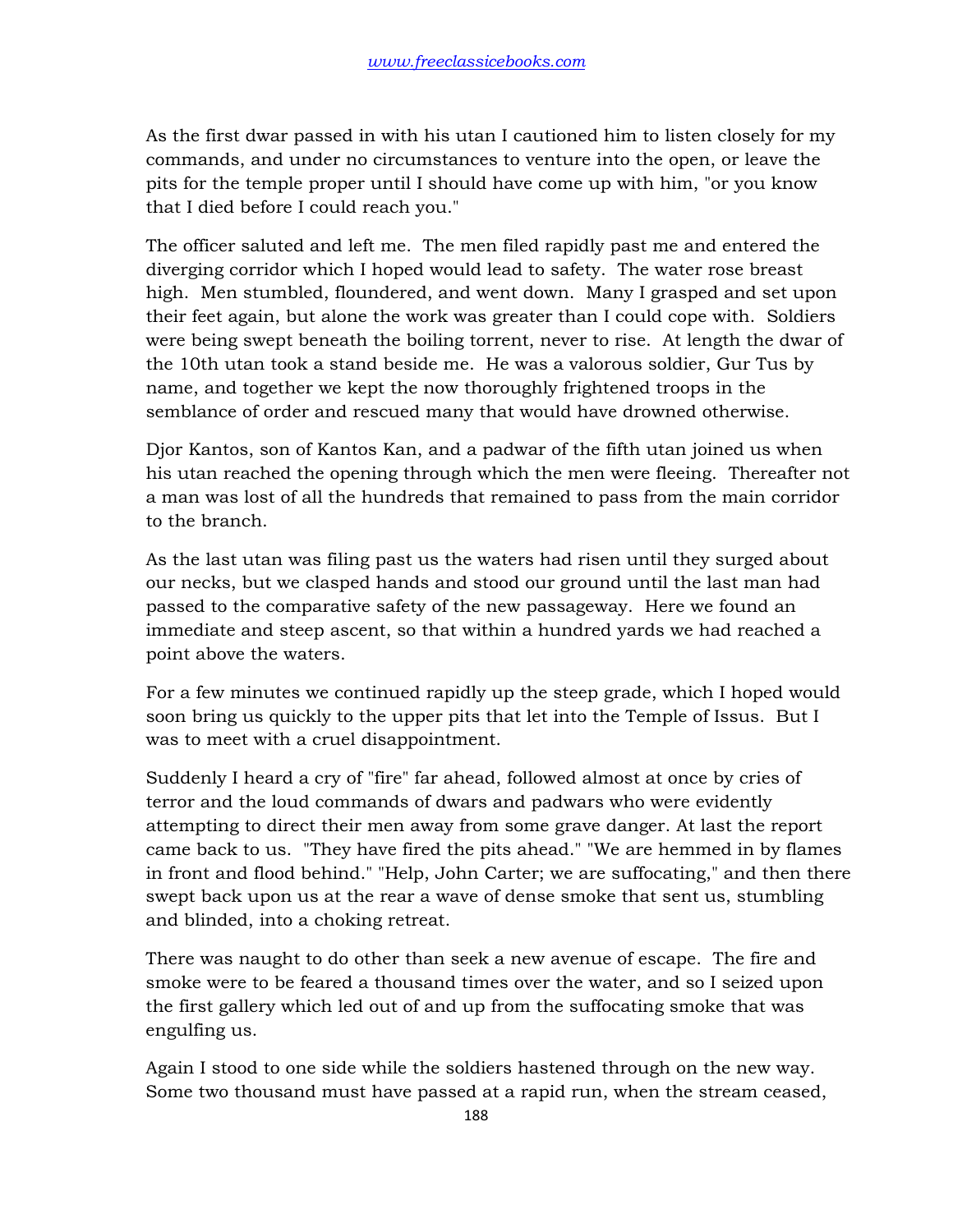but I was not sure that all had been rescued who had not passed the point of origin of the flames, and so to assure myself that no poor devil was left behind to die a horrible death, unsuccoured, I ran quickly up the gallery in the direction of the flames which I could now see burning with a dull glow far ahead.

It was hot and stifling work, but at last I reached a point where the fire lit up the corridor sufficiently for me to see that no soldier of Helium lay between me and the conflagration--what was in it or upon the far side I could not know, nor could any man have passed through that seething hell of chemicals and lived to learn.

Having satisfied my sense of duty, I turned and ran rapidly back to the corridor through which my men had passed. To my horror, however, I found that my retreat in this direction had been blocked--across the mouth of the corridor stood a massive steel grating that had evidently been lowered from its resting-place above for the purpose of effectually cutting off my escape.

That our principal movements were known to the First Born I could not have doubted, in view of the attack of the fleet upon us the day before, nor could the stopping of the pumps of Omean at the psychological moment have been due to chance, nor the starting of a chemical combustion within the one corridor through which we were advancing upon the Temple of Issus been due to aught than well-calculated design.

And now the dropping of the steel gate to pen me effectually between fire and flood seemed to indicate that invisible eyes were upon us at every moment. What chance had I, then, to rescue Dejah Thoris were I to be compelled to fight foes who never showed themselves. A thousand times I berated myself for being drawn into such a trap as I might have known these pits easily could be. Now I saw that it would have been much better to have kept our force intact and made a concerted attack upon the temple from the valley side, trusting to chance and our great fighting ability to have overwhelmed the First Born and compelled the safe delivery of Dejah Thoris to me.

The smoke from the fire was forcing me further and further back down the corridor toward the waters which I could hear surging through the darkness. With my men had gone the last torch, nor was this corridor lighted by the radiance of phosphorescent rock as were those of the lower levels. It was this fact that assured me that I was not far from the upper pits which lie directly beneath the temple.

Finally I felt the lapping waters about my feet. The smoke was thick behind me. My suffering was intense. There seemed but one thing to do, and that to choose the easier death which confronted me, and so I moved on down the corridor until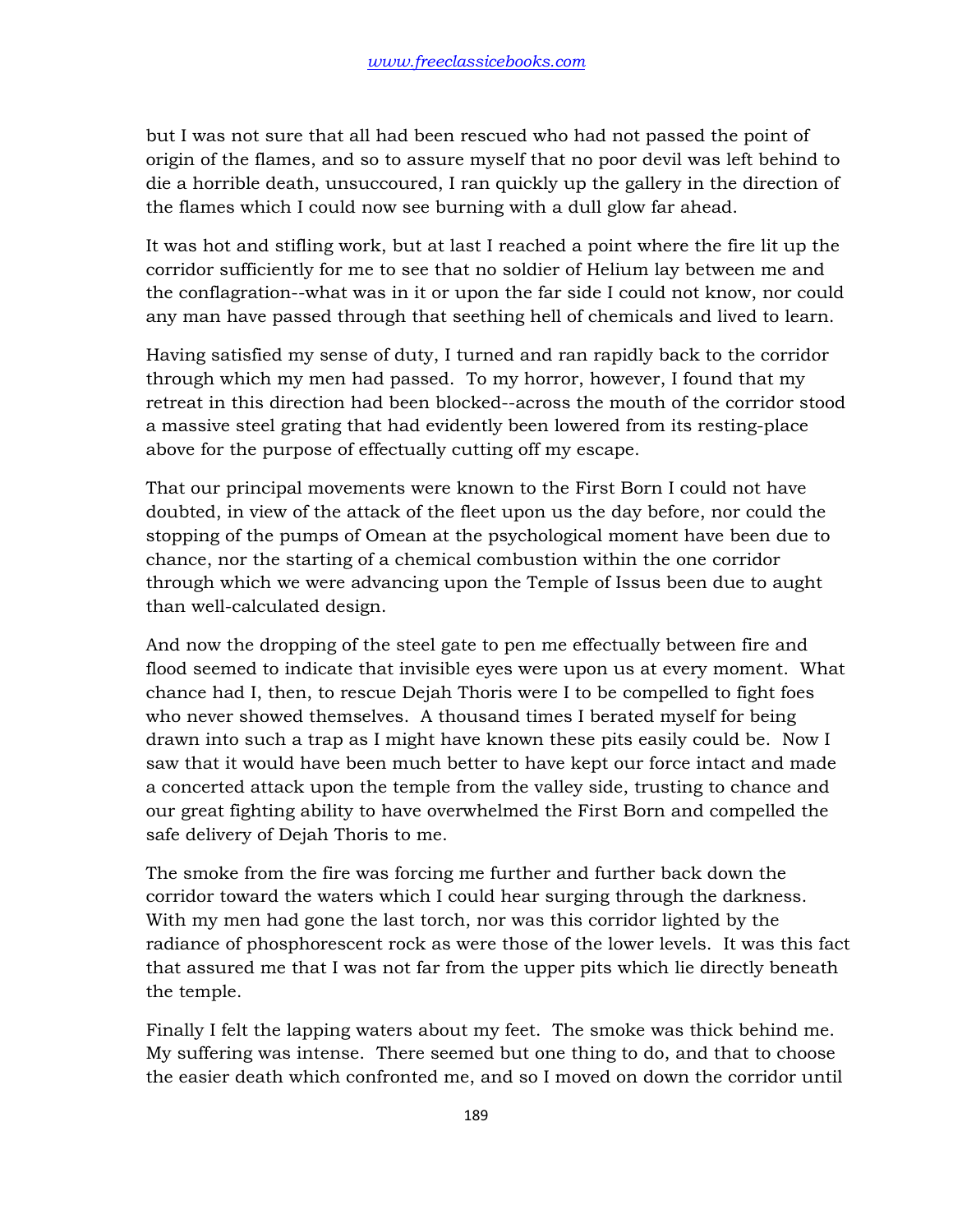the cold waters of Omean closed about me, and I swam on through utter blackness toward--what?

The instinct of self-preservation is strong even when one, unafraid and in the possession of his highest reasoning faculties, knows that death--positive and unalterable--lies just ahead. And so I swam slowly on, waiting for my head to touch the top of the corridor, which would mean that I had reached the limit of my flight and the point where I must sink for ever to an unmarked grave.

But to my surprise I ran against a blank wall before I reached a point where the waters came to the roof of the corridor. Could I be mistaken? I felt around. No, I had come to the main corridor, and still there was a breathing space between the surface of the water and the rocky ceiling above. And then I turned up the main corridor in the direction that Carthoris and the head of the column had passed a half-hour before. On and on I swam, my heart growing lighter at every stroke, for I knew that I was approaching closer and closer to the point where there would be no chance that the waters ahead could be deeper than they were about me. I was positive that I must soon feel the solid floor beneath my feet again and that once more my chance would come to reach the Temple of Issus and the side of the fair prisoner who languished there.

But even as hope was at its highest I felt the sudden shock of contact as my head struck the rocks above. The worst, then, had come to me. I had reached one of those rare places where a Martian tunnel dips suddenly to a lower level. Somewhere beyond I knew that it rose again, but of what value was that to me, since I did not know how great the distance that it maintained a level entirely beneath the surface of the water!

There was but a single forlorn hope, and I took it. Filling my lungs with air, I dived beneath the surface and swam through the inky, icy blackness on and on along the submerged gallery. Time and time again I rose with upstretched hand, only to feel the disappointing rocks close above me.

Not for much longer would my lungs withstand the strain upon them. I felt that I must soon succumb, nor was there any retreating now that I had gone this far. I knew positively that I could never endure to retrace my path now to the point from which I had felt the waters close above my head. Death stared me in the face, nor ever can I recall a time that I so distinctly felt the icy breath from his dead lips upon my brow.

One more frantic effort I made with my fast ebbing strength. Weakly I rose for the last time--my tortured lungs gasped for the breath that would fill them with a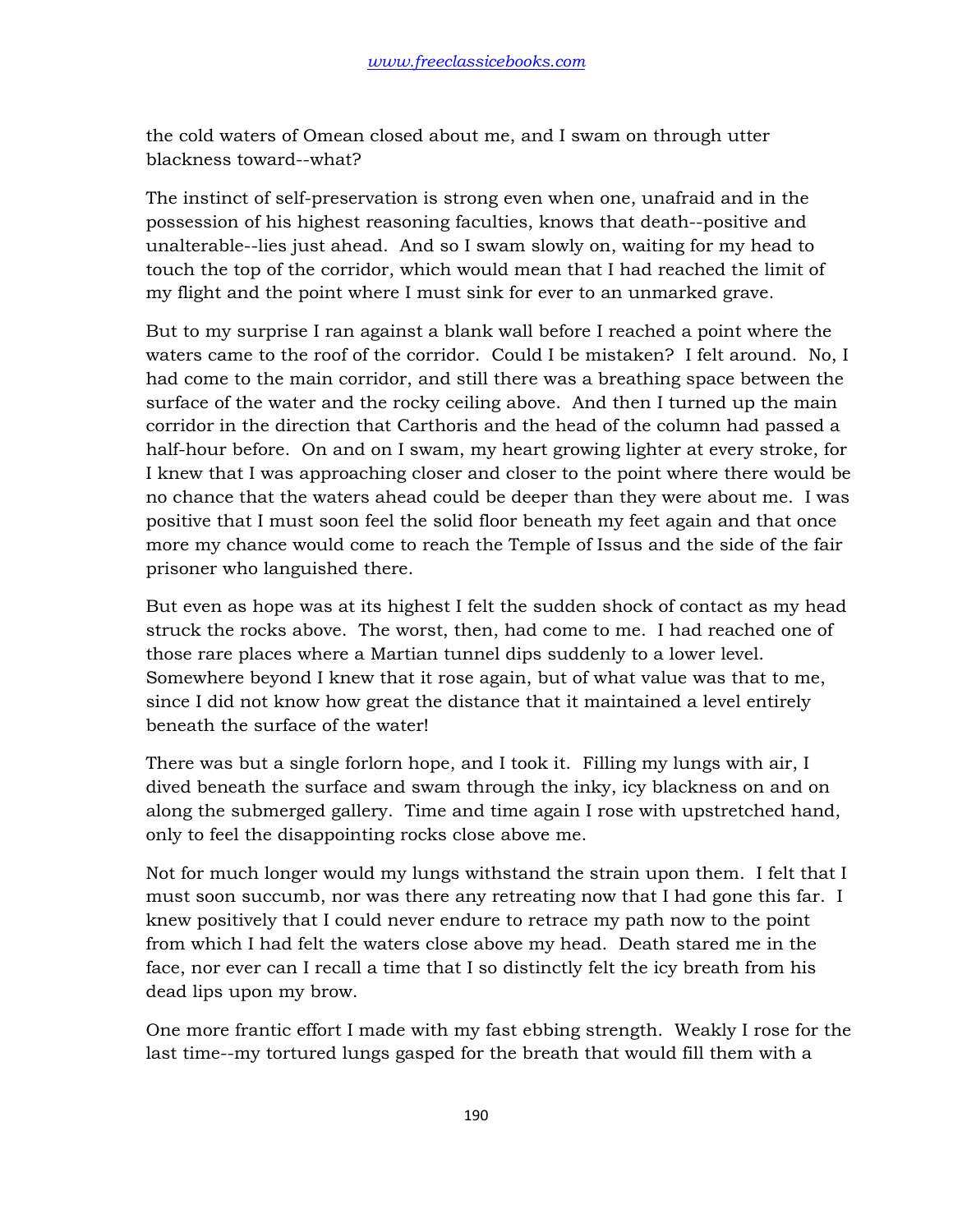strange and numbing element, but instead I felt the revivifying breath of lifegiving air surge through my starving nostrils into my dying lungs. I was saved.

A few more strokes brought me to a point where my feet touched the floor, and soon thereafter I was above the water level entirely, and racing like mad along the corridor searching for the first doorway that would lead me to Issus. If I could not have Dejah Thoris again I was at least determined to avenge her death, nor would any life satisfy me other than that of the fiend incarnate who was the cause of such immeasurable suffering upon Barsoom.

Sooner than I had expected I came to what appeared to me to be a sudden exit into the temple above. It was at the right side of the corridor, which ran on, probably, to other entrances to the pile above.

To me one point was as good as another. What knew I where any of them led! And so without waiting to be again discovered and thwarted, I ran quickly up the short, steep incline and pushed open the doorway at its end.

The portal swung slowly in, and before it could be slammed against me I sprang into the chamber beyond. Although not yet dawn, the room was brilliantly lighted. Its sole occupant lay prone upon a low couch at the further side, apparently in sleep. From the hangings and sumptuous furniture of the room I judged it to be a living-room of some priestess, possibly of Issus herself.

At the thought the blood tingled through my veins. What, indeed, if fortune had been kind enough to place the hideous creature alone and unguarded in my hands. With her as hostage I could force acquiescence to my every demand. Cautiously I approached the recumbent figure, on noiseless feet. Closer and closer I came to it, but I had crossed but little more than half the chamber when the figure stirred, and, as I sprang, rose and faced me.

At first an expression of terror overspread the features of the woman who confronted me--then startled incredulity--hope--thanksgiving.

My heart pounded within my breast as I advanced toward her--tears came to my eyes--and the words that would have poured forth in a perfect torrent choked in my throat as I opened my arms and took into them once more the woman I loved- -Dejah Thoris, Princess of Helium.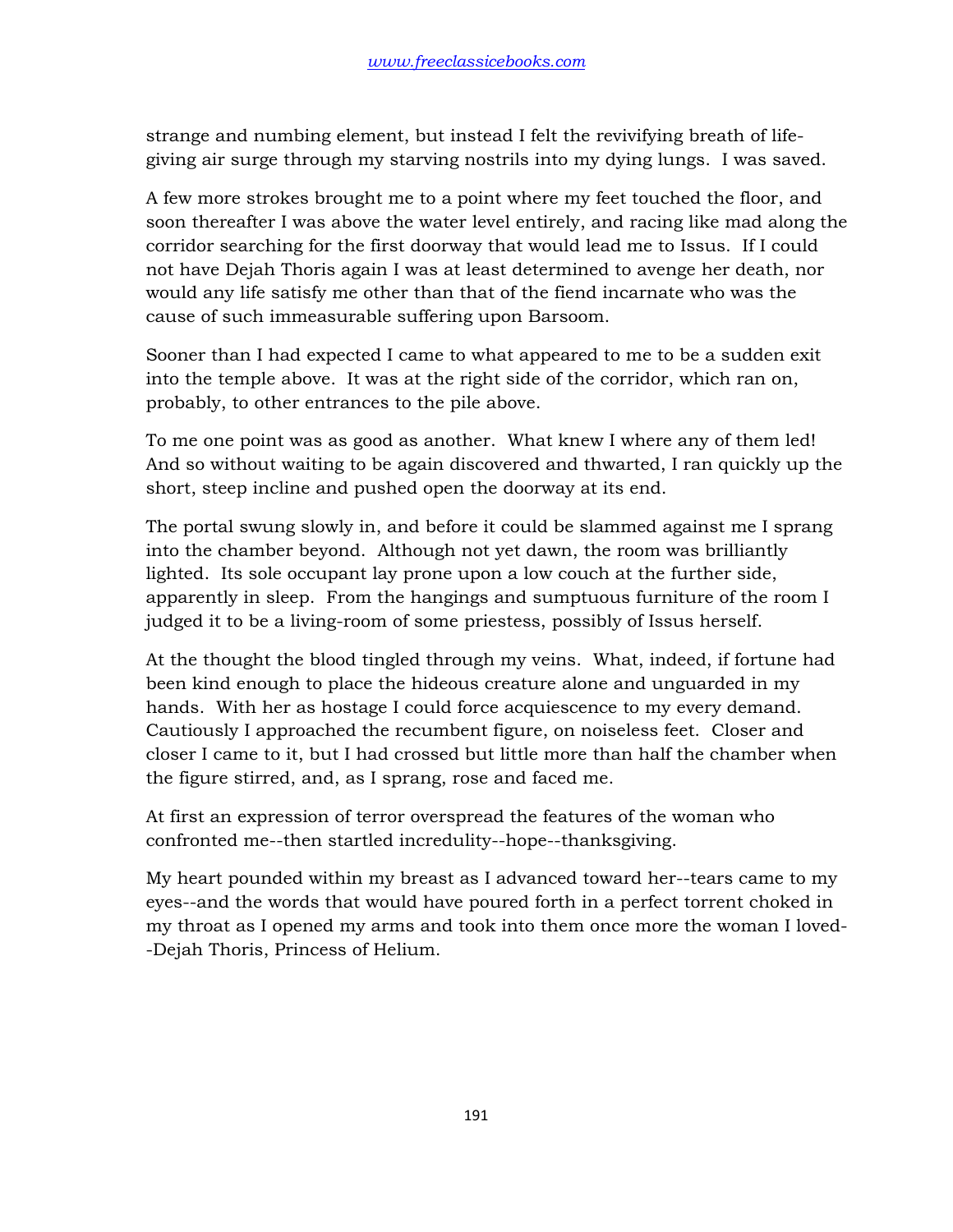## **CHAPTER XXII - VICTORY AND DEFEAT**

"John Carter, John Carter," she sobbed, with her dear head upon my shoulder; "even now I can scarce believe the witness of my own eyes. When the girl, Thuvia, told me that you had returned to Barsoom, I listened, but I could not understand, for it seemed that such happiness would be impossible for one who had suffered so in silent loneliness for all these long years. At last, when I realized that it was truth, and then came to know the awful place in which I was held prisoner, I learned to doubt that even you could reach me here.

"As the days passed, and moon after moon went by without bringing even the faintest rumour of you, I resigned myself to my fate. And now that you have come, scarce can I believe it. For an hour I have heard the sounds of conflict within the palace. I knew not what they meant, but I have hoped against hope that it might be the men of Helium headed by my Prince.

"And tell me, what of Carthoris, our son?"

"He was with me less than an hour since, Dejah Thoris," I replied. "It must have been he whose men you have heard battling within the precincts of the temple.

"Where is Issus?" I asked suddenly.

Dejah Thoris shrugged her shoulders.

"She sent me under guard to this room just before the fighting began within the temple halls. She said that she would send for me later. She seemed very angry and somewhat fearful. Never have I seen her act in so uncertain and almost terrified a manner. Now I know that it must have been because she had learned that John Carter, Prince of Helium, was approaching to demand an accounting of her for the imprisonment of his Princess."

The sounds of conflict, the clash of arms, the shouting and the hurrying of many feet came to us from various parts of the temple. I knew that I was needed there, but I dared not leave Dejah Thoris, nor dared I take her with me into the turmoil and danger of battle.

At last I bethought me of the pits from which I had just emerged. Why not secrete her there until I could return and fetch her away in safety and for ever from this awful place. I explained my plan to her.

For a moment she clung more closely to me.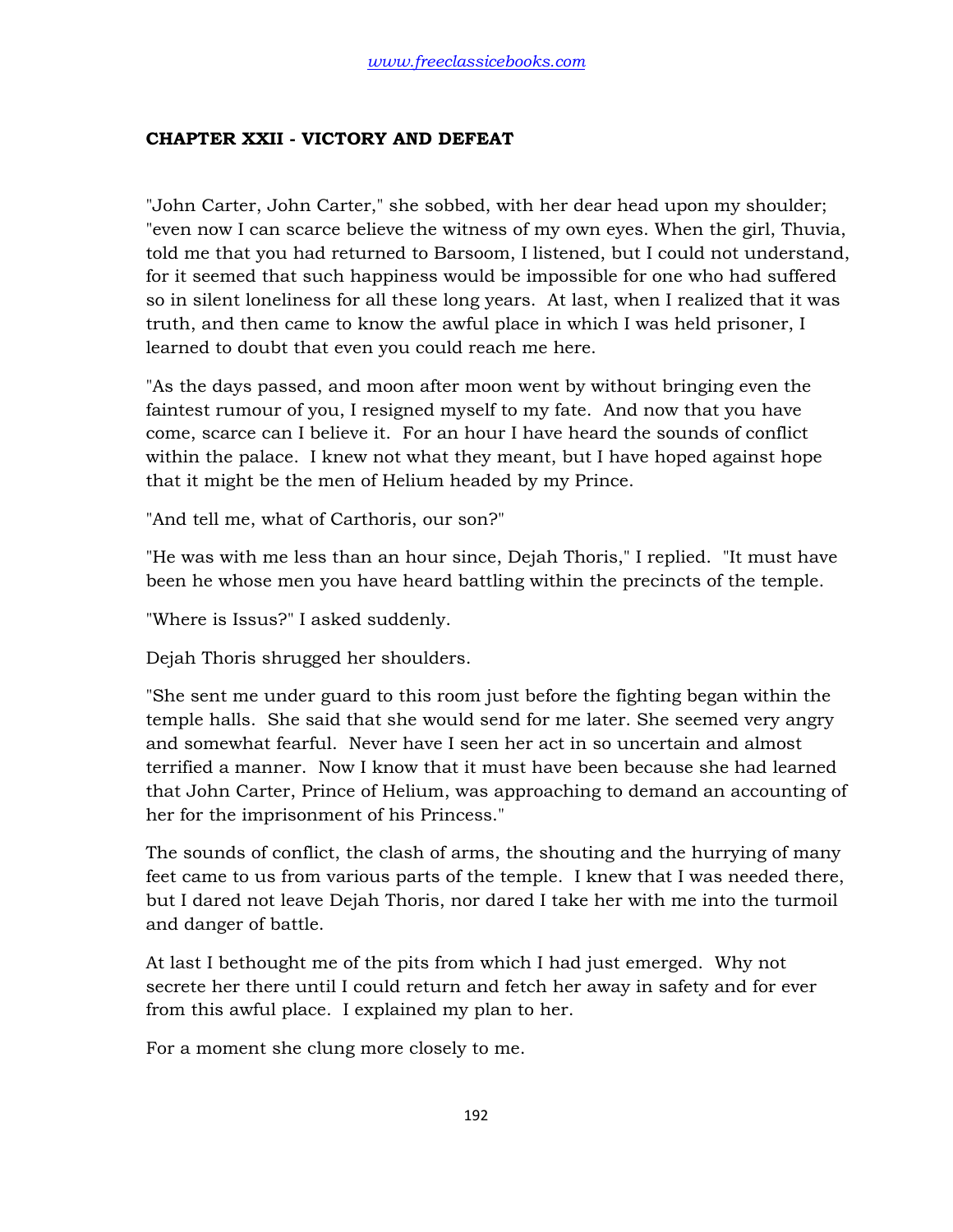"I cannot bear to be parted from you now, even for a moment, John Carter," she said. "I shudder at the thought of being alone again where that terrible creature might discover me. You do not know her. None can imagine her ferocious cruelty who has not witnessed her daily acts for over half a year. It has taken me nearly all this time to realize even the things that I have seen with my own eyes."

"I shall not leave you, then, my Princess," I replied.

She was silent for a moment, then she drew my face to hers and kissed me.

"Go, John Carter," she said. "Our son is there, and the soldiers of Helium, fighting for the Princess of Helium. Where they are you should be. I must not think of myself now, but of them and of my husband's duty. I may not stand in the way of that. Hide me in the pits, and go."

I led her to the door through which I had entered the chamber from below. There I pressed her dear form to me, and then, though it tore my heart to do it, and filled me only with the blackest shadows of terrible foreboding, I guided her across the threshold, kissed her once again, and closed the door upon her.

Without hesitating longer, I hurried from the chamber in the direction of the greatest tumult. Scarce half a dozen chambers had I traversed before I came upon the theatre of a fierce struggle. The blacks were massed at the entrance to a great chamber where they were attempting to block the further progress of a body of red men toward the inner sacred precincts of the temple.

Coming from within as I did, I found myself behind the blacks, and, without waiting to even calculate their numbers or the foolhardiness of my venture, I charged swiftly across the chamber and fell upon them from the rear with my keen long-sword.

As I struck the first blow I cried aloud, "For Helium!" And then I rained cut after cut upon the surprised warriors, while the reds without took heart at the sound of my voice, and with shouts of "John Carter! John Carter!" redoubled their efforts so effectually that before the blacks could recover from their temporary demoralization their ranks were broken and the red men had burst into the chamber.

The fight within that room, had it had but a competent chronicler, would go down in the annals of Barsoom as a historic memorial to the grim ferocity of her warlike people. Five hundred men fought there that day, the black men against the red. No man asked quarter or gave it. As though by common assent they fought, as though to determine once and for all their right to live, in accordance with the law of the survival of the fittest.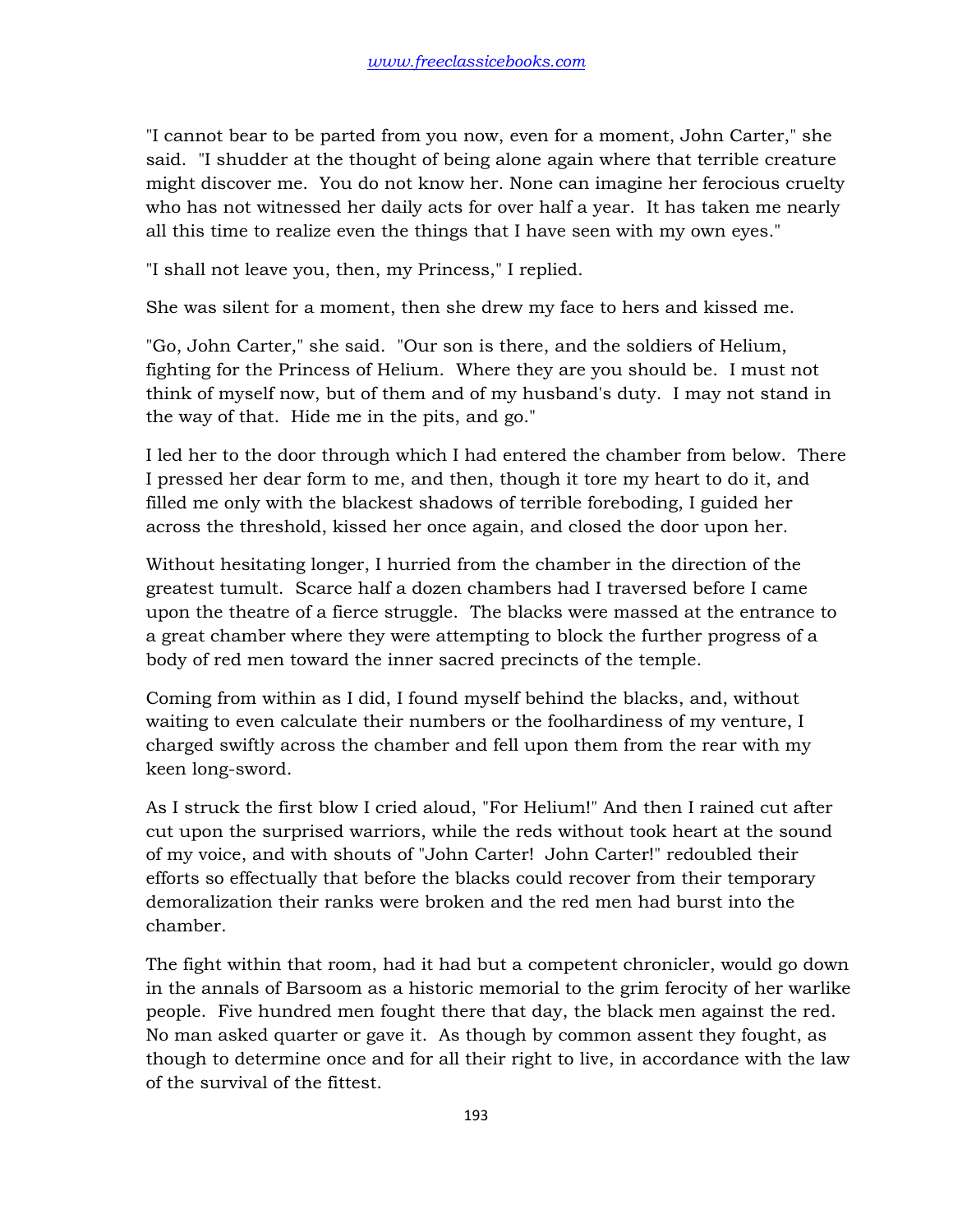I think we all knew that upon the outcome of this battle would hinge for ever the relative positions of these two races upon Barsoom. It was a battle between the old and the new, but not for once did I question the outcome of it. With Carthoris at my side I fought for the red men of Barsoom and for their total emancipation from the throttling bondage of a hideous superstition.

Back and forth across the room we surged, until the floor was ankle deep in blood, and dead men lay so thickly there that half the time we stood upon their bodies as we fought. As we swung toward the great windows which overlooked the gardens of Issus a sight met my gaze which sent a wave of exultation over me.

"Look!" I cried. "Men of the First Born, look!"

For an instant the fighting ceased, and with one accord every eye turned in the direction I had indicated, and the sight they saw was one no man of the First Born had ever imagined could be.

Across the gardens, from side to side, stood a wavering line of black warriors, while beyond them and forcing them ever back was a great horde of green warriors astride their mighty thoats. And as we watched, one, fiercer and more grimly terrible than his fellows, rode forward from the rear, and as he came he shouted some fierce command to his terrible legion.

It was Tars Tarkas, Jeddak of Thark, and as he couched his great forty-foot metal-shod lance we saw his warriors do likewise. Then it was that we interpreted his command. Twenty yards now separated the green men from the black line. Another word from the great Thark, and with a wild and terrifying battle-cry the green warriors charged. For a moment the black line held, but only for a moment--then the fearsome beasts that bore equally terrible riders passed completely through it.

After them came utan upon utan of red men. The green horde broke to surround the temple. The red men charged for the interior, and then we turned to continue our interrupted battle; but our foes had vanished.

My first thought was of Dejah Thoris. Calling to Carthoris that I had found his mother, I started on a run toward the chamber where I had left her, with my boy close beside me. After us came those of our little force who had survived the bloody conflict.

The moment I entered the room I saw that some one had been there since I had left. A silk lay upon the floor. It had not been there before. There were also a dagger and several metal ornaments strewn about as though torn from their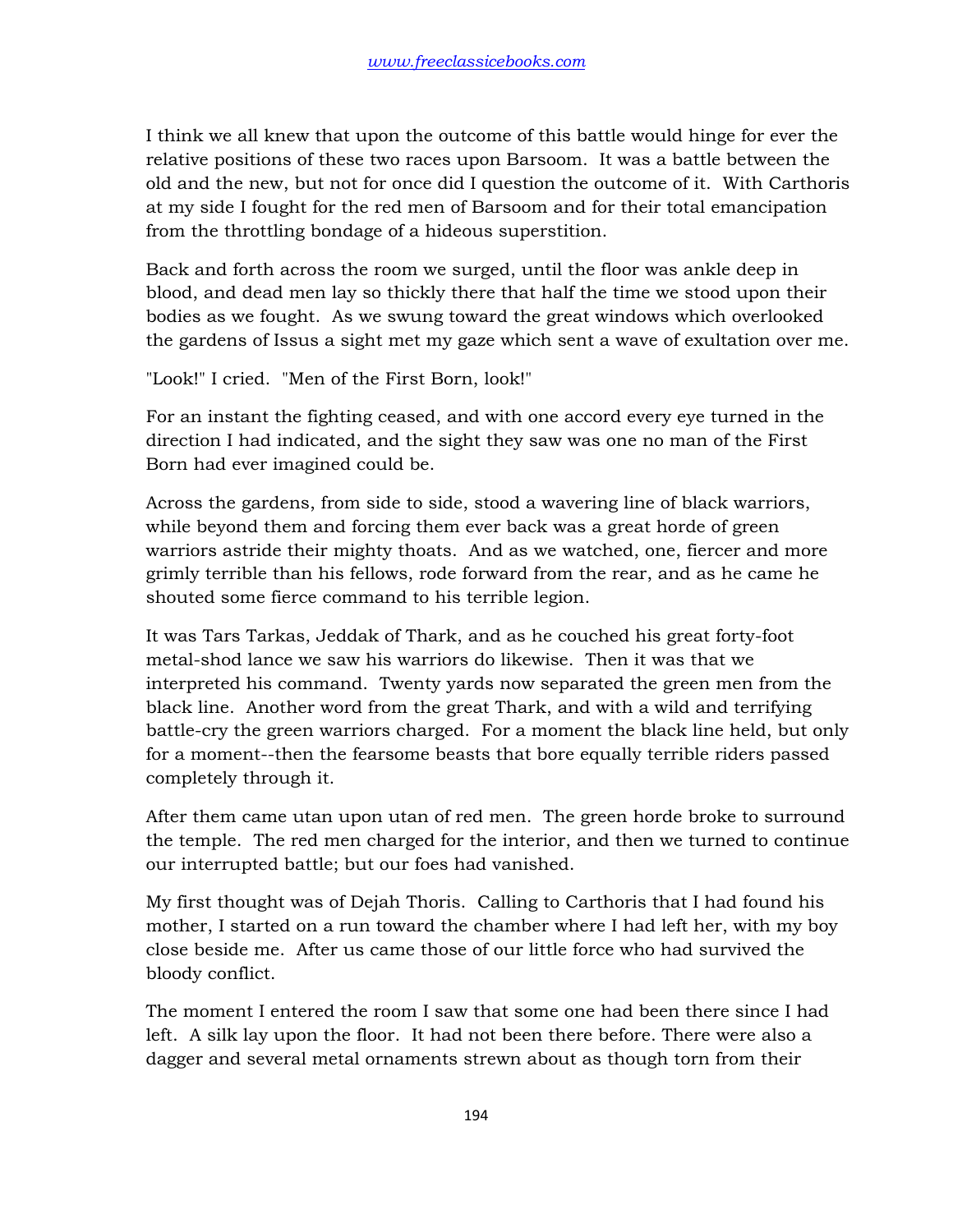wearer in a struggle. But worst of all, the door leading to the pits where I had hidden my Princess was ajar.

With a bound I was before it, and, thrusting it open, rushed within. Dejah Thoris had vanished. I called her name aloud again and again, but there was no response. I think in that instant I hovered upon the verge of insanity. I do not recall what I said or did, but I know that for an instant I was seized with the rage of a maniac.

"Issus!" I cried. "Issus! Where is Issus? Search the temple for her, but let no man harm her but John Carter. Carthoris, where are the apartments of Issus?"

"This way," cried the boy, and, without waiting to know that I had heard him, he dashed off at breakneck speed, further into the bowels of the temple. As fast as he went, however, I was still beside him, urging him on to greater speed.

At last we came to a great carved door, and through this Carthoris dashed, a foot ahead of me. Within, we came upon such a scene as I had witnessed within the temple once before--the throne of Issus, with the reclining slaves, and about it the ranks of soldiery.

We did not even give the men a chance to draw, so quickly were we upon them. With a single cut I struck down two in the front rank. And then by the mere weight and momentum of my body, I rushed completely through the two remaining ranks and sprang upon the dais beside the carved sorapus throne.

The repulsive creature, squatting there in terror, attempted to escape me and leap into a trap behind her. But this time I was not to be outwitted by any such petty subterfuge. Before she had half arisen I had grasped her by the arm, and then, as I saw the guard starting to make a concerted rush upon me from all sides, I whipped out my dagger and, holding it close to that vile breast, ordered them to halt.

"Back!" I cried to them. "Back! The first black foot that is planted upon this platform sends my dagger into Issus' heart."

For an instant they hesitated. Then an officer ordered them back, while from the outer corridor there swept into the throne room at the heels of my little party of survivors a full thousand red men under Kantos Kan, Hor Vastus, and Xodar.

"Where is Dejah Thoris?" I cried to the thing within my hands.

For a moment her eyes roved wildly about the scene beneath her. I think that it took a moment for the true condition to make any impression upon her--she could not at first realize that the temple had fallen before the assault of men of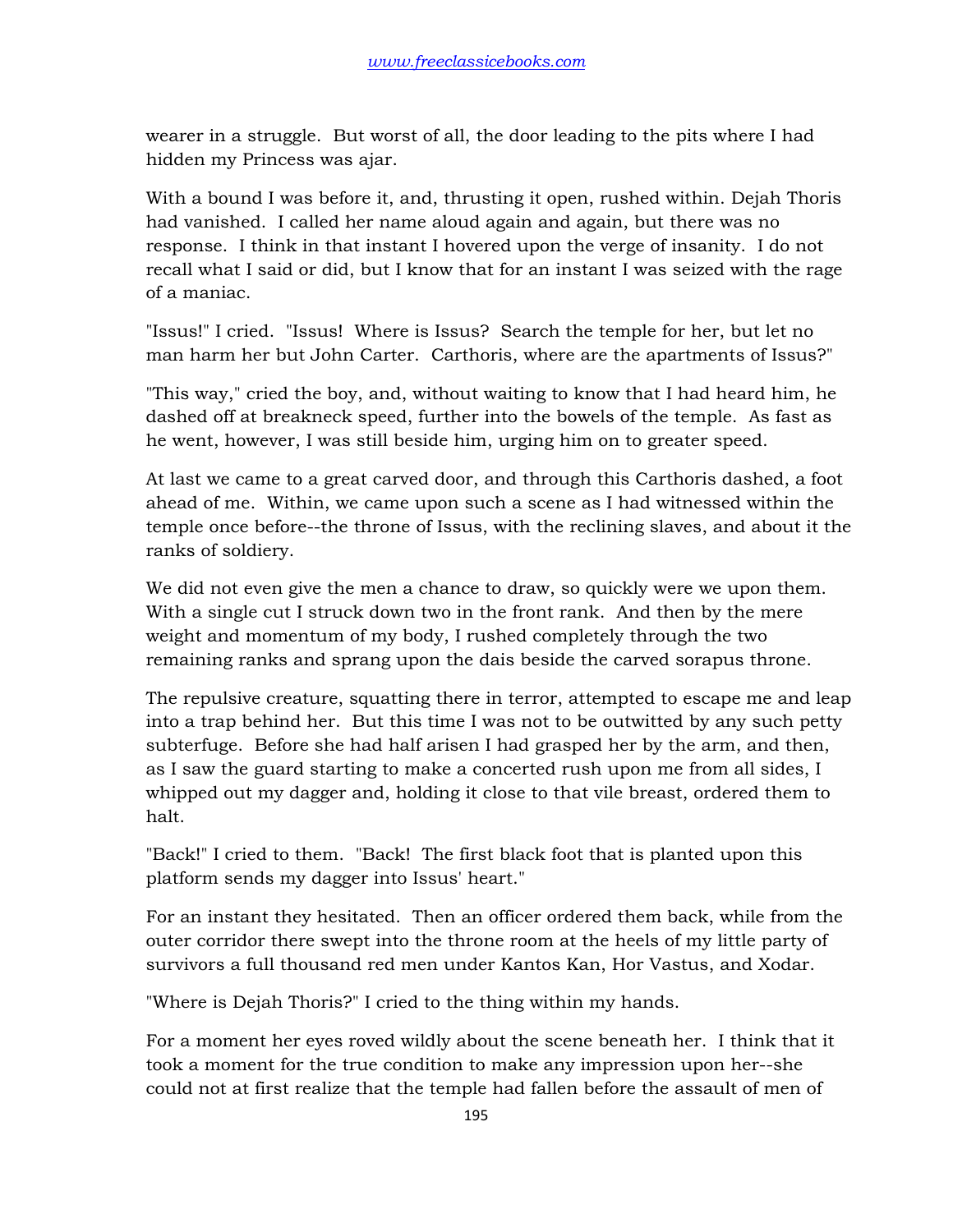the outer world. When she did, there must have come, too, a terrible realization of what it meant to her--the loss of power--humiliation--the exposure of the fraud and imposture which she had for so long played upon her own people.

There was just one thing needed to complete the reality of the picture she was seeing, and that was added by the highest noble of her realm--the high priest of her religion--the prime minister of her

government.

"Issus, Goddess of Death, and of Life Eternal," he cried, "arise in the might of thy righteous wrath and with one single wave of thy omnipotent hand strike dead thy blasphemers! Let not one escape. Issus, thy people depend upon thee. Daughter of the Lesser Moon, thou only art all-powerful. Thou only canst save thy people. I am done. We await thy will. Strike!"

And then it was that she went mad. A screaming, gibbering maniac writhed in my grasp. It bit and clawed and scratched in impotent fury. And then it laughed a weird and terrible laughter that froze the blood. The slave girls upon the dais shrieked and cowered away. And the thing jumped at them and gnashed its teeth and then spat upon them from frothing lips. God, but it was a horrid sight.

Finally, I shook the thing, hoping to recall it for a moment to rationality.

"Where is Dejah Thoris?" I cried again.

The awful creature in my grasp mumbled inarticulately for a moment, then a sudden gleam of cunning shot into those hideous, close-set eyes.

"Dejah Thoris? Dejah Thoris?" and then that shrill, unearthly laugh pierced our ears once more.

"Yes, Dejah Thoris--I know. And Thuvia, and Phaidor, daughter of Matai Shang. They each love John Carter. Ha-ah! but it is droll. Together for a year they will meditate within the Temple of the Sun, but ere the year is quite gone there will be no more food for them. Ho-oh! what divine entertainment," and she licked the froth from her cruel lips. "There will be no more food--except each other. Ha-ah! Ha-ah!"

The horror of the suggestion nearly paralysed me. To this awful fate the creature within my power had condemned my Princess. I trembled in the ferocity of my rage. As a terrier shakes a rat I shook Issus, Goddess of Life Eternal.

"Countermand your orders!" I cried. "Recall the condemned. Haste, or you die!"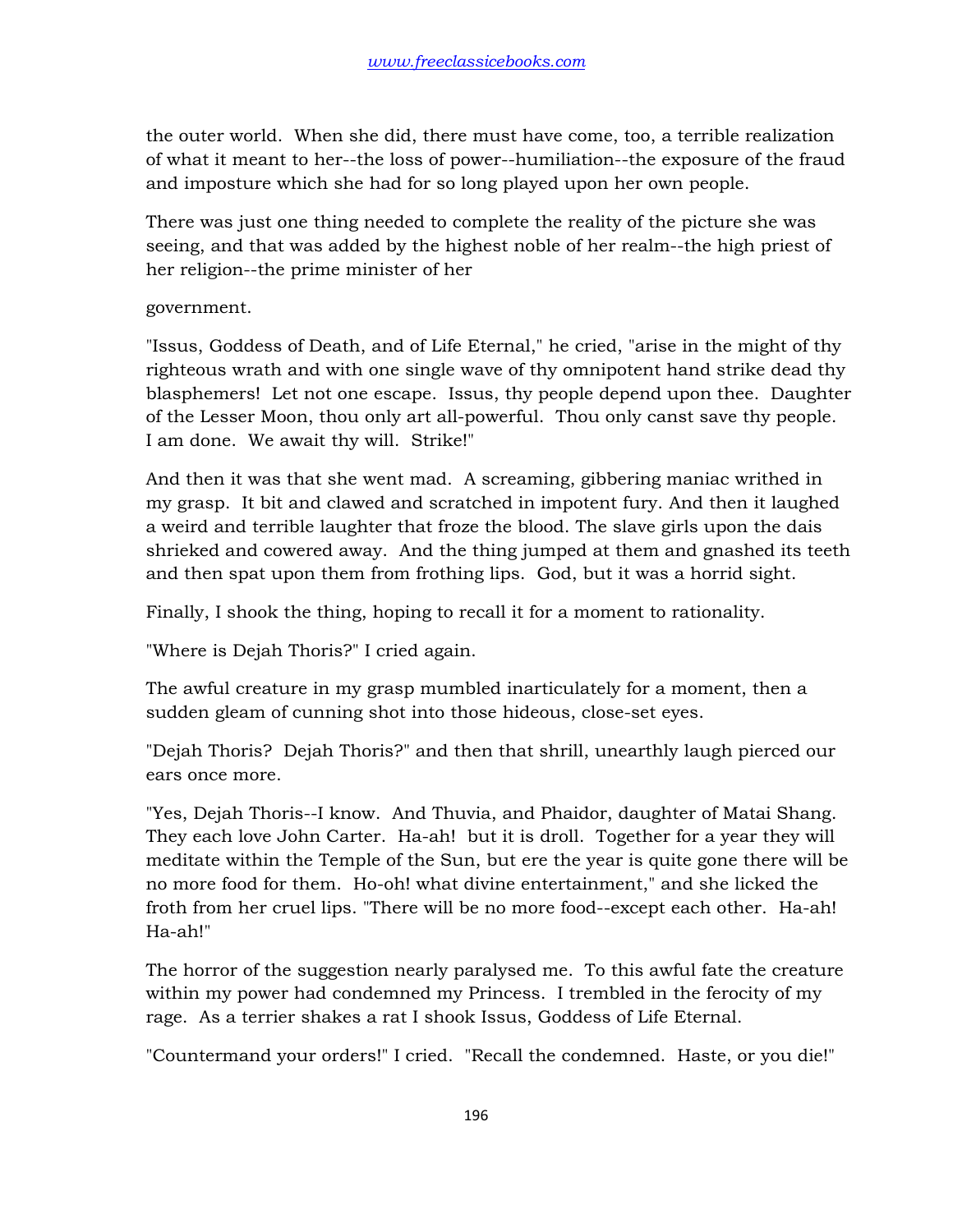"It is too late. Ha-ah! Ha-ah!" and then she commenced her gibbering and shrieking again.

Almost of its own volition, my dagger flew up above that putrid heart. But something stayed my hand, and I am now glad that it did. It were a terrible thing to have struck down a woman with one's own hand. But a fitter fate occurred to me for this false deity.

"First Born," I cried, turning to those who stood within the chamber, "you have seen to-day the impotency of Issus--the gods are impotent. Issus is no god. She is a cruel and wicked old woman, who has deceived and played upon you for ages. Take her. John Carter, Prince of Helium, would not contaminate his hand with her blood," and with that I pushed the raving beast, whom a short half-hour before a whole world had worshipped as divine, from the platform of her throne into the waiting clutches of her betrayed and vengeful people.

Spying Xodar among the officers of the red men, I called him to lead me quickly to the Temple of the Sun, and, without waiting to learn what fate the First Born would wreak upon their goddess, I rushed from the chamber with Xodar, Carthoris, Hor Vastus, Kantos Kan, and a score of other red nobles.

The black led us rapidly through the inner chambers of the temple, until we stood within the central court--a great circular space paved with a transparent marble of exquisite whiteness. Before us rose a golden temple wrought in the most wondrous and fanciful designs, inlaid with diamond, ruby, sapphire, turquoise, emerald, and the thousand nameless gems of Mars, which far transcend in loveliness and purity of ray the most priceless stones of Earth.

"This way," cried Xodar, leading us toward the entrance to a tunnel which opened in the courtyard beside the temple. Just as we were on the point of descending we heard a deep-toned roar burst from the Temple of Issus, which we had but just quitted, and then a red man, Djor Kantos, padwar of the fifth utan, broke from a nearby gate, crying to us to return.

"The blacks have fired the temple," he cried. "In a thousand places it is burning now. Haste to the outer gardens, or you are lost."

As he spoke we saw smoke pouring from a dozen windows looking out upon the courtyard of the Temple of the Sun, and far above the highest minaret of Issus hung an ever-growing pall of smoke.

"Go back! Go back!" I cried to those who had accompanied me. "The way! Xodar; point the way and leave me. I shall reach my Princess yet."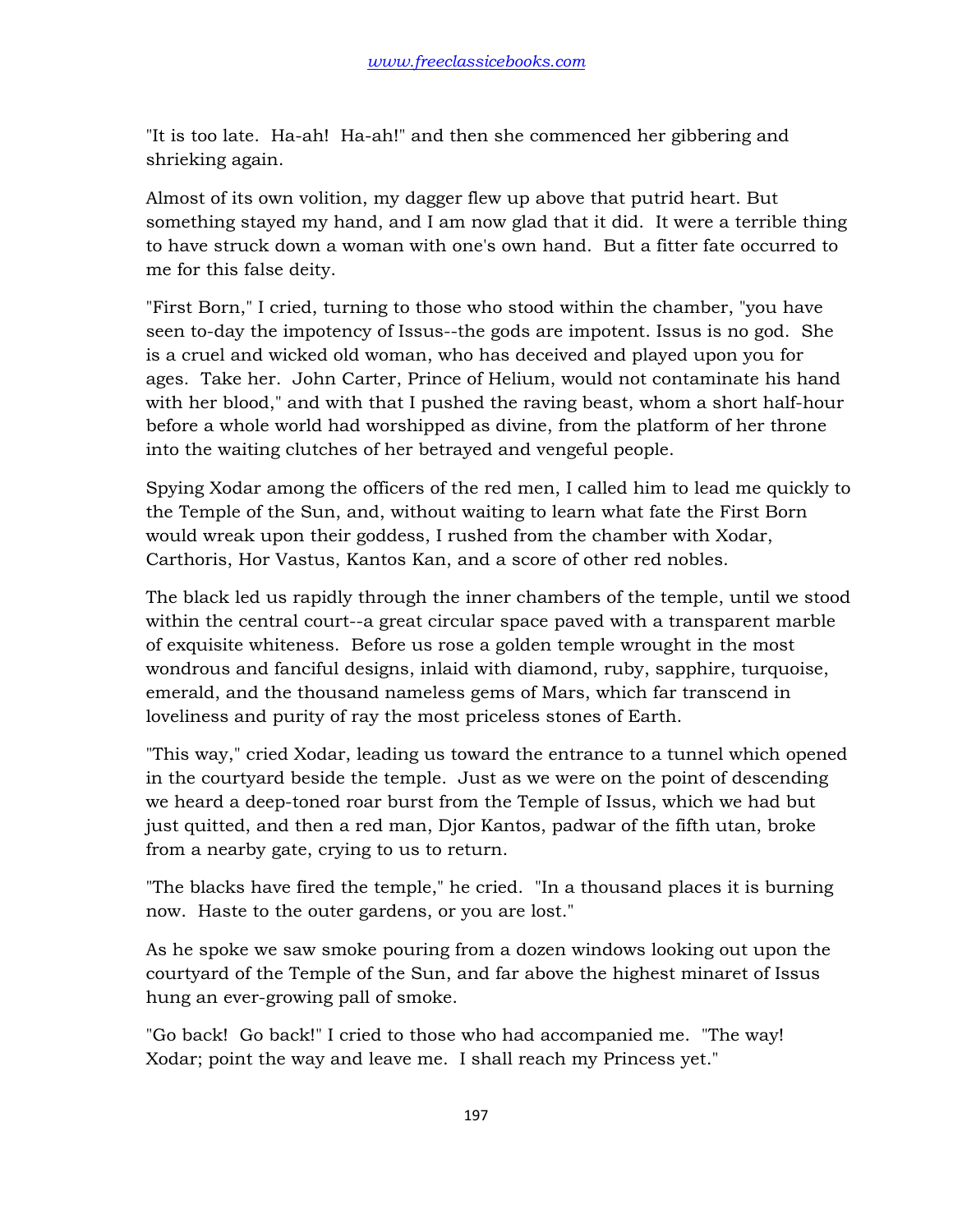"Follow me, John Carter," replied Xodar, and without waiting for my reply he dashed down into the tunnel at our feet. At his heels I ran down through a halfdozen tiers of galleries, until at last he led me along a level floor at the end of which I discerned a lighted chamber.

Massive bars blocked our further progress, but beyond I saw her--my incomparable Princess, and with her were Thuvia and Phaidor. When she saw me she rushed toward the bars that separated us. Already the chamber had turned upon its slow way so far that but a portion of the opening in the temple wall was opposite the barred end of the corridor. Slowly the interval was closing. In a short time there would be but a tiny crack, and then even that would be closed, and for a long Barsoomian year the chamber would slowly revolve until once more for a brief day the aperture in its wall would pass the corridor's end.

But in the meantime what horrible things would go on within that chamber!

"Xodar!" I cried. "Can no power stop this awful revolving thing? Is there none who holds the secret of these terrible bars?"

"None, I fear, whom we could fetch in time, though I shall go and make the attempt. Wait for me here."

After he had left I stood and talked with Dejah Thoris, and she stretched her dear hand through those cruel bars that I might hold it until the last moment.

Thuvia and Phaidor came close also, but when Thuvia saw that we would be alone she withdrew to the further side of the chamber. Not so the daughter of Matai Shang.

"John Carter," she said, "this be the last time that you shall see any of us. Tell me that you love me, that I may die happy."

"I love only the Princess of Helium," I replied quietly. "I am sorry, Phaidor, but it is as I have told you from the beginning."

She bit her lip and turned away, but not before I saw the black and ugly scowl she turned upon Dejah Thoris. Thereafter she stood a little way apart, but not so far as I should have desired, for I had many little confidences to impart to my long-lost love.

For a few minutes we stood thus talking in low tones. Ever smaller and smaller grew the opening. In a short time now it would be too small even to permit the slender form of my Princess to pass. Oh, why did not Xodar haste. Above we could hear the faint echoes of a great tumult. It was the multitude of black and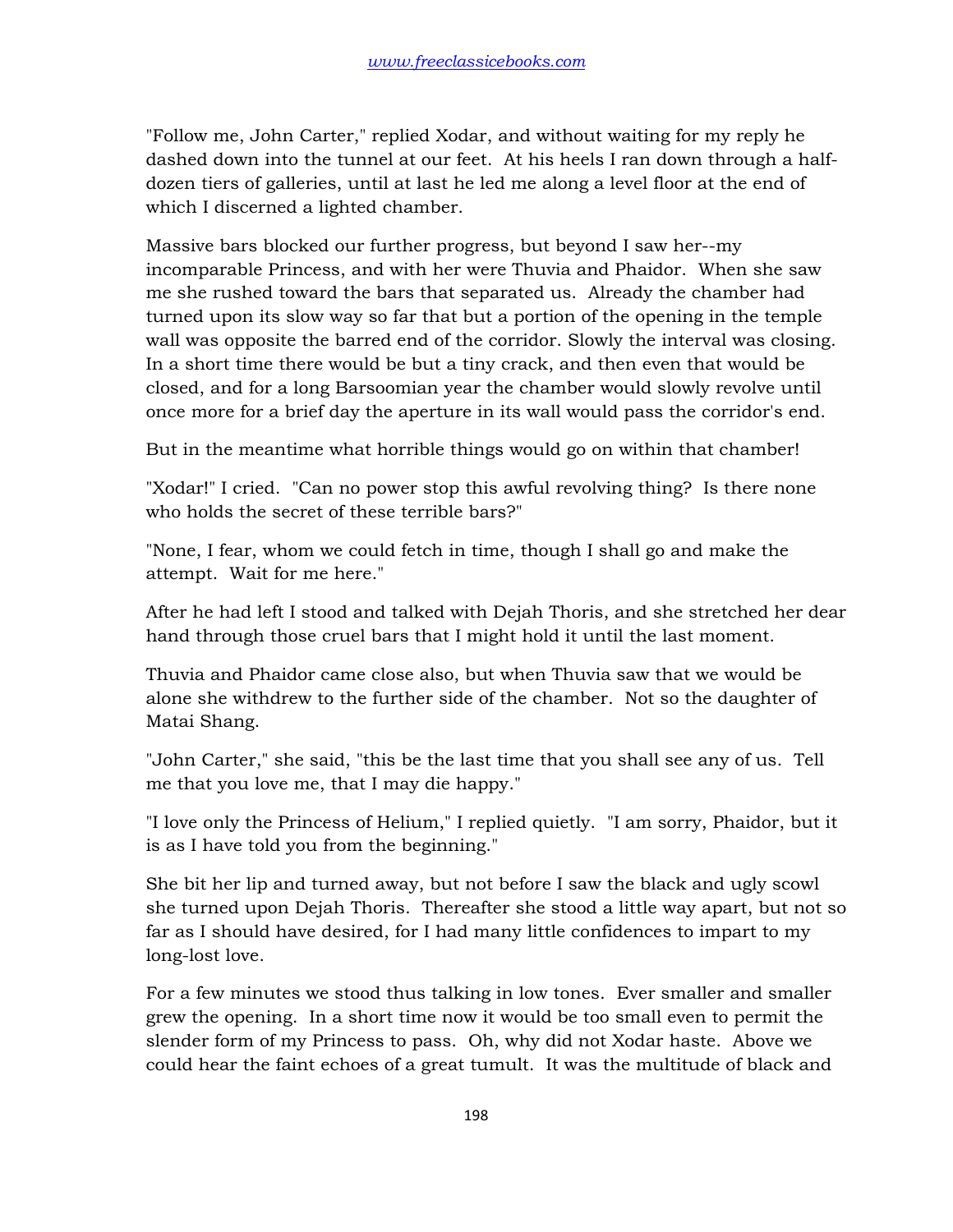red and green men fighting their way through the fire from the burning Temple of Issus.

A draught from above brought the fumes of smoke to our nostrils. As we stood waiting for Xodar the smoke became thicker and thicker. Presently we heard shouting at the far end of the corridor, and hurrying feet.

"Come back, John Carter, come back!" cried a voice, "even the pits are burning."

In a moment a dozen men broke through the now blinding smoke to my side. There was Carthoris, and Kantos Kan, and Hor Vastus, and Xodar, with a few more who had followed me to the temple court.

"There is no hope, John Carter," cried Xodar. "The keeper of the keys is dead and his keys are not upon his carcass. Our only hope is to quench this conflagration and trust to fate that a year will find your Princess alive and well. I have brought sufficient food to last them. When this crack closes no smoke can reach them, and if we hasten to extinguish the flames I believe they will be safe."

"Go, then, yourself and take these others with you," I replied. "I shall remain here beside my Princess until a merciful death releases me from my anguish. I care not to live."

As I spoke Xodar had been tossing a great number of tiny cans within the prison cell. The remaining crack was not over an inch in width a moment later. Dejah Thoris stood as close to it as she could, whispering words of hope and courage to me, and urging me to save myself.

Suddenly beyond her I saw the beautiful face of Phaidor contorted into an expression of malign hatred. As my eyes met hers she spoke.

"Think not, John Carter, that you may so lightly cast aside the love of Phaidor, daughter of Matai Shang. Nor ever hope to hold thy Dejah Thoris in thy arms again. Wait you the long, long year; but know that when the waiting is over it shall be Phaidor's arms which shall welcome you--not those of the Princess of Helium. Behold, she dies!"

And as she finished speaking I saw her raise a dagger on high, and then I saw another figure. It was Thuvia's. As the dagger fell toward the unprotected breast of my love, Thuvia was almost between them. A blinding gust of smoke blotted out the tragedy within that fearsome cell--a shriek rang out, a single shriek, as the dagger fell.